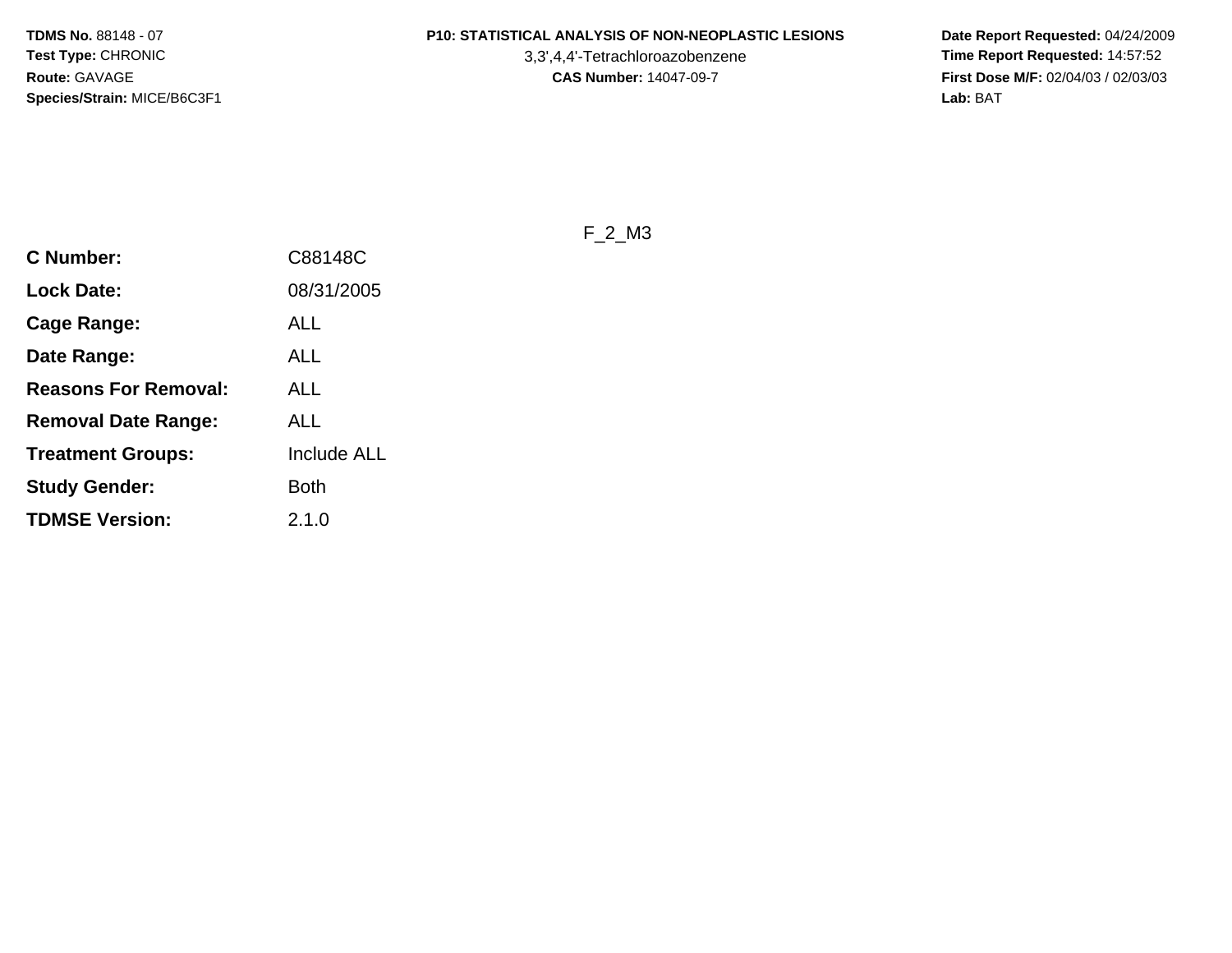3,3',4,4'-Tetrachloroazobenzene

 **Date Report Requested:** 04/24/2009 **Time Report Requested:** 14:57:52 **First Dose M/F:** 02/04/03 / 02/03/03<br>Lab: BAT **Lab:** BAT

#### **SUMMARY OF STATISTICALLY SIGNIFICANT (P<=.05) RESULTS IN THE ANALYSIS OF 3,3',4,4'-TETRACHLOROAZOBENZENE**

#### **MALE MICE**

#### **Organ**Adrenal Cortex

Adrenal Cortex: SubcapsularBlood Vessel: AortaBone MarrowCoagulating Gland

Coagulating Gland: EpitheliumDuctus DeferensEpididymis

Eyee Atrophy Harderian Gland**Heart** 

Islets, PancreaticKidney

Kidney: Cortexx Cyst Kidney: GlomerulusKidney: Papillaa Necrosis Kidney: Renal TubuleLiver

#### **Morphology**

 Accessory Adrenal Cortical NoduleHypertrophy Hyperplasiaa **Mineralization** Hyperplasia<br>Dilatation d<br>Executive Contract of Contract Contract Contract Contract Contract Contract Contract Contract Contract Contra<br>Contract Contract Contract Contract Contract Contract Contract Contract Contract Contract Contract Contract Co Fibrosis Infiltration Cellular LymphoidInflammation Chronic Hyperplasia Inflammation Chronic Granuloma Sperm Infiltration Cellular LymphoidInflammation Chronic Infiltration Cellular Lymphoid Cardiomyopathy**Necrosis**  Hyperplasiay the contract of the contract of the Hydronephrosis  $\mathsf{Hydron}$ Infarct Infiltration Cellular LymphoidInflammation Acute Inflammation ChronicMineralization Nephropathy Thrombosis Amyloid Depositione Dilatation Dilatation Amyloid Deposition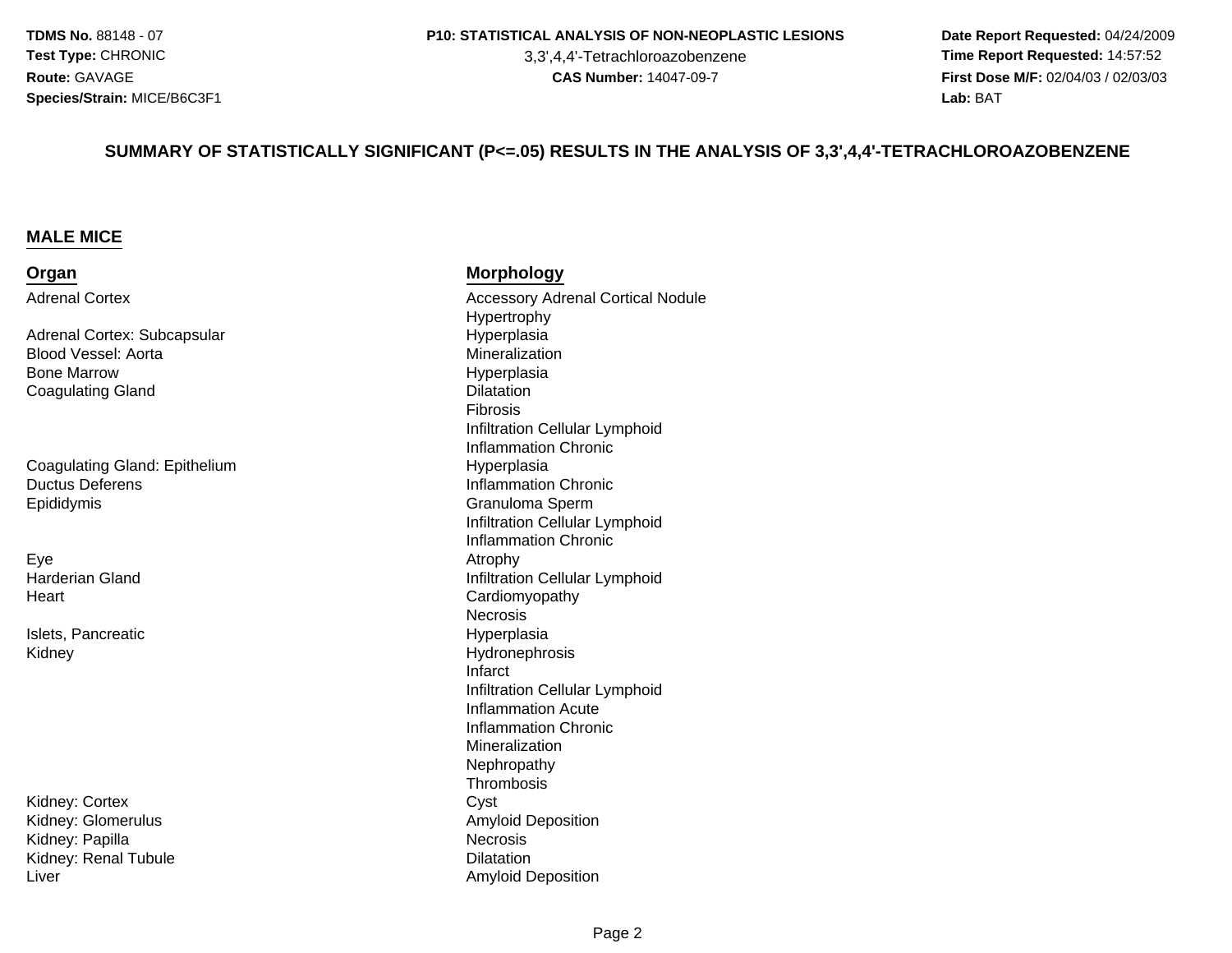3,3',4,4'-Tetrachloroazobenzene

 **Date Report Requested:** 04/24/2009 **Time Report Requested:** 14:57:52 **First Dose M/F:** 02/04/03 / 02/03/03<br>Lab: BAT **Lab:** BAT

#### **SUMMARY OF STATISTICALLY SIGNIFICANT (P<=.05) RESULTS IN THE ANALYSIS OF 3,3',4,4'-TETRACHLOROAZOBENZENE**

Liver: Hepatocytee **Necrosis** g is a contract of the contract of the line of the line of the line of the line of the line of the line of the line of the line of the line of the line of the line of the line of the line of the line of the line of the lin LungLung: AlveolusLymph Node, MandibularMesentery: Fats<br>
Infiltration Cellular Lymphoid PancreasPituitary Gland: Pars Distaliss Cyst Preputial Glandd Atrophy Preputial Gland: Ductt **Ectasia** Prostatee Fibrosis Prostate: EpitheliumSalivary GlandsSeminal Vesiclee Dilatation<br>Dilatation Seminal Vesicle: Epithelium**Skin** Skin: Dermiss **Fibrosis** Skin: EpidermisSkin: Hair Folliclee Dilatation Skin: Sebaceous GlandSpleen

Basophilic Focus Clear Cell Focus Eosinophilic Focus Hematopoietic Cell ProliferationInfiltration Cellular LymphoidInflammation ChronicTension LipidosisVacuolization Cytoplasmic Infiltration Cellular Histiocyte Hyperplasia Lymphoid Fibrosis NecrosisInfiltration Cellular LymphoidInflammation Chronic**Fibrosis** Infiltration Cellular LymphoidInflammation Chronic Hyperplasia Infiltration Cellular Lymphoid<br>Dilatation Fibrosis Inflammation Chronic Hyperplasia Inflammation Chronic<br>Fibrosis HyperplasiaUlcer**Dilatation**  Atrophy Amyloid Deposition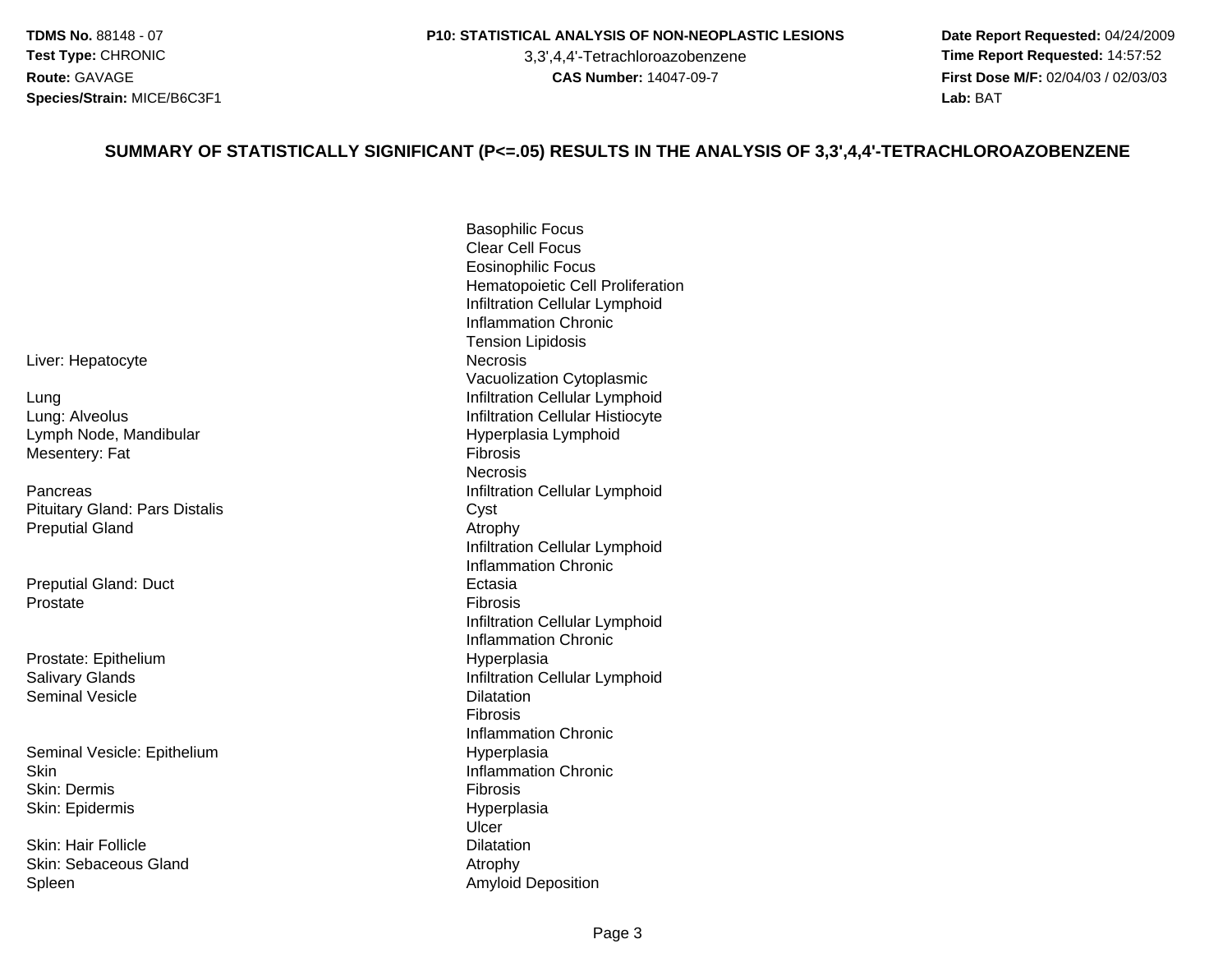#### **P10: STATISTICAL ANALYSIS OF NON-NEOPLASTIC LESIONS**

3,3',4,4'-Tetrachloroazobenzene

 **Date Report Requested:** 04/24/2009 **Time Report Requested:** 14:57:52 **First Dose M/F:** 02/04/03 / 02/03/03<br>Lab: BAT **Lab:** BAT

#### **SUMMARY OF STATISTICALLY SIGNIFICANT (P<=.05) RESULTS IN THE ANALYSIS OF 3,3',4,4'-TETRACHLOROAZOBENZENE**

Stomach, Forestomach: EpitheliumStomach, Glandular

Stomach, Glandular: EpitheliumStomach, Glandular: Epithelium, GlandsTestesm Degeneration<br>Atrachy Testes: Germinal Epithelium**Thymus** s and the contract of the contract of the contract of  $\Lambda$  and  $\Lambda$ 

Thymus: Thymocyte**Ureter** r **Dilatation** 

Urethraa Dilatation<br>———————————————————— Urethra: Transitional EpitheliumUrinary Bladder

Urinary Bladder: Transitional Epithelium

#### **FEMALE MICE**

#### **Organ**

Bone Marrow

Clitoral Gland

Clitoral Gland: Ductt in the contract of the contract of the contract of the contract of the contract of the contract of the contract of the contract of the contract of the contract of the contract of the contract of the contract of the contr Harderian Gland**Heart** Intestine Small, Jejunum: Peyer's PatchKidney

Atrophy Hematopoietic Cell Proliferation Hyperplasia Infiltration Cellular LymphoidMineralization Hyperplasia Focal Cyst MineralizationCyst Ectopic Parathyroid Glande Necrosis Inflammation Chronic Hyperplasia Infiltration Cellular LymphoidInflammation ChronicHyperplasia

#### **Morphology**

 Hyperplasia Myelofibrosisd Atrophy Infiltration Cellular LymphoidInflammation Chronic Infiltration Cellular Lymphoid Cardiomyopathyh Hyperplasia Lymphoid Hydronephrosis InfarctInfiltration Cellular Lymphoid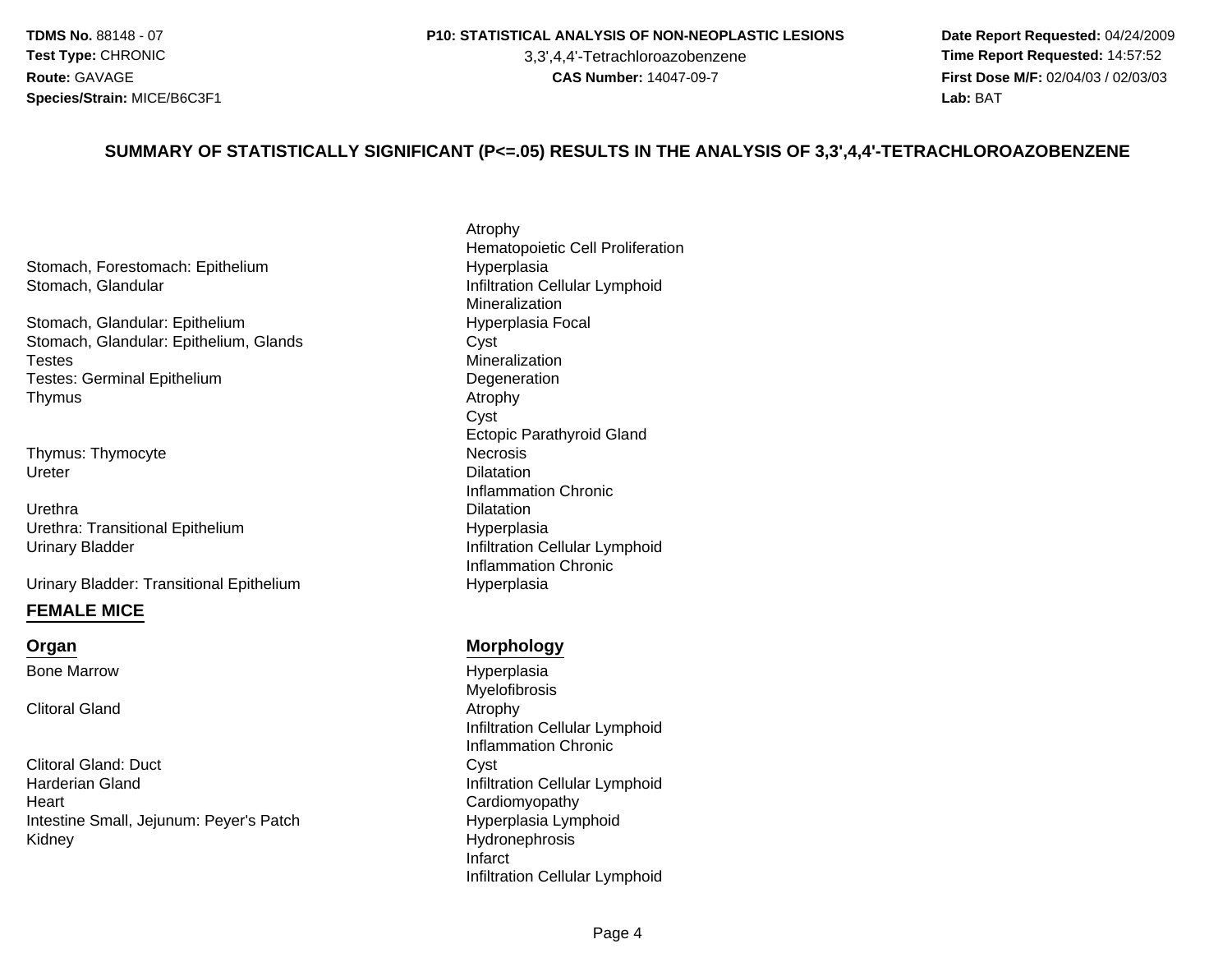3,3',4,4'-Tetrachloroazobenzene

 **Date Report Requested:** 04/24/2009 **Time Report Requested:** 14:57:52 **First Dose M/F:** 02/04/03 / 02/03/03<br>Lab: BAT **Lab:** BAT

#### **SUMMARY OF STATISTICALLY SIGNIFICANT (P<=.05) RESULTS IN THE ANALYSIS OF 3,3',4,4'-TETRACHLOROAZOBENZENE**

Kidney: GlomerulusKidney: Papillaa Necrosis Kidney: Renal TubuleLiver

Liver: HepatocyteLung

Lung: Alveolar EpitheliumLung: AlveolusLymph Node, MandibularLymph Node, Mesenterice Inflammation Chronic<br>
The Chronic Chronic Chronic Chronic Chronic Chronic Chronic Chronic Chronic Chronic NoseNose: Olfactory Epithelium, Glandsy and the contract of the contract of the contract of the contract of the contract of the contract of the contract of the contract of the contract of the contract of the contract of the contract of the contract of the cont **Ovary** 

PancreasSalivary Glands**Skin** Skin: DermisSkin: Epidermis

Skin: Hair FollicleSkin: Sebaceous GlandSpleen

Spleen: Lymphoid FollicleStomach, Forestomach

Inflammation ChronicMineralization Nephropathy Amyloid Deposition Dilatation Amyloid DepositionBasophilic Focus Hematopoietic Cell ProliferationInfarct Infiltration Cellular Lymphoid Vacuolization Cytoplasmic Infiltration Cellular Lymphoid Inflammation Chronic Hyperplasia Infiltration Cellular Histiocyte Hyperplasia Lymphoid Hyperplasia Lymphoid**Dilatation** AtrophyCysts and the contract of the contract of the line of the line of the line of the line of the line of the line of the line of the line of the line of the line of the line of the line of the line of the line of the line of the s **Infiltration Cellular Lymphoid** Inflammation Chronic<br>Fibrosis s **Fibrosis**  HyperplasiaUlcer**Dilatation** e Dilatation Atrophy Amyloid Deposition Atrophy Hematopoietic Cell Proliferation Hyperplasia Infiltration Cellular Lymphoid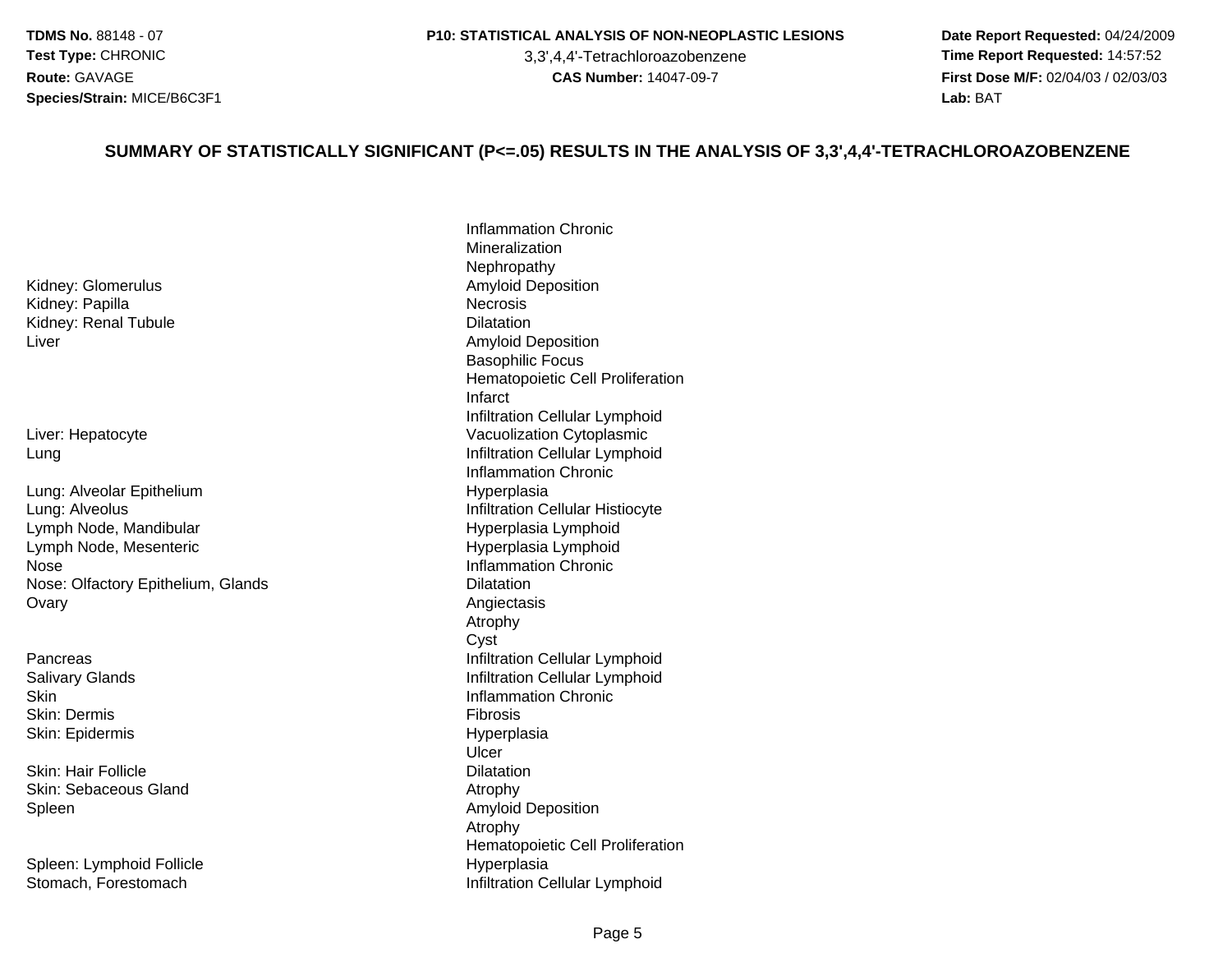#### **P10: STATISTICAL ANALYSIS OF NON-NEOPLASTIC LESIONS**

3,3',4,4'-Tetrachloroazobenzene

 **Date Report Requested:** 04/24/2009 **Time Report Requested:** 14:57:52 **First Dose M/F:** 02/04/03 / 02/03/03<br>Lab: BAT **Lab:** BAT

#### **SUMMARY OF STATISTICALLY SIGNIFICANT (P<=.05) RESULTS IN THE ANALYSIS OF 3,3',4,4'-TETRACHLOROAZOBENZENE**

Stomach, Forestomach: EpitheliumStomach, GlandularStomach, Glandular: EpitheliumStomach, Glandular: Epithelium, GlandsThymuss and the contract of the contract of the contract of  $\Lambda$  and  $\Lambda$ 

Thyroid Gland: FollicleUrethra: Transitional EpitheliumUrinary Bladder

Urinary Bladder: Transitional EpitheliumVagina

 Hyperplasia Infiltration Cellular Lymphoid Hyperplasia Focal Cyst<br>Atrophy Cyst Ectopic Parathyroid GlandInflammation Chronic**Degeneration**  Hyperplasia Infiltration Cellular LymphoidInflammation Chronic Hyperplasia Infiltration Cellular Polymorphonuclear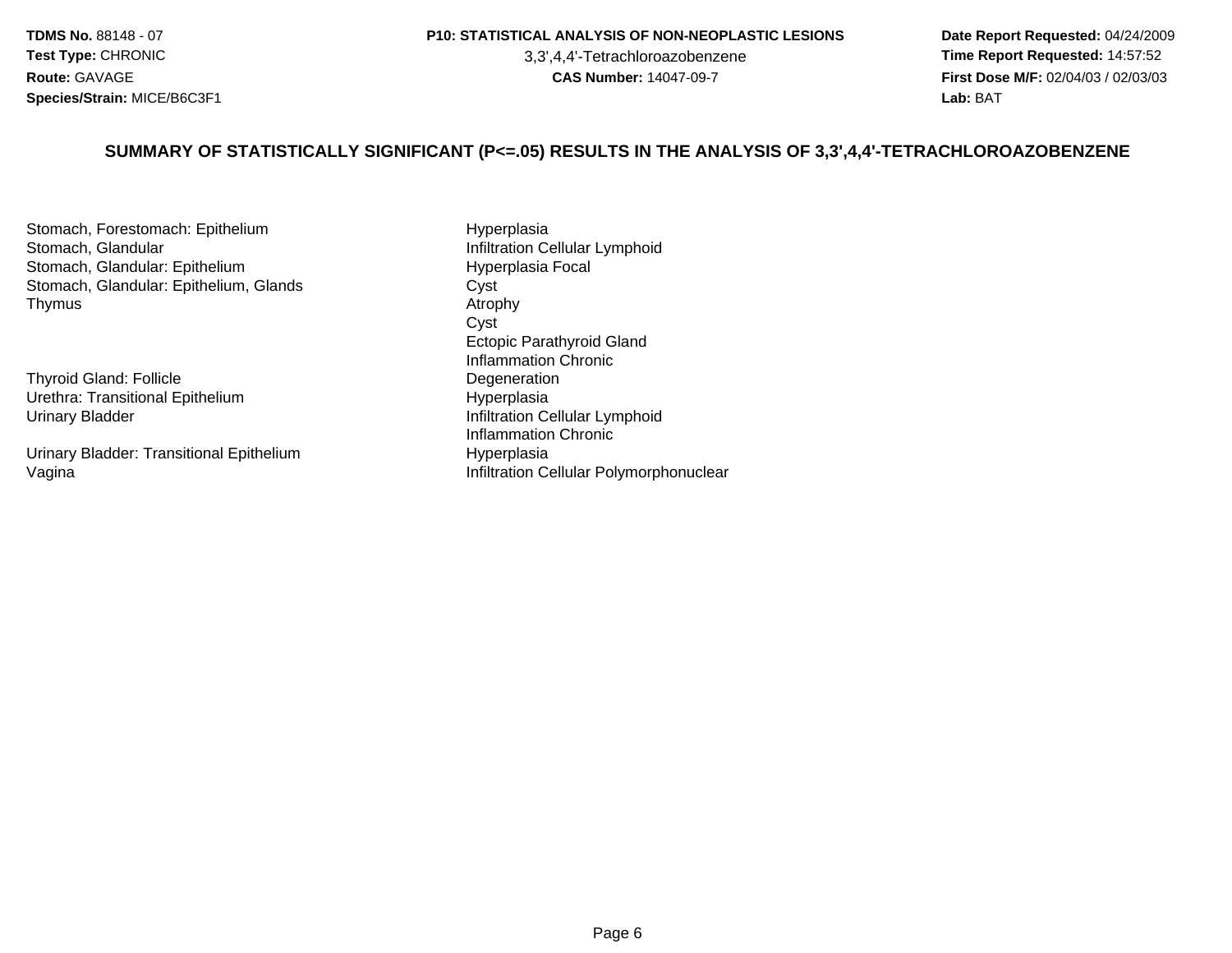3,3',4,4'-Tetrachloroazobenzene

 **Date Report Requested:** 04/24/2009 **Time Report Requested:** 14:57:52 **First Dose M/F:** 02/04/03 / 02/03/03<br>Lab: BAT **Lab:** BAT

|                                                                   |                   |             | <b>Males</b> |                 |  |  |  |  |  |
|-------------------------------------------------------------------|-------------------|-------------|--------------|-----------------|--|--|--|--|--|
| <b>DOSE</b>                                                       | 0 MG/KG           | 3 MG/KG     | 10 MG/KG     | <b>30 MG/KG</b> |  |  |  |  |  |
|                                                                   |                   |             |              |                 |  |  |  |  |  |
| <b>Adrenal Cortex</b><br><b>Accessory Adrenal Cortical Nodule</b> |                   |             |              |                 |  |  |  |  |  |
| <b>LESION RATES</b>                                               |                   |             |              |                 |  |  |  |  |  |
| <b>OVERALL</b> (a)                                                | 0/50(0%)          | 2/50(4%)    | 4/49 (8%)    | 1/50(2%)        |  |  |  |  |  |
| POLY-3 RATE (b)                                                   | 0/45.53           | 2/42.95     | 4/30.13      | 1/10.24         |  |  |  |  |  |
| POLY-3 PERCENT (g)                                                | 0%                | 4.7%        | 13.3%        | 9.8%            |  |  |  |  |  |
| <b>TERMINAL (d)</b>                                               | 0/35(0%)          | 0/31(0%)    | 0/5(0%)      | $0/0 (0\%)$     |  |  |  |  |  |
| <b>FIRST INCIDENCE</b>                                            | $\qquad \qquad -$ | 165         | 366          | 340             |  |  |  |  |  |
| <b>STATISTICAL TESTS</b>                                          |                   |             |              |                 |  |  |  |  |  |
| POLY <sub>3</sub>                                                 | $P=0.030*$        | $P = 0.224$ | P=0.024*     | $P = 0.294$     |  |  |  |  |  |
| <b>POLY 1.5</b>                                                   | $P = 0.153$       | $P=0.229$   | $P=0.034*$   | $P = 0.359$     |  |  |  |  |  |
| POLY <sub>6</sub>                                                 | P=0.005**         | $P = 0.219$ | $P=0.015*$   | $P=0.254$       |  |  |  |  |  |
| <b>COCH-ARM / FISHERS</b>                                         | $P=0.620$         | $P = 0.247$ | $P = 0.056$  | $P = 0.500$     |  |  |  |  |  |
| <b>MAX-ISO-POLY-3</b>                                             | $P=0.049*$        | $P = 0.076$ | $P=0.017*$   | $P = 0.155$     |  |  |  |  |  |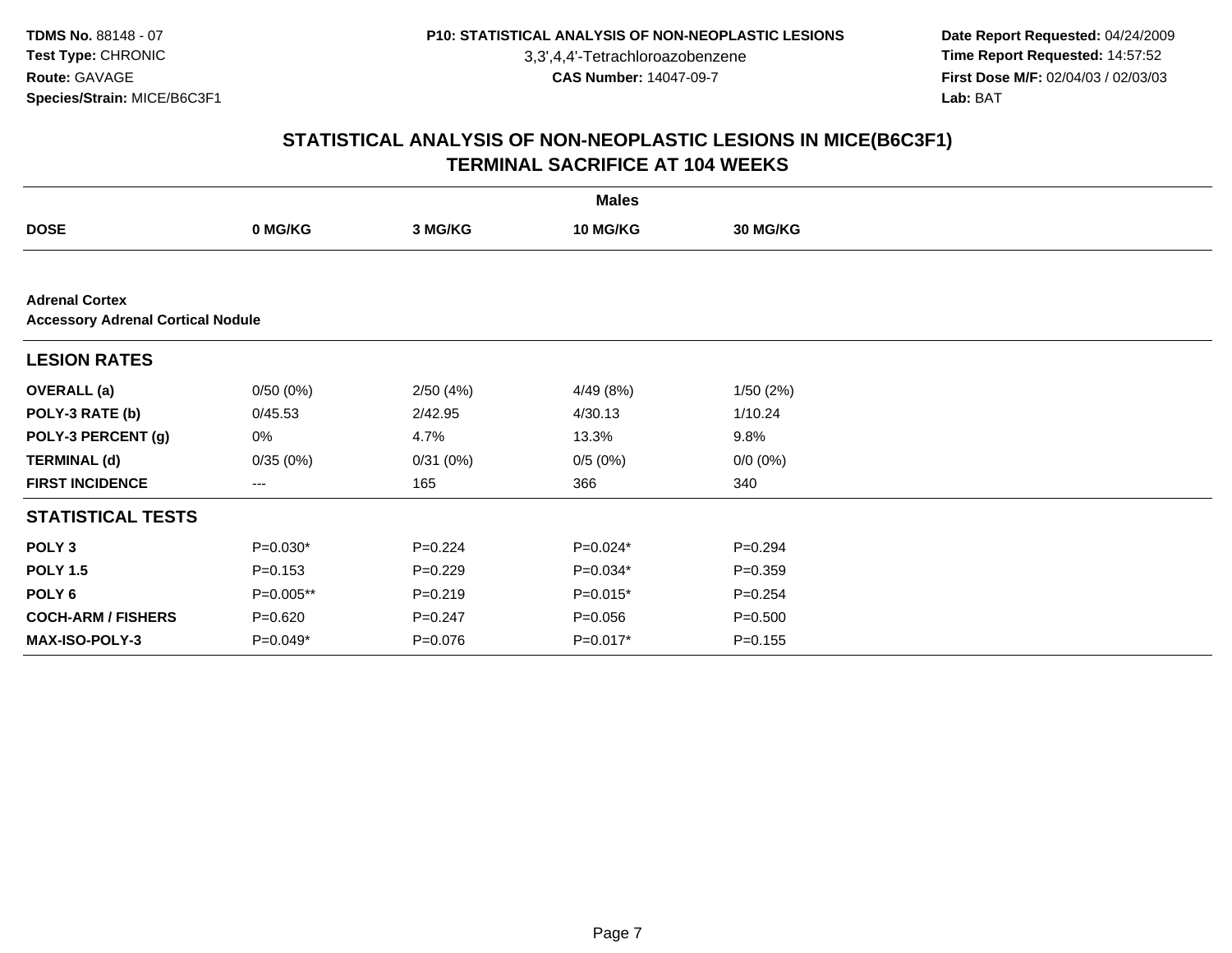3,3',4,4'-Tetrachloroazobenzene

 **Date Report Requested:** 04/24/2009 **Time Report Requested:** 14:57:52 **First Dose M/F:** 02/04/03 / 02/03/03<br>Lab: BAT **Lab:** BAT

| <b>Males</b>                                                     |                   |          |             |                        |  |  |  |  |
|------------------------------------------------------------------|-------------------|----------|-------------|------------------------|--|--|--|--|
| <b>DOSE</b>                                                      | 0 MG/KG           | 3 MG/KG  | 10 MG/KG    | <b>30 MG/KG</b>        |  |  |  |  |
|                                                                  |                   |          |             |                        |  |  |  |  |
| <b>Adrenal Cortex</b><br><b>Hematopoietic Cell Proliferation</b> |                   |          |             |                        |  |  |  |  |
| <b>LESION RATES</b>                                              |                   |          |             |                        |  |  |  |  |
| <b>OVERALL</b> (a)                                               | 0/50(0%)          | 0/50(0%) | 1/49(2%)    | 0/50(0%)               |  |  |  |  |
| POLY-3 RATE (b)                                                  | 0/45.53           | 0/41.24  | 1/28.30     | 0/9.34                 |  |  |  |  |
| POLY-3 PERCENT (g)                                               | 0%                | 0%       | 3.5%        | 0%                     |  |  |  |  |
| <b>TERMINAL (d)</b>                                              | 0/35(0%)          | 0/31(0%) | 0/5(0%)     | $0/0 (0\%)$            |  |  |  |  |
| <b>FIRST INCIDENCE</b>                                           | $\qquad \qquad -$ | ---      | 590         | $\qquad \qquad \cdots$ |  |  |  |  |
| <b>STATISTICAL TESTS</b>                                         |                   |          |             |                        |  |  |  |  |
| POLY <sub>3</sub>                                                | $P = 0.308$       | (e)      | $P=0.409$   | (e)                    |  |  |  |  |
| <b>POLY 1.5</b>                                                  | $P = 0.496$       | (e)      | $P=0.443$   | (e)                    |  |  |  |  |
| POLY <sub>6</sub>                                                | $P = 0.178$       | (e)      | $P = 0.367$ | (e)                    |  |  |  |  |
| <b>COCH-ARM / FISHERS</b>                                        | P=0.785N          | (e)      | $P = 0.495$ | (e)                    |  |  |  |  |
| MAX-ISO-POLY-3                                                   | $P=0.493$         | (e)      | $P = 0.156$ | (e)                    |  |  |  |  |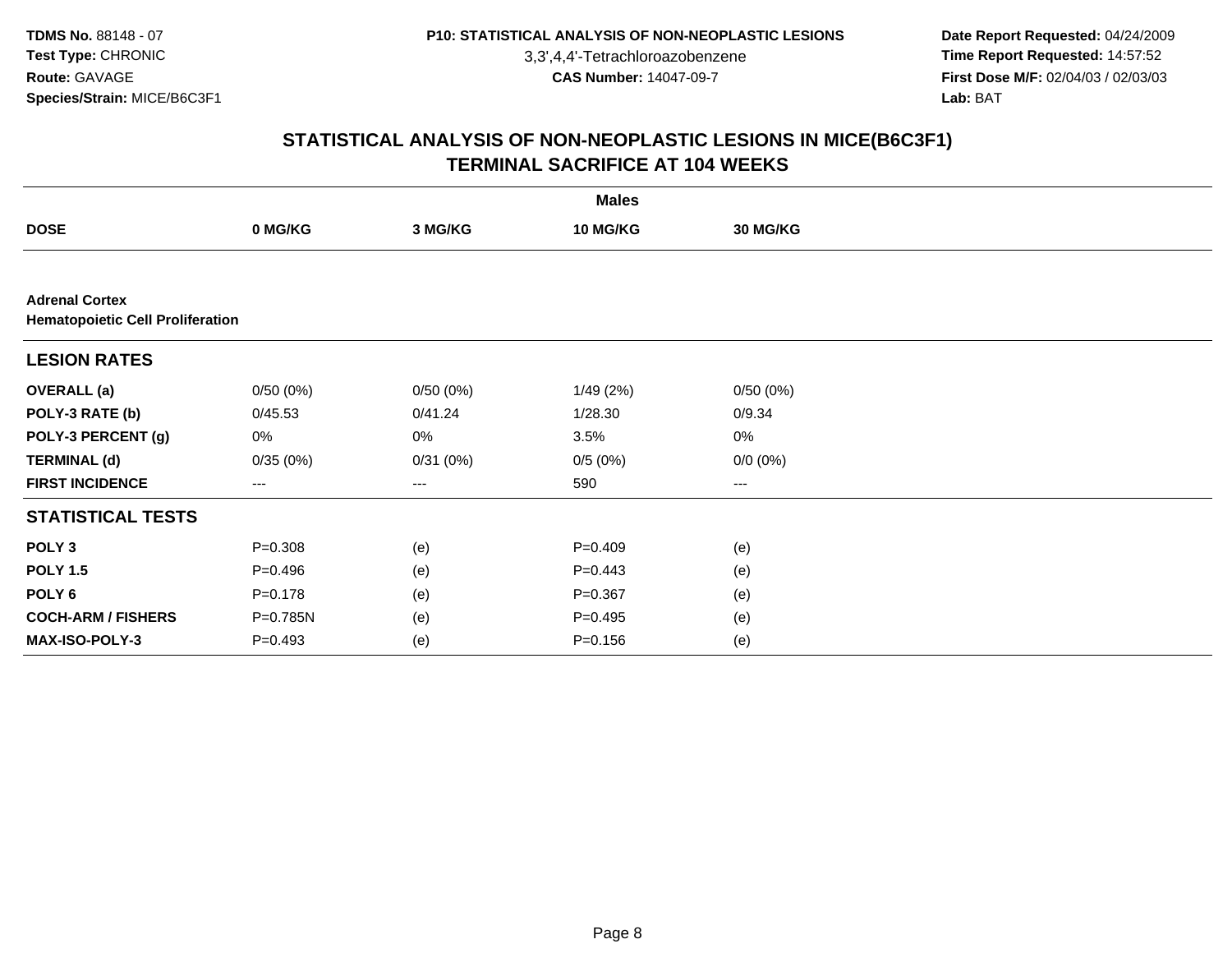3,3',4,4'-Tetrachloroazobenzene

 **Date Report Requested:** 04/24/2009 **Time Report Requested:** 14:57:52 **First Dose M/F:** 02/04/03 / 02/03/03<br>Lab: BAT **Lab:** BAT

| <b>Males</b>                         |            |              |                 |              |  |  |  |
|--------------------------------------|------------|--------------|-----------------|--------------|--|--|--|
| <b>DOSE</b>                          | 0 MG/KG    | 3 MG/KG      | <b>10 MG/KG</b> | 30 MG/KG     |  |  |  |
|                                      |            |              |                 |              |  |  |  |
| <b>Adrenal Cortex</b><br>Hypertrophy |            |              |                 |              |  |  |  |
| <b>LESION RATES</b>                  |            |              |                 |              |  |  |  |
| <b>OVERALL</b> (a)                   | 9/50(18%)  | 5/50 (10%)   | 1/49(2%)        | 0/50(0%)     |  |  |  |
| POLY-3 RATE (b)                      | 9/45.53    | 5/41.24      | 1/27.83         | 0/9.34       |  |  |  |
| POLY-3 PERCENT (g)                   | 19.8%      | 12.1%        | 3.6%            | 0%           |  |  |  |
| <b>TERMINAL (d)</b>                  | 9/35(26%)  | 5/31 (16%)   | 1/5(20%)        | $0/0 (0\%)$  |  |  |  |
| <b>FIRST INCIDENCE</b>               | 728 (T)    | 728 (T)      | 728 (T)         | $---$        |  |  |  |
| <b>STATISTICAL TESTS</b>             |            |              |                 |              |  |  |  |
| POLY <sub>3</sub>                    | P=0.031N*  | P=0.250N     | P=0.060N        | P=0.262N     |  |  |  |
| <b>POLY 1.5</b>                      | P=0.012N*  | $P = 0.231N$ | P=0.029N*       | $P = 0.066N$ |  |  |  |
| POLY <sub>6</sub>                    | P=0.063N   | $P = 0.271N$ | P=0.140N        | P=0.508N     |  |  |  |
| <b>COCH-ARM / FISHERS</b>            | P=0.002N** | P=0.194N     | P=0.009N**      | P<0.001N**   |  |  |  |
| <b>MAX-ISO-POLY-3</b>                | P=0.049N*  | P=0.179N     | P=0.058N        | P=0.248N     |  |  |  |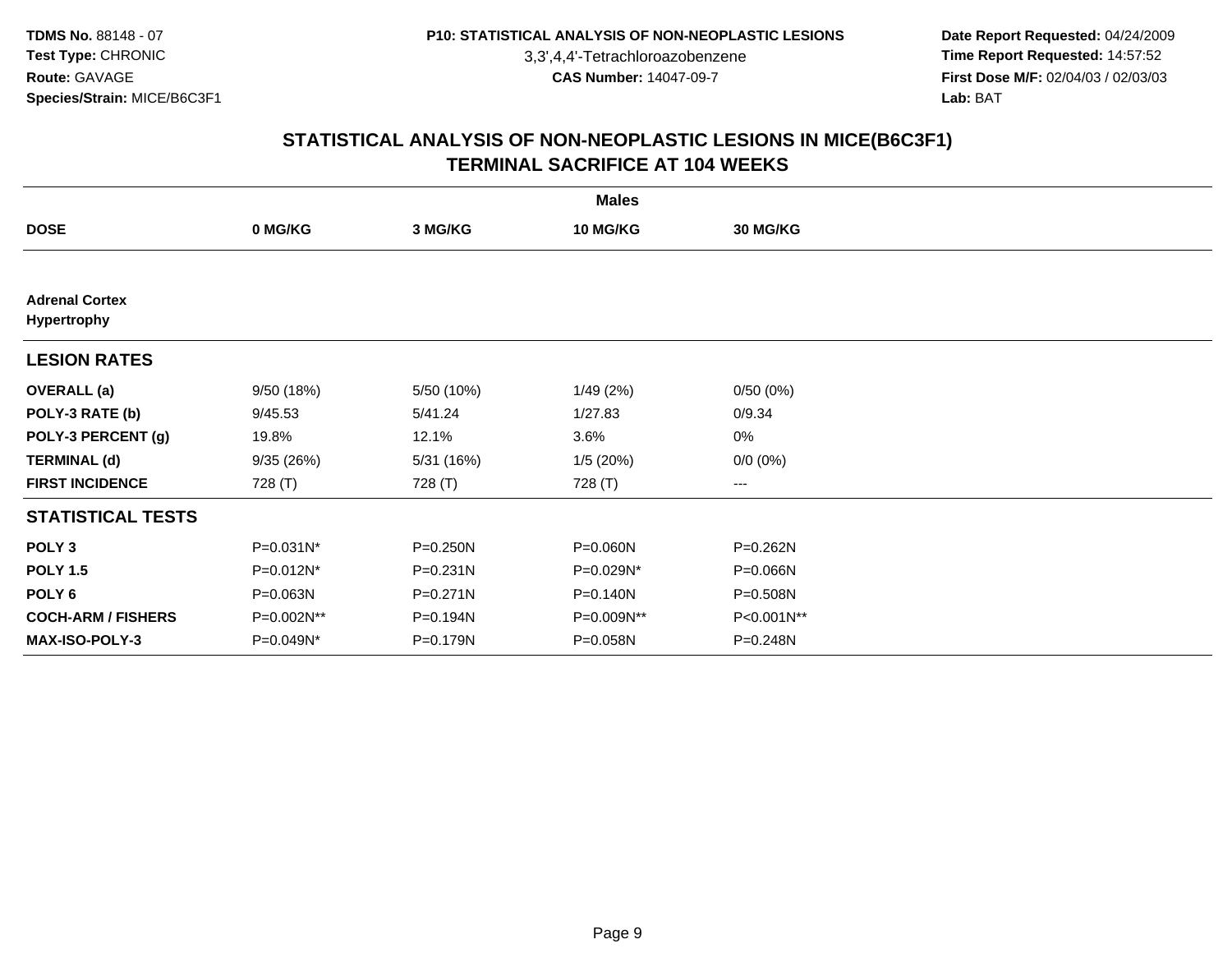3,3',4,4'-Tetrachloroazobenzene

 **Date Report Requested:** 04/24/2009 **Time Report Requested:** 14:57:52 **First Dose M/F:** 02/04/03 / 02/03/03<br>Lab: BAT **Lab:** BAT

| <b>Males</b>                                      |             |             |             |                 |  |  |
|---------------------------------------------------|-------------|-------------|-------------|-----------------|--|--|
| <b>DOSE</b>                                       | 0 MG/KG     | 3 MG/KG     | 10 MG/KG    | <b>30 MG/KG</b> |  |  |
|                                                   |             |             |             |                 |  |  |
| <b>Adrenal Cortex: Subcapsular</b><br>Hyperplasia |             |             |             |                 |  |  |
| <b>LESION RATES</b>                               |             |             |             |                 |  |  |
| <b>OVERALL</b> (a)                                | 45/50 (90%) | 38/50 (76%) | 37/49 (76%) | 27/50 (54%)     |  |  |
| POLY-3 RATE (b)                                   | 45/49.31    | 38/45.55    | 37/43.51    | 27/30.76        |  |  |
| POLY-3 PERCENT (g)                                | 91.3%       | 83.4%       | 85%         | 87.8%           |  |  |
| <b>TERMINAL (d)</b>                               | 33/35 (94%) | 26/31 (84%) | 3/5(60%)    | $0/0 (0\%)$     |  |  |
| <b>FIRST INCIDENCE</b>                            | 486         | 416         | 64          | 233             |  |  |
| <b>STATISTICAL TESTS</b>                          |             |             |             |                 |  |  |
| POLY <sub>3</sub>                                 | P=0.479N    | P=0.184N    | P=0.249N    | P=0.443N        |  |  |
| <b>POLY 1.5</b>                                   | P=0.064N    | P=0.128N    | P=0.132N    | P=0.027N*       |  |  |
| POLY <sub>6</sub>                                 | $P = 0.238$ | P=0.245N    | P=0.451N    | $P = 0.362$     |  |  |
| <b>COCH-ARM / FISHERS</b>                         | P<0.001N**  | P=0.054N    | P=0.049N*   | P<0.001N**      |  |  |
| <b>MAX-ISO-POLY-3</b>                             | P=0.391N    | P=0.118N    | P=0.162N    | P=0.309N        |  |  |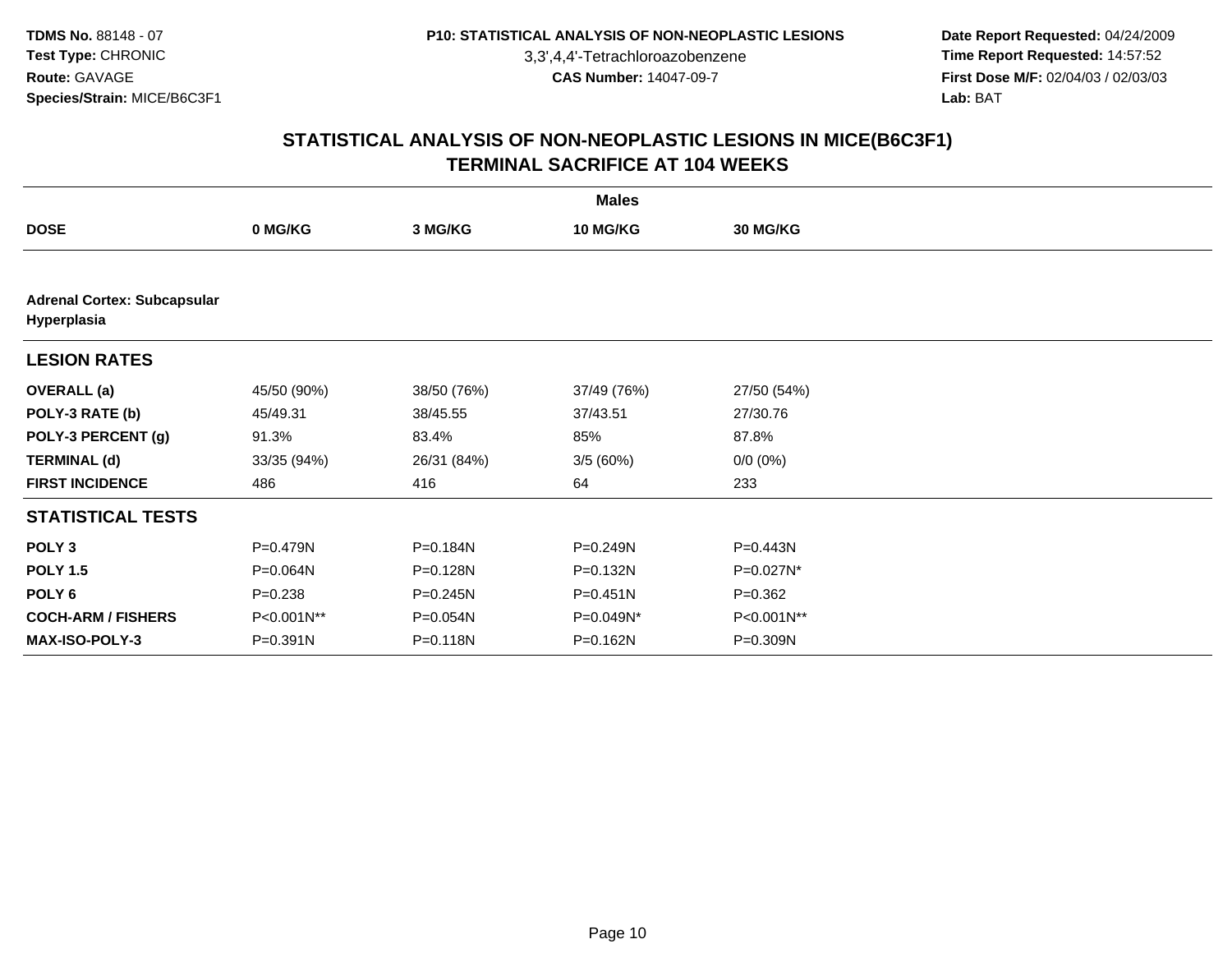3,3',4,4'-Tetrachloroazobenzene

 **Date Report Requested:** 04/24/2009 **Time Report Requested:** 14:57:52 **First Dose M/F:** 02/04/03 / 02/03/03<br>Lab: BAT **Lab:** BAT

| <b>Males</b>                          |          |          |          |             |  |  |  |
|---------------------------------------|----------|----------|----------|-------------|--|--|--|
| <b>DOSE</b>                           | 0 MG/KG  | 3 MG/KG  | 10 MG/KG | 30 MG/KG    |  |  |  |
|                                       |          |          |          |             |  |  |  |
| <b>Adrenal Medulla</b><br>Hyperplasia |          |          |          |             |  |  |  |
| <b>LESION RATES</b>                   |          |          |          |             |  |  |  |
| <b>OVERALL</b> (a)                    | 0/50(0%) | 0/50(0%) | 0/49(0%) | 0/50(0%)    |  |  |  |
| POLY-3 RATE (b)                       | 0/45.53  | 0/41.24  | 0/27.83  | 0/9.34      |  |  |  |
| POLY-3 PERCENT (g)                    | 0%       | 0%       | 0%       | 0%          |  |  |  |
| <b>TERMINAL (d)</b>                   | 0/35(0%) | 0/31(0%) | 0/5(0%)  | $0/0 (0\%)$ |  |  |  |
| <b>FIRST INCIDENCE</b>                | $---$    | ---      | ---      | $--$        |  |  |  |
| <b>STATISTICAL TESTS</b>              |          |          |          |             |  |  |  |
| POLY <sub>3</sub>                     | (e)      | (e)      | (e)      | (e)         |  |  |  |
| <b>POLY 1.5</b>                       | (e)      | (e)      | (e)      | (e)         |  |  |  |
| POLY <sub>6</sub>                     | (e)      | (e)      | (e)      | (e)         |  |  |  |
| <b>COCH-ARM / FISHERS</b>             | (e)      | (e)      | (e)      | (e)         |  |  |  |
| MAX-ISO-POLY-3                        | (e)      | (e)      | (e)      | (e)         |  |  |  |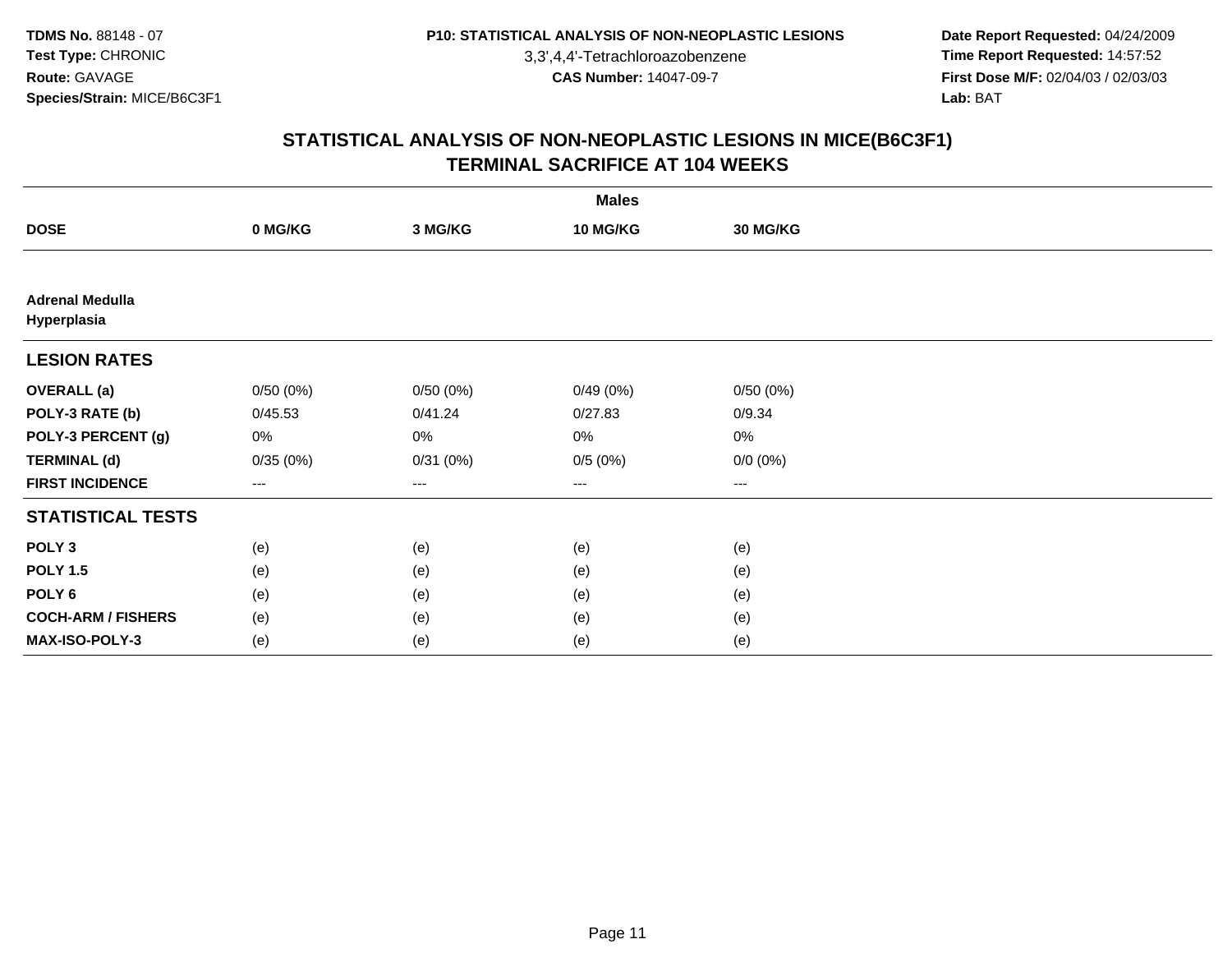3,3',4,4'-Tetrachloroazobenzene

 **Date Report Requested:** 04/24/2009 **Time Report Requested:** 14:57:52 **First Dose M/F:** 02/04/03 / 02/03/03<br>Lab: BAT **Lab:** BAT

|                                                           |             |             | <b>Males</b>           |                 |  |
|-----------------------------------------------------------|-------------|-------------|------------------------|-----------------|--|
| <b>DOSE</b>                                               | 0 MG/KG     | 3 MG/KG     | 10 MG/KG               | <b>30 MG/KG</b> |  |
|                                                           |             |             |                        |                 |  |
| <b>Blood Vessel: Aorta</b><br><b>Inflammation Chronic</b> |             |             |                        |                 |  |
| <b>LESION RATES</b>                                       |             |             |                        |                 |  |
| <b>OVERALL</b> (a)                                        | 0/50(0%)    | 2/50(4%)    | 0/49(0%)               | 0/50(0%)        |  |
| POLY-3 RATE (b)                                           | 0/45.53     | 2/41.50     | 0/27.83                | 0/9.34          |  |
| POLY-3 PERCENT (g)                                        | 0%          | 4.8%        | 0%                     | 0%              |  |
| <b>TERMINAL (d)</b>                                       | 0/35(0%)    | 1/31(3%)    | 0/5(0%)                | $0/0 (0\%)$     |  |
| <b>FIRST INCIDENCE</b>                                    | ---         | 660         | $\qquad \qquad \cdots$ | $---$           |  |
| <b>STATISTICAL TESTS</b>                                  |             |             |                        |                 |  |
| POLY <sub>3</sub>                                         | P=0.617N    | $P = 0.217$ | (e)                    | (e)             |  |
| <b>POLY 1.5</b>                                           | P=0.468N    | $P = 0.223$ | (e)                    | (e)             |  |
| POLY <sub>6</sub>                                         | $P = 0.528$ | $P = 0.211$ | (e)                    | (e)             |  |
| <b>COCH-ARM / FISHERS</b>                                 | P=0.369N    | $P = 0.247$ | (e)                    | (e)             |  |
| MAX-ISO-POLY-3                                            | $P = 0.630$ | P=0.076     | (e)                    | (e)             |  |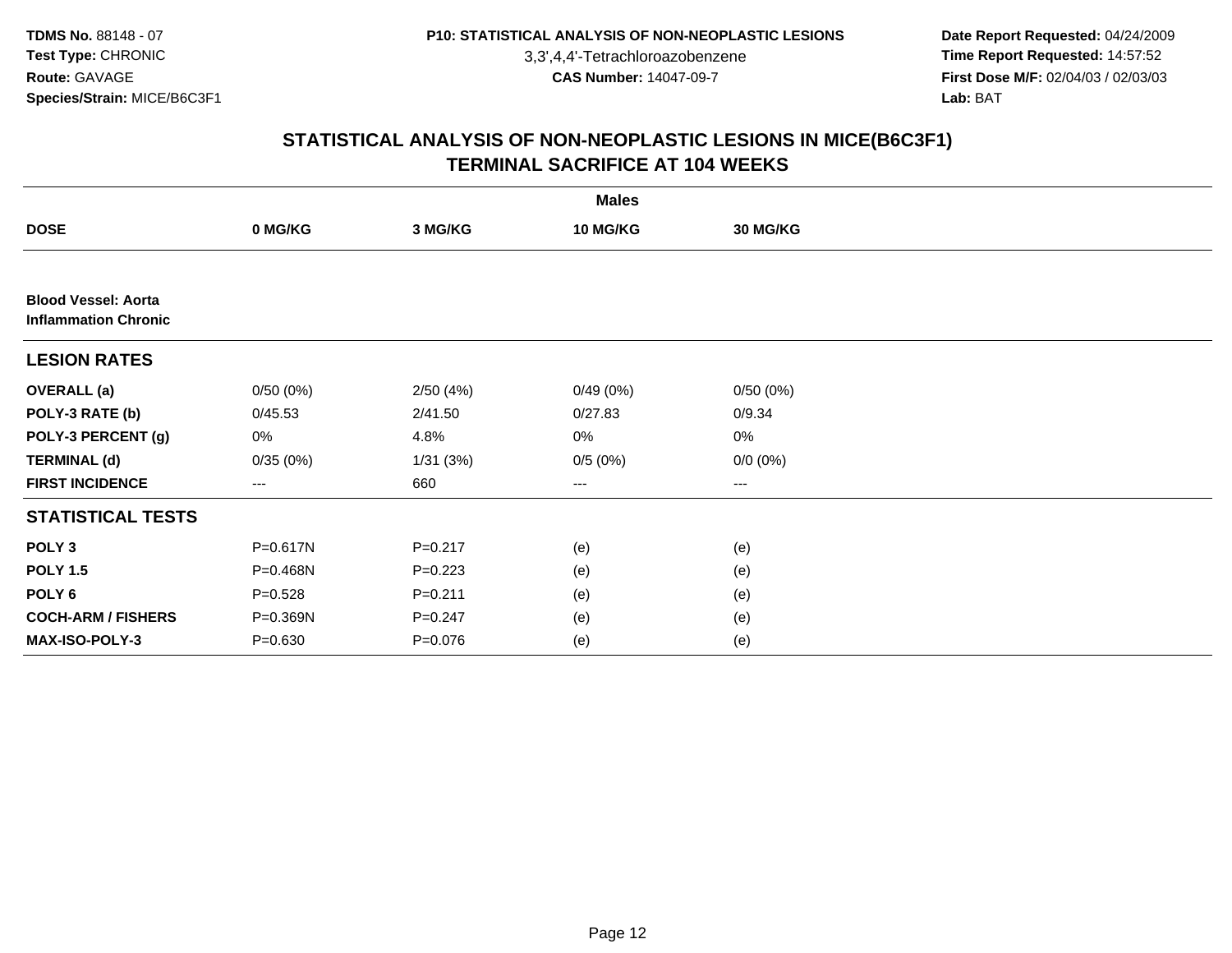3,3',4,4'-Tetrachloroazobenzene

 **Date Report Requested:** 04/24/2009 **Time Report Requested:** 14:57:52 **First Dose M/F:** 02/04/03 / 02/03/03<br>Lab: BAT **Lab:** BAT

| <b>Males</b>                                        |           |          |            |                 |  |  |  |
|-----------------------------------------------------|-----------|----------|------------|-----------------|--|--|--|
| <b>DOSE</b>                                         | 0 MG/KG   | 3 MG/KG  | 10 MG/KG   | <b>30 MG/KG</b> |  |  |  |
|                                                     |           |          |            |                 |  |  |  |
| <b>Blood Vessel: Aorta</b><br><b>Mineralization</b> |           |          |            |                 |  |  |  |
| <b>LESION RATES</b>                                 |           |          |            |                 |  |  |  |
| <b>OVERALL</b> (a)                                  | 0/50(0%)  | 0/50(0%) | 6/49 (12%) | 8/50 (16%)      |  |  |  |
| POLY-3 RATE (b)                                     | 0/45.53   | 0/41.24  | 6/30.47    | 8/15.78         |  |  |  |
| POLY-3 PERCENT (g)                                  | 0%        | 0%       | 19.7%      | 50.7%           |  |  |  |
| <b>TERMINAL (d)</b>                                 | 0/35(0%)  | 0/31(0%) | 0/5(0%)    | $0/0 (0\%)$     |  |  |  |
| <b>FIRST INCIDENCE</b>                              | ---       | ---      | 519        | 221             |  |  |  |
| <b>STATISTICAL TESTS</b>                            |           |          |            |                 |  |  |  |
| POLY <sub>3</sub>                                   | P<0.001** | (e)      | P=0.003**  | P<0.001**       |  |  |  |
| <b>POLY 1.5</b>                                     | P<0.001** | (e)      | P=0.006**  | P<0.001**       |  |  |  |
| POLY 6                                              | P<0.001** | (e)      | P=0.002**  | P<0.001**       |  |  |  |
| <b>COCH-ARM / FISHERS</b>                           | P<0.001** | (e)      | $P=0.012*$ | P=0.003**       |  |  |  |
| <b>MAX-ISO-POLY-3</b>                               | P<0.001** | (e)      | P=0.003**  | P<0.001**       |  |  |  |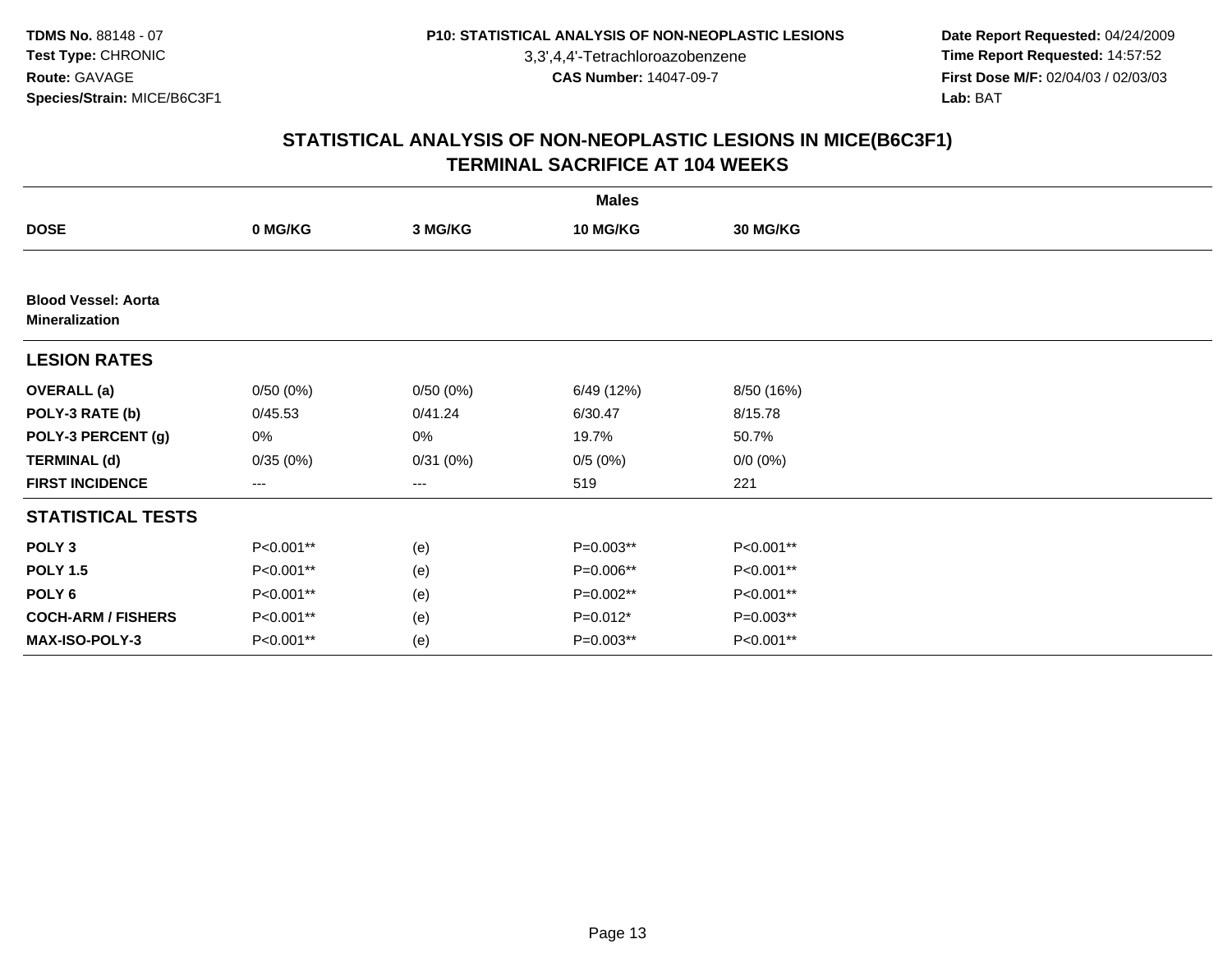3,3',4,4'-Tetrachloroazobenzene

 **Date Report Requested:** 04/24/2009 **Time Report Requested:** 14:57:52 **First Dose M/F:** 02/04/03 / 02/03/03<br>Lab: BAT **Lab:** BAT

| <b>Males</b>                      |             |             |                 |             |  |  |  |
|-----------------------------------|-------------|-------------|-----------------|-------------|--|--|--|
| <b>DOSE</b>                       | 0 MG/KG     | 3 MG/KG     | <b>10 MG/KG</b> | 30 MG/KG    |  |  |  |
|                                   |             |             |                 |             |  |  |  |
| <b>Bone Marrow</b><br>Hyperplasia |             |             |                 |             |  |  |  |
| <b>LESION RATES</b>               |             |             |                 |             |  |  |  |
| <b>OVERALL</b> (a)                | 13/50 (26%) | 10/50 (20%) | 17/49 (35%)     | 20/50 (40%) |  |  |  |
| POLY-3 RATE (b)                   | 13/47.26    | 10/46.18    | 17/35.65        | 20/25.81    |  |  |  |
| POLY-3 PERCENT (g)                | 27.5%       | 21.7%       | 47.7%           | 77.5%       |  |  |  |
| <b>TERMINAL (d)</b>               | 4/35 (11%)  | 2/31(7%)    | 1/5(20%)        | $0/0 (0\%)$ |  |  |  |
| <b>FIRST INCIDENCE</b>            | 609         | 165         | 169             | 233         |  |  |  |
| <b>STATISTICAL TESTS</b>          |             |             |                 |             |  |  |  |
| POLY <sub>3</sub>                 | P<0.001**   | P=0.339N    | P=0.046*        | P<0.001**   |  |  |  |
| <b>POLY 1.5</b>                   | P<0.001**   | P=0.330N    | $P = 0.098$     | P<0.001**   |  |  |  |
| POLY <sub>6</sub>                 | P<0.001**   | P=0.355N    | $P=0.013*$      | P<0.001**   |  |  |  |
| <b>COCH-ARM / FISHERS</b>         | $P=0.028*$  | P=0.318N    | $P = 0.235$     | $P = 0.101$ |  |  |  |
| <b>MAX-ISO-POLY-3</b>             | P<0.001**   | P=0.259N    | P=0.044*        | P<0.001**   |  |  |  |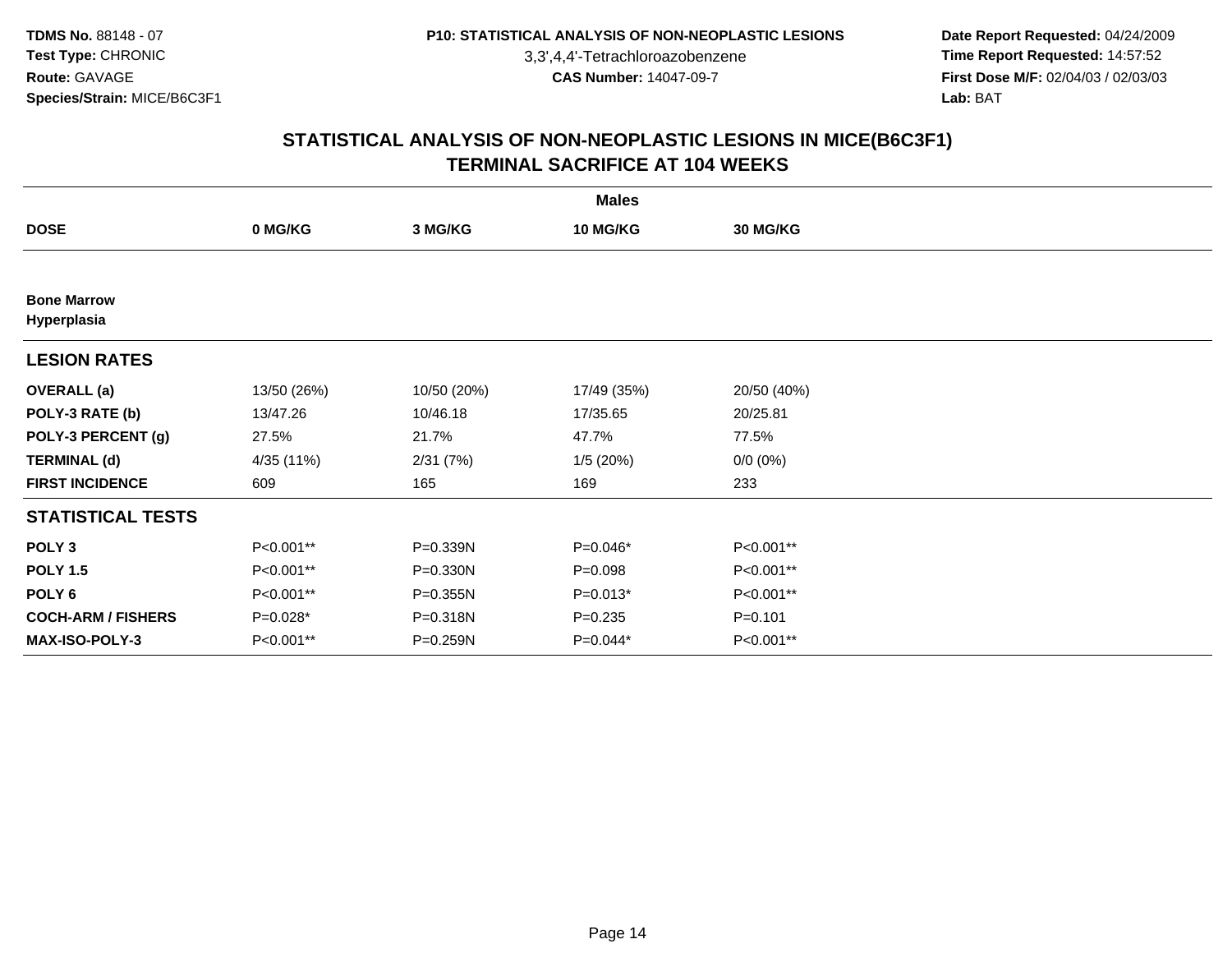3,3',4,4'-Tetrachloroazobenzene

 **Date Report Requested:** 04/24/2009 **Time Report Requested:** 14:57:52 **First Dose M/F:** 02/04/03 / 02/03/03<br>Lab: BAT **Lab:** BAT

| <b>Males</b>                               |             |          |                 |             |  |  |  |
|--------------------------------------------|-------------|----------|-----------------|-------------|--|--|--|
| <b>DOSE</b>                                | 0 MG/KG     | 3 MG/KG  | <b>10 MG/KG</b> | 30 MG/KG    |  |  |  |
|                                            |             |          |                 |             |  |  |  |
| <b>Bone Marrow</b><br><b>Myelofibrosis</b> |             |          |                 |             |  |  |  |
| <b>LESION RATES</b>                        |             |          |                 |             |  |  |  |
| <b>OVERALL</b> (a)                         | 0/50(0%)    | 0/50(0%) | 1/49(2%)        | 0/50(0%)    |  |  |  |
| POLY-3 RATE (b)                            | 0/45.53     | 0/41.24  | 1/27.83         | 0/9.34      |  |  |  |
| POLY-3 PERCENT (g)                         | 0%          | $0\%$    | 3.6%            | 0%          |  |  |  |
| <b>TERMINAL (d)</b>                        | 0/35(0%)    | 0/31(0%) | 1/5(20%)        | $0/0 (0\%)$ |  |  |  |
| <b>FIRST INCIDENCE</b>                     | $--$        | $---$    | 728 (T)         | $--$        |  |  |  |
| <b>STATISTICAL TESTS</b>                   |             |          |                 |             |  |  |  |
| POLY <sub>3</sub>                          | $P = 0.308$ | (e)      | $P=0.407$       | (e)         |  |  |  |
| <b>POLY 1.5</b>                            | $P=0.498$   | (e)      | $P=0.442$       | (e)         |  |  |  |
| POLY <sub>6</sub>                          | $P = 0.175$ | (e)      | $P = 0.362$     | (e)         |  |  |  |
| <b>COCH-ARM / FISHERS</b>                  | P=0.785N    | (e)      | $P=0.495$       | (e)         |  |  |  |
| MAX-ISO-POLY-3                             | $P = 0.493$ | (e)      | $P = 0.156$     | (e)         |  |  |  |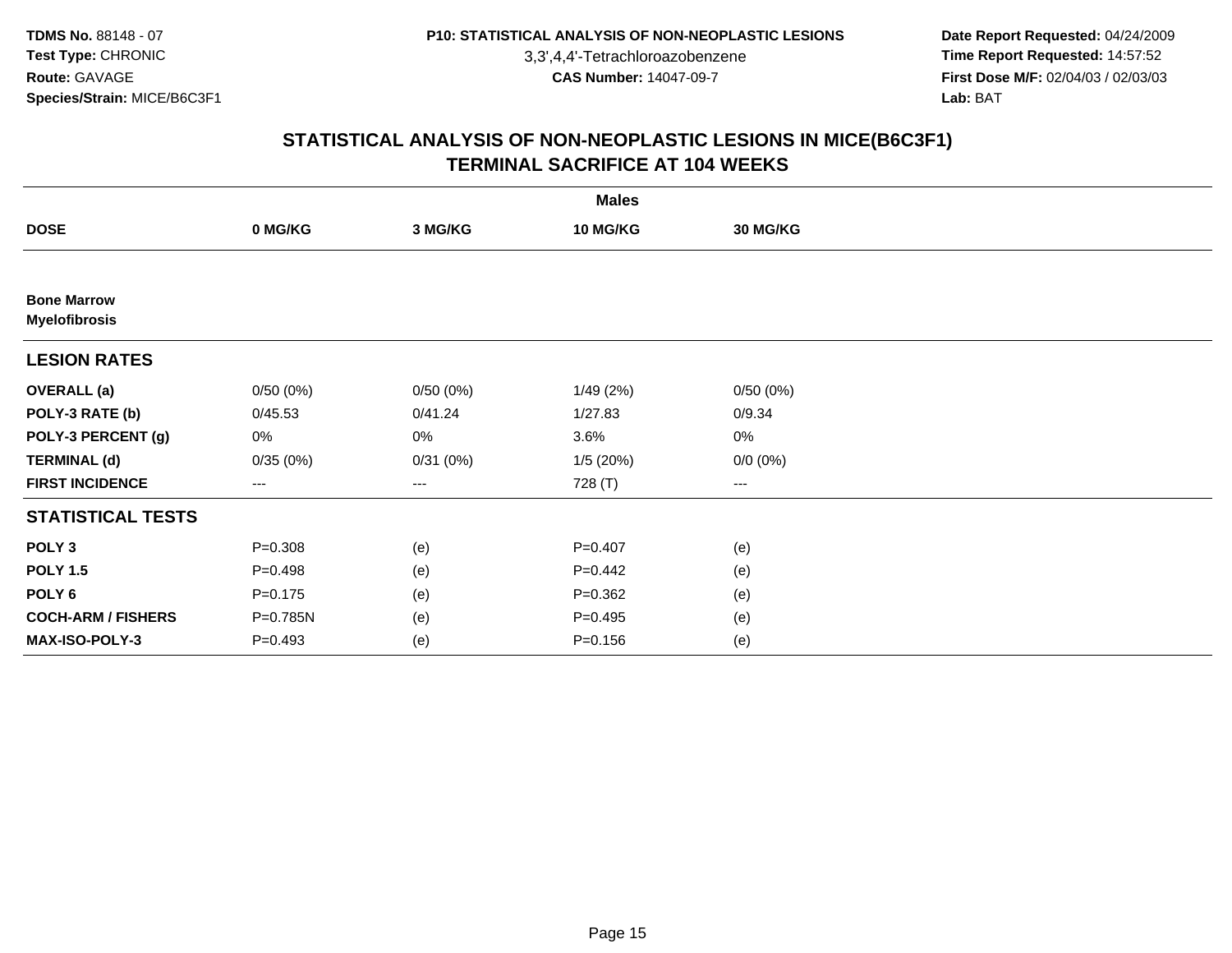3,3',4,4'-Tetrachloroazobenzene

 **Date Report Requested:** 04/24/2009 **Time Report Requested:** 14:57:52 **First Dose M/F:** 02/04/03 / 02/03/03<br>Lab: BAT **Lab:** BAT

| <b>Males</b>                 |             |             |                 |                 |  |  |  |
|------------------------------|-------------|-------------|-----------------|-----------------|--|--|--|
| <b>DOSE</b>                  | 0 MG/KG     | 3 MG/KG     | <b>10 MG/KG</b> | <b>30 MG/KG</b> |  |  |  |
|                              |             |             |                 |                 |  |  |  |
| <b>Bone</b><br>Osteopetrosis |             |             |                 |                 |  |  |  |
| <b>LESION RATES</b>          |             |             |                 |                 |  |  |  |
| <b>OVERALL (a)</b>           | 0/50(0%)    | 2/50(4%)    | 1/49(2%)        | 0/50(0%)        |  |  |  |
| POLY-3 RATE (b)              | 0/45.53     | 2/41.24     | 1/27.83         | 0/9.34          |  |  |  |
| POLY-3 PERCENT (g)           | 0%          | 4.9%        | 3.6%            | 0%              |  |  |  |
| <b>TERMINAL (d)</b>          | 0/35(0%)    | 2/31(7%)    | 1/5(20%)        | $0/0 (0\%)$     |  |  |  |
| <b>FIRST INCIDENCE</b>       | $---$       | 728 (T)     | 728 (T)         | $---$           |  |  |  |
| <b>STATISTICAL TESTS</b>     |             |             |                 |                 |  |  |  |
| POLY <sub>3</sub>            | $P=0.424$   | $P = 0.216$ | $P = 0.407$     | (e)             |  |  |  |
| <b>POLY 1.5</b>              | P=0.604N    | $P=0.223$   | $P=0.442$       | (e)             |  |  |  |
| POLY <sub>6</sub>            | $P=0.192$   | $P = 0.209$ | $P = 0.362$     | (e)             |  |  |  |
| <b>COCH-ARM / FISHERS</b>    | P=0.378N    | $P = 0.247$ | $P = 0.495$     | (e)             |  |  |  |
| <b>MAX-ISO-POLY-3</b>        | $P = 0.601$ | $P = 0.076$ | $P = 0.156$     | (e)             |  |  |  |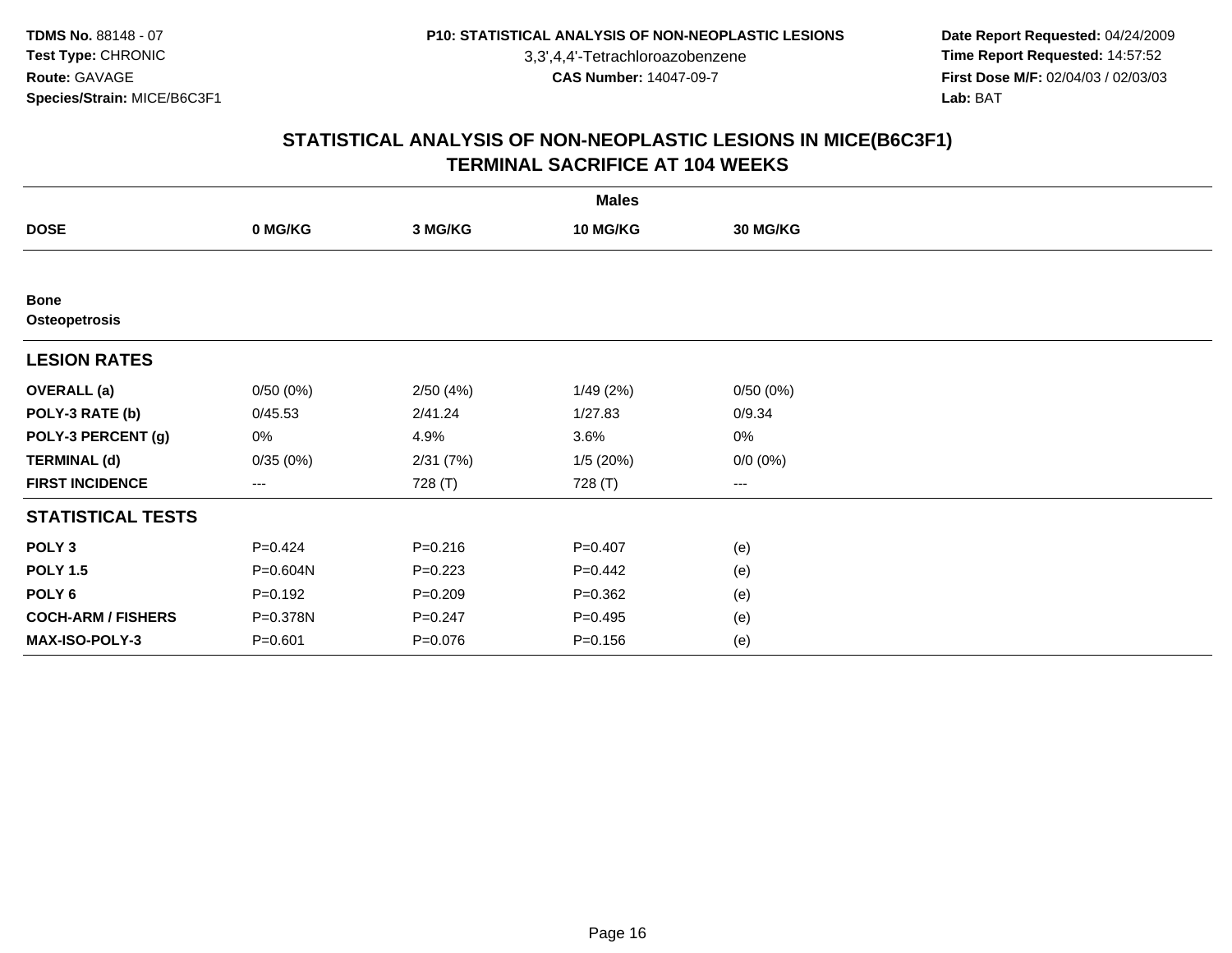3,3',4,4'-Tetrachloroazobenzene

 **Date Report Requested:** 04/24/2009 **Time Report Requested:** 14:57:52 **First Dose M/F:** 02/04/03 / 02/03/03<br>Lab: BAT **Lab:** BAT

| <b>Males</b>                            |             |          |                 |             |  |  |  |
|-----------------------------------------|-------------|----------|-----------------|-------------|--|--|--|
| <b>DOSE</b>                             | 0 MG/KG     | 3 MG/KG  | <b>10 MG/KG</b> | 30 MG/KG    |  |  |  |
|                                         |             |          |                 |             |  |  |  |
| <b>Brain: Neuron</b><br><b>Necrosis</b> |             |          |                 |             |  |  |  |
| <b>LESION RATES</b>                     |             |          |                 |             |  |  |  |
| <b>OVERALL</b> (a)                      | 0/50(0%)    | 0/50(0%) | 1/49(2%)        | 0/50(0%)    |  |  |  |
| POLY-3 RATE (b)                         | 0/45.53     | 0/41.24  | 1/28.30         | 0/9.34      |  |  |  |
| POLY-3 PERCENT (g)                      | 0%          | 0%       | 3.5%            | 0%          |  |  |  |
| <b>TERMINAL (d)</b>                     | 0/35(0%)    | 0/31(0%) | 0/5(0%)         | $0/0 (0\%)$ |  |  |  |
| <b>FIRST INCIDENCE</b>                  | $---$       | $---$    | 590             | $--$        |  |  |  |
| <b>STATISTICAL TESTS</b>                |             |          |                 |             |  |  |  |
| POLY <sub>3</sub>                       | $P = 0.308$ | (e)      | $P=0.409$       | (e)         |  |  |  |
| <b>POLY 1.5</b>                         | $P = 0.496$ | (e)      | $P=0.443$       | (e)         |  |  |  |
| POLY <sub>6</sub>                       | $P = 0.178$ | (e)      | $P = 0.367$     | (e)         |  |  |  |
| <b>COCH-ARM / FISHERS</b>               | P=0.785N    | (e)      | $P=0.495$       | (e)         |  |  |  |
| MAX-ISO-POLY-3                          | $P = 0.493$ | (e)      | $P = 0.156$     | (e)         |  |  |  |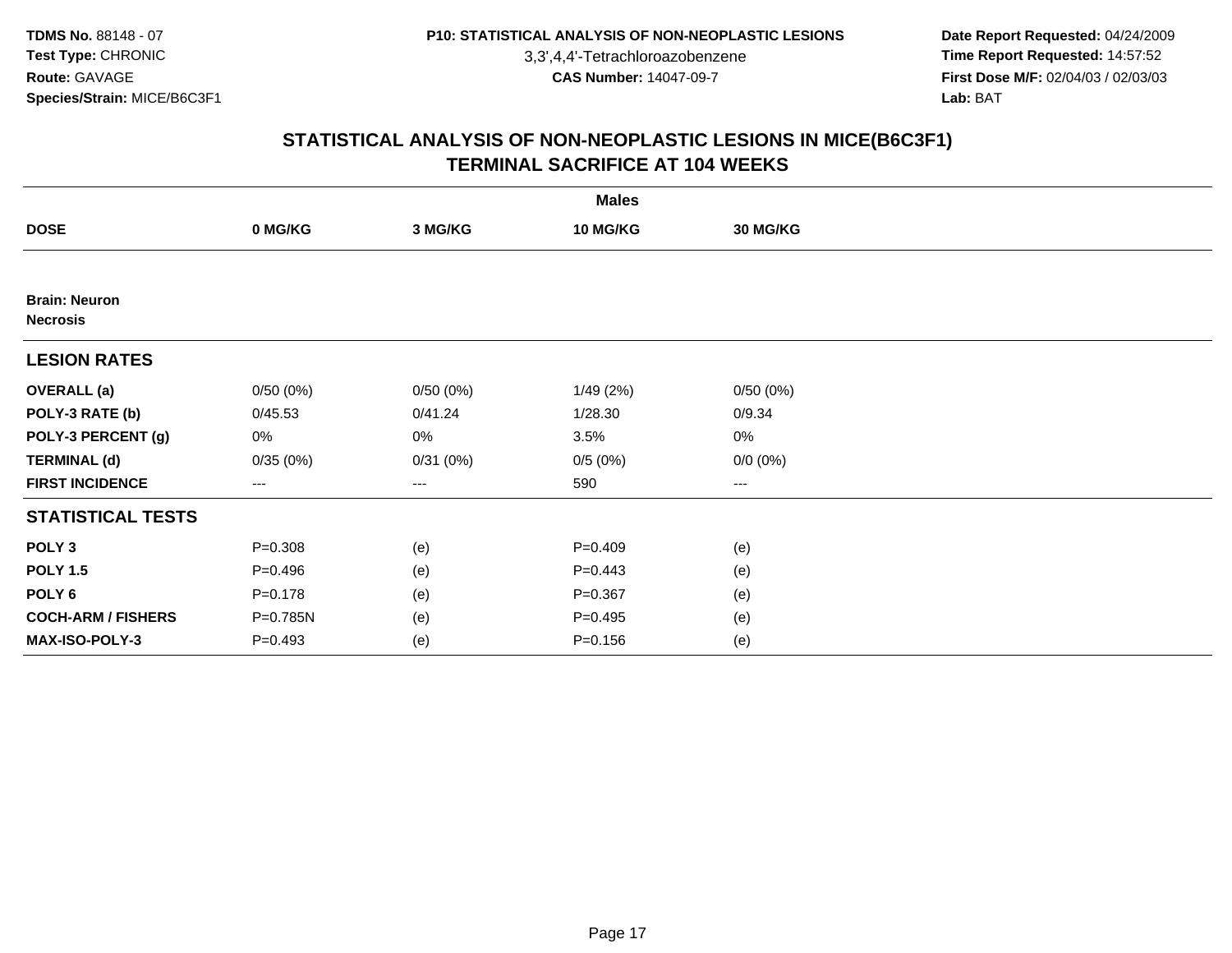3,3',4,4'-Tetrachloroazobenzene

 **Date Report Requested:** 04/24/2009 **Time Report Requested:** 14:57:52 **First Dose M/F:** 02/04/03 / 02/03/03<br>Lab: BAT **Lab:** BAT

|                                               | <b>Males</b> |             |             |                 |  |  |  |  |
|-----------------------------------------------|--------------|-------------|-------------|-----------------|--|--|--|--|
| <b>DOSE</b>                                   | 0 MG/KG      | 3 MG/KG     | 10 MG/KG    | <b>30 MG/KG</b> |  |  |  |  |
|                                               |              |             |             |                 |  |  |  |  |
| <b>Coagulating Gland</b><br><b>Dilatation</b> |              |             |             |                 |  |  |  |  |
| <b>LESION RATES</b>                           |              |             |             |                 |  |  |  |  |
| <b>OVERALL</b> (a)                            | 9/50(18%)    | 16/50 (32%) | 36/49 (73%) | 47/50 (94%)     |  |  |  |  |
| POLY-3 RATE (b)                               | 9/46.41      | 16/43.04    | 36/42.47    | 47/47.47        |  |  |  |  |
| POLY-3 PERCENT (g)                            | 19.4%        | 37.2%       | 84.8%       | 99%             |  |  |  |  |
| <b>TERMINAL (d)</b>                           | 7/35 (20%)   | 11/31 (36%) | 3/5 (60%)   | $0/0 (0\%)$     |  |  |  |  |
| <b>FIRST INCIDENCE</b>                        | 486          | 380         | 358         | 206             |  |  |  |  |
| <b>STATISTICAL TESTS</b>                      |              |             |             |                 |  |  |  |  |
| POLY <sub>3</sub>                             | P<0.001**    | $P=0.048*$  | P<0.001**   | P<0.001**       |  |  |  |  |
| <b>POLY 1.5</b>                               | P<0.001**    | $P=0.057$   | P<0.001**   | P<0.001**       |  |  |  |  |
| POLY <sub>6</sub>                             | P<0.001**    | $P=0.041*$  | P<0.001**   | P<0.001**       |  |  |  |  |
| <b>COCH-ARM / FISHERS</b>                     | P<0.001**    | $P = 0.083$ | P<0.001**   | P<0.001**       |  |  |  |  |
| <b>MAX-ISO-POLY-3</b>                         | P<0.001**    | $P=0.033*$  | P<0.001**   | P<0.001**       |  |  |  |  |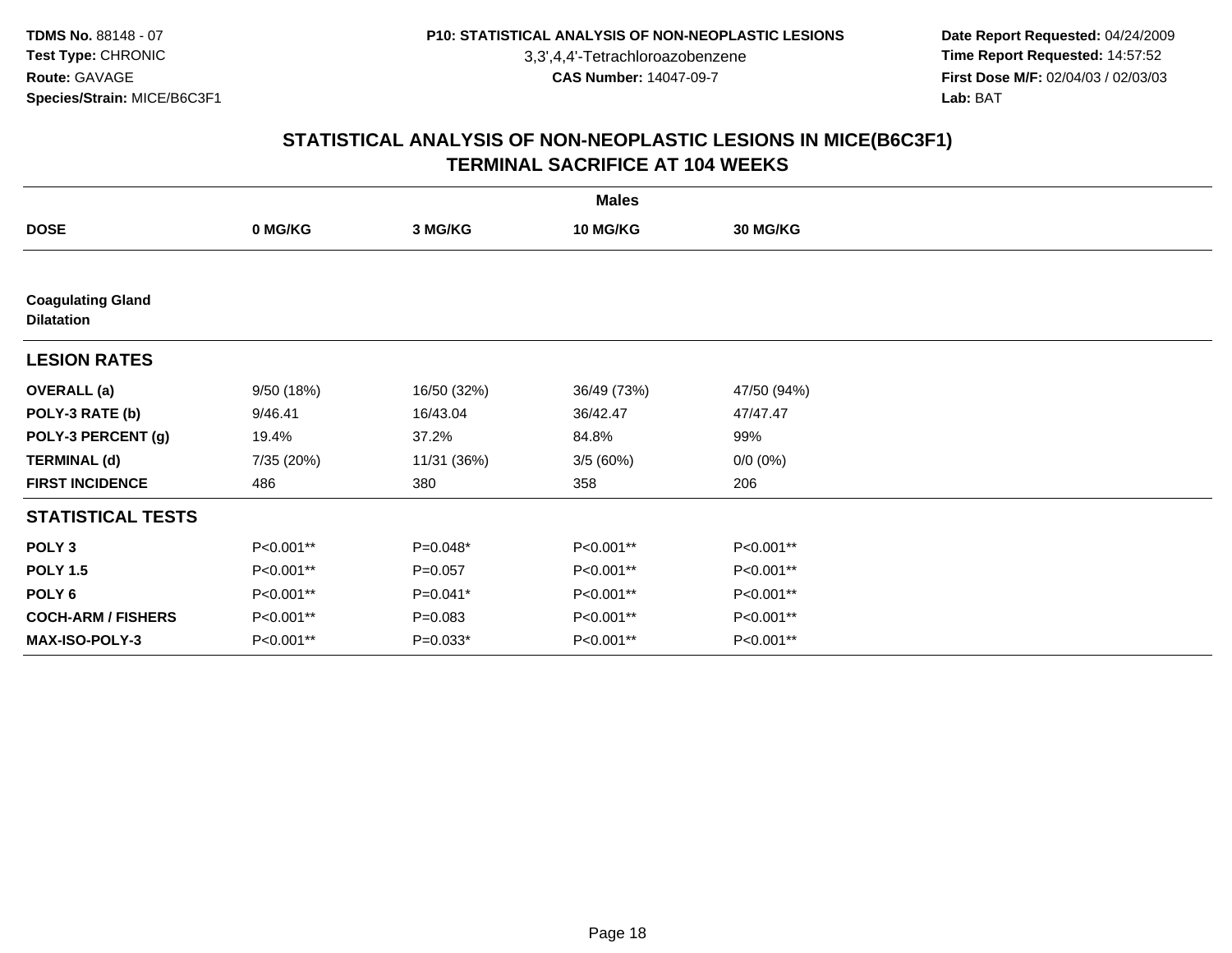3,3',4,4'-Tetrachloroazobenzene

 **Date Report Requested:** 04/24/2009 **Time Report Requested:** 14:57:52 **First Dose M/F:** 02/04/03 / 02/03/03<br>Lab: BAT **Lab:** BAT

|                                             | <b>Males</b> |            |                 |             |  |  |  |  |
|---------------------------------------------|--------------|------------|-----------------|-------------|--|--|--|--|
| <b>DOSE</b>                                 | 0 MG/KG      | 3 MG/KG    | <b>10 MG/KG</b> | 30 MG/KG    |  |  |  |  |
|                                             |              |            |                 |             |  |  |  |  |
| <b>Coagulating Gland</b><br><b>Fibrosis</b> |              |            |                 |             |  |  |  |  |
| <b>LESION RATES</b>                         |              |            |                 |             |  |  |  |  |
| <b>OVERALL</b> (a)                          | 0/50(0%)     | 6/50 (12%) | 23/49 (47%)     | 30/50 (60%) |  |  |  |  |
| POLY-3 RATE (b)                             | 0/45.53      | 6/42.08    | 23/36.97        | 30/32.62    |  |  |  |  |
| POLY-3 PERCENT (g)                          | 0%           | 14.3%      | 62.2%           | 92%         |  |  |  |  |
| <b>TERMINAL (d)</b>                         | 0/35(0%)     | 3/31(10%)  | 1/5(20%)        | $0/0 (0\%)$ |  |  |  |  |
| <b>FIRST INCIDENCE</b>                      | $---$        | 600        | 366             | 206         |  |  |  |  |
| <b>STATISTICAL TESTS</b>                    |              |            |                 |             |  |  |  |  |
| POLY <sub>3</sub>                           | P<0.001**    | $P=0.011*$ | P<0.001**       | P<0.001**   |  |  |  |  |
| <b>POLY 1.5</b>                             | P<0.001**    | $P=0.013*$ | P<0.001**       | P<0.001**   |  |  |  |  |
| POLY <sub>6</sub>                           | P<0.001**    | $P=0.011*$ | P<0.001**       | P<0.001**   |  |  |  |  |
| <b>COCH-ARM / FISHERS</b>                   | P<0.001**    | $P=0.013*$ | P<0.001**       | P<0.001**   |  |  |  |  |
| MAX-ISO-POLY-3                              | P<0.001**    | P=0.004**  | P<0.001**       | P<0.001**   |  |  |  |  |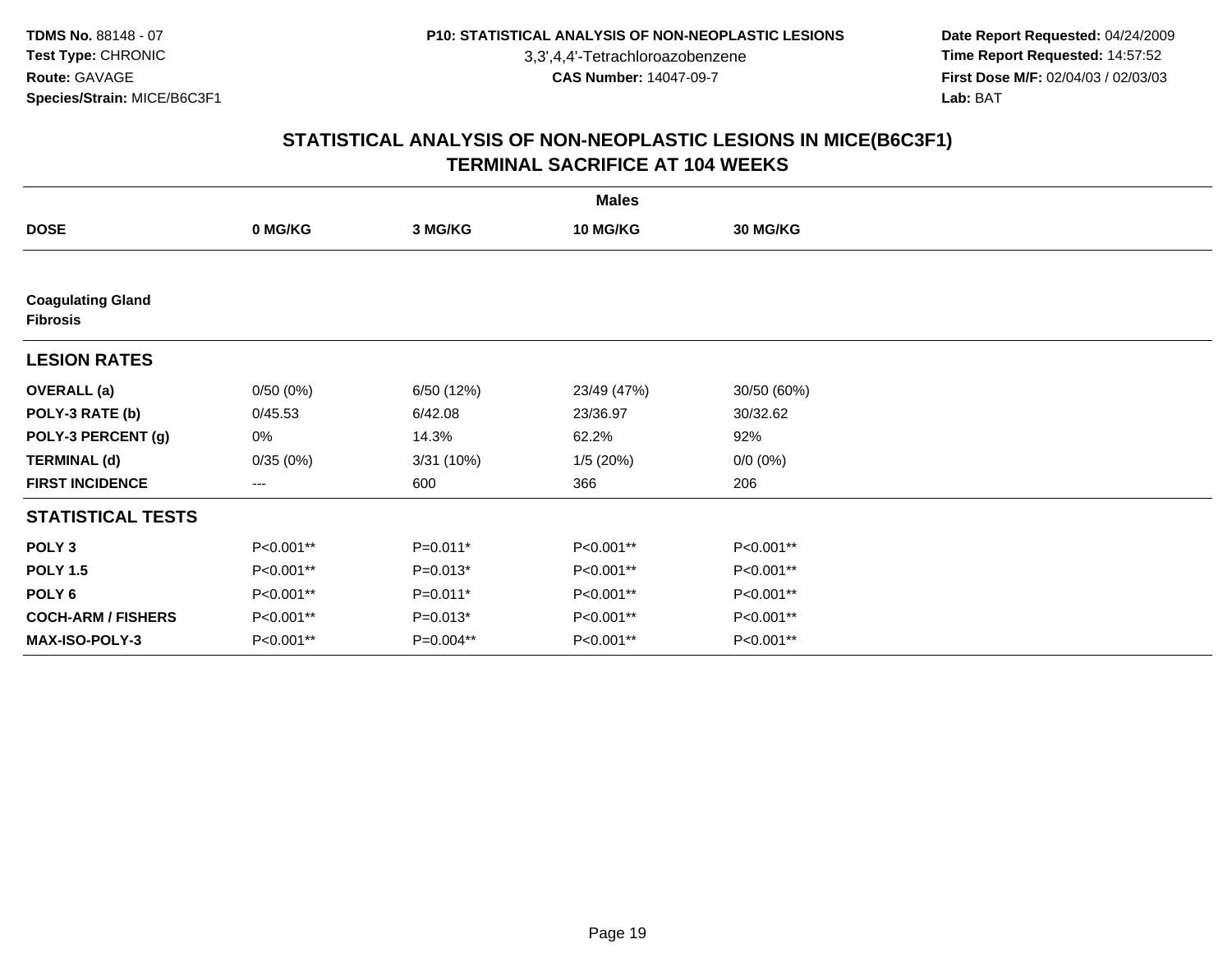3,3',4,4'-Tetrachloroazobenzene

 **Date Report Requested:** 04/24/2009 **Time Report Requested:** 14:57:52 **First Dose M/F:** 02/04/03 / 02/03/03<br>Lab: BAT **Lab:** BAT

|                           |                                       |             | <b>Males</b> |                 |  |  |  |  |  |
|---------------------------|---------------------------------------|-------------|--------------|-----------------|--|--|--|--|--|
| <b>DOSE</b>               | 0 MG/KG                               | 3 MG/KG     | 10 MG/KG     | <b>30 MG/KG</b> |  |  |  |  |  |
|                           |                                       |             |              |                 |  |  |  |  |  |
| <b>Coagulating Gland</b>  | <b>Infiltration Cellular Lymphoid</b> |             |              |                 |  |  |  |  |  |
| <b>LESION RATES</b>       |                                       |             |              |                 |  |  |  |  |  |
| <b>OVERALL</b> (a)        | 3/50(6%)                              | 6/50 (12%)  | 2/49(4%)     | 0/50(0%)        |  |  |  |  |  |
| POLY-3 RATE (b)           | 3/45.53                               | 6/41.24     | 2/28.70      | 0/9.34          |  |  |  |  |  |
| POLY-3 PERCENT (g)        | 6.6%                                  | 14.6%       | 7%           | 0%              |  |  |  |  |  |
| <b>TERMINAL (d)</b>       | 3/35(9%)                              | 6/31 (19%)  | 1/5(20%)     | $0/0 (0\%)$     |  |  |  |  |  |
| <b>FIRST INCIDENCE</b>    | 728 (T)                               | 728 (T)     | 366          | ---             |  |  |  |  |  |
| <b>STATISTICAL TESTS</b>  |                                       |             |              |                 |  |  |  |  |  |
| POLY <sub>3</sub>         | P=0.439N                              | $P = 0.195$ | $P=0.652$    | P=0.496N        |  |  |  |  |  |
| <b>POLY 1.5</b>           | P=0.183N                              | $P = 0.210$ | P=0.624N     | P=0.328N        |  |  |  |  |  |
| POLY <sub>6</sub>         | $P = 0.386$                           | $P=0.179$   | $P = 0.543$  | P=0.620N        |  |  |  |  |  |
| <b>COCH-ARM / FISHERS</b> | P=0.031N*                             | $P = 0.243$ | $P = 0.510N$ | $P = 0.121N$    |  |  |  |  |  |
| <b>MAX-ISO-POLY-3</b>     | P=0.528N                              | $P = 0.124$ | $P=0.479$    | P=0.357N        |  |  |  |  |  |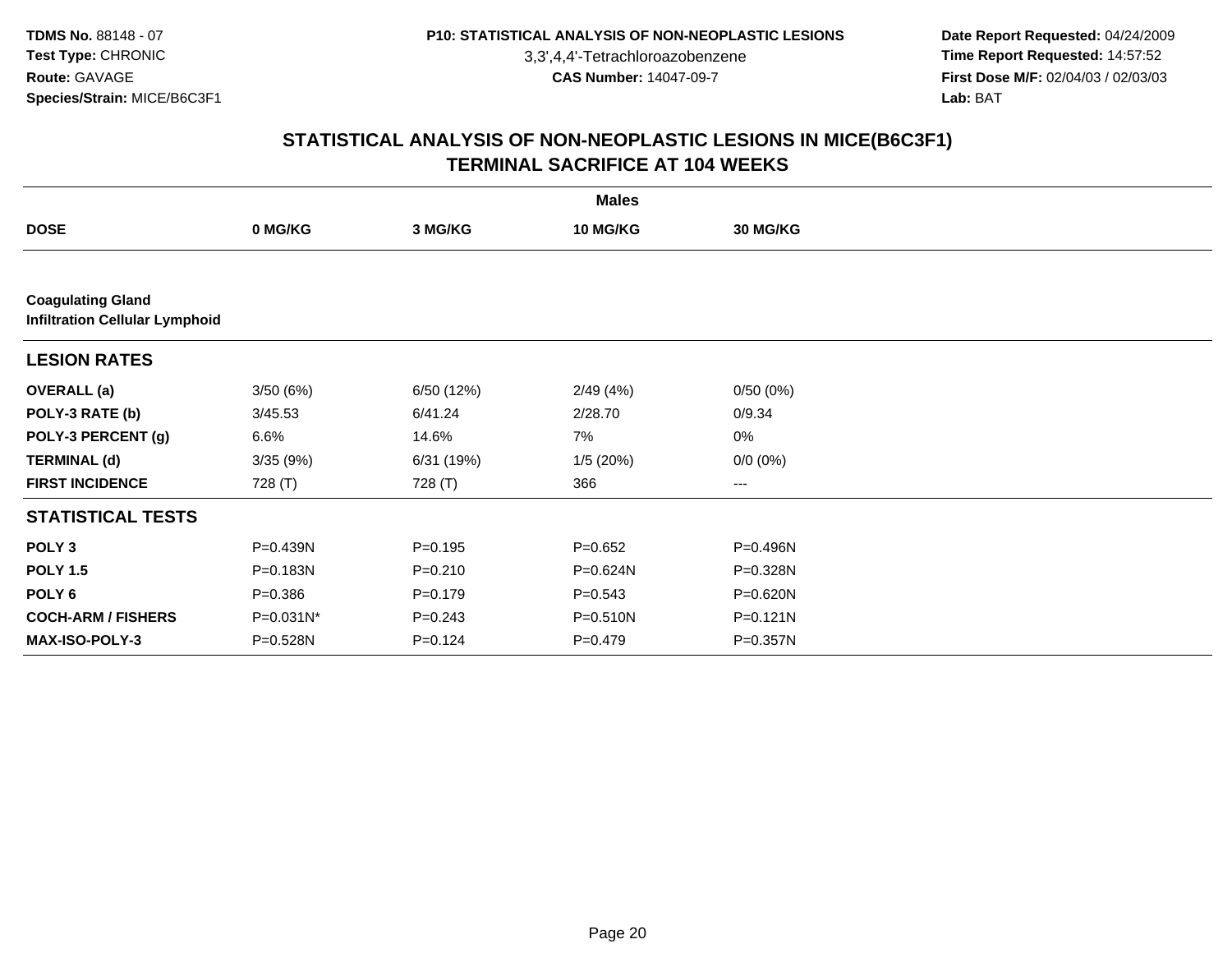3,3',4,4'-Tetrachloroazobenzene

 **Date Report Requested:** 04/24/2009 **Time Report Requested:** 14:57:52 **First Dose M/F:** 02/04/03 / 02/03/03<br>Lab: BAT **Lab:** BAT

|                                                         | <b>Males</b> |            |             |                 |  |  |  |  |
|---------------------------------------------------------|--------------|------------|-------------|-----------------|--|--|--|--|
| <b>DOSE</b>                                             | 0 MG/KG      | 3 MG/KG    | 10 MG/KG    | <b>30 MG/KG</b> |  |  |  |  |
|                                                         |              |            |             |                 |  |  |  |  |
| <b>Coagulating Gland</b><br><b>Inflammation Chronic</b> |              |            |             |                 |  |  |  |  |
| <b>LESION RATES</b>                                     |              |            |             |                 |  |  |  |  |
| <b>OVERALL</b> (a)                                      | 0/50(0%)     | 6/50 (12%) | 22/49 (45%) | 33/50 (66%)     |  |  |  |  |
| POLY-3 RATE (b)                                         | 0/45.53      | 6/42.40    | 22/36.58    | 33/35.67        |  |  |  |  |
| POLY-3 PERCENT (g)                                      | 0%           | 14.2%      | 60.1%       | 92.5%           |  |  |  |  |
| <b>TERMINAL (d)</b>                                     | 0/35(0%)     | 2/31(7%)   | 0/5(0%)     | $0/0 (0\%)$     |  |  |  |  |
| <b>FIRST INCIDENCE</b>                                  | $---$        | 600        | 437         | 206             |  |  |  |  |
| <b>STATISTICAL TESTS</b>                                |              |            |             |                 |  |  |  |  |
| POLY <sub>3</sub>                                       | P<0.001**    | $P=0.012*$ | P<0.001**   | P<0.001**       |  |  |  |  |
| <b>POLY 1.5</b>                                         | P<0.001**    | $P=0.013*$ | P<0.001**   | P<0.001**       |  |  |  |  |
| POLY <sub>6</sub>                                       | P<0.001**    | $P=0.011*$ | P<0.001**   | P<0.001**       |  |  |  |  |
| <b>COCH-ARM / FISHERS</b>                               | P<0.001**    | $P=0.013*$ | P<0.001**   | P<0.001**       |  |  |  |  |
| <b>MAX-ISO-POLY-3</b>                                   | P<0.001**    | P=0.004**  | P<0.001**   | P<0.001**       |  |  |  |  |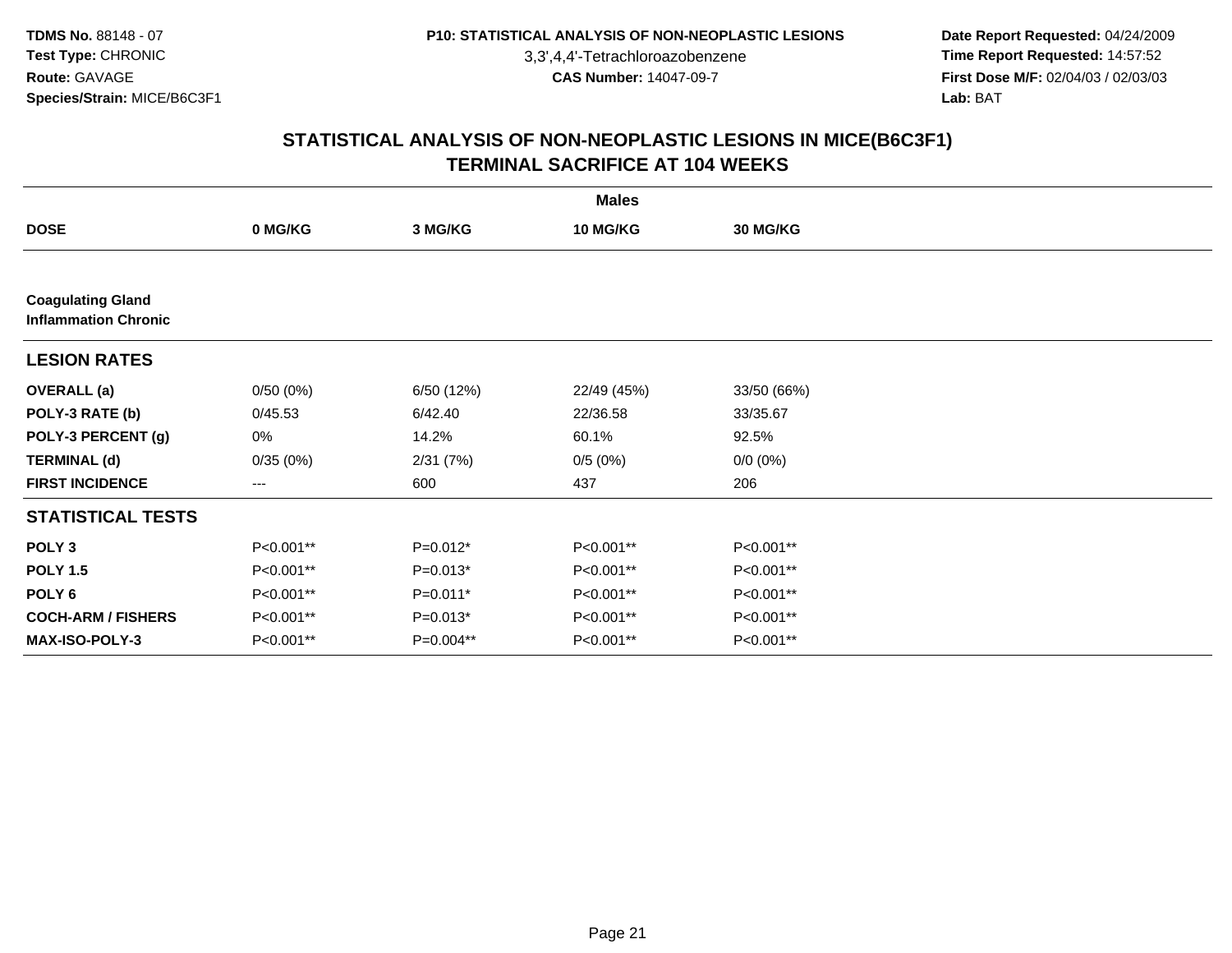3,3',4,4'-Tetrachloroazobenzene

 **Date Report Requested:** 04/24/2009 **Time Report Requested:** 14:57:52 **First Dose M/F:** 02/04/03 / 02/03/03<br>Lab: BAT **Lab:** BAT

|                                                     |             |             | <b>Males</b> |                 |  |  |  |  |
|-----------------------------------------------------|-------------|-------------|--------------|-----------------|--|--|--|--|
| <b>DOSE</b>                                         | 0 MG/KG     | 3 MG/KG     | 10 MG/KG     | <b>30 MG/KG</b> |  |  |  |  |
|                                                     |             |             |              |                 |  |  |  |  |
| <b>Coagulating Gland: Epithelium</b><br>Hyperplasia |             |             |              |                 |  |  |  |  |
| <b>LESION RATES</b>                                 |             |             |              |                 |  |  |  |  |
| <b>OVERALL</b> (a)                                  | 1/50(2%)    | 1/50(2%)    | 5/49 (10%)   | 1/50(2%)        |  |  |  |  |
| POLY-3 RATE (b)                                     | 1/45.53     | 1/41.24     | 5/29.15      | 1/10.32         |  |  |  |  |
| POLY-3 PERCENT (g)                                  | 2.2%        | 2.4%        | 17.2%        | 9.7%            |  |  |  |  |
| <b>TERMINAL (d)</b>                                 | 1/35(3%)    | 1/31(3%)    | 0/5(0%)      | $0/0 (0\%)$     |  |  |  |  |
| <b>FIRST INCIDENCE</b>                              | 728 (T)     | 728 (T)     | 529          | 206             |  |  |  |  |
| <b>STATISTICAL TESTS</b>                            |             |             |              |                 |  |  |  |  |
| POLY <sub>3</sub>                                   | $P=0.031*$  | $P = 0.738$ | $P=0.033*$   | $P = 0.437$     |  |  |  |  |
| <b>POLY 1.5</b>                                     | $P = 0.168$ | $P = 0.746$ | $P = 0.051$  | $P = 0.564$     |  |  |  |  |
| POLY 6                                              | P=0.004**   | $P = 0.731$ | P=0.018*     | $P = 0.348$     |  |  |  |  |
| <b>COCH-ARM / FISHERS</b>                           | P=0.585N    | P=0.753N    | $P = 0.098$  | P=0.753N        |  |  |  |  |
| MAX-ISO-POLY-3                                      | $P=0.049*$  | $P = 0.472$ | $P=0.028*$   | $P = 0.290$     |  |  |  |  |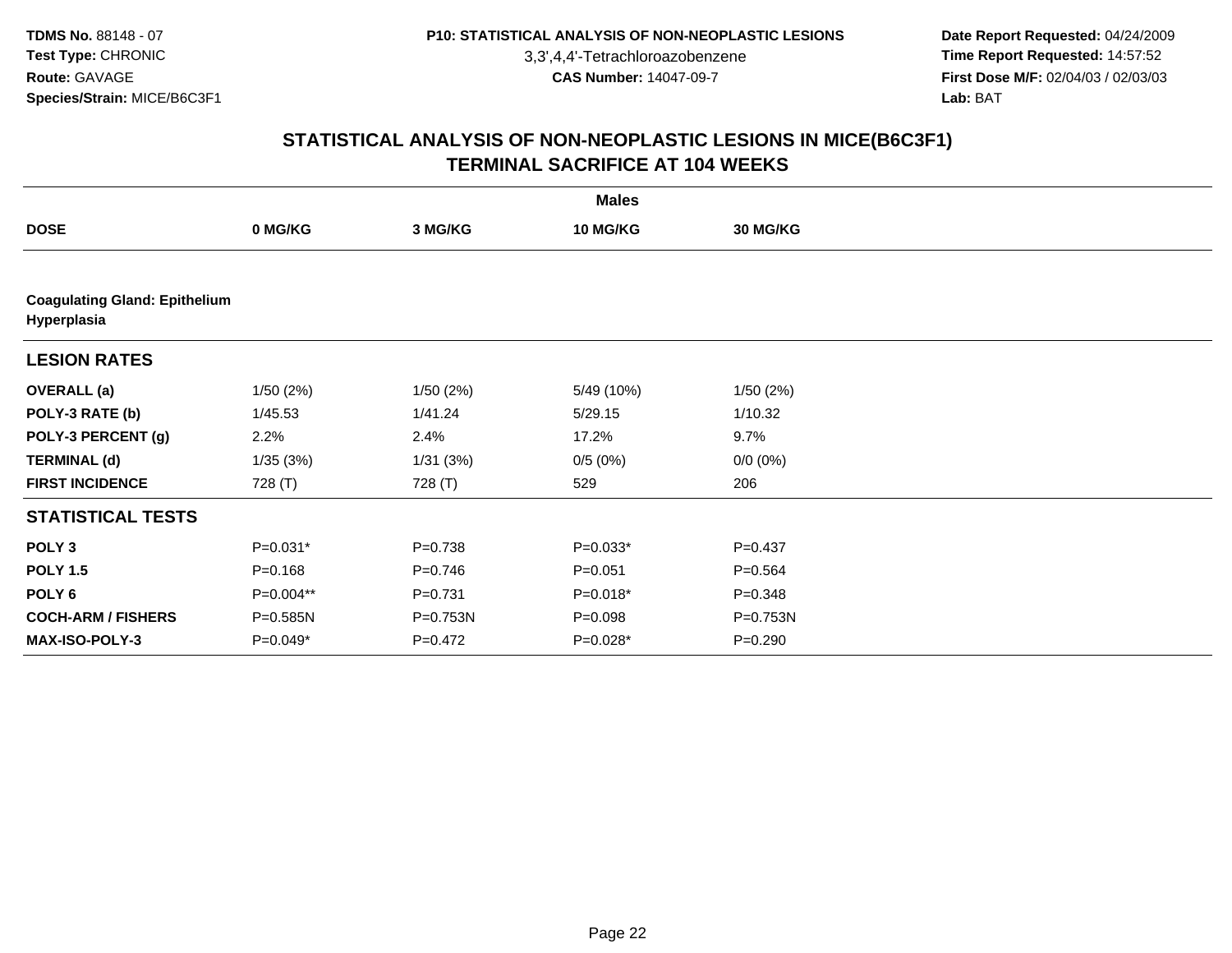3,3',4,4'-Tetrachloroazobenzene

 **Date Report Requested:** 04/24/2009 **Time Report Requested:** 14:57:52 **First Dose M/F:** 02/04/03 / 02/03/03<br>Lab: BAT **Lab:** BAT

|                                                       |             |          | <b>Males</b> |                 |  |
|-------------------------------------------------------|-------------|----------|--------------|-----------------|--|
| <b>DOSE</b>                                           | 0 MG/KG     | 3 MG/KG  | 10 MG/KG     | <b>30 MG/KG</b> |  |
|                                                       |             |          |              |                 |  |
| <b>Ductus Deferens</b><br><b>Inflammation Chronic</b> |             |          |              |                 |  |
| <b>LESION RATES</b>                                   |             |          |              |                 |  |
| <b>OVERALL</b> (a)                                    | 0/50(0%)    | 0/50(0%) | 3/49(6%)     | 0/50(0%)        |  |
| POLY-3 RATE (b)                                       | 0/45.53     | 0/41.24  | 3/29.20      | 0/9.34          |  |
| POLY-3 PERCENT (g)                                    | 0%          | 0%       | 10.3%        | 0%              |  |
| <b>TERMINAL (d)</b>                                   | 0/35(0%)    | 0/31(0%) | 0/5(0%)      | $0/0 (0\%)$     |  |
| <b>FIRST INCIDENCE</b>                                | ---         | ---      | 519          | ---             |  |
| <b>STATISTICAL TESTS</b>                              |             |          |              |                 |  |
| POLY <sub>3</sub>                                     | $P = 0.054$ | (e)      | $P = 0.060$  | (e)             |  |
| <b>POLY 1.5</b>                                       | $P = 0.245$ | (e)      | $P = 0.077$  | (e)             |  |
| POLY <sub>6</sub>                                     | P=0.007**   | (e)      | $P=0.042*$   | (e)             |  |
| <b>COCH-ARM / FISHERS</b>                             | P=0.650N    | (e)      | $P = 0.117$  | (e)             |  |
| MAX-ISO-POLY-3                                        | $P = 0.086$ | (e)      | $P=0.035*$   | (e)             |  |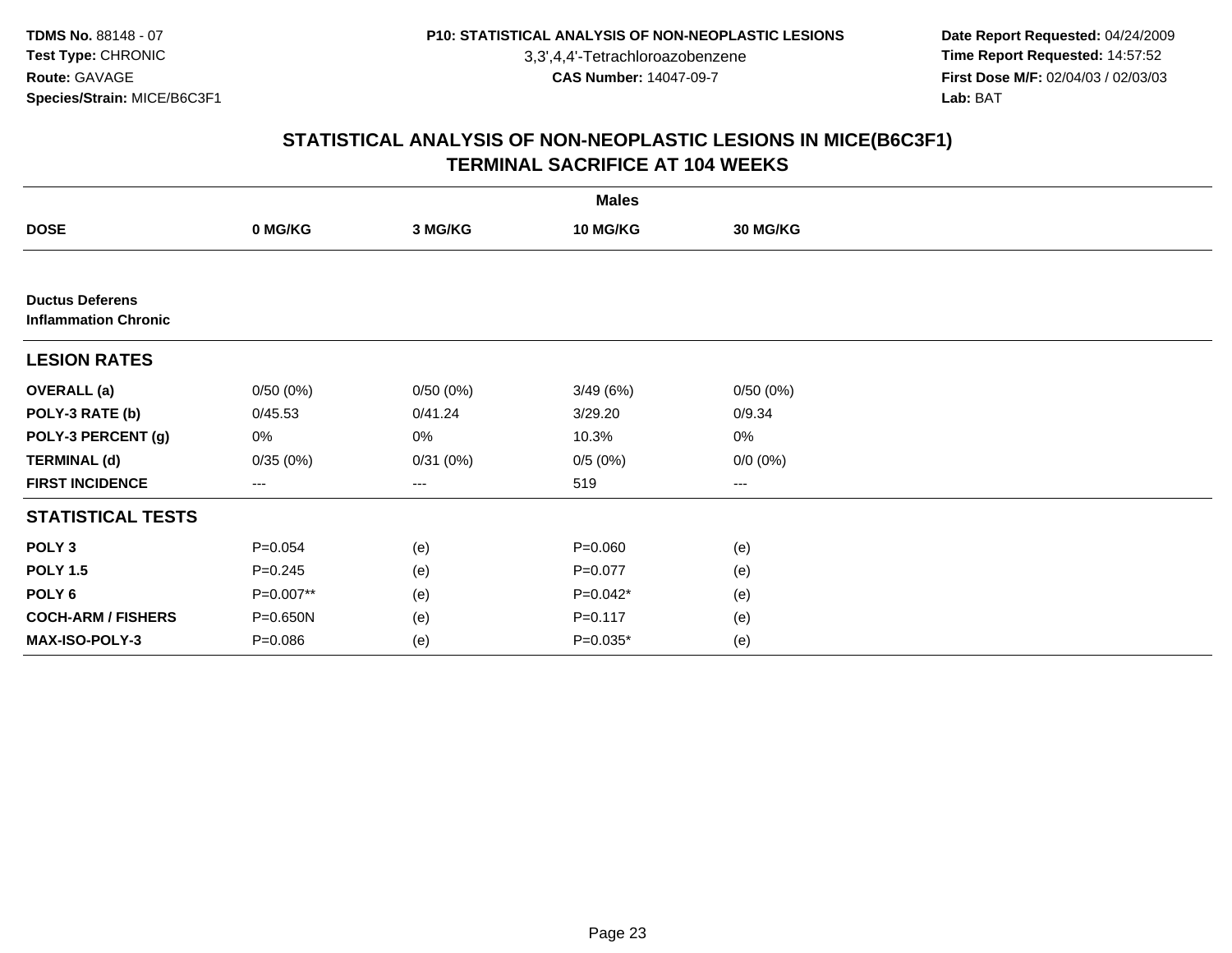3,3',4,4'-Tetrachloroazobenzene

 **Date Report Requested:** 04/24/2009 **Time Report Requested:** 14:57:52 **First Dose M/F:** 02/04/03 / 02/03/03<br>Lab: BAT **Lab:** BAT

|                                             |            |             | <b>Males</b>    |             |  |
|---------------------------------------------|------------|-------------|-----------------|-------------|--|
| <b>DOSE</b>                                 | 0 MG/KG    | 3 MG/KG     | <b>10 MG/KG</b> | 30 MG/KG    |  |
|                                             |            |             |                 |             |  |
| <b>Epididymis</b><br><b>Granuloma Sperm</b> |            |             |                 |             |  |
| <b>LESION RATES</b>                         |            |             |                 |             |  |
| <b>OVERALL</b> (a)                          | 1/50(2%)   | 3/50(6%)    | 6/49 (12%)      | 8/50 (16%)  |  |
| POLY-3 RATE (b)                             | 1/45.53    | 3/41.24     | 6/29.09         | 8/15.40     |  |
| POLY-3 PERCENT (g)                          | 2.2%       | 7.3%        | 20.6%           | 52%         |  |
| <b>TERMINAL (d)</b>                         | 1/35(3%)   | 3/31(10%)   | 2/5(40%)        | $0/0 (0\%)$ |  |
| <b>FIRST INCIDENCE</b>                      | 728 (T)    | 728 (T)     | 577             | 254         |  |
| <b>STATISTICAL TESTS</b>                    |            |             |                 |             |  |
| POLY <sub>3</sub>                           | P<0.001**  | $P = 0.271$ | $P=0.013*$      | P<0.001**   |  |
| <b>POLY 1.5</b>                             | P<0.001**  | $P = 0.282$ | $P=0.023*$      | P<0.001**   |  |
| POLY <sub>6</sub>                           | P<0.001**  | $P = 0.259$ | P=0.006**       | P<0.001**   |  |
| <b>COCH-ARM / FISHERS</b>                   | $P=0.013*$ | $P = 0.309$ | $P = 0.053$     | $P=0.015*$  |  |
| MAX-ISO-POLY-3                              | P<0.001**  | $P = 0.142$ | $P=0.013*$      | P<0.001**   |  |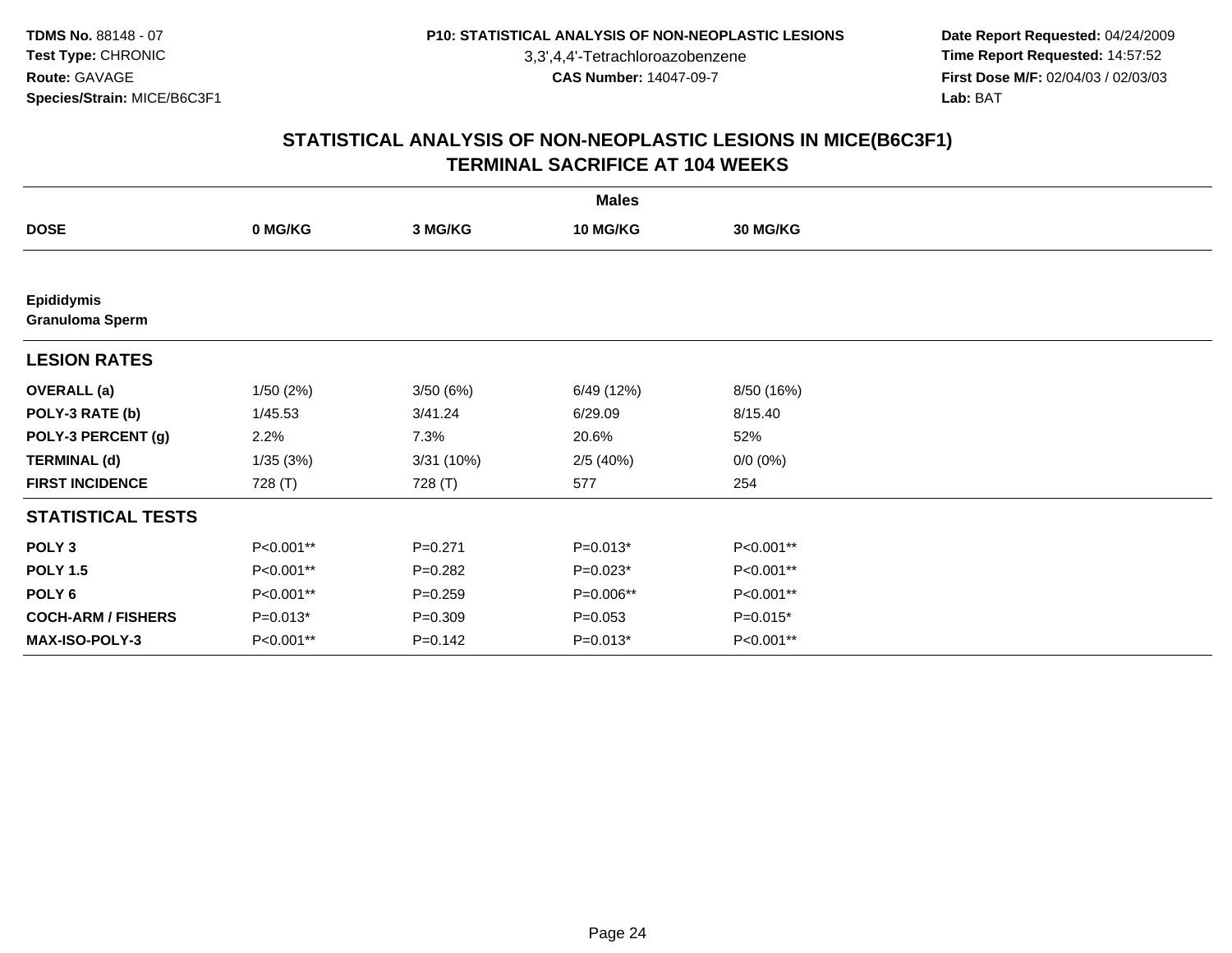3,3',4,4'-Tetrachloroazobenzene

 **Date Report Requested:** 04/24/2009 **Time Report Requested:** 14:57:52 **First Dose M/F:** 02/04/03 / 02/03/03<br>Lab: BAT **Lab:** BAT

|                                                            | <b>Males</b> |             |             |                 |  |  |  |  |
|------------------------------------------------------------|--------------|-------------|-------------|-----------------|--|--|--|--|
| <b>DOSE</b>                                                | 0 MG/KG      | 3 MG/KG     | 10 MG/KG    | <b>30 MG/KG</b> |  |  |  |  |
|                                                            |              |             |             |                 |  |  |  |  |
| <b>Epididymis</b><br><b>Infiltration Cellular Lymphoid</b> |              |             |             |                 |  |  |  |  |
| <b>LESION RATES</b>                                        |              |             |             |                 |  |  |  |  |
| <b>OVERALL</b> (a)                                         | 40/50 (80%)  | 30/50 (60%) | 21/49 (43%) | 15/50 (30%)     |  |  |  |  |
| POLY-3 RATE (b)                                            | 40/47.64     | 30/45.09    | 21/35.71    | 15/21.39        |  |  |  |  |
| POLY-3 PERCENT (g)                                         | 84%          | 66.5%       | 58.8%       | 70.1%           |  |  |  |  |
| <b>TERMINAL (d)</b>                                        | 32/35 (91%)  | 20/31 (65%) | 1/5(20%)    | $0/0(0\%)$      |  |  |  |  |
| <b>FIRST INCIDENCE</b>                                     | 584          | 380         | 470         | 233             |  |  |  |  |
| <b>STATISTICAL TESTS</b>                                   |              |             |             |                 |  |  |  |  |
| POLY <sub>3</sub>                                          | P=0.093N     | P=0.034N*   | P=0.005N**  | P=0.143N        |  |  |  |  |
| <b>POLY 1.5</b>                                            | P=0.004N**   | P=0.031N*   | P<0.001N**  | P<0.001N**      |  |  |  |  |
| POLY 6                                                     | P=0.430N     | P=0.037N*   | P=0.025N*   | $P = 0.496$     |  |  |  |  |
| <b>COCH-ARM / FISHERS</b>                                  | P<0.001N**   | P=0.024N*   | P<0.001N**  | P<0.001N**      |  |  |  |  |
| <b>MAX-ISO-POLY-3</b>                                      | $P = 0.151N$ | P=0.022N*   | P=0.006N**  | P=0.137N        |  |  |  |  |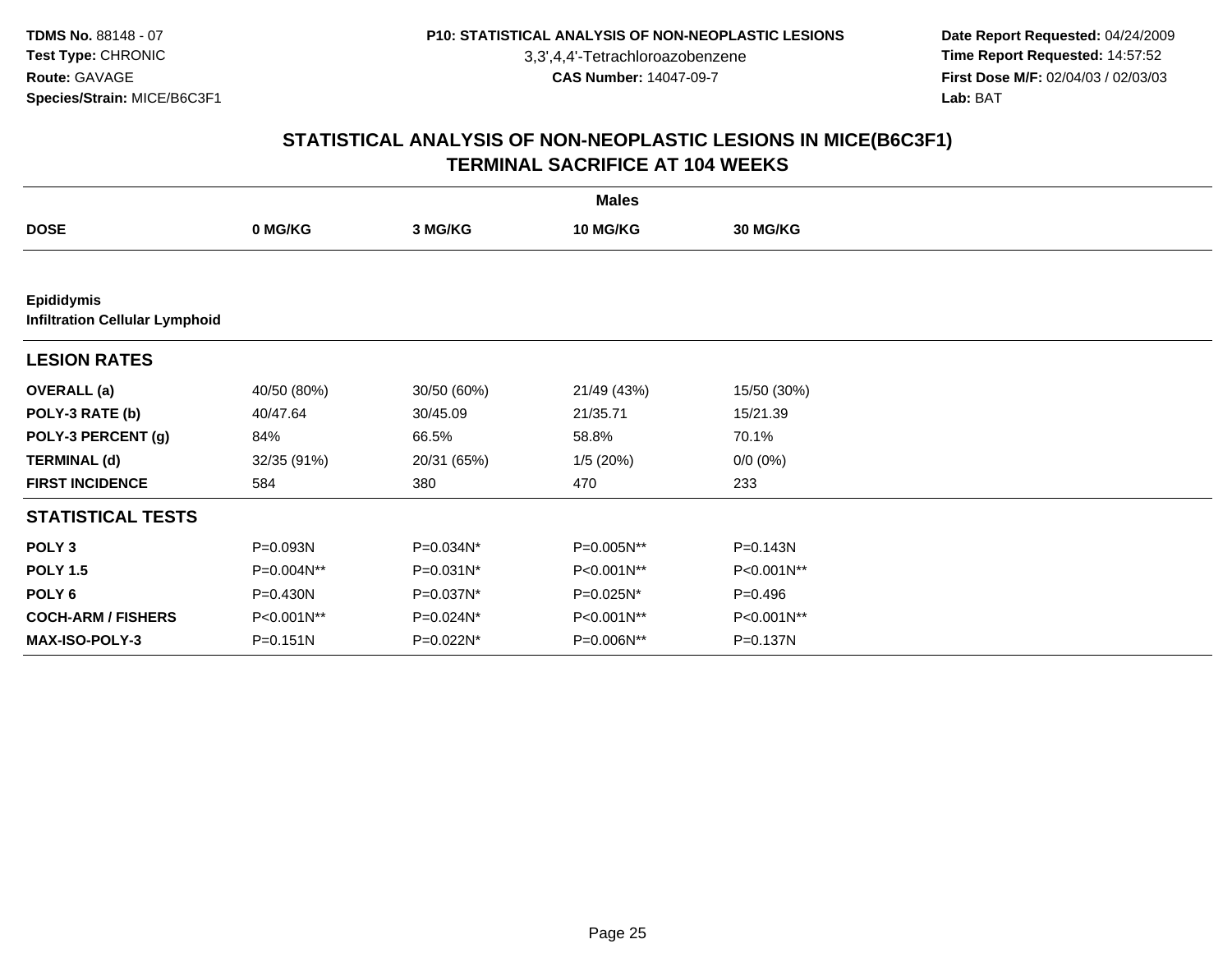3,3',4,4'-Tetrachloroazobenzene

 **Date Report Requested:** 04/24/2009 **Time Report Requested:** 14:57:52 **First Dose M/F:** 02/04/03 / 02/03/03<br>Lab: BAT **Lab:** BAT

|                                                  |             |             | <b>Males</b>    |                        |  |
|--------------------------------------------------|-------------|-------------|-----------------|------------------------|--|
| <b>DOSE</b>                                      | 0 MG/KG     | 3 MG/KG     | <b>10 MG/KG</b> | <b>30 MG/KG</b>        |  |
|                                                  |             |             |                 |                        |  |
| <b>Epididymis</b><br><b>Inflammation Chronic</b> |             |             |                 |                        |  |
| <b>LESION RATES</b>                              |             |             |                 |                        |  |
| <b>OVERALL</b> (a)                               | 0/50(0%)    | 3/50(6%)    | 2/49(4%)        | 0/50(0%)               |  |
| POLY-3 RATE (b)                                  | 0/45.53     | 3/42.08     | 2/28.65         | 0/9.34                 |  |
| POLY-3 PERCENT (g)                               | 0%          | 7.1%        | 7%              | 0%                     |  |
| <b>TERMINAL (d)</b>                              | 0/35(0%)    | 1/31(3%)    | 0/5(0%)         | $0/0 (0\%)$            |  |
| <b>FIRST INCIDENCE</b>                           | $---$       | 542         | 519             | $\qquad \qquad \cdots$ |  |
| <b>STATISTICAL TESTS</b>                         |             |             |                 |                        |  |
| POLY <sub>3</sub>                                | $P = 0.276$ | $P = 0.105$ | $P = 0.152$     | (e)                    |  |
| <b>POLY 1.5</b>                                  | $P = 0.579$ | $P = 0.109$ | $P = 0.180$     | (e)                    |  |
| POLY <sub>6</sub>                                | $P = 0.070$ | $P=0.102$   | $P=0.122$       | (e)                    |  |
| <b>COCH-ARM / FISHERS</b>                        | P=0.284N    | $P = 0.121$ | $P=0.242$       | (e)                    |  |
| <b>MAX-ISO-POLY-3</b>                            | $P=0.445$   | $P=0.038*$  | $P = 0.073$     | (e)                    |  |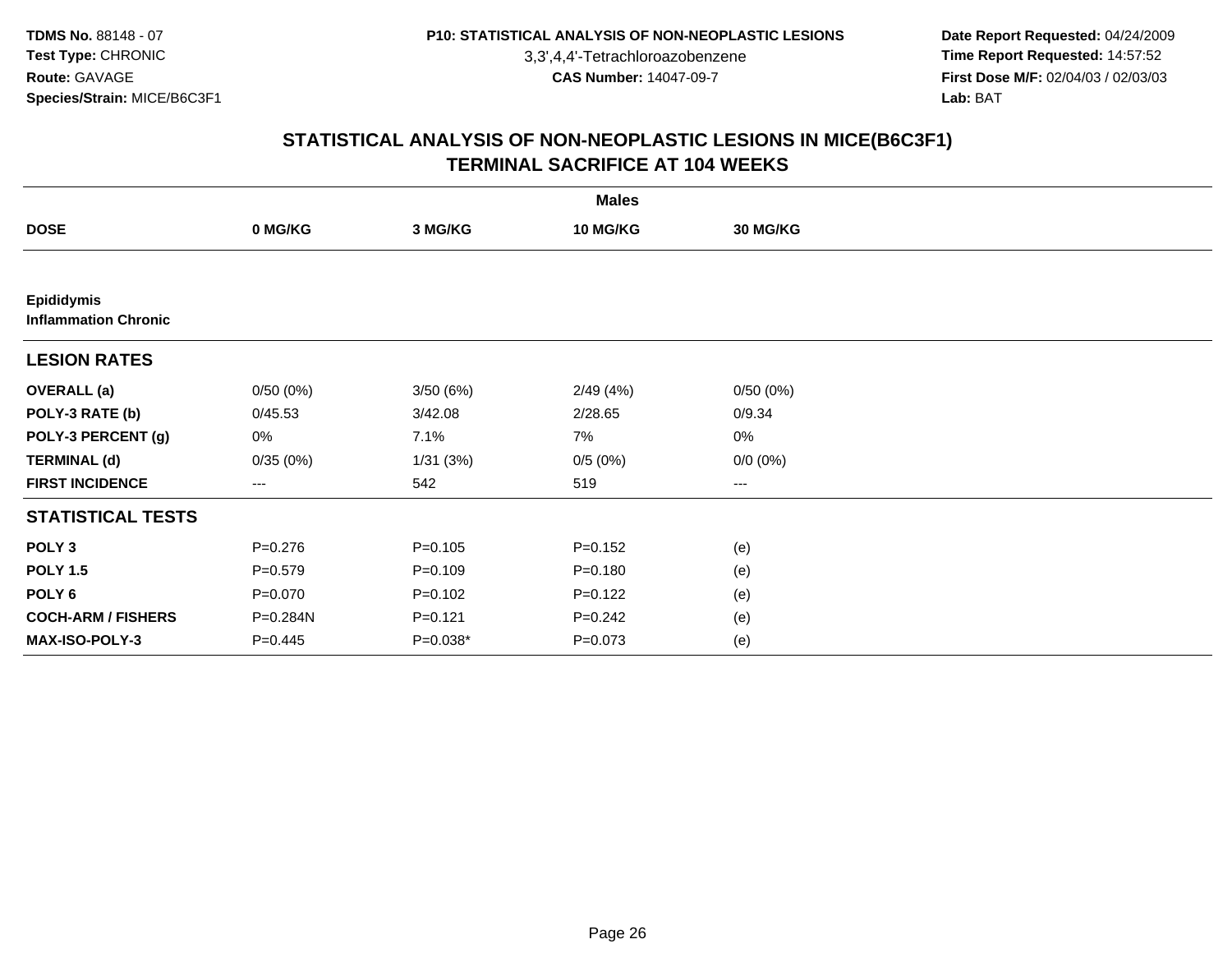3,3',4,4'-Tetrachloroazobenzene

 **Date Report Requested:** 04/24/2009 **Time Report Requested:** 14:57:52 **First Dose M/F:** 02/04/03 / 02/03/03<br>Lab: BAT **Lab:** BAT

|                           | <b>Males</b> |          |                 |             |  |  |  |  |
|---------------------------|--------------|----------|-----------------|-------------|--|--|--|--|
| <b>DOSE</b>               | 0 MG/KG      | 3 MG/KG  | <b>10 MG/KG</b> | 30 MG/KG    |  |  |  |  |
|                           |              |          |                 |             |  |  |  |  |
| Eye<br><b>Atrophy</b>     |              |          |                 |             |  |  |  |  |
| <b>LESION RATES</b>       |              |          |                 |             |  |  |  |  |
| <b>OVERALL</b> (a)        | 0/50(0%)     | 0/50(0%) | 1/49(2%)        | 2/50(4%)    |  |  |  |  |
| POLY-3 RATE (b)           | 0/45.53      | 0/41.24  | 1/28.01         | 2/10.83     |  |  |  |  |
| POLY-3 PERCENT (g)        | 0%           | 0%       | 3.6%            | 18.5%       |  |  |  |  |
| <b>TERMINAL (d)</b>       | 0/35(0%)     | 0/31(0%) | 0/5(0%)         | $0/0 (0\%)$ |  |  |  |  |
| <b>FIRST INCIDENCE</b>    | $---$        | ---      | 682             | 371         |  |  |  |  |
| <b>STATISTICAL TESTS</b>  |              |          |                 |             |  |  |  |  |
| POLY <sub>3</sub>         | P=0.020*     | (e)      | $P = 0.408$     | $P = 0.081$ |  |  |  |  |
| <b>POLY 1.5</b>           | $P=0.025*$   | (e)      | $P=0.442$       | $P = 0.117$ |  |  |  |  |
| POLY <sub>6</sub>         | P=0.042*     | (e)      | $P = 0.364$     | $P = 0.064$ |  |  |  |  |
| <b>COCH-ARM / FISHERS</b> | $P = 0.084$  | (e)      | $P=0.495$       | $P = 0.247$ |  |  |  |  |
| <b>MAX-ISO-POLY-3</b>     | P=0.033*     | (e)      | $P = 0.156$     | P=0.070     |  |  |  |  |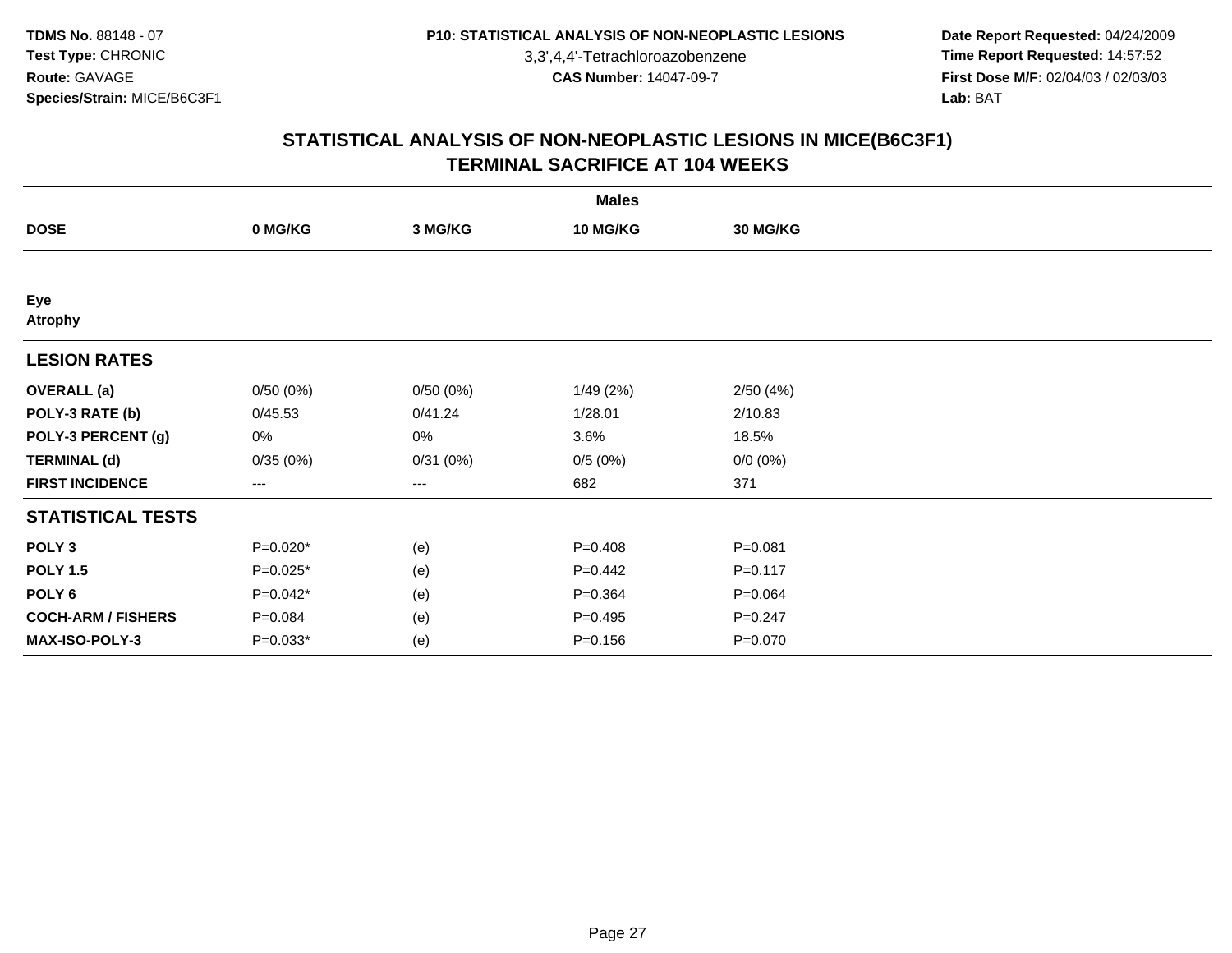3,3',4,4'-Tetrachloroazobenzene

 **Date Report Requested:** 04/24/2009 **Time Report Requested:** 14:57:52 **First Dose M/F:** 02/04/03 / 02/03/03<br>Lab: BAT **Lab:** BAT

|                           |                                       |          | <b>Males</b>    |                 |  |  |  |  |  |  |
|---------------------------|---------------------------------------|----------|-----------------|-----------------|--|--|--|--|--|--|
| <b>DOSE</b>               | 0 MG/KG                               | 3 MG/KG  | <b>10 MG/KG</b> | <b>30 MG/KG</b> |  |  |  |  |  |  |
|                           |                                       |          |                 |                 |  |  |  |  |  |  |
| Gallbladder               | <b>Infiltration Cellular Lymphoid</b> |          |                 |                 |  |  |  |  |  |  |
| <b>LESION RATES</b>       |                                       |          |                 |                 |  |  |  |  |  |  |
| <b>OVERALL</b> (a)        | 2/49(4%)                              | 0/50(0%) | 0/49(0%)        | 0/50(0%)        |  |  |  |  |  |  |
| POLY-3 RATE (b)           | 2/45.07                               | 0/41.24  | 0/27.83         | 0/9.34          |  |  |  |  |  |  |
| POLY-3 PERCENT (g)        | 4.4%                                  | 0%       | 0%              | 0%              |  |  |  |  |  |  |
| <b>TERMINAL (d)</b>       | 2/35(6%)                              | 0/31(0%) | 0/5(0%)         | $0/0 (0\%)$     |  |  |  |  |  |  |
| <b>FIRST INCIDENCE</b>    | 728 (T)                               | ---      | $---$           | ---             |  |  |  |  |  |  |
| <b>STATISTICAL TESTS</b>  |                                       |          |                 |                 |  |  |  |  |  |  |
| POLY <sub>3</sub>         | P=0.198N                              | P=0.257N | P=0.357N        | P=0.574N        |  |  |  |  |  |  |
| <b>POLY 1.5</b>           | $P = 0.211N$                          | P=0.249N | $P = 0.305N$    | P=0.442N        |  |  |  |  |  |  |
| POLY 6                    | P=0.164N                              | P=0.267N | $P = 0.431N$    | P=0.663N        |  |  |  |  |  |  |
| <b>COCH-ARM / FISHERS</b> | P=0.241N                              | P=0.242N | $P = 0.247N$    | $P = 0.242N$    |  |  |  |  |  |  |
| <b>MAX-ISO-POLY-3</b>     | P=0.321N                              | P=0.096N | P=0.188N        | P=0.382N        |  |  |  |  |  |  |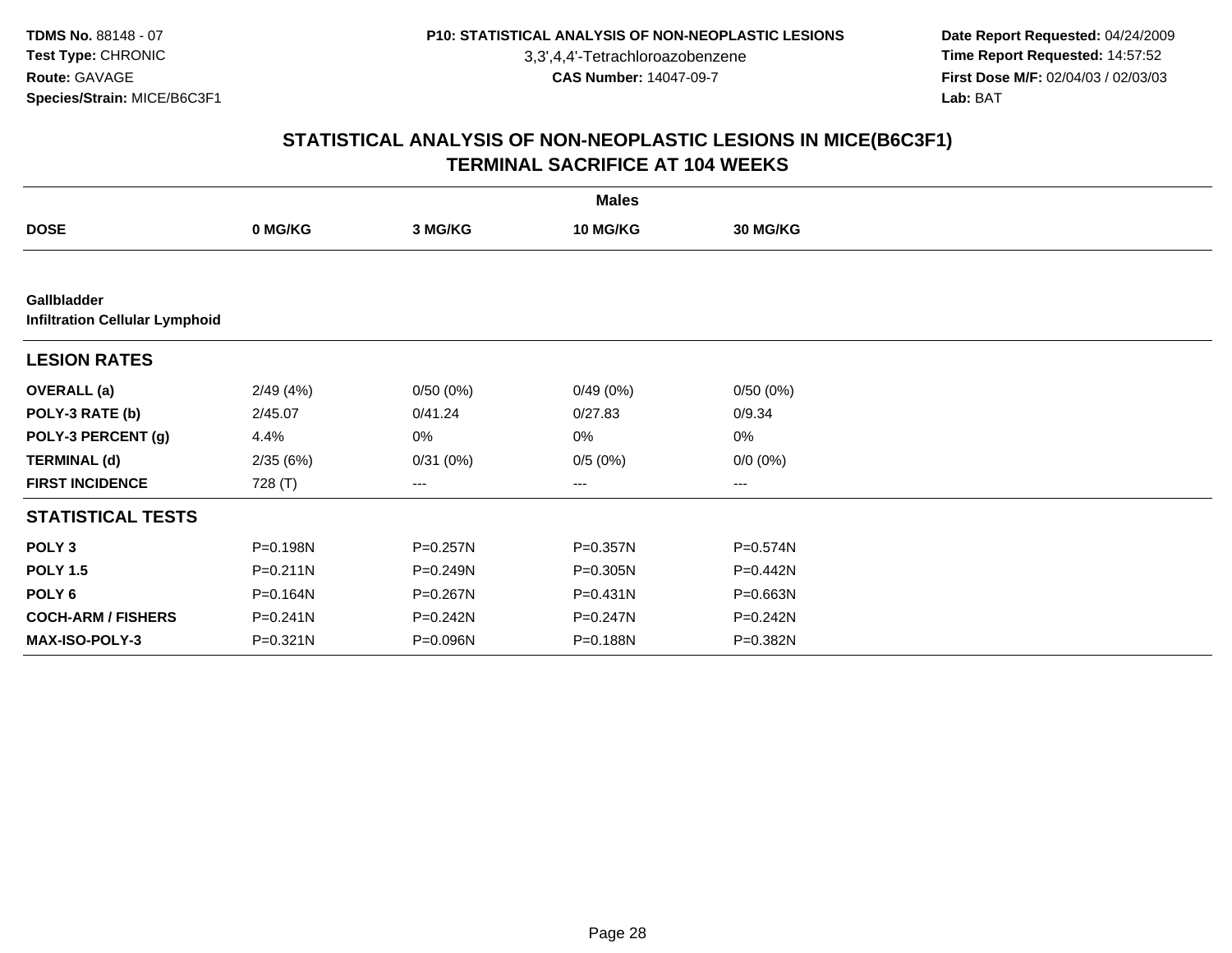3,3',4,4'-Tetrachloroazobenzene

 **Date Report Requested:** 04/24/2009 **Time Report Requested:** 14:57:52 **First Dose M/F:** 02/04/03 / 02/03/03<br>Lab: BAT **Lab:** BAT

|                                       |          |              | <b>Males</b>    |                        |  |
|---------------------------------------|----------|--------------|-----------------|------------------------|--|
| <b>DOSE</b>                           | 0 MG/KG  | 3 MG/KG      | <b>10 MG/KG</b> | <b>30 MG/KG</b>        |  |
|                                       |          |              |                 |                        |  |
| <b>Harderian Gland</b><br>Hyperplasia |          |              |                 |                        |  |
| <b>LESION RATES</b>                   |          |              |                 |                        |  |
| <b>OVERALL</b> (a)                    | 3/50(6%) | 2/50(4%)     | 1/49(2%)        | 0/50(0%)               |  |
| POLY-3 RATE (b)                       | 3/46.24  | 2/42.08      | 1/27.83         | 0/9.34                 |  |
| POLY-3 PERCENT (g)                    | 6.5%     | 4.8%         | 3.6%            | 0%                     |  |
| <b>TERMINAL (d)</b>                   | 2/35(6%) | 0/31(0%)     | 1/5(20%)        | $0/0 (0\%)$            |  |
| <b>FIRST INCIDENCE</b>                | 486      | 542          | 728 (T)         | $\qquad \qquad \cdots$ |  |
| <b>STATISTICAL TESTS</b>              |          |              |                 |                        |  |
| POLY <sub>3</sub>                     | P=0.322N | P=0.543N     | P=0.499N        | P=0.498N               |  |
| <b>POLY 1.5</b>                       | P=0.199N | $P = 0.530N$ | P=0.422N        | P=0.331N               |  |
| POLY <sub>6</sub>                     | P=0.467N | $P = 0.554N$ | P=0.600N        | P=0.621N               |  |
| <b>COCH-ARM / FISHERS</b>             | P=0.087N | P=0.500N     | P=0.316N        | P=0.121N               |  |
| <b>MAX-ISO-POLY-3</b>                 | P=0.513N | P=0.368N     | P=0.339N        | P=0.359N               |  |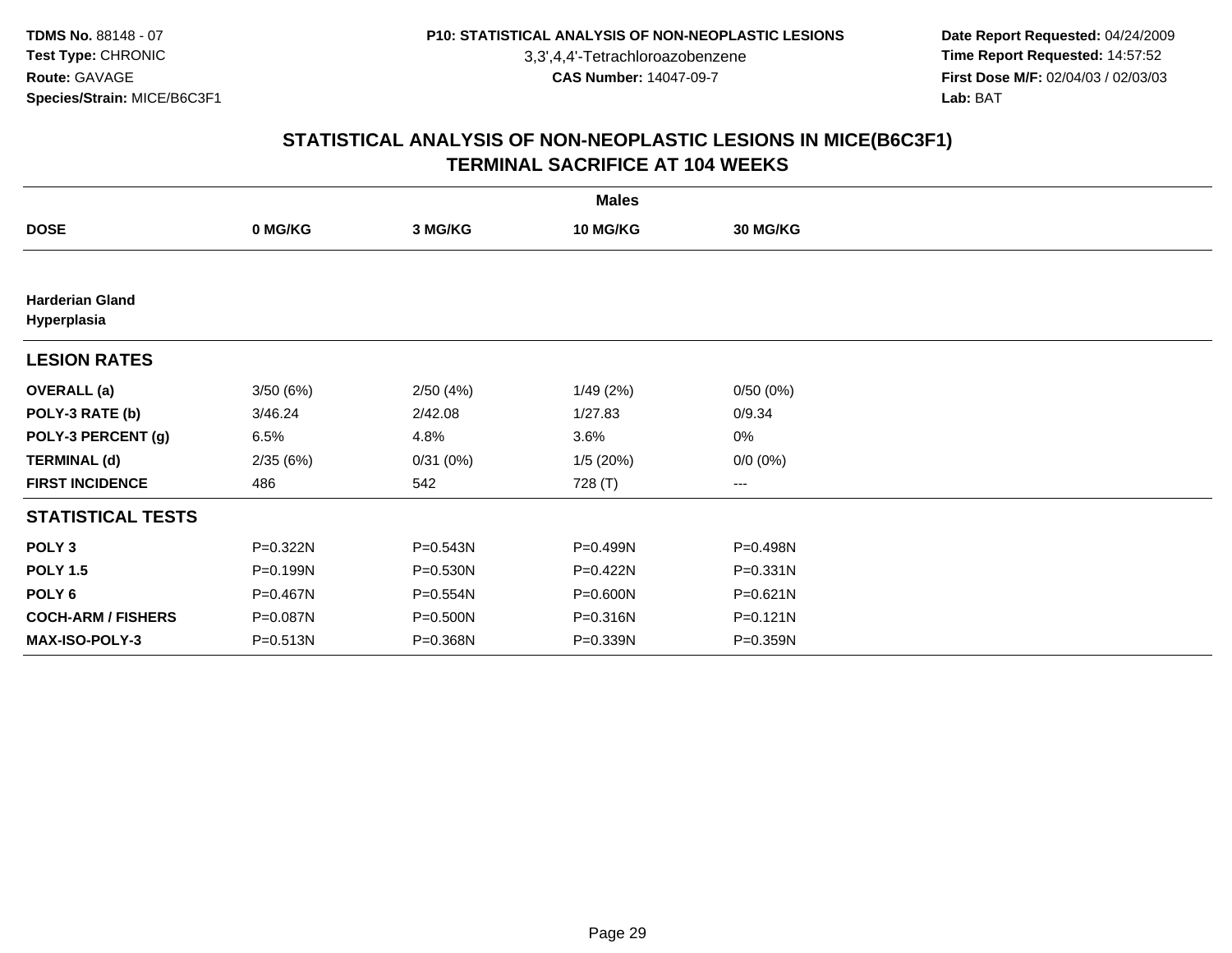3,3',4,4'-Tetrachloroazobenzene

 **Date Report Requested:** 04/24/2009 **Time Report Requested:** 14:57:52 **First Dose M/F:** 02/04/03 / 02/03/03<br>Lab: BAT **Lab:** BAT

| <b>Males</b>              |                                       |              |            |                 |  |  |  |  |
|---------------------------|---------------------------------------|--------------|------------|-----------------|--|--|--|--|
| <b>DOSE</b>               | 0 MG/KG                               | 3 MG/KG      | 10 MG/KG   | <b>30 MG/KG</b> |  |  |  |  |
|                           |                                       |              |            |                 |  |  |  |  |
| <b>Harderian Gland</b>    | <b>Infiltration Cellular Lymphoid</b> |              |            |                 |  |  |  |  |
| <b>LESION RATES</b>       |                                       |              |            |                 |  |  |  |  |
| <b>OVERALL</b> (a)        | 33/50 (66%)                           | 26/50 (52%)  | 7/49 (14%) | 1/50(2%)        |  |  |  |  |
| POLY-3 RATE (b)           | 33/48.34                              | 26/44.88     | 7/29.41    | 1/10.11         |  |  |  |  |
| POLY-3 PERCENT (g)        | 68.3%                                 | 57.9%        | 23.8%      | 9.9%            |  |  |  |  |
| <b>TERMINAL (d)</b>       | 24/35 (69%)                           | 18/31 (58%)  | 2/5(40%)   | $0/0 (0\%)$     |  |  |  |  |
| <b>FIRST INCIDENCE</b>    | 486                                   | 416          | 590        | 445             |  |  |  |  |
| <b>STATISTICAL TESTS</b>  |                                       |              |            |                 |  |  |  |  |
| POLY <sub>3</sub>         | P<0.001N**                            | P=0.201N     | P<0.001N** | P=0.013N*       |  |  |  |  |
| <b>POLY 1.5</b>           | P<0.001N**                            | P=0.170N     | P<0.001N** | P<0.001N**      |  |  |  |  |
| POLY <sub>6</sub>         | P=0.002N**                            | P=0.234N     | P=0.003N** | P=0.366N        |  |  |  |  |
| <b>COCH-ARM / FISHERS</b> | P<0.001N**                            | $P = 0.111N$ | P<0.001N** | P<0.001N**      |  |  |  |  |
| <b>MAX-ISO-POLY-3</b>     | P<0.001N**                            | P=0.154N     | P<0.001N** | P=0.036N*       |  |  |  |  |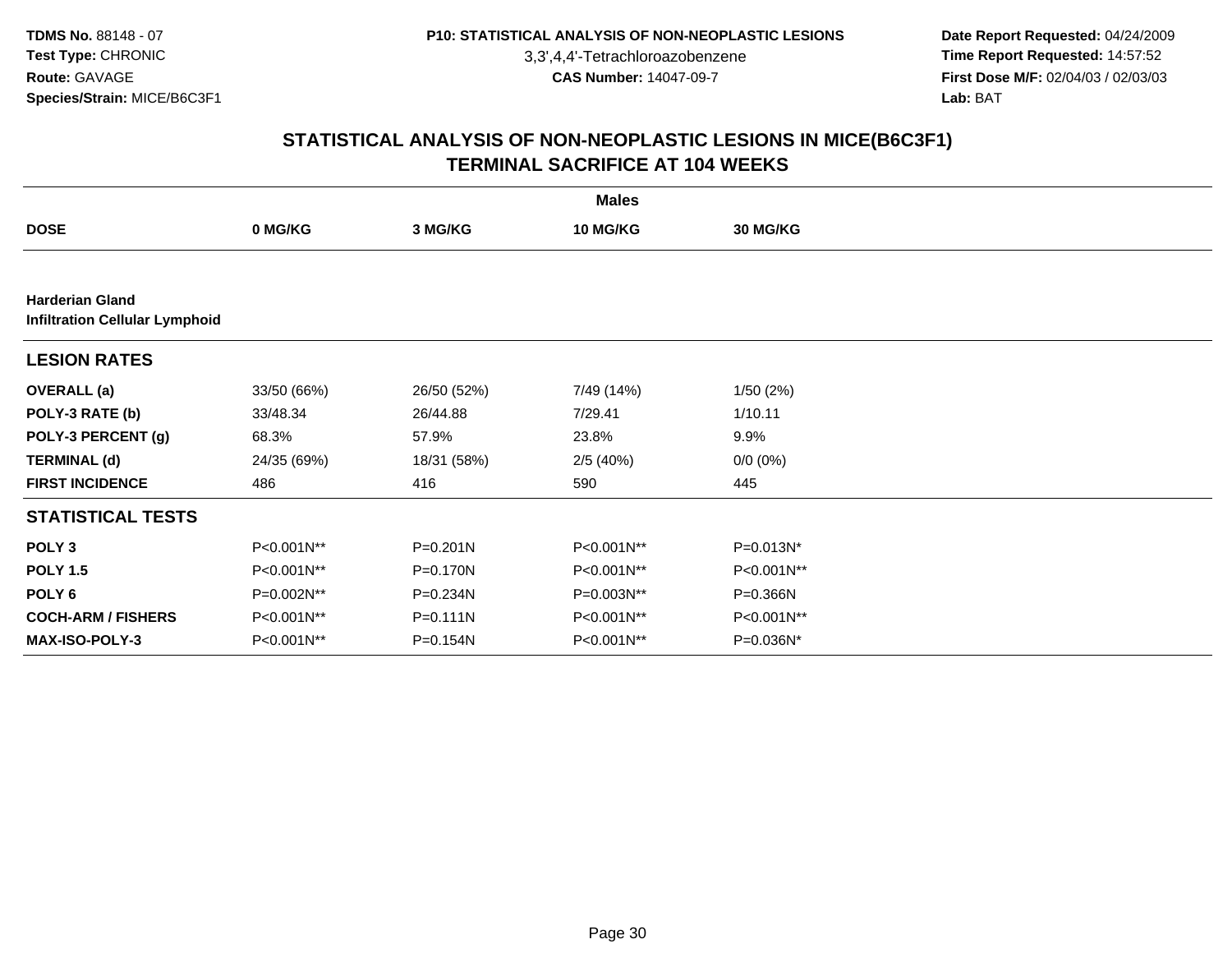3,3',4,4'-Tetrachloroazobenzene

 **Date Report Requested:** 04/24/2009 **Time Report Requested:** 14:57:52 **First Dose M/F:** 02/04/03 / 02/03/03<br>Lab: BAT **Lab:** BAT

| <b>Males</b>                                          |             |             |                        |                 |  |  |
|-------------------------------------------------------|-------------|-------------|------------------------|-----------------|--|--|
| <b>DOSE</b>                                           | 0 MG/KG     | 3 MG/KG     | 10 MG/KG               | <b>30 MG/KG</b> |  |  |
|                                                       |             |             |                        |                 |  |  |
| <b>Harderian Gland</b><br><b>Inflammation Chronic</b> |             |             |                        |                 |  |  |
| <b>LESION RATES</b>                                   |             |             |                        |                 |  |  |
| <b>OVERALL</b> (a)                                    | 0/50(0%)    | 1/50(2%)    | 0/49(0%)               | 0/50(0%)        |  |  |
| POLY-3 RATE (b)                                       | 0/45.53     | 1/41.24     | 0/27.83                | 0/9.34          |  |  |
| POLY-3 PERCENT (g)                                    | 0%          | 2.4%        | 0%                     | 0%              |  |  |
| <b>TERMINAL (d)</b>                                   | 0/35(0%)    | 1/31(3%)    | 0/5(0%)                | $0/0 (0\%)$     |  |  |
| <b>FIRST INCIDENCE</b>                                | $---$       | 728 (T)     | $\qquad \qquad \cdots$ | $---$           |  |  |
| <b>STATISTICAL TESTS</b>                              |             |             |                        |                 |  |  |
| POLY <sub>3</sub>                                     | P=0.692N    | $P = 0.480$ | (e)                    | (e)             |  |  |
| <b>POLY 1.5</b>                                       | P=0.589N    | $P = 0.487$ | (e)                    | (e)             |  |  |
| POLY <sub>6</sub>                                     | $P = 0.647$ | $P = 0.474$ | (e)                    | (e)             |  |  |
| <b>COCH-ARM / FISHERS</b>                             | P=0.576N    | $P = 0.500$ | (e)                    | (e)             |  |  |
| MAX-ISO-POLY-3                                        | $P = 0.667$ | $P = 0.158$ | (e)                    | (e)             |  |  |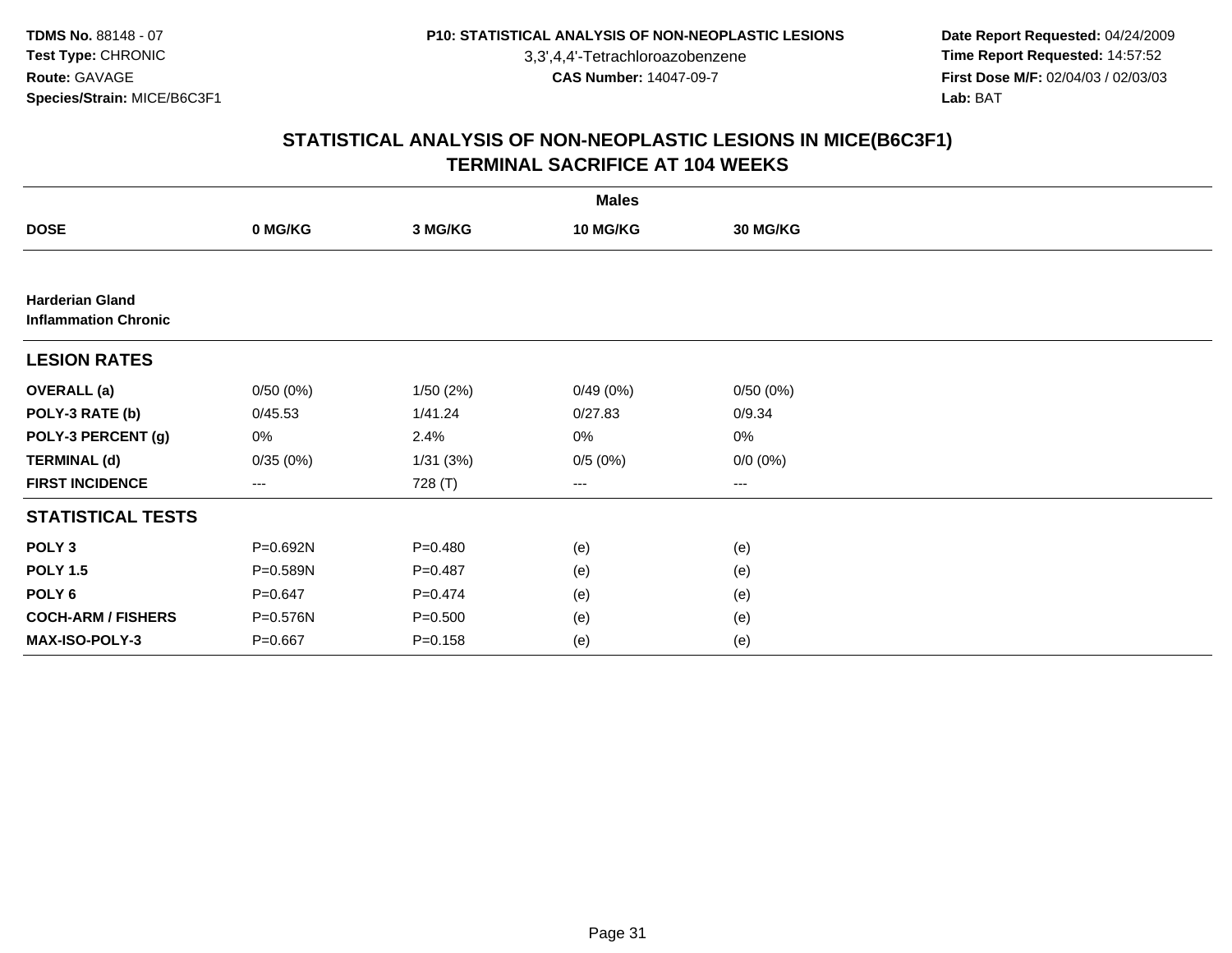3,3',4,4'-Tetrachloroazobenzene

 **Date Report Requested:** 04/24/2009 **Time Report Requested:** 14:57:52 **First Dose M/F:** 02/04/03 / 02/03/03<br>Lab: BAT **Lab:** BAT

| <b>Males</b>              |             |             |             |                 |  |  |
|---------------------------|-------------|-------------|-------------|-----------------|--|--|
| <b>DOSE</b>               | 0 MG/KG     | 3 MG/KG     | 10 MG/KG    | <b>30 MG/KG</b> |  |  |
|                           |             |             |             |                 |  |  |
| Heart<br>Cardiomyopathy   |             |             |             |                 |  |  |
| <b>LESION RATES</b>       |             |             |             |                 |  |  |
| <b>OVERALL</b> (a)        | 5/50 (10%)  | 5/50 (10%)  | 17/49 (35%) | 9/50 (18%)      |  |  |
| POLY-3 RATE (b)           | 5/46.16     | 5/43.56     | 17/33.76    | 9/16.07         |  |  |
| POLY-3 PERCENT (g)        | 10.8%       | 11.5%       | 50.4%       | 56%             |  |  |
| <b>TERMINAL (d)</b>       | 2/35(6%)    | 0/31(0%)    | 1/5(20%)    | $0/0 (0\%)$     |  |  |
| <b>FIRST INCIDENCE</b>    | 612         | 380         | 470         | 221             |  |  |
| <b>STATISTICAL TESTS</b>  |             |             |             |                 |  |  |
| POLY <sub>3</sub>         | P<0.001**   | $P = 0.593$ | P<0.001**   | P=0.002**       |  |  |
| <b>POLY 1.5</b>           | P<0.001**   | $P = 0.604$ | P<0.001**   | $P=0.015*$      |  |  |
| POLY 6                    | P<0.001**   | $P = 0.584$ | P<0.001**   | P<0.001**       |  |  |
| <b>COCH-ARM / FISHERS</b> | $P = 0.182$ | P=0.630N    | P=0.003**   | $P = 0.194$     |  |  |
| MAX-ISO-POLY-3            | P<0.001**   | $P = 0.461$ | P<0.001**   | P=0.009**       |  |  |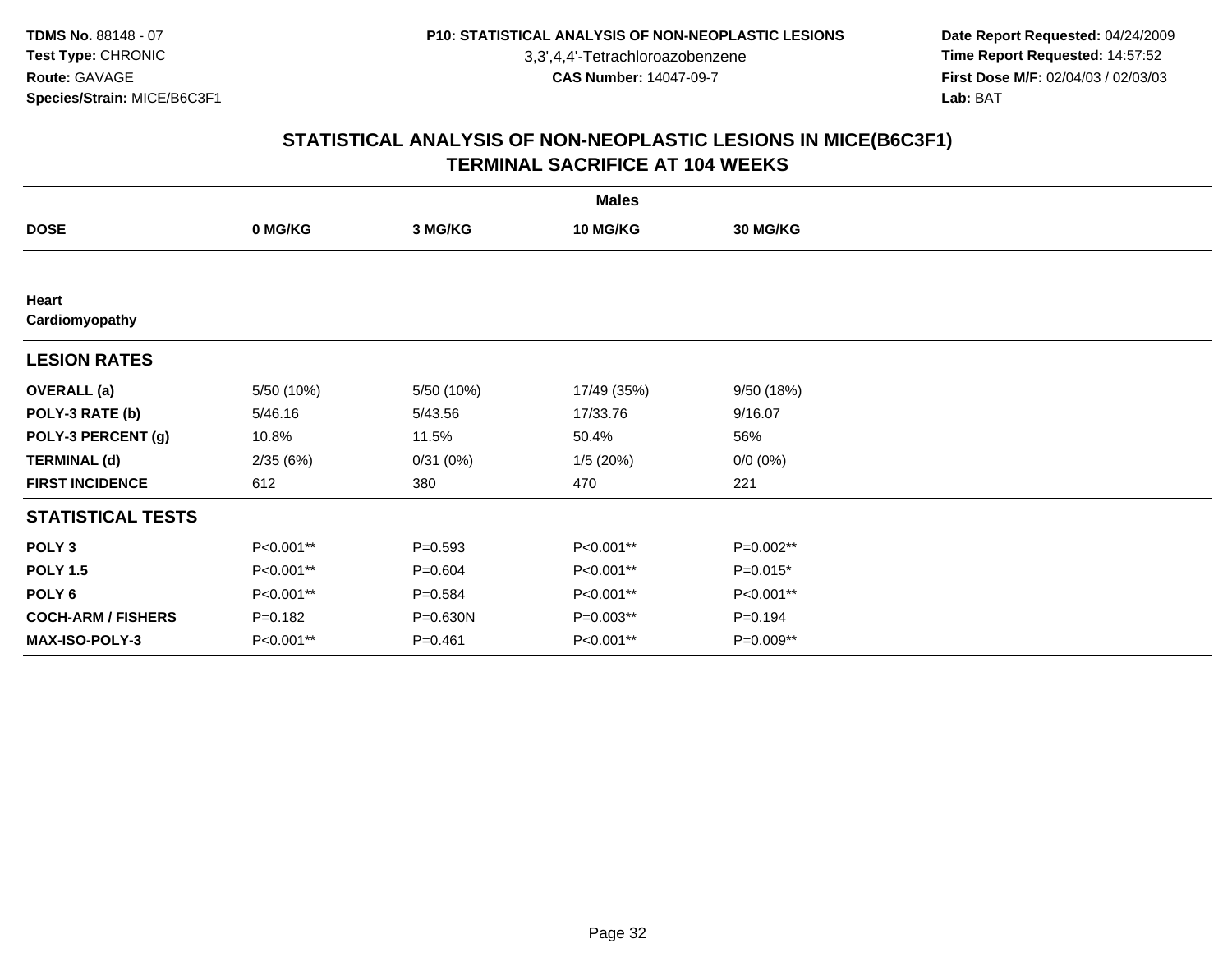3,3',4,4'-Tetrachloroazobenzene

 **Date Report Requested:** 04/24/2009 **Time Report Requested:** 14:57:52 **First Dose M/F:** 02/04/03 / 02/03/03<br>Lab: BAT **Lab:** BAT

| <b>Males</b>                         |             |             |                 |             |  |  |
|--------------------------------------|-------------|-------------|-----------------|-------------|--|--|
| <b>DOSE</b>                          | 0 MG/KG     | 3 MG/KG     | <b>10 MG/KG</b> | 30 MG/KG    |  |  |
|                                      |             |             |                 |             |  |  |
| Heart<br><b>Hyperplasia Atypical</b> |             |             |                 |             |  |  |
| <b>LESION RATES</b>                  |             |             |                 |             |  |  |
| <b>OVERALL</b> (a)                   | 0/50(0%)    | 2/50(4%)    | 0/49(0%)        | 0/50(0%)    |  |  |
| POLY-3 RATE (b)                      | 0/45.53     | 2/41.65     | 0/27.83         | 0/9.34      |  |  |
| POLY-3 PERCENT (g)                   | 0%          | 4.8%        | 0%              | 0%          |  |  |
| <b>TERMINAL (d)</b>                  | 0/35(0%)    | 0/31(0%)    | 0/5(0%)         | $0/0 (0\%)$ |  |  |
| <b>FIRST INCIDENCE</b>               | $---$       | 668         | ---             | $--$        |  |  |
| <b>STATISTICAL TESTS</b>             |             |             |                 |             |  |  |
| POLY <sub>3</sub>                    | P=0.617N    | $P = 0.218$ | (e)             | (e)         |  |  |
| <b>POLY 1.5</b>                      | P=0.468N    | $P = 0.224$ | (e)             | (e)         |  |  |
| POLY <sub>6</sub>                    | $P = 0.528$ | $P = 0.213$ | (e)             | (e)         |  |  |
| <b>COCH-ARM / FISHERS</b>            | P=0.369N    | $P = 0.247$ | (e)             | (e)         |  |  |
| MAX-ISO-POLY-3                       | $P = 0.630$ | $P = 0.076$ | (e)             | (e)         |  |  |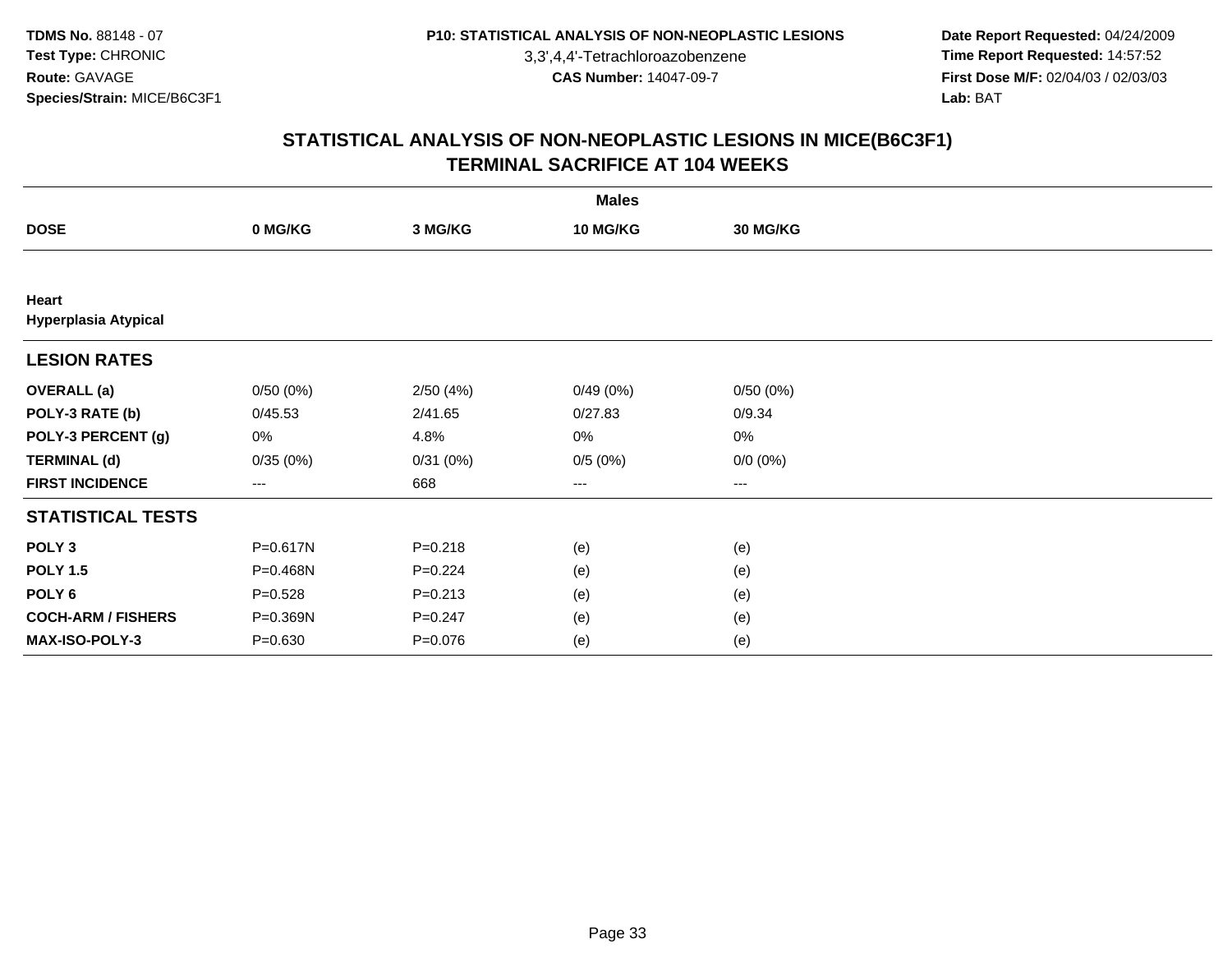3,3',4,4'-Tetrachloroazobenzene

 **Date Report Requested:** 04/24/2009 **Time Report Requested:** 14:57:52 **First Dose M/F:** 02/04/03 / 02/03/03<br>Lab: BAT **Lab:** BAT

| <b>Males</b>                         |             |             |             |             |  |  |
|--------------------------------------|-------------|-------------|-------------|-------------|--|--|
| <b>DOSE</b>                          | 0 MG/KG     | 3 MG/KG     | 10 MG/KG    | 30 MG/KG    |  |  |
|                                      |             |             |             |             |  |  |
| Heart<br><b>Inflammation Chronic</b> |             |             |             |             |  |  |
| <b>LESION RATES</b>                  |             |             |             |             |  |  |
| <b>OVERALL</b> (a)                   | 1/50(2%)    | 1/50(2%)    | 2/49(4%)    | 1/50(2%)    |  |  |
| POLY-3 RATE (b)                      | 1/45.53     | 1/41.24     | 2/28.58     | 1/10.07     |  |  |
| POLY-3 PERCENT (g)                   | 2.2%        | 2.4%        | 7%          | 9.9%        |  |  |
| <b>TERMINAL (d)</b>                  | 1/35(3%)    | 1/31(3%)    | 0/5(0%)     | $0/0 (0\%)$ |  |  |
| <b>FIRST INCIDENCE</b>               | 728 (T)     | 728 (T)     | 617         | 469         |  |  |
| <b>STATISTICAL TESTS</b>             |             |             |             |             |  |  |
| POLY <sub>3</sub>                    | $P = 0.184$ | $P = 0.738$ | $P = 0.347$ | $P = 0.434$ |  |  |
| <b>POLY 1.5</b>                      | $P = 0.319$ | $P = 0.746$ | $P=0.402$   | $P = 0.560$ |  |  |
| POLY 6                               | $P = 0.131$ | $P = 0.731$ | $P = 0.280$ | $P = 0.347$ |  |  |
| <b>COCH-ARM / FISHERS</b>            | P=0.639N    | P=0.753N    | $P=0.492$   | P=0.753N    |  |  |
| <b>MAX-ISO-POLY-3</b>                | $P = 0.299$ | $P=0.472$   | $P = 0.209$ | $P = 0.288$ |  |  |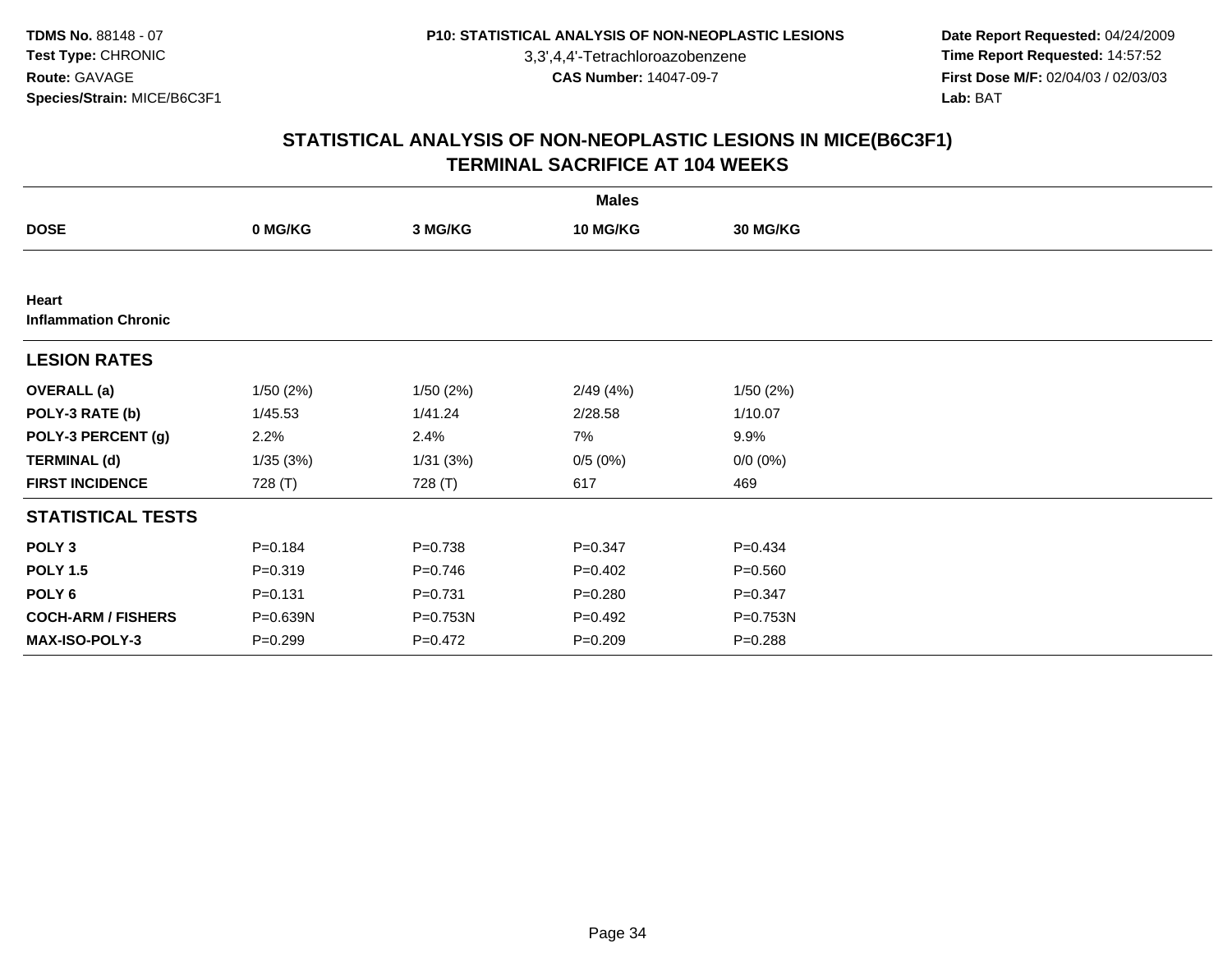3,3',4,4'-Tetrachloroazobenzene

 **Date Report Requested:** 04/24/2009 **Time Report Requested:** 14:57:52 **First Dose M/F:** 02/04/03 / 02/03/03<br>Lab: BAT **Lab:** BAT

|                                |             |             | <b>Males</b>    |             |  |
|--------------------------------|-------------|-------------|-----------------|-------------|--|
| <b>DOSE</b>                    | 0 MG/KG     | 3 MG/KG     | <b>10 MG/KG</b> | 30 MG/KG    |  |
|                                |             |             |                 |             |  |
| Heart<br><b>Mineralization</b> |             |             |                 |             |  |
| <b>LESION RATES</b>            |             |             |                 |             |  |
| <b>OVERALL</b> (a)             | 0/50(0%)    | 2/50(4%)    | 0/49(0%)        | 1/50(2%)    |  |
| POLY-3 RATE (b)                | 0/45.53     | 2/42.28     | 0/27.83         | 1/10.05     |  |
| POLY-3 PERCENT (g)             | 0%          | 4.7%        | 0%              | 10%         |  |
| <b>TERMINAL (d)</b>            | 0/35(0%)    | 0/31(0%)    | 0/5(0%)         | $0/0 (0\%)$ |  |
| <b>FIRST INCIDENCE</b>         | $--$        | 380         | ---             | 482         |  |
| <b>STATISTICAL TESTS</b>       |             |             |                 |             |  |
| POLY <sub>3</sub>              | $P = 0.339$ | $P=0.221$   | (e)             | $P=0.293$   |  |
| <b>POLY 1.5</b>                | $P=0.400$   | $P = 0.226$ | (e)             | $P = 0.358$ |  |
| POLY <sub>6</sub>              | $P=0.329$   | $P = 0.216$ | (e)             | $P = 0.253$ |  |
| <b>COCH-ARM / FISHERS</b>      | $P=0.622$   | $P = 0.247$ | (e)             | $P = 0.500$ |  |
| MAX-ISO-POLY-3                 | $P = 0.332$ | $P = 0.076$ | (e)             | $P = 0.155$ |  |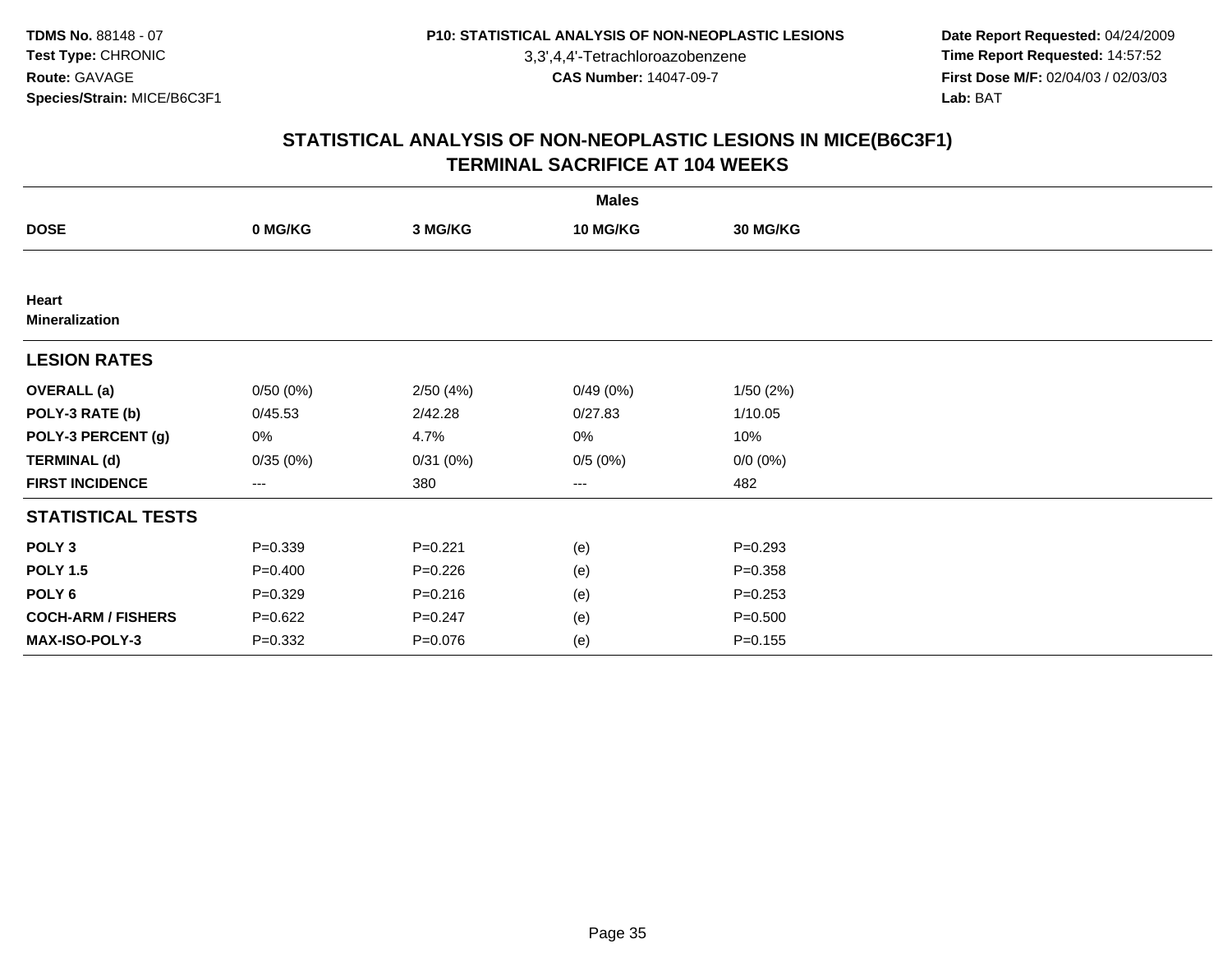3,3',4,4'-Tetrachloroazobenzene

 **Date Report Requested:** 04/24/2009 **Time Report Requested:** 14:57:52 **First Dose M/F:** 02/04/03 / 02/03/03<br>Lab: BAT **Lab:** BAT

| <b>Males</b>              |            |          |                 |             |  |  |
|---------------------------|------------|----------|-----------------|-------------|--|--|
| <b>DOSE</b>               | 0 MG/KG    | 3 MG/KG  | <b>10 MG/KG</b> | 30 MG/KG    |  |  |
|                           |            |          |                 |             |  |  |
| Heart<br><b>Necrosis</b>  |            |          |                 |             |  |  |
| <b>LESION RATES</b>       |            |          |                 |             |  |  |
| <b>OVERALL</b> (a)        | 0/50(0%)   | 0/50(0%) | 0/49(0%)        | 3/50(6%)    |  |  |
| POLY-3 RATE (b)           | 0/45.53    | 0/41.24  | 0/27.83         | 3/11.71     |  |  |
| POLY-3 PERCENT (g)        | 0%         | 0%       | 0%              | 25.6%       |  |  |
| <b>TERMINAL (d)</b>       | 0/35(0%)   | 0/31(0%) | 0/5(0%)         | $0/0 (0\%)$ |  |  |
| <b>FIRST INCIDENCE</b>    | $---$      | $---$    | ---             | 371         |  |  |
| <b>STATISTICAL TESTS</b>  |            |          |                 |             |  |  |
| POLY <sub>3</sub>         | P=0.006**  | (e)      | (e)             | $P=0.023*$  |  |  |
| <b>POLY 1.5</b>           | P=0.004**  | (e)      | (e)             | $P=0.040*$  |  |  |
| POLY <sub>6</sub>         | $P=0.030*$ | (e)      | (e)             | $P=0.016*$  |  |  |
| <b>COCH-ARM / FISHERS</b> | P=0.009**  | (e)      | (e)             | $P = 0.121$ |  |  |
| MAX-ISO-POLY-3            | P=0.009**  | (e)      | (e)             | $P=0.032*$  |  |  |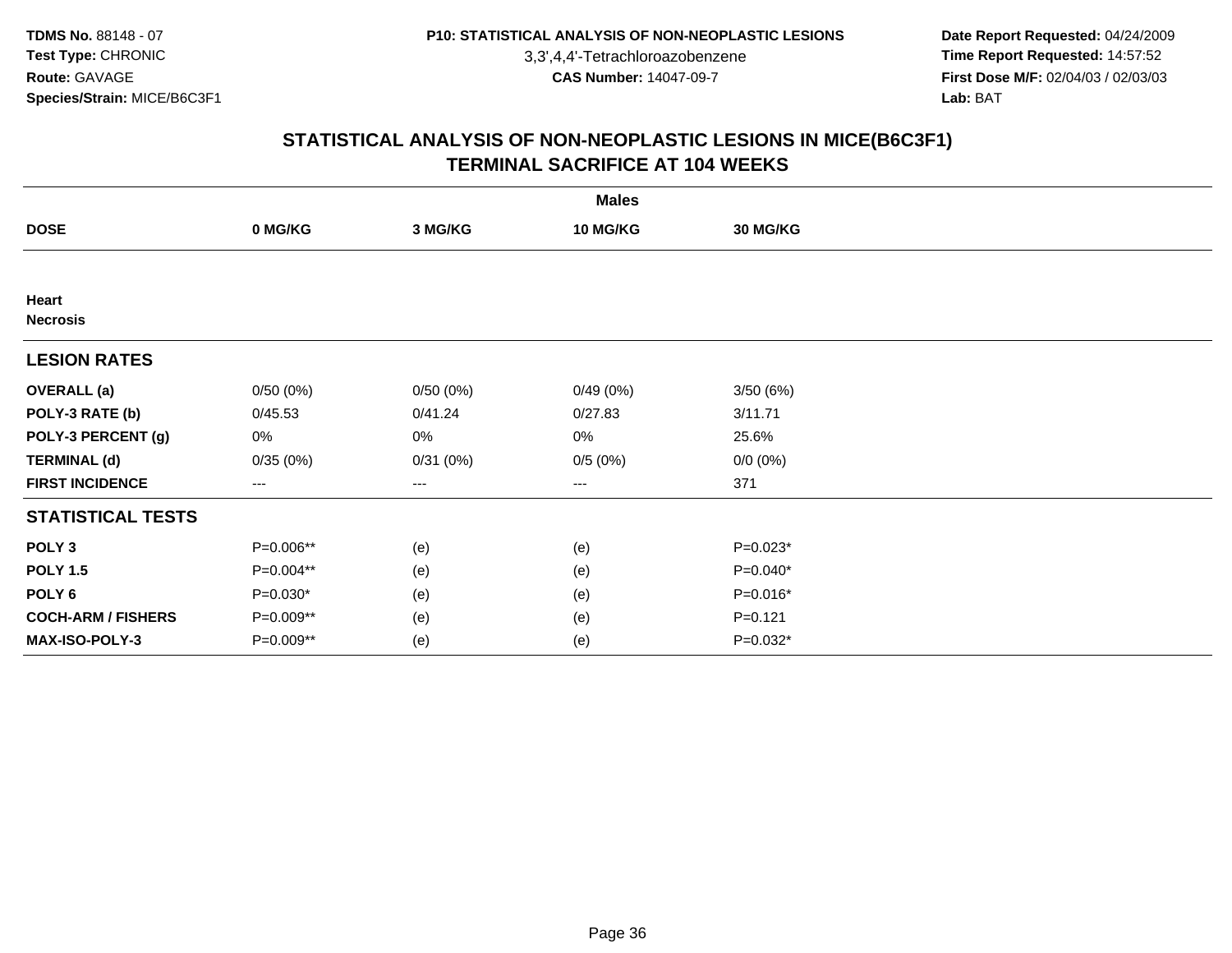3,3',4,4'-Tetrachloroazobenzene

 **Date Report Requested:** 04/24/2009 **Time Report Requested:** 14:57:52 **First Dose M/F:** 02/04/03 / 02/03/03<br>Lab: BAT **Lab:** BAT

|                                                     |              |             | <b>Males</b>           |                 |  |
|-----------------------------------------------------|--------------|-------------|------------------------|-----------------|--|
| <b>DOSE</b>                                         | 0 MG/KG      | 3 MG/KG     | <b>10 MG/KG</b>        | <b>30 MG/KG</b> |  |
|                                                     |              |             |                        |                 |  |
| <b>Heart: Artery</b><br><b>Inflammation Chronic</b> |              |             |                        |                 |  |
| <b>LESION RATES</b>                                 |              |             |                        |                 |  |
| <b>OVERALL</b> (a)                                  | 2/50(4%)     | 2/50(4%)    | 0/49(0%)               | 0/50(0%)        |  |
| POLY-3 RATE (b)                                     | 2/45.79      | 2/41.50     | 0/27.83                | 0/9.34          |  |
| POLY-3 PERCENT (g)                                  | 4.4%         | 4.8%        | 0%                     | 0%              |  |
| <b>TERMINAL (d)</b>                                 | 0/35(0%)     | 1/31(3%)    | 0/5(0%)                | $0/0 (0\%)$     |  |
| <b>FIRST INCIDENCE</b>                              | 678          | 660         | $\qquad \qquad \cdots$ | ---             |  |
| <b>STATISTICAL TESTS</b>                            |              |             |                        |                 |  |
| POLY <sub>3</sub>                                   | P=0.249N     | $P = 0.658$ | $P = 0.361N$           | P=0.576N        |  |
| <b>POLY 1.5</b>                                     | P=0.184N     | $P = 0.670$ | $P = 0.310N$           | P=0.446N        |  |
| POLY 6                                              | $P = 0.345N$ | $P = 0.646$ | P=0.434N               | P=0.664N        |  |
| <b>COCH-ARM / FISHERS</b>                           | P=0.122N     | P=0.691N    | P=0.253N               | $P = 0.247N$    |  |
| <b>MAX-ISO-POLY-3</b>                               | P=0.403N     | $P = 0.461$ | $P = 0.191N$           | P=0.384N        |  |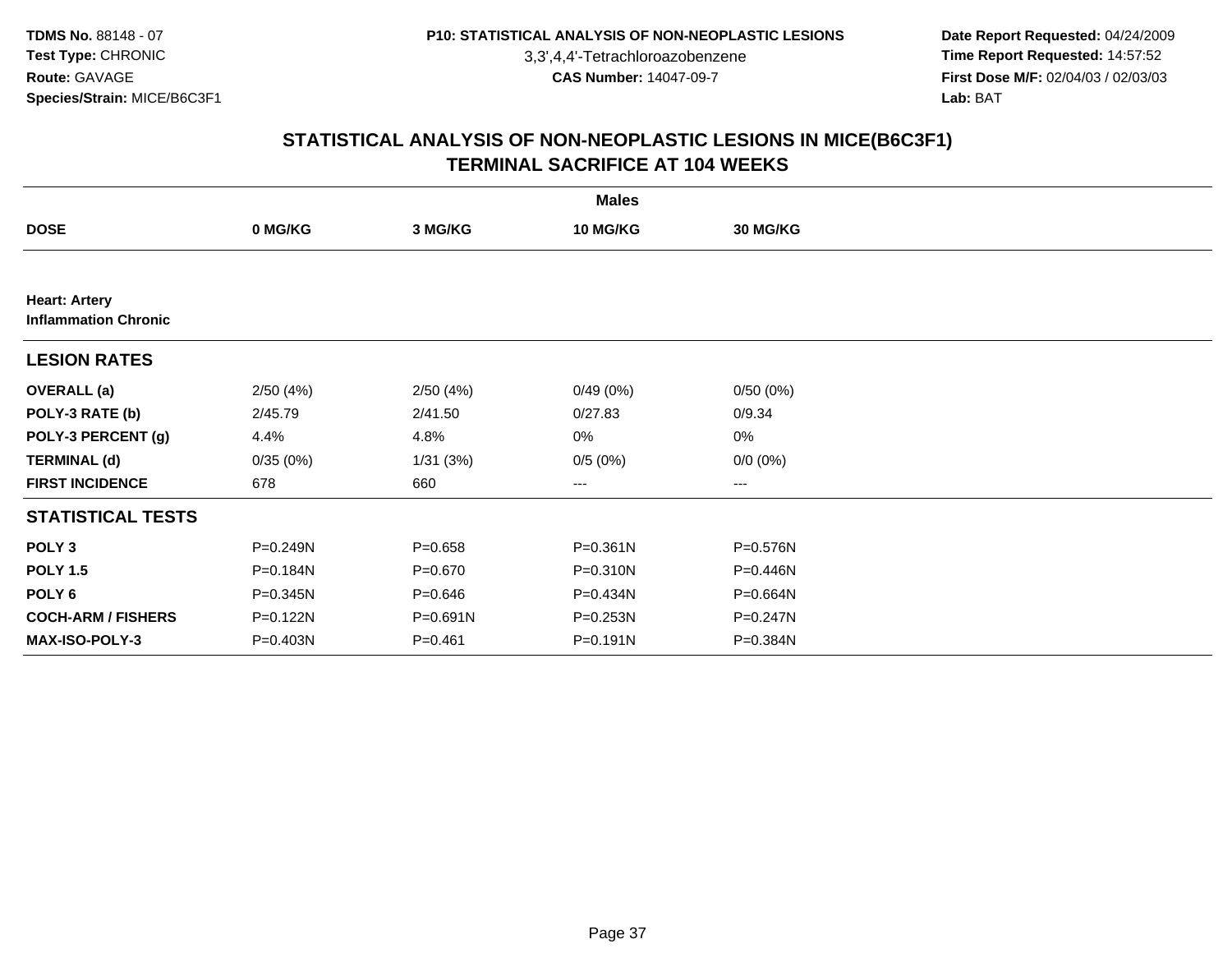3,3',4,4'-Tetrachloroazobenzene

 **Date Report Requested:** 04/24/2009 **Time Report Requested:** 14:57:52 **First Dose M/F:** 02/04/03 / 02/03/03<br>Lab: BAT **Lab:** BAT

|                                                                 |          |          | <b>Males</b>      |             |  |
|-----------------------------------------------------------------|----------|----------|-------------------|-------------|--|
| <b>DOSE</b>                                                     | 0 MG/KG  | 3 MG/KG  | 10 MG/KG          | 30 MG/KG    |  |
|                                                                 |          |          |                   |             |  |
| Intestine Small, Jejunum: Peyer's Patch<br>Hyperplasia Lymphoid |          |          |                   |             |  |
| <b>LESION RATES</b>                                             |          |          |                   |             |  |
| <b>OVERALL</b> (a)                                              | 0/50(0%) | 0/50(0%) | 0/49(0%)          | 0/50(0%)    |  |
| POLY-3 RATE (b)                                                 | 0/45.53  | 0/41.24  | 0/27.83           | 0/9.34      |  |
| POLY-3 PERCENT (g)                                              | 0%       | 0%       | 0%                | 0%          |  |
| <b>TERMINAL (d)</b>                                             | 0/35(0%) | 0/31(0%) | 0/5(0%)           | $0/0 (0\%)$ |  |
| <b>FIRST INCIDENCE</b>                                          | $---$    | ---      | $\qquad \qquad -$ | ---         |  |
| <b>STATISTICAL TESTS</b>                                        |          |          |                   |             |  |
| POLY <sub>3</sub>                                               | (e)      | (e)      | (e)               | (e)         |  |
| <b>POLY 1.5</b>                                                 | (e)      | (e)      | (e)               | (e)         |  |
| POLY <sub>6</sub>                                               | (e)      | (e)      | (e)               | (e)         |  |
| <b>COCH-ARM / FISHERS</b>                                       | (e)      | (e)      | (e)               | (e)         |  |
| <b>MAX-ISO-POLY-3</b>                                           | (e)      | (e)      | (e)               | (e)         |  |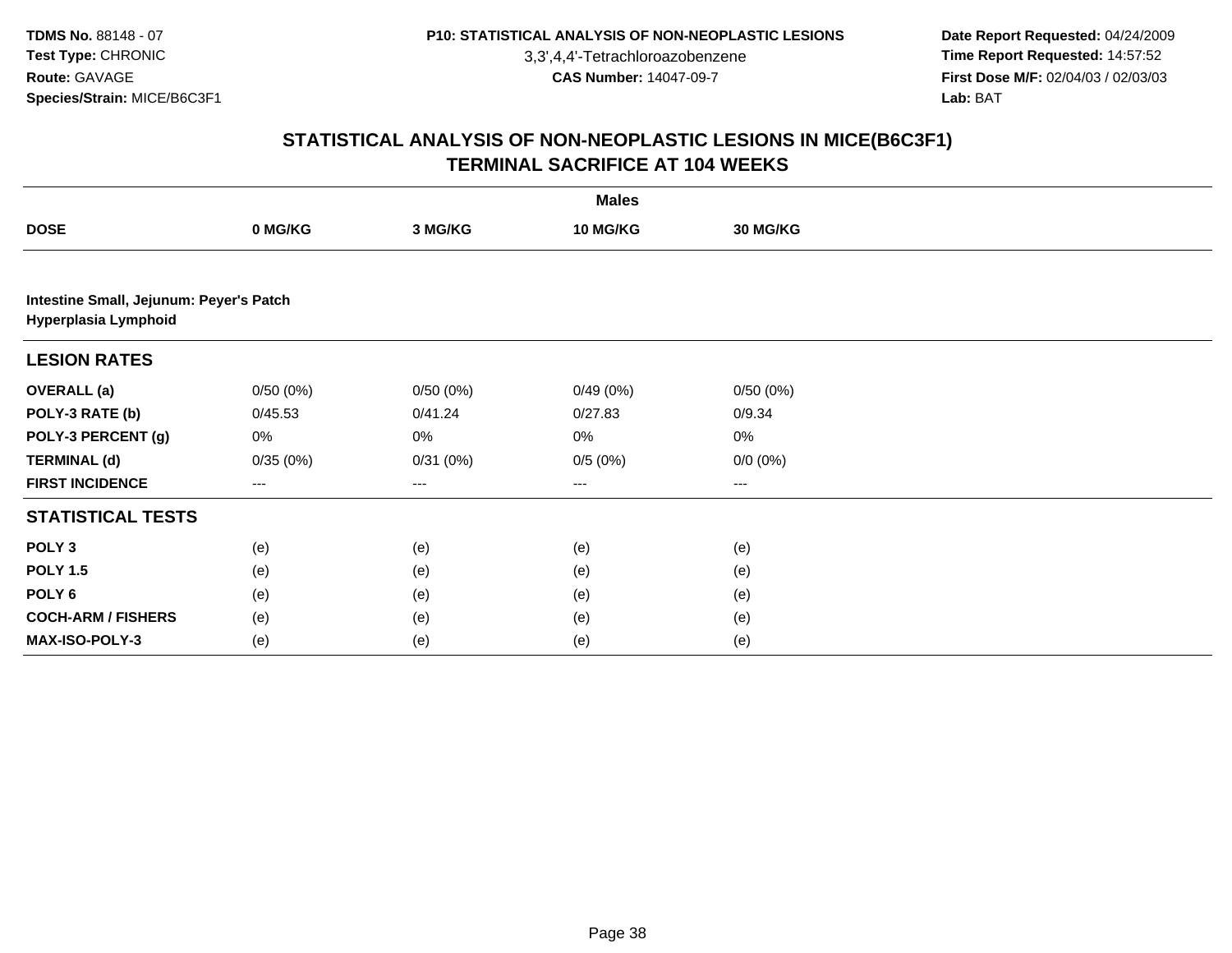3,3',4,4'-Tetrachloroazobenzene

 **Date Report Requested:** 04/24/2009 **Time Report Requested:** 14:57:52 **First Dose M/F:** 02/04/03 / 02/03/03<br>Lab: BAT **Lab:** BAT

|                                          |            |           | <b>Males</b>    |                   |  |
|------------------------------------------|------------|-----------|-----------------|-------------------|--|
| <b>DOSE</b>                              | 0 MG/KG    | 3 MG/KG   | <b>10 MG/KG</b> | <b>30 MG/KG</b>   |  |
|                                          |            |           |                 |                   |  |
| <b>Islets, Pancreatic</b><br>Hyperplasia |            |           |                 |                   |  |
| <b>LESION RATES</b>                      |            |           |                 |                   |  |
| <b>OVERALL</b> (a)                       | 5/50 (10%) | 3/50(6%)  | 0/49(0%)        | 0/50(0%)          |  |
| POLY-3 RATE (b)                          | 5/45.53    | 3/41.24   | 0/27.83         | 0/9.34            |  |
| POLY-3 PERCENT (g)                       | 11%        | 7.3%      | 0%              | 0%                |  |
| <b>TERMINAL (d)</b>                      | 5/35(14%)  | 3/31(10%) | 0/5(0%)         | $0/0 (0\%)$       |  |
| <b>FIRST INCIDENCE</b>                   | 728 (T)    | 728 (T)   | ---             | $\qquad \qquad -$ |  |
| <b>STATISTICAL TESTS</b>                 |            |           |                 |                   |  |
| POLY <sub>3</sub>                        | P=0.067N   | P=0.412N  | $P = 0.101N$    | $P = 0.391N$      |  |
| <b>POLY 1.5</b>                          | P=0.045N*  | P=0.394N  | P=0.065N        | P=0.190N          |  |
| POLY <sub>6</sub>                        | P=0.096N   | P=0.431N  | P=0.172N        | P=0.567N          |  |
| <b>COCH-ARM / FISHERS</b>                | P=0.020N*  | P=0.357N  | P=0.030N*       | P=0.028N*         |  |
| <b>MAX-ISO-POLY-3</b>                    | P=0.108N   | P=0.287N  | P=0.075N        | P=0.315N          |  |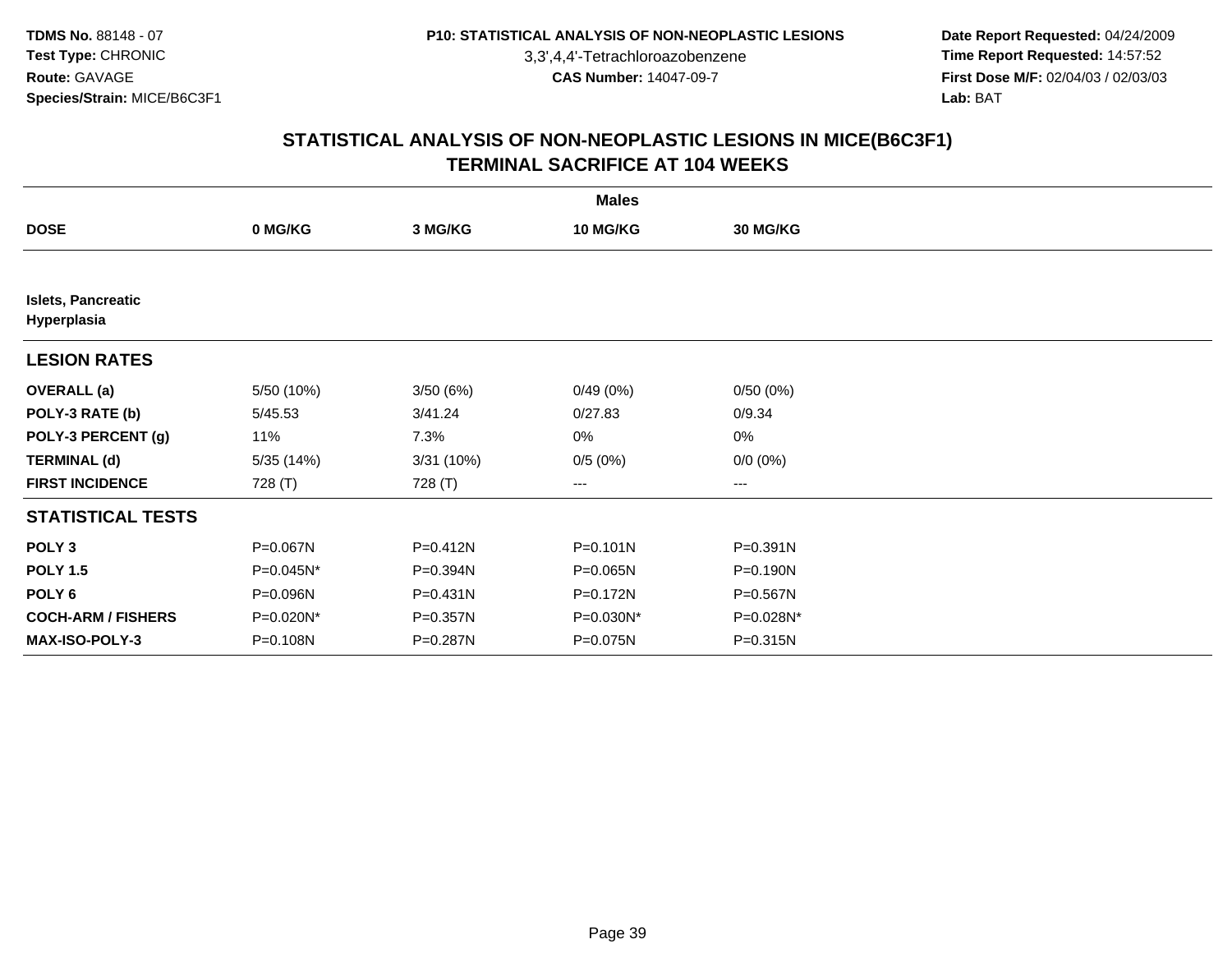3,3',4,4'-Tetrachloroazobenzene

 **Date Report Requested:** 04/24/2009 **Time Report Requested:** 14:57:52 **First Dose M/F:** 02/04/03 / 02/03/03<br>Lab: BAT **Lab:** BAT

|                           | <b>Males</b> |             |                 |                 |  |  |  |
|---------------------------|--------------|-------------|-----------------|-----------------|--|--|--|
| <b>DOSE</b>               | 0 MG/KG      | 3 MG/KG     | <b>10 MG/KG</b> | <b>30 MG/KG</b> |  |  |  |
|                           |              |             |                 |                 |  |  |  |
| Kidney<br>Hydronephrosis  |              |             |                 |                 |  |  |  |
| <b>LESION RATES</b>       |              |             |                 |                 |  |  |  |
| <b>OVERALL</b> (a)        | 1/50(2%)     | 5/50 (10%)  | 17/49 (35%)     | 29/50 (58%)     |  |  |  |
| POLY-3 RATE (b)           | 1/45.53      | 5/43.03     | 17/35.12        | 29/32.59        |  |  |  |
| POLY-3 PERCENT (g)        | 2.2%         | 11.6%       | 48.4%           | 89%             |  |  |  |
| <b>TERMINAL (d)</b>       | 1/35(3%)     | 1/31(3%)    | 0/5(0%)         | $0/0 (0\%)$     |  |  |  |
| <b>FIRST INCIDENCE</b>    | 728 (T)      | 380         | 366             | 221             |  |  |  |
| <b>STATISTICAL TESTS</b>  |              |             |                 |                 |  |  |  |
| POLY <sub>3</sub>         | P<0.001**    | $P = 0.088$ | P<0.001**       | P<0.001**       |  |  |  |
| <b>POLY 1.5</b>           | P<0.001**    | $P=0.092$   | P<0.001**       | P<0.001**       |  |  |  |
| POLY <sub>6</sub>         | P<0.001**    | $P = 0.086$ | P<0.001**       | P<0.001**       |  |  |  |
| <b>COCH-ARM / FISHERS</b> | P<0.001**    | $P=0.102$   | P<0.001**       | P<0.001**       |  |  |  |
| MAX-ISO-POLY-3            | P<0.001**    | P=0.042*    | P<0.001**       | P<0.001**       |  |  |  |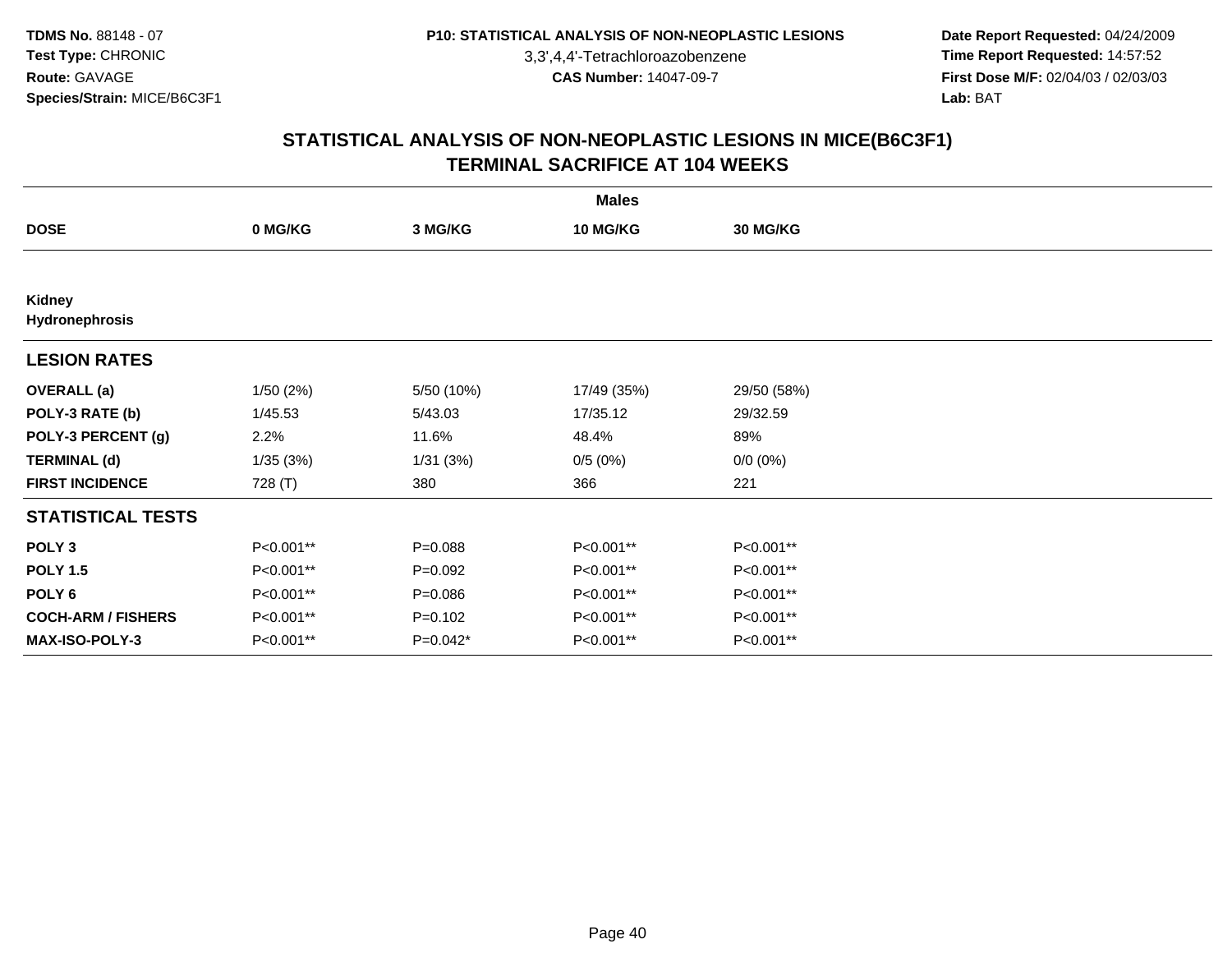3,3',4,4'-Tetrachloroazobenzene

 **Date Report Requested:** 04/24/2009 **Time Report Requested:** 14:57:52 **First Dose M/F:** 02/04/03 / 02/03/03<br>Lab: BAT **Lab:** BAT

|                                 |            |           | <b>Males</b> |             |  |
|---------------------------------|------------|-----------|--------------|-------------|--|
| <b>DOSE</b>                     | 0 MG/KG    | 3 MG/KG   | 10 MG/KG     | 30 MG/KG    |  |
|                                 |            |           |              |             |  |
| <b>Kidney</b><br><b>Infarct</b> |            |           |              |             |  |
| <b>LESION RATES</b>             |            |           |              |             |  |
| <b>OVERALL</b> (a)              | 4/50(8%)   | 0/50(0%)  | 1/49(2%)     | 0/50(0%)    |  |
| POLY-3 RATE (b)                 | 4/45.53    | 0/41.24   | 1/28.32      | 0/9.34      |  |
| POLY-3 PERCENT (g)              | 8.8%       | 0%        | 3.5%         | 0%          |  |
| <b>TERMINAL (d)</b>             | 4/35 (11%) | 0/31(0%)  | 0/5(0%)      | $0/0 (0\%)$ |  |
| <b>FIRST INCIDENCE</b>          | 728 (T)    | ---       | 584          | $--$        |  |
| <b>STATISTICAL TESTS</b>        |            |           |              |             |  |
| POLY <sub>3</sub>               | P=0.196N   | P=0.074N  | P=0.353N     | P=0.438N    |  |
| <b>POLY 1.5</b>                 | P=0.154N   | P=0.069N  | P=0.279N     | P=0.248N    |  |
| POLY <sub>6</sub>               | P=0.207N   | P=0.079N  | P=0.462N     | P=0.590N    |  |
| <b>COCH-ARM / FISHERS</b>       | P=0.096N   | P=0.059N  | P=0.187N     | P=0.059N    |  |
| MAX-ISO-POLY-3                  | P=0.319N   | P=0.030N* | P=0.245N     | P=0.335N    |  |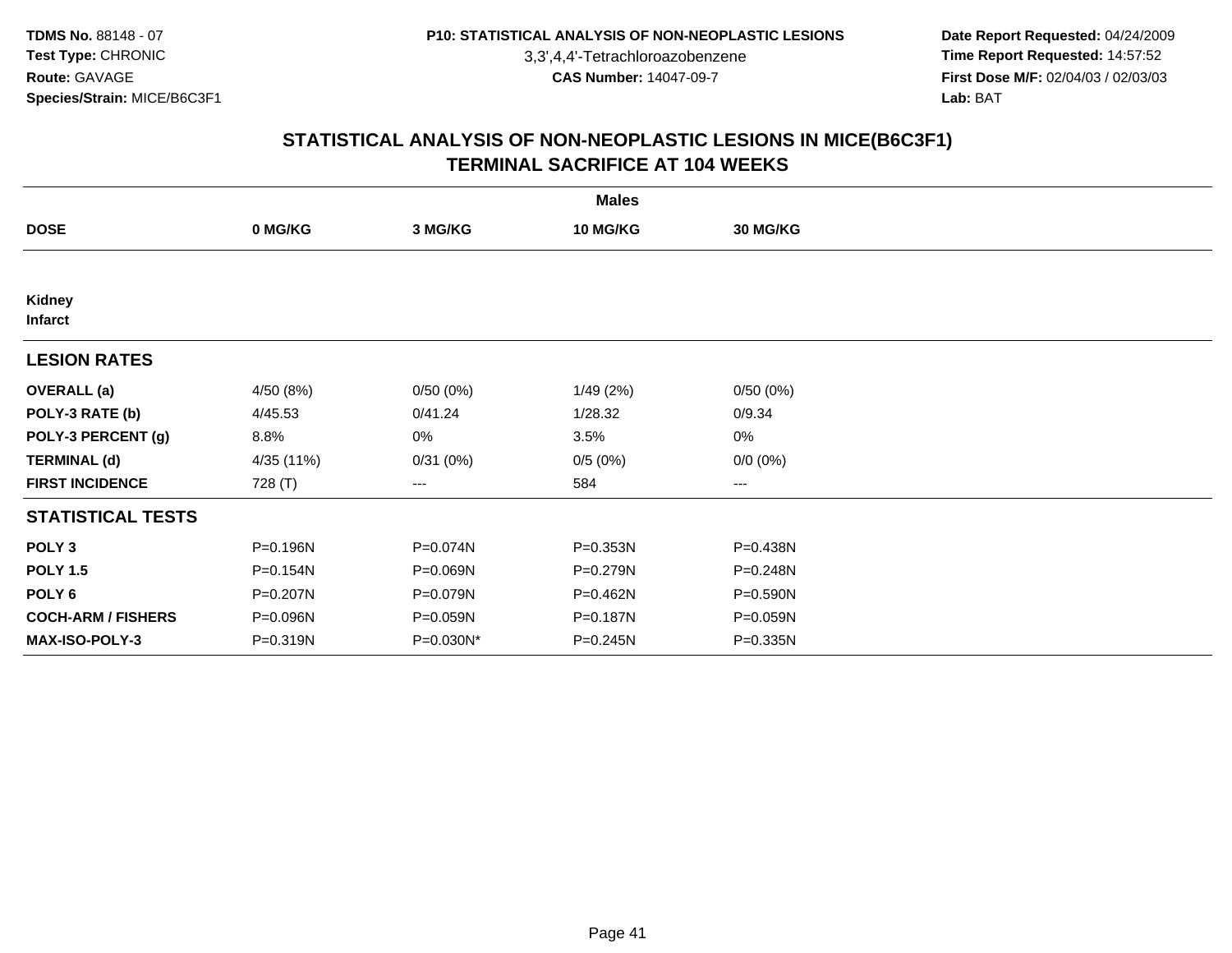3,3',4,4'-Tetrachloroazobenzene

 **Date Report Requested:** 04/24/2009 **Time Report Requested:** 14:57:52 **First Dose M/F:** 02/04/03 / 02/03/03<br>Lab: BAT **Lab:** BAT

|                                                 | <b>Males</b> |             |             |                 |  |  |  |
|-------------------------------------------------|--------------|-------------|-------------|-----------------|--|--|--|
| <b>DOSE</b>                                     | 0 MG/KG      | 3 MG/KG     | 10 MG/KG    | <b>30 MG/KG</b> |  |  |  |
|                                                 |              |             |             |                 |  |  |  |
| Kidney<br><b>Infiltration Cellular Lymphoid</b> |              |             |             |                 |  |  |  |
| <b>LESION RATES</b>                             |              |             |             |                 |  |  |  |
| <b>OVERALL</b> (a)                              | 39/50 (78%)  | 38/50 (76%) | 12/49 (24%) | 3/50(6%)        |  |  |  |
| POLY-3 RATE (b)                                 | 39/46.70     | 38/44.78    | 12/31.32    | 3/11.75         |  |  |  |
| POLY-3 PERCENT (g)                              | 83.5%        | 84.9%       | 38.3%       | 25.5%           |  |  |  |
| <b>TERMINAL (d)</b>                             | 34/35 (97%)  | 29/31 (94%) | 4/5 (80%)   | $0/0 (0\%)$     |  |  |  |
| <b>FIRST INCIDENCE</b>                          | 486          | 479         | 366         | 340             |  |  |  |
| <b>STATISTICAL TESTS</b>                        |              |             |             |                 |  |  |  |
| POLY <sub>3</sub>                               | P<0.001N**   | $P = 0.548$ | P<0.001N**  | P<0.001N**      |  |  |  |
| <b>POLY 1.5</b>                                 | P<0.001N**   | $P = 0.572$ | P<0.001N**  | P<0.001N**      |  |  |  |
| POLY 6                                          | P<0.001N**   | $P = 0.566$ | P<0.001N**  | P=0.244N        |  |  |  |
| <b>COCH-ARM / FISHERS</b>                       | P<0.001N**   | P=0.500N    | P<0.001N**  | P<0.001N**      |  |  |  |
| MAX-ISO-POLY-3                                  | P<0.001N**   | $P=0.421$   | P<0.001N**  | P=0.003N**      |  |  |  |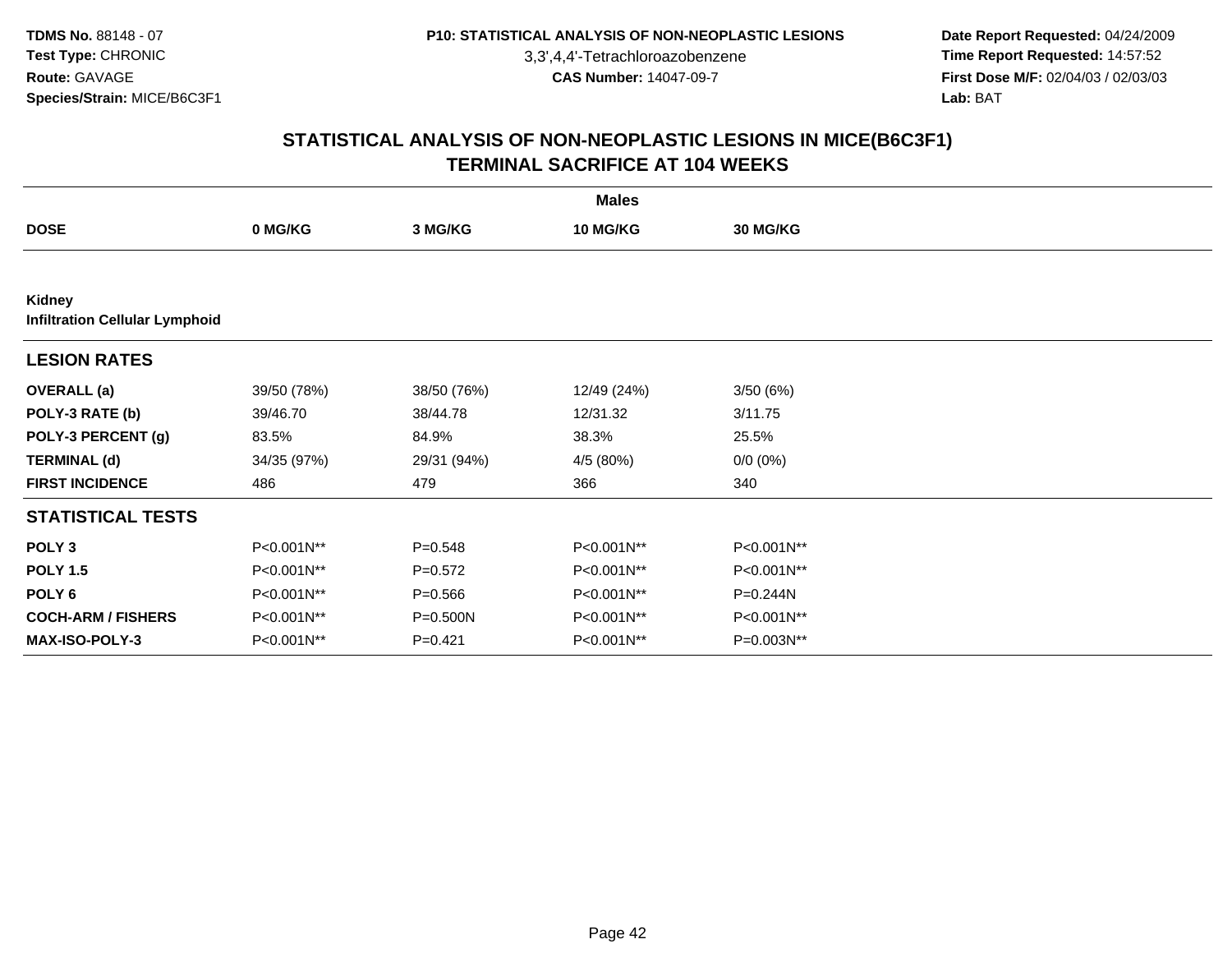3,3',4,4'-Tetrachloroazobenzene

 **Date Report Requested:** 04/24/2009 **Time Report Requested:** 14:57:52 **First Dose M/F:** 02/04/03 / 02/03/03<br>Lab: BAT **Lab:** BAT

|                                     |                        |          | <b>Males</b>    |             |  |
|-------------------------------------|------------------------|----------|-----------------|-------------|--|
| <b>DOSE</b>                         | 0 MG/KG                | 3 MG/KG  | <b>10 MG/KG</b> | 30 MG/KG    |  |
|                                     |                        |          |                 |             |  |
| Kidney<br><b>Inflammation Acute</b> |                        |          |                 |             |  |
| <b>LESION RATES</b>                 |                        |          |                 |             |  |
| <b>OVERALL</b> (a)                  | 0/50(0%)               | 0/50(0%) | 0/49(0%)        | 3/50(6%)    |  |
| POLY-3 RATE (b)                     | 0/45.53                | 0/41.24  | 0/27.83         | 3/11.55     |  |
| POLY-3 PERCENT (g)                  | 0%                     | 0%       | 0%              | 26%         |  |
| <b>TERMINAL (d)</b>                 | 0/35(0%)               | 0/31(0%) | 0/5(0%)         | $0/0 (0\%)$ |  |
| <b>FIRST INCIDENCE</b>              | $\qquad \qquad \cdots$ | ---      | ---             | 416         |  |
| <b>STATISTICAL TESTS</b>            |                        |          |                 |             |  |
| POLY <sub>3</sub>                   | P=0.006**              | (e)      | (e)             | $P=0.023*$  |  |
| <b>POLY 1.5</b>                     | P=0.004**              | (e)      | (e)             | $P=0.039*$  |  |
| POLY <sub>6</sub>                   | $P=0.031*$             | (e)      | (e)             | $P=0.016*$  |  |
| <b>COCH-ARM / FISHERS</b>           | P=0.009**              | (e)      | (e)             | $P = 0.121$ |  |
| MAX-ISO-POLY-3                      | P=0.009**              | (e)      | (e)             | P=0.032*    |  |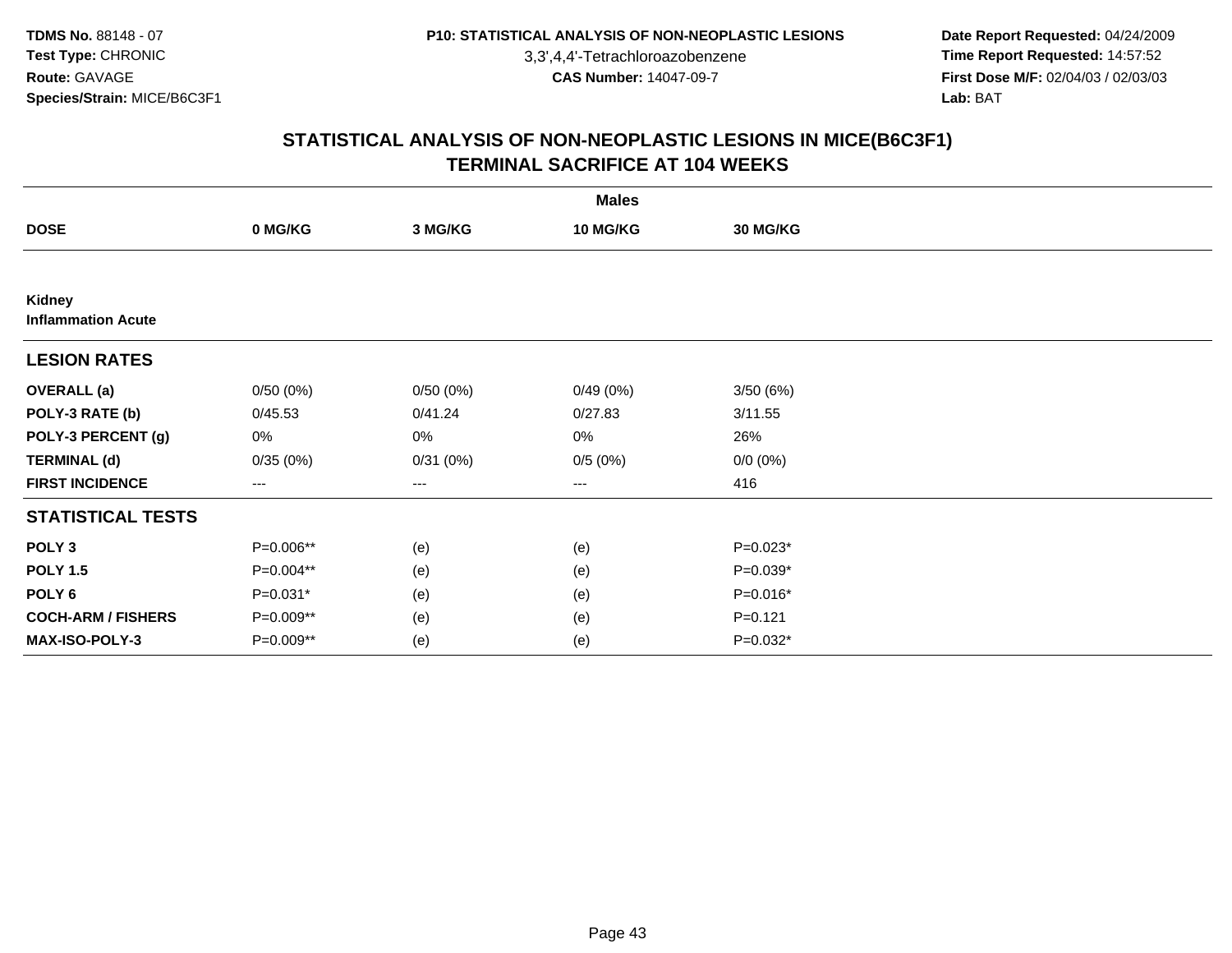3,3',4,4'-Tetrachloroazobenzene

 **Date Report Requested:** 04/24/2009 **Time Report Requested:** 14:57:52 **First Dose M/F:** 02/04/03 / 02/03/03<br>Lab: BAT **Lab:** BAT

|                                       |                   |                   | <b>Males</b>    |                 |  |
|---------------------------------------|-------------------|-------------------|-----------------|-----------------|--|
| <b>DOSE</b>                           | 0 MG/KG           | 3 MG/KG           | <b>10 MG/KG</b> | <b>30 MG/KG</b> |  |
|                                       |                   |                   |                 |                 |  |
| Kidney<br><b>Inflammation Chronic</b> |                   |                   |                 |                 |  |
| <b>LESION RATES</b>                   |                   |                   |                 |                 |  |
| <b>OVERALL</b> (a)                    | 0/50(0%)          | 0/50(0%)          | 5/49 (10%)      | 2/50(4%)        |  |
| POLY-3 RATE (b)                       | 0/45.53           | 0/41.24           | 5/29.31         | 2/11.12         |  |
| POLY-3 PERCENT (g)                    | 0%                | $0\%$             | 17.1%           | 18%             |  |
| <b>TERMINAL (d)</b>                   | 0/35(0%)          | 0/31(0%)          | 0/5(0%)         | $0/0 (0\%)$     |  |
| <b>FIRST INCIDENCE</b>                | $\qquad \qquad -$ | $\qquad \qquad -$ | 437             | 315             |  |
| <b>STATISTICAL TESTS</b>              |                   |                   |                 |                 |  |
| POLY <sub>3</sub>                     | P=0.002**         | (e)               | P=0.008**       | $P=0.082$       |  |
| <b>POLY 1.5</b>                       | $P=0.016*$        | (e)               | $P=0.014*$      | $P = 0.118$     |  |
| POLY <sub>6</sub>                     | P<0.001**         | (e)               | P=0.004**       | $P=0.065$       |  |
| <b>COCH-ARM / FISHERS</b>             | $P = 0.208$       | (e)               | P=0.027*        | $P = 0.247$     |  |
| MAX-ISO-POLY-3                        | P=0.003**         | (e)               | P=0.008**       | $P = 0.071$     |  |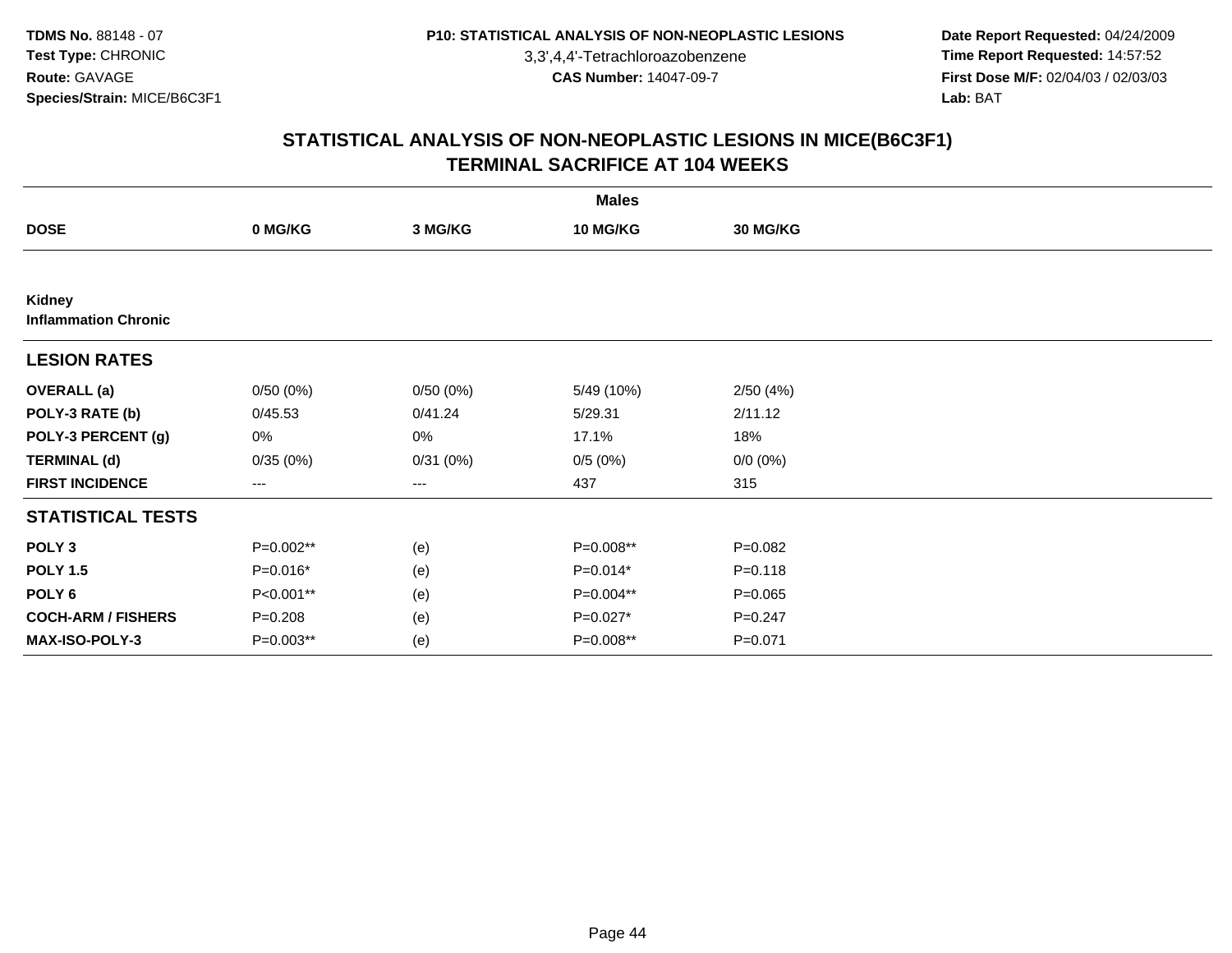3,3',4,4'-Tetrachloroazobenzene

 **Date Report Requested:** 04/24/2009 **Time Report Requested:** 14:57:52 **First Dose M/F:** 02/04/03 / 02/03/03<br>Lab: BAT **Lab:** BAT

|                                     |              |             | <b>Males</b>    |                 |  |
|-------------------------------------|--------------|-------------|-----------------|-----------------|--|
| <b>DOSE</b>                         | 0 MG/KG      | 3 MG/KG     | <b>10 MG/KG</b> | <b>30 MG/KG</b> |  |
|                                     |              |             |                 |                 |  |
| Kidney<br><b>Metaplasia Osseous</b> |              |             |                 |                 |  |
| <b>LESION RATES</b>                 |              |             |                 |                 |  |
| <b>OVERALL</b> (a)                  | 2/50(4%)     | 3/50(6%)    | 1/49(2%)        | 1/50(2%)        |  |
| POLY-3 RATE (b)                     | 2/45.63      | 3/41.24     | 1/28.56         | 1/10.15         |  |
| POLY-3 PERCENT (g)                  | 4.4%         | 7.3%        | 3.5%            | 9.9%            |  |
| <b>TERMINAL (d)</b>                 | 0/35(0%)     | 3/31(10%)   | 0/5(0%)         | $0/0 (0\%)$     |  |
| <b>FIRST INCIDENCE</b>              | 711          | 728 (T)     | 470             | 416             |  |
| <b>STATISTICAL TESTS</b>            |              |             |                 |                 |  |
| POLY <sub>3</sub>                   | $P = 0.524$  | $P = 0.454$ | P=0.653N        | $P = 0.518$     |  |
| <b>POLY 1.5</b>                     | $P = 0.515N$ | $P=0.469$   | P=0.597N        | $P = 0.678$     |  |
| POLY <sub>6</sub>                   | $P = 0.434$  | $P=0.438$   | $P = 0.699$     | $P = 0.398$     |  |
| <b>COCH-ARM / FISHERS</b>           | P=0.297N     | $P = 0.500$ | P=0.508N        | P=0.500N        |  |
| <b>MAX-ISO-POLY-3</b>               | $P = 0.597$  | $P = 0.293$ | P=0.440N        | $P = 0.370$     |  |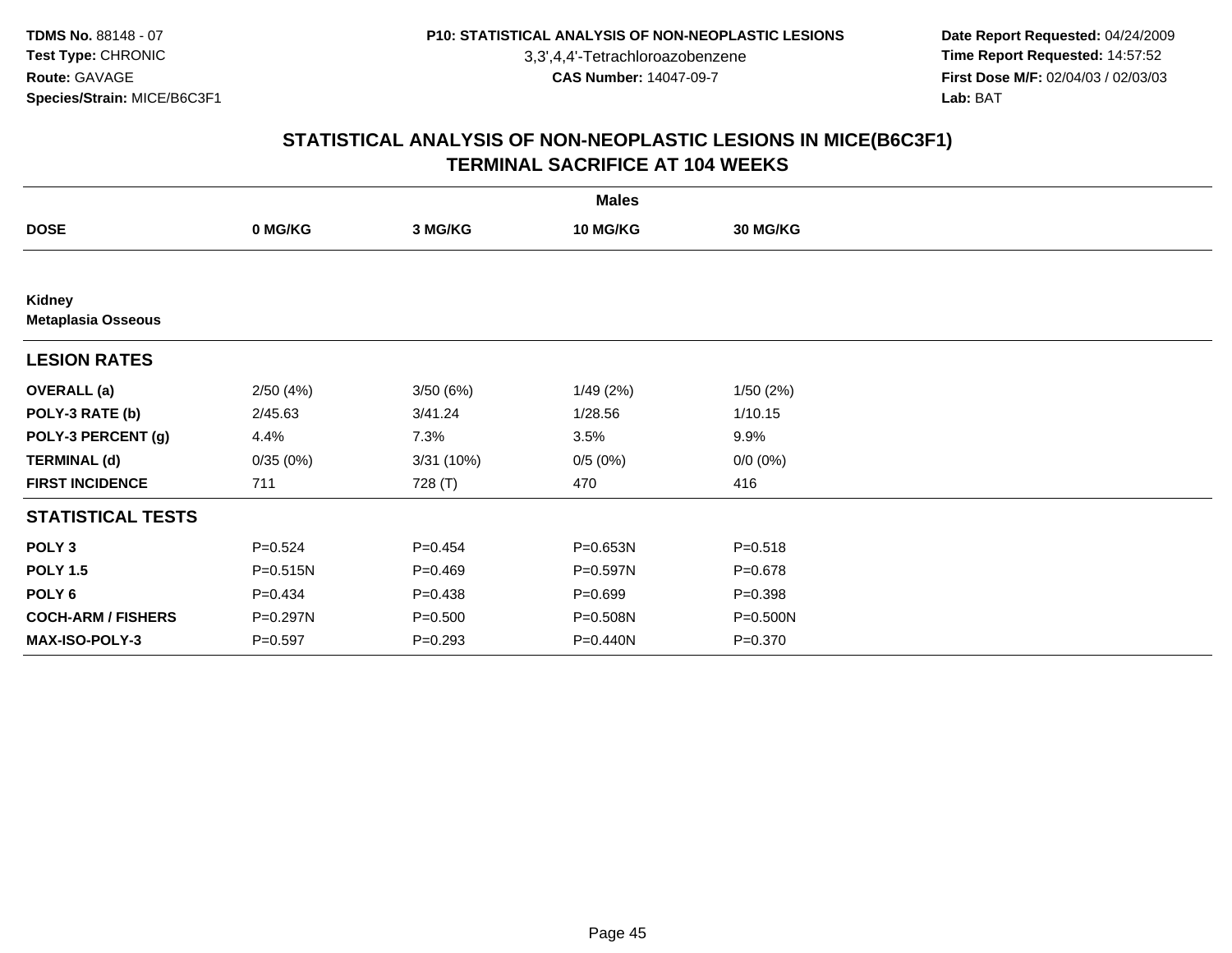3,3',4,4'-Tetrachloroazobenzene

 **Date Report Requested:** 04/24/2009 **Time Report Requested:** 14:57:52 **First Dose M/F:** 02/04/03 / 02/03/03<br>Lab: BAT **Lab:** BAT

|                                 | <b>Males</b> |             |                 |             |  |  |  |
|---------------------------------|--------------|-------------|-----------------|-------------|--|--|--|
| <b>DOSE</b>                     | 0 MG/KG      | 3 MG/KG     | <b>10 MG/KG</b> | 30 MG/KG    |  |  |  |
|                                 |              |             |                 |             |  |  |  |
| Kidney<br><b>Mineralization</b> |              |             |                 |             |  |  |  |
| <b>LESION RATES</b>             |              |             |                 |             |  |  |  |
| <b>OVERALL</b> (a)              | 40/50 (80%)  | 43/50 (86%) | 40/49 (82%)     | 42/50 (84%) |  |  |  |
| POLY-3 RATE (b)                 | 40/47.78     | 43/48.32    | 40/44.04        | 42/43.78    |  |  |  |
| POLY-3 PERCENT (g)              | 83.7%        | 89%         | 90.8%           | 95.9%       |  |  |  |
| <b>TERMINAL (d)</b>             | 32/35 (91%)  | 27/31 (87%) | 4/5 (80%)       | $0/0 (0\%)$ |  |  |  |
| <b>FIRST INCIDENCE</b>          | 563          | 380         | 358             | 206         |  |  |  |
| <b>STATISTICAL TESTS</b>        |              |             |                 |             |  |  |  |
| POLY <sub>3</sub>               | $P=0.040*$   | $P = 0.317$ | $P=0.221$       | P=0.036*    |  |  |  |
| <b>POLY 1.5</b>                 | $P = 0.121$  | $P = 0.279$ | $P=0.271$       | $P = 0.101$ |  |  |  |
| POLY <sub>6</sub>               | $P=0.016*$   | $P = 0.386$ | $P = 0.195$     | P=0.017*    |  |  |  |
| <b>COCH-ARM / FISHERS</b>       | $P = 0.470$  | $P = 0.298$ | $P = 0.520$     | $P = 0.398$ |  |  |  |
| <b>MAX-ISO-POLY-3</b>           | $P=0.034*$   | $P = 0.217$ | $P = 0.142$     | P=0.018*    |  |  |  |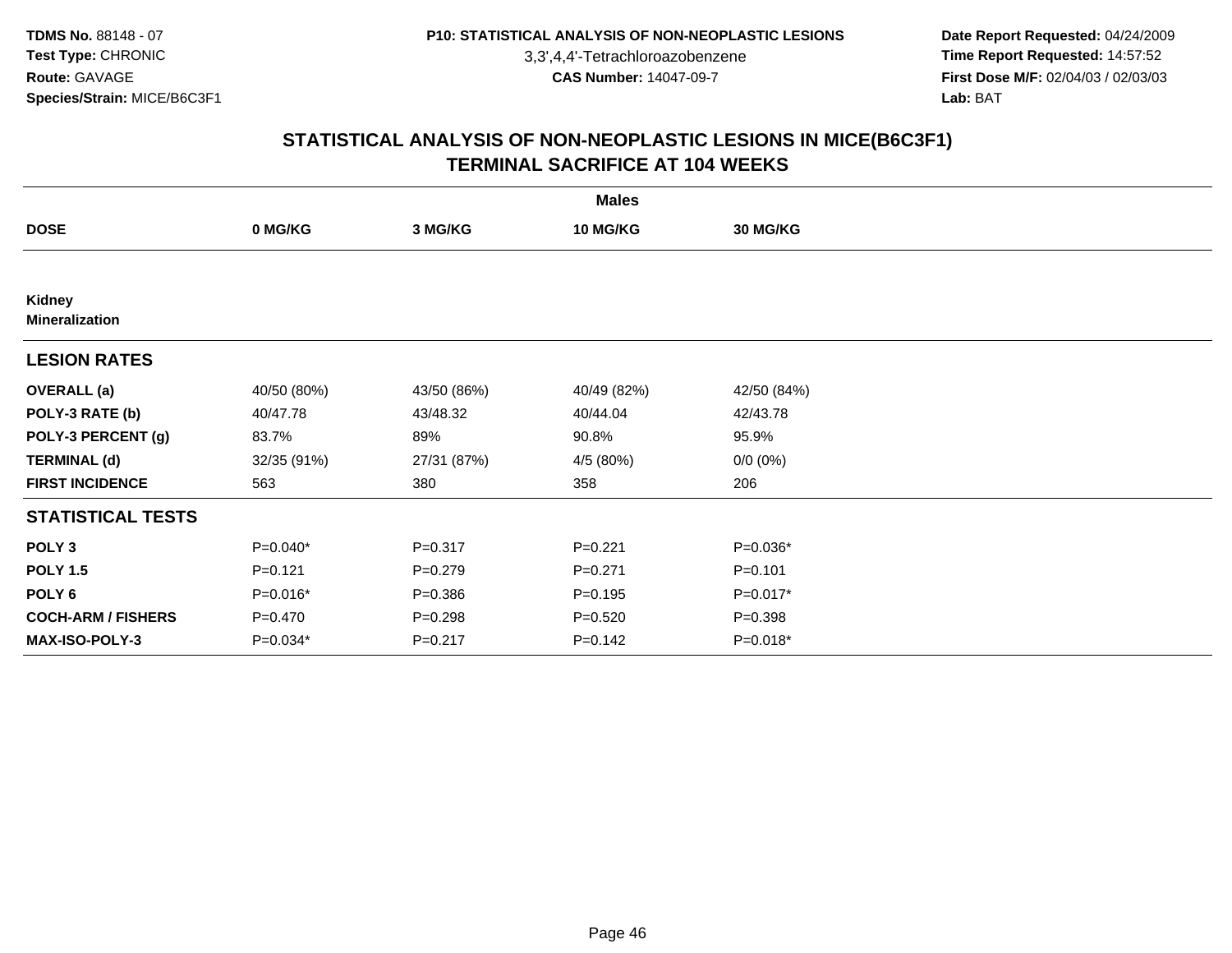3,3',4,4'-Tetrachloroazobenzene

 **Date Report Requested:** 04/24/2009 **Time Report Requested:** 14:57:52 **First Dose M/F:** 02/04/03 / 02/03/03<br>Lab: BAT **Lab:** BAT

|                           | <b>Males</b> |              |             |                 |  |  |  |  |
|---------------------------|--------------|--------------|-------------|-----------------|--|--|--|--|
| <b>DOSE</b>               | 0 MG/KG      | 3 MG/KG      | 10 MG/KG    | <b>30 MG/KG</b> |  |  |  |  |
|                           |              |              |             |                 |  |  |  |  |
| Kidney<br>Nephropathy     |              |              |             |                 |  |  |  |  |
| <b>LESION RATES</b>       |              |              |             |                 |  |  |  |  |
| <b>OVERALL</b> (a)        | 47/50 (94%)  | 45/50 (90%)  | 28/49 (57%) | 24/50 (48%)     |  |  |  |  |
| POLY-3 RATE (b)           | 47/49.52     | 45/46.96     | 28/36.85    | 24/27.87        |  |  |  |  |
| POLY-3 PERCENT (g)        | 94.9%        | 95.8%        | 76%         | 86.1%           |  |  |  |  |
| <b>TERMINAL (d)</b>       | 34/35 (97%)  | 31/31 (100%) | 5/5 (100%)  | $0/0 (0\%)$     |  |  |  |  |
| <b>FIRST INCIDENCE</b>    | 486          | 416          | 358         | 235             |  |  |  |  |
| <b>STATISTICAL TESTS</b>  |              |              |             |                 |  |  |  |  |
| POLY <sub>3</sub>         | P=0.016N*    | $P = 0.621$  | P=0.003N**  | P=0.119N        |  |  |  |  |
| <b>POLY 1.5</b>           | P<0.001N**   | $P = 0.652N$ | P<0.001N**  | P<0.001N**      |  |  |  |  |
| POLY 6                    | P=0.371N     | $P = 0.507$  | P=0.055N    | P=0.676         |  |  |  |  |
| <b>COCH-ARM / FISHERS</b> | P<0.001N**   | $P = 0.357N$ | P<0.001N**  | P<0.001N**      |  |  |  |  |
| <b>MAX-ISO-POLY-3</b>     | P=0.025N*    | $P=0.405$    | P=0.002N**  | P=0.080N        |  |  |  |  |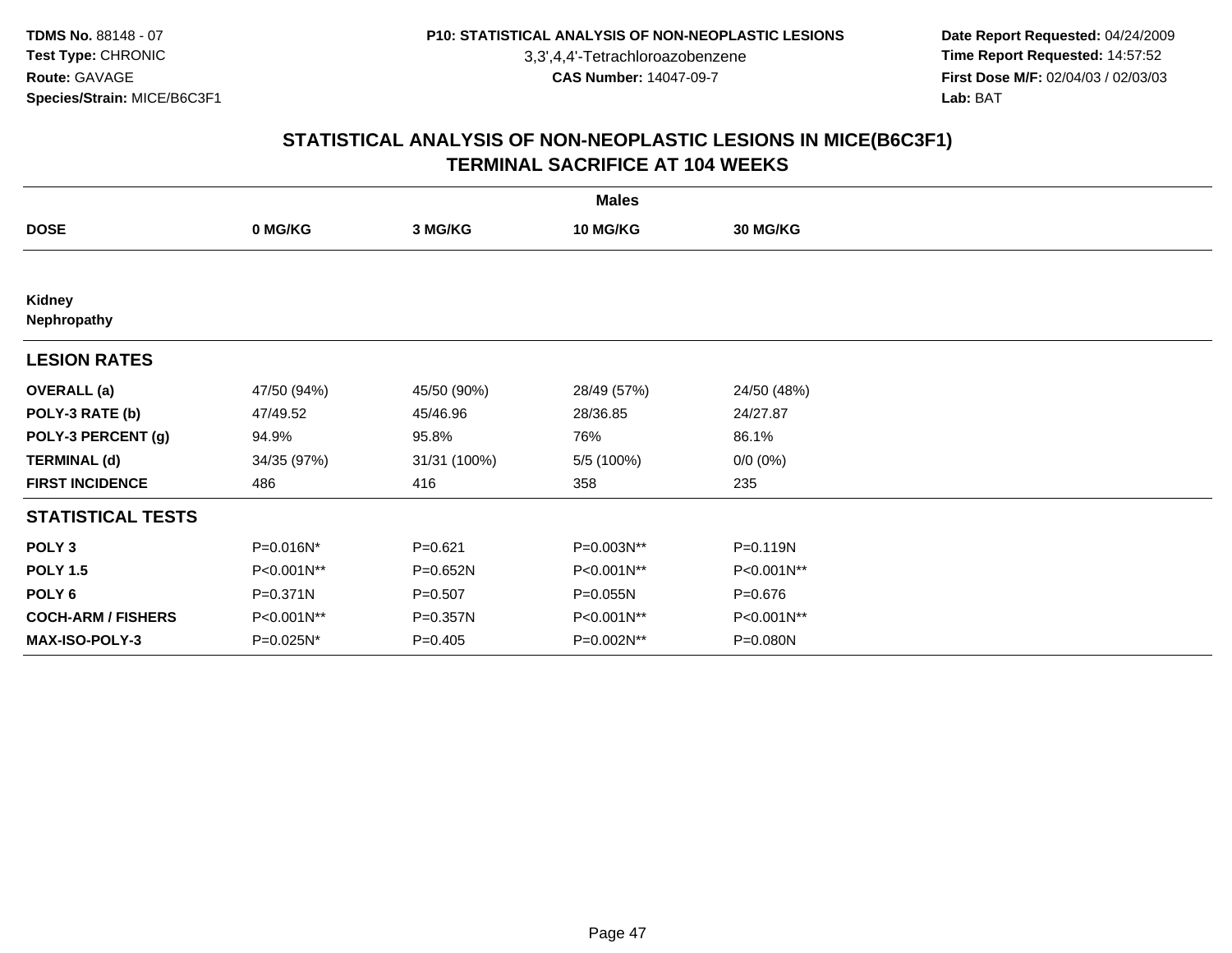3,3',4,4'-Tetrachloroazobenzene

 **Date Report Requested:** 04/24/2009 **Time Report Requested:** 14:57:52 **First Dose M/F:** 02/04/03 / 02/03/03<br>Lab: BAT **Lab:** BAT

|                             |                        |          | <b>Males</b>    |             |  |
|-----------------------------|------------------------|----------|-----------------|-------------|--|
| <b>DOSE</b>                 | 0 MG/KG                | 3 MG/KG  | <b>10 MG/KG</b> | 30 MG/KG    |  |
|                             |                        |          |                 |             |  |
| Kidney<br><b>Thrombosis</b> |                        |          |                 |             |  |
| <b>LESION RATES</b>         |                        |          |                 |             |  |
| <b>OVERALL</b> (a)          | 0/50(0%)               | 0/50(0%) | 0/49(0%)        | 4/50 (8%)   |  |
| POLY-3 RATE (b)             | 0/45.53                | 0/41.24  | 0/27.83         | 4/12.20     |  |
| POLY-3 PERCENT (g)          | 0%                     | 0%       | 0%              | 32.8%       |  |
| <b>TERMINAL (d)</b>         | 0/35(0%)               | 0/31(0%) | 0/5(0%)         | $0/0 (0\%)$ |  |
| <b>FIRST INCIDENCE</b>      | $\qquad \qquad \cdots$ | $--$     | ---             | 445         |  |
| <b>STATISTICAL TESTS</b>    |                        |          |                 |             |  |
| POLY <sub>3</sub>           | P<0.001**              | (e)      | (e)             | P=0.006**   |  |
| <b>POLY 1.5</b>             | P<0.001**              | (e)      | (e)             | $P=0.013*$  |  |
| POLY <sub>6</sub>           | P=0.005**              | (e)      | (e)             | P=0.004**   |  |
| <b>COCH-ARM / FISHERS</b>   | P=0.002**              | (e)      | (e)             | $P = 0.059$ |  |
| <b>MAX-ISO-POLY-3</b>       | P=0.002**              | (e)      | (e)             | $P=0.014*$  |  |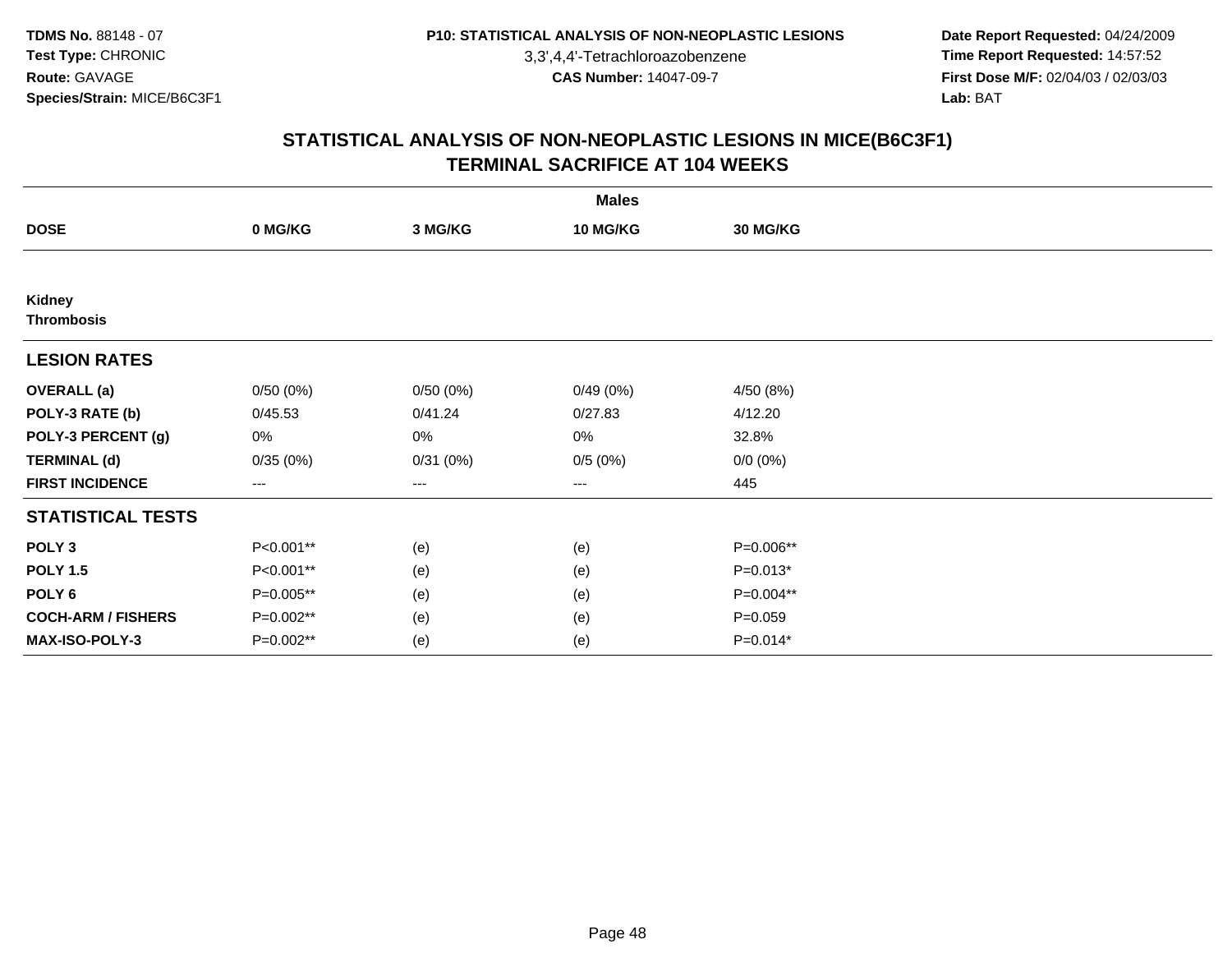3,3',4,4'-Tetrachloroazobenzene

 **Date Report Requested:** 04/24/2009 **Time Report Requested:** 14:57:52 **First Dose M/F:** 02/04/03 / 02/03/03<br>Lab: BAT **Lab:** BAT

|                                                      |          |              | <b>Males</b>    |              |  |
|------------------------------------------------------|----------|--------------|-----------------|--------------|--|
| <b>DOSE</b>                                          | 0 MG/KG  | 3 MG/KG      | <b>10 MG/KG</b> | 30 MG/KG     |  |
|                                                      |          |              |                 |              |  |
| <b>Kidney: Artery</b><br><b>Inflammation Chronic</b> |          |              |                 |              |  |
| <b>LESION RATES</b>                                  |          |              |                 |              |  |
| <b>OVERALL</b> (a)                                   | 2/50(4%) | 1/50(2%)     | 0/49(0%)        | 0/50(0%)     |  |
| POLY-3 RATE (b)                                      | 2/45.78  | 1/41.50      | 0/27.83         | 0/9.34       |  |
| POLY-3 PERCENT (g)                                   | 4.4%     | 2.4%         | 0%              | 0%           |  |
| <b>TERMINAL (d)</b>                                  | 0/35(0%) | 0/31(0%)     | 0/5(0%)         | $0/0 (0\%)$  |  |
| <b>FIRST INCIDENCE</b>                               | 682      | 660          | $\cdots$        | $\cdots$     |  |
| <b>STATISTICAL TESTS</b>                             |          |              |                 |              |  |
| POLY <sub>3</sub>                                    | P=0.233N | P=0.534N     | $P = 0.361N$    | P=0.576N     |  |
| <b>POLY 1.5</b>                                      | P=0.200N | P=0.523N     | $P = 0.310N$    | P=0.446N     |  |
| POLY 6                                               | P=0.266N | $P = 0.545N$ | P=0.434N        | P=0.664N     |  |
| <b>COCH-ARM / FISHERS</b>                            | P=0.170N | P=0.500N     | P=0.253N        | $P = 0.247N$ |  |
| <b>MAX-ISO-POLY-3</b>                                | P=0.378N | P=0.318N     | P=0.191N        | P=0.383N     |  |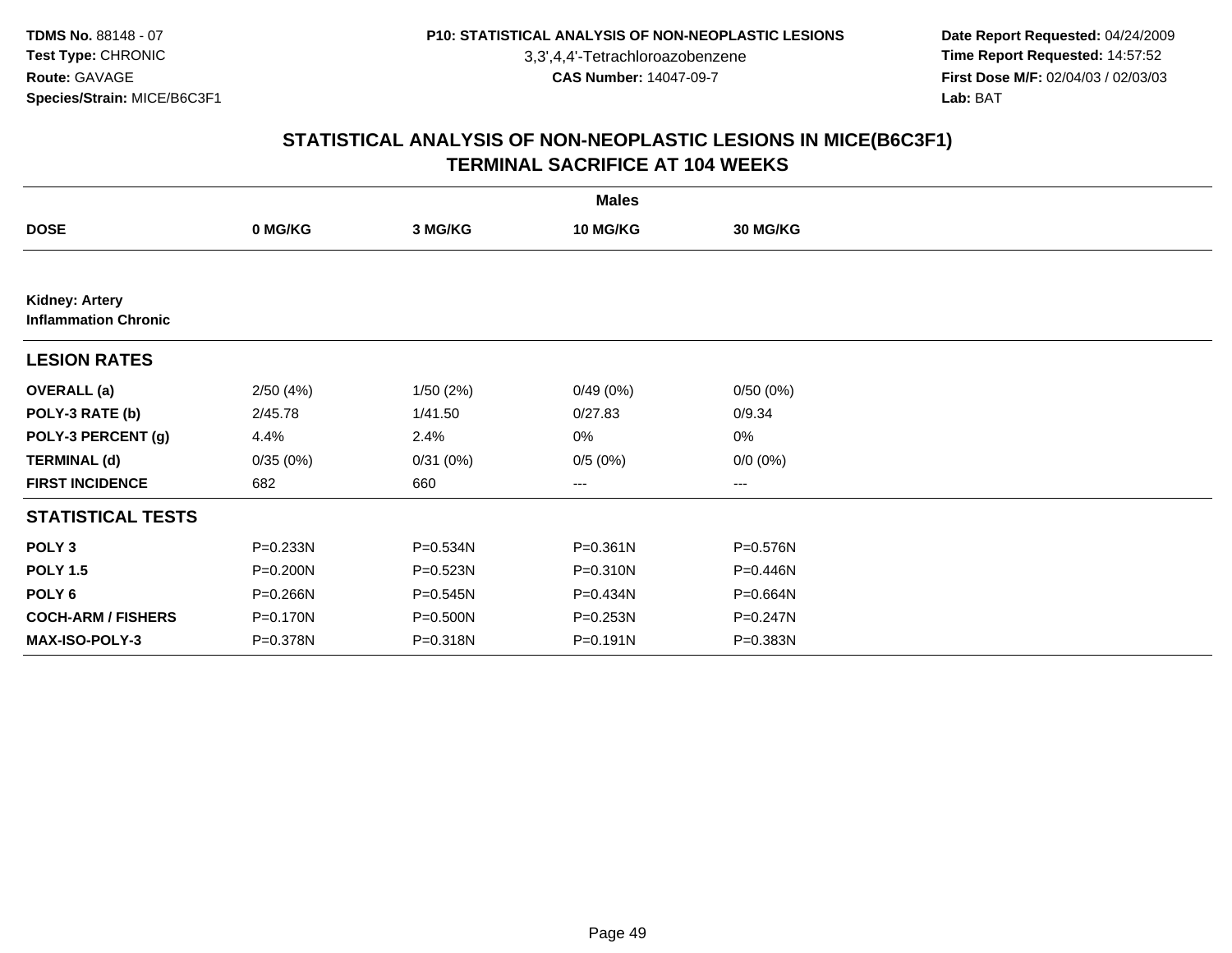3,3',4,4'-Tetrachloroazobenzene

 **Date Report Requested:** 04/24/2009 **Time Report Requested:** 14:57:52 **First Dose M/F:** 02/04/03 / 02/03/03<br>Lab: BAT **Lab:** BAT

|                               |              |            | <b>Males</b>    |                        |  |
|-------------------------------|--------------|------------|-----------------|------------------------|--|
| <b>DOSE</b>                   | 0 MG/KG      | 3 MG/KG    | <b>10 MG/KG</b> | 30 MG/KG               |  |
|                               |              |            |                 |                        |  |
| <b>Kidney: Cortex</b><br>Cyst |              |            |                 |                        |  |
| <b>LESION RATES</b>           |              |            |                 |                        |  |
| <b>OVERALL</b> (a)            | 11/50 (22%)  | 6/50 (12%) | 3/49(6%)        | 0/50(0%)               |  |
| POLY-3 RATE (b)               | 11/45.57     | 6/41.24    | 3/28.64         | 0/9.34                 |  |
| POLY-3 PERCENT (g)            | 24.1%        | 14.6%      | 10.5%           | 0%                     |  |
| <b>TERMINAL (d)</b>           | 10/35 (29%)  | 6/31(19%)  | 1/5(20%)        | $0/0 (0\%)$            |  |
| <b>FIRST INCIDENCE</b>        | 718          | 728 (T)    | 556             | $\qquad \qquad \cdots$ |  |
| <b>STATISTICAL TESTS</b>      |              |            |                 |                        |  |
| POLY <sub>3</sub>             | P=0.053N     | P=0.196N   | $P = 0.131N$    | P=0.216N               |  |
| <b>POLY 1.5</b>               | P=0.014N*    | P=0.178N   | P=0.069N        | P=0.037N*              |  |
| POLY <sub>6</sub>             | $P = 0.141N$ | P=0.217N   | P=0.265N        | P=0.486N               |  |
| <b>COCH-ARM / FISHERS</b>     | P<0.001N**   | P=0.143N   | P=0.022N*       | P<0.001N**             |  |
| <b>MAX-ISO-POLY-3</b>         | P=0.086N     | P=0.141N   | P=0.117N        | P=0.219N               |  |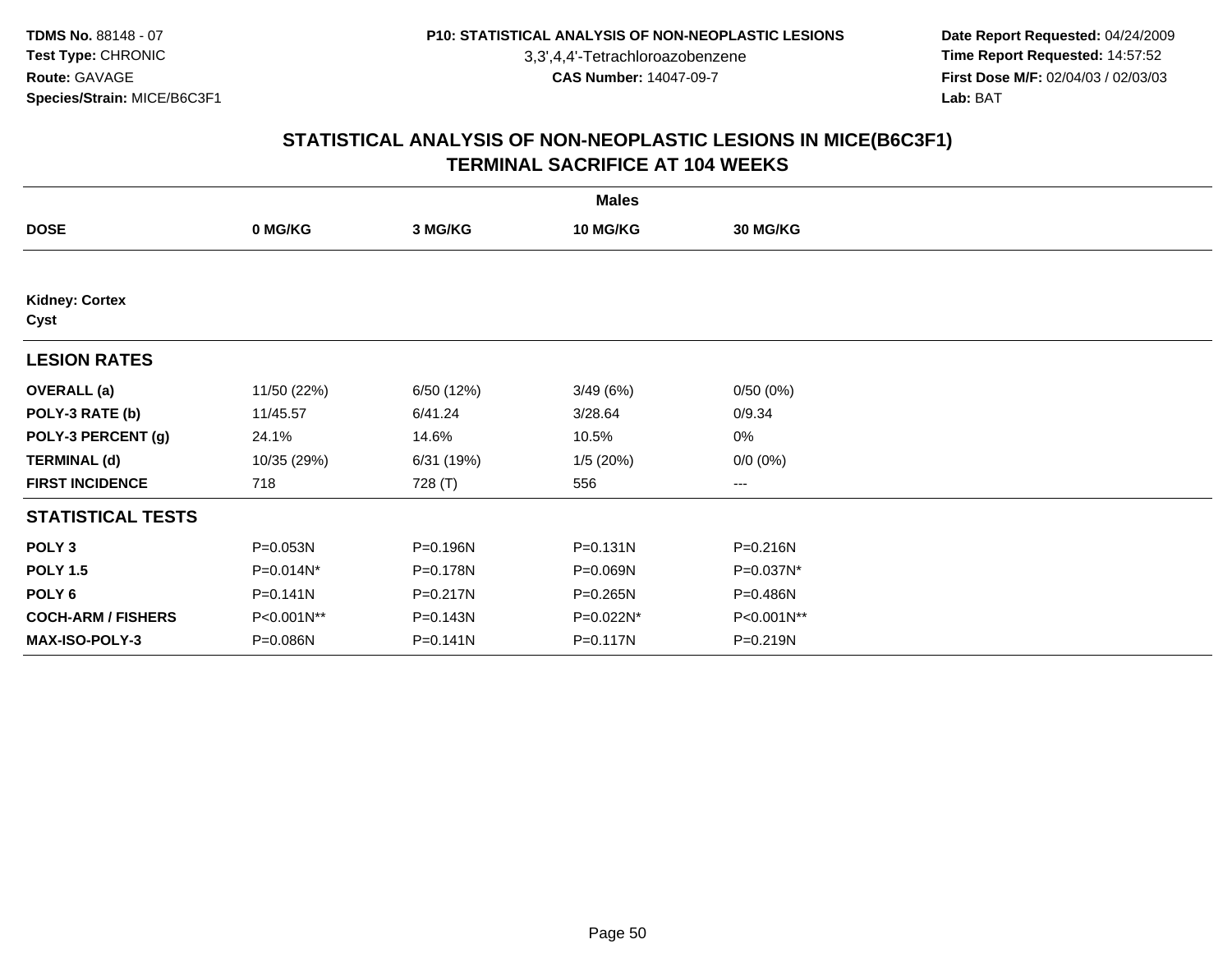3,3',4,4'-Tetrachloroazobenzene

 **Date Report Requested:** 04/24/2009 **Time Report Requested:** 14:57:52 **First Dose M/F:** 02/04/03 / 02/03/03<br>Lab: BAT **Lab:** BAT

|                                                        |             |            | <b>Males</b> |                 |  |
|--------------------------------------------------------|-------------|------------|--------------|-----------------|--|
| <b>DOSE</b>                                            | 0 MG/KG     | 3 MG/KG    | 10 MG/KG     | <b>30 MG/KG</b> |  |
|                                                        |             |            |              |                 |  |
| <b>Kidney: Glomerulus</b><br><b>Amyloid Deposition</b> |             |            |              |                 |  |
| <b>LESION RATES</b>                                    |             |            |              |                 |  |
| <b>OVERALL</b> (a)                                     | 0/50(0%)    | 6/50 (12%) | 4/49 (8%)    | 1/50(2%)        |  |
| POLY-3 RATE (b)                                        | 0/45.53     | 6/42.70    | 4/29.35      | 1/10.00         |  |
| POLY-3 PERCENT (g)                                     | 0%          | 14.1%      | 13.6%        | 10%             |  |
| <b>TERMINAL (d)</b>                                    | 0/35(0%)    | 2/31(7%)   | 0/5(0%)      | $0/0 (0\%)$     |  |
| <b>FIRST INCIDENCE</b>                                 | ---         | 542        | 529          | 507             |  |
| <b>STATISTICAL TESTS</b>                               |             |            |              |                 |  |
| POLY <sub>3</sub>                                      | $P=0.082$   | $P=0.012*$ | $P=0.023*$   | $P=0.292$       |  |
| <b>POLY 1.5</b>                                        | $P = 0.345$ | $P=0.013*$ | $P=0.033*$   | $P = 0.358$     |  |
| POLY 6                                                 | P=0.009**   | $P=0.011*$ | $P=0.014*$   | $P=0.253$       |  |
| <b>COCH-ARM / FISHERS</b>                              | P=0.296N    | $P=0.013*$ | $P = 0.056$  | $P = 0.500$     |  |
| MAX-ISO-POLY-3                                         | $P = 0.132$ | P=0.004**  | P=0.017*     | $P = 0.155$     |  |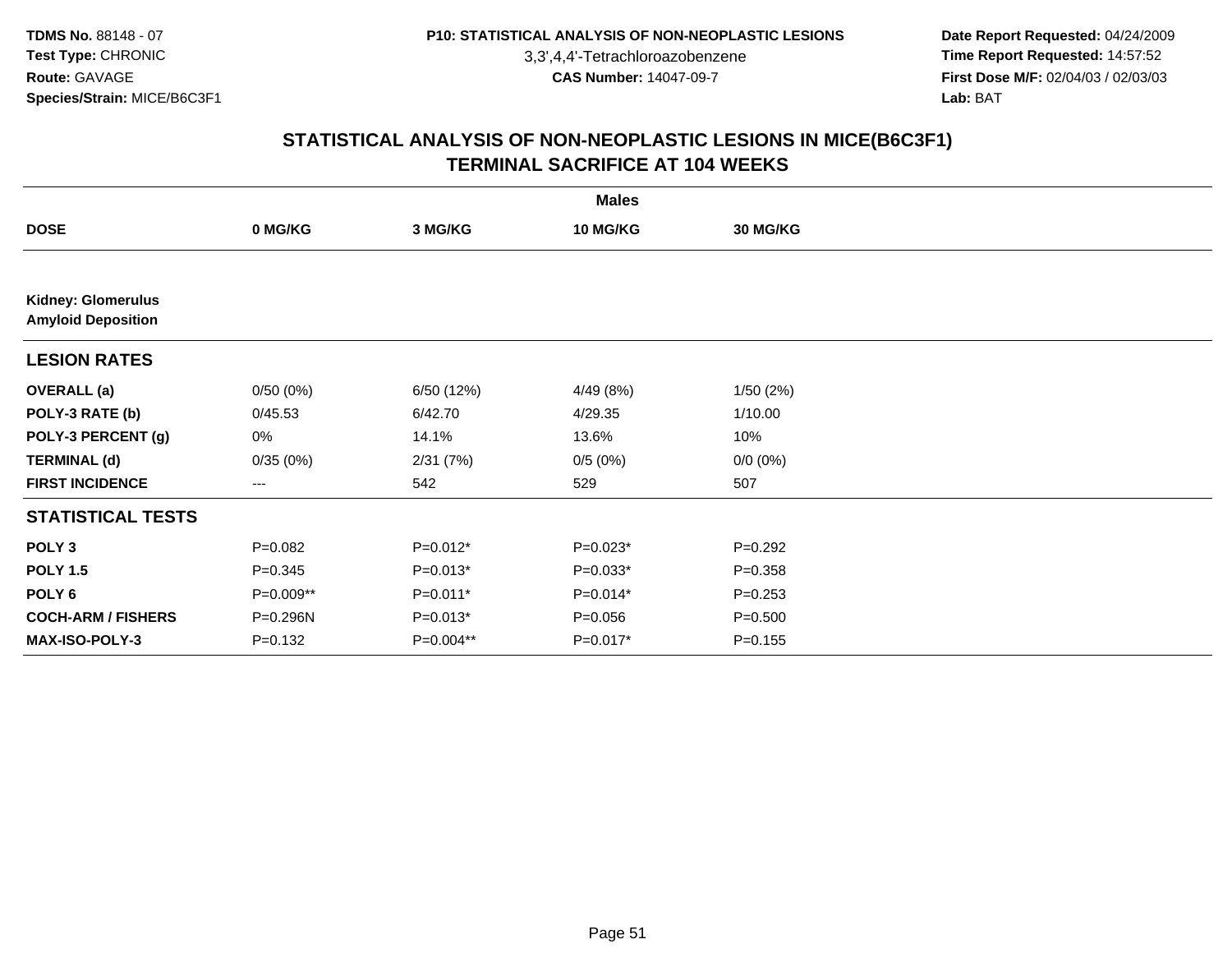3,3',4,4'-Tetrachloroazobenzene

 **Date Report Requested:** 04/24/2009 **Time Report Requested:** 14:57:52 **First Dose M/F:** 02/04/03 / 02/03/03<br>Lab: BAT **Lab:** BAT

|                                    |                   |             | <b>Males</b>    |                 |  |
|------------------------------------|-------------------|-------------|-----------------|-----------------|--|
| <b>DOSE</b>                        | 0 MG/KG           | 3 MG/KG     | <b>10 MG/KG</b> | <b>30 MG/KG</b> |  |
|                                    |                   |             |                 |                 |  |
| Kidney: Papilla<br><b>Necrosis</b> |                   |             |                 |                 |  |
| <b>LESION RATES</b>                |                   |             |                 |                 |  |
| <b>OVERALL</b> (a)                 | 0/50(0%)          | 3/50(6%)    | 3/49(6%)        | 0/50(0%)        |  |
| POLY-3 RATE (b)                    | 0/45.53           | 3/42.29     | 3/28.27         | 0/9.34          |  |
| POLY-3 PERCENT (g)                 | 0%                | 7.1%        | 10.6%           | 0%              |  |
| <b>TERMINAL (d)</b>                | 0/35(0%)          | 1/31(3%)    | 0/5(0%)         | $0/0 (0\%)$     |  |
| <b>FIRST INCIDENCE</b>             | $\qquad \qquad -$ | 542         | 682             | $---$           |  |
| <b>STATISTICAL TESTS</b>           |                   |             |                 |                 |  |
| POLY <sub>3</sub>                  | $P = 0.155$       | $P = 0.106$ | $P = 0.057$     | (e)             |  |
| <b>POLY 1.5</b>                    | $P=0.478$         | $P = 0.110$ | $P=0.075$       | (e)             |  |
| POLY <sub>6</sub>                  | $P=0.020*$        | $P = 0.103$ | P=0.040*        | (e)             |  |
| <b>COCH-ARM / FISHERS</b>          | $P = 0.291N$      | $P = 0.121$ | $P = 0.117$     | (e)             |  |
| MAX-ISO-POLY-3                     | $P=0.253$         | $P=0.038*$  | $P=0.035*$      | (e)             |  |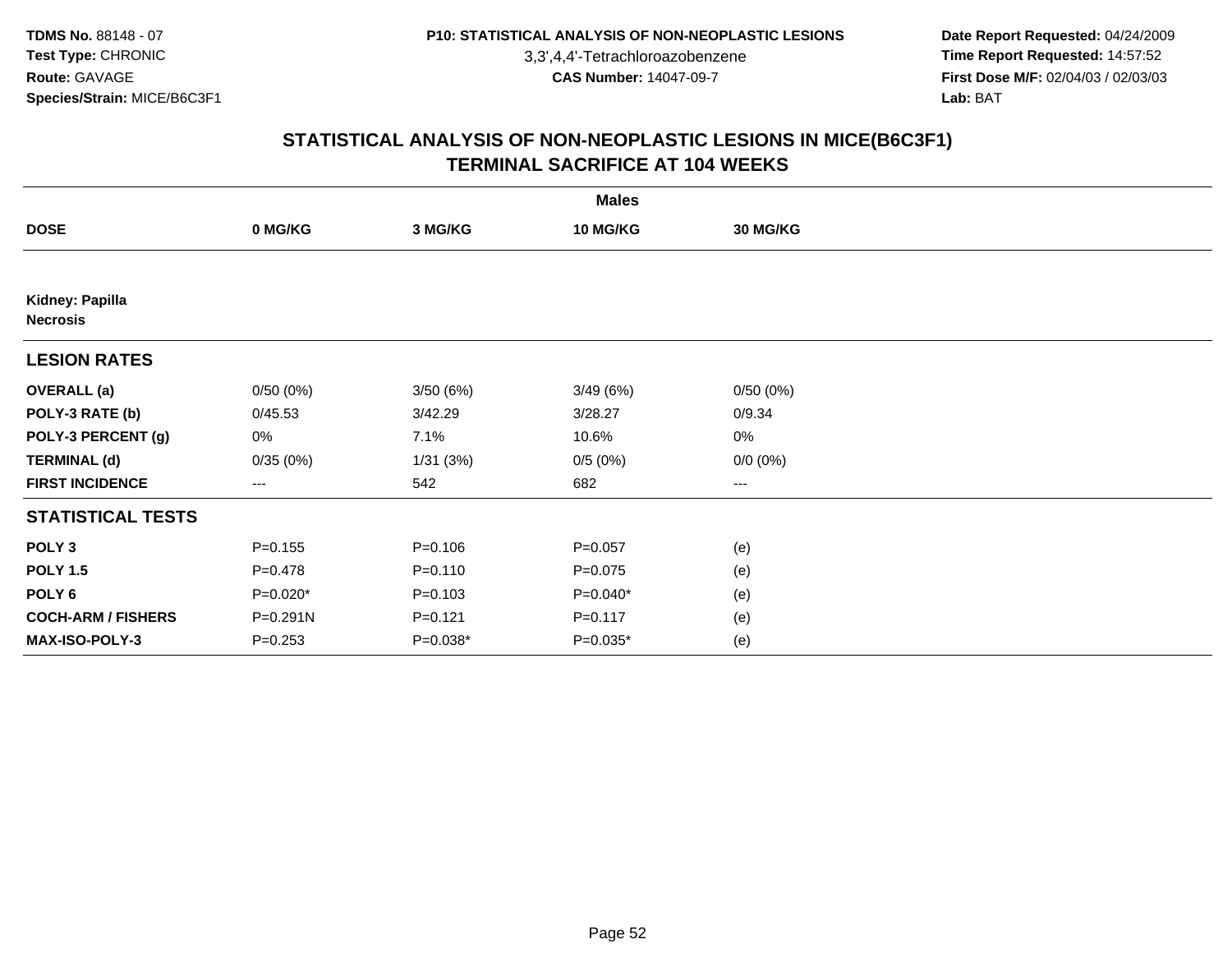3,3',4,4'-Tetrachloroazobenzene

 **Date Report Requested:** 04/24/2009 **Time Report Requested:** 14:57:52 **First Dose M/F:** 02/04/03 / 02/03/03<br>Lab: BAT **Lab:** BAT

|                                                                     | <b>Males</b> |          |                   |                 |  |  |  |  |
|---------------------------------------------------------------------|--------------|----------|-------------------|-----------------|--|--|--|--|
| <b>DOSE</b>                                                         | 0 MG/KG      | 3 MG/KG  | 10 MG/KG          | <b>30 MG/KG</b> |  |  |  |  |
|                                                                     |              |          |                   |                 |  |  |  |  |
| <b>Kidney: Renal Tubule</b><br><b>Accumulation, Hyaline Droplet</b> |              |          |                   |                 |  |  |  |  |
| <b>LESION RATES</b>                                                 |              |          |                   |                 |  |  |  |  |
| <b>OVERALL</b> (a)                                                  | 0/50(0%)     | 0/50(0%) | 0/49(0%)          | 0/50(0%)        |  |  |  |  |
| POLY-3 RATE (b)                                                     | 0/45.53      | 0/41.24  | 0/27.83           | 0/9.34          |  |  |  |  |
| POLY-3 PERCENT (g)                                                  | 0%           | 0%       | 0%                | 0%              |  |  |  |  |
| <b>TERMINAL (d)</b>                                                 | 0/35(0%)     | 0/31(0%) | 0/5(0%)           | $0/0 (0\%)$     |  |  |  |  |
| <b>FIRST INCIDENCE</b>                                              | $---$        | $---$    | $\qquad \qquad -$ | ---             |  |  |  |  |
| <b>STATISTICAL TESTS</b>                                            |              |          |                   |                 |  |  |  |  |
| POLY <sub>3</sub>                                                   | (e)          | (e)      | (e)               | (e)             |  |  |  |  |
| <b>POLY 1.5</b>                                                     | (e)          | (e)      | (e)               | (e)             |  |  |  |  |
| POLY <sub>6</sub>                                                   | (e)          | (e)      | (e)               | (e)             |  |  |  |  |
| <b>COCH-ARM / FISHERS</b>                                           | (e)          | (e)      | (e)               | (e)             |  |  |  |  |
| <b>MAX-ISO-POLY-3</b>                                               | (e)          | (e)      | (e)               | (e)             |  |  |  |  |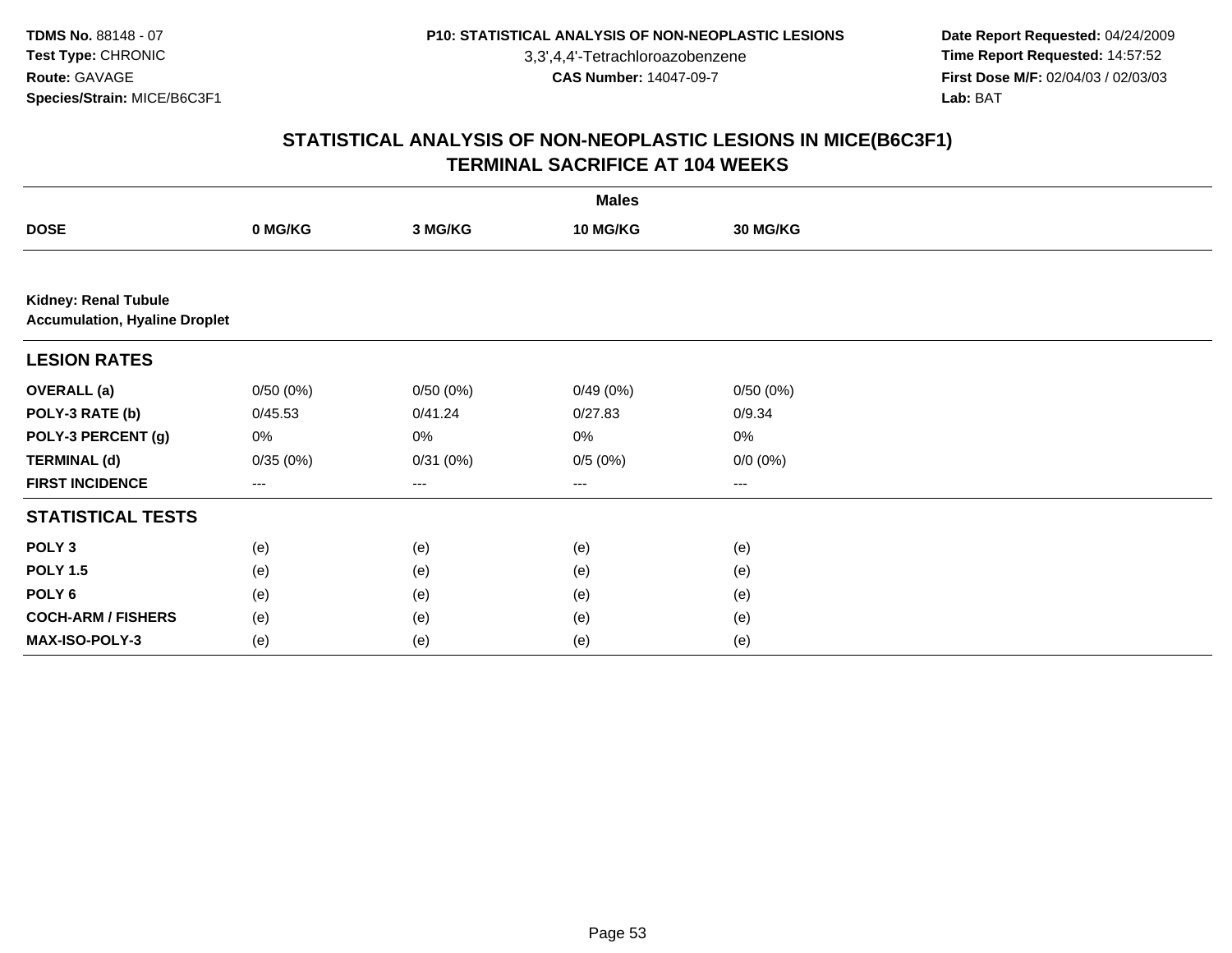3,3',4,4'-Tetrachloroazobenzene

 **Date Report Requested:** 04/24/2009 **Time Report Requested:** 14:57:52 **First Dose M/F:** 02/04/03 / 02/03/03<br>Lab: BAT **Lab:** BAT

|                                                  | <b>Males</b> |            |             |             |  |  |  |  |
|--------------------------------------------------|--------------|------------|-------------|-------------|--|--|--|--|
| <b>DOSE</b>                                      | 0 MG/KG      | 3 MG/KG    | 10 MG/KG    | 30 MG/KG    |  |  |  |  |
|                                                  |              |            |             |             |  |  |  |  |
| <b>Kidney: Renal Tubule</b><br><b>Dilatation</b> |              |            |             |             |  |  |  |  |
| <b>LESION RATES</b>                              |              |            |             |             |  |  |  |  |
| <b>OVERALL</b> (a)                               | 1/50(2%)     | 8/50 (16%) | 31/49 (63%) | 43/50 (86%) |  |  |  |  |
| POLY-3 RATE (b)                                  | 1/45.64      | 8/44.90    | 31/41.77    | 43/44.34    |  |  |  |  |
| POLY-3 PERCENT (g)                               | 2.2%         | 17.8%      | 74.2%       | 97%         |  |  |  |  |
| <b>TERMINAL (d)</b>                              | 0/35(0%)     | 1/31(3%)   | 1/5(20%)    | $0/0 (0\%)$ |  |  |  |  |
| <b>FIRST INCIDENCE</b>                           | 700          | 380        | 64          | 206         |  |  |  |  |
| <b>STATISTICAL TESTS</b>                         |              |            |             |             |  |  |  |  |
| POLY <sub>3</sub>                                | P<0.001**    | $P=0.014*$ | P<0.001**   | P<0.001**   |  |  |  |  |
| <b>POLY 1.5</b>                                  | P<0.001**    | $P=0.015*$ | P<0.001**   | P<0.001**   |  |  |  |  |
| POLY <sub>6</sub>                                | P<0.001**    | $P=0.014*$ | P<0.001**   | P<0.001**   |  |  |  |  |
| <b>COCH-ARM / FISHERS</b>                        | P<0.001**    | $P=0.015*$ | P<0.001**   | P<0.001**   |  |  |  |  |
| <b>MAX-ISO-POLY-3</b>                            | P<0.001**    | P=0.006**  | P<0.001**   | P<0.001**   |  |  |  |  |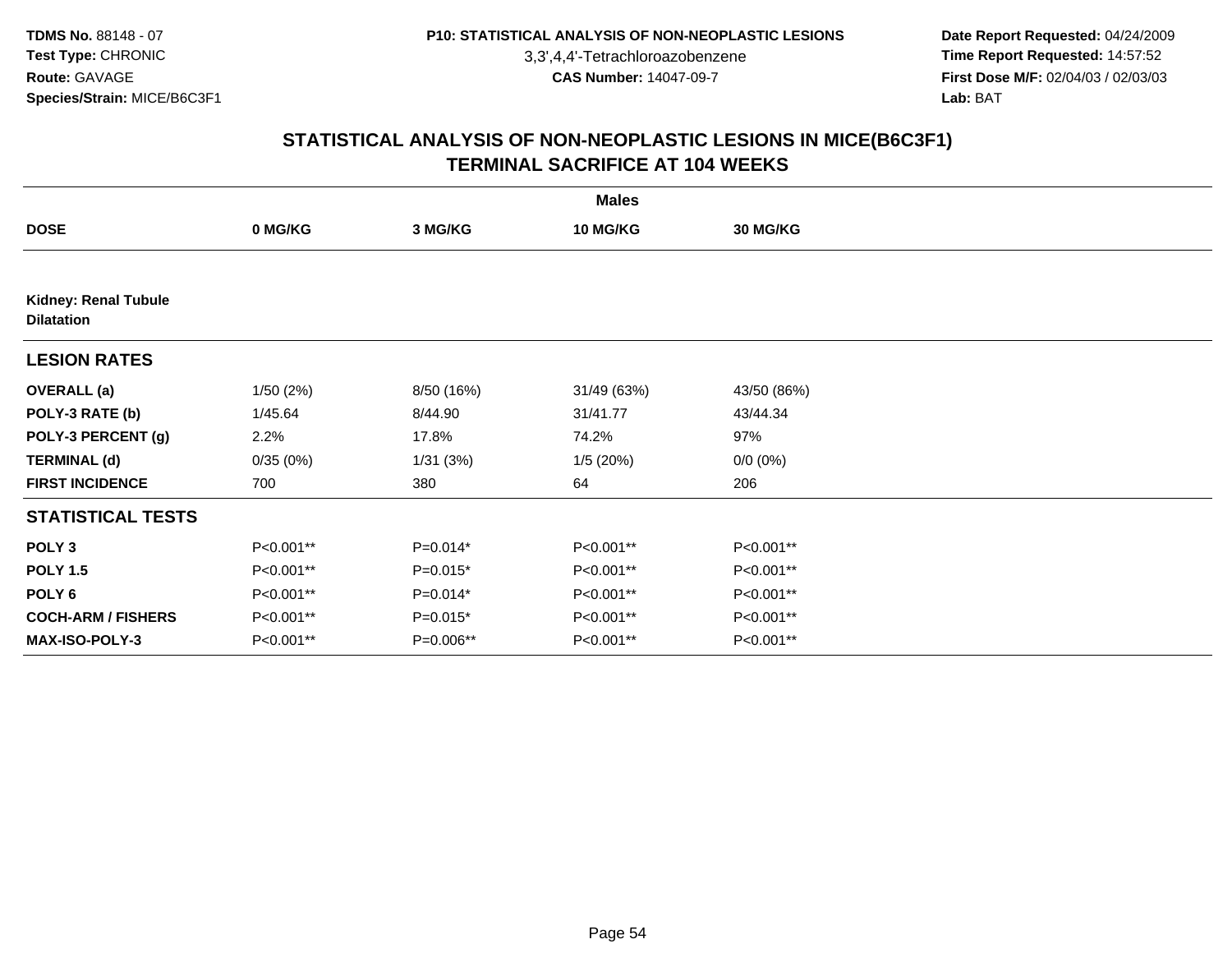3,3',4,4'-Tetrachloroazobenzene

 **Date Report Requested:** 04/24/2009 **Time Report Requested:** 14:57:52 **First Dose M/F:** 02/04/03 / 02/03/03<br>Lab: BAT **Lab:** BAT

|                                    |                   |             | <b>Males</b>    |                   |  |
|------------------------------------|-------------------|-------------|-----------------|-------------------|--|
| <b>DOSE</b>                        | 0 MG/KG           | 3 MG/KG     | <b>10 MG/KG</b> | <b>30 MG/KG</b>   |  |
|                                    |                   |             |                 |                   |  |
| Liver<br><b>Amyloid Deposition</b> |                   |             |                 |                   |  |
| <b>LESION RATES</b>                |                   |             |                 |                   |  |
| <b>OVERALL</b> (a)                 | 0/50(0%)          | 3/50(6%)    | 2/49(4%)        | 0/50(0%)          |  |
| POLY-3 RATE (b)                    | 0/45.53           | 3/42.52     | 2/28.51         | 0/9.34            |  |
| POLY-3 PERCENT (g)                 | 0%                | 7.1%        | 7%              | 0%                |  |
| <b>TERMINAL (d)</b>                | 0/35(0%)          | 0/31(0%)    | 0/5(0%)         | $0/0 (0\%)$       |  |
| <b>FIRST INCIDENCE</b>             | $\qquad \qquad -$ | 542         | 590             | $\qquad \qquad -$ |  |
| <b>STATISTICAL TESTS</b>           |                   |             |                 |                   |  |
| POLY <sub>3</sub>                  | $P = 0.275$       | $P = 0.107$ | $P = 0.151$     | (e)               |  |
| <b>POLY 1.5</b>                    | $P = 0.579$       | $P = 0.110$ | $P = 0.180$     | (e)               |  |
| POLY <sub>6</sub>                  | $P = 0.070$       | $P = 0.104$ | $P = 0.121$     | (e)               |  |
| <b>COCH-ARM / FISHERS</b>          | P=0.284N          | $P = 0.121$ | $P = 0.242$     | (e)               |  |
| <b>MAX-ISO-POLY-3</b>              | $P=0.444$         | $P=0.038*$  | $P = 0.073$     | (e)               |  |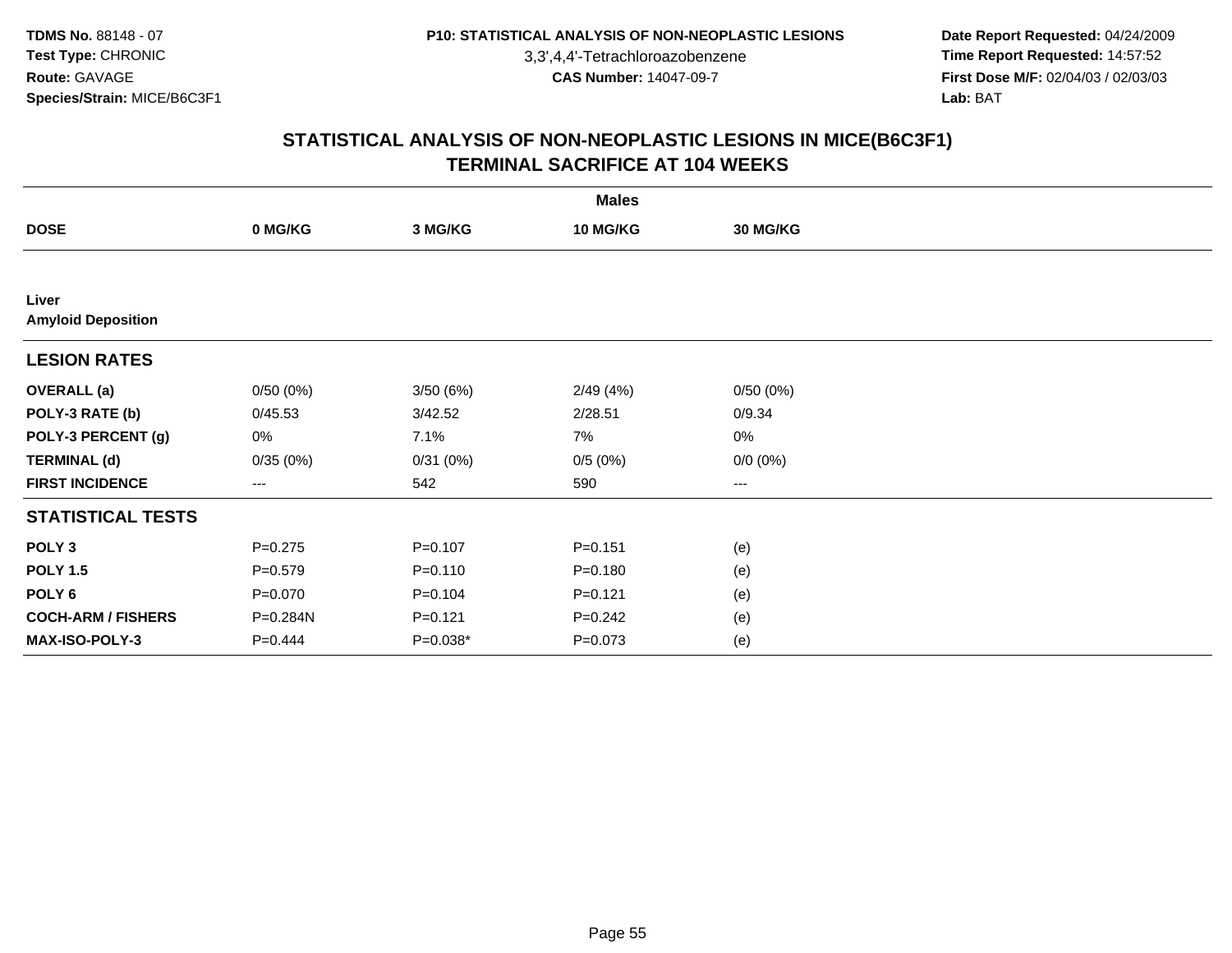3,3',4,4'-Tetrachloroazobenzene

 **Date Report Requested:** 04/24/2009 **Time Report Requested:** 14:57:52 **First Dose M/F:** 02/04/03 / 02/03/03<br>Lab: BAT **Lab:** BAT

|                                  |                        |             | <b>Males</b>    |                 |  |
|----------------------------------|------------------------|-------------|-----------------|-----------------|--|
| <b>DOSE</b>                      | 0 MG/KG                | 3 MG/KG     | <b>10 MG/KG</b> | <b>30 MG/KG</b> |  |
|                                  |                        |             |                 |                 |  |
| Liver<br><b>Basophilic Focus</b> |                        |             |                 |                 |  |
| <b>LESION RATES</b>              |                        |             |                 |                 |  |
| <b>OVERALL</b> (a)               | 0/50(0%)               | 4/50 (8%)   | 2/49(4%)        | 2/50(4%)        |  |
| POLY-3 RATE (b)                  | 0/45.53                | 4/42.10     | 2/28.81         | 2/10.80         |  |
| POLY-3 PERCENT (g)               | 0%                     | 9.5%        | 6.9%            | 18.5%           |  |
| <b>TERMINAL (d)</b>              | 0/35(0%)               | 3/31 (10%)  | 0/5(0%)         | $0/0 (0\%)$     |  |
| <b>FIRST INCIDENCE</b>           | $\qquad \qquad \cdots$ | 380         | 470             | 427             |  |
| <b>STATISTICAL TESTS</b>         |                        |             |                 |                 |  |
| POLY <sub>3</sub>                | $P=0.075$              | $P = 0.051$ | $P = 0.153$     | $P = 0.081$     |  |
| <b>POLY 1.5</b>                  | $P = 0.184$            | $P = 0.054$ | $P = 0.181$     | $P = 0.116$     |  |
| POLY <sub>6</sub>                | $P=0.032*$             | P=0.047*    | $P = 0.123$     | $P = 0.064$     |  |
| <b>COCH-ARM / FISHERS</b>        | $P = 0.549$            | $P = 0.059$ | $P = 0.242$     | $P = 0.247$     |  |
| MAX-ISO-POLY-3                   | $P = 0.121$            | $P=0.019*$  | $P = 0.073$     | $P = 0.070$     |  |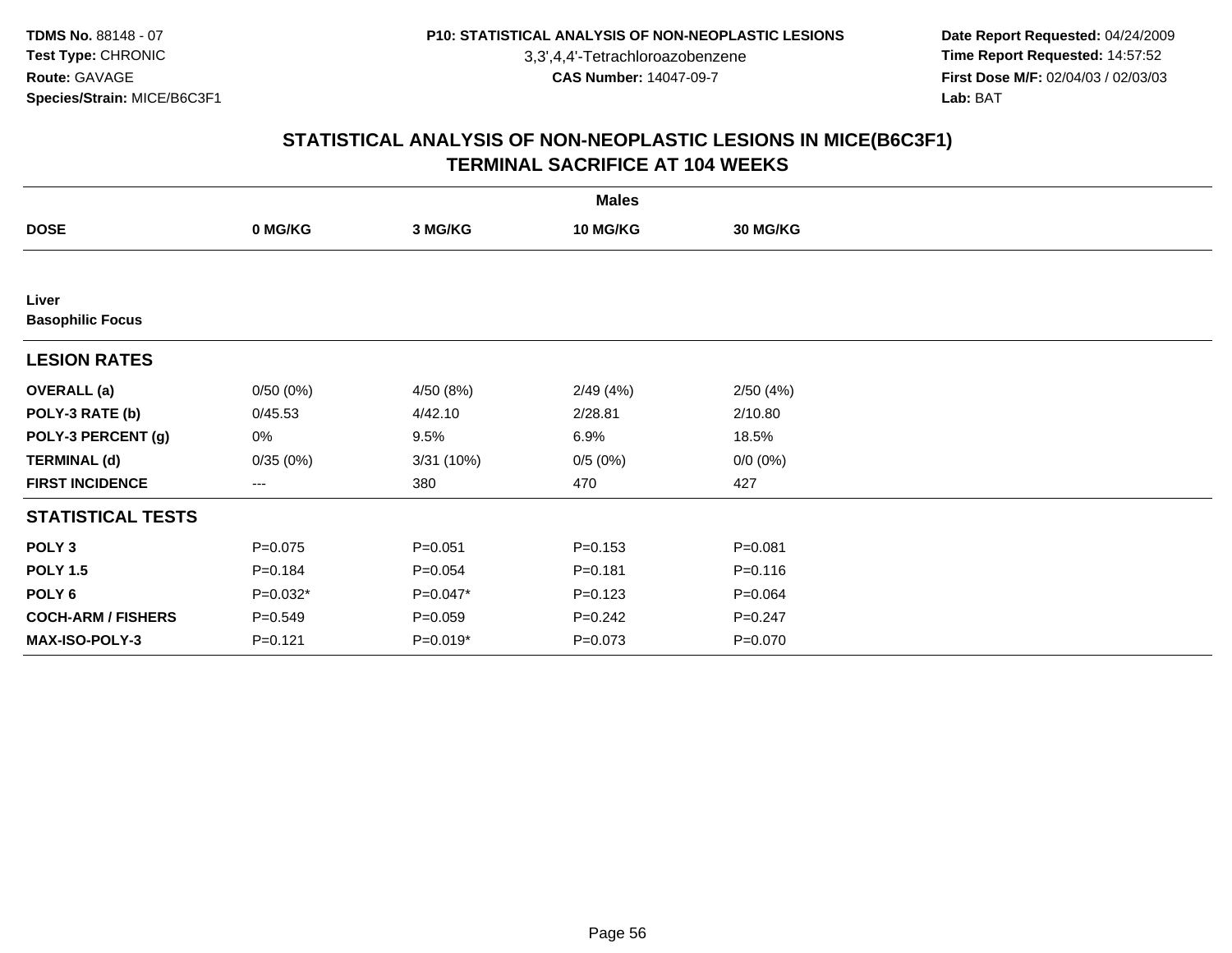3,3',4,4'-Tetrachloroazobenzene

 **Date Report Requested:** 04/24/2009 **Time Report Requested:** 14:57:52 **First Dose M/F:** 02/04/03 / 02/03/03<br>Lab: BAT **Lab:** BAT

|                                  |             |            | <b>Males</b>    |                        |  |
|----------------------------------|-------------|------------|-----------------|------------------------|--|
| <b>DOSE</b>                      | 0 MG/KG     | 3 MG/KG    | <b>10 MG/KG</b> | 30 MG/KG               |  |
|                                  |             |            |                 |                        |  |
| Liver<br><b>Clear Cell Focus</b> |             |            |                 |                        |  |
| <b>LESION RATES</b>              |             |            |                 |                        |  |
| <b>OVERALL</b> (a)               | 12/50 (24%) | 6/50 (12%) | 1/49(2%)        | 0/50(0%)               |  |
| POLY-3 RATE (b)                  | 12/45.53    | 6/41.24    | 1/28.47         | 0/9.34                 |  |
| POLY-3 PERCENT (g)               | 26.4%       | 14.6%      | 3.5%            | 0%                     |  |
| <b>TERMINAL (d)</b>              | 12/35 (34%) | 6/31(19%)  | 0/5(0%)         | $0/0 (0\%)$            |  |
| <b>FIRST INCIDENCE</b>           | 728 (T)     | 728 (T)    | 519             | $\qquad \qquad \cdots$ |  |
| <b>STATISTICAL TESTS</b>         |             |            |                 |                        |  |
| POLY <sub>3</sub>                | P=0.007N**  | P=0.136N   | P=0.015N*       | P=0.194N               |  |
| <b>POLY 1.5</b>                  | P=0.003N**  | P=0.122N   | P=0.005N**      | P=0.028N*              |  |
| POLY <sub>6</sub>                | P=0.015N*   | P=0.152N   | P=0.050N*       | P=0.476N               |  |
| <b>COCH-ARM / FISHERS</b>        | P<0.001N**  | P=0.096N   | P<0.001N**      | P<0.001N**             |  |
| <b>MAX-ISO-POLY-3</b>            | P=0.012N*   | P=0.097N   | P=0.019N*       | P=0.206N               |  |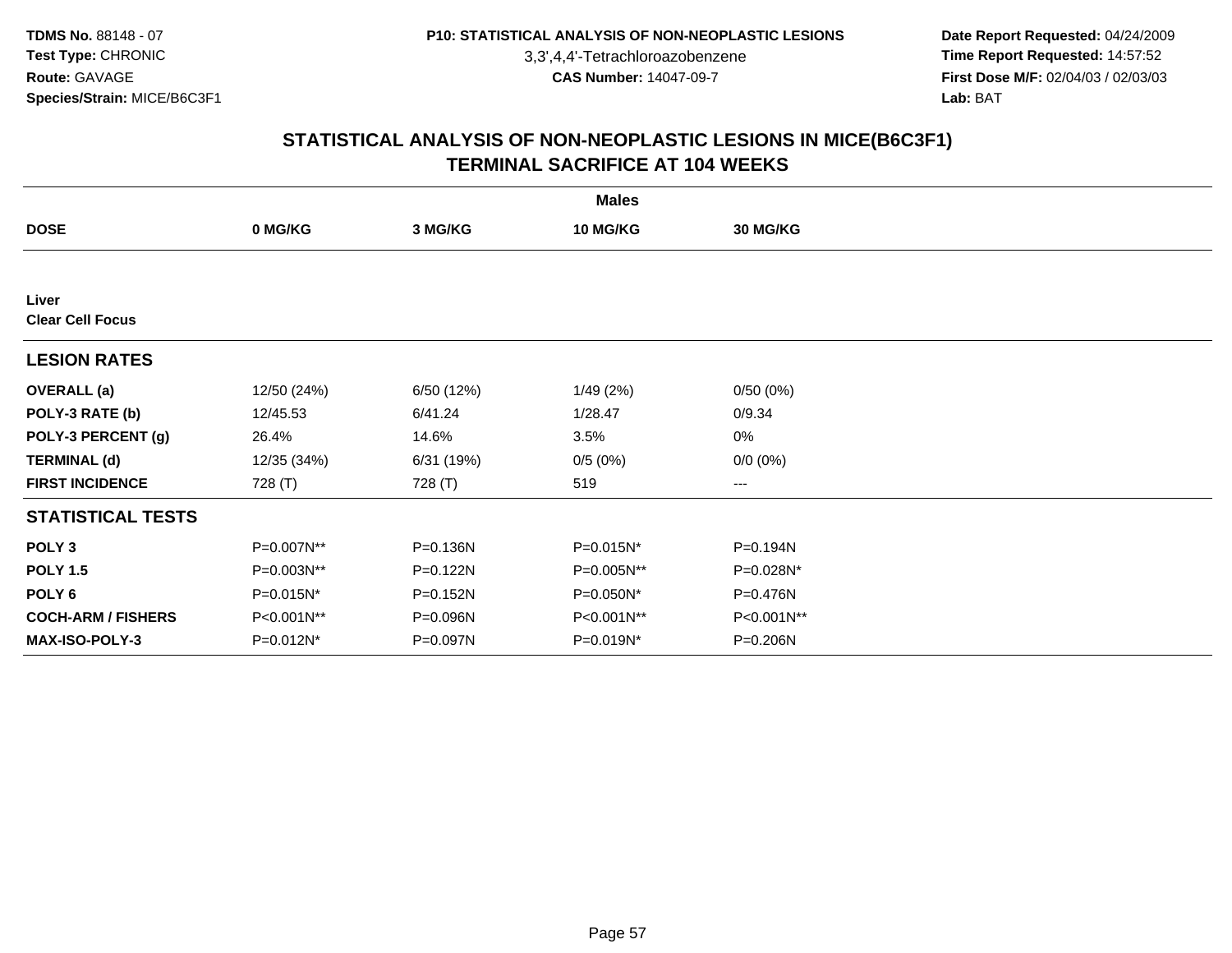3,3',4,4'-Tetrachloroazobenzene

 **Date Report Requested:** 04/24/2009 **Time Report Requested:** 14:57:52 **First Dose M/F:** 02/04/03 / 02/03/03<br>Lab: BAT **Lab:** BAT

|                                    |              |          | <b>Males</b>    |                   |  |
|------------------------------------|--------------|----------|-----------------|-------------------|--|
| <b>DOSE</b>                        | 0 MG/KG      | 3 MG/KG  | <b>10 MG/KG</b> | <b>30 MG/KG</b>   |  |
|                                    |              |          |                 |                   |  |
| Liver<br><b>Eosinophilic Focus</b> |              |          |                 |                   |  |
| <b>LESION RATES</b>                |              |          |                 |                   |  |
| <b>OVERALL</b> (a)                 | 5/50 (10%)   | 1/50(2%) | 3/49(6%)        | 0/50(0%)          |  |
| POLY-3 RATE (b)                    | 5/45.74      | 1/41.87  | 3/28.68         | 0/9.34            |  |
| POLY-3 PERCENT (g)                 | 10.9%        | 2.4%     | 10.5%           | 0%                |  |
| <b>TERMINAL (d)</b>                | 3/35(9%)     | 0/31(0%) | 1/5(20%)        | $0/0 (0\%)$       |  |
| <b>FIRST INCIDENCE</b>             | 682          | 524      | 533             | $\qquad \qquad -$ |  |
| <b>STATISTICAL TESTS</b>           |              |          |                 |                   |  |
| POLY <sub>3</sub>                  | $P = 0.411N$ | P=0.123N | P=0.620N        | P=0.393N          |  |
| <b>POLY 1.5</b>                    | P=0.218N     | P=0.116N | P=0.520N        | $P = 0.191N$      |  |
| POLY <sub>6</sub>                  | P=0.589N     | P=0.130N | $P = 0.530$     | P=0.568N          |  |
| <b>COCH-ARM / FISHERS</b>          | P=0.059N     | P=0.102N | P=0.369N        | P=0.028N*         |  |
| <b>MAX-ISO-POLY-3</b>              | P=0.493N     | P=0.064N | P=0.479N        | P=0.316N          |  |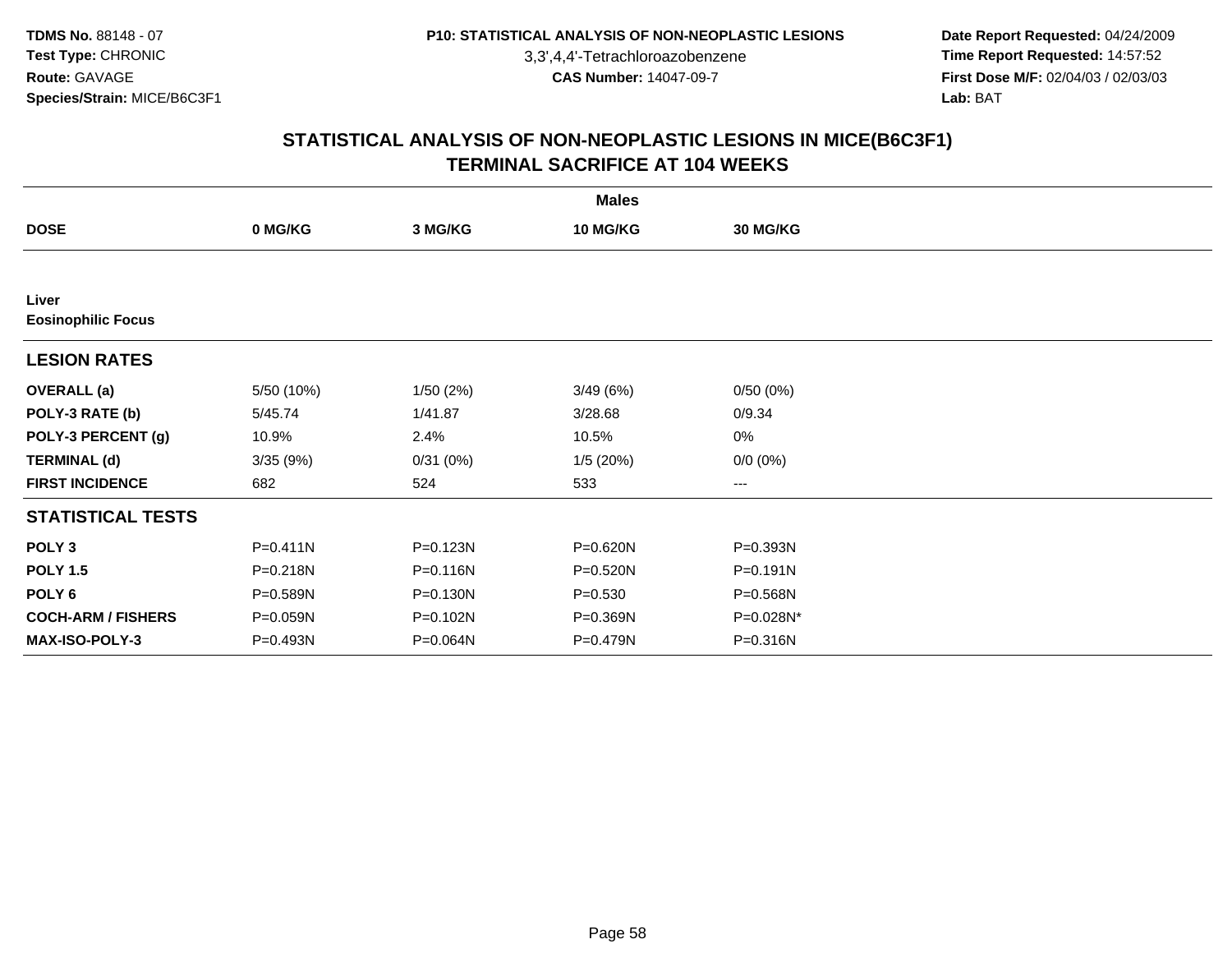3,3',4,4'-Tetrachloroazobenzene

 **Date Report Requested:** 04/24/2009 **Time Report Requested:** 14:57:52 **First Dose M/F:** 02/04/03 / 02/03/03<br>Lab: BAT **Lab:** BAT

|                                                  |             |            | <b>Males</b>    |             |  |
|--------------------------------------------------|-------------|------------|-----------------|-------------|--|
| <b>DOSE</b>                                      | 0 MG/KG     | 3 MG/KG    | <b>10 MG/KG</b> | 30 MG/KG    |  |
|                                                  |             |            |                 |             |  |
| Liver<br><b>Hematopoietic Cell Proliferation</b> |             |            |                 |             |  |
| <b>LESION RATES</b>                              |             |            |                 |             |  |
| <b>OVERALL</b> (a)                               | 2/50(4%)    | 9/50 (18%) | 9/49 (18%)      | 3/50(6%)    |  |
| POLY-3 RATE (b)                                  | 2/45.57     | 9/45.67    | 9/30.80         | 3/11.66     |  |
| POLY-3 PERCENT (g)                               | 4.4%        | 19.7%      | 29.2%           | 25.7%       |  |
| <b>TERMINAL (d)</b>                              | 1/35(3%)    | 2/31(7%)   | 1/5(20%)        | $0/0 (0\%)$ |  |
| <b>FIRST INCIDENCE</b>                           | 718         | 165        | 366             | 340         |  |
| <b>STATISTICAL TESTS</b>                         |             |            |                 |             |  |
| POLY <sub>3</sub>                                | $P=0.014*$  | P=0.025*   | P=0.003**       | $P = 0.113$ |  |
| <b>POLY 1.5</b>                                  | $P = 0.164$ | $P=0.025*$ | P=0.007**       | $P = 0.212$ |  |
| POLY <sub>6</sub>                                | P<0.001**   | $P=0.025*$ | P<0.001**       | $P = 0.068$ |  |
| <b>COCH-ARM / FISHERS</b>                        | P=0.283N    | P=0.026*   | $P=0.023*$      | $P = 0.500$ |  |
| <b>MAX-ISO-POLY-3</b>                            | $P=0.022*$  | P=0.011*   | P=0.004**       | $P = 0.118$ |  |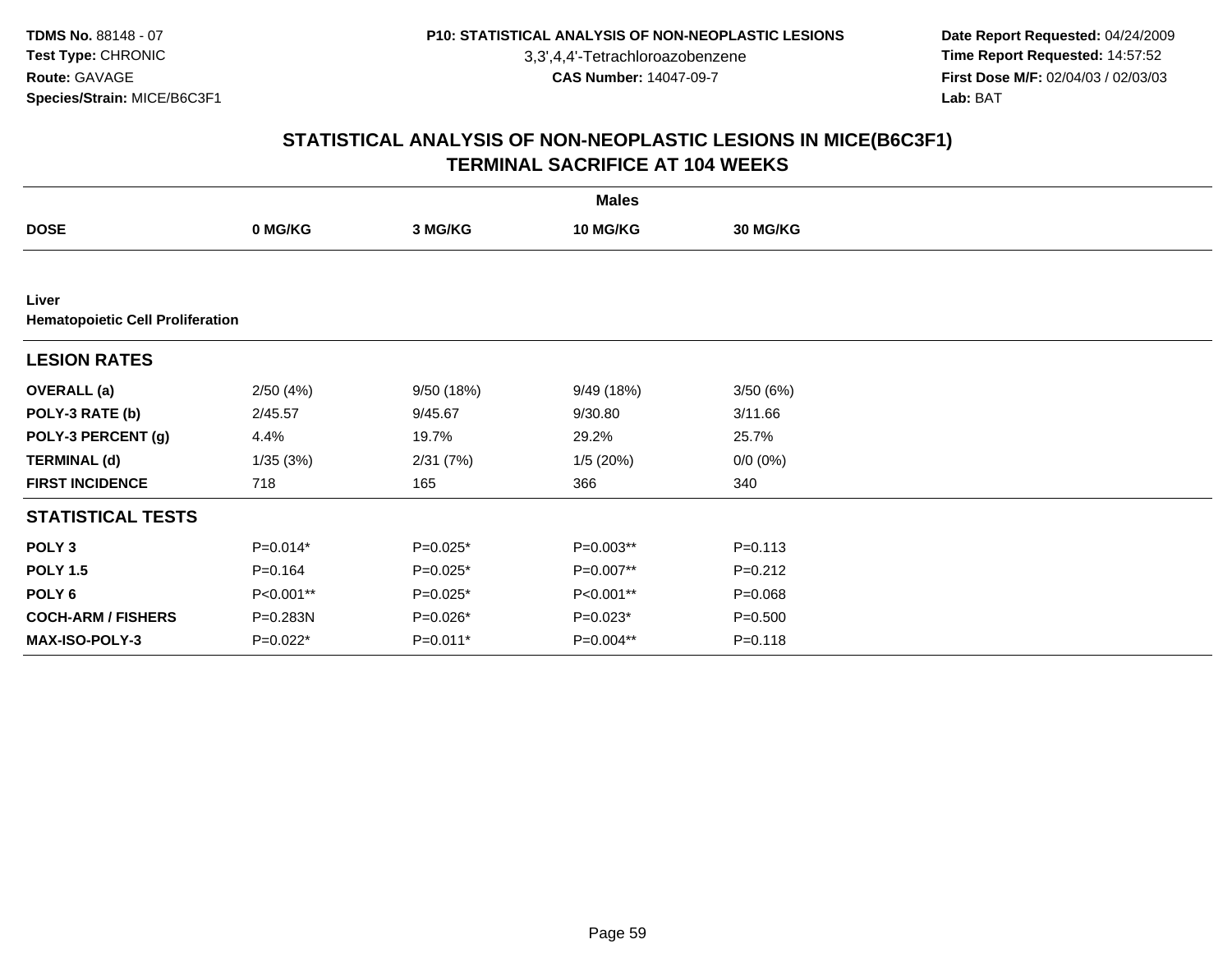3,3',4,4'-Tetrachloroazobenzene

 **Date Report Requested:** 04/24/2009 **Time Report Requested:** 14:57:52 **First Dose M/F:** 02/04/03 / 02/03/03<br>Lab: BAT **Lab:** BAT

|                           |          |             | <b>Males</b>    |             |  |
|---------------------------|----------|-------------|-----------------|-------------|--|
| <b>DOSE</b>               | 0 MG/KG  | 3 MG/KG     | <b>10 MG/KG</b> | 30 MG/KG    |  |
|                           |          |             |                 |             |  |
| Liver<br><b>Infarct</b>   |          |             |                 |             |  |
| <b>LESION RATES</b>       |          |             |                 |             |  |
| <b>OVERALL</b> (a)        | 1/50(2%) | 1/50(2%)    | 0/49(0%)        | 0/50(0%)    |  |
| POLY-3 RATE (b)           | 1/45.64  | 1/41.24     | 0/27.83         | 0/9.34      |  |
| POLY-3 PERCENT (g)        | 2.2%     | 2.4%        | 0%              | 0%          |  |
| <b>TERMINAL (d)</b>       | 0/35(0%) | 1/31(3%)    | 0/5(0%)         | $0/0 (0\%)$ |  |
| <b>FIRST INCIDENCE</b>    | 700      | 728 (T)     | ---             | ---         |  |
| <b>STATISTICAL TESTS</b>  |          |             |                 |             |  |
| POLY <sub>3</sub>         | P=0.394N | $P = 0.738$ | P=0.593N        | P=0.709N    |  |
| <b>POLY 1.5</b>           | P=0.333N | $P=0.745$   | P=0.558N        | P=0.644N    |  |
| POLY <sub>6</sub>         | P=0.480N | $P=0.729$   | P=0.638N        | P=0.748N    |  |
| <b>COCH-ARM / FISHERS</b> | P=0.303N | P=0.753N    | P=0.505N        | P=0.500N    |  |
| MAX-ISO-POLY-3            | P=0.615N | $P = 0.471$ | P=0.270N        | P=0.417N    |  |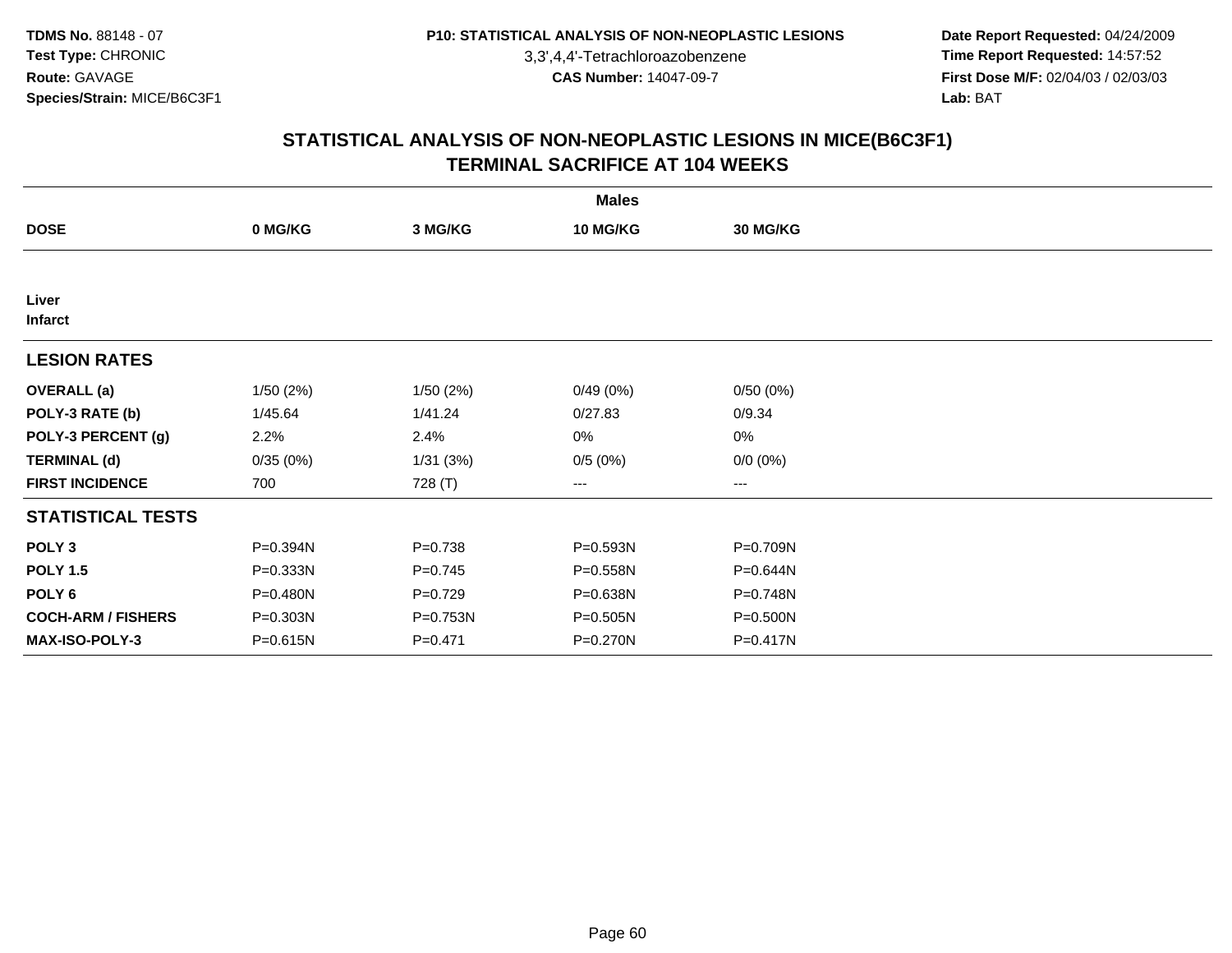3,3',4,4'-Tetrachloroazobenzene

 **Date Report Requested:** 04/24/2009 **Time Report Requested:** 14:57:52 **First Dose M/F:** 02/04/03 / 02/03/03<br>Lab: BAT **Lab:** BAT

|                                                | <b>Males</b> |             |             |                 |  |  |  |  |
|------------------------------------------------|--------------|-------------|-------------|-----------------|--|--|--|--|
| <b>DOSE</b>                                    | 0 MG/KG      | 3 MG/KG     | 10 MG/KG    | <b>30 MG/KG</b> |  |  |  |  |
|                                                |              |             |             |                 |  |  |  |  |
| Liver<br><b>Infiltration Cellular Lymphoid</b> |              |             |             |                 |  |  |  |  |
| <b>LESION RATES</b>                            |              |             |             |                 |  |  |  |  |
| <b>OVERALL</b> (a)                             | 7/50 (14%)   | 16/50 (32%) | 11/49 (22%) | 2/50(4%)        |  |  |  |  |
| POLY-3 RATE (b)                                | 7/45.67      | 16/42.60    | 11/30.69    | 2/11.18         |  |  |  |  |
| POLY-3 PERCENT (g)                             | 15.3%        | 37.6%       | 35.9%       | 17.9%           |  |  |  |  |
| <b>TERMINAL (d)</b>                            | 6/35(17%)    | 12/31 (39%) | 4/5 (80%)   | $0/0 (0\%)$     |  |  |  |  |
| <b>FIRST INCIDENCE</b>                         | 694          | 416         | 366         | 261             |  |  |  |  |
| <b>STATISTICAL TESTS</b>                       |              |             |             |                 |  |  |  |  |
| POLY <sub>3</sub>                              | $P = 0.178$  | $P=0.014*$  | $P=0.037*$  | $P = 0.567$     |  |  |  |  |
| <b>POLY 1.5</b>                                | P=0.344N     | $P=0.017*$  | $P = 0.080$ | P=0.409N        |  |  |  |  |
| POLY 6                                         | P=0.006**    | $P=0.011*$  | P=0.011*    | $P=0.347$       |  |  |  |  |
| <b>COCH-ARM / FISHERS</b>                      | P=0.006N**   | P=0.028*    | $P=0.204$   | P=0.080N        |  |  |  |  |
| MAX-ISO-POLY-3                                 | $P = 0.290$  | P=0.009**   | $P=0.039*$  | $P=0.457$       |  |  |  |  |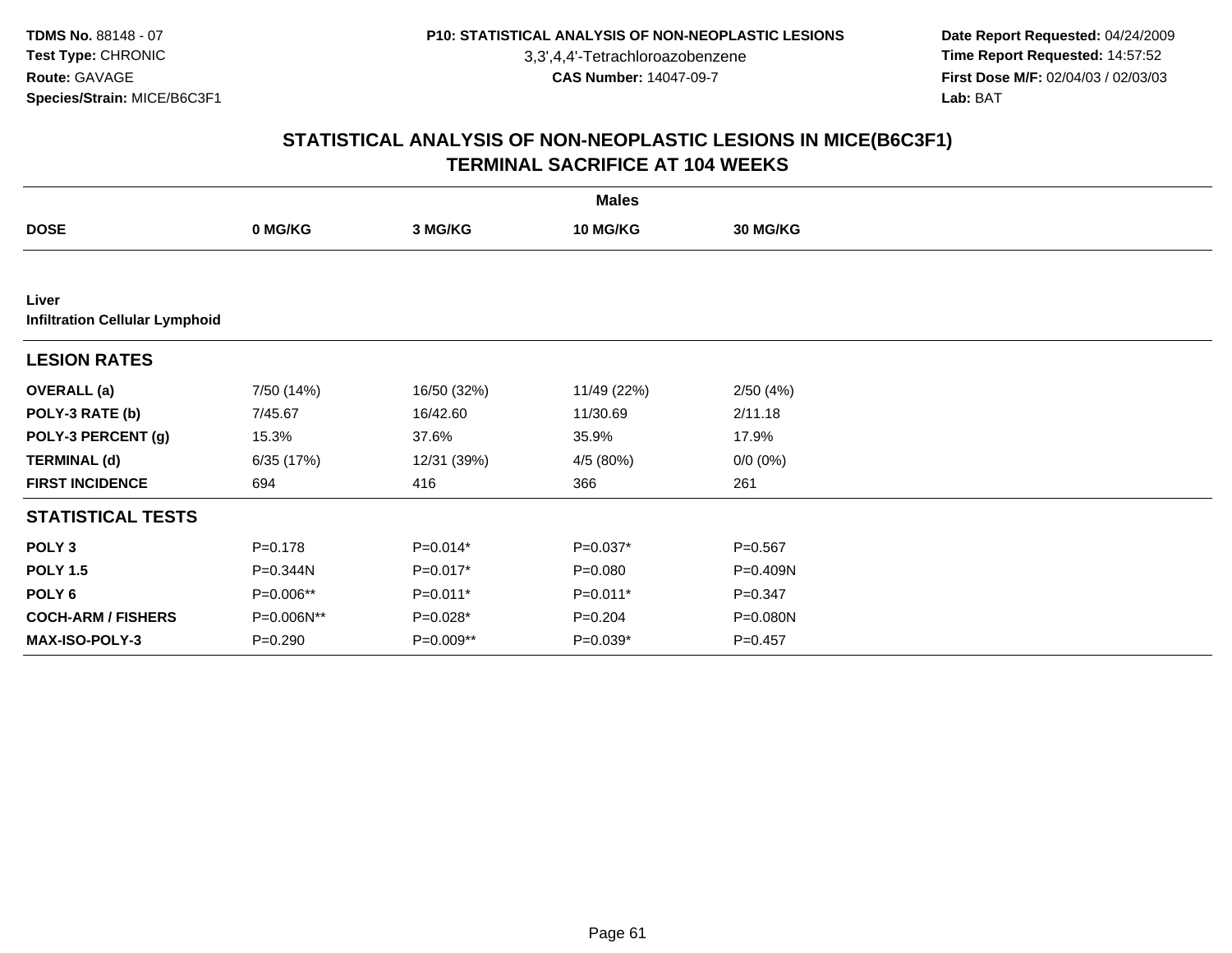3,3',4,4'-Tetrachloroazobenzene

 **Date Report Requested:** 04/24/2009 **Time Report Requested:** 14:57:52 **First Dose M/F:** 02/04/03 / 02/03/03<br>Lab: BAT **Lab:** BAT

|                                      | <b>Males</b> |             |             |                 |  |  |  |  |
|--------------------------------------|--------------|-------------|-------------|-----------------|--|--|--|--|
| <b>DOSE</b>                          | 0 MG/KG      | 3 MG/KG     | 10 MG/KG    | <b>30 MG/KG</b> |  |  |  |  |
|                                      |              |             |             |                 |  |  |  |  |
| Liver<br><b>Inflammation Chronic</b> |              |             |             |                 |  |  |  |  |
| <b>LESION RATES</b>                  |              |             |             |                 |  |  |  |  |
| <b>OVERALL</b> (a)                   | 35/50 (70%)  | 32/50 (64%) | 17/49 (35%) | 14/50 (28%)     |  |  |  |  |
| POLY-3 RATE (b)                      | 35/47.59     | 32/43.45    | 17/34.29    | 14/20.18        |  |  |  |  |
| POLY-3 PERCENT (g)                   | 73.6%        | 73.6%       | 49.6%       | 69.4%           |  |  |  |  |
| <b>TERMINAL (d)</b>                  | 27/35 (77%)  | 27/31 (87%) | 5/5 (100%)  | $0/0(0\%)$      |  |  |  |  |
| <b>FIRST INCIDENCE</b>               | 486          | 416         | 64          | 206             |  |  |  |  |
| <b>STATISTICAL TESTS</b>             |              |             |             |                 |  |  |  |  |
| POLY <sub>3</sub>                    | $P = 0.131N$ | $P = 0.595$ | P=0.015N*   | P=0.479N        |  |  |  |  |
| <b>POLY 1.5</b>                      | P=0.007N**   | P=0.506N    | P=0.003N**  | P=0.036N*       |  |  |  |  |
| POLY 6                               | $P=0.482$    | $P=0.494$   | P=0.119N    | $P = 0.228$     |  |  |  |  |
| <b>COCH-ARM / FISHERS</b>            | P<0.001N**   | P=0.335N    | P<0.001N**  | P<0.001N**      |  |  |  |  |
| <b>MAX-ISO-POLY-3</b>                | P=0.213N     | $P = 0.495$ | P=0.017N*   | P=0.395N        |  |  |  |  |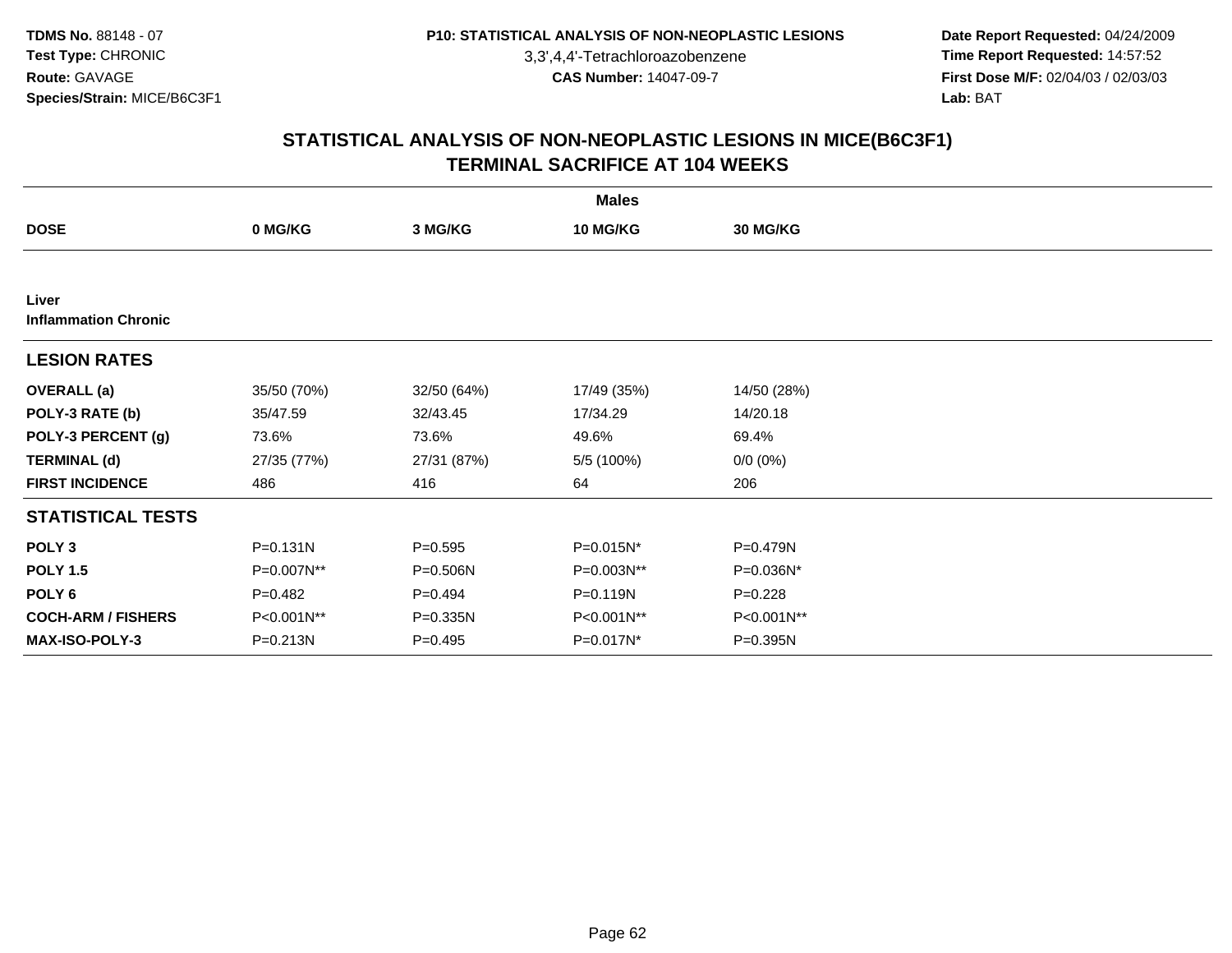3,3',4,4'-Tetrachloroazobenzene

 **Date Report Requested:** 04/24/2009 **Time Report Requested:** 14:57:52 **First Dose M/F:** 02/04/03 / 02/03/03<br>Lab: BAT **Lab:** BAT

|                                  |              |             | <b>Males</b>    |                 |  |
|----------------------------------|--------------|-------------|-----------------|-----------------|--|
| <b>DOSE</b>                      | 0 MG/KG      | 3 MG/KG     | <b>10 MG/KG</b> | <b>30 MG/KG</b> |  |
|                                  |              |             |                 |                 |  |
| Liver<br><b>Mixed Cell Focus</b> |              |             |                 |                 |  |
| <b>LESION RATES</b>              |              |             |                 |                 |  |
| <b>OVERALL</b> (a)               | 4/50 (8%)    | 6/50 (12%)  | 0/49(0%)        | 2/50(4%)        |  |
| POLY-3 RATE (b)                  | 4/45.53      | 6/41.24     | 0/27.83         | 2/10.78         |  |
| POLY-3 PERCENT (g)               | 8.8%         | 14.6%       | 0%              | 18.6%           |  |
| <b>TERMINAL (d)</b>              | 4/35 (11%)   | 6/31 (19%)  | 0/5(0%)         | $0/0 (0\%)$     |  |
| <b>FIRST INCIDENCE</b>           | 728 (T)      | 728 (T)     | ---             | 427             |  |
| <b>STATISTICAL TESTS</b>         |              |             |                 |                 |  |
| POLY <sub>3</sub>                | P=0.437N     | $P = 0.308$ | P=0.152N        | $P = 0.398$     |  |
| <b>POLY 1.5</b>                  | $P = 0.330N$ | $P = 0.328$ | P=0.109N        | $P = 0.615$     |  |
| POLY <sub>6</sub>                | P=0.533N     | $P = 0.288$ | $P = 0.230N$    | $P = 0.255$     |  |
| <b>COCH-ARM / FISHERS</b>        | P=0.149N     | $P = 0.370$ | P=0.061N        | P=0.339N        |  |
| <b>MAX-ISO-POLY-3</b>            | $P = 0.515$  | $P = 0.213$ | $P = 0.101N$    | $P = 0.324$     |  |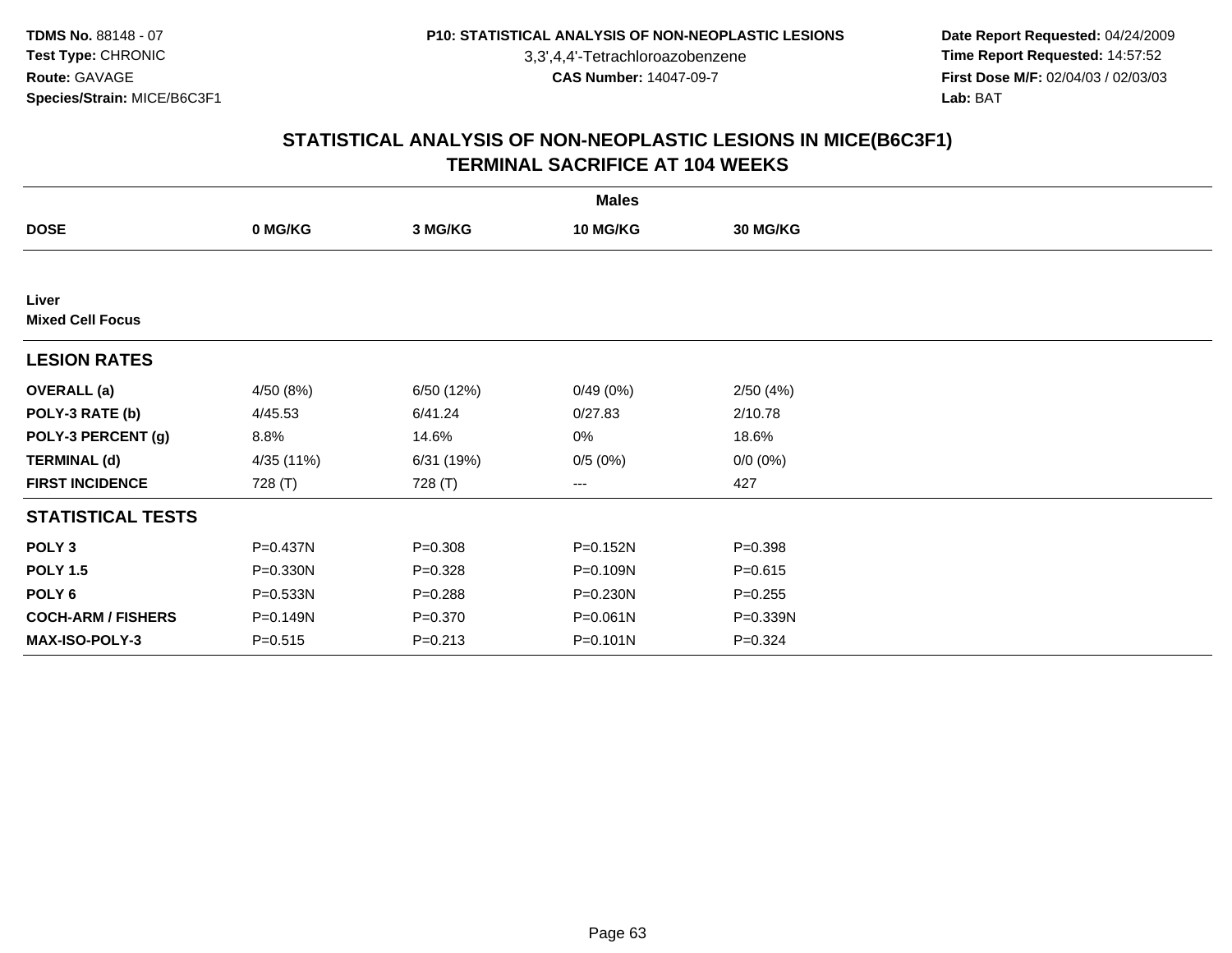3,3',4,4'-Tetrachloroazobenzene

 **Date Report Requested:** 04/24/2009 **Time Report Requested:** 14:57:52 **First Dose M/F:** 02/04/03 / 02/03/03<br>Lab: BAT **Lab:** BAT

|                           |              |          | <b>Males</b> |                   |  |
|---------------------------|--------------|----------|--------------|-------------------|--|
| <b>DOSE</b>               | 0 MG/KG      | 3 MG/KG  | 10 MG/KG     | <b>30 MG/KG</b>   |  |
|                           |              |          |              |                   |  |
| Liver                     |              |          |              |                   |  |
| Pigmentation              |              |          |              |                   |  |
| <b>LESION RATES</b>       |              |          |              |                   |  |
| <b>OVERALL</b> (a)        | 2/50(4%)     | 1/50(2%) | 0/49(0%)     | 0/50(0%)          |  |
| POLY-3 RATE (b)           | 2/45.60      | 1/41.24  | 0/27.83      | 0/9.34            |  |
| POLY-3 PERCENT (g)        | 4.4%         | 2.4%     | 0%           | $0\%$             |  |
| <b>TERMINAL (d)</b>       | 1/35(3%)     | 1/31(3%) | 0/5(0%)      | $0/0 (0\%)$       |  |
| <b>FIRST INCIDENCE</b>    | 711          | 728 (T)  | ---          | $\qquad \qquad -$ |  |
| <b>STATISTICAL TESTS</b>  |              |          |              |                   |  |
| POLY <sub>3</sub>         | P=0.232N     | P=0.535N | P=0.360N     | P=0.576N          |  |
| <b>POLY 1.5</b>           | $P = 0.200N$ | P=0.524N | P=0.309N     | P=0.446N          |  |
| POLY <sub>6</sub>         | P=0.266N     | P=0.547N | P=0.432N     | P=0.664N          |  |
| <b>COCH-ARM / FISHERS</b> | P=0.170N     | P=0.500N | P=0.253N     | P=0.247N          |  |
| <b>MAX-ISO-POLY-3</b>     | P=0.377N     | P=0.319N | P=0.190N     | P=0.383N          |  |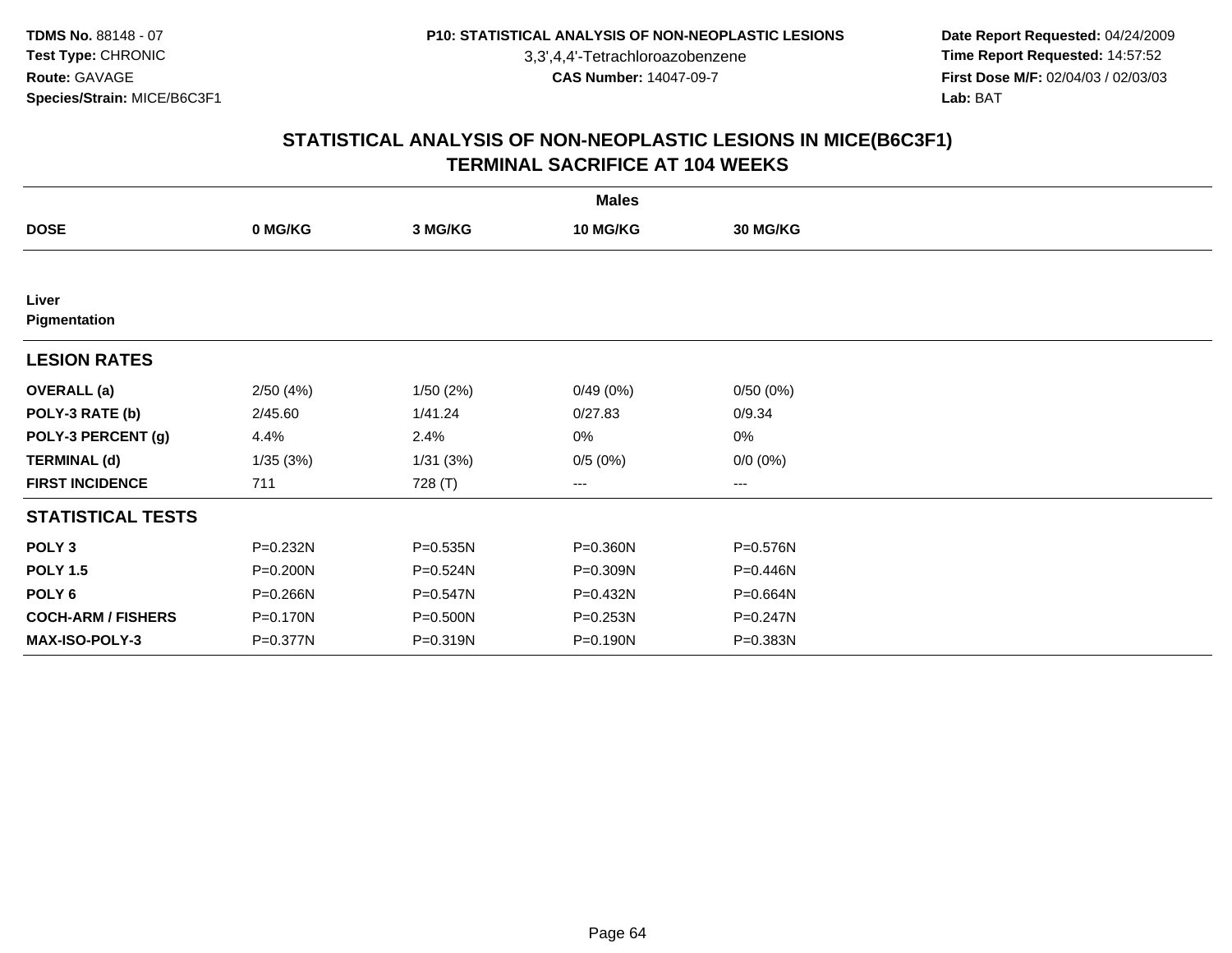3,3',4,4'-Tetrachloroazobenzene

 **Date Report Requested:** 04/24/2009 **Time Report Requested:** 14:57:52 **First Dose M/F:** 02/04/03 / 02/03/03<br>Lab: BAT **Lab:** BAT

|                                   | <b>Males</b> |             |             |                 |  |  |  |  |
|-----------------------------------|--------------|-------------|-------------|-----------------|--|--|--|--|
| <b>DOSE</b>                       | 0 MG/KG      | 3 MG/KG     | 10 MG/KG    | <b>30 MG/KG</b> |  |  |  |  |
|                                   |              |             |             |                 |  |  |  |  |
| Liver<br><b>Tension Lipidosis</b> |              |             |             |                 |  |  |  |  |
| <b>LESION RATES</b>               |              |             |             |                 |  |  |  |  |
| <b>OVERALL</b> (a)                | 2/50(4%)     | 5/50 (10%)  | 12/49 (24%) | 15/50 (30%)     |  |  |  |  |
| POLY-3 RATE (b)                   | 2/45.71      | 5/42.77     | 12/33.58    | 15/21.13        |  |  |  |  |
| POLY-3 PERCENT (g)                | 4.4%         | 11.7%       | 35.7%       | 71%             |  |  |  |  |
| <b>TERMINAL (d)</b>               | 1/35(3%)     | 1/31(3%)    | 0/5(0%)     | $0/0 (0\%)$     |  |  |  |  |
| <b>FIRST INCIDENCE</b>            | 682          | 416         | 437         | 233             |  |  |  |  |
| <b>STATISTICAL TESTS</b>          |              |             |             |                 |  |  |  |  |
| POLY <sub>3</sub>                 | P<0.001**    | $P = 0.190$ | P<0.001**   | P<0.001**       |  |  |  |  |
| <b>POLY 1.5</b>                   | P<0.001**    | $P = 0.197$ | P<0.001**   | P<0.001**       |  |  |  |  |
| POLY <sub>6</sub>                 | P<0.001**    | $P = 0.183$ | P<0.001**   | P<0.001**       |  |  |  |  |
| <b>COCH-ARM / FISHERS</b>         | P<0.001**    | $P = 0.218$ | P=0.003**   | P<0.001**       |  |  |  |  |
| <b>MAX-ISO-POLY-3</b>             | P<0.001**    | $P = 0.108$ | P<0.001**   | P<0.001**       |  |  |  |  |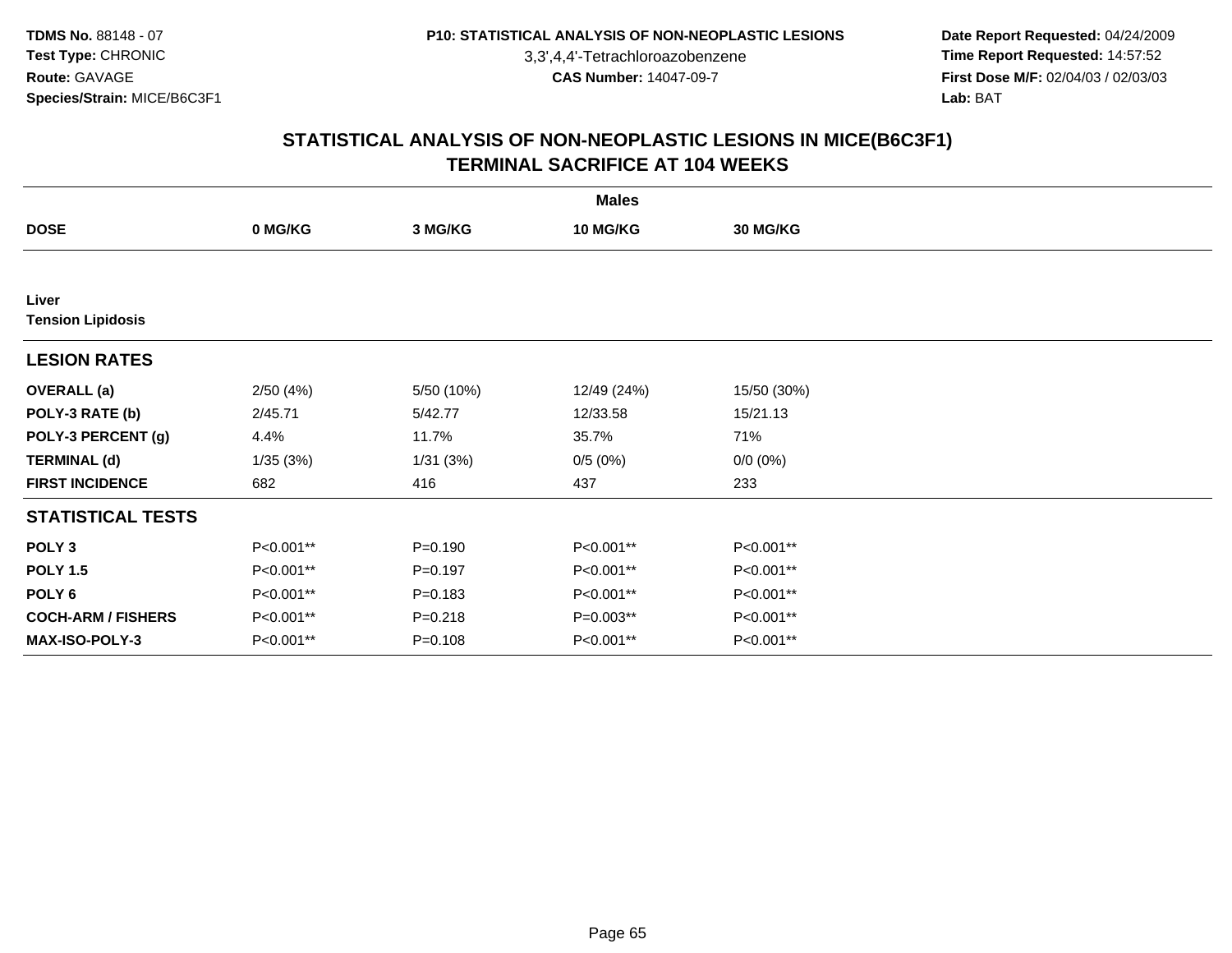3,3',4,4'-Tetrachloroazobenzene

 **Date Report Requested:** 04/24/2009 **Time Report Requested:** 14:57:52 **First Dose M/F:** 02/04/03 / 02/03/03<br>Lab: BAT **Lab:** BAT

|                                 |              |                   | <b>Males</b>    |                   |  |
|---------------------------------|--------------|-------------------|-----------------|-------------------|--|
| <b>DOSE</b>                     | 0 MG/KG      | 3 MG/KG           | <b>10 MG/KG</b> | <b>30 MG/KG</b>   |  |
|                                 |              |                   |                 |                   |  |
| Liver: Bile Duct<br>Hyperplasia |              |                   |                 |                   |  |
| <b>LESION RATES</b>             |              |                   |                 |                   |  |
| <b>OVERALL</b> (a)              | 1/50(2%)     | 0/50(0%)          | 0/49(0%)        | 0/50(0%)          |  |
| POLY-3 RATE (b)                 | 1/45.53      | 0/41.24           | 0/27.83         | 0/9.34            |  |
| POLY-3 PERCENT (g)              | 2.2%         | 0%                | 0%              | 0%                |  |
| <b>TERMINAL (d)</b>             | 1/35(3%)     | 0/31(0%)          | 0/5(0%)         | $0/0 (0\%)$       |  |
| <b>FIRST INCIDENCE</b>          | 728 (T)      | $\qquad \qquad -$ | ---             | $\qquad \qquad -$ |  |
| <b>STATISTICAL TESTS</b>        |              |                   |                 |                   |  |
| POLY <sub>3</sub>               | P=0.384N     | P=0.520N          | P=0.593N        | P=0.709N          |  |
| <b>POLY 1.5</b>                 | P=0.392N     | P=0.513N          | P=0.558N        | P=0.644N          |  |
| POLY <sub>6</sub>               | P=0.363N     | P=0.526N          | P=0.637N        | P=0.748N          |  |
| <b>COCH-ARM / FISHERS</b>       | P=0.474N     | P=0.500N          | $P = 0.505N$    | P=0.500N          |  |
| <b>MAX-ISO-POLY-3</b>           | $P = 0.601N$ | P=0.182N          | P=0.270N        | P=0.417N          |  |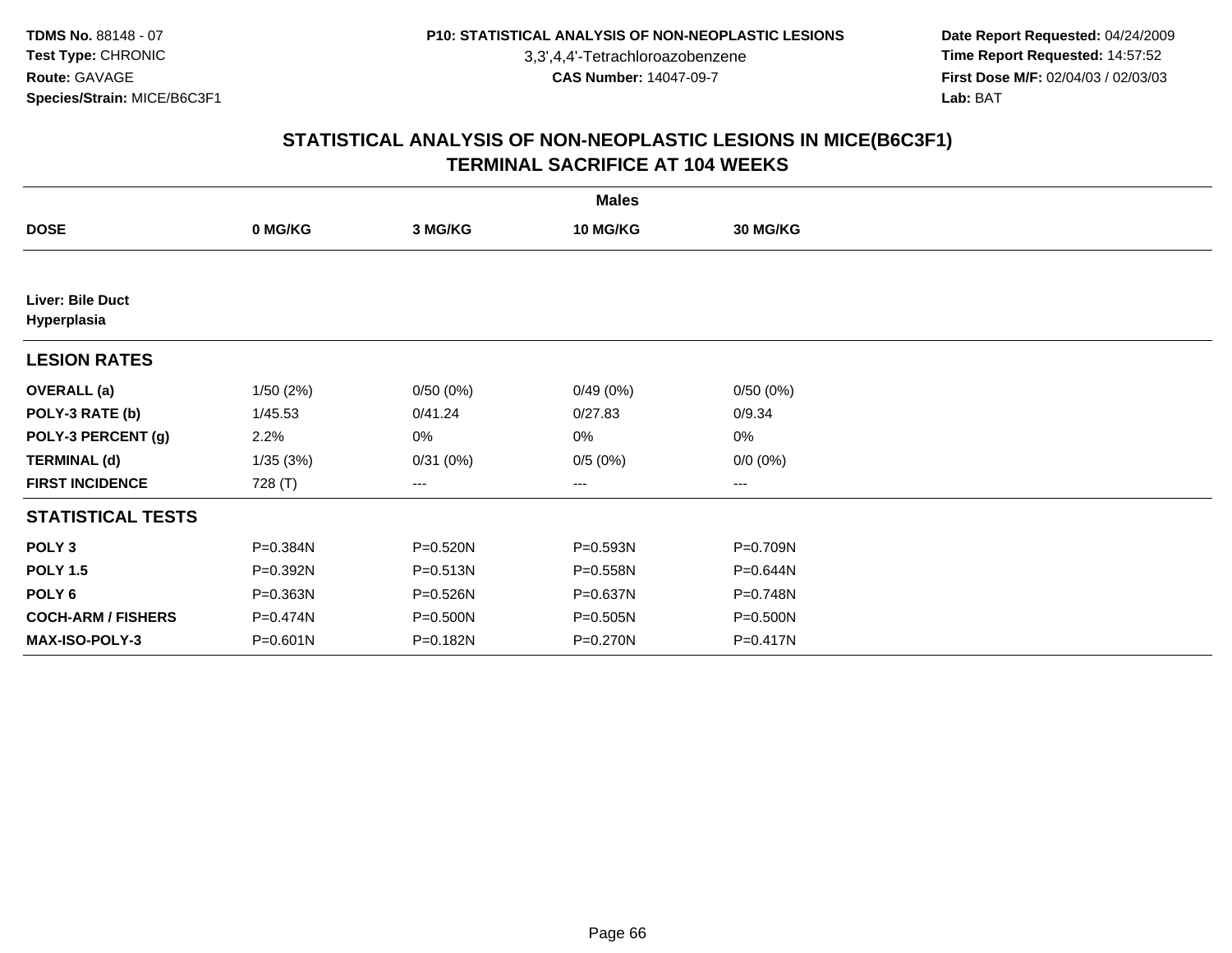3,3',4,4'-Tetrachloroazobenzene

 **Date Report Requested:** 04/24/2009 **Time Report Requested:** 14:57:52 **First Dose M/F:** 02/04/03 / 02/03/03<br>Lab: BAT **Lab:** BAT

|                                      |              |              | <b>Males</b>    |                        |  |
|--------------------------------------|--------------|--------------|-----------------|------------------------|--|
| <b>DOSE</b>                          | 0 MG/KG      | 3 MG/KG      | <b>10 MG/KG</b> | 30 MG/KG               |  |
|                                      |              |              |                 |                        |  |
| Liver: Hepatocyte<br><b>Necrosis</b> |              |              |                 |                        |  |
| <b>LESION RATES</b>                  |              |              |                 |                        |  |
| <b>OVERALL</b> (a)                   | 5/50 (10%)   | 4/50 (8%)    | 2/49(4%)        | 0/50(0%)               |  |
| POLY-3 RATE (b)                      | 5/46.17      | 4/42.76      | 2/28.66         | 0/9.34                 |  |
| POLY-3 PERCENT (g)                   | 10.8%        | 9.4%         | 7%              | 0%                     |  |
| <b>TERMINAL (d)</b>                  | 2/35(6%)     | 1/31(3%)     | 0/5(0%)         | $0/0 (0\%)$            |  |
| <b>FIRST INCIDENCE</b>               | 563          | 542          | 542             | $\qquad \qquad \cdots$ |  |
| <b>STATISTICAL TESTS</b>             |              |              |                 |                        |  |
| POLY <sub>3</sub>                    | P=0.265N     | P=0.548N     | P=0.444N        | P=0.395N               |  |
| <b>POLY 1.5</b>                      | $P = 0.116N$ | P=0.534N     | P=0.350N        | P=0.193N               |  |
| POLY <sub>6</sub>                    | $P = 0.470N$ | $P = 0.561N$ | P=0.572N        | $P = 0.569N$           |  |
| <b>COCH-ARM / FISHERS</b>            | P=0.022N*    | P=0.500N     | P=0.226N        | P=0.028N*              |  |
| <b>MAX-ISO-POLY-3</b>                | P=0.427N     | $P = 0.411N$ | P=0.330N        | P=0.317N               |  |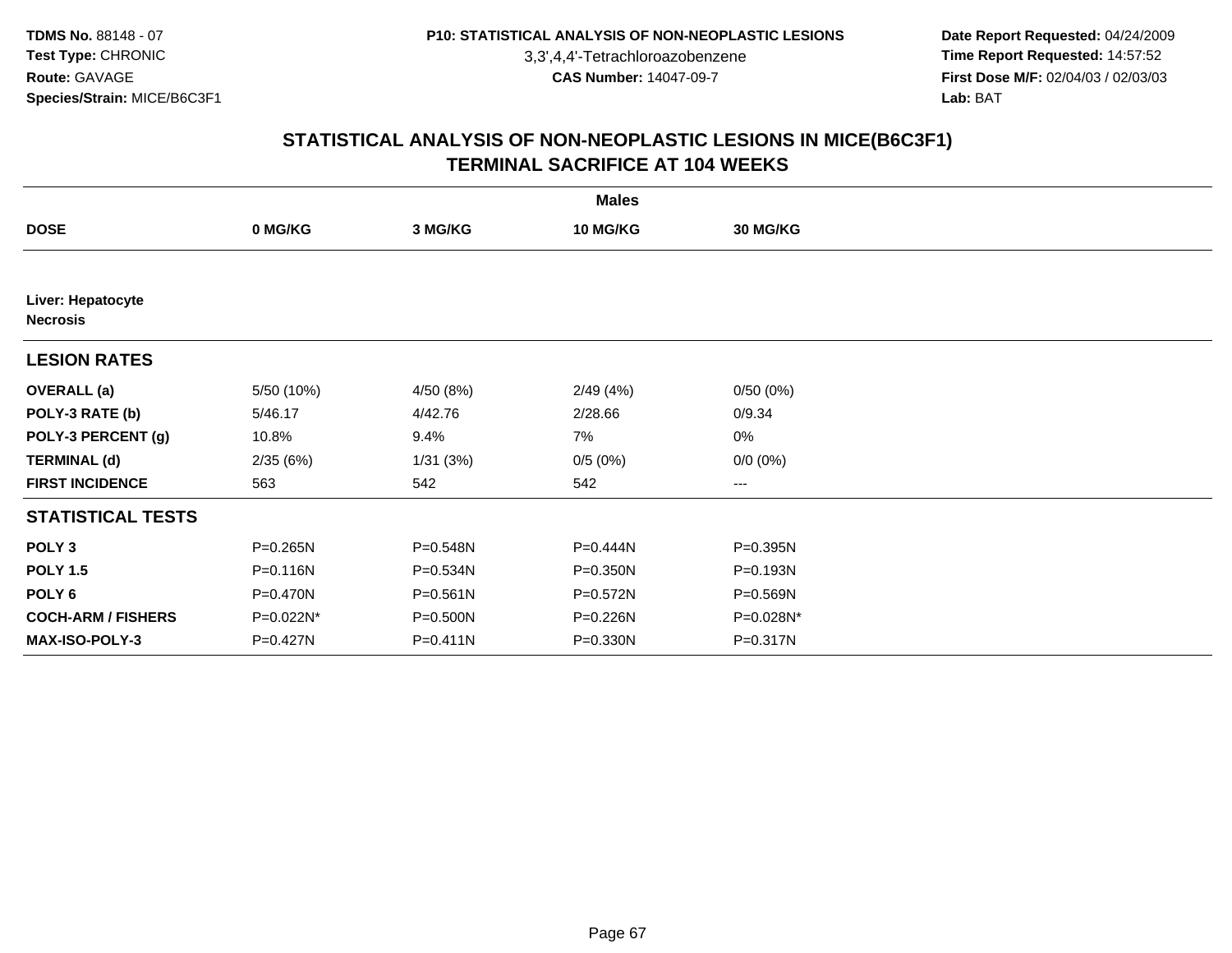3,3',4,4'-Tetrachloroazobenzene

 **Date Report Requested:** 04/24/2009 **Time Report Requested:** 14:57:52 **First Dose M/F:** 02/04/03 / 02/03/03<br>Lab: BAT **Lab:** BAT

|                                                       | <b>Males</b> |             |              |                 |  |  |  |  |
|-------------------------------------------------------|--------------|-------------|--------------|-----------------|--|--|--|--|
| <b>DOSE</b>                                           | 0 MG/KG      | 3 MG/KG     | 10 MG/KG     | <b>30 MG/KG</b> |  |  |  |  |
|                                                       |              |             |              |                 |  |  |  |  |
| Liver: Hepatocyte<br><b>Vacuolization Cytoplasmic</b> |              |             |              |                 |  |  |  |  |
| <b>LESION RATES</b>                                   |              |             |              |                 |  |  |  |  |
| <b>OVERALL</b> (a)                                    | 31/50 (62%)  | 31/50 (62%) | 23/49 (47%)  | 11/50 (22%)     |  |  |  |  |
| POLY-3 RATE (b)                                       | 31/46.11     | 31/43.80    | 23/37.90     | 11/18.51        |  |  |  |  |
| POLY-3 PERCENT (g)                                    | 67.2%        | 70.8%       | 60.7%        | 59.4%           |  |  |  |  |
| <b>TERMINAL (d)</b>                                   | 29/35 (83%)  | 23/31 (74%) | 2/5(40%)     | $0/0 (0\%)$     |  |  |  |  |
| <b>FIRST INCIDENCE</b>                                | 618          | 552         | 366          | 254             |  |  |  |  |
| <b>STATISTICAL TESTS</b>                              |              |             |              |                 |  |  |  |  |
| POLY <sub>3</sub>                                     | P=0.221N     | $P=0.444$   | $P = 0.340N$ | P=0.388N        |  |  |  |  |
| <b>POLY 1.5</b>                                       | P=0.014N*    | $P=0.474$   | P=0.240N     | P=0.031N*       |  |  |  |  |
| POLY 6                                                | $P = 0.431$  | $P = 0.446$ | P=0.471N     | $P=0.292$       |  |  |  |  |
| <b>COCH-ARM / FISHERS</b>                             | P<0.001N**   | P=0.582N    | P=0.096N     | P<0.001N**      |  |  |  |  |
| <b>MAX-ISO-POLY-3</b>                                 | P=0.360N     | $P = 0.354$ | P=0.274N     | P=0.336N        |  |  |  |  |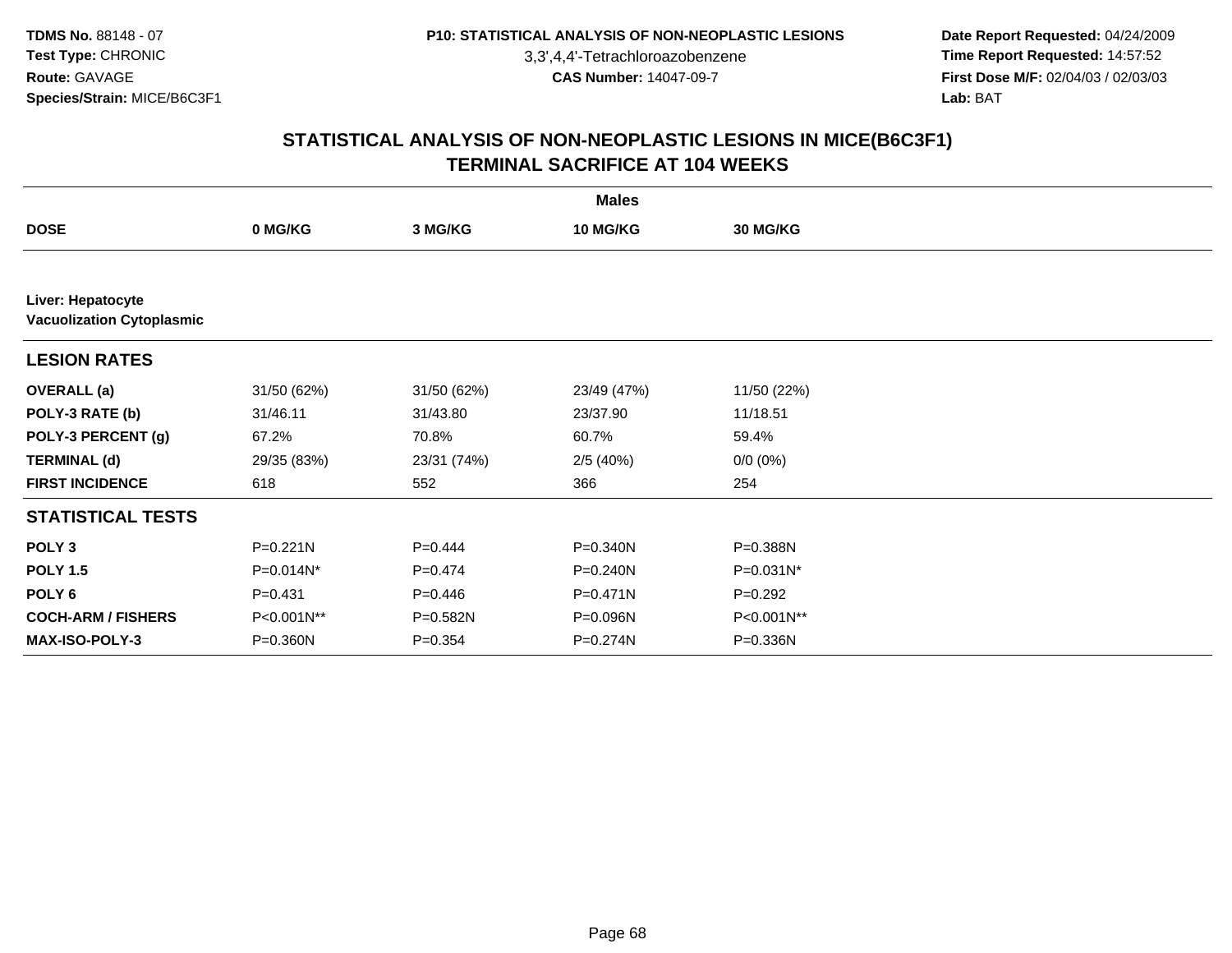3,3',4,4'-Tetrachloroazobenzene

 **Date Report Requested:** 04/24/2009 **Time Report Requested:** 14:57:52 **First Dose M/F:** 02/04/03 / 02/03/03<br>Lab: BAT **Lab:** BAT

|                                               | <b>Males</b> |             |          |             |  |  |  |  |
|-----------------------------------------------|--------------|-------------|----------|-------------|--|--|--|--|
| <b>DOSE</b>                                   | 0 MG/KG      | 3 MG/KG     | 10 MG/KG | 30 MG/KG    |  |  |  |  |
|                                               |              |             |          |             |  |  |  |  |
| Lung<br><b>Infiltration Cellular Lymphoid</b> |              |             |          |             |  |  |  |  |
| <b>LESION RATES</b>                           |              |             |          |             |  |  |  |  |
| <b>OVERALL</b> (a)                            | 0/50(0%)     | 4/50 (8%)   | 0/49(0%) | 0/50(0%)    |  |  |  |  |
| POLY-3 RATE (b)                               | 0/45.53      | 4/41.24     | 0/27.83  | 0/9.34      |  |  |  |  |
| POLY-3 PERCENT (g)                            | 0%           | 9.7%        | 0%       | $0\%$       |  |  |  |  |
| <b>TERMINAL (d)</b>                           | 0/35(0%)     | 4/31 (13%)  | 0/5(0%)  | $0/0 (0\%)$ |  |  |  |  |
| <b>FIRST INCIDENCE</b>                        | ---          | 728 (T)     | $\cdots$ | $\cdots$    |  |  |  |  |
| <b>STATISTICAL TESTS</b>                      |              |             |          |             |  |  |  |  |
| POLY <sub>3</sub>                             | P=0.550N     | $P=0.048*$  | (e)      | (e)         |  |  |  |  |
| <b>POLY 1.5</b>                               | P=0.342N     | $P=0.052$   | (e)      | (e)         |  |  |  |  |
| POLY <sub>6</sub>                             | $P=0.408$    | $P=0.045*$  | (e)      | (e)         |  |  |  |  |
| <b>COCH-ARM / FISHERS</b>                     | P=0.183N     | $P = 0.059$ | (e)      | (e)         |  |  |  |  |
| MAX-ISO-POLY-3                                | $P = 0.573$  | $P=0.019*$  | (e)      | (e)         |  |  |  |  |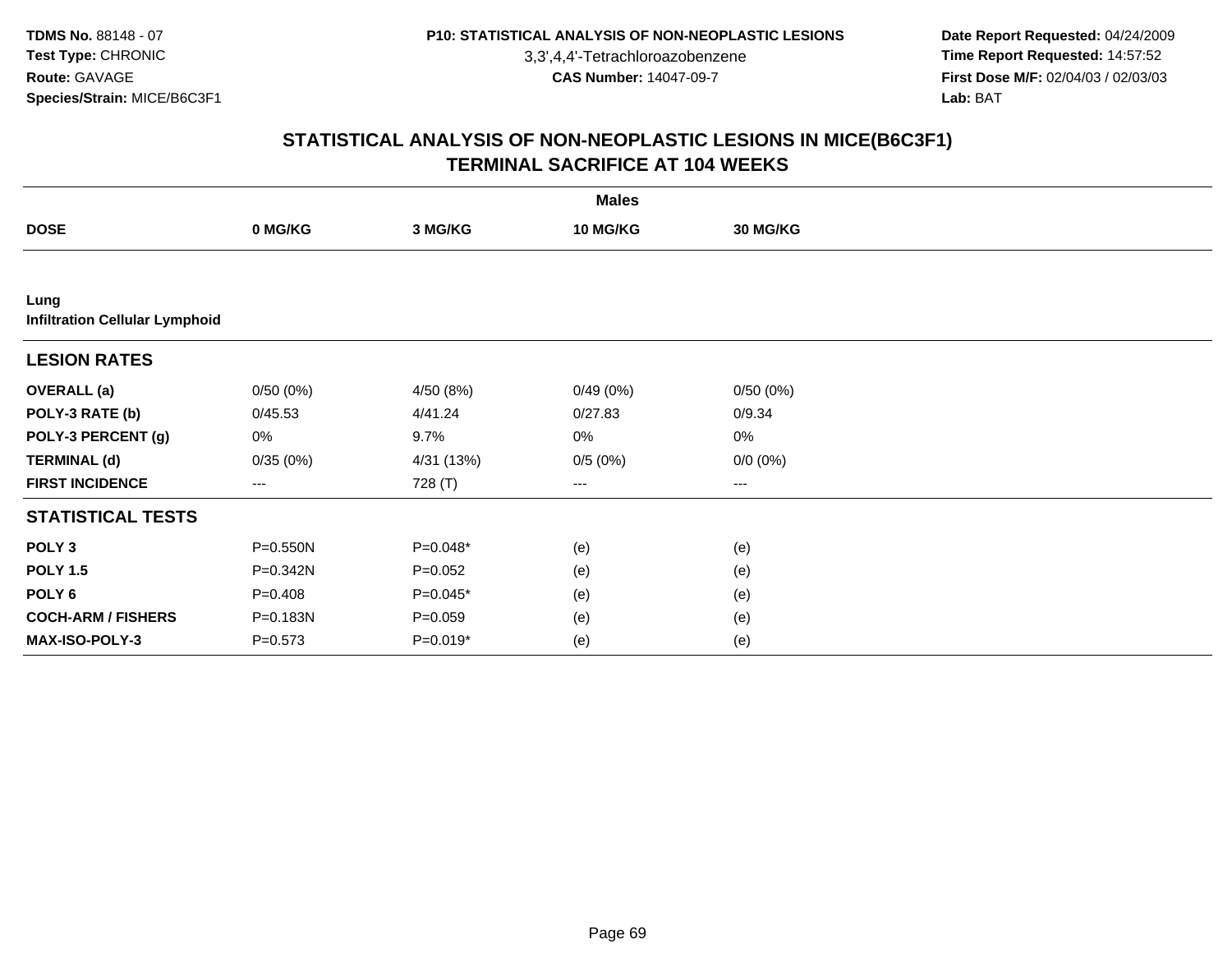3,3',4,4'-Tetrachloroazobenzene

 **Date Report Requested:** 04/24/2009 **Time Report Requested:** 14:57:52 **First Dose M/F:** 02/04/03 / 02/03/03<br>Lab: BAT **Lab:** BAT

|                                     |             |             | <b>Males</b> |                 |  |
|-------------------------------------|-------------|-------------|--------------|-----------------|--|
| <b>DOSE</b>                         | 0 MG/KG     | 3 MG/KG     | 10 MG/KG     | <b>30 MG/KG</b> |  |
|                                     |             |             |              |                 |  |
| Lung<br><b>Inflammation Chronic</b> |             |             |              |                 |  |
| <b>LESION RATES</b>                 |             |             |              |                 |  |
| <b>OVERALL</b> (a)                  | 0/50(0%)    | 2/50(4%)    | 1/49 (2%)    | 1/50(2%)        |  |
| POLY-3 RATE (b)                     | 0/45.53     | 2/42.05     | 1/28.70      | 1/10.01         |  |
| POLY-3 PERCENT (g)                  | 0%          | 4.8%        | 3.5%         | 10%             |  |
| <b>TERMINAL (d)</b>                 | 0/35(0%)    | 0/31(0%)    | 0/5(0%)      | $0/0 (0\%)$     |  |
| <b>FIRST INCIDENCE</b>              | ---         | 600         | 366          | 505             |  |
| <b>STATISTICAL TESTS</b>            |             |             |              |                 |  |
| POLY <sub>3</sub>                   | $P = 0.194$ | $P=0.220$   | $P=0.412$    | $P=0.292$       |  |
| <b>POLY 1.5</b>                     | $P = 0.310$ | $P=0.225$   | $P=0.445$    | $P = 0.358$     |  |
| POLY 6                              | $P = 0.137$ | $P = 0.216$ | $P = 0.369$  | $P = 0.253$     |  |
| <b>COCH-ARM / FISHERS</b>           | $P = 0.619$ | $P = 0.247$ | $P = 0.495$  | $P = 0.500$     |  |
| MAX-ISO-POLY-3                      | $P = 0.316$ | $P = 0.076$ | $P = 0.156$  | $P = 0.155$     |  |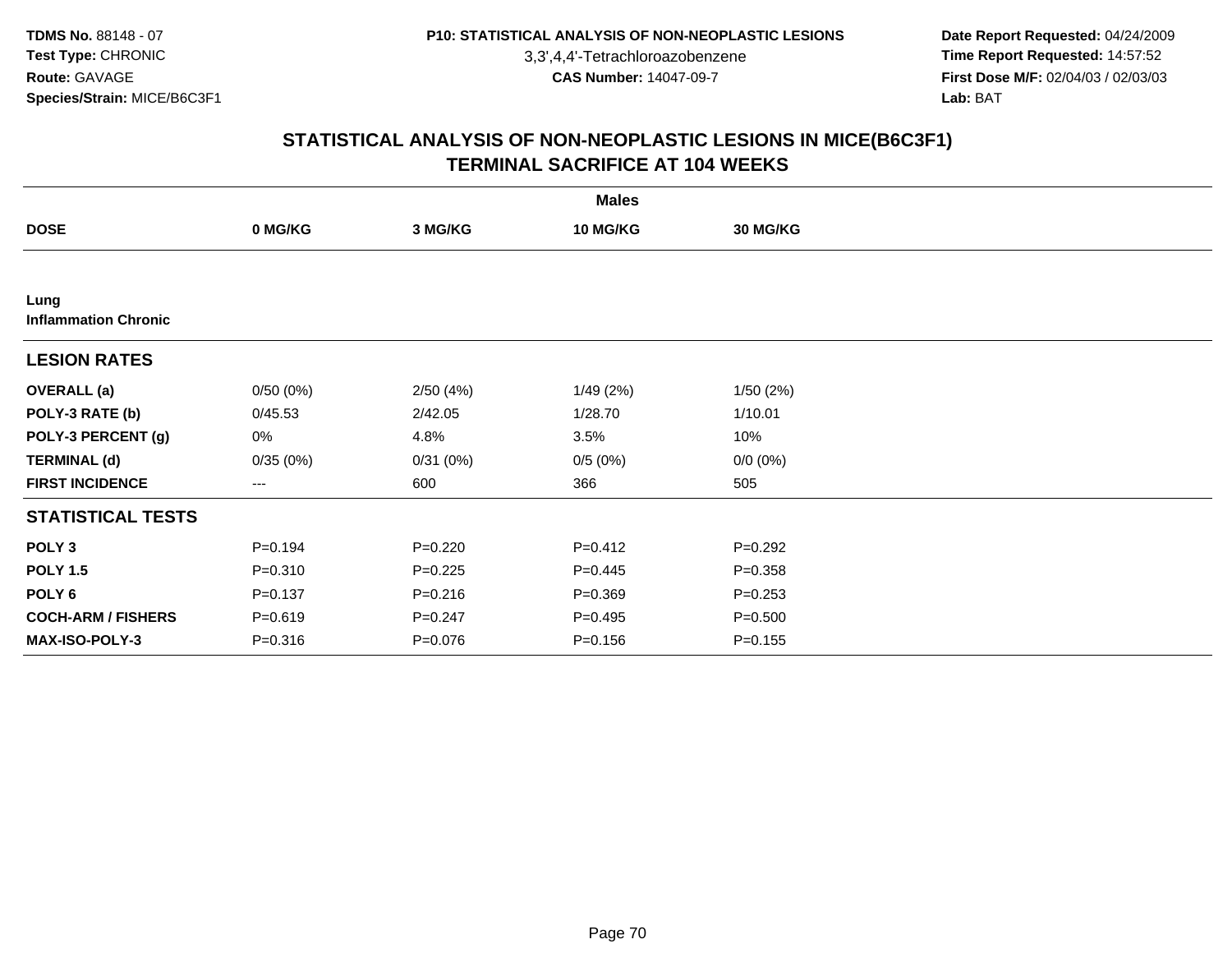3,3',4,4'-Tetrachloroazobenzene

 **Date Report Requested:** 04/24/2009 **Time Report Requested:** 14:57:52 **First Dose M/F:** 02/04/03 / 02/03/03<br>Lab: BAT **Lab:** BAT

|                                          | <b>Males</b> |             |              |             |  |  |  |  |
|------------------------------------------|--------------|-------------|--------------|-------------|--|--|--|--|
| <b>DOSE</b>                              | 0 MG/KG      | 3 MG/KG     | 10 MG/KG     | 30 MG/KG    |  |  |  |  |
|                                          |              |             |              |             |  |  |  |  |
| Lung: Alveolar Epithelium<br>Hyperplasia |              |             |              |             |  |  |  |  |
| <b>LESION RATES</b>                      |              |             |              |             |  |  |  |  |
| <b>OVERALL</b> (a)                       | 5/50 (10%)   | 6/50 (12%)  | 2/49(4%)     | 2/50(4%)    |  |  |  |  |
| POLY-3 RATE (b)                          | 5/45.53      | 6/41.86     | 2/28.01      | 2/11.02     |  |  |  |  |
| POLY-3 PERCENT (g)                       | 11%          | 14.3%       | 7.1%         | 18.1%       |  |  |  |  |
| <b>TERMINAL (d)</b>                      | 5/35 (14%)   | 4/31 (13%)  | 1/5(20%)     | $0/0 (0\%)$ |  |  |  |  |
| <b>FIRST INCIDENCE</b>                   | 728 (T)      | 600         | 682          | 372         |  |  |  |  |
| <b>STATISTICAL TESTS</b>                 |              |             |              |             |  |  |  |  |
| POLY <sub>3</sub>                        | P=0.559N     | $P=0.441$   | P=0.449N     | $P=0.463$   |  |  |  |  |
| <b>POLY 1.5</b>                          | P=0.366N     | $P=0.459$   | $P = 0.352N$ | P=0.590N    |  |  |  |  |
| POLY <sub>6</sub>                        | $P = 0.405$  | $P = 0.426$ | P=0.583N     | $P = 0.291$ |  |  |  |  |
| <b>COCH-ARM / FISHERS</b>                | $P = 0.111N$ | $P = 0.500$ | P=0.226N     | P=0.218N    |  |  |  |  |
| <b>MAX-ISO-POLY-3</b>                    | $P = 0.595$  | $P = 0.326$ | P=0.333N     | $P = 0.373$ |  |  |  |  |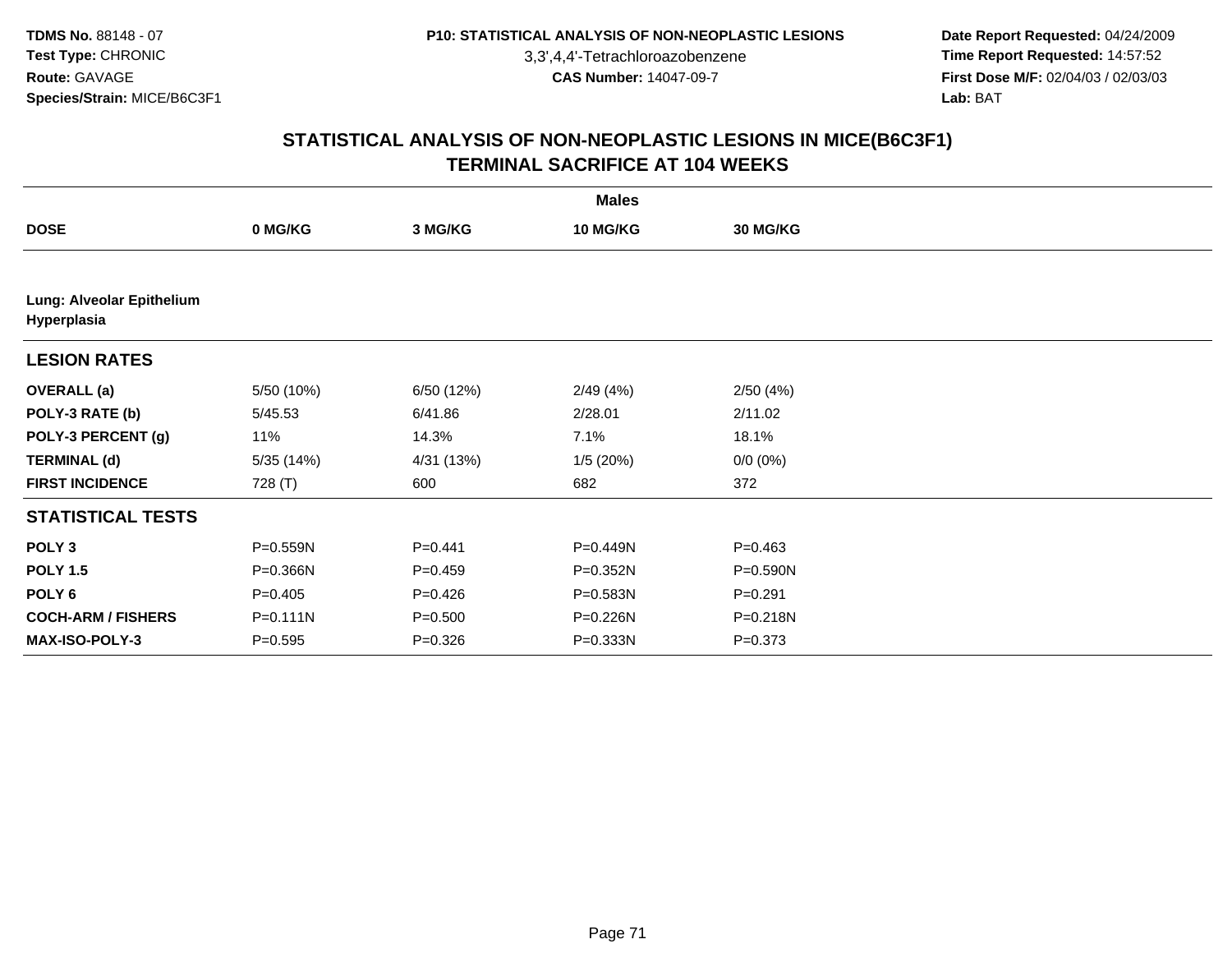3,3',4,4'-Tetrachloroazobenzene

 **Date Report Requested:** 04/24/2009 **Time Report Requested:** 14:57:52 **First Dose M/F:** 02/04/03 / 02/03/03<br>Lab: BAT **Lab:** BAT

|                           |                                         |             | <b>Males</b> |                 |  |  |  |  |  |
|---------------------------|-----------------------------------------|-------------|--------------|-----------------|--|--|--|--|--|
| <b>DOSE</b>               | 0 MG/KG                                 | 3 MG/KG     | 10 MG/KG     | <b>30 MG/KG</b> |  |  |  |  |  |
|                           |                                         |             |              |                 |  |  |  |  |  |
| <b>Lung: Alveolus</b>     | <b>Infiltration Cellular Histiocyte</b> |             |              |                 |  |  |  |  |  |
| <b>LESION RATES</b>       |                                         |             |              |                 |  |  |  |  |  |
| <b>OVERALL</b> (a)        | 4/50 (8%)                               | 6/50 (12%)  | 1/49(2%)     | 0/50(0%)        |  |  |  |  |  |
| POLY-3 RATE (b)           | 4/45.71                                 | 6/41.66     | 1/28.30      | 0/9.34          |  |  |  |  |  |
| POLY-3 PERCENT (g)        | 8.8%                                    | 14.4%       | 3.5%         | 0%              |  |  |  |  |  |
| <b>TERMINAL (d)</b>       | 3/35(9%)                                | 4/31 (13%)  | 0/5(0%)      | $0/0 (0\%)$     |  |  |  |  |  |
| <b>FIRST INCIDENCE</b>    | 682                                     | 668         | 590          | ---             |  |  |  |  |  |
| <b>STATISTICAL TESTS</b>  |                                         |             |              |                 |  |  |  |  |  |
| POLY <sub>3</sub>         | P=0.223N                                | $P = 0.312$ | P=0.355N     | P=0.439N        |  |  |  |  |  |
| <b>POLY 1.5</b>           | P=0.090N                                | $P = 0.330$ | $P = 0.280N$ | P=0.249N        |  |  |  |  |  |
| POLY <sub>6</sub>         | P=0.468N                                | $P = 0.295$ | $P = 0.465N$ | P=0.590N        |  |  |  |  |  |
| <b>COCH-ARM / FISHERS</b> | P=0.017N*                               | $P = 0.370$ | P=0.187N     | P=0.059N        |  |  |  |  |  |
| MAX-ISO-POLY-3            | P=0.363N                                | $P = 0.215$ | $P = 0.247N$ | P=0.335N        |  |  |  |  |  |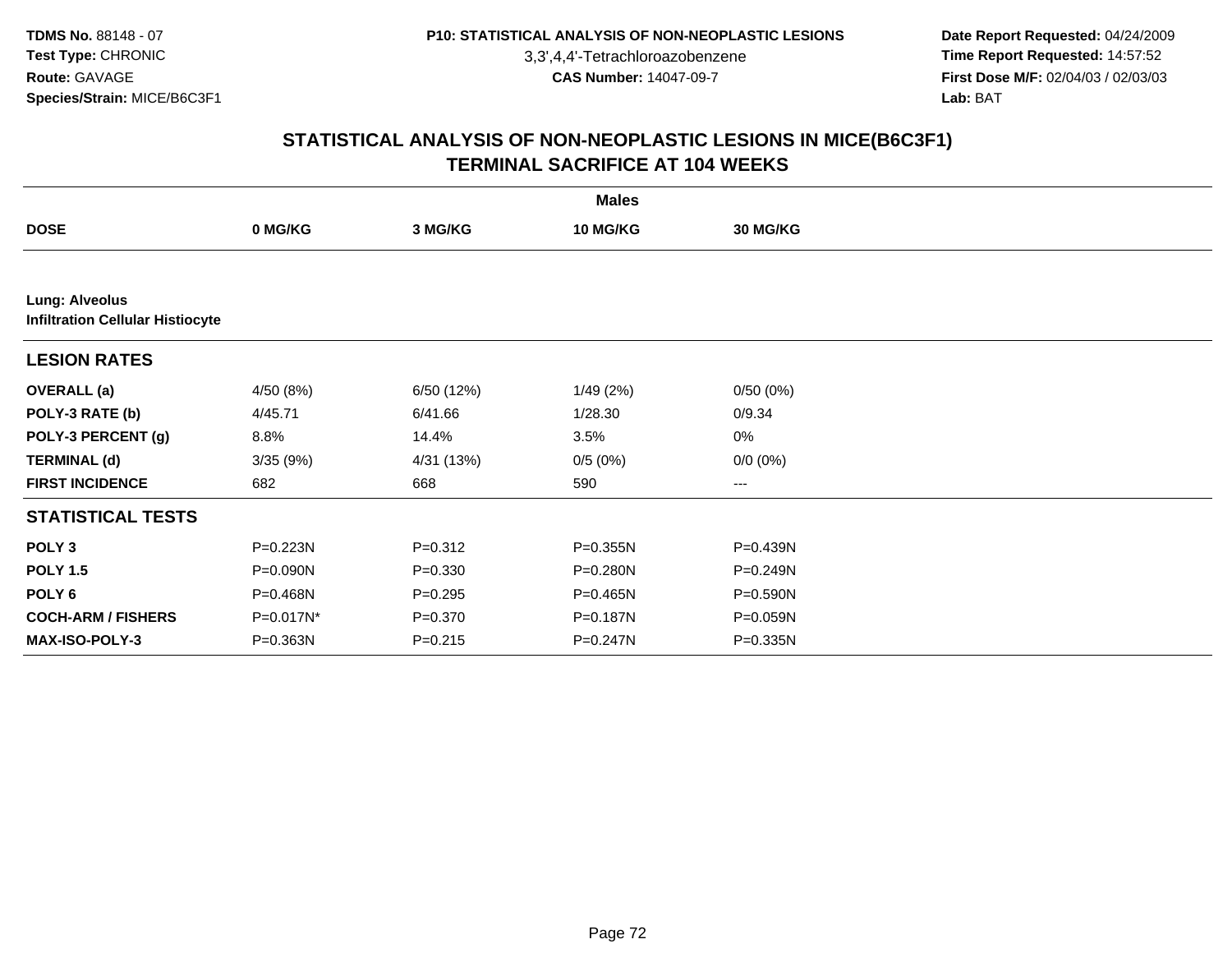3,3',4,4'-Tetrachloroazobenzene

 **Date Report Requested:** 04/24/2009 **Time Report Requested:** 14:57:52 **First Dose M/F:** 02/04/03 / 02/03/03<br>Lab: BAT **Lab:** BAT

|                                       |             |             | <b>Males</b> |             |  |
|---------------------------------------|-------------|-------------|--------------|-------------|--|
| <b>DOSE</b>                           | 0 MG/KG     | 3 MG/KG     | 10 MG/KG     | 30 MG/KG    |  |
|                                       |             |             |              |             |  |
| Lymph Node, Mandibular<br>Hyperplasia |             |             |              |             |  |
| <b>LESION RATES</b>                   |             |             |              |             |  |
| <b>OVERALL</b> (a)                    | 0/49(0%)    | 2/50(4%)    | 1/48(2%)     | 0/49(0%)    |  |
| POLY-3 RATE (b)                       | 0/45.07     | 2/42.19     | 1/27.22      | 0/9.17      |  |
| POLY-3 PERCENT (g)                    | 0%          | 4.7%        | 3.7%         | $0\%$       |  |
| <b>TERMINAL (d)</b>                   | 0/35(0%)    | 0/31(0%)    | 0/5(0%)      | $0/0 (0\%)$ |  |
| <b>FIRST INCIDENCE</b>                | ---         | 479         | 673          | ---         |  |
| <b>STATISTICAL TESTS</b>              |             |             |              |             |  |
| POLY <sub>3</sub>                     | $P = 0.419$ | $P=0.223$   | $P=0.405$    | (e)         |  |
| <b>POLY 1.5</b>                       | P=0.608N    | $P=0.229$   | $P = 0.440$  | (e)         |  |
| POLY <sub>6</sub>                     | $P = 0.189$ | $P = 0.217$ | $P = 0.361$  | (e)         |  |
| <b>COCH-ARM / FISHERS</b>             | P=0.380N    | $P = 0.253$ | $P = 0.495$  | (e)         |  |
| MAX-ISO-POLY-3                        | $P = 0.604$ | $P = 0.077$ | $P = 0.156$  | (e)         |  |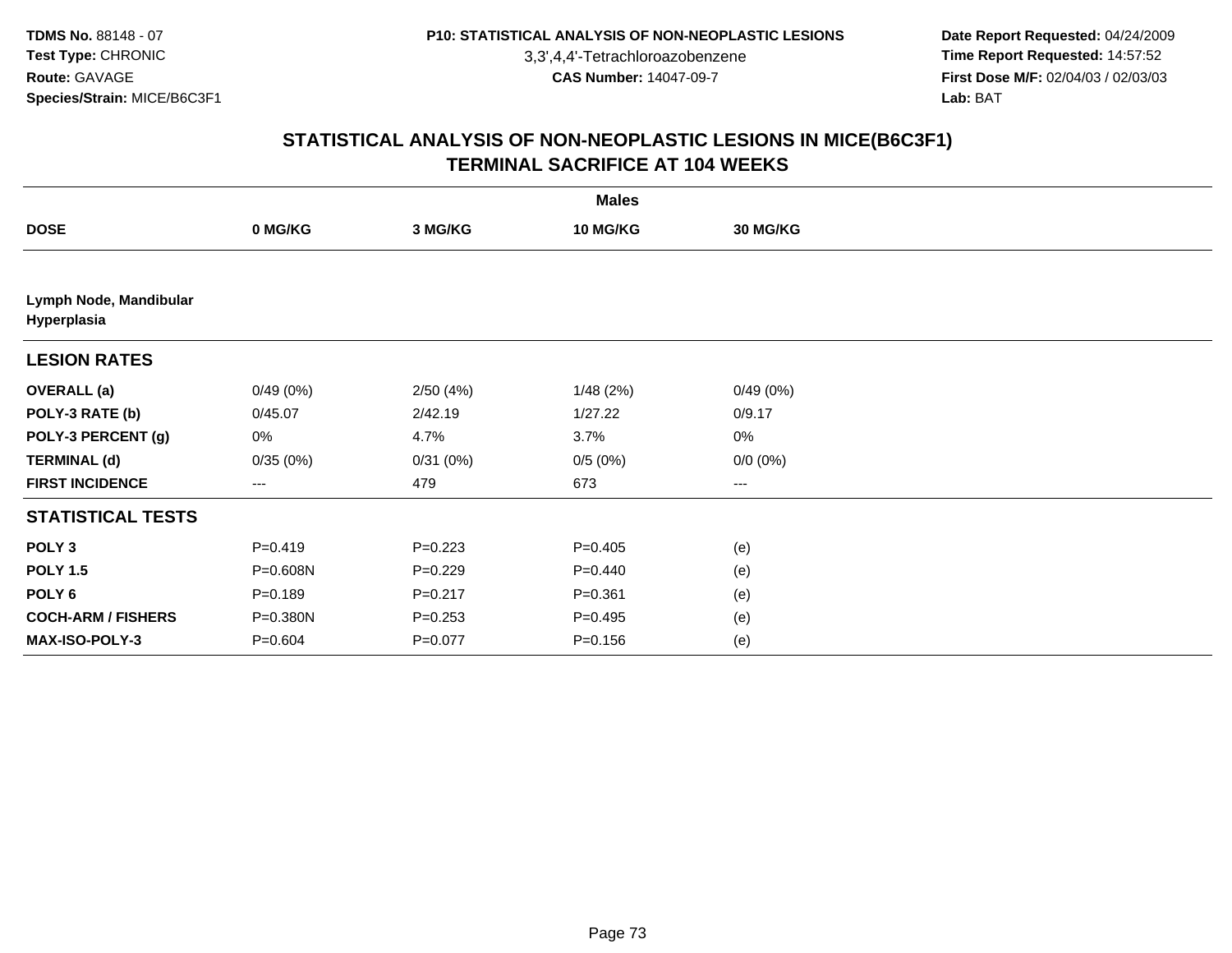3,3',4,4'-Tetrachloroazobenzene

 **Date Report Requested:** 04/24/2009 **Time Report Requested:** 14:57:52 **First Dose M/F:** 02/04/03 / 02/03/03<br>Lab: BAT **Lab:** BAT

|                                                |             |             | <b>Males</b> |             |  |
|------------------------------------------------|-------------|-------------|--------------|-------------|--|
| <b>DOSE</b>                                    | 0 MG/KG     | 3 MG/KG     | 10 MG/KG     | 30 MG/KG    |  |
|                                                |             |             |              |             |  |
| Lymph Node, Mandibular<br>Hyperplasia Lymphoid |             |             |              |             |  |
| <b>LESION RATES</b>                            |             |             |              |             |  |
| <b>OVERALL (a)</b>                             | 3/49(6%)    | 7/50 (14%)  | 7/48 (15%)   | 0/49(0%)    |  |
| POLY-3 RATE (b)                                | 3/45.14     | 7/43.72     | 7/30.62      | 0/9.17      |  |
| POLY-3 PERCENT (g)                             | 6.7%        | 16%         | 22.9%        | $0\%$       |  |
| <b>TERMINAL (d)</b>                            | 1/35(3%)    | 2/31(7%)    | 1/5(20%)     | $0/0 (0\%)$ |  |
| <b>FIRST INCIDENCE</b>                         | 718         | 165         | 169          | $\cdots$    |  |
| <b>STATISTICAL TESTS</b>                       |             |             |              |             |  |
| POLY <sub>3</sub>                              | $P = 0.171$ | $P = 0.144$ | P=0.047*     | P=0.497N    |  |
| <b>POLY 1.5</b>                                | P=0.470N    | $P = 0.151$ | $P = 0.079$  | P=0.330N    |  |
| POLY 6                                         | $P=0.012*$  | $P = 0.137$ | P=0.021*     | P=0.620N    |  |
| <b>COCH-ARM / FISHERS</b>                      | P=0.039N*   | $P = 0.167$ | $P = 0.150$  | P=0.121N    |  |
| MAX-ISO-POLY-3                                 | P=0.278N    | $P = 0.085$ | $P=0.042*$   | P=0.358N    |  |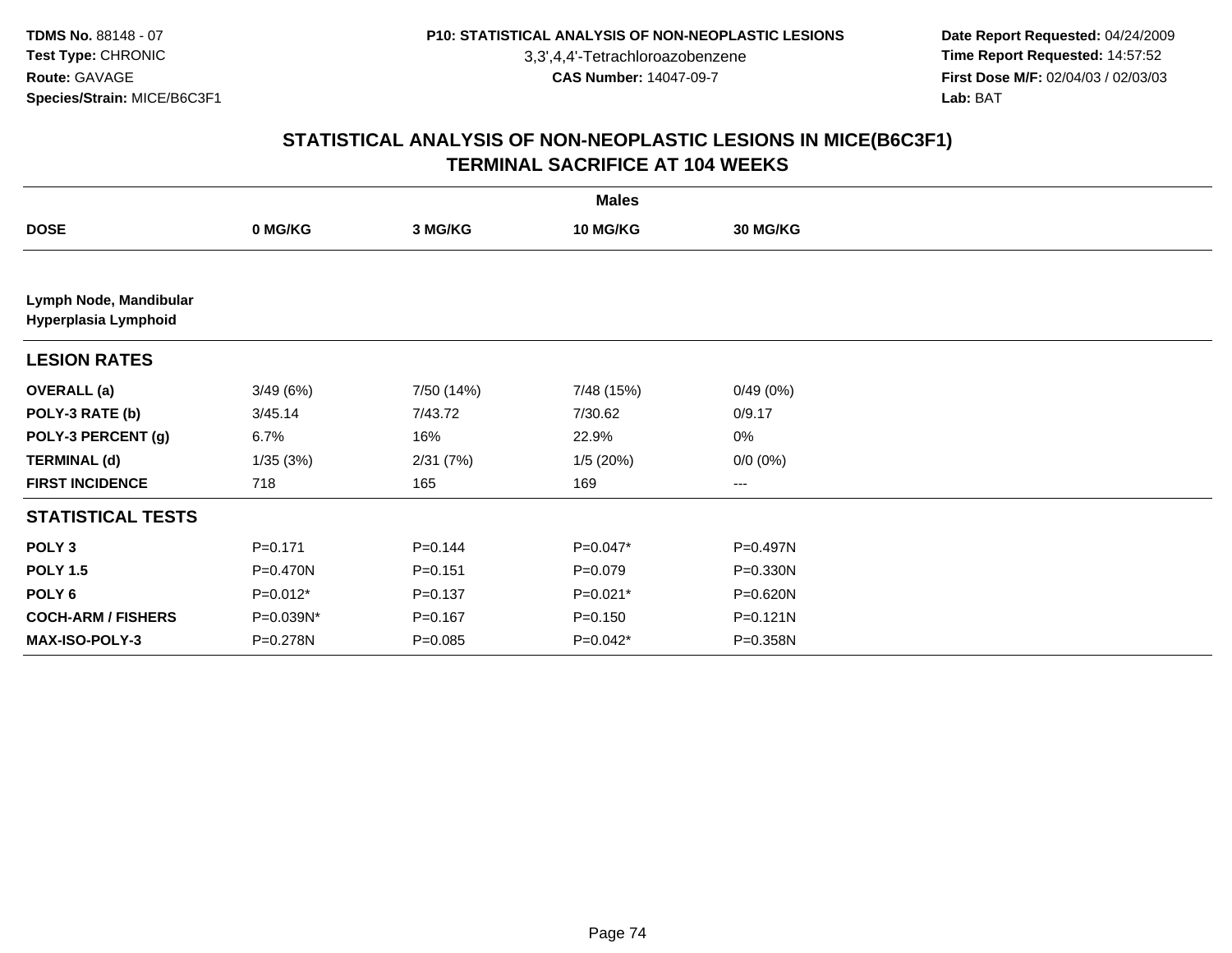3,3',4,4'-Tetrachloroazobenzene

 **Date Report Requested:** 04/24/2009 **Time Report Requested:** 14:57:52 **First Dose M/F:** 02/04/03 / 02/03/03<br>Lab: BAT **Lab:** BAT

|                                        |                   |          | <b>Males</b>      |             |  |
|----------------------------------------|-------------------|----------|-------------------|-------------|--|
| <b>DOSE</b>                            | 0 MG/KG           | 3 MG/KG  | 10 MG/KG          | 30 MG/KG    |  |
|                                        |                   |          |                   |             |  |
| Lymph Node, Mandibular<br>Pigmentation |                   |          |                   |             |  |
| <b>LESION RATES</b>                    |                   |          |                   |             |  |
| <b>OVERALL</b> (a)                     | 0/49(0%)          | 0/50(0%) | 0/48(0%)          | 0/49(0%)    |  |
| POLY-3 RATE (b)                        | 0/45.07           | 0/41.24  | 0/27.01           | 0/9.17      |  |
| POLY-3 PERCENT (g)                     | 0%                | 0%       | 0%                | $0\%$       |  |
| <b>TERMINAL (d)</b>                    | 0/35(0%)          | 0/31(0%) | 0/5(0%)           | $0/0 (0\%)$ |  |
| <b>FIRST INCIDENCE</b>                 | $\qquad \qquad -$ | ---      | $\qquad \qquad -$ | $---$       |  |
| <b>STATISTICAL TESTS</b>               |                   |          |                   |             |  |
| POLY <sub>3</sub>                      | (e)               | (e)      | (e)               | (e)         |  |
| <b>POLY 1.5</b>                        | (e)               | (e)      | (e)               | (e)         |  |
| POLY <sub>6</sub>                      | (e)               | (e)      | (e)               | (e)         |  |
| <b>COCH-ARM / FISHERS</b>              | (e)               | (e)      | (e)               | (e)         |  |
| <b>MAX-ISO-POLY-3</b>                  | (e)               | (e)      | (e)               | (e)         |  |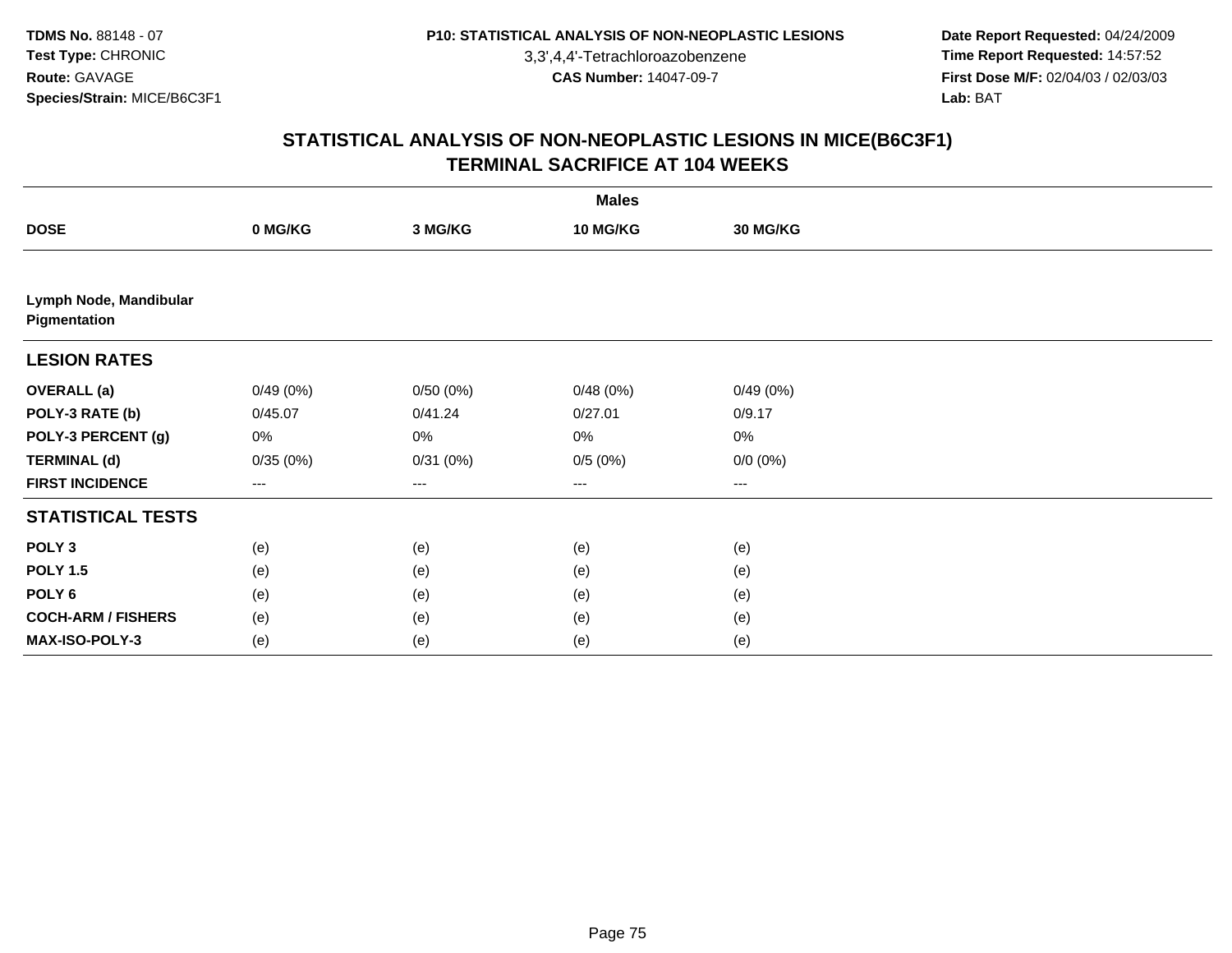3,3',4,4'-Tetrachloroazobenzene

 **Date Report Requested:** 04/24/2009 **Time Report Requested:** 14:57:52 **First Dose M/F:** 02/04/03 / 02/03/03<br>Lab: BAT **Lab:** BAT

|                                                |             |              | <b>Males</b> |                 |  |
|------------------------------------------------|-------------|--------------|--------------|-----------------|--|
| <b>DOSE</b>                                    | 0 MG/KG     | 3 MG/KG      | 10 MG/KG     | <b>30 MG/KG</b> |  |
|                                                |             |              |              |                 |  |
| Lymph Node, Mesenteric<br>Hyperplasia Lymphoid |             |              |              |                 |  |
| <b>LESION RATES</b>                            |             |              |              |                 |  |
| <b>OVERALL</b> (a)                             | 1/50(2%)    | 0/49(0%)     | 1/48(2%)     | 0/50(0%)        |  |
| POLY-3 RATE (b)                                | 1/45.53     | 0/40.75      | 1/27.48      | 0/9.34          |  |
| POLY-3 PERCENT (g)                             | 2.2%        | 0%           | 3.6%         | $0\%$           |  |
| <b>TERMINAL (d)</b>                            | 1/35(3%)    | 0/31(0%)     | 0/5(0%)      | $0/0 (0\%)$     |  |
| <b>FIRST INCIDENCE</b>                         | 728 (T)     | ---          | 682          | ---             |  |
| <b>STATISTICAL TESTS</b>                       |             |              |              |                 |  |
| POLY <sub>3</sub>                              | $P = 0.604$ | P=0.522N     | $P = 0.637$  | P=0.709N        |  |
| <b>POLY 1.5</b>                                | P=0.583N    | $P = 0.516N$ | $P = 0.686$  | P=0.644N        |  |
| POLY <sub>6</sub>                              | $P=0.520$   | P=0.528N     | $P = 0.569$  | P=0.748N        |  |
| <b>COCH-ARM / FISHERS</b>                      | P=0.462N    | P=0.505N     | $P=0.742$    | P=0.500N        |  |
| <b>MAX-ISO-POLY-3</b>                          | P=0.648N    | P=0.184N     | $P = 0.386$  | P=0.417N        |  |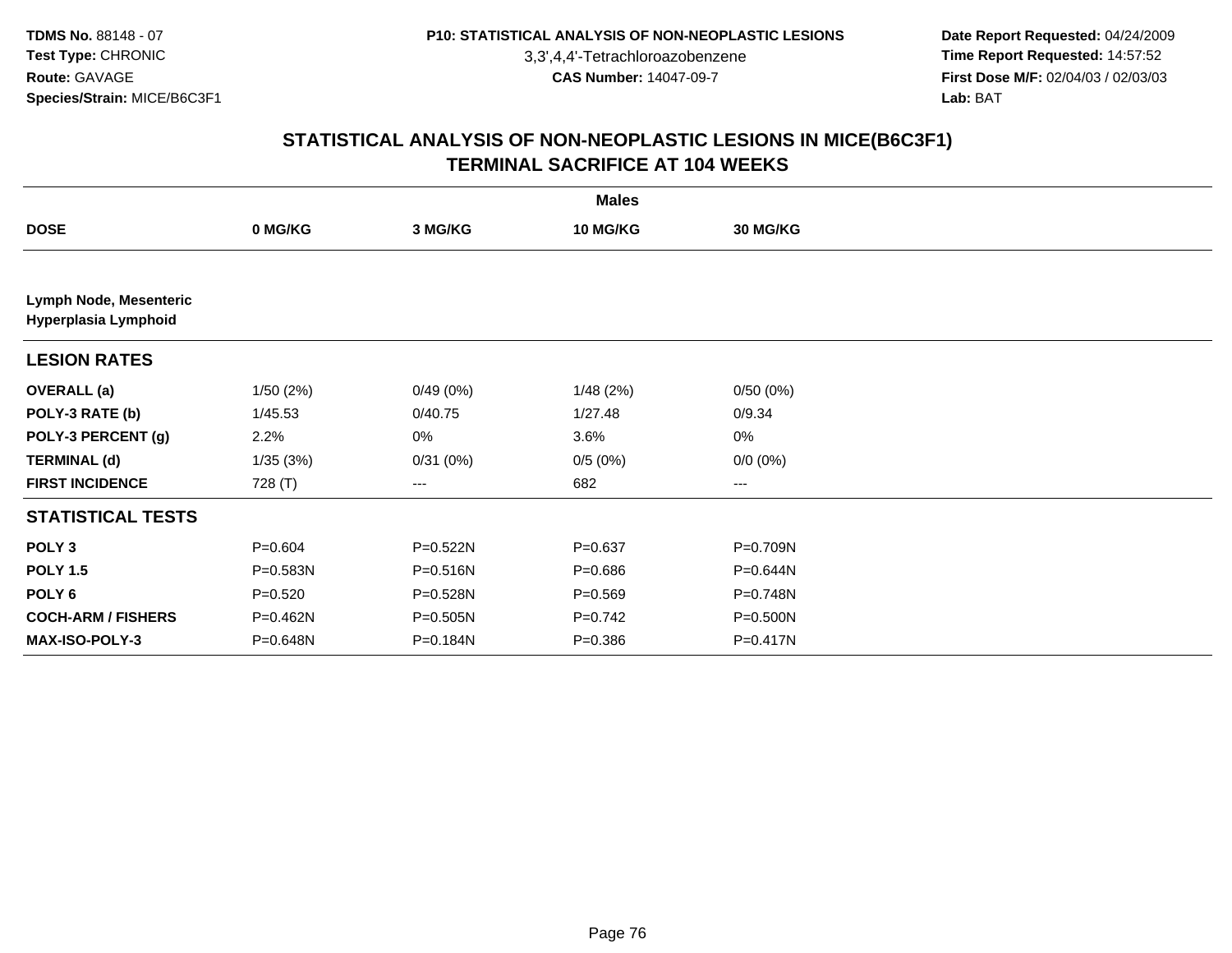3,3',4,4'-Tetrachloroazobenzene

 **Date Report Requested:** 04/24/2009 **Time Report Requested:** 14:57:52 **First Dose M/F:** 02/04/03 / 02/03/03<br>Lab: BAT **Lab:** BAT

|                                                 |             |              | <b>Males</b> |                 |  |
|-------------------------------------------------|-------------|--------------|--------------|-----------------|--|
| <b>DOSE</b>                                     | 0 MG/KG     | 3 MG/KG      | 10 MG/KG     | <b>30 MG/KG</b> |  |
|                                                 |             |              |              |                 |  |
| Lymph Node: Mediastinal<br>Hyperplasia Lymphoid |             |              |              |                 |  |
| <b>LESION RATES</b>                             |             |              |              |                 |  |
| <b>OVERALL (a)</b>                              | 0/2(0%)     | $0/1$ $(0%)$ | 1/2(50%)     | $0/0 (0\%)$     |  |
| POLY-3 RATE (b)                                 | 0/1.20      | 0/1.00       | 1/2.00       | 0/0.00          |  |
| POLY-3 PERCENT (g)                              | 0%          | 0%           | 50%          | 0%              |  |
| <b>TERMINAL (d)</b>                             | $0/0 (0\%)$ | $0/1$ $(0%)$ | $0/1$ $(0%)$ | $0/0 (0\%)$     |  |
| <b>FIRST INCIDENCE</b>                          | $--$        | $--$         | 682          | ---             |  |
| <b>STATISTICAL TESTS</b>                        |             |              |              |                 |  |
| POLY <sub>3</sub>                               | (e)         | (e)          | $P = 0.596$  | (e)             |  |
| <b>POLY 1.5</b>                                 | (e)         | (e)          | $P = 0.550$  | (e)             |  |
| POLY 6                                          | (e)         | (e)          | $P = 0.665$  | (e)             |  |
| <b>COCH-ARM / FISHERS</b>                       | $P = 0.871$ | (e)          | $P = 0.500$  | (e)             |  |
| MAX-ISO-POLY-3                                  | (e)         | (e)          | $P=0.275$    | (e)             |  |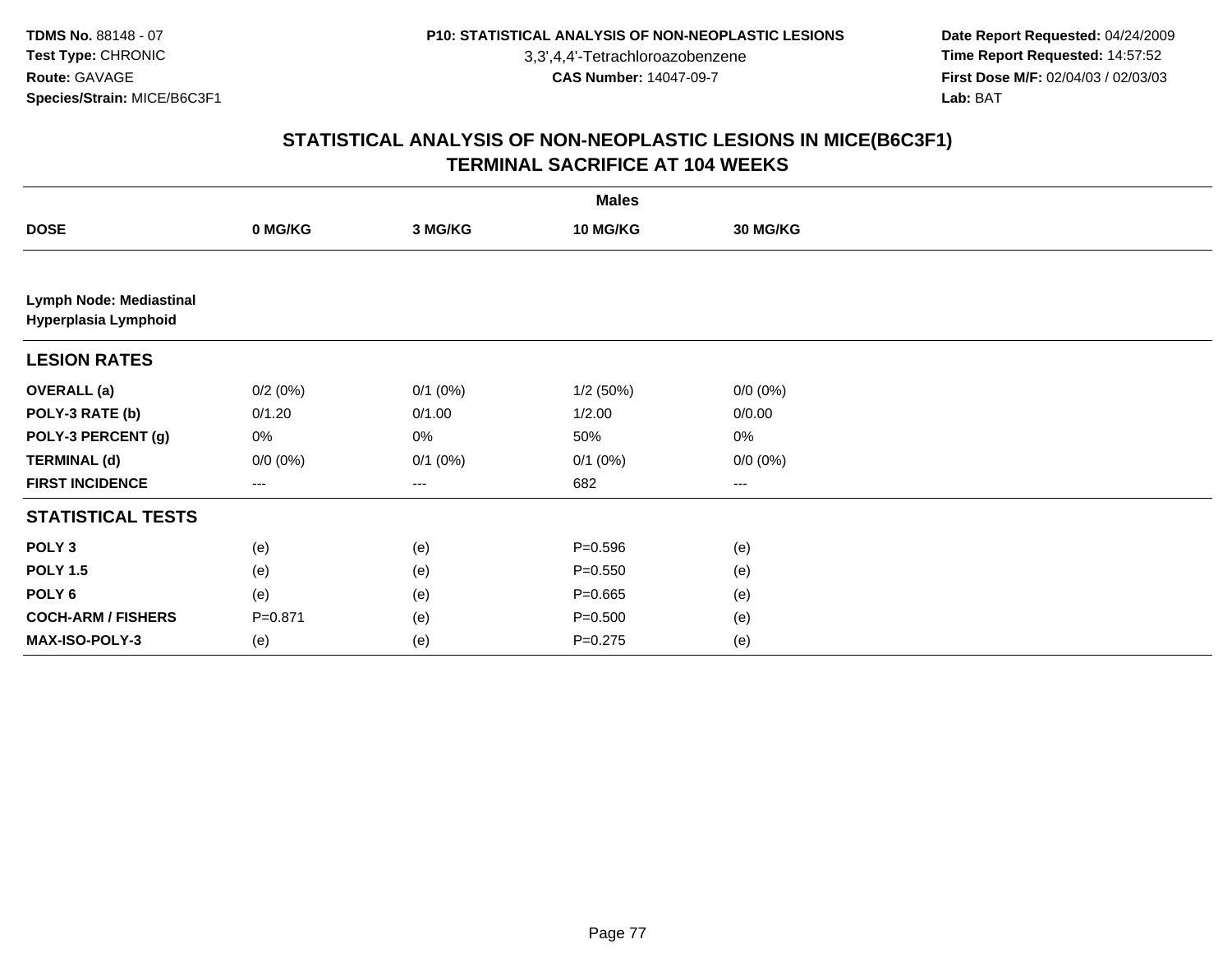3,3',4,4'-Tetrachloroazobenzene

 **Date Report Requested:** 04/24/2009 **Time Report Requested:** 14:57:52 **First Dose M/F:** 02/04/03 / 02/03/03<br>Lab: BAT **Lab:** BAT

|                                          |              |              | <b>Males</b>    |              |  |
|------------------------------------------|--------------|--------------|-----------------|--------------|--|
| <b>DOSE</b>                              | 0 MG/KG      | 3 MG/KG      | <b>10 MG/KG</b> | 30 MG/KG     |  |
|                                          |              |              |                 |              |  |
| <b>Mesentery: Fat</b><br><b>Fibrosis</b> |              |              |                 |              |  |
| <b>LESION RATES</b>                      |              |              |                 |              |  |
| <b>OVERALL</b> (a)                       | 4/5 (80%)    | 2/5(40%)     | 0/4(0%)         | 0/2(0%)      |  |
| POLY-3 RATE (b)                          | 4/4.61       | 2/4.28       | 0/2.70          | 0/0.58       |  |
| POLY-3 PERCENT (g)                       | 86.7%        | 46.7%        | 0%              | 0%           |  |
| <b>TERMINAL (d)</b>                      | $3/3(100\%)$ | $0/1$ $(0%)$ | $0/1$ $(0%)$    | $0/0 (0\%)$  |  |
| <b>FIRST INCIDENCE</b>                   | 678          | 542          | ---             | ---          |  |
| <b>STATISTICAL TESTS</b>                 |              |              |                 |              |  |
| POLY <sub>3</sub>                        | P=0.024N*    | P=0.274N     | P=0.011N*       | $P = 0.562N$ |  |
| <b>POLY 1.5</b>                          | P=0.034N*    | P=0.267N     | P=0.008N**      | P=0.288N     |  |
| POLY <sub>6</sub>                        | P=0.022N*    | P=0.292N     | P=0.025N*       | P=0.925N     |  |
| <b>COCH-ARM / FISHERS</b>                | P=0.068N     | P=0.262N     | P=0.040N*       | $P = 0.143N$ |  |
| MAX-ISO-POLY-3                           | P=0.039N*    | P=0.092N     | P=0.002N**      | P=0.187N     |  |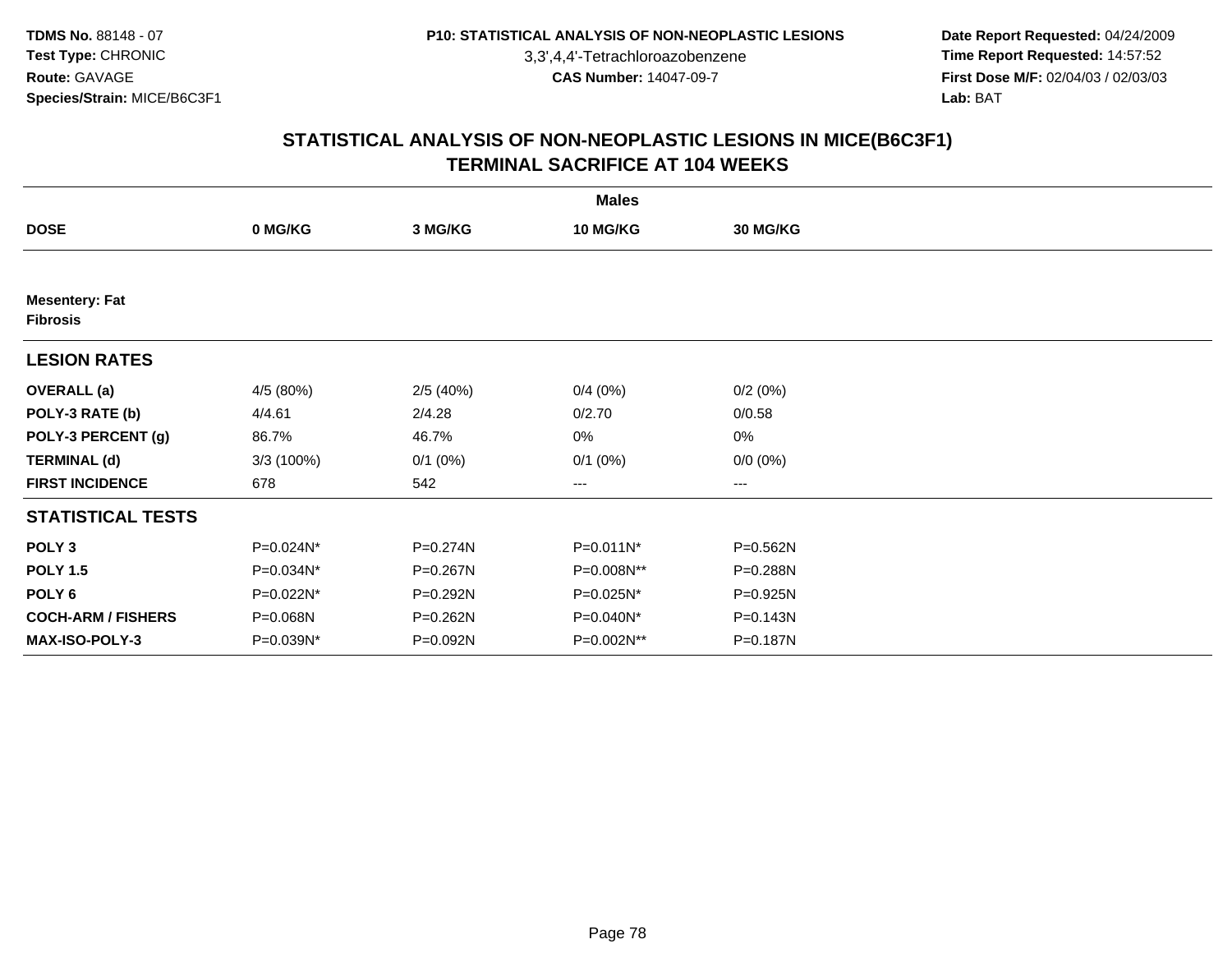3,3',4,4'-Tetrachloroazobenzene

 **Date Report Requested:** 04/24/2009 **Time Report Requested:** 14:57:52 **First Dose M/F:** 02/04/03 / 02/03/03<br>Lab: BAT **Lab:** BAT

|                                                      |             |              | <b>Males</b> |                 |  |
|------------------------------------------------------|-------------|--------------|--------------|-----------------|--|
| <b>DOSE</b>                                          | 0 MG/KG     | 3 MG/KG      | 10 MG/KG     | <b>30 MG/KG</b> |  |
|                                                      |             |              |              |                 |  |
| <b>Mesentery: Fat</b><br><b>Inflammation Chronic</b> |             |              |              |                 |  |
| <b>LESION RATES</b>                                  |             |              |              |                 |  |
| <b>OVERALL</b> (a)                                   | 3/5(60%)    | 5/5 (100%)   | $3/4$ (75%)  | 1/2(50%)        |  |
| POLY-3 RATE (b)                                      | 3/4.61      | 5/5.00       | 3/4.00       | 1/1.31          |  |
| POLY-3 PERCENT (g)                                   | 65.1%       | 100%         | 75%          | 76.4%           |  |
| <b>TERMINAL (d)</b>                                  | 2/3(67%)    | $1/1$ (100%) | $0/1$ $(0%)$ | $0/0 (0\%)$     |  |
| <b>FIRST INCIDENCE</b>                               | 678         | 542          | 529          | 469             |  |
| <b>STATISTICAL TESTS</b>                             |             |              |              |                 |  |
| POLY <sub>3</sub>                                    | P=0.687N    | $P = 0.261$  | $P = 0.652$  | $P = 0.753$     |  |
| <b>POLY 1.5</b>                                      | P=0.617N    | $P=0.232$    | $P = 0.621$  | $P = 0.784$     |  |
| POLY 6                                               | $P = 0.665$ | $P = 0.320$  | $P = 0.697$  | $P=0.723$       |  |
| <b>COCH-ARM / FISHERS</b>                            | P=0.469N    | $P=0.222$    | $P = 0.595$  | P=0.714N        |  |
| <b>MAX-ISO-POLY-3</b>                                | $P = 0.555$ | $P = 0.064$  | $P = 0.385$  | $P = 0.435$     |  |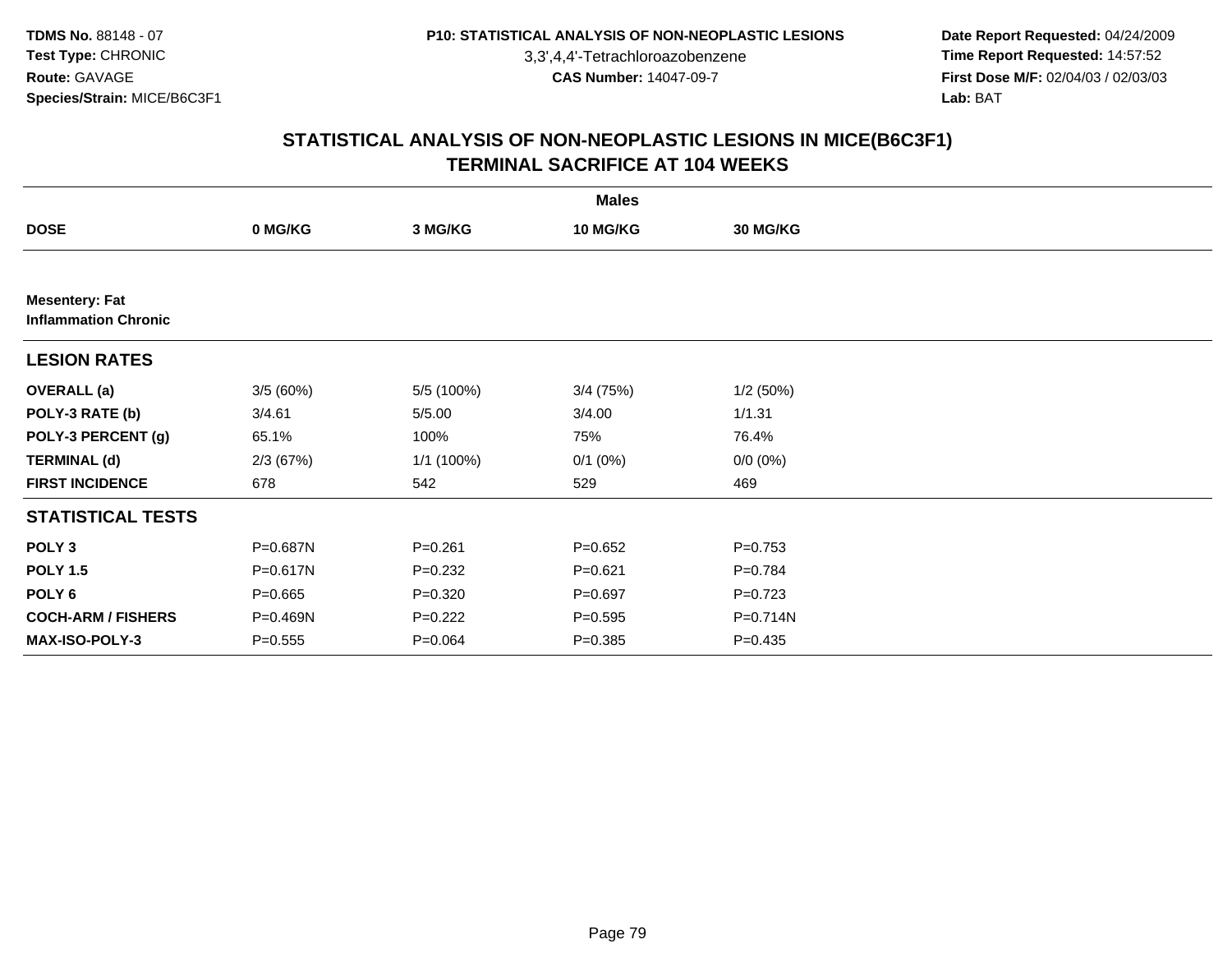3,3',4,4'-Tetrachloroazobenzene

 **Date Report Requested:** 04/24/2009 **Time Report Requested:** 14:57:52 **First Dose M/F:** 02/04/03 / 02/03/03<br>Lab: BAT **Lab:** BAT

|                                                |            |             | <b>Males</b>    |                   |  |
|------------------------------------------------|------------|-------------|-----------------|-------------------|--|
| <b>DOSE</b>                                    | 0 MG/KG    | 3 MG/KG     | <b>10 MG/KG</b> | <b>30 MG/KG</b>   |  |
|                                                |            |             |                 |                   |  |
| <b>Mesentery: Fat</b><br><b>Mineralization</b> |            |             |                 |                   |  |
| <b>LESION RATES</b>                            |            |             |                 |                   |  |
| <b>OVERALL</b> (a)                             | 1/5(20%)   | 2/5(40%)    | 0/4(0%)         | 0/2(0%)           |  |
| POLY-3 RATE (b)                                | 1/4.61     | 2/4.16      | 0/2.70          | 0/0.58            |  |
| POLY-3 PERCENT (g)                             | 21.7%      | 48.1%       | 0%              | 0%                |  |
| <b>TERMINAL (d)</b>                            | $0/3(0\%)$ | $0/1$ (0%)  | $0/1$ $(0%)$    | $0/0 (0\%)$       |  |
| <b>FIRST INCIDENCE</b>                         | 678        | 591         | ---             | $\qquad \qquad -$ |  |
| <b>STATISTICAL TESTS</b>                       |            |             |                 |                   |  |
| POLY <sub>3</sub>                              | P=0.399N   | $P = 0.458$ | P=0.602N        | P=0.780N          |  |
| <b>POLY 1.5</b>                                | P=0.378N   | $P=0.477$   | P=0.576N        | P=0.743N          |  |
| POLY <sub>6</sub>                              | P=0.526N   | $P=0.434$   | P=0.636N        | P=0.808N          |  |
| <b>COCH-ARM / FISHERS</b>                      | P=0.353N   | $P = 0.500$ | P=0.556N        | P=0.714N          |  |
| <b>MAX-ISO-POLY-3</b>                          | P=0.622N   | $P = 0.230$ | P=0.268N        | P=0.435N          |  |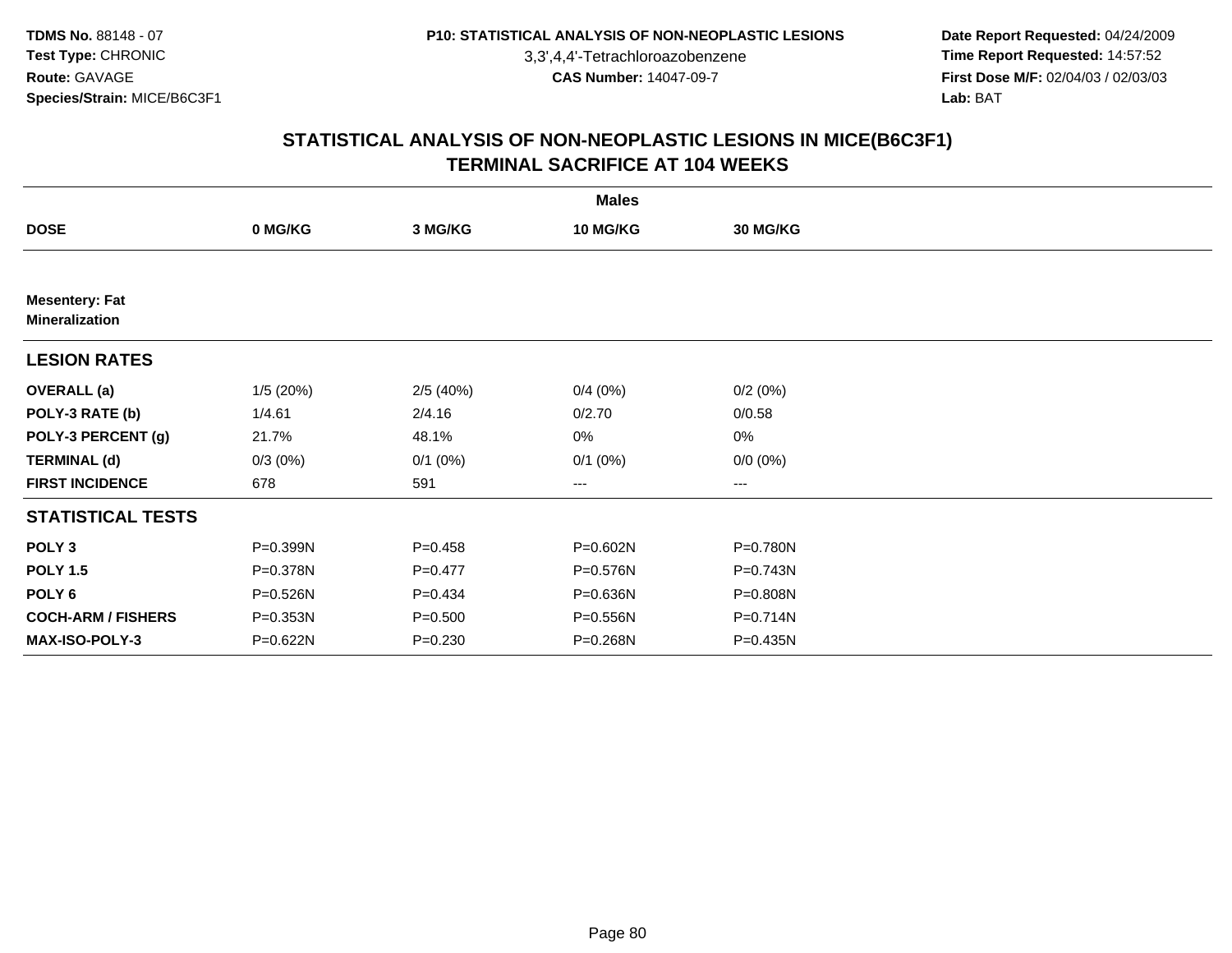3,3',4,4'-Tetrachloroazobenzene

 **Date Report Requested:** 04/24/2009 **Time Report Requested:** 14:57:52 **First Dose M/F:** 02/04/03 / 02/03/03<br>Lab: BAT **Lab:** BAT

|                                          |              |              | <b>Males</b>    |                        |  |
|------------------------------------------|--------------|--------------|-----------------|------------------------|--|
| <b>DOSE</b>                              | 0 MG/KG      | 3 MG/KG      | <b>10 MG/KG</b> | 30 MG/KG               |  |
|                                          |              |              |                 |                        |  |
| <b>Mesentery: Fat</b><br><b>Necrosis</b> |              |              |                 |                        |  |
| <b>LESION RATES</b>                      |              |              |                 |                        |  |
| <b>OVERALL</b> (a)                       | 4/5 (80%)    | 3/5(60%)     | $1/4$ (25%)     | 0/2(0%)                |  |
| POLY-3 RATE (b)                          | 4/4.61       | 3/4.28       | 1/3.32          | 0/0.58                 |  |
| POLY-3 PERCENT (g)                       | 86.7%        | 70.1%        | 30.1%           | 0%                     |  |
| <b>TERMINAL (d)</b>                      | 3/3(100%)    | 1/1 (100%)   | $0/1$ $(0%)$    | $0/0 (0\%)$            |  |
| <b>FIRST INCIDENCE</b>                   | 678          | 542          | 529             | $\qquad \qquad \cdots$ |  |
| <b>STATISTICAL TESTS</b>                 |              |              |                 |                        |  |
| POLY <sub>3</sub>                        | P=0.071N     | P=0.592N     | P=0.154N        | P=0.562N               |  |
| <b>POLY 1.5</b>                          | P=0.068N     | $P = 0.542N$ | P=0.152N        | P=0.288N               |  |
| POLY <sub>6</sub>                        | P=0.075N     | P=0.715N     | P=0.163N        | P=0.925N               |  |
| <b>COCH-ARM / FISHERS</b>                | P=0.065N     | P=0.500N     | P=0.167N        | P=0.143N               |  |
| <b>MAX-ISO-POLY-3</b>                    | $P = 0.115N$ | P=0.264N     | P=0.043N*       | P=0.187N               |  |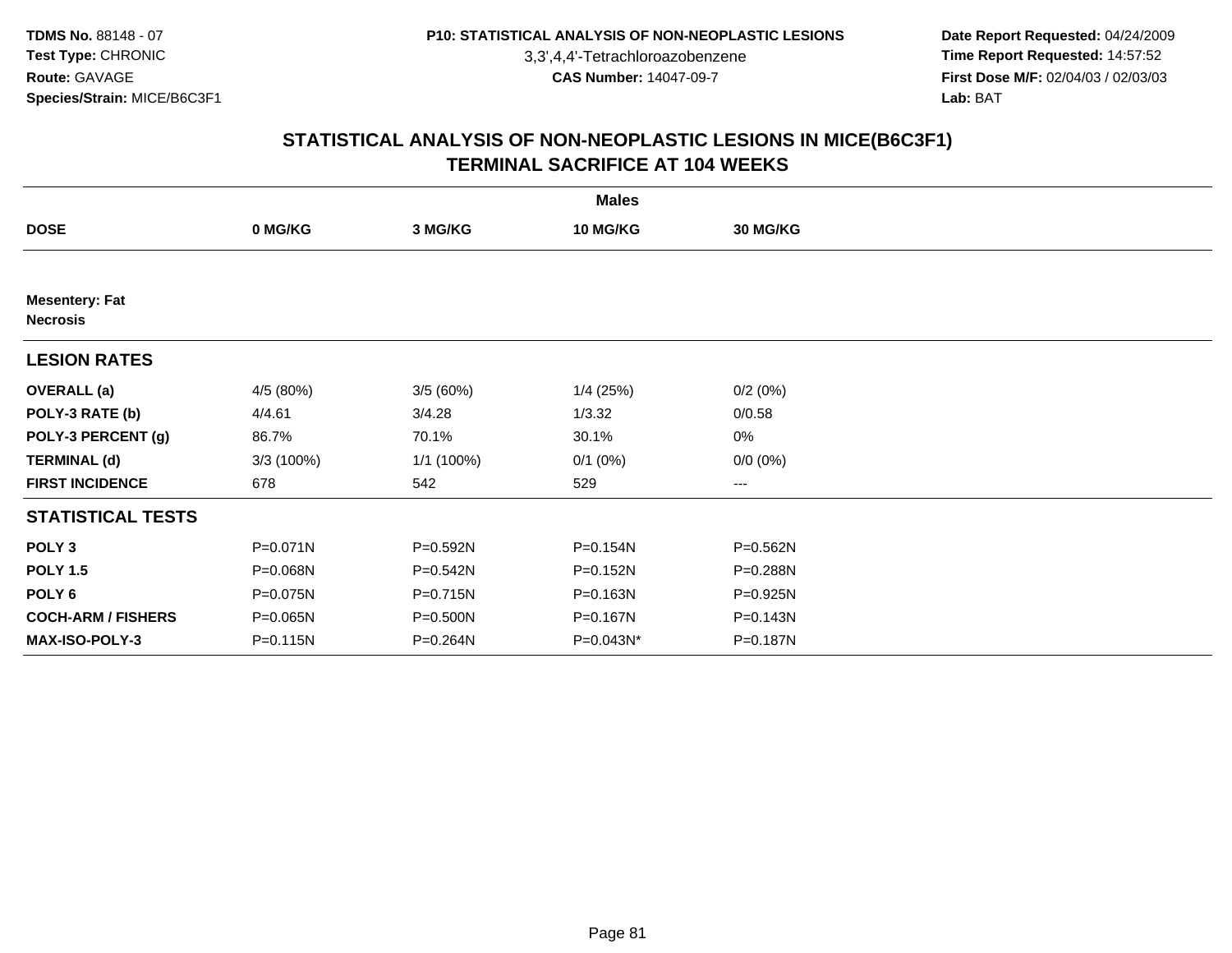3,3',4,4'-Tetrachloroazobenzene

 **Date Report Requested:** 04/24/2009 **Time Report Requested:** 14:57:52 **First Dose M/F:** 02/04/03 / 02/03/03<br>Lab: BAT **Lab:** BAT

|                                            |                        |          | <b>Males</b>    |             |  |
|--------------------------------------------|------------------------|----------|-----------------|-------------|--|
| <b>DOSE</b>                                | 0 MG/KG                | 3 MG/KG  | <b>10 MG/KG</b> | 30 MG/KG    |  |
|                                            |                        |          |                 |             |  |
| <b>Nose</b><br><b>Inflammation Chronic</b> |                        |          |                 |             |  |
| <b>LESION RATES</b>                        |                        |          |                 |             |  |
| <b>OVERALL</b> (a)                         | 0/50(0%)               | 0/50(0%) | 1/49(2%)        | 0/50(0%)    |  |
| POLY-3 RATE (b)                            | 0/45.53                | 0/41.24  | 1/28.83         | 0/9.34      |  |
| POLY-3 PERCENT (g)                         | 0%                     | 0%       | 3.5%            | 0%          |  |
| <b>TERMINAL (d)</b>                        | 0/35(0%)               | 0/31(0%) | 0/5(0%)         | $0/0 (0\%)$ |  |
| <b>FIRST INCIDENCE</b>                     | $\qquad \qquad \cdots$ | ---      | 64              | $---$       |  |
| <b>STATISTICAL TESTS</b>                   |                        |          |                 |             |  |
| POLY <sub>3</sub>                          | $P = 0.309$            | (e)      | $P = 0.413$     | (e)         |  |
| <b>POLY 1.5</b>                            | $P=0.492$              | (e)      | $P = 0.447$     | (e)         |  |
| POLY <sub>6</sub>                          | $P = 0.179$            | (e)      | $P = 0.369$     | (e)         |  |
| <b>COCH-ARM / FISHERS</b>                  | P=0.785N               | (e)      | $P = 0.495$     | (e)         |  |
| MAX-ISO-POLY-3                             | $P = 0.494$            | (e)      | $P = 0.156$     | (e)         |  |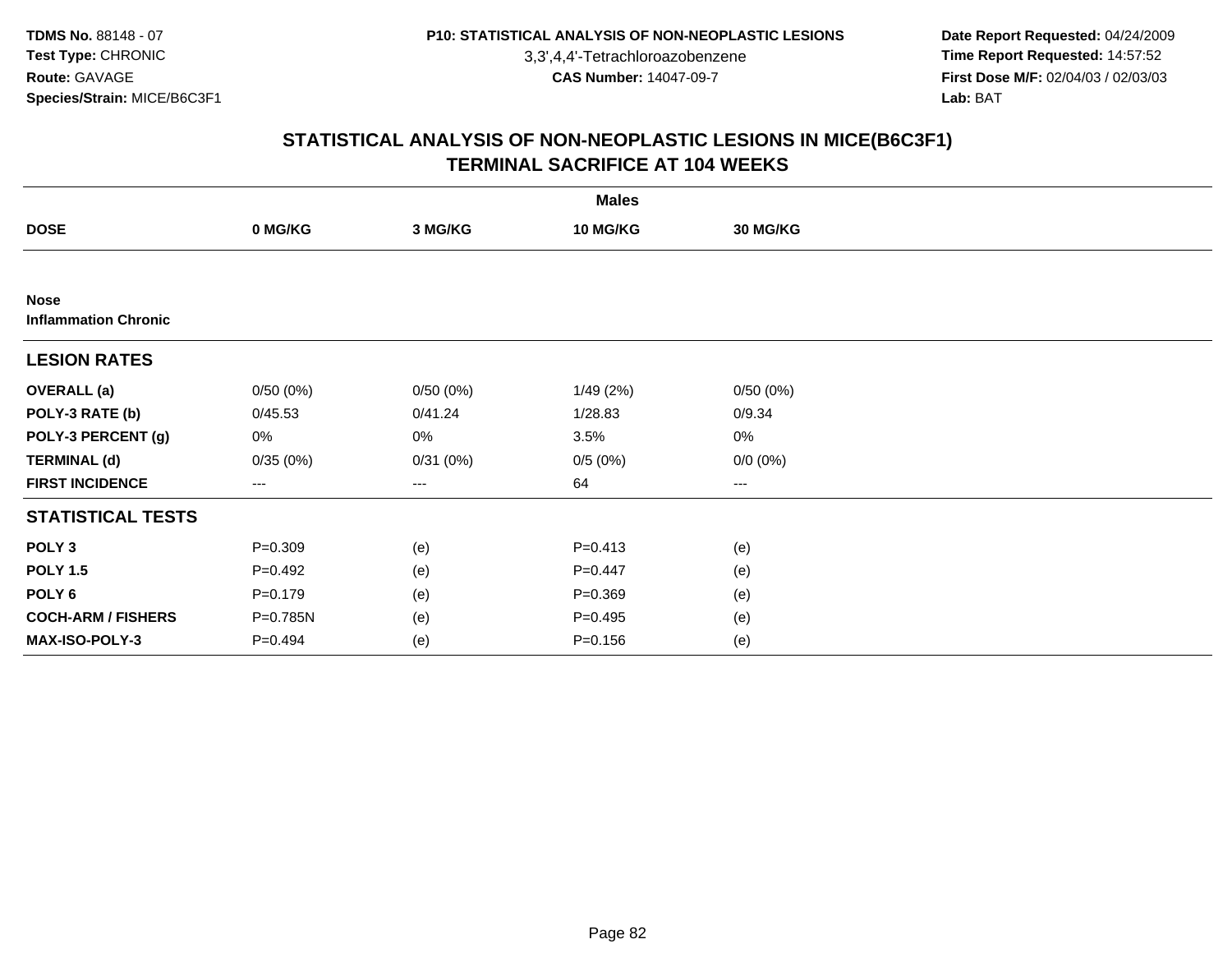3,3',4,4'-Tetrachloroazobenzene

 **Date Report Requested:** 04/24/2009 **Time Report Requested:** 14:57:52 **First Dose M/F:** 02/04/03 / 02/03/03<br>Lab: BAT **Lab:** BAT

|                                                             |          |          | <b>Males</b>           |              |  |  |  |  |  |
|-------------------------------------------------------------|----------|----------|------------------------|--------------|--|--|--|--|--|
| <b>DOSE</b>                                                 | 0 MG/KG  | 3 MG/KG  | 10 MG/KG               | 30 MG/KG     |  |  |  |  |  |
|                                                             |          |          |                        |              |  |  |  |  |  |
| Nose: Nasolacrimal Duct, Squamous Epithelium<br>Hyperplasia |          |          |                        |              |  |  |  |  |  |
| <b>LESION RATES</b>                                         |          |          |                        |              |  |  |  |  |  |
| <b>OVERALL</b> (a)                                          | 2/50(4%) | 0/50(0%) | 0/49(0%)               | 0/50(0%)     |  |  |  |  |  |
| POLY-3 RATE (b)                                             | 2/46.43  | 0/41.24  | 0/27.83                | 0/9.34       |  |  |  |  |  |
| POLY-3 PERCENT (g)                                          | 4.3%     | 0%       | 0%                     | $0\%$        |  |  |  |  |  |
| <b>TERMINAL (d)</b>                                         | 0/35(0%) | 0/31(0%) | 0/5(0%)                | $0/0 (0\%)$  |  |  |  |  |  |
| <b>FIRST INCIDENCE</b>                                      | 486      | ---      | $\qquad \qquad \cdots$ | ---          |  |  |  |  |  |
| <b>STATISTICAL TESTS</b>                                    |          |          |                        |              |  |  |  |  |  |
| POLY <sub>3</sub>                                           | P=0.200N | P=0.265N | P=0.364N               | P=0.578N     |  |  |  |  |  |
| <b>POLY 1.5</b>                                             | P=0.213N | P=0.255N | P=0.312N               | $P = 0.448N$ |  |  |  |  |  |
| POLY <sub>6</sub>                                           | P=0.168N | P=0.275N | P=0.438N               | P=0.665N     |  |  |  |  |  |
| <b>COCH-ARM / FISHERS</b>                                   | P=0.243N | P=0.247N | P=0.253N               | P=0.247N     |  |  |  |  |  |
| <b>MAX-ISO-POLY-3</b>                                       | P=0.326N | P=0.102N | P=0.195N               | P=0.385N     |  |  |  |  |  |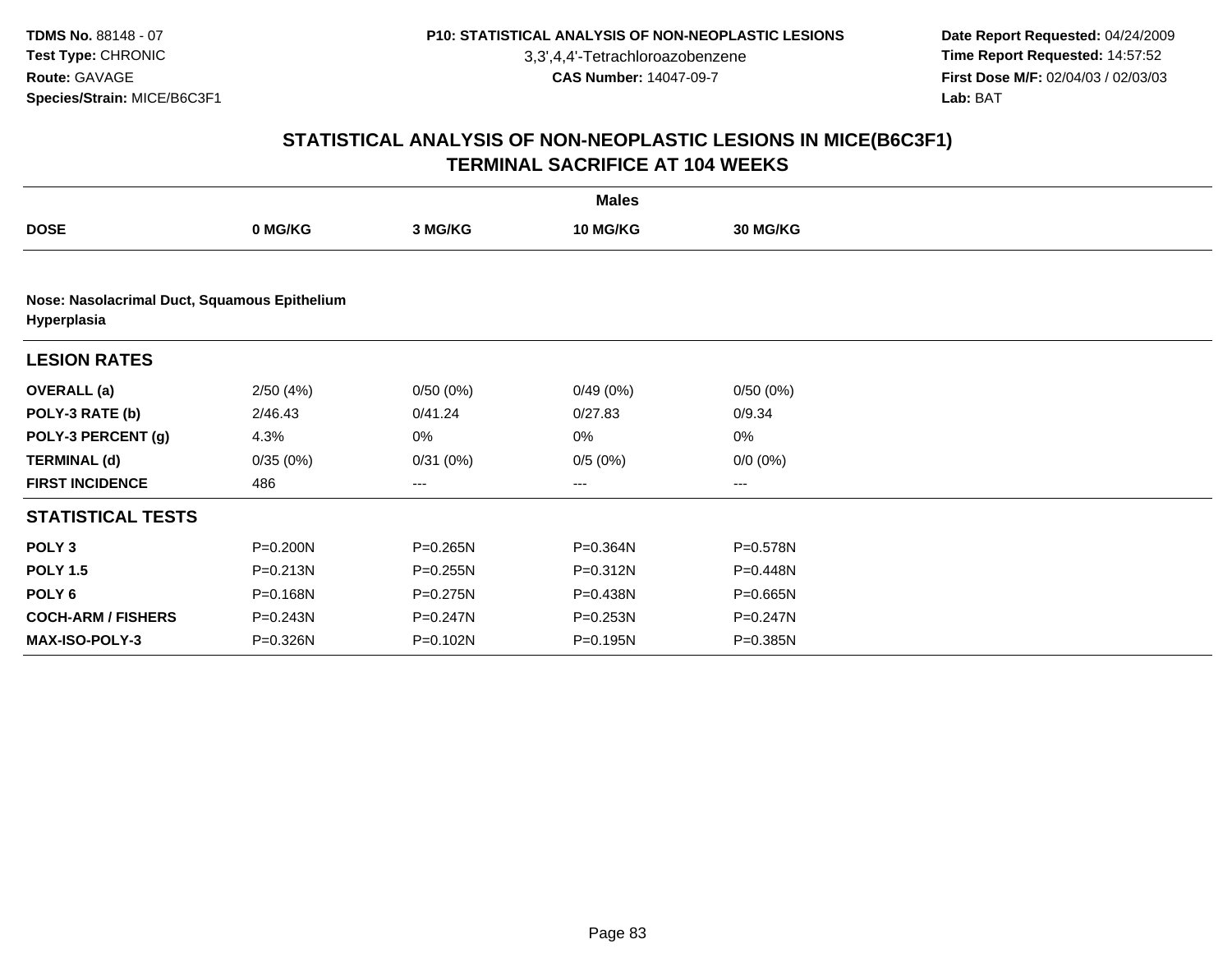3,3',4,4'-Tetrachloroazobenzene

 **Date Report Requested:** 04/24/2009 **Time Report Requested:** 14:57:52 **First Dose M/F:** 02/04/03 / 02/03/03<br>Lab: BAT **Lab:** BAT

|                                                         |          |          | <b>Males</b>      |                 |  |
|---------------------------------------------------------|----------|----------|-------------------|-----------------|--|
| <b>DOSE</b>                                             | 0 MG/KG  | 3 MG/KG  | 10 MG/KG          | <b>30 MG/KG</b> |  |
|                                                         |          |          |                   |                 |  |
| Nose: Olfactory Epithelium, Glands<br><b>Dilatation</b> |          |          |                   |                 |  |
| <b>LESION RATES</b>                                     |          |          |                   |                 |  |
| <b>OVERALL</b> (a)                                      | 0/50(0%) | 0/50(0%) | 0/49(0%)          | 0/50(0%)        |  |
| POLY-3 RATE (b)                                         | 0/45.53  | 0/41.24  | 0/27.83           | 0/9.34          |  |
| POLY-3 PERCENT (g)                                      | 0%       | 0%       | 0%                | $0\%$           |  |
| <b>TERMINAL (d)</b>                                     | 0/35(0%) | 0/31(0%) | 0/5(0%)           | $0/0 (0\%)$     |  |
| <b>FIRST INCIDENCE</b>                                  | ---      | ---      | $\qquad \qquad -$ | $---$           |  |
| <b>STATISTICAL TESTS</b>                                |          |          |                   |                 |  |
| POLY <sub>3</sub>                                       | (e)      | (e)      | (e)               | (e)             |  |
| <b>POLY 1.5</b>                                         | (e)      | (e)      | (e)               | (e)             |  |
| POLY <sub>6</sub>                                       | (e)      | (e)      | (e)               | (e)             |  |
| <b>COCH-ARM / FISHERS</b>                               | (e)      | (e)      | (e)               | (e)             |  |
| MAX-ISO-POLY-3                                          | (e)      | (e)      | (e)               | (e)             |  |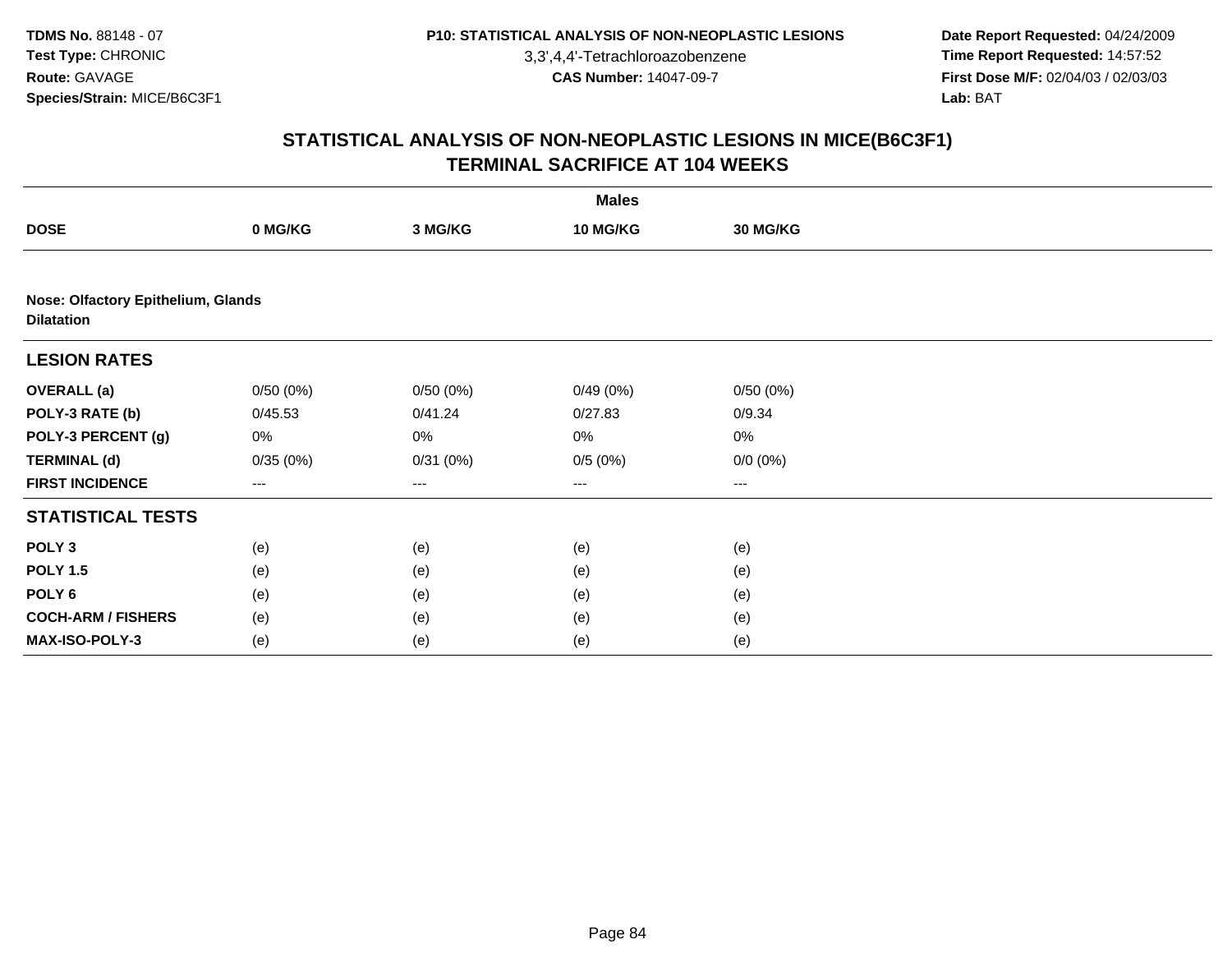3,3',4,4'-Tetrachloroazobenzene

 **Date Report Requested:** 04/24/2009 **Time Report Requested:** 14:57:52 **First Dose M/F:** 02/04/03 / 02/03/03<br>Lab: BAT **Lab:** BAT

|                           | <b>Males</b>                          |            |              |                 |  |  |  |  |  |
|---------------------------|---------------------------------------|------------|--------------|-----------------|--|--|--|--|--|
| <b>DOSE</b>               | 0 MG/KG                               | 3 MG/KG    | 10 MG/KG     | <b>30 MG/KG</b> |  |  |  |  |  |
|                           |                                       |            |              |                 |  |  |  |  |  |
| <b>Pancreas</b>           | <b>Infiltration Cellular Lymphoid</b> |            |              |                 |  |  |  |  |  |
| <b>LESION RATES</b>       |                                       |            |              |                 |  |  |  |  |  |
| <b>OVERALL</b> (a)        | 6/50 (12%)                            | 5/50 (10%) | 1/49(2%)     | 0/50(0%)        |  |  |  |  |  |
| POLY-3 RATE (b)           | 6/45.53                               | 5/41.24    | 1/27.83      | 0/9.34          |  |  |  |  |  |
| POLY-3 PERCENT (g)        | 13.2%                                 | 12.1%      | 3.6%         | 0%              |  |  |  |  |  |
| <b>TERMINAL (d)</b>       | 6/35(17%)                             | 5/31 (16%) | 1/5(20%)     | $0/0 (0\%)$     |  |  |  |  |  |
| <b>FIRST INCIDENCE</b>    | 728 (T)                               | 728 (T)    | 728 (T)      | ---             |  |  |  |  |  |
| <b>STATISTICAL TESTS</b>  |                                       |            |              |                 |  |  |  |  |  |
| POLY <sub>3</sub>         | P=0.109N                              | P=0.569N   | P=0.184N     | P=0.353N        |  |  |  |  |  |
| <b>POLY 1.5</b>           | P=0.045N*                             | P=0.547N   | $P = 0.121N$ | P=0.146N        |  |  |  |  |  |
| POLY 6                    | P=0.230N                              | P=0.592N   | P=0.298N     | P=0.549N        |  |  |  |  |  |
| <b>COCH-ARM / FISHERS</b> | P=0.008N**                            | P=0.500N   | P=0.059N     | $P=0.013N^*$    |  |  |  |  |  |
| <b>MAX-ISO-POLY-3</b>     | P=0.177N                              | P=0.443N   | P=0.142N     | P=0.297N        |  |  |  |  |  |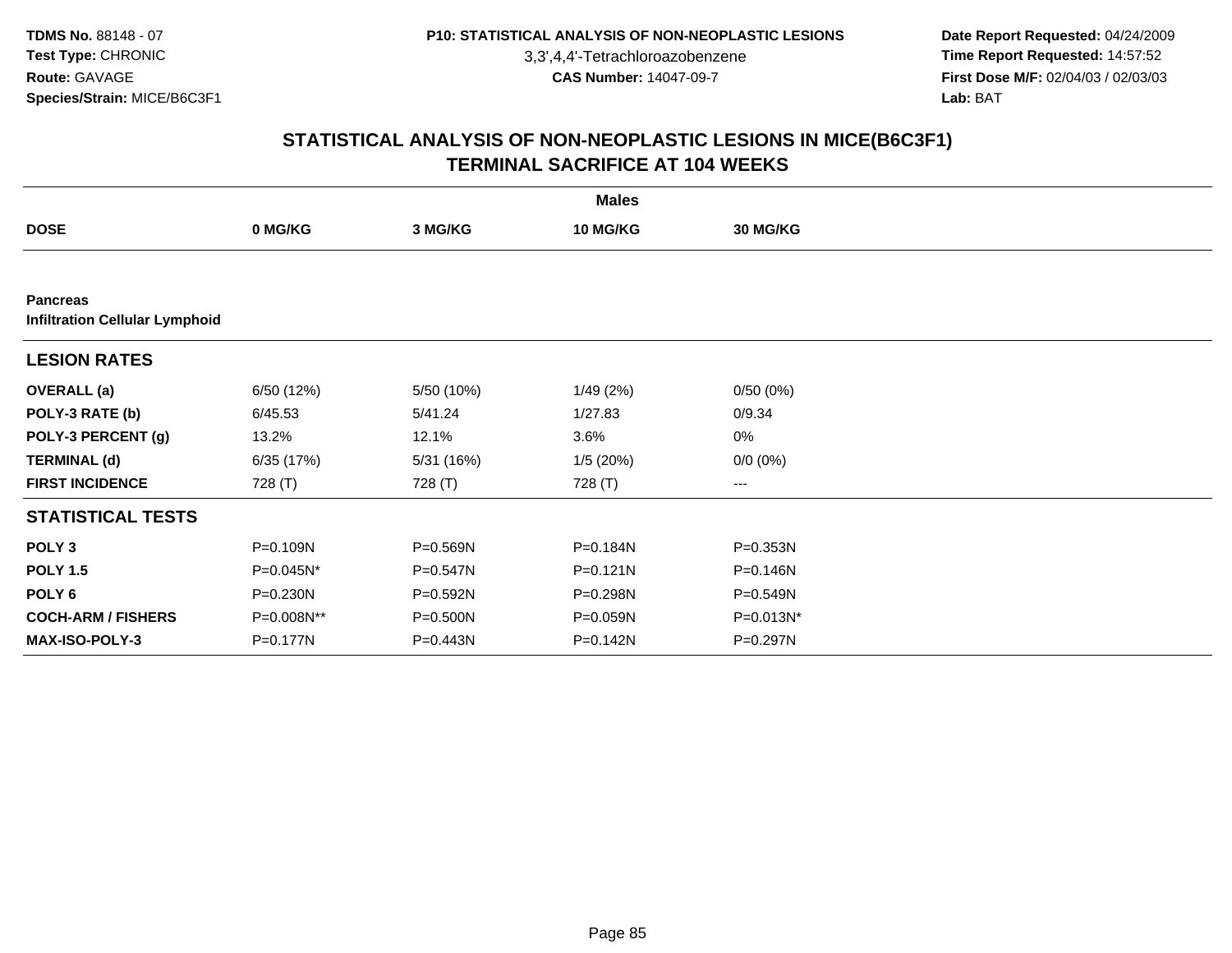3,3',4,4'-Tetrachloroazobenzene

 **Date Report Requested:** 04/24/2009 **Time Report Requested:** 14:57:52 **First Dose M/F:** 02/04/03 / 02/03/03<br>Lab: BAT **Lab:** BAT

|                                                |                   |             | <b>Males</b>    |             |  |
|------------------------------------------------|-------------------|-------------|-----------------|-------------|--|
| <b>DOSE</b>                                    | 0 MG/KG           | 3 MG/KG     | <b>10 MG/KG</b> | 30 MG/KG    |  |
|                                                |                   |             |                 |             |  |
| <b>Pancreas</b><br><b>Inflammation Chronic</b> |                   |             |                 |             |  |
| <b>LESION RATES</b>                            |                   |             |                 |             |  |
| <b>OVERALL</b> (a)                             | 0/50(0%)          | 2/50(4%)    | 1/49(2%)        | 1/50(2%)    |  |
| POLY-3 RATE (b)                                | 0/45.53           | 2/41.50     | 1/28.01         | 1/10.00     |  |
| POLY-3 PERCENT (g)                             | 0%                | 4.8%        | 3.6%            | 10%         |  |
| <b>TERMINAL (d)</b>                            | 0/35(0%)          | 1/31(3%)    | 0/5(0%)         | $0/0 (0\%)$ |  |
| <b>FIRST INCIDENCE</b>                         | $\qquad \qquad -$ | 660         | 682             | 510         |  |
| <b>STATISTICAL TESTS</b>                       |                   |             |                 |             |  |
| POLY <sub>3</sub>                              | $P = 0.189$       | $P = 0.217$ | $P = 0.408$     | $P=0.292$   |  |
| <b>POLY 1.5</b>                                | $P = 0.309$       | $P=0.223$   | $P=0.442$       | $P = 0.357$ |  |
| POLY <sub>6</sub>                              | $P=0.129$         | $P = 0.211$ | $P = 0.364$     | $P = 0.253$ |  |
| <b>COCH-ARM / FISHERS</b>                      | $P = 0.619$       | $P = 0.247$ | $P=0.495$       | $P = 0.500$ |  |
| MAX-ISO-POLY-3                                 | $P = 0.307$       | $P = 0.076$ | $P = 0.156$     | $P = 0.155$ |  |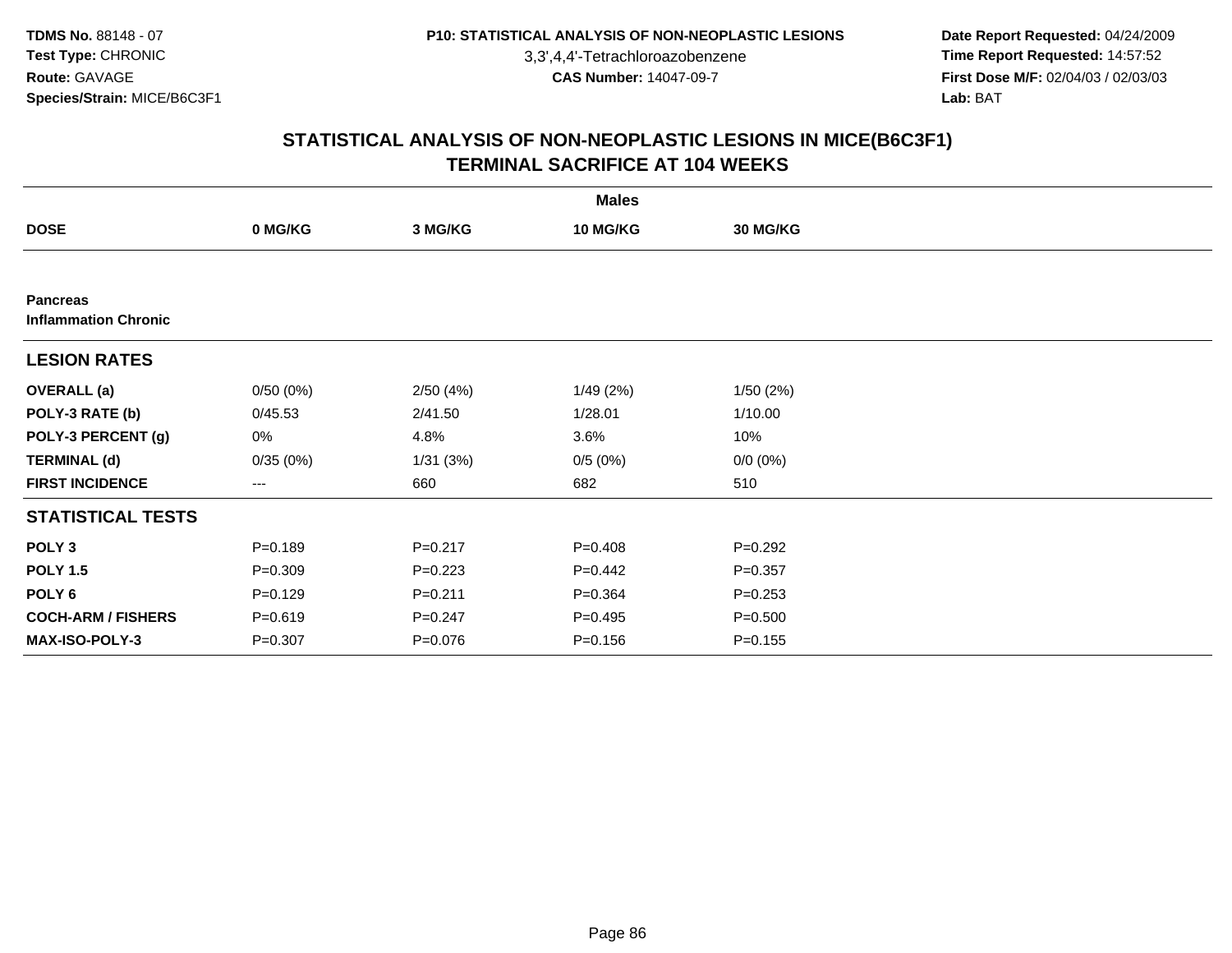3,3',4,4'-Tetrachloroazobenzene

 **Date Report Requested:** 04/24/2009 **Time Report Requested:** 14:57:52 **First Dose M/F:** 02/04/03 / 02/03/03<br>Lab: BAT **Lab:** BAT

|                                  |          |             | <b>Males</b> |                   |  |
|----------------------------------|----------|-------------|--------------|-------------------|--|
| <b>DOSE</b>                      | 0 MG/KG  | 3 MG/KG     | 10 MG/KG     | <b>30 MG/KG</b>   |  |
|                                  |          |             |              |                   |  |
| <b>Parathyroid Gland</b><br>Cyst |          |             |              |                   |  |
| <b>LESION RATES</b>              |          |             |              |                   |  |
| <b>OVERALL</b> (a)               | 1/45(2%) | 1/47(2%)    | 0/46(0%)     | 0/44(0%)          |  |
| POLY-3 RATE (b)                  | 1/42.20  | 1/39.29     | 0/26.36      | 0/7.88            |  |
| POLY-3 PERCENT (g)               | 2.4%     | 2.6%        | 0%           | $0\%$             |  |
| <b>TERMINAL (d)</b>              | 1/34(3%) | 0/29(0%)    | 0/5(0%)      | $0/0 (0\%)$       |  |
| <b>FIRST INCIDENCE</b>           | 728 (T)  | 680         | ---          | $\qquad \qquad -$ |  |
| <b>STATISTICAL TESTS</b>         |          |             |              |                   |  |
| POLY <sub>3</sub>                | P=0.396N | $P = 0.744$ | P=0.589N     | P=0.715N          |  |
| <b>POLY 1.5</b>                  | P=0.332N | $P=0.754$   | $P = 0.553N$ | P=0.652N          |  |
| POLY <sub>6</sub>                | P=0.476N | $P = 0.734$ | P=0.633N     | $P = 0.751N$      |  |
| <b>COCH-ARM / FISHERS</b>        | P=0.309N | P=0.742N    | P=0.495N     | P=0.506N          |  |
| <b>MAX-ISO-POLY-3</b>            | P=0.617N | $P=0.479$   | P=0.267N     | P=0.423N          |  |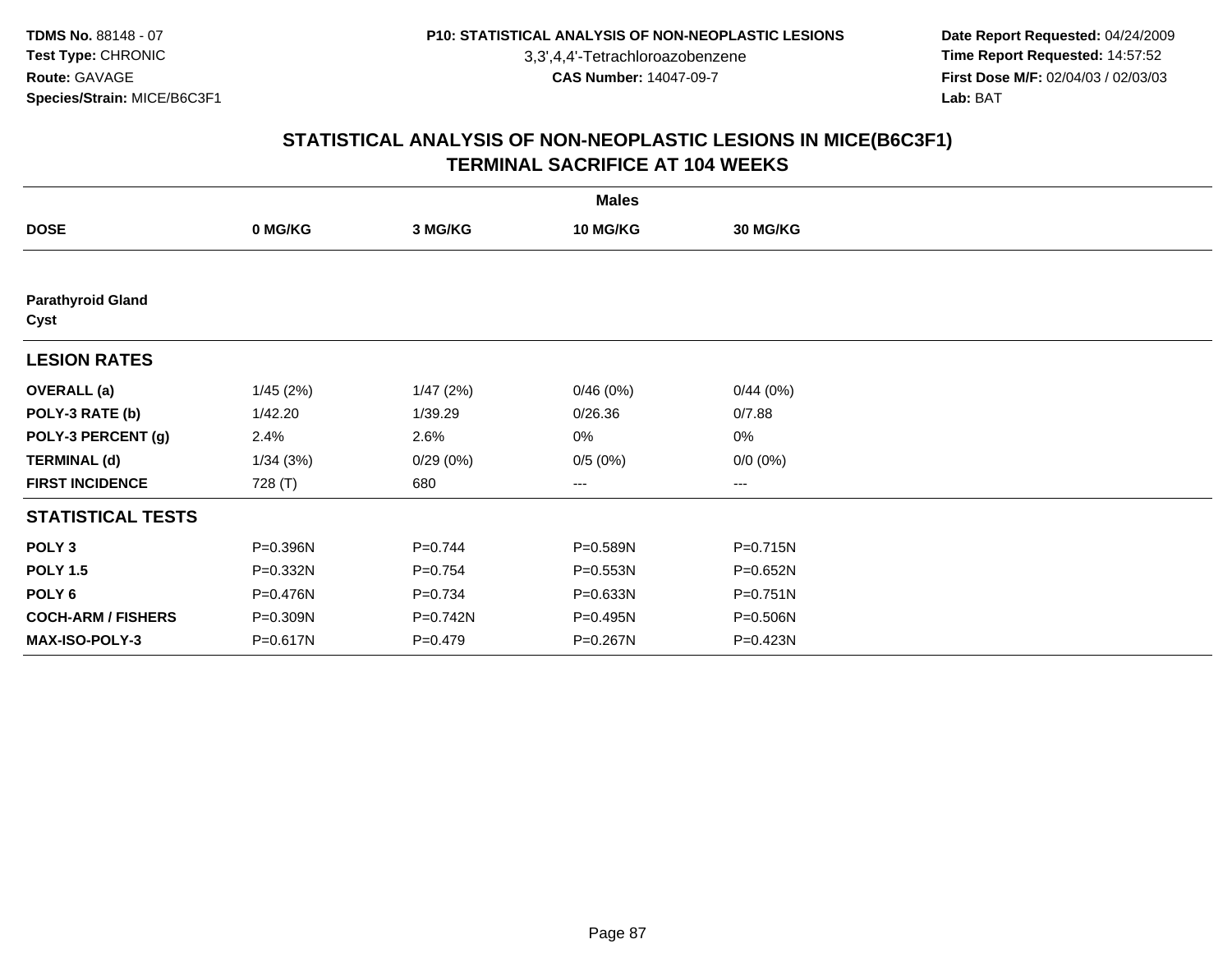3,3',4,4'-Tetrachloroazobenzene

 **Date Report Requested:** 04/24/2009 **Time Report Requested:** 14:57:52 **First Dose M/F:** 02/04/03 / 02/03/03<br>Lab: BAT **Lab:** BAT

|                                                      | <b>Males</b>      |          |                   |             |  |  |  |  |
|------------------------------------------------------|-------------------|----------|-------------------|-------------|--|--|--|--|
| <b>DOSE</b>                                          | 0 MG/KG           | 3 MG/KG  | 10 MG/KG          | 30 MG/KG    |  |  |  |  |
|                                                      |                   |          |                   |             |  |  |  |  |
| <b>Pituitary Gland: Pars Distalis</b><br>Angiectasis |                   |          |                   |             |  |  |  |  |
| <b>LESION RATES</b>                                  |                   |          |                   |             |  |  |  |  |
| <b>OVERALL</b> (a)                                   | 0/49(0%)          | 0/50(0%) | 0/48(0%)          | 0/50(0%)    |  |  |  |  |
| POLY-3 RATE (b)                                      | 0/44.60           | 0/41.24  | 0/26.83           | 0/9.34      |  |  |  |  |
| POLY-3 PERCENT (g)                                   | 0%                | 0%       | $0\%$             | $0\%$       |  |  |  |  |
| <b>TERMINAL (d)</b>                                  | 0/35(0%)          | 0/31(0%) | 0/4(0%)           | $0/0 (0\%)$ |  |  |  |  |
| <b>FIRST INCIDENCE</b>                               | $\qquad \qquad -$ | $---$    | $\qquad \qquad -$ | $---$       |  |  |  |  |
| <b>STATISTICAL TESTS</b>                             |                   |          |                   |             |  |  |  |  |
| POLY <sub>3</sub>                                    | (e)               | (e)      | (e)               | (e)         |  |  |  |  |
| <b>POLY 1.5</b>                                      | (e)               | (e)      | (e)               | (e)         |  |  |  |  |
| POLY <sub>6</sub>                                    | (e)               | (e)      | (e)               | (e)         |  |  |  |  |
| <b>COCH-ARM / FISHERS</b>                            | (e)               | (e)      | (e)               | (e)         |  |  |  |  |
| MAX-ISO-POLY-3                                       | (e)               | (e)      | (e)               | (e)         |  |  |  |  |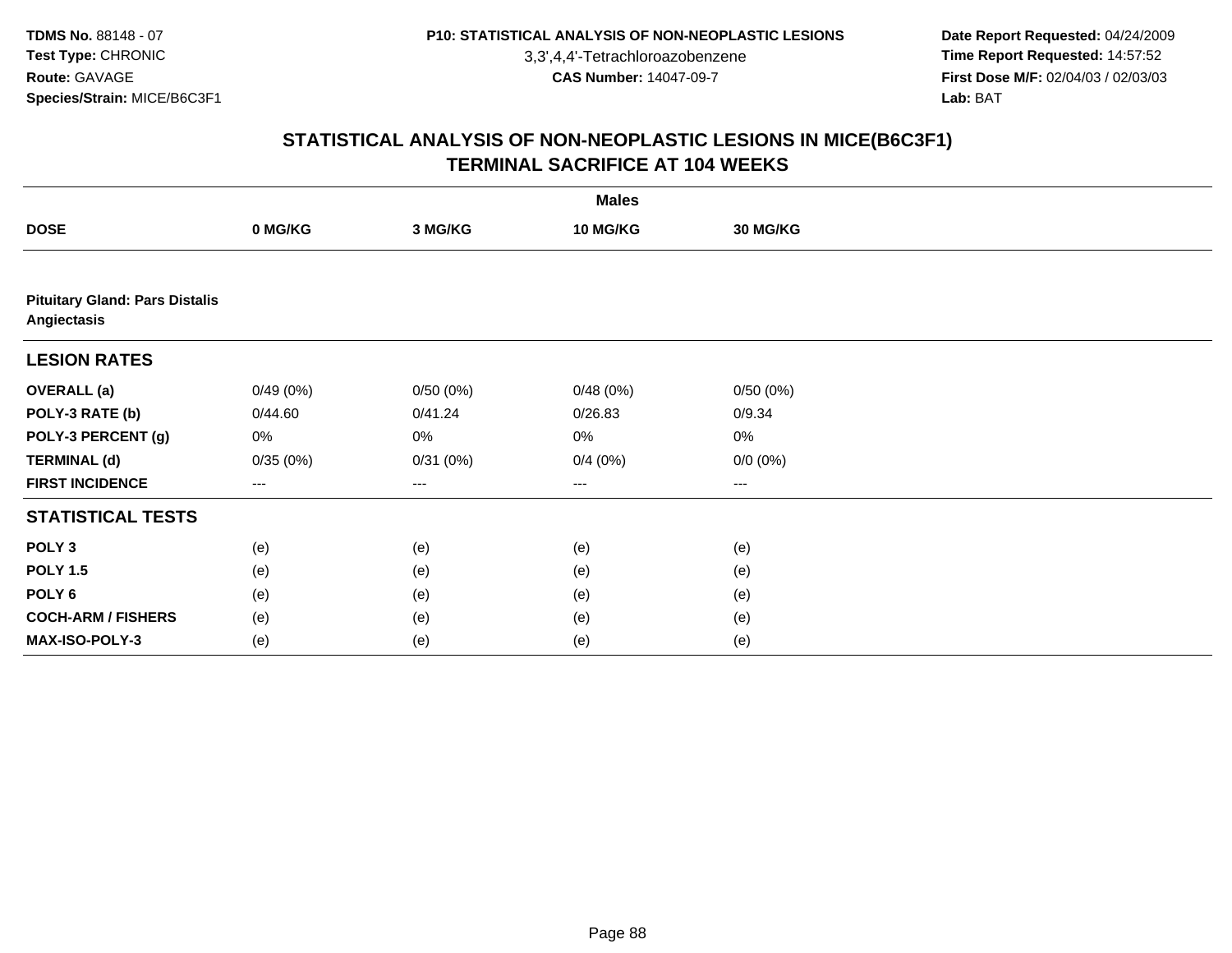3,3',4,4'-Tetrachloroazobenzene

 **Date Report Requested:** 04/24/2009 **Time Report Requested:** 14:57:52 **First Dose M/F:** 02/04/03 / 02/03/03<br>Lab: BAT **Lab:** BAT

|                                               | <b>Males</b> |             |                 |             |  |  |  |  |  |  |
|-----------------------------------------------|--------------|-------------|-----------------|-------------|--|--|--|--|--|--|
| <b>DOSE</b>                                   | 0 MG/KG      | 3 MG/KG     | <b>10 MG/KG</b> | 30 MG/KG    |  |  |  |  |  |  |
|                                               |              |             |                 |             |  |  |  |  |  |  |
| <b>Pituitary Gland: Pars Distalis</b><br>Cyst |              |             |                 |             |  |  |  |  |  |  |
| <b>LESION RATES</b>                           |              |             |                 |             |  |  |  |  |  |  |
| <b>OVERALL</b> (a)                            | 3/49(6%)     | 4/50 (8%)   | 1/48(2%)        | 4/50 (8%)   |  |  |  |  |  |  |
| POLY-3 RATE (b)                               | 3/45.01      | 4/42.23     | 1/27.27         | 4/12.64     |  |  |  |  |  |  |
| POLY-3 PERCENT (g)                            | 6.7%         | 9.5%        | 3.7%            | 31.7%       |  |  |  |  |  |  |
| <b>TERMINAL (d)</b>                           | 2/35(6%)     | 3/31(10%)   | 0/4(0%)         | $0/0 (0\%)$ |  |  |  |  |  |  |
| <b>FIRST INCIDENCE</b>                        | 612          | 165         | 602             | 376         |  |  |  |  |  |  |
| <b>STATISTICAL TESTS</b>                      |              |             |                 |             |  |  |  |  |  |  |
| POLY <sub>3</sub>                             | $P = 0.131$  | $P=0.465$   | P=0.496N        | $P = 0.080$ |  |  |  |  |  |  |
| <b>POLY 1.5</b>                               | $P = 0.205$  | $P=0.483$   | P=0.420N        | $P = 0.181$ |  |  |  |  |  |  |
| POLY 6                                        | $P = 0.104$  | $P=0.445$   | P=0.597N        | $P=0.040*$  |  |  |  |  |  |  |
| <b>COCH-ARM / FISHERS</b>                     | $P=0.477$    | $P = 0.511$ | P=0.316N        | $P = 0.511$ |  |  |  |  |  |  |
| <b>MAX-ISO-POLY-3</b>                         | $P = 0.141$  | $P=0.322$   | P=0.336N        | $P = 0.098$ |  |  |  |  |  |  |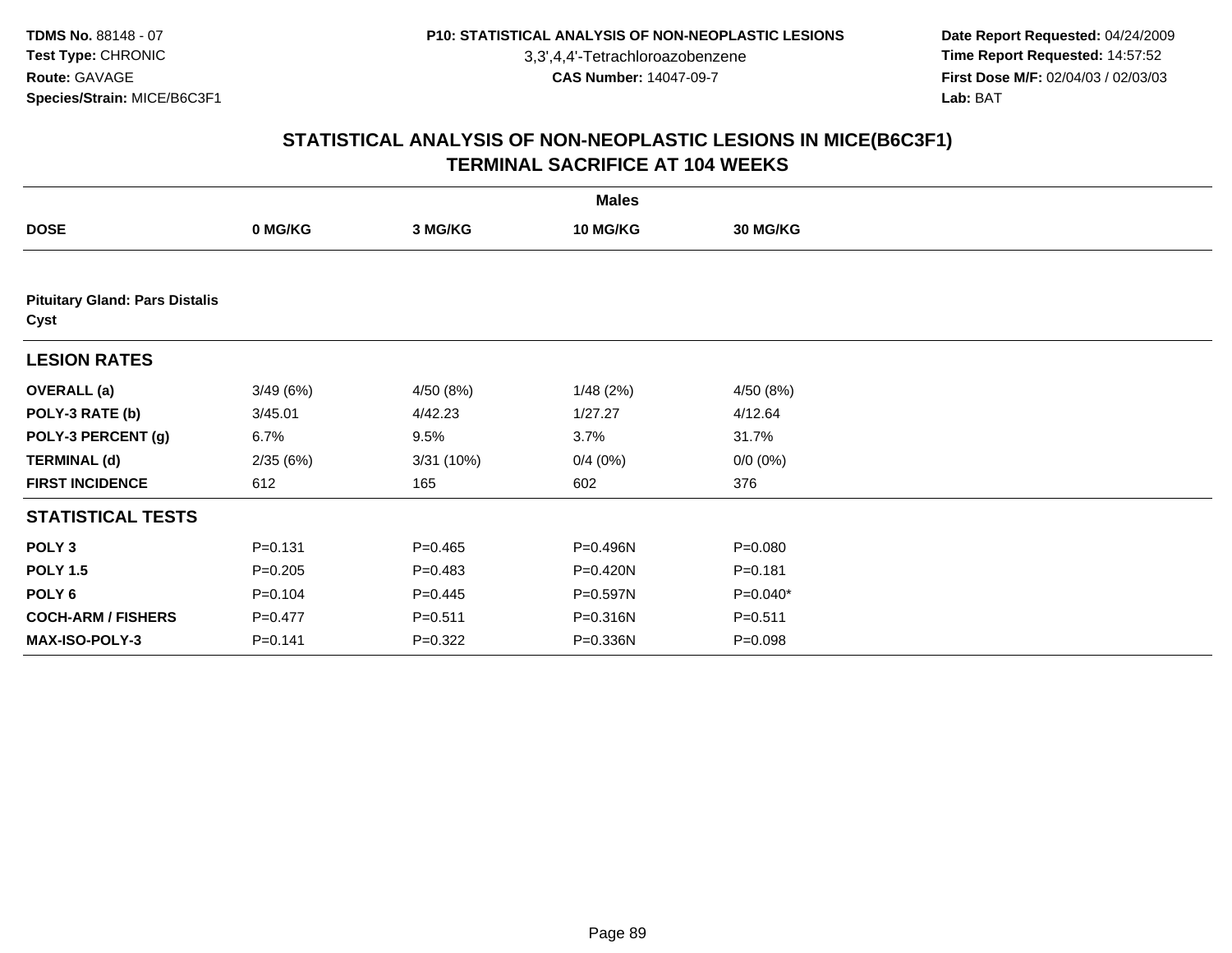3,3',4,4'-Tetrachloroazobenzene

 **Date Report Requested:** 04/24/2009 **Time Report Requested:** 14:57:52 **First Dose M/F:** 02/04/03 / 02/03/03<br>Lab: BAT **Lab:** BAT

|                                                      | <b>Males</b> |          |                   |             |  |  |  |  |
|------------------------------------------------------|--------------|----------|-------------------|-------------|--|--|--|--|
| <b>DOSE</b>                                          | 0 MG/KG      | 3 MG/KG  | 10 MG/KG          | 30 MG/KG    |  |  |  |  |
|                                                      |              |          |                   |             |  |  |  |  |
| <b>Pituitary Gland: Pars Distalis</b><br>Hyperplasia |              |          |                   |             |  |  |  |  |
| <b>LESION RATES</b>                                  |              |          |                   |             |  |  |  |  |
| <b>OVERALL</b> (a)                                   | 0/49(0%)     | 0/50(0%) | 0/48(0%)          | 0/50(0%)    |  |  |  |  |
| POLY-3 RATE (b)                                      | 0/44.60      | 0/41.24  | 0/26.83           | 0/9.34      |  |  |  |  |
| POLY-3 PERCENT (g)                                   | 0%           | 0%       | 0%                | $0\%$       |  |  |  |  |
| <b>TERMINAL (d)</b>                                  | 0/35(0%)     | 0/31(0%) | 0/4(0%)           | $0/0 (0\%)$ |  |  |  |  |
| <b>FIRST INCIDENCE</b>                               | ---          | ---      | $\qquad \qquad -$ | $---$       |  |  |  |  |
| <b>STATISTICAL TESTS</b>                             |              |          |                   |             |  |  |  |  |
| POLY <sub>3</sub>                                    | (e)          | (e)      | (e)               | (e)         |  |  |  |  |
| <b>POLY 1.5</b>                                      | (e)          | (e)      | (e)               | (e)         |  |  |  |  |
| POLY <sub>6</sub>                                    | (e)          | (e)      | (e)               | (e)         |  |  |  |  |
| <b>COCH-ARM / FISHERS</b>                            | (e)          | (e)      | (e)               | (e)         |  |  |  |  |
| MAX-ISO-POLY-3                                       | (e)          | (e)      | (e)               | (e)         |  |  |  |  |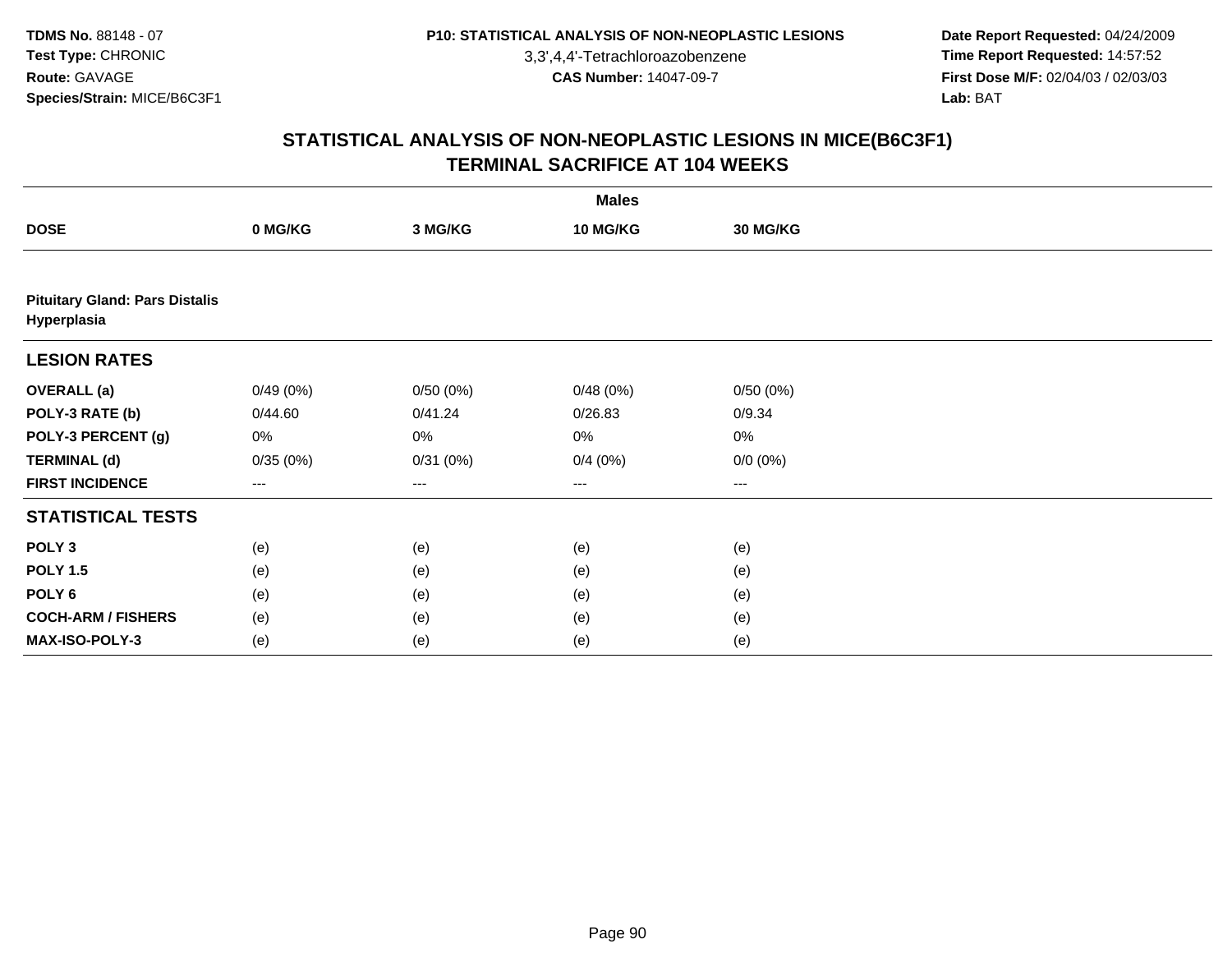3,3',4,4'-Tetrachloroazobenzene

 **Date Report Requested:** 04/24/2009 **Time Report Requested:** 14:57:52 **First Dose M/F:** 02/04/03 / 02/03/03<br>Lab: BAT **Lab:** BAT

|                                          | <b>Males</b> |             |             |                 |  |  |  |  |
|------------------------------------------|--------------|-------------|-------------|-----------------|--|--|--|--|
| <b>DOSE</b>                              | 0 MG/KG      | 3 MG/KG     | 10 MG/KG    | <b>30 MG/KG</b> |  |  |  |  |
|                                          |              |             |             |                 |  |  |  |  |
| <b>Preputial Gland</b><br><b>Atrophy</b> |              |             |             |                 |  |  |  |  |
| <b>LESION RATES</b>                      |              |             |             |                 |  |  |  |  |
| <b>OVERALL</b> (a)                       | 20/50 (40%)  | 23/50 (46%) | 24/49 (49%) | 9/50(18%)       |  |  |  |  |
| POLY-3 RATE (b)                          | 20/48.76     | 23/47.68    | 24/37.82    | 9/16.64         |  |  |  |  |
| POLY-3 PERCENT (g)                       | 41%          | 48.2%       | 63.5%       | 54.1%           |  |  |  |  |
| <b>TERMINAL (d)</b>                      | 9/35(26%)    | 9/31(29%)   | 2/5(40%)    | $0/0 (0\%)$     |  |  |  |  |
| <b>FIRST INCIDENCE</b>                   | 486          | 380         | 169         | 315             |  |  |  |  |
| <b>STATISTICAL TESTS</b>                 |              |             |             |                 |  |  |  |  |
| POLY <sub>3</sub>                        | $P = 0.073$  | $P = 0.306$ | P=0.028*    | $P=0.302$       |  |  |  |  |
| <b>POLY 1.5</b>                          | P=0.497N     | $P = 0.311$ | $P = 0.078$ | $P = 0.421N$    |  |  |  |  |
| POLY <sub>6</sub>                        | P=0.002**    | $P = 0.302$ | P=0.005**   | $P = 0.079$     |  |  |  |  |
| <b>COCH-ARM / FISHERS</b>                | P=0.002N**   | $P = 0.343$ | $P = 0.243$ | P=0.013N*       |  |  |  |  |
| <b>MAX-ISO-POLY-3</b>                    | $P = 0.117$  | $P = 0.241$ | P=0.027*    | $P = 0.288$     |  |  |  |  |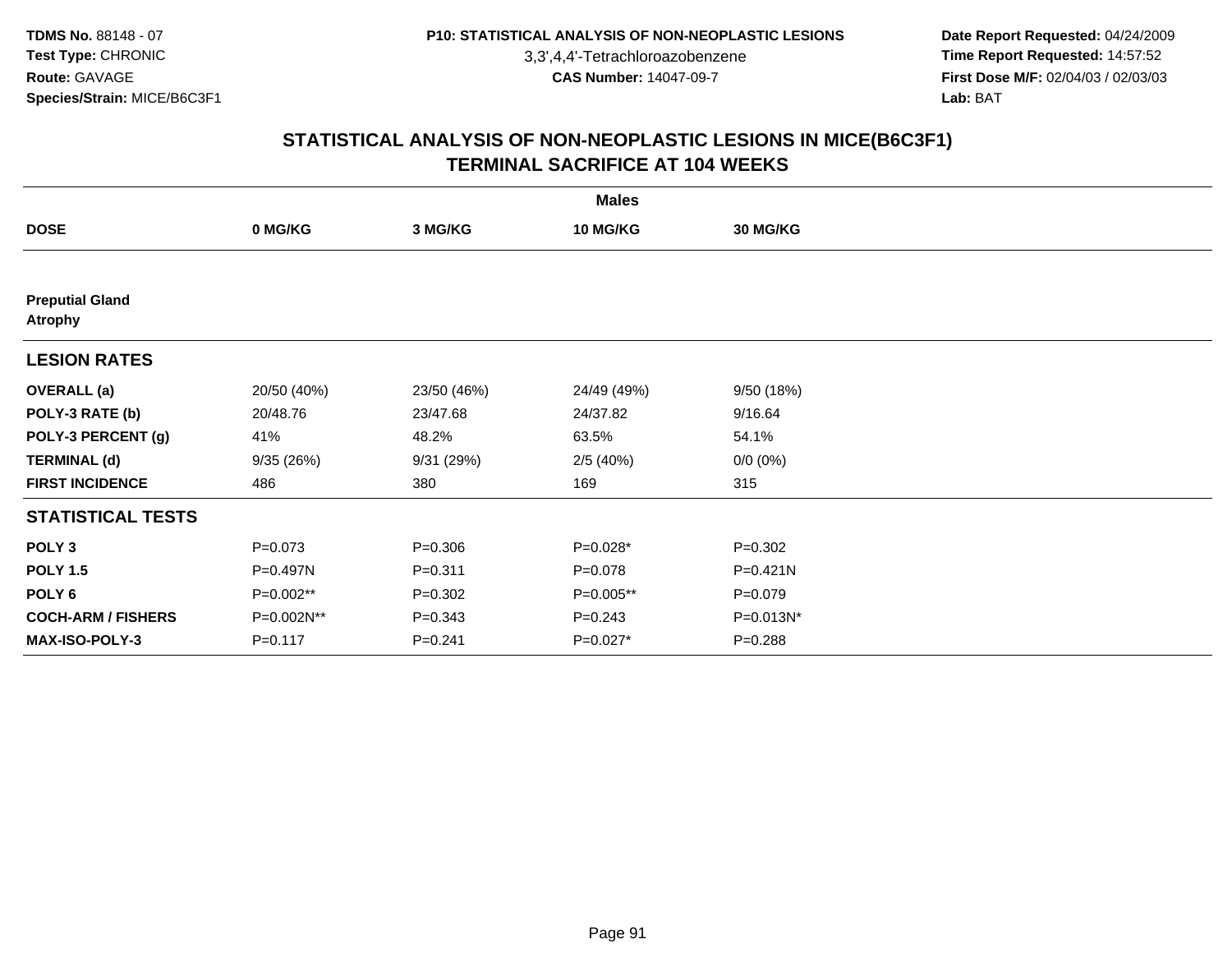3,3',4,4'-Tetrachloroazobenzene

 **Date Report Requested:** 04/24/2009 **Time Report Requested:** 14:57:52 **First Dose M/F:** 02/04/03 / 02/03/03<br>Lab: BAT **Lab:** BAT

|                                                                 | <b>Males</b> |            |                        |                 |  |  |  |  |
|-----------------------------------------------------------------|--------------|------------|------------------------|-----------------|--|--|--|--|
| <b>DOSE</b>                                                     | 0 MG/KG      | 3 MG/KG    | 10 MG/KG               | <b>30 MG/KG</b> |  |  |  |  |
|                                                                 |              |            |                        |                 |  |  |  |  |
| <b>Preputial Gland</b><br><b>Infiltration Cellular Lymphoid</b> |              |            |                        |                 |  |  |  |  |
| <b>LESION RATES</b>                                             |              |            |                        |                 |  |  |  |  |
| <b>OVERALL</b> (a)                                              | 18/50 (36%)  | 3/50(6%)   | 0/49(0%)               | 0/50(0%)        |  |  |  |  |
| POLY-3 RATE (b)                                                 | 18/45.90     | 3/41.24    | 0/27.83                | 0/9.34          |  |  |  |  |
| POLY-3 PERCENT (g)                                              | 39.2%        | 7.3%       | 0%                     | 0%              |  |  |  |  |
| <b>TERMINAL (d)</b>                                             | 17/35 (49%)  | 3/31 (10%) | 0/5(0%)                | $0/0 (0\%)$     |  |  |  |  |
| <b>FIRST INCIDENCE</b>                                          | 625          | 728 (T)    | $\qquad \qquad \cdots$ | ---             |  |  |  |  |
| <b>STATISTICAL TESTS</b>                                        |              |            |                        |                 |  |  |  |  |
| POLY <sub>3</sub>                                               | P<0.001N**   | P<0.001N** | P<0.001N**             | P=0.100N        |  |  |  |  |
| <b>POLY 1.5</b>                                                 | P<0.001N**   | P<0.001N** | P<0.001N**             | P=0.003N**      |  |  |  |  |
| POLY 6                                                          | P<0.001N**   | P<0.001N** | P=0.002N**             | P=0.424N        |  |  |  |  |
| <b>COCH-ARM / FISHERS</b>                                       | P<0.001N**   | P<0.001N** | P<0.001N**             | P<0.001N**      |  |  |  |  |
| <b>MAX-ISO-POLY-3</b>                                           | P<0.001N**   | P<0.001N** | P<0.001N**             | P=0.134N        |  |  |  |  |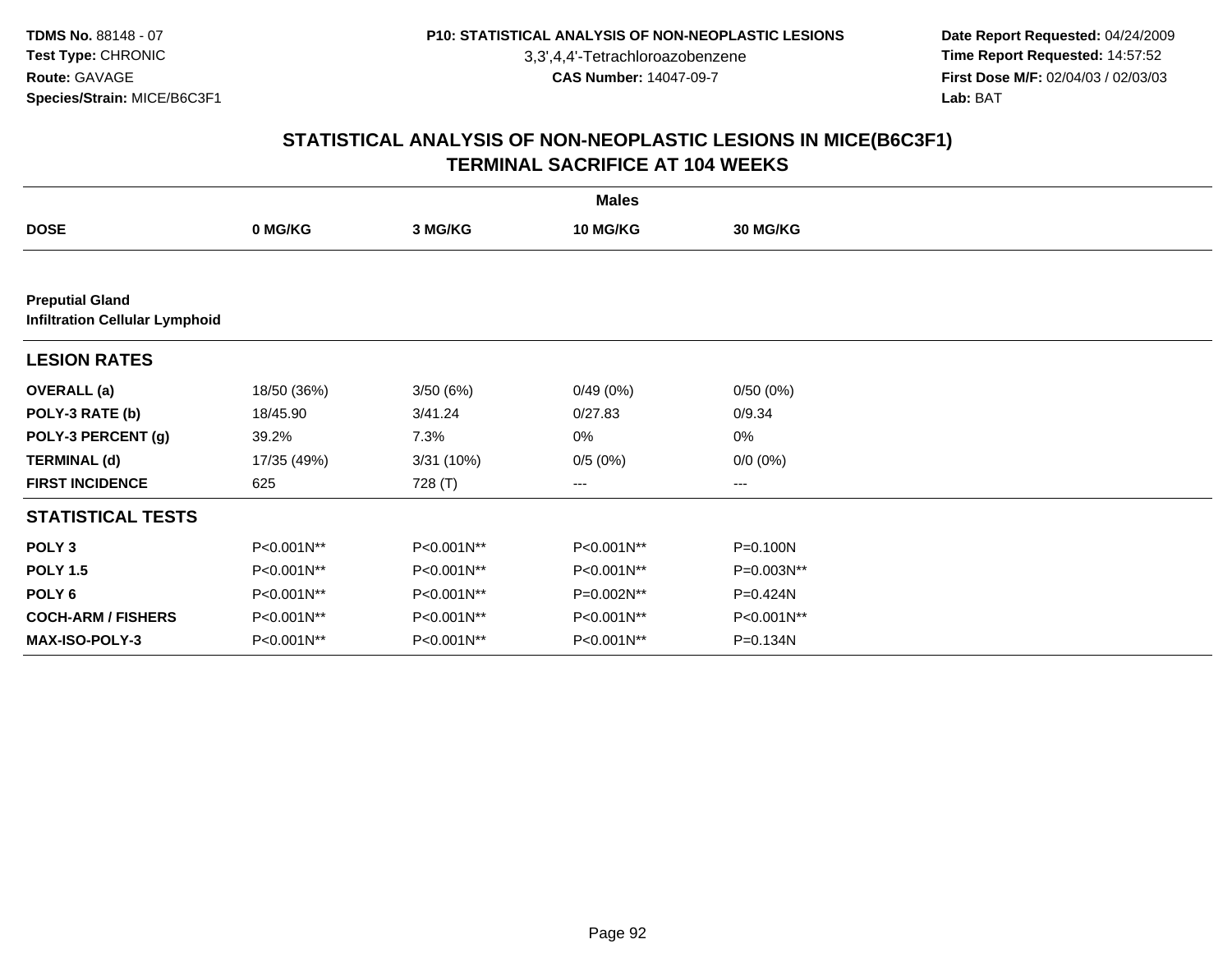3,3',4,4'-Tetrachloroazobenzene

 **Date Report Requested:** 04/24/2009 **Time Report Requested:** 14:57:52 **First Dose M/F:** 02/04/03 / 02/03/03<br>Lab: BAT **Lab:** BAT

| <b>Males</b>                                          |             |            |             |                 |  |  |  |  |
|-------------------------------------------------------|-------------|------------|-------------|-----------------|--|--|--|--|
| <b>DOSE</b>                                           | 0 MG/KG     | 3 MG/KG    | 10 MG/KG    | <b>30 MG/KG</b> |  |  |  |  |
|                                                       |             |            |             |                 |  |  |  |  |
| <b>Preputial Gland</b><br><b>Inflammation Chronic</b> |             |            |             |                 |  |  |  |  |
| <b>LESION RATES</b>                                   |             |            |             |                 |  |  |  |  |
| <b>OVERALL</b> (a)                                    | 0/50(0%)    | 7/50 (14%) | 3/49(6%)    | 2/50(4%)        |  |  |  |  |
| POLY-3 RATE (b)                                       | 0/45.53     | 7/41.47    | 3/28.61     | 2/11.05         |  |  |  |  |
| POLY-3 PERCENT (g)                                    | 0%          | 16.9%      | 10.5%       | 18.1%           |  |  |  |  |
| <b>TERMINAL (d)</b>                                   | 0/35(0%)    | 6/31 (19%) | 0/5(0%)     | $0/0 (0\%)$     |  |  |  |  |
| <b>FIRST INCIDENCE</b>                                | $---$       | 669        | 640         | 206             |  |  |  |  |
| <b>STATISTICAL TESTS</b>                              |             |            |             |                 |  |  |  |  |
| POLY <sub>3</sub>                                     | $P = 0.082$ | P=0.005**  | $P = 0.058$ | $P = 0.082$     |  |  |  |  |
| <b>POLY 1.5</b>                                       | $P = 0.284$ | P=0.006**  | $P = 0.076$ | $P = 0.118$     |  |  |  |  |
| POLY <sub>6</sub>                                     | $P=0.015*$  | P=0.004**  | $P=0.041*$  | $P = 0.065$     |  |  |  |  |
| <b>COCH-ARM / FISHERS</b>                             | P=0.419N    | P=0.006**  | $P = 0.117$ | $P = 0.247$     |  |  |  |  |
| <b>MAX-ISO-POLY-3</b>                                 | $P = 0.132$ | P=0.002**  | $P=0.035*$  | P=0.070         |  |  |  |  |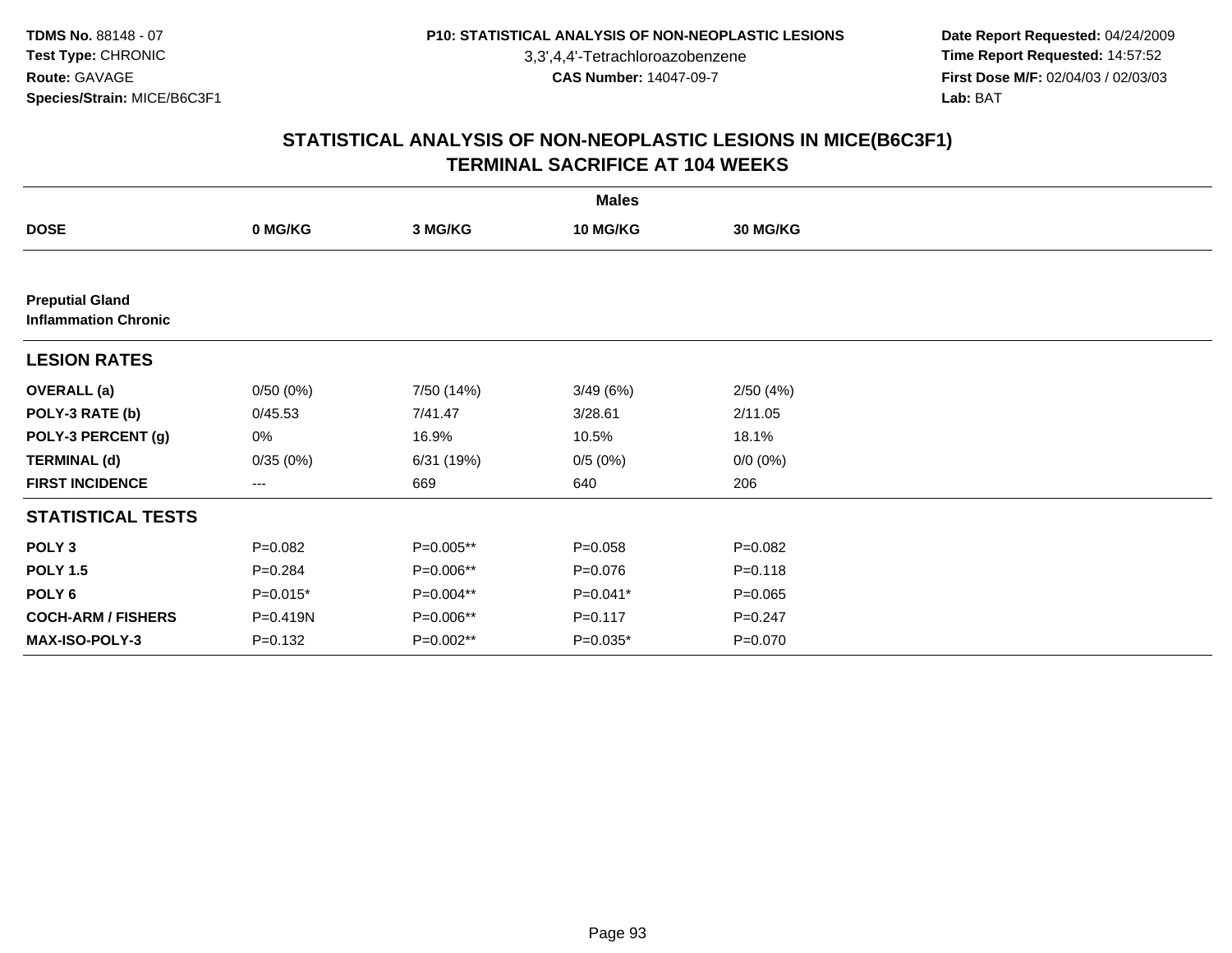3,3',4,4'-Tetrachloroazobenzene

 **Date Report Requested:** 04/24/2009 **Time Report Requested:** 14:57:52 **First Dose M/F:** 02/04/03 / 02/03/03<br>Lab: BAT **Lab:** BAT

|                                         | <b>Males</b> |             |             |                 |  |  |  |  |
|-----------------------------------------|--------------|-------------|-------------|-----------------|--|--|--|--|
| <b>DOSE</b>                             | 0 MG/KG      | 3 MG/KG     | 10 MG/KG    | <b>30 MG/KG</b> |  |  |  |  |
|                                         |              |             |             |                 |  |  |  |  |
| <b>Preputial Gland: Duct</b><br>Ectasia |              |             |             |                 |  |  |  |  |
| <b>LESION RATES</b>                     |              |             |             |                 |  |  |  |  |
| <b>OVERALL</b> (a)                      | 19/50 (38%)  | 15/50 (30%) | 23/49 (47%) | 10/50 (20%)     |  |  |  |  |
| POLY-3 RATE (b)                         | 19/48.16     | 15/46.50    | 23/37.82    | 10/17.47        |  |  |  |  |
| POLY-3 PERCENT (g)                      | 39.5%        | 32.3%       | 60.8%       | 57.2%           |  |  |  |  |
| <b>TERMINAL (d)</b>                     | 10/35 (29%)  | 3/31(10%)   | 1/5(20%)    | $0/0 (0\%)$     |  |  |  |  |
| <b>FIRST INCIDENCE</b>                  | 486          | 380         | 169         | 315             |  |  |  |  |
| <b>STATISTICAL TESTS</b>                |              |             |             |                 |  |  |  |  |
| POLY <sub>3</sub>                       | $P=0.024*$   | P=0.303N    | $P=0.036*$  | $P=0.202$       |  |  |  |  |
| <b>POLY 1.5</b>                         | $P = 0.285$  | P=0.296N    | $P = 0.087$ | $P = 0.571N$    |  |  |  |  |
| POLY <sub>6</sub>                       | P<0.001**    | P=0.306N    | P=0.008**   | $P=0.045*$      |  |  |  |  |
| <b>COCH-ARM / FISHERS</b>               | P=0.041N*    | P=0.263N    | $P = 0.243$ | P=0.038N*       |  |  |  |  |
| <b>MAX-ISO-POLY-3</b>                   | P=0.038*     | P=0.237N    | P=0.034*    | $P = 0.211$     |  |  |  |  |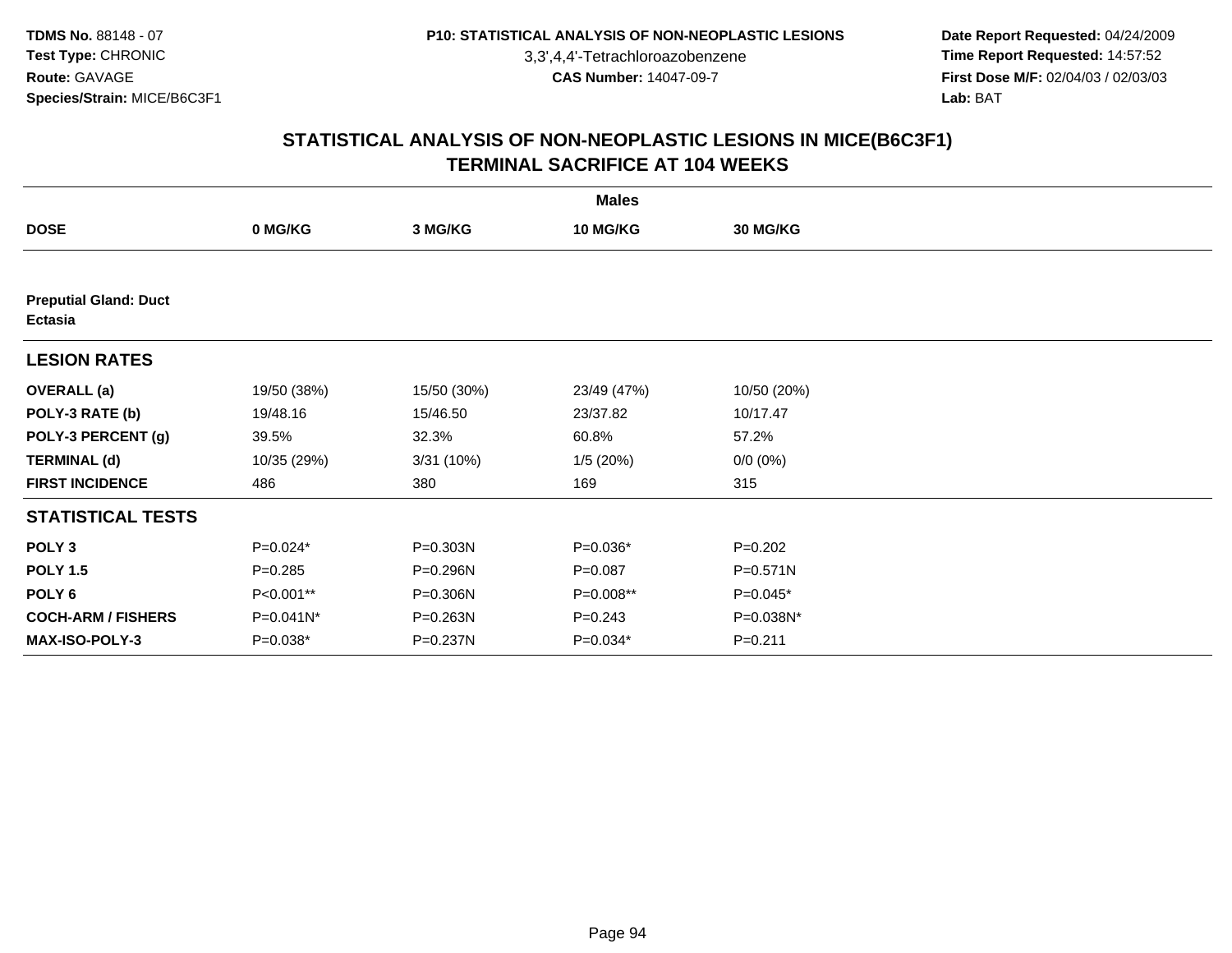3,3',4,4'-Tetrachloroazobenzene

 **Date Report Requested:** 04/24/2009 **Time Report Requested:** 14:57:52 **First Dose M/F:** 02/04/03 / 02/03/03<br>Lab: BAT **Lab:** BAT

|                                    |             |             | <b>Males</b> |             |  |
|------------------------------------|-------------|-------------|--------------|-------------|--|
| <b>DOSE</b>                        | 0 MG/KG     | 3 MG/KG     | 10 MG/KG     | 30 MG/KG    |  |
|                                    |             |             |              |             |  |
| <b>Prostate</b><br><b>Fibrosis</b> |             |             |              |             |  |
| <b>LESION RATES</b>                |             |             |              |             |  |
| <b>OVERALL</b> (a)                 | 0/50(0%)    | 1/50(2%)    | 3/49(6%)     | 1/50(2%)    |  |
| POLY-3 RATE (b)                    | 0/45.53     | 1/41.68     | 3/29.05      | 1/10.01     |  |
| POLY-3 PERCENT (g)                 | 0%          | 2.4%        | 10.3%        | 10%         |  |
| <b>TERMINAL (d)</b>                | 0/35(0%)    | 0/31(0%)    | 0/5(0%)      | $0/0 (0\%)$ |  |
| <b>FIRST INCIDENCE</b>             | $--$        | 600         | 437          | 505         |  |
| <b>STATISTICAL TESTS</b>           |             |             |              |             |  |
| POLY <sub>3</sub>                  | P=0.036*    | $P=0.482$   | $P = 0.059$  | $P=0.292$   |  |
| <b>POLY 1.5</b>                    | $P = 0.132$ | $P = 0.488$ | $P = 0.077$  | $P = 0.358$ |  |
| POLY <sub>6</sub>                  | P=0.011*    | $P=0.477$   | $P=0.042*$   | $P = 0.253$ |  |
| <b>COCH-ARM / FISHERS</b>          | $P = 0.512$ | $P = 0.500$ | $P = 0.117$  | $P = 0.500$ |  |
| <b>MAX-ISO-POLY-3</b>              | $P = 0.058$ | $P = 0.158$ | $P=0.035*$   | $P = 0.155$ |  |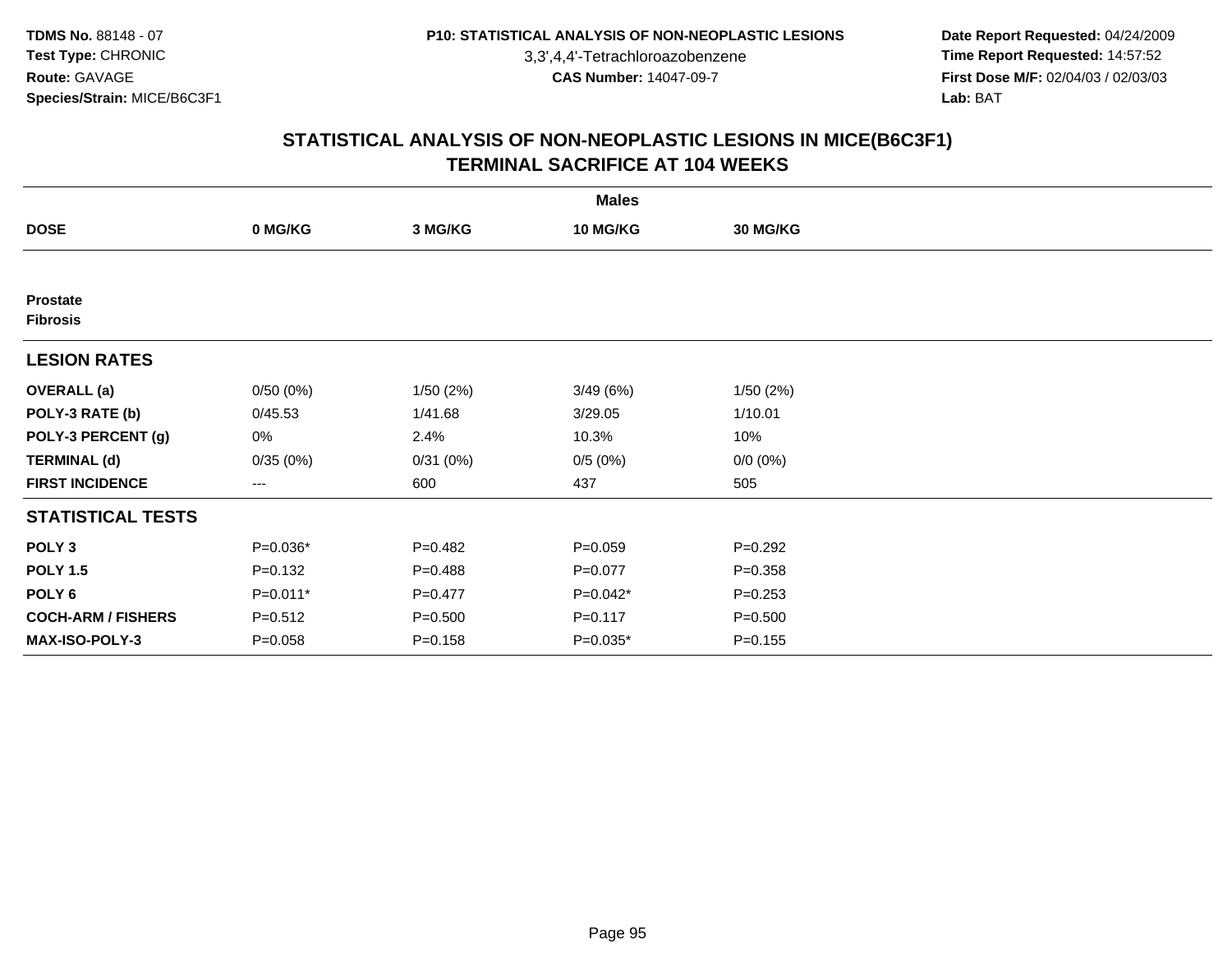3,3',4,4'-Tetrachloroazobenzene

 **Date Report Requested:** 04/24/2009 **Time Report Requested:** 14:57:52 **First Dose M/F:** 02/04/03 / 02/03/03<br>Lab: BAT **Lab:** BAT

|                                                          | <b>Males</b> |             |              |                 |  |  |  |  |
|----------------------------------------------------------|--------------|-------------|--------------|-----------------|--|--|--|--|
| <b>DOSE</b>                                              | 0 MG/KG      | 3 MG/KG     | 10 MG/KG     | <b>30 MG/KG</b> |  |  |  |  |
|                                                          |              |             |              |                 |  |  |  |  |
| <b>Prostate</b><br><b>Infiltration Cellular Lymphoid</b> |              |             |              |                 |  |  |  |  |
| <b>LESION RATES</b>                                      |              |             |              |                 |  |  |  |  |
| <b>OVERALL</b> (a)                                       | 42/50 (84%)  | 43/50 (86%) | 26/49 (53%)  | 9/50 (18%)      |  |  |  |  |
| POLY-3 RATE (b)                                          | 42/47.22     | 43/46.98    | 26/37.79     | 9/16.41         |  |  |  |  |
| POLY-3 PERCENT (g)                                       | 89%          | 91.5%       | 68.8%        | 54.8%           |  |  |  |  |
| <b>TERMINAL (d)</b>                                      | 34/35 (97%)  | 29/31 (94%) | 5/5 (100%)   | $0/0 (0\%)$     |  |  |  |  |
| <b>FIRST INCIDENCE</b>                                   | 486          | 416         | 366          | 288             |  |  |  |  |
| <b>STATISTICAL TESTS</b>                                 |              |             |              |                 |  |  |  |  |
| POLY <sub>3</sub>                                        | P<0.001N**   | $P = 0.467$ | P=0.008N**   | P=0.002N**      |  |  |  |  |
| <b>POLY 1.5</b>                                          | P<0.001N**   | $P=0.428$   | P=0.004N**   | P<0.001N**      |  |  |  |  |
| POLY 6                                                   | P=0.014N*    | $P = 0.596$ | $P=0.021N^*$ | P=0.374N        |  |  |  |  |
| <b>COCH-ARM / FISHERS</b>                                | P<0.001N**   | $P = 0.500$ | P<0.001N**   | P<0.001N**      |  |  |  |  |
| <b>MAX-ISO-POLY-3</b>                                    | P<0.001N**   | $P = 0.317$ | P=0.007N**   | P=0.006N**      |  |  |  |  |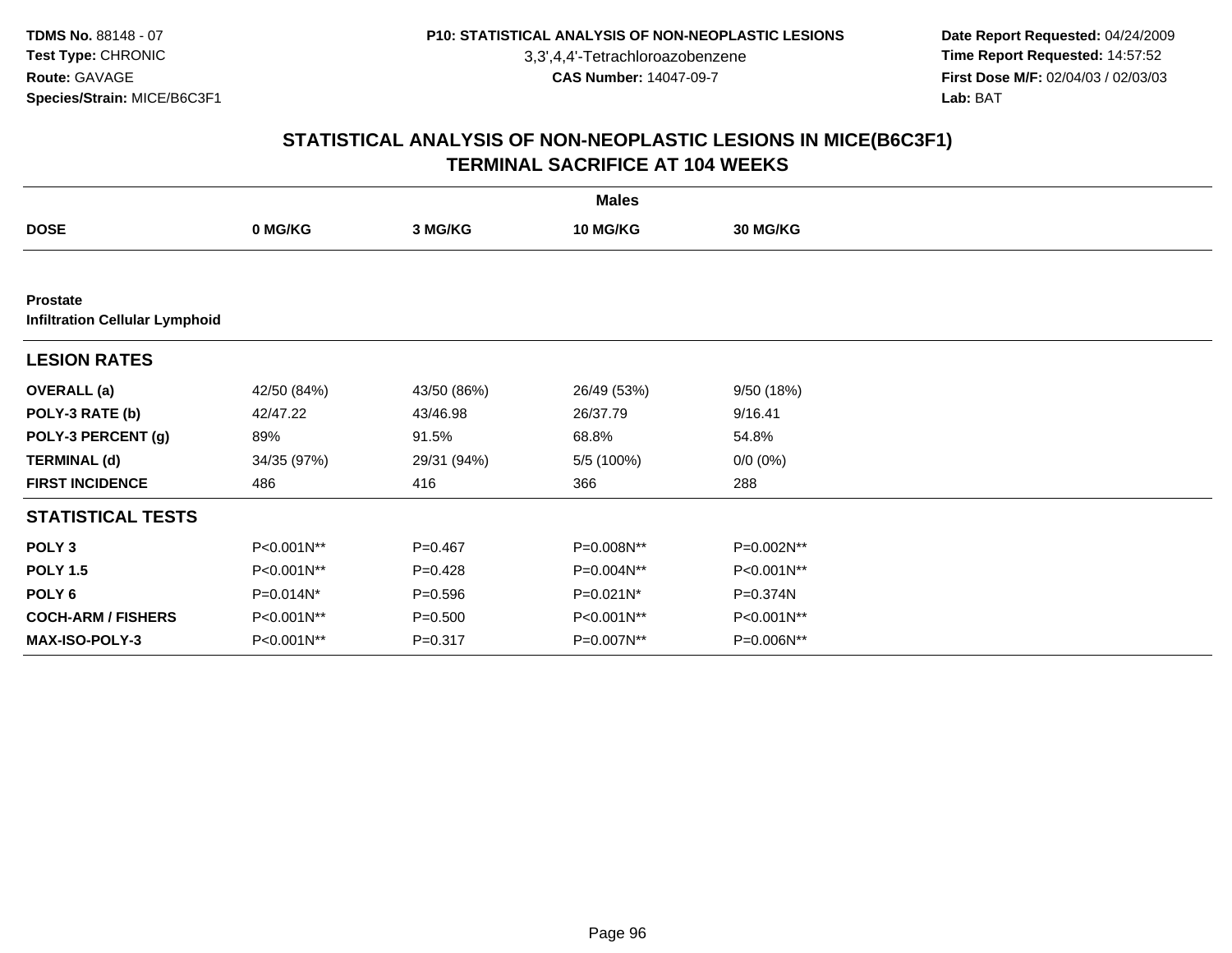3,3',4,4'-Tetrachloroazobenzene

 **Date Report Requested:** 04/24/2009 **Time Report Requested:** 14:57:52 **First Dose M/F:** 02/04/03 / 02/03/03<br>Lab: BAT **Lab:** BAT

|                                                | <b>Males</b> |             |                 |                 |  |  |  |  |
|------------------------------------------------|--------------|-------------|-----------------|-----------------|--|--|--|--|
| <b>DOSE</b>                                    | 0 MG/KG      | 3 MG/KG     | <b>10 MG/KG</b> | <b>30 MG/KG</b> |  |  |  |  |
|                                                |              |             |                 |                 |  |  |  |  |
| <b>Prostate</b><br><b>Inflammation Chronic</b> |              |             |                 |                 |  |  |  |  |
| <b>LESION RATES</b>                            |              |             |                 |                 |  |  |  |  |
| <b>OVERALL</b> (a)                             | 3/50(6%)     | 10/50 (20%) | 27/49 (55%)     | 44/50 (88%)     |  |  |  |  |
| POLY-3 RATE (b)                                | 3/46.26      | 10/43.43    | 27/39.34        | 44/45.63        |  |  |  |  |
| POLY-3 PERCENT (g)                             | 6.5%         | 23%         | 68.6%           | 96.4%           |  |  |  |  |
| <b>TERMINAL (d)</b>                            | 0/35(0%)     | 4/31 (13%)  | 0/5(0%)         | $0/0 (0\%)$     |  |  |  |  |
| <b>FIRST INCIDENCE</b>                         | 584          | 380         | 358             | 206             |  |  |  |  |
| <b>STATISTICAL TESTS</b>                       |              |             |                 |                 |  |  |  |  |
| POLY <sub>3</sub>                              | P<0.001**    | $P=0.025*$  | P<0.001**       | P<0.001**       |  |  |  |  |
| <b>POLY 1.5</b>                                | P<0.001**    | $P=0.028*$  | P<0.001**       | P<0.001**       |  |  |  |  |
| POLY 6                                         | P<0.001**    | $P=0.023*$  | P<0.001**       | P<0.001**       |  |  |  |  |
| <b>COCH-ARM / FISHERS</b>                      | P<0.001**    | $P=0.036*$  | P<0.001**       | P<0.001**       |  |  |  |  |
| <b>MAX-ISO-POLY-3</b>                          | P<0.001**    | $P=0.014*$  | P<0.001**       | P<0.001**       |  |  |  |  |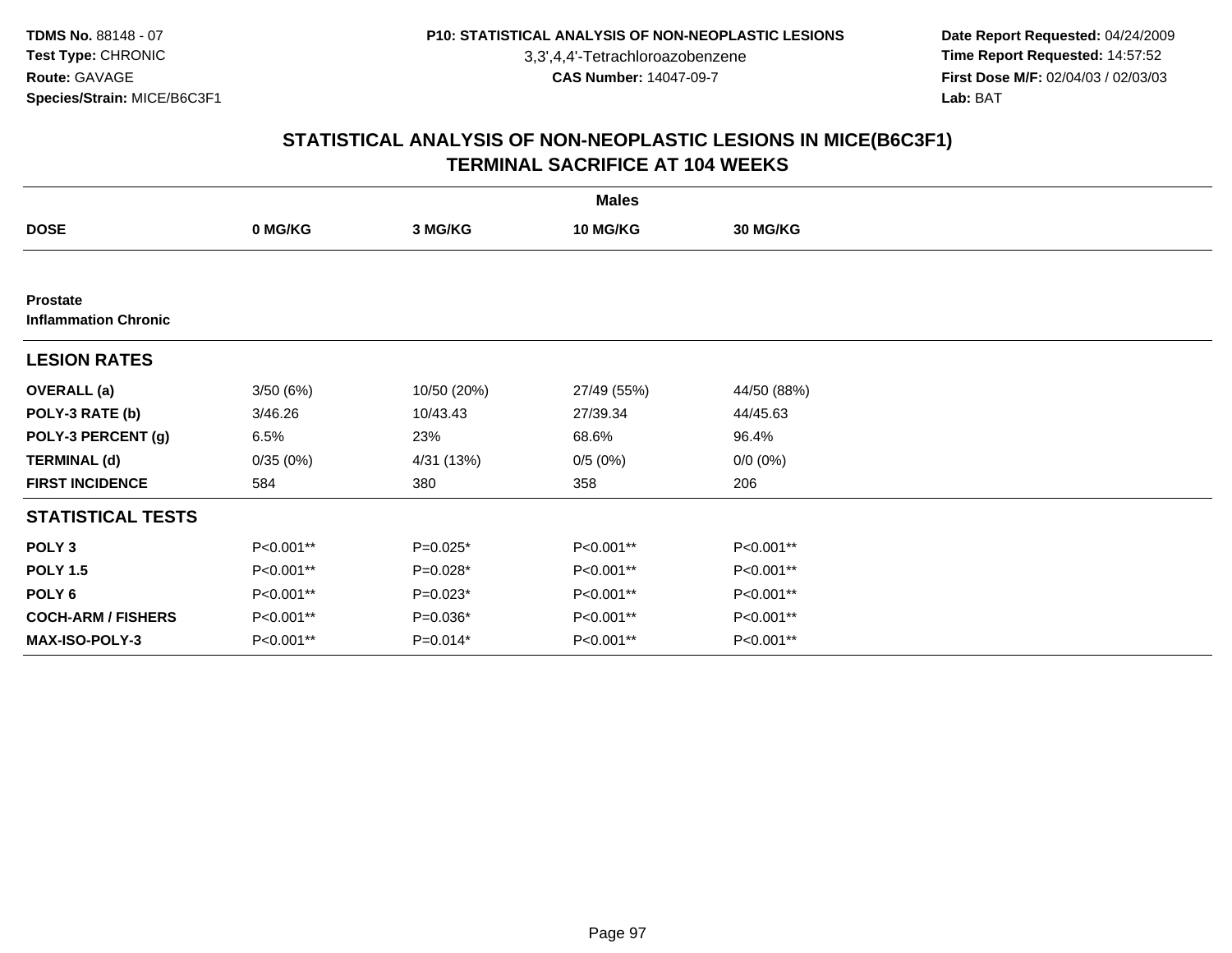3,3',4,4'-Tetrachloroazobenzene

 **Date Report Requested:** 04/24/2009 **Time Report Requested:** 14:57:52 **First Dose M/F:** 02/04/03 / 02/03/03<br>Lab: BAT **Lab:** BAT

|                                            |           |           | <b>Males</b>    |             |  |
|--------------------------------------------|-----------|-----------|-----------------|-------------|--|
| <b>DOSE</b>                                | 0 MG/KG   | 3 MG/KG   | <b>10 MG/KG</b> | 30 MG/KG    |  |
|                                            |           |           |                 |             |  |
| <b>Prostate: Epithelium</b><br>Hyperplasia |           |           |                 |             |  |
| <b>LESION RATES</b>                        |           |           |                 |             |  |
| <b>OVERALL</b> (a)                         | 4/50 (8%) | 0/50(0%)  | 1/49(2%)        | 0/50(0%)    |  |
| POLY-3 RATE (b)                            | 4/46.84   | 0/41.24   | 1/27.94         | 0/9.34      |  |
| POLY-3 PERCENT (g)                         | 8.5%      | 0%        | 3.6%            | 0%          |  |
| <b>TERMINAL (d)</b>                        | 1/35(3%)  | 0/31(0%)  | 0/5(0%)         | $0/0 (0\%)$ |  |
| <b>FIRST INCIDENCE</b>                     | 486       | ---       | 700             | $--$        |  |
| <b>STATISTICAL TESTS</b>                   |           |           |                 |             |  |
| POLY <sub>3</sub>                          | P=0.199N  | P=0.078N  | P=0.370N        | P=0.443N    |  |
| <b>POLY 1.5</b>                            | P=0.154N  | P=0.072N  | P=0.288N        | P=0.253N    |  |
| POLY 6                                     | P=0.212N  | P=0.086N  | P=0.488N        | P=0.592N    |  |
| <b>COCH-ARM / FISHERS</b>                  | P=0.096N  | P=0.059N  | P=0.187N        | P=0.059N    |  |
| MAX-ISO-POLY-3                             | P=0.323N  | P=0.034N* | P=0.260N        | P=0.339N    |  |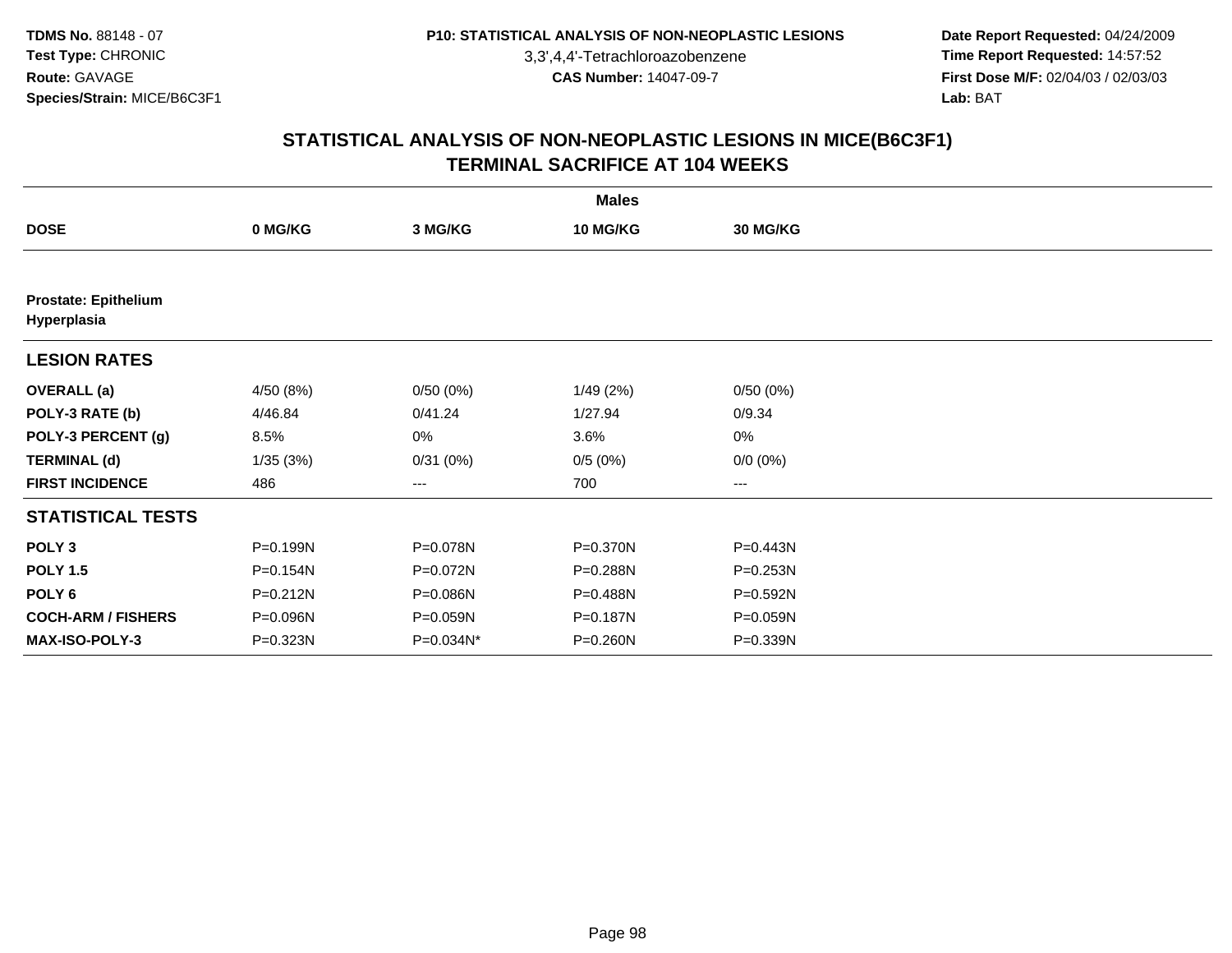3,3',4,4'-Tetrachloroazobenzene

 **Date Report Requested:** 04/24/2009 **Time Report Requested:** 14:57:52 **First Dose M/F:** 02/04/03 / 02/03/03<br>Lab: BAT **Lab:** BAT

|                           | <b>Males</b>                          |              |             |                 |  |  |  |  |  |
|---------------------------|---------------------------------------|--------------|-------------|-----------------|--|--|--|--|--|
| <b>DOSE</b>               | 0 MG/KG                               | 3 MG/KG      | 10 MG/KG    | <b>30 MG/KG</b> |  |  |  |  |  |
|                           |                                       |              |             |                 |  |  |  |  |  |
| <b>Salivary Glands</b>    | <b>Infiltration Cellular Lymphoid</b> |              |             |                 |  |  |  |  |  |
| <b>LESION RATES</b>       |                                       |              |             |                 |  |  |  |  |  |
| <b>OVERALL</b> (a)        | 43/50 (86%)                           | 34/50 (68%)  | 22/49 (45%) | 4/50 (8%)       |  |  |  |  |  |
| POLY-3 RATE (b)           | 43/48.85                              | 34/44.63     | 22/35.76    | 4/12.42         |  |  |  |  |  |
| POLY-3 PERCENT (g)        | 88%                                   | 76.2%        | 61.5%       | 32.2%           |  |  |  |  |  |
| <b>TERMINAL (d)</b>       | 31/35 (89%)                           | 24/31 (77%)  | 1/5(20%)    | $0/0 (0\%)$     |  |  |  |  |  |
| <b>FIRST INCIDENCE</b>    | 563                                   | 380          | 366         | 315             |  |  |  |  |  |
| <b>STATISTICAL TESTS</b>  |                                       |              |             |                 |  |  |  |  |  |
| POLY <sub>3</sub>         | P<0.001N**                            | P=0.096N     | P=0.002N**  | P<0.001N**      |  |  |  |  |  |
| <b>POLY 1.5</b>           | P<0.001N**                            | $P = 0.061N$ | P<0.001N**  | P<0.001N**      |  |  |  |  |  |
| POLY 6                    | P=0.014N*                             | P=0.156N     | P=0.023N*   | P=0.295N        |  |  |  |  |  |
| <b>COCH-ARM / FISHERS</b> | P<0.001N**                            | P=0.028N*    | P<0.001N**  | P<0.001N**      |  |  |  |  |  |
| MAX-ISO-POLY-3            | P<0.001N**                            | P=0.063N     | P=0.002N**  | P=0.002N**      |  |  |  |  |  |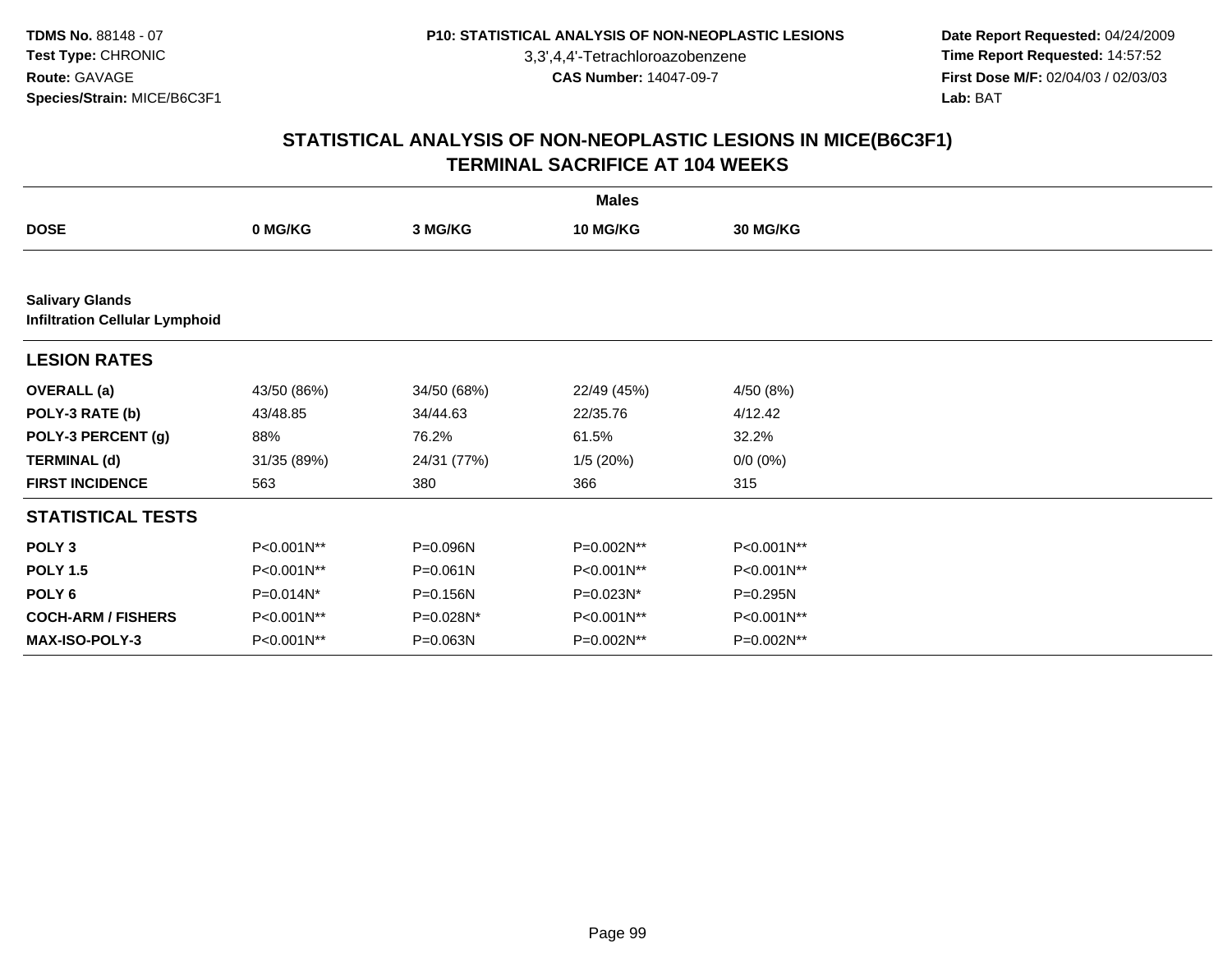3,3',4,4'-Tetrachloroazobenzene

 **Date Report Requested:** 04/24/2009 **Time Report Requested:** 14:57:52 **First Dose M/F:** 02/04/03 / 02/03/03<br>Lab: BAT **Lab:** BAT

|                                             | <b>Males</b> |             |             |                 |  |  |  |
|---------------------------------------------|--------------|-------------|-------------|-----------------|--|--|--|
| <b>DOSE</b>                                 | 0 MG/KG      | 3 MG/KG     | 10 MG/KG    | <b>30 MG/KG</b> |  |  |  |
|                                             |              |             |             |                 |  |  |  |
| <b>Seminal Vesicle</b><br><b>Dilatation</b> |              |             |             |                 |  |  |  |
| <b>LESION RATES</b>                         |              |             |             |                 |  |  |  |
| <b>OVERALL</b> (a)                          | 12/50 (24%)  | 14/50 (28%) | 38/49 (78%) | 41/50 (82%)     |  |  |  |
| POLY-3 RATE (b)                             | 12/46.45     | 14/43.48    | 38/42.93    | 41/42.18        |  |  |  |
| POLY-3 PERCENT (g)                          | 25.8%        | 32.2%       | 88.5%       | 97.2%           |  |  |  |
| <b>TERMINAL (d)</b>                         | 9/35(26%)    | 8/31 (26%)  | 4/5 (80%)   | $0/0 (0\%)$     |  |  |  |
| <b>FIRST INCIDENCE</b>                      | 486          | 380         | 358         | 206             |  |  |  |
| <b>STATISTICAL TESTS</b>                    |              |             |             |                 |  |  |  |
| POLY <sub>3</sub>                           | P<0.001**    | $P=0.332$   | P<0.001**   | P<0.001**       |  |  |  |
| <b>POLY 1.5</b>                             | P<0.001**    | $P = 0.354$ | P<0.001**   | P<0.001**       |  |  |  |
| POLY <sub>6</sub>                           | P<0.001**    | $P = 0.318$ | P<0.001**   | P<0.001**       |  |  |  |
| <b>COCH-ARM / FISHERS</b>                   | P<0.001**    | $P=0.410$   | P<0.001**   | P<0.001**       |  |  |  |
| <b>MAX-ISO-POLY-3</b>                       | P<0.001**    | $P = 0.259$ | P<0.001**   | P<0.001**       |  |  |  |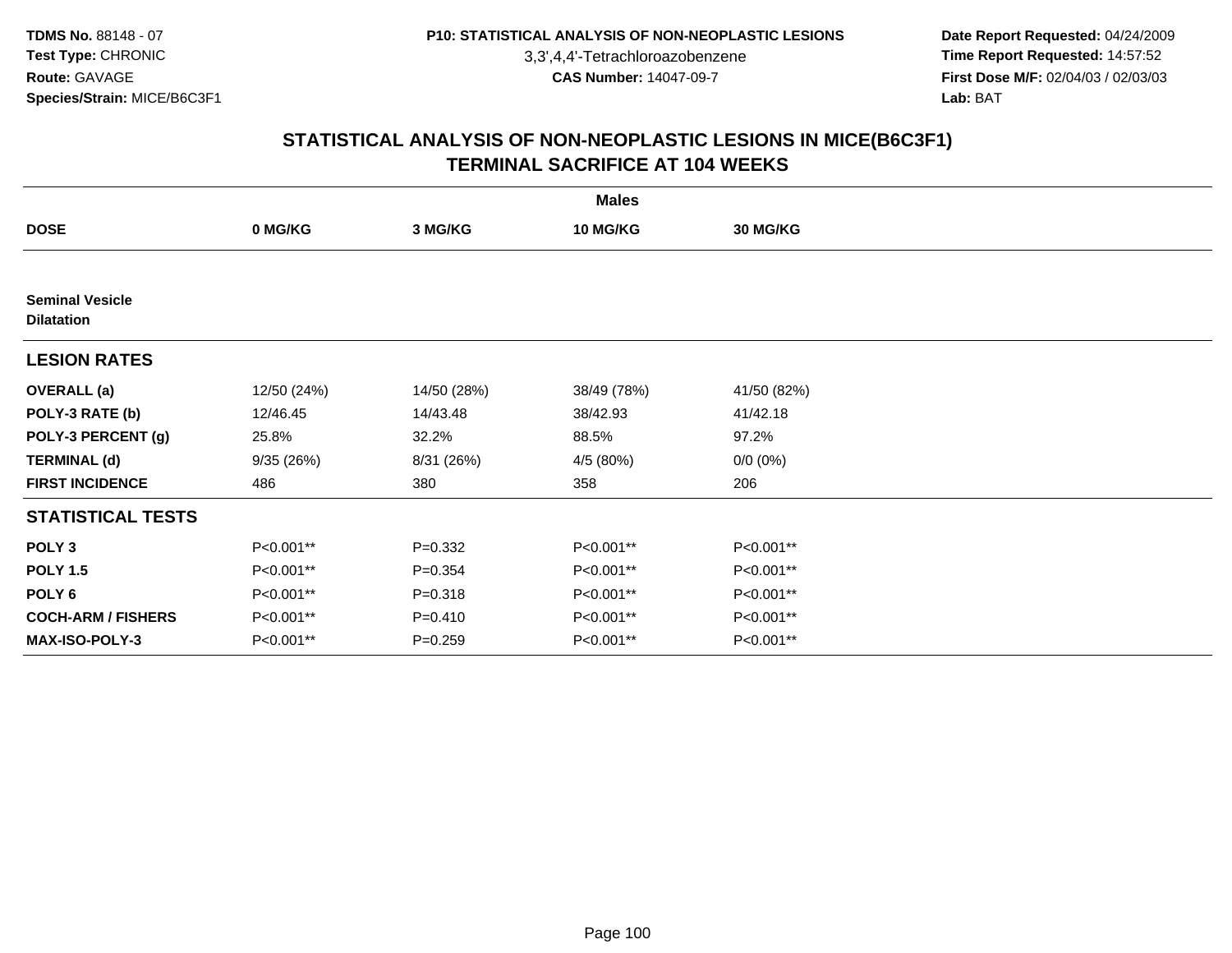3,3',4,4'-Tetrachloroazobenzene

 **Date Report Requested:** 04/24/2009 **Time Report Requested:** 14:57:52 **First Dose M/F:** 02/04/03 / 02/03/03<br>Lab: BAT **Lab:** BAT

|                                           | <b>Males</b> |             |             |             |  |  |  |
|-------------------------------------------|--------------|-------------|-------------|-------------|--|--|--|
| <b>DOSE</b>                               | 0 MG/KG      | 3 MG/KG     | 10 MG/KG    | 30 MG/KG    |  |  |  |
|                                           |              |             |             |             |  |  |  |
| <b>Seminal Vesicle</b><br><b>Fibrosis</b> |              |             |             |             |  |  |  |
| <b>LESION RATES</b>                       |              |             |             |             |  |  |  |
| <b>OVERALL</b> (a)                        | 0/50(0%)     | 3/50(6%)    | 18/49 (37%) | 29/50 (58%) |  |  |  |
| POLY-3 RATE (b)                           | 0/45.53      | 3/42.08     | 18/34.94    | 29/31.57    |  |  |  |
| POLY-3 PERCENT (g)                        | 0%           | 7.1%        | 51.5%       | 91.9%       |  |  |  |
| <b>TERMINAL (d)</b>                       | 0/35(0%)     | 0/31(0%)    | 2/5(40%)    | $0/0 (0\%)$ |  |  |  |
| <b>FIRST INCIDENCE</b>                    | $---$        | 600         | 437         | 206         |  |  |  |
| <b>STATISTICAL TESTS</b>                  |              |             |             |             |  |  |  |
| POLY <sub>3</sub>                         | P<0.001**    | $P = 0.105$ | P<0.001**   | P<0.001**   |  |  |  |
| <b>POLY 1.5</b>                           | P<0.001**    | $P = 0.109$ | P<0.001**   | P<0.001**   |  |  |  |
| POLY <sub>6</sub>                         | P<0.001**    | $P = 0.102$ | P<0.001**   | P<0.001**   |  |  |  |
| <b>COCH-ARM / FISHERS</b>                 | P<0.001**    | $P = 0.121$ | P<0.001**   | P<0.001**   |  |  |  |
| <b>MAX-ISO-POLY-3</b>                     | P<0.001**    | P=0.038*    | P<0.001**   | P<0.001**   |  |  |  |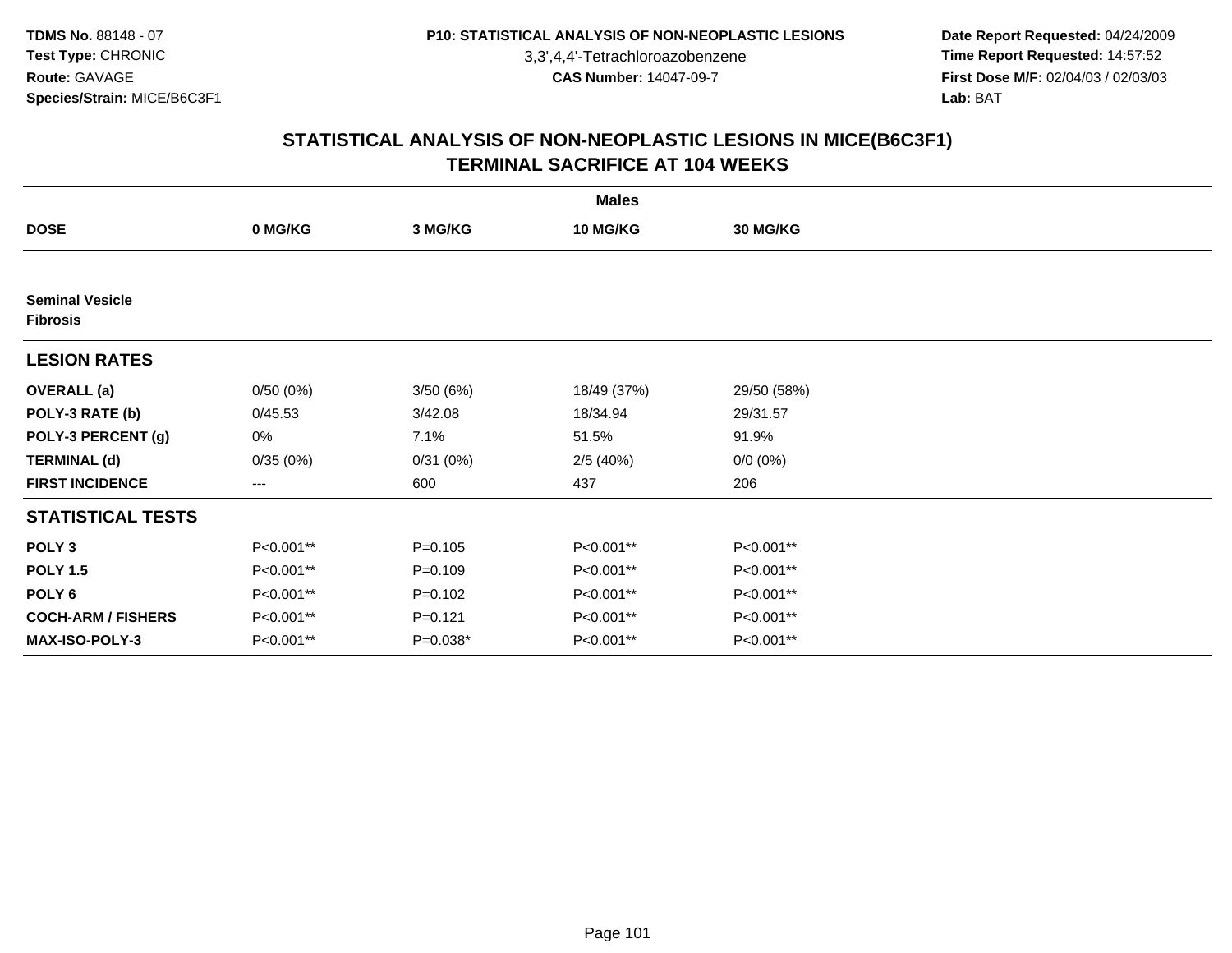3,3',4,4'-Tetrachloroazobenzene

 **Date Report Requested:** 04/24/2009 **Time Report Requested:** 14:57:52 **First Dose M/F:** 02/04/03 / 02/03/03<br>Lab: BAT **Lab:** BAT

|                                                       |           |             | <b>Males</b> |                 |  |
|-------------------------------------------------------|-----------|-------------|--------------|-----------------|--|
| <b>DOSE</b>                                           | 0 MG/KG   | 3 MG/KG     | 10 MG/KG     | <b>30 MG/KG</b> |  |
|                                                       |           |             |              |                 |  |
| <b>Seminal Vesicle</b><br><b>Inflammation Chronic</b> |           |             |              |                 |  |
| <b>LESION RATES</b>                                   |           |             |              |                 |  |
| <b>OVERALL</b> (a)                                    | 0/50(0%)  | 4/50 (8%)   | 14/49 (29%)  | 22/50 (44%)     |  |
| POLY-3 RATE (b)                                       | 0/45.53   | 4/42.08     | 14/34.03     | 22/26.69        |  |
| POLY-3 PERCENT (g)                                    | 0%        | 9.5%        | 41.1%        | 82.4%           |  |
| <b>TERMINAL (d)</b>                                   | 0/35(0%)  | 1/31(3%)    | 1/5(20%)     | $0/0 (0\%)$     |  |
| <b>FIRST INCIDENCE</b>                                | ---       | 600         | 437          | 206             |  |
| <b>STATISTICAL TESTS</b>                              |           |             |              |                 |  |
| POLY <sub>3</sub>                                     | P<0.001** | $P = 0.051$ | P<0.001**    | P<0.001**       |  |
| <b>POLY 1.5</b>                                       | P<0.001** | $P = 0.053$ | P<0.001**    | P<0.001**       |  |
| POLY 6                                                | P<0.001** | $P=0.049*$  | P<0.001**    | P<0.001**       |  |
| <b>COCH-ARM / FISHERS</b>                             | P<0.001** | $P = 0.059$ | P<0.001**    | P<0.001**       |  |
| MAX-ISO-POLY-3                                        | P<0.001** | P=0.019*    | P<0.001**    | P<0.001**       |  |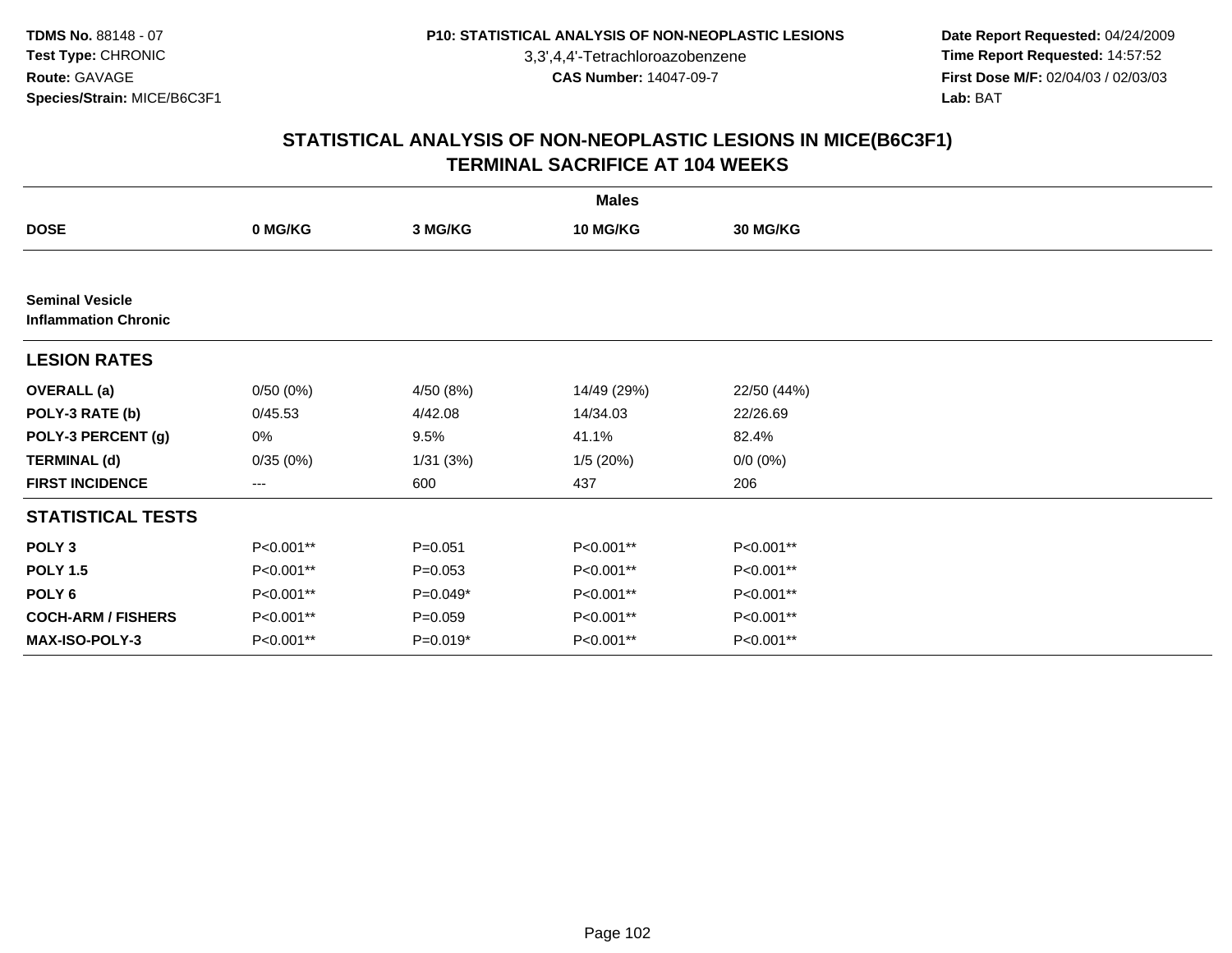3,3',4,4'-Tetrachloroazobenzene

 **Date Report Requested:** 04/24/2009 **Time Report Requested:** 14:57:52 **First Dose M/F:** 02/04/03 / 02/03/03<br>Lab: BAT **Lab:** BAT

|                                                   |             |             | <b>Males</b> |             |  |
|---------------------------------------------------|-------------|-------------|--------------|-------------|--|
| <b>DOSE</b>                                       | 0 MG/KG     | 3 MG/KG     | 10 MG/KG     | 30 MG/KG    |  |
|                                                   |             |             |              |             |  |
| <b>Seminal Vesicle: Epithelium</b><br>Hyperplasia |             |             |              |             |  |
| <b>LESION RATES</b>                               |             |             |              |             |  |
| <b>OVERALL</b> (a)                                | 0/50(0%)    | 1/50(2%)    | 5/49 (10%)   | 1/50(2%)    |  |
| POLY-3 RATE (b)                                   | 0/45.53     | 1/41.24     | 5/29.74      | 1/10.32     |  |
| POLY-3 PERCENT (g)                                | 0%          | 2.4%        | 16.8%        | 9.7%        |  |
| <b>TERMINAL (d)</b>                               | 0/35(0%)    | 1/31(3%)    | 0/5(0%)      | $0/0 (0\%)$ |  |
| <b>FIRST INCIDENCE</b>                            | $--$        | 728 (T)     | 519          | 206         |  |
| <b>STATISTICAL TESTS</b>                          |             |             |              |             |  |
| POLY <sub>3</sub>                                 | P=0.009**   | $P = 0.480$ | P=0.009**    | $P = 0.294$ |  |
| <b>POLY 1.5</b>                                   | $P = 0.085$ | $P = 0.487$ | $P=0.014*$   | $P = 0.360$ |  |
| POLY <sub>6</sub>                                 | P<0.001**   | $P=0.474$   | P=0.005**    | $P = 0.254$ |  |
| <b>COCH-ARM / FISHERS</b>                         | $P = 0.530$ | $P = 0.500$ | $P=0.027*$   | $P = 0.500$ |  |
| <b>MAX-ISO-POLY-3</b>                             | $P=0.015*$  | $P = 0.158$ | P=0.008**    | $P = 0.155$ |  |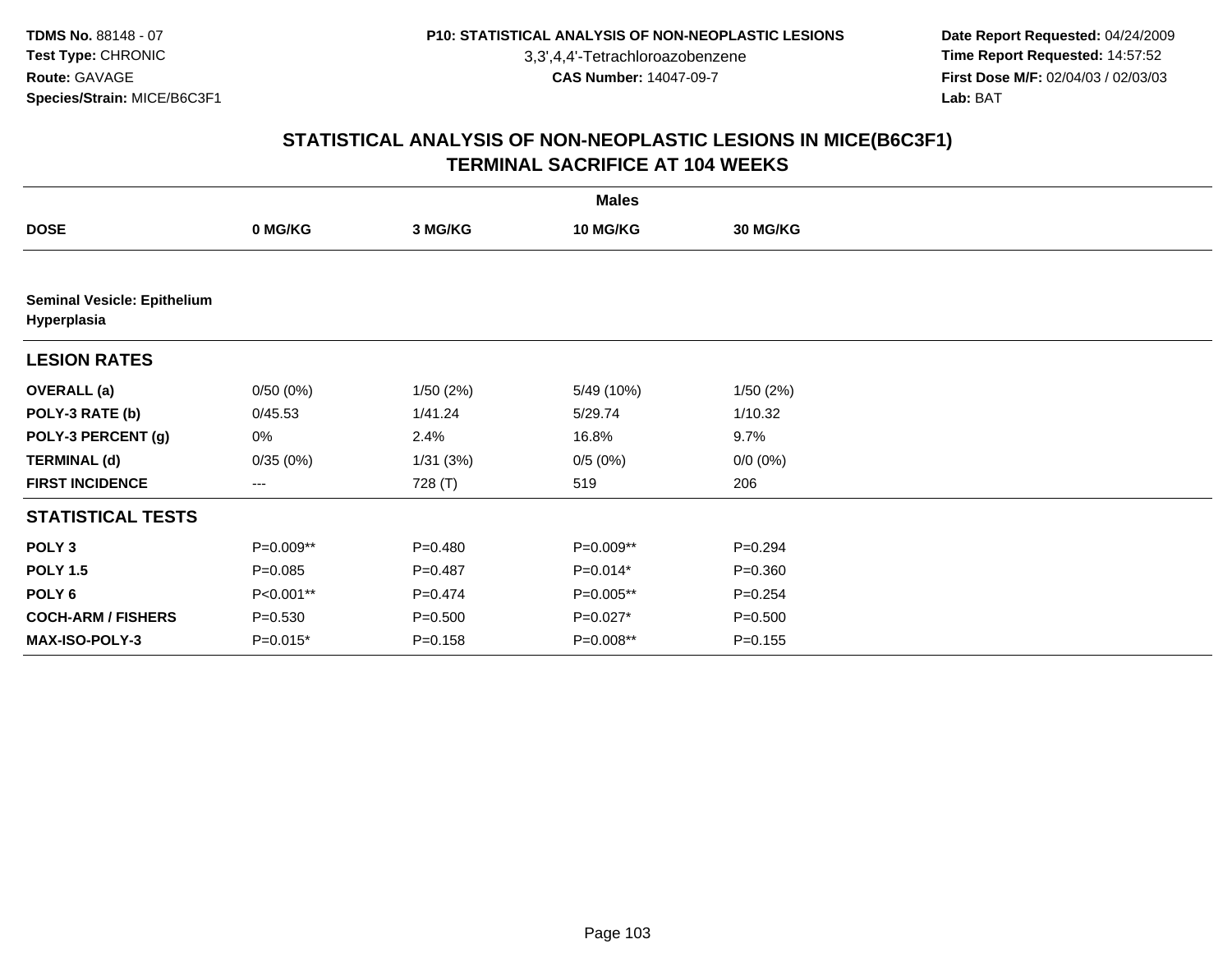3,3',4,4'-Tetrachloroazobenzene

 **Date Report Requested:** 04/24/2009 **Time Report Requested:** 14:57:52 **First Dose M/F:** 02/04/03 / 02/03/03<br>Lab: BAT **Lab:** BAT

|                                                                 |              |              | <b>Males</b> |                 |  |  |  |  |
|-----------------------------------------------------------------|--------------|--------------|--------------|-----------------|--|--|--|--|
| <b>DOSE</b>                                                     | 0 MG/KG      | 3 MG/KG      | 10 MG/KG     | <b>30 MG/KG</b> |  |  |  |  |
|                                                                 |              |              |              |                 |  |  |  |  |
| <b>Skeletal Muscle</b><br><b>Infiltration Cellular Lymphoid</b> |              |              |              |                 |  |  |  |  |
| <b>LESION RATES</b>                                             |              |              |              |                 |  |  |  |  |
| <b>OVERALL</b> (a)                                              | 2/50(4%)     | 0/50(0%)     | 0/49(0%)     | 0/50(0%)        |  |  |  |  |
| POLY-3 RATE (b)                                                 | 2/45.53      | 0/41.24      | 0/27.83      | 0/9.34          |  |  |  |  |
| POLY-3 PERCENT (g)                                              | 4.4%         | 0%           | 0%           | $0\%$           |  |  |  |  |
| <b>TERMINAL (d)</b>                                             | 2/35(6%)     | 0/31(0%)     | 0/5(0%)      | $0/0 (0\%)$     |  |  |  |  |
| <b>FIRST INCIDENCE</b>                                          | 728 (T)      | $---$        | $\cdots$     | $\cdots$        |  |  |  |  |
| <b>STATISTICAL TESTS</b>                                        |              |              |              |                 |  |  |  |  |
| POLY <sub>3</sub>                                               | P=0.201N     | P=0.260N     | $P = 0.359N$ | $P = 0.576N$    |  |  |  |  |
| <b>POLY 1.5</b>                                                 | $P = 0.214N$ | $P = 0.252N$ | P=0.309N     | $P=0.445N$      |  |  |  |  |
| POLY <sub>6</sub>                                               | P=0.167N     | P=0.268N     | P=0.432N     | P=0.664N        |  |  |  |  |
| <b>COCH-ARM / FISHERS</b>                                       | P=0.243N     | P=0.247N     | P=0.253N     | $P = 0.247N$    |  |  |  |  |
| <b>MAX-ISO-POLY-3</b>                                           | P=0.326N     | P=0.097N     | P=0.190N     | P=0.383N        |  |  |  |  |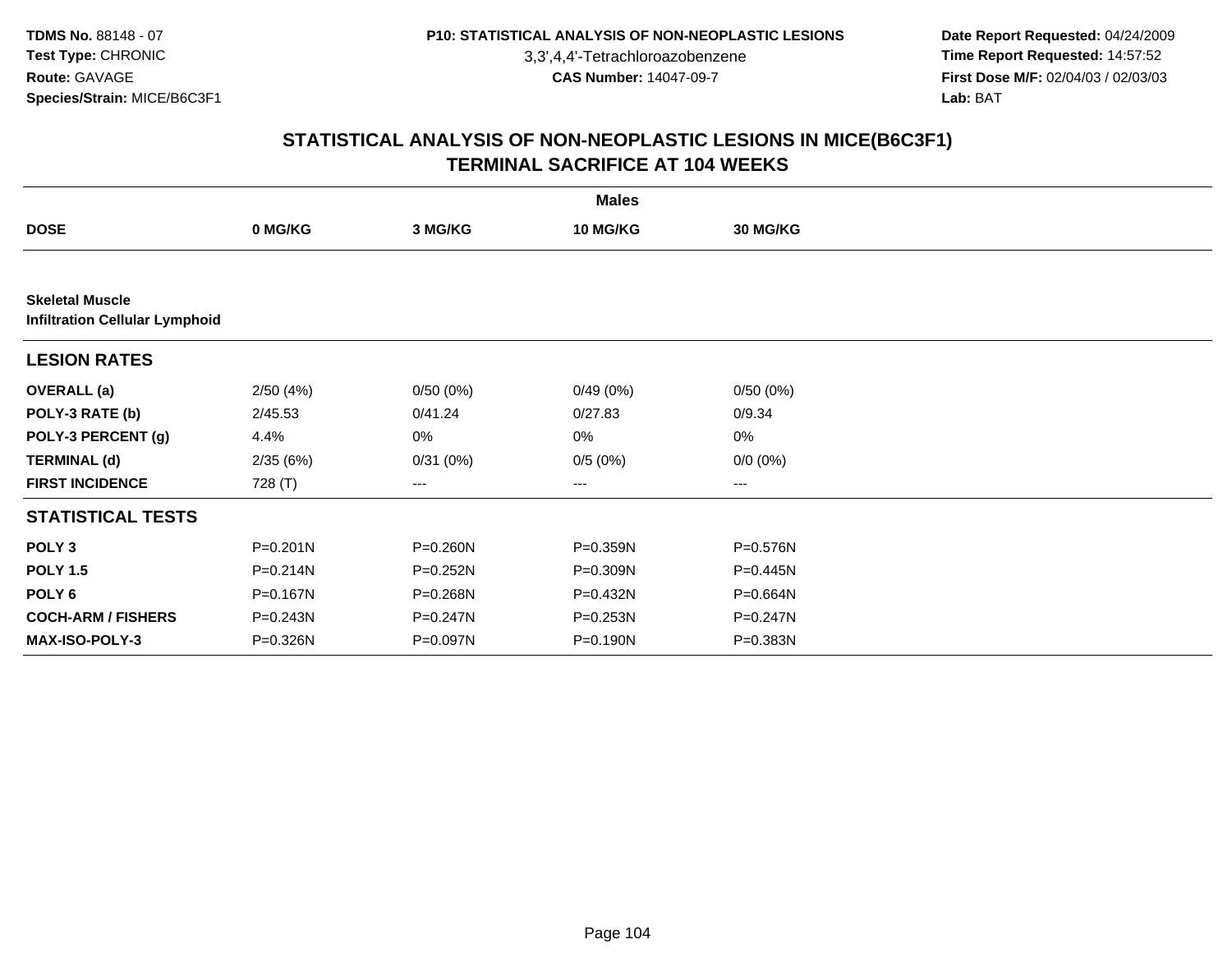3,3',4,4'-Tetrachloroazobenzene

 **Date Report Requested:** 04/24/2009 **Time Report Requested:** 14:57:52 **First Dose M/F:** 02/04/03 / 02/03/03<br>Lab: BAT **Lab:** BAT

|                                            | <b>Males</b> |             |             |                 |  |  |  |  |
|--------------------------------------------|--------------|-------------|-------------|-----------------|--|--|--|--|
| <b>DOSE</b>                                | 0 MG/KG      | 3 MG/KG     | 10 MG/KG    | <b>30 MG/KG</b> |  |  |  |  |
|                                            |              |             |             |                 |  |  |  |  |
| <b>Skin</b><br><b>Inflammation Chronic</b> |              |             |             |                 |  |  |  |  |
| <b>LESION RATES</b>                        |              |             |             |                 |  |  |  |  |
| <b>OVERALL</b> (a)                         | 3/50(6%)     | 13/50 (26%) | 12/49 (24%) | 5/50 (10%)      |  |  |  |  |
| POLY-3 RATE (b)                            | 3/45.97      | 13/45.22    | 12/33.21    | 5/13.23         |  |  |  |  |
| POLY-3 PERCENT (g)                         | 6.5%         | 28.8%       | 36.1%       | 37.8%           |  |  |  |  |
| <b>TERMINAL (d)</b>                        | 0/35(0%)     | 5/31 (16%)  | 1/5(20%)    | $0/0 (0\%)$     |  |  |  |  |
| <b>FIRST INCIDENCE</b>                     | 625          | 165         | 169         | 340             |  |  |  |  |
| <b>STATISTICAL TESTS</b>                   |              |             |             |                 |  |  |  |  |
| POLY <sub>3</sub>                          | P=0.005**    | P=0.005**   | P<0.001**   | P=0.031*        |  |  |  |  |
| <b>POLY 1.5</b>                            | $P = 0.105$  | P=0.005**   | P=0.002**   | $P = 0.087$     |  |  |  |  |
| POLY 6                                     | P<0.001**    | P=0.004**   | P<0.001**   | $P=0.013*$      |  |  |  |  |
| <b>COCH-ARM / FISHERS</b>                  | P=0.280N     | P=0.006**   | P=0.010**   | $P = 0.357$     |  |  |  |  |
| MAX-ISO-POLY-3                             | P=0.008**    | P=0.002**   | P<0.001**   | $P=0.052$       |  |  |  |  |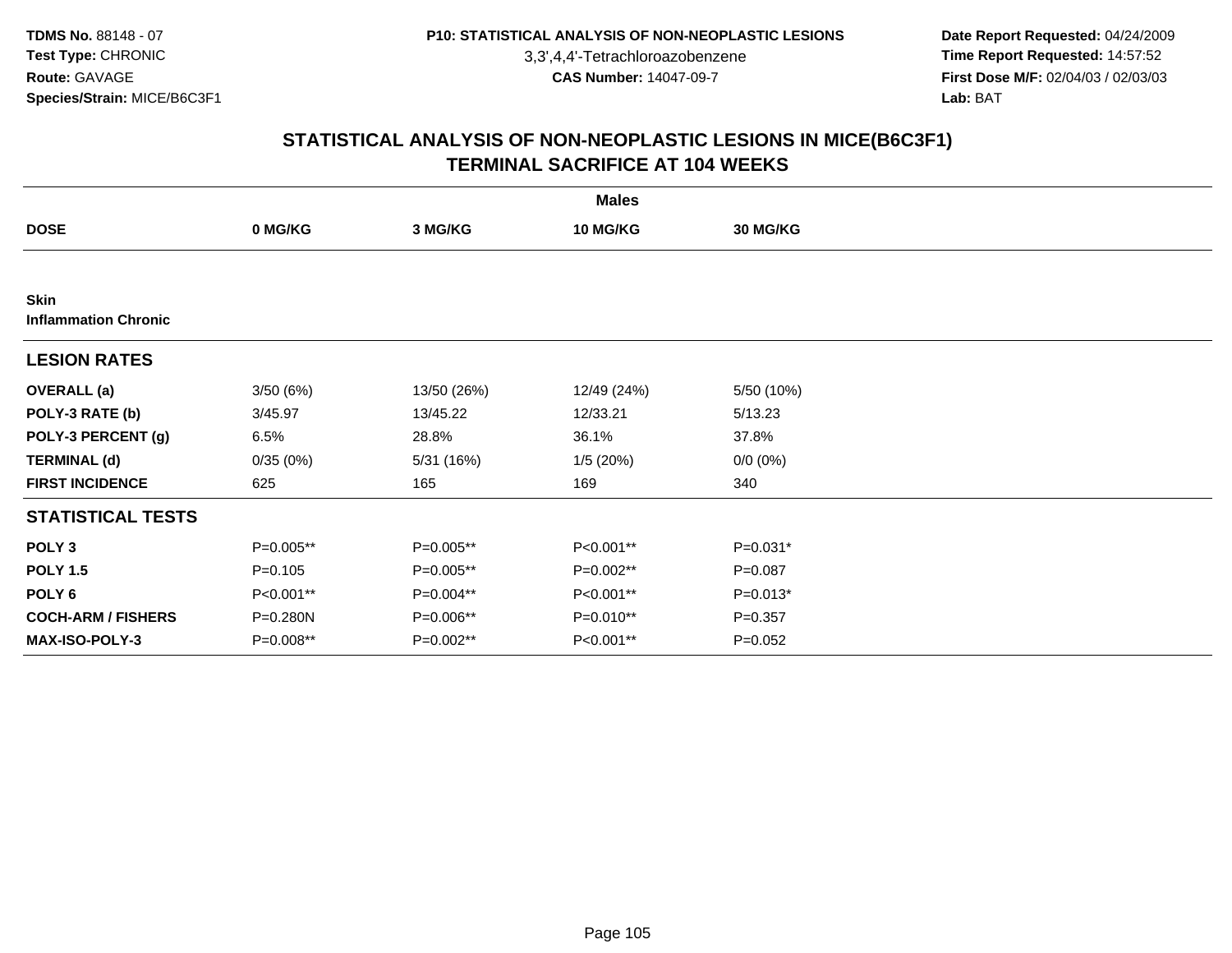3,3',4,4'-Tetrachloroazobenzene

 **Date Report Requested:** 04/24/2009 **Time Report Requested:** 14:57:52 **First Dose M/F:** 02/04/03 / 02/03/03<br>Lab: BAT **Lab:** BAT

|                                        | <b>Males</b> |             |                 |             |  |  |  |  |
|----------------------------------------|--------------|-------------|-----------------|-------------|--|--|--|--|
| <b>DOSE</b>                            | 0 MG/KG      | 3 MG/KG     | <b>10 MG/KG</b> | 30 MG/KG    |  |  |  |  |
|                                        |              |             |                 |             |  |  |  |  |
| <b>Skin: Dermis</b><br><b>Fibrosis</b> |              |             |                 |             |  |  |  |  |
| <b>LESION RATES</b>                    |              |             |                 |             |  |  |  |  |
| <b>OVERALL</b> (a)                     | 3/50(6%)     | 12/50 (24%) | 12/49 (24%)     | 4/50 (8%)   |  |  |  |  |
| POLY-3 RATE (b)                        | 3/45.97      | 12/45.03    | 12/33.21        | 4/12.46     |  |  |  |  |
| POLY-3 PERCENT (g)                     | 6.5%         | 26.7%       | 36.1%           | 32.1%       |  |  |  |  |
| <b>TERMINAL (d)</b>                    | 0/35(0%)     | 5/31 (16%)  | 1/5(20%)        | $0/0 (0\%)$ |  |  |  |  |
| <b>FIRST INCIDENCE</b>                 | 625          | 165         | 169             | 340         |  |  |  |  |
| <b>STATISTICAL TESTS</b>               |              |             |                 |             |  |  |  |  |
| POLY <sub>3</sub>                      | P=0.007**    | P=0.009**   | P<0.001**       | $P = 0.076$ |  |  |  |  |
| <b>POLY 1.5</b>                        | $P=0.142$    | P=0.009**   | P=0.002**       | $P = 0.173$ |  |  |  |  |
| POLY <sub>6</sub>                      | P<0.001**    | P=0.008**   | P<0.001**       | $P=0.038*$  |  |  |  |  |
| <b>COCH-ARM / FISHERS</b>              | $P = 0.215N$ | $P=0.011*$  | P=0.010**       | $P = 0.500$ |  |  |  |  |
| MAX-ISO-POLY-3                         | $P=0.011*$   | P=0.004**   | P<0.001**       | $P=0.095$   |  |  |  |  |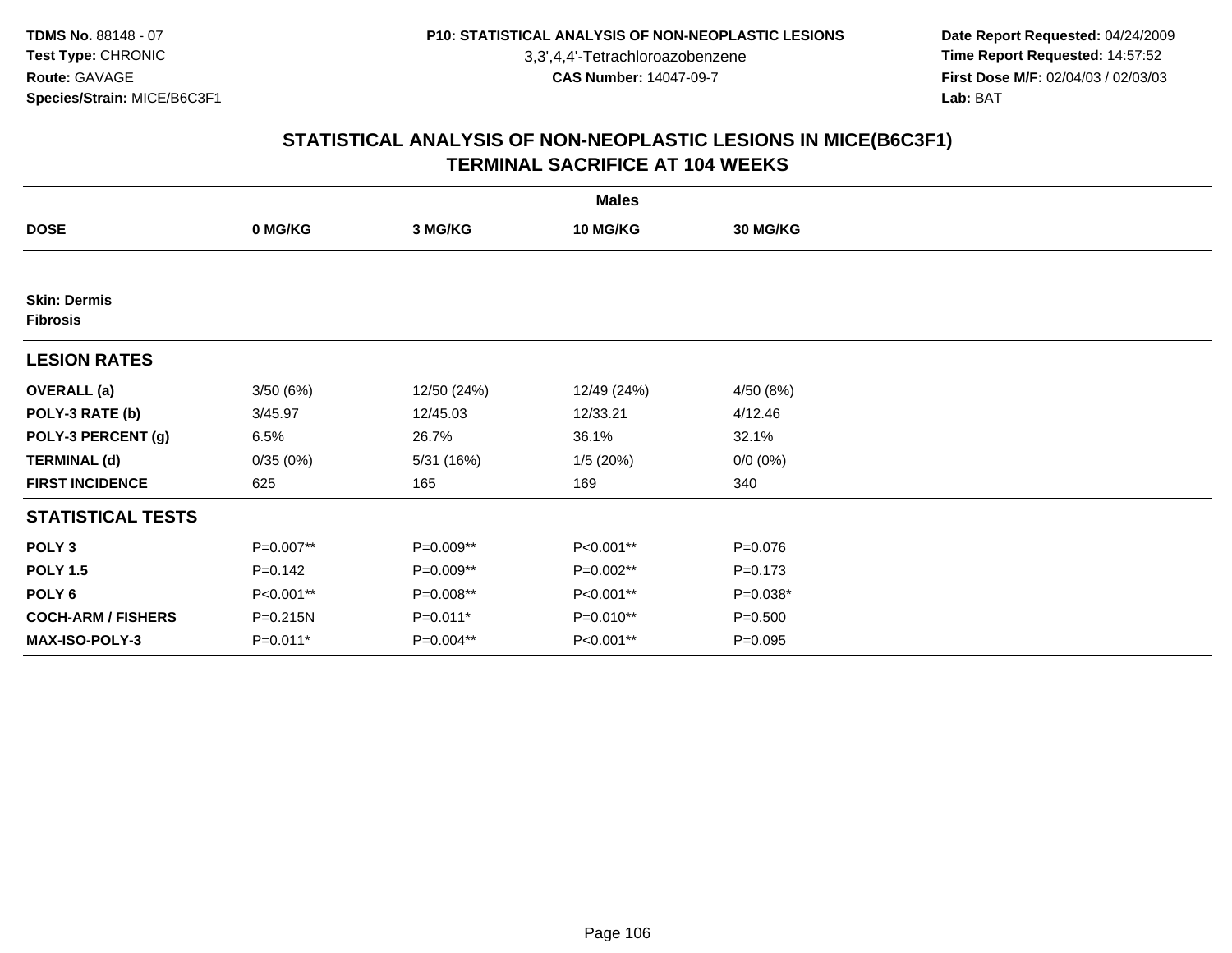3,3',4,4'-Tetrachloroazobenzene

 **Date Report Requested:** 04/24/2009 **Time Report Requested:** 14:57:52 **First Dose M/F:** 02/04/03 / 02/03/03<br>Lab: BAT **Lab:** BAT

|                                       | <b>Males</b> |             |             |                 |  |  |  |  |
|---------------------------------------|--------------|-------------|-------------|-----------------|--|--|--|--|
| <b>DOSE</b>                           | 0 MG/KG      | 3 MG/KG     | 10 MG/KG    | <b>30 MG/KG</b> |  |  |  |  |
|                                       |              |             |             |                 |  |  |  |  |
| <b>Skin: Epidermis</b><br>Hyperplasia |              |             |             |                 |  |  |  |  |
| <b>LESION RATES</b>                   |              |             |             |                 |  |  |  |  |
| <b>OVERALL</b> (a)                    | 3/50(6%)     | 13/50 (26%) | 12/49 (24%) | 6/50 (12%)      |  |  |  |  |
| POLY-3 RATE (b)                       | 3/45.97      | 13/45.22    | 12/33.21    | 6/14.14         |  |  |  |  |
| POLY-3 PERCENT (g)                    | 6.5%         | 28.8%       | 36.1%       | 42.4%           |  |  |  |  |
| <b>TERMINAL (d)</b>                   | 0/35(0%)     | 5/31 (16%)  | 1/5(20%)    | $0/0 (0\%)$     |  |  |  |  |
| <b>FIRST INCIDENCE</b>                | 625          | 165         | 169         | 326             |  |  |  |  |
| <b>STATISTICAL TESTS</b>              |              |             |             |                 |  |  |  |  |
| POLY <sub>3</sub>                     | $P=0.003**$  | P=0.005**   | P<0.001**   | $P=0.012*$      |  |  |  |  |
| <b>POLY 1.5</b>                       | $P = 0.066$  | P=0.005**   | P=0.002**   | $P=0.042*$      |  |  |  |  |
| POLY <sub>6</sub>                     | P<0.001**    | P=0.004**   | P<0.001**   | P=0.004**       |  |  |  |  |
| <b>COCH-ARM / FISHERS</b>             | P=0.395N     | P=0.006**   | P=0.010**   | $P = 0.243$     |  |  |  |  |
| MAX-ISO-POLY-3                        | P=0.005**    | P=0.002**   | P<0.001**   | $P=0.027*$      |  |  |  |  |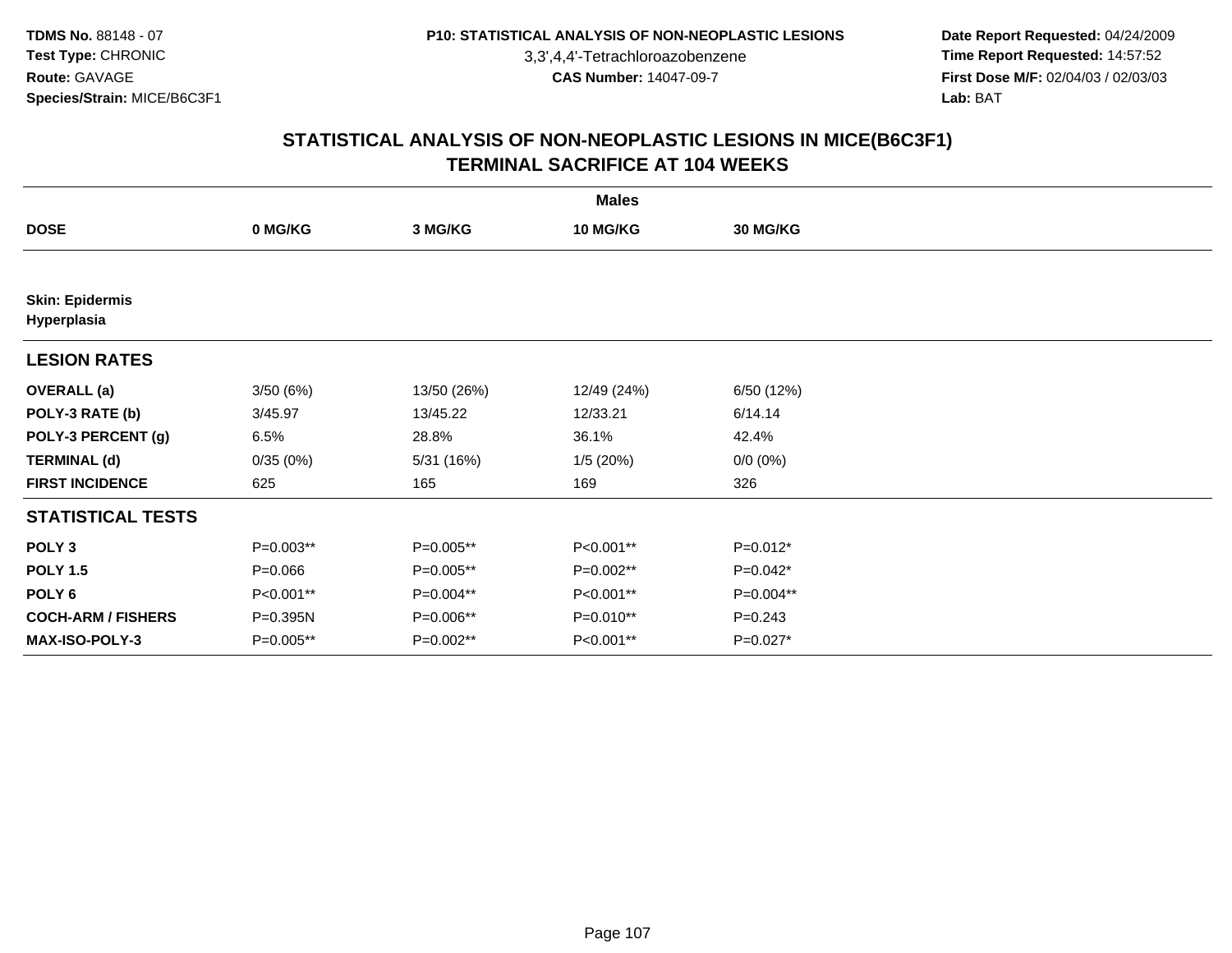3,3',4,4'-Tetrachloroazobenzene

 **Date Report Requested:** 04/24/2009 **Time Report Requested:** 14:57:52 **First Dose M/F:** 02/04/03 / 02/03/03<br>Lab: BAT **Lab:** BAT

|                                        | <b>Males</b> |             |                 |                 |  |  |  |  |
|----------------------------------------|--------------|-------------|-----------------|-----------------|--|--|--|--|
| <b>DOSE</b>                            | 0 MG/KG      | 3 MG/KG     | <b>10 MG/KG</b> | <b>30 MG/KG</b> |  |  |  |  |
|                                        |              |             |                 |                 |  |  |  |  |
| <b>Skin: Epidermis</b><br><b>Ulcer</b> |              |             |                 |                 |  |  |  |  |
| <b>LESION RATES</b>                    |              |             |                 |                 |  |  |  |  |
| <b>OVERALL</b> (a)                     | 3/50(6%)     | 13/50 (26%) | 11/49 (22%)     | 6/50 (12%)      |  |  |  |  |
| POLY-3 RATE (b)                        | 3/45.97      | 13/45.22    | 11/33.10        | 6/14.14         |  |  |  |  |
| POLY-3 PERCENT (g)                     | 6.5%         | 28.8%       | 33.2%           | 42.4%           |  |  |  |  |
| <b>TERMINAL (d)</b>                    | 0/35(0%)     | 5/31 (16%)  | 1/5(20%)        | $0/0 (0\%)$     |  |  |  |  |
| <b>FIRST INCIDENCE</b>                 | 625          | 165         | 169             | 326             |  |  |  |  |
| <b>STATISTICAL TESTS</b>               |              |             |                 |                 |  |  |  |  |
| POLY <sub>3</sub>                      | P=0.005**    | P=0.005**   | P=0.002**       | $P=0.012*$      |  |  |  |  |
| <b>POLY 1.5</b>                        | $P = 0.078$  | P=0.005**   | P=0.005**       | $P=0.042*$      |  |  |  |  |
| POLY <sub>6</sub>                      | P<0.001**    | P=0.004**   | P<0.001**       | P=0.004**       |  |  |  |  |
| <b>COCH-ARM / FISHERS</b>              | P=0.398N     | P=0.006**   | P=0.018*        | $P = 0.243$     |  |  |  |  |
| <b>MAX-ISO-POLY-3</b>                  | P=0.008**    | P=0.002**   | P=0.003**       | $P=0.027*$      |  |  |  |  |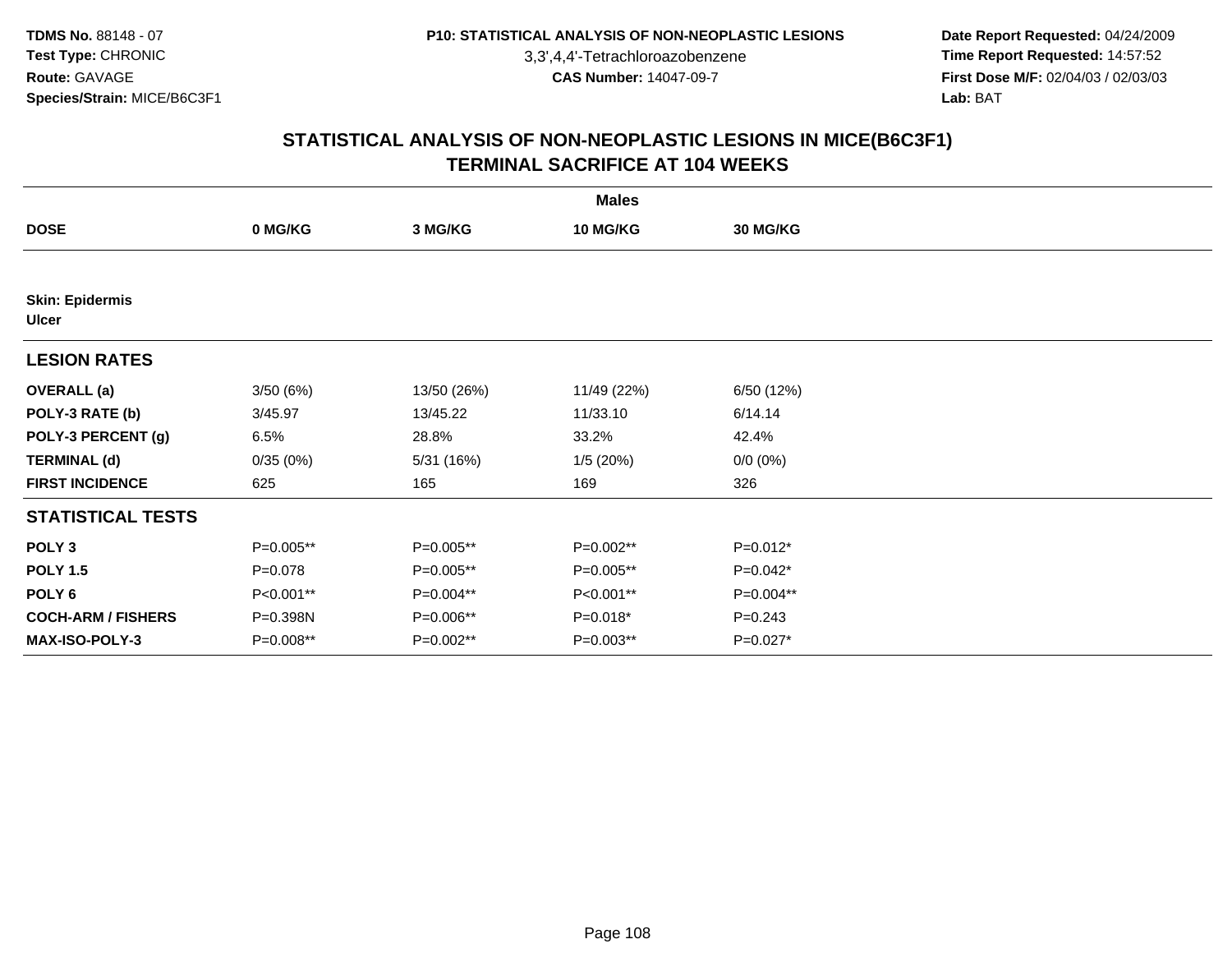3,3',4,4'-Tetrachloroazobenzene

 **Date Report Requested:** 04/24/2009 **Time Report Requested:** 14:57:52 **First Dose M/F:** 02/04/03 / 02/03/03<br>Lab: BAT **Lab:** BAT

| <b>Males</b>                                    |            |             |                 |             |  |  |
|-------------------------------------------------|------------|-------------|-----------------|-------------|--|--|
| <b>DOSE</b>                                     | 0 MG/KG    | 3 MG/KG     | <b>10 MG/KG</b> | 30 MG/KG    |  |  |
|                                                 |            |             |                 |             |  |  |
| <b>Skin: Hair Follicle</b><br><b>Dilatation</b> |            |             |                 |             |  |  |
| <b>LESION RATES</b>                             |            |             |                 |             |  |  |
| <b>OVERALL</b> (a)                              | 7/50 (14%) | 10/50 (20%) | 13/49 (27%)     | 28/50 (56%) |  |  |
| POLY-3 RATE (b)                                 | 7/46.39    | 10/43.09    | 13/33.67        | 28/32.14    |  |  |
| POLY-3 PERCENT (g)                              | 15.1%      | 23.2%       | 38.6%           | 87.1%       |  |  |
| <b>TERMINAL (d)</b>                             | 4/35 (11%) | 5/31(16%)   | 1/5(20%)        | $0/0 (0\%)$ |  |  |
| <b>FIRST INCIDENCE</b>                          | 609        | 574         | 470             | 206         |  |  |
| <b>STATISTICAL TESTS</b>                        |            |             |                 |             |  |  |
| POLY <sub>3</sub>                               | P<0.001**  | $P = 0.239$ | $P=0.015*$      | P<0.001**   |  |  |
| <b>POLY 1.5</b>                                 | P<0.001**  | $P = 0.255$ | P=0.032*        | P<0.001**   |  |  |
| POLY <sub>6</sub>                               | P<0.001**  | $P=0.227$   | P=0.005**       | P<0.001**   |  |  |
| <b>COCH-ARM / FISHERS</b>                       | P<0.001**  | $P = 0.298$ | $P = 0.096$     | P<0.001**   |  |  |
| <b>MAX-ISO-POLY-3</b>                           | P<0.001**  | $P = 0.173$ | P=0.017*        | P<0.001**   |  |  |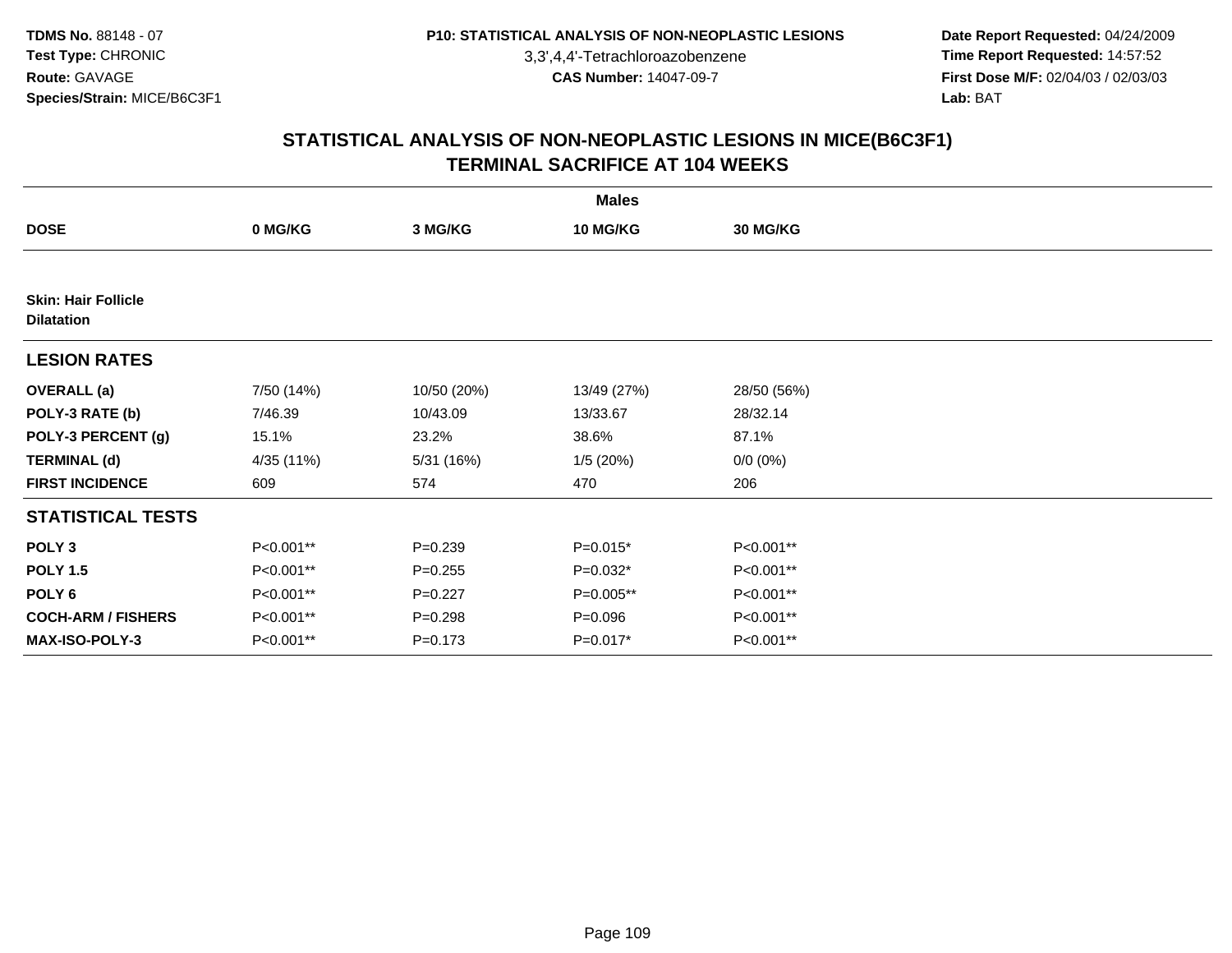3,3',4,4'-Tetrachloroazobenzene

 **Date Report Requested:** 04/24/2009 **Time Report Requested:** 14:57:52 **First Dose M/F:** 02/04/03 / 02/03/03<br>Lab: BAT **Lab:** BAT

| <b>Males</b>                                   |             |              |             |             |  |  |
|------------------------------------------------|-------------|--------------|-------------|-------------|--|--|
| <b>DOSE</b>                                    | 0 MG/KG     | 3 MG/KG      | 10 MG/KG    | 30 MG/KG    |  |  |
|                                                |             |              |             |             |  |  |
| <b>Skin: Sebaceous Gland</b><br><b>Atrophy</b> |             |              |             |             |  |  |
| <b>LESION RATES</b>                            |             |              |             |             |  |  |
| <b>OVERALL</b> (a)                             | 13/50 (26%) | 10/50 (20%)  | 20/49 (41%) | 29/50 (58%) |  |  |
| POLY-3 RATE (b)                                | 13/47.63    | 10/44.21     | 20/36.55    | 29/33.27    |  |  |
| POLY-3 PERCENT (g)                             | 27.3%       | 22.6%        | 54.7%       | 87.2%       |  |  |
| <b>TERMINAL (d)</b>                            | 5/35 (14%)  | 2/31(7%)     | 2/5(40%)    | $0/0 (0\%)$ |  |  |
| <b>FIRST INCIDENCE</b>                         | 609         | 380          | 358         | 221         |  |  |
| <b>STATISTICAL TESTS</b>                       |             |              |             |             |  |  |
| POLY <sub>3</sub>                              | P<0.001**   | P=0.392N     | P=0.008**   | P<0.001**   |  |  |
| <b>POLY 1.5</b>                                | P<0.001**   | P=0.368N     | $P=0.022*$  | P<0.001**   |  |  |
| POLY 6                                         | P<0.001**   | $P = 0.417N$ | P=0.002**   | P<0.001**   |  |  |
| <b>COCH-ARM / FISHERS</b>                      | P<0.001**   | P=0.318N     | $P = 0.088$ | P<0.001**   |  |  |
| MAX-ISO-POLY-3                                 | P<0.001**   | P=0.310N     | P=0.009**   | P<0.001**   |  |  |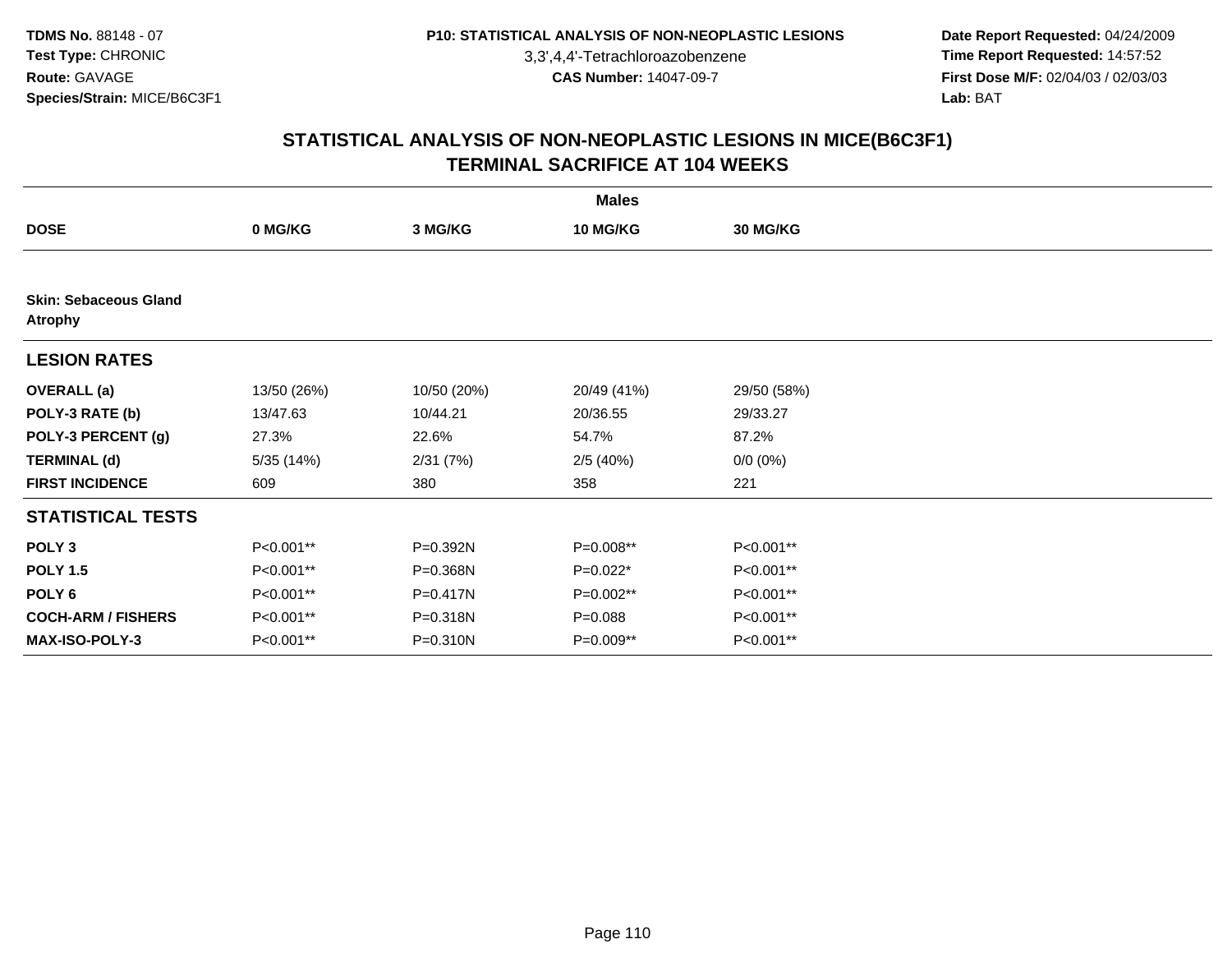3,3',4,4'-Tetrachloroazobenzene

 **Date Report Requested:** 04/24/2009 **Time Report Requested:** 14:57:52 **First Dose M/F:** 02/04/03 / 02/03/03<br>Lab: BAT **Lab:** BAT

|                                                                 |                        |          | <b>Males</b> |                 |  |
|-----------------------------------------------------------------|------------------------|----------|--------------|-----------------|--|
| <b>DOSE</b>                                                     | 0 MG/KG                | 3 MG/KG  | 10 MG/KG     | <b>30 MG/KG</b> |  |
|                                                                 |                        |          |              |                 |  |
| <b>Skin: Subcutaneous Tissue</b><br><b>Inflammation Chronic</b> |                        |          |              |                 |  |
| <b>LESION RATES</b>                                             |                        |          |              |                 |  |
| <b>OVERALL (a)</b>                                              | 0/50(0%)               | 0/50(0%) | 0/49(0%)     | 1/50(2%)        |  |
| POLY-3 RATE (b)                                                 | 0/45.53                | 0/41.24  | 0/27.83      | 1/10.32         |  |
| POLY-3 PERCENT (g)                                              | 0%                     | 0%       | 0%           | 9.7%            |  |
| <b>TERMINAL (d)</b>                                             | 0/35(0%)               | 0/31(0%) | 0/5(0%)      | $0/0 (0\%)$     |  |
| <b>FIRST INCIDENCE</b>                                          | $\qquad \qquad \cdots$ | ---      | $---$        | 206             |  |
| <b>STATISTICAL TESTS</b>                                        |                        |          |              |                 |  |
| POLY <sub>3</sub>                                               | $P=0.174$              | (e)      | (e)          | $P = 0.294$     |  |
| <b>POLY 1.5</b>                                                 | $P = 0.131$            | (e)      | (e)          | $P = 0.360$     |  |
| POLY 6                                                          | $P=0.392$              | (e)      | (e)          | $P = 0.254$     |  |
| <b>COCH-ARM / FISHERS</b>                                       | $P = 0.215$            | (e)      | (e)          | $P = 0.500$     |  |
| MAX-ISO-POLY-3                                                  | $P=0.125$              | (e)      | (e)          | $P = 0.155$     |  |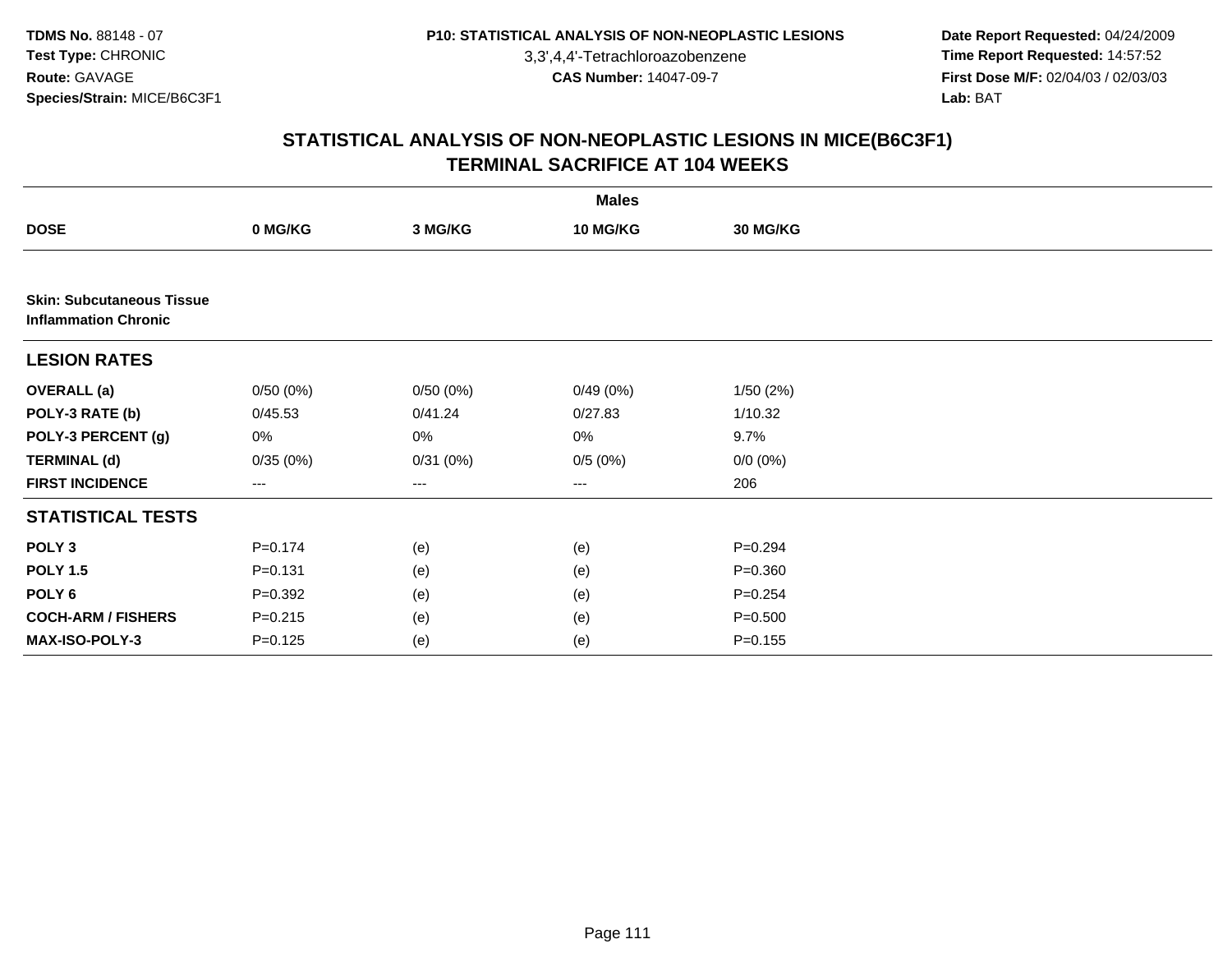3,3',4,4'-Tetrachloroazobenzene

 **Date Report Requested:** 04/24/2009 **Time Report Requested:** 14:57:52 **First Dose M/F:** 02/04/03 / 02/03/03<br>Lab: BAT **Lab:** BAT

|                                            |             |             | <b>Males</b>    |             |  |
|--------------------------------------------|-------------|-------------|-----------------|-------------|--|
| <b>DOSE</b>                                | 0 MG/KG     | 3 MG/KG     | <b>10 MG/KG</b> | 30 MG/KG    |  |
|                                            |             |             |                 |             |  |
| <b>Spleen</b><br><b>Amyloid Deposition</b> |             |             |                 |             |  |
| <b>LESION RATES</b>                        |             |             |                 |             |  |
| <b>OVERALL</b> (a)                         | 0/50(0%)    | 4/50 (8%)   | 2/49(4%)        | 0/49(0%)    |  |
| POLY-3 RATE (b)                            | 0/45.53     | 4/42.52     | 2/28.66         | 0/9.10      |  |
| POLY-3 PERCENT (g)                         | 0%          | 9.4%        | 7%              | 0%          |  |
| <b>TERMINAL (d)</b>                        | 0/35(0%)    | 1/31(3%)    | 0/5(0%)         | $0/0 (0\%)$ |  |
| <b>FIRST INCIDENCE</b>                     | $--$        | 542         | 529             | $---$       |  |
| <b>STATISTICAL TESTS</b>                   |             |             |                 |             |  |
| POLY <sub>3</sub>                          | $P = 0.303$ | $P = 0.052$ | $P = 0.152$     | (e)         |  |
| <b>POLY 1.5</b>                            | P=0.562N    | $P = 0.054$ | $P = 0.180$     | (e)         |  |
| POLY <sub>6</sub>                          | $P = 0.073$ | $P=0.050*$  | $P = 0.122$     | (e)         |  |
| <b>COCH-ARM / FISHERS</b>                  | P=0.218N    | $P = 0.059$ | $P = 0.242$     | (e)         |  |
| MAX-ISO-POLY-3                             | $P=0.485$   | P=0.019*    | $P = 0.073$     | (e)         |  |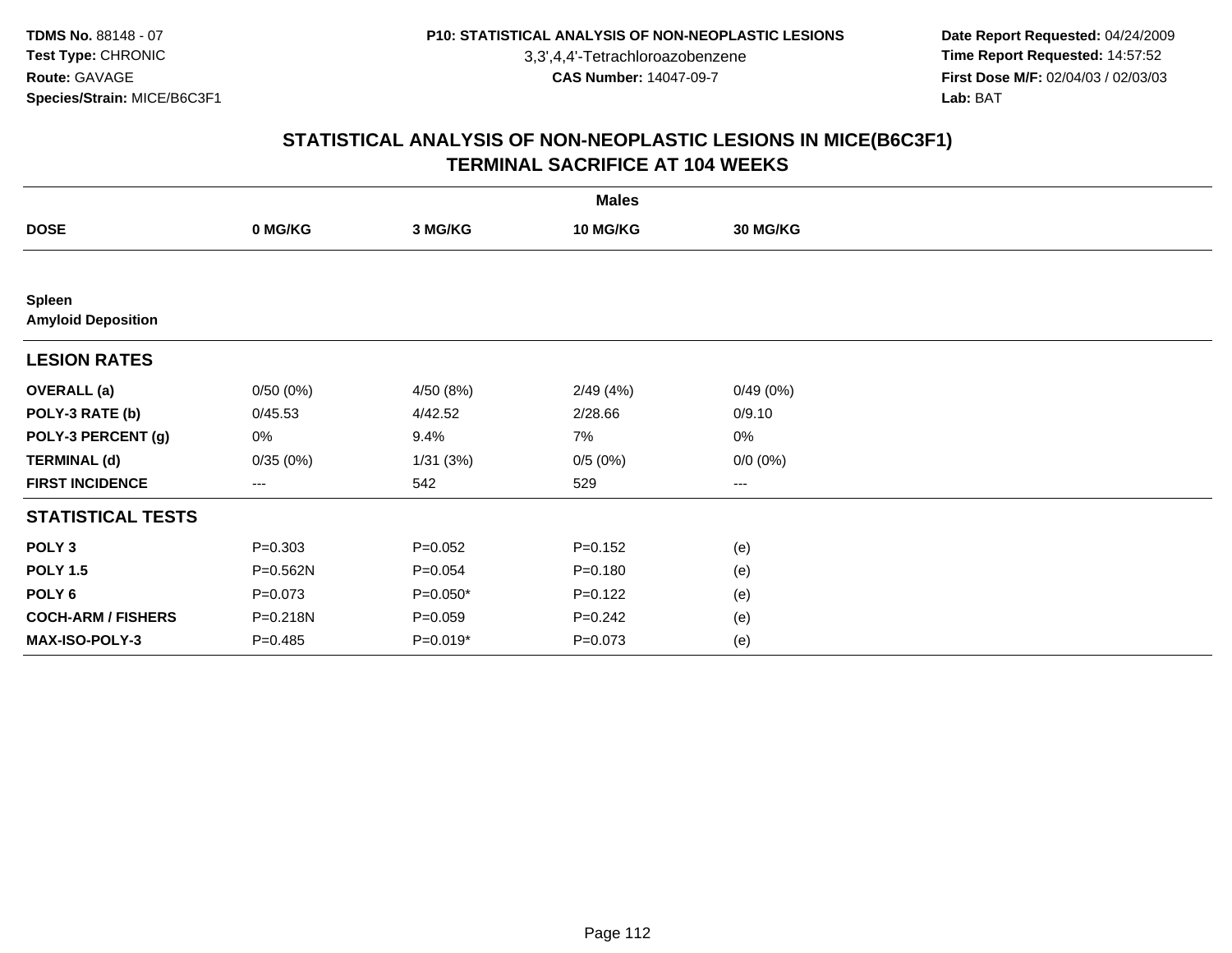3,3',4,4'-Tetrachloroazobenzene

 **Date Report Requested:** 04/24/2009 **Time Report Requested:** 14:57:52 **First Dose M/F:** 02/04/03 / 02/03/03<br>Lab: BAT **Lab:** BAT

| <b>Males</b>                    |           |            |             |                 |  |  |
|---------------------------------|-----------|------------|-------------|-----------------|--|--|
| <b>DOSE</b>                     | 0 MG/KG   | 3 MG/KG    | 10 MG/KG    | <b>30 MG/KG</b> |  |  |
|                                 |           |            |             |                 |  |  |
| <b>Spleen</b><br><b>Atrophy</b> |           |            |             |                 |  |  |
| <b>LESION RATES</b>             |           |            |             |                 |  |  |
| <b>OVERALL (a)</b>              | 2/50(4%)  | 9/50 (18%) | 30/49 (61%) | 39/49 (80%)     |  |  |
| POLY-3 RATE (b)                 | 2/46.14   | 9/44.77    | 30/41.46    | 39/40.99        |  |  |
| POLY-3 PERCENT (g)              | 4.3%      | 20.1%      | 72.4%       | 95.2%           |  |  |
| <b>TERMINAL (d)</b>             | 0/35(0%)  | 0/31(0%)   | 1/5(20%)    | $0/0 (0\%)$     |  |  |
| <b>FIRST INCIDENCE</b>          | 609       | 380        | 358         | 221             |  |  |
| <b>STATISTICAL TESTS</b>        |           |            |             |                 |  |  |
| POLY <sub>3</sub>               | P<0.001** | $P=0.021*$ | P<0.001**   | P<0.001**       |  |  |
| <b>POLY 1.5</b>                 | P<0.001** | $P=0.022*$ | P<0.001**   | P<0.001**       |  |  |
| POLY <sub>6</sub>               | P<0.001** | P=0.021*   | P<0.001**   | P<0.001**       |  |  |
| <b>COCH-ARM / FISHERS</b>       | P<0.001** | P=0.026*   | P<0.001**   | P<0.001**       |  |  |
| <b>MAX-ISO-POLY-3</b>           | P<0.001** | P=0.010**  | P<0.001**   | P<0.001**       |  |  |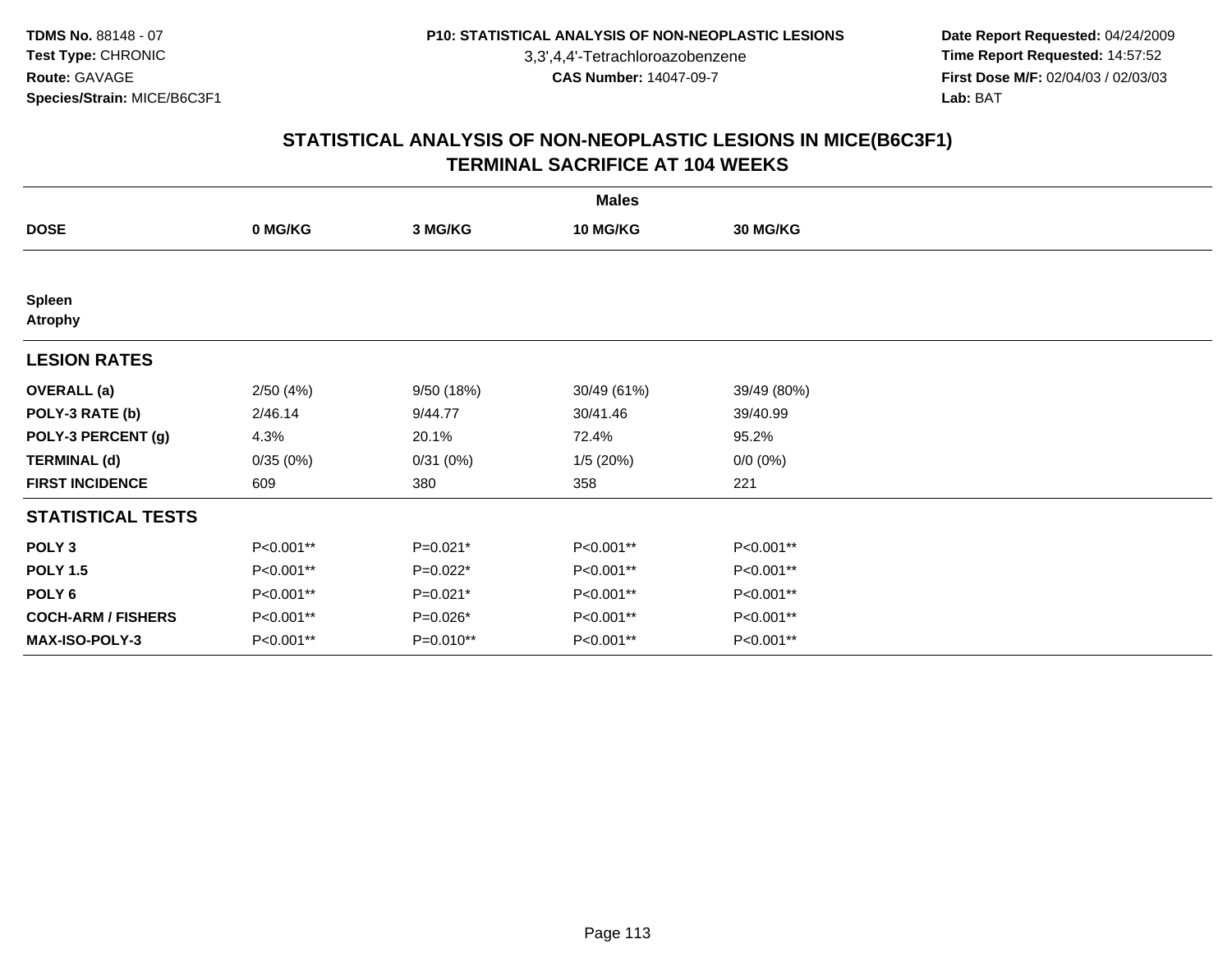3,3',4,4'-Tetrachloroazobenzene

 **Date Report Requested:** 04/24/2009 **Time Report Requested:** 14:57:52 **First Dose M/F:** 02/04/03 / 02/03/03<br>Lab: BAT **Lab:** BAT

| <b>Males</b>                                      |              |             |                 |             |  |  |  |
|---------------------------------------------------|--------------|-------------|-----------------|-------------|--|--|--|
| <b>DOSE</b>                                       | 0 MG/KG      | 3 MG/KG     | <b>10 MG/KG</b> | 30 MG/KG    |  |  |  |
|                                                   |              |             |                 |             |  |  |  |
| Spleen<br><b>Hematopoietic Cell Proliferation</b> |              |             |                 |             |  |  |  |
| <b>LESION RATES</b>                               |              |             |                 |             |  |  |  |
| <b>OVERALL</b> (a)                                | 18/50 (36%)  | 16/50 (32%) | 12/49 (24%)     | 7/49 (14%)  |  |  |  |
| POLY-3 RATE (b)                                   | 18/48.10     | 16/45.97    | 12/33.13        | 7/14.89     |  |  |  |
| POLY-3 PERCENT (g)                                | 37.4%        | 34.8%       | 36.2%           | 47%         |  |  |  |
| <b>TERMINAL (d)</b>                               | 8/35 (23%)   | 7/31 (23%)  | 1/5(20%)        | $0/0 (0\%)$ |  |  |  |
| <b>FIRST INCIDENCE</b>                            | 563          | 165         | 169             | 206         |  |  |  |
| <b>STATISTICAL TESTS</b>                          |              |             |                 |             |  |  |  |
| POLY <sub>3</sub>                                 | $P = 0.378$  | P=0.480N    | P=0.548N        | $P = 0.390$ |  |  |  |
| <b>POLY 1.5</b>                                   | $P = 0.291N$ | P=0.457N    | P=0.360N        | P=0.349N    |  |  |  |
| POLY <sub>6</sub>                                 | $P = 0.111$  | P=0.509N    | $P = 0.379$     | $P = 0.127$ |  |  |  |
| <b>COCH-ARM / FISHERS</b>                         | P=0.008N**   | P=0.417N    | P=0.152N        | P=0.011N*   |  |  |  |
| <b>MAX-ISO-POLY-3</b>                             | $P = 0.541$  | P=0.396N    | P=0.462N        | $P = 0.350$ |  |  |  |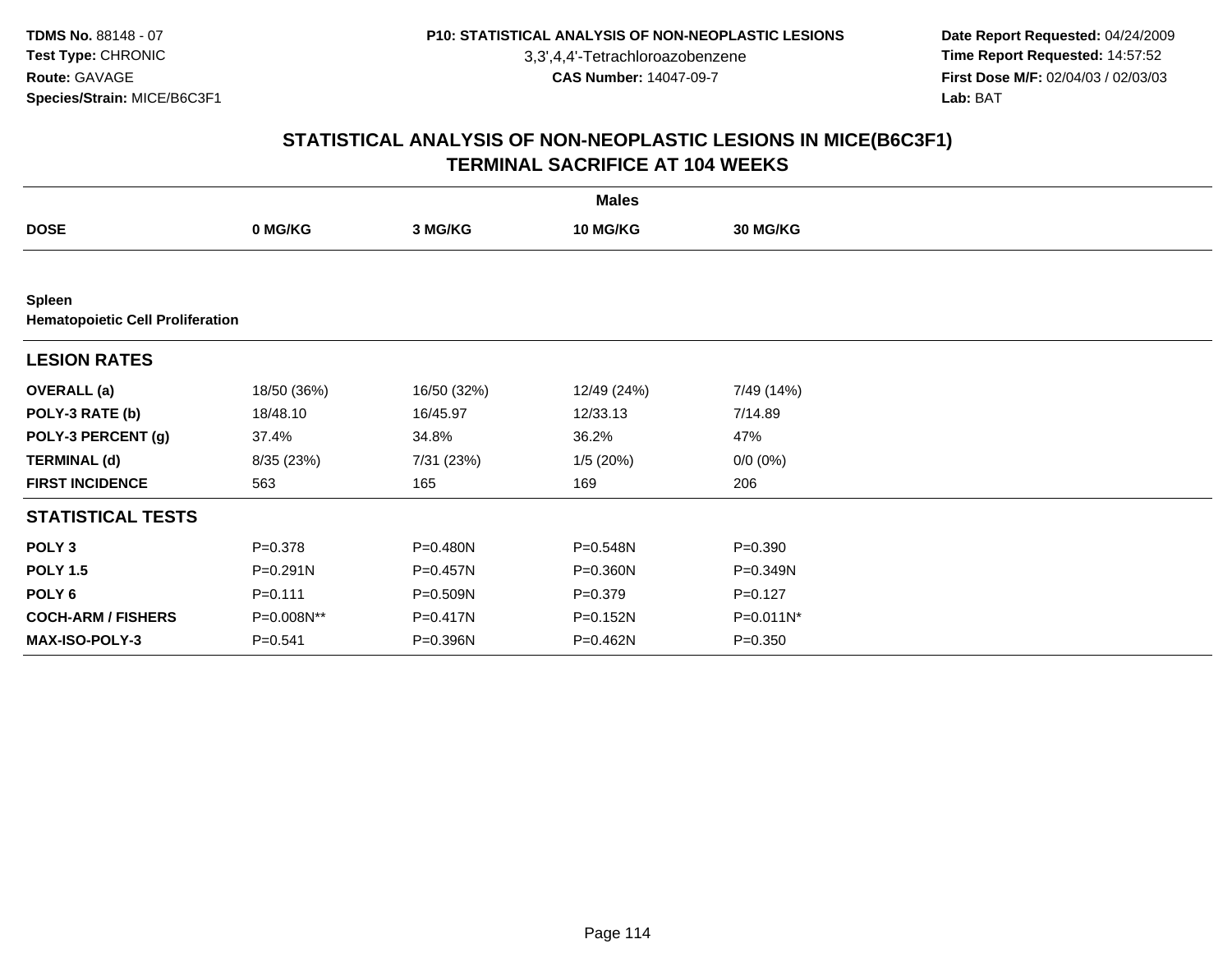3,3',4,4'-Tetrachloroazobenzene

 **Date Report Requested:** 04/24/2009 **Time Report Requested:** 14:57:52 **First Dose M/F:** 02/04/03 / 02/03/03<br>Lab: BAT **Lab:** BAT

|                                                 |          |          | <b>Males</b>      |                 |  |
|-------------------------------------------------|----------|----------|-------------------|-----------------|--|
| <b>DOSE</b>                                     | 0 MG/KG  | 3 MG/KG  | 10 MG/KG          | <b>30 MG/KG</b> |  |
|                                                 |          |          |                   |                 |  |
| <b>Spleen: Lymphoid Follicle</b><br>Hyperplasia |          |          |                   |                 |  |
| <b>LESION RATES</b>                             |          |          |                   |                 |  |
| <b>OVERALL</b> (a)                              | 0/50(0%) | 0/50(0%) | 0/49(0%)          | 0/49(0%)        |  |
| POLY-3 RATE (b)                                 | 0/45.53  | 0/41.24  | 0/27.83           | 0/9.10          |  |
| POLY-3 PERCENT (g)                              | 0%       | 0%       | 0%                | $0\%$           |  |
| <b>TERMINAL (d)</b>                             | 0/35(0%) | 0/31(0%) | 0/5(0%)           | $0/0 (0\%)$     |  |
| <b>FIRST INCIDENCE</b>                          | ---      | ---      | $\qquad \qquad -$ | $---$           |  |
| <b>STATISTICAL TESTS</b>                        |          |          |                   |                 |  |
| POLY <sub>3</sub>                               | (e)      | (e)      | (e)               | (e)             |  |
| <b>POLY 1.5</b>                                 | (e)      | (e)      | (e)               | (e)             |  |
| POLY <sub>6</sub>                               | (e)      | (e)      | (e)               | (e)             |  |
| <b>COCH-ARM / FISHERS</b>                       | (e)      | (e)      | (e)               | (e)             |  |
| MAX-ISO-POLY-3                                  | (e)      | (e)      | (e)               | (e)             |  |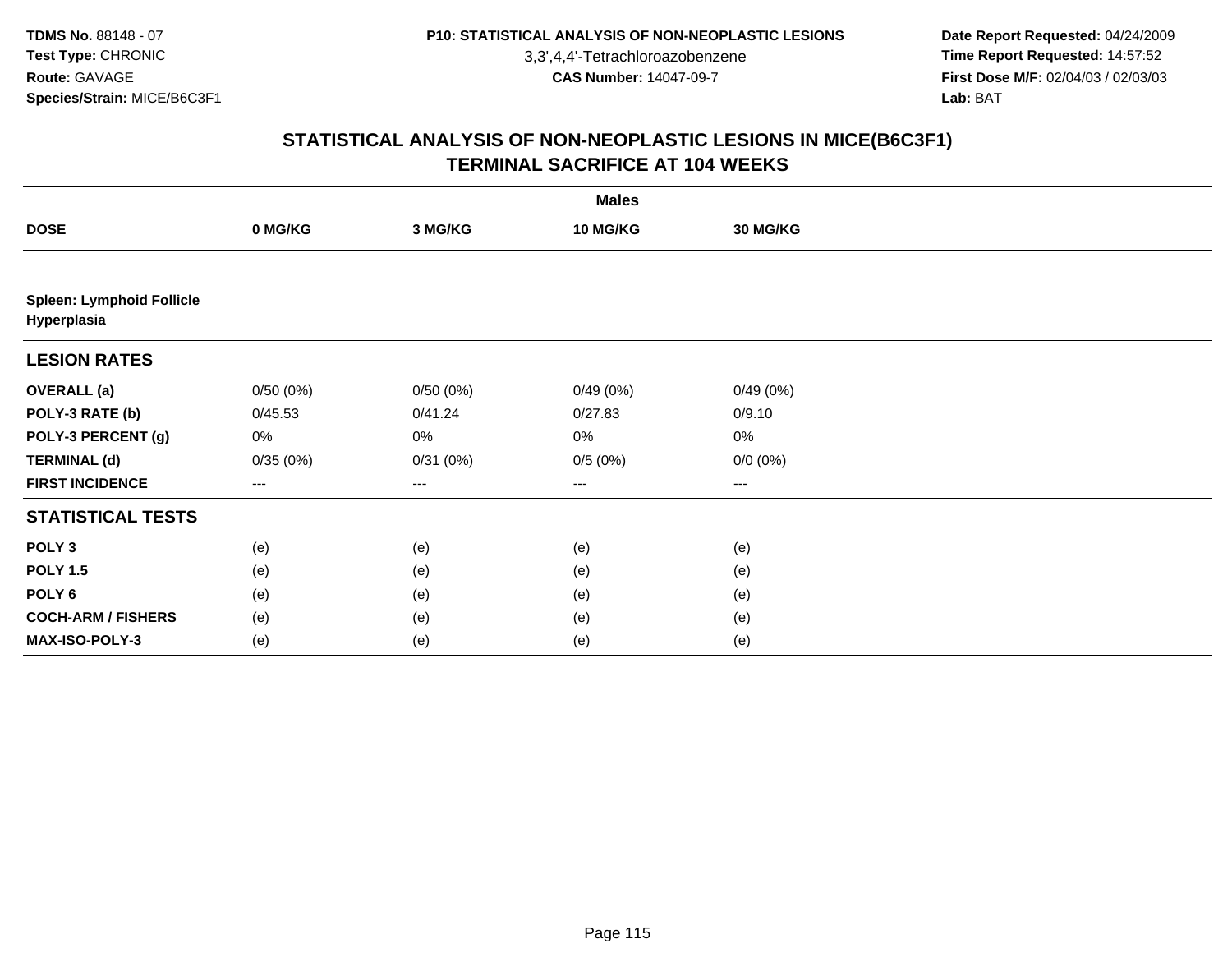3,3',4,4'-Tetrachloroazobenzene

 **Date Report Requested:** 04/24/2009 **Time Report Requested:** 14:57:52 **First Dose M/F:** 02/04/03 / 02/03/03<br>Lab: BAT **Lab:** BAT

|                           |                                       |          | <b>Males</b> |                 |  |  |  |  |  |
|---------------------------|---------------------------------------|----------|--------------|-----------------|--|--|--|--|--|
| <b>DOSE</b>               | 0 MG/KG                               | 3 MG/KG  | 10 MG/KG     | <b>30 MG/KG</b> |  |  |  |  |  |
|                           |                                       |          |              |                 |  |  |  |  |  |
| Stomach, Forestomach      | <b>Infiltration Cellular Lymphoid</b> |          |              |                 |  |  |  |  |  |
| <b>LESION RATES</b>       |                                       |          |              |                 |  |  |  |  |  |
| <b>OVERALL</b> (a)        | 0/50(0%)                              | 0/50(0%) | 1/49(2%)     | 0/50(0%)        |  |  |  |  |  |
| POLY-3 RATE (b)           | 0/45.53                               | 0/41.24  | 1/28.32      | 0/9.34          |  |  |  |  |  |
| POLY-3 PERCENT (g)        | 0%                                    | 0%       | 3.5%         | 0%              |  |  |  |  |  |
| <b>TERMINAL (d)</b>       | 0/35(0%)                              | 0/31(0%) | 0/5(0%)      | $0/0 (0\%)$     |  |  |  |  |  |
| <b>FIRST INCIDENCE</b>    | ---                                   | $--$     | 584          | ---             |  |  |  |  |  |
| <b>STATISTICAL TESTS</b>  |                                       |          |              |                 |  |  |  |  |  |
| POLY <sub>3</sub>         | $P = 0.308$                           | (e)      | $P = 0.410$  | (e)             |  |  |  |  |  |
| <b>POLY 1.5</b>           | $P=0.496$                             | (e)      | $P=0.443$    | (e)             |  |  |  |  |  |
| POLY 6                    | $P = 0.178$                           | (e)      | $P = 0.367$  | (e)             |  |  |  |  |  |
| <b>COCH-ARM / FISHERS</b> | P=0.785N                              | (e)      | $P=0.495$    | (e)             |  |  |  |  |  |
| MAX-ISO-POLY-3            | $P=0.493$                             | (e)      | $P = 0.156$  | (e)             |  |  |  |  |  |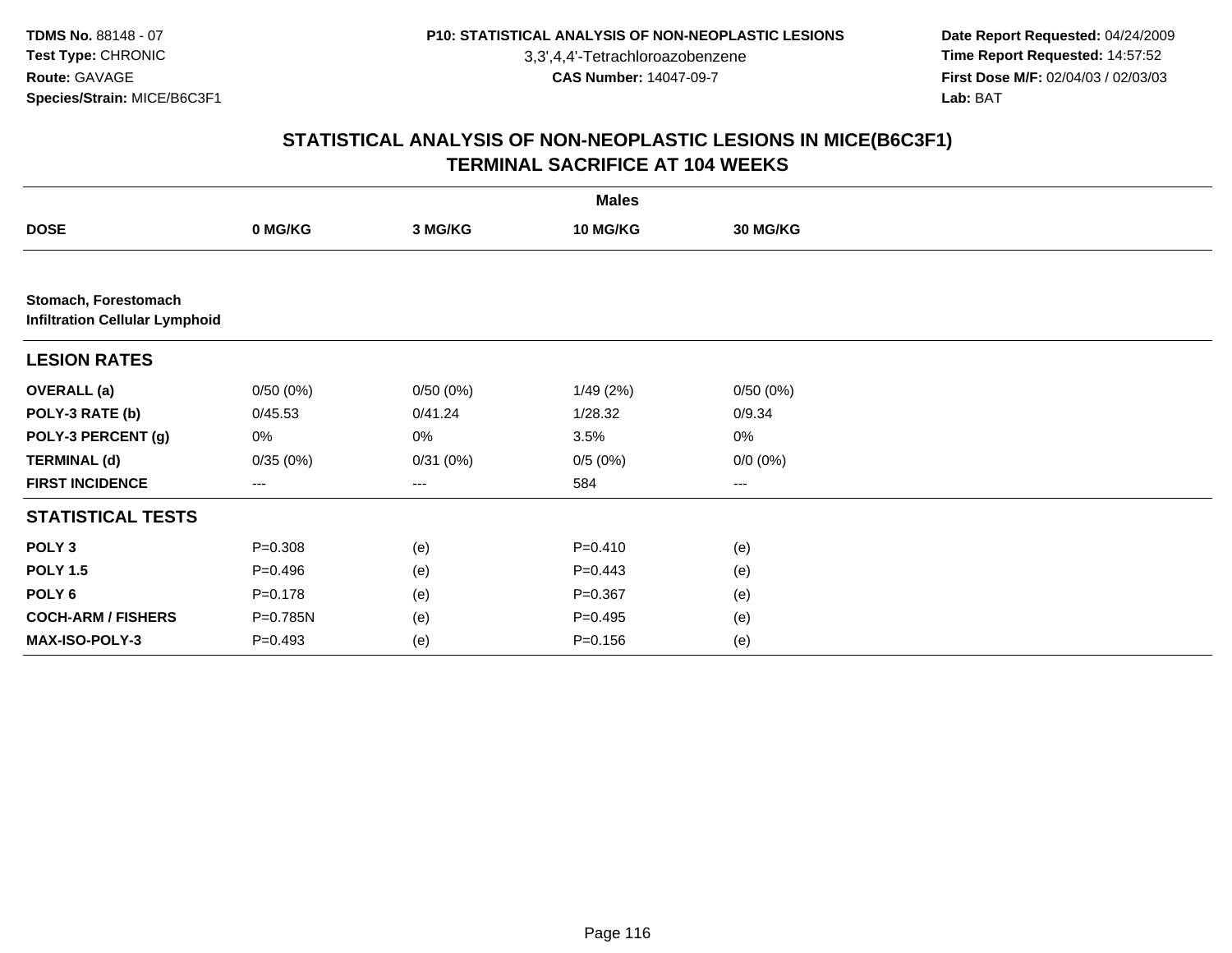3,3',4,4'-Tetrachloroazobenzene

 **Date Report Requested:** 04/24/2009 **Time Report Requested:** 14:57:52 **First Dose M/F:** 02/04/03 / 02/03/03<br>Lab: BAT **Lab:** BAT

|                                                     |             |             | <b>Males</b> |                 |  |
|-----------------------------------------------------|-------------|-------------|--------------|-----------------|--|
| <b>DOSE</b>                                         | 0 MG/KG     | 3 MG/KG     | 10 MG/KG     | <b>30 MG/KG</b> |  |
|                                                     |             |             |              |                 |  |
| Stomach, Forestomach<br><b>Inflammation Chronic</b> |             |             |              |                 |  |
| <b>LESION RATES</b>                                 |             |             |              |                 |  |
| <b>OVERALL (a)</b>                                  | 6/50 (12%)  | 7/50 (14%)  | 6/49 (12%)   | 3/50(6%)        |  |
| POLY-3 RATE (b)                                     | 6/46.72     | 7/42.37     | 6/29.61      | 3/11.99         |  |
| POLY-3 PERCENT (g)                                  | 12.8%       | 16.5%       | 20.3%        | 25%             |  |
| <b>TERMINAL (d)</b>                                 | 2/35(6%)    | 3/31 (10%)  | 0/5(0%)      | $0/0 (0\%)$     |  |
| <b>FIRST INCIDENCE</b>                              | 584         | 574         | 561          | 254             |  |
| <b>STATISTICAL TESTS</b>                            |             |             |              |                 |  |
| POLY <sub>3</sub>                                   | $P = 0.203$ | $P=0.425$   | $P = 0.301$  | $P = 0.339$     |  |
| <b>POLY 1.5</b>                                     | $P = 0.503$ | $P=0.449$   | $P = 0.416$  | $P = 0.598$     |  |
| POLY <sub>6</sub>                                   | $P = 0.066$ | $P=0.402$   | $P = 0.182$  | $P = 0.183$     |  |
| <b>COCH-ARM / FISHERS</b>                           | P=0.142N    | $P = 0.500$ | $P = 0.606$  | P=0.243N        |  |
| MAX-ISO-POLY-3                                      | $P = 0.330$ | $P=0.320$   | $P=0.243$    | $P=0.297$       |  |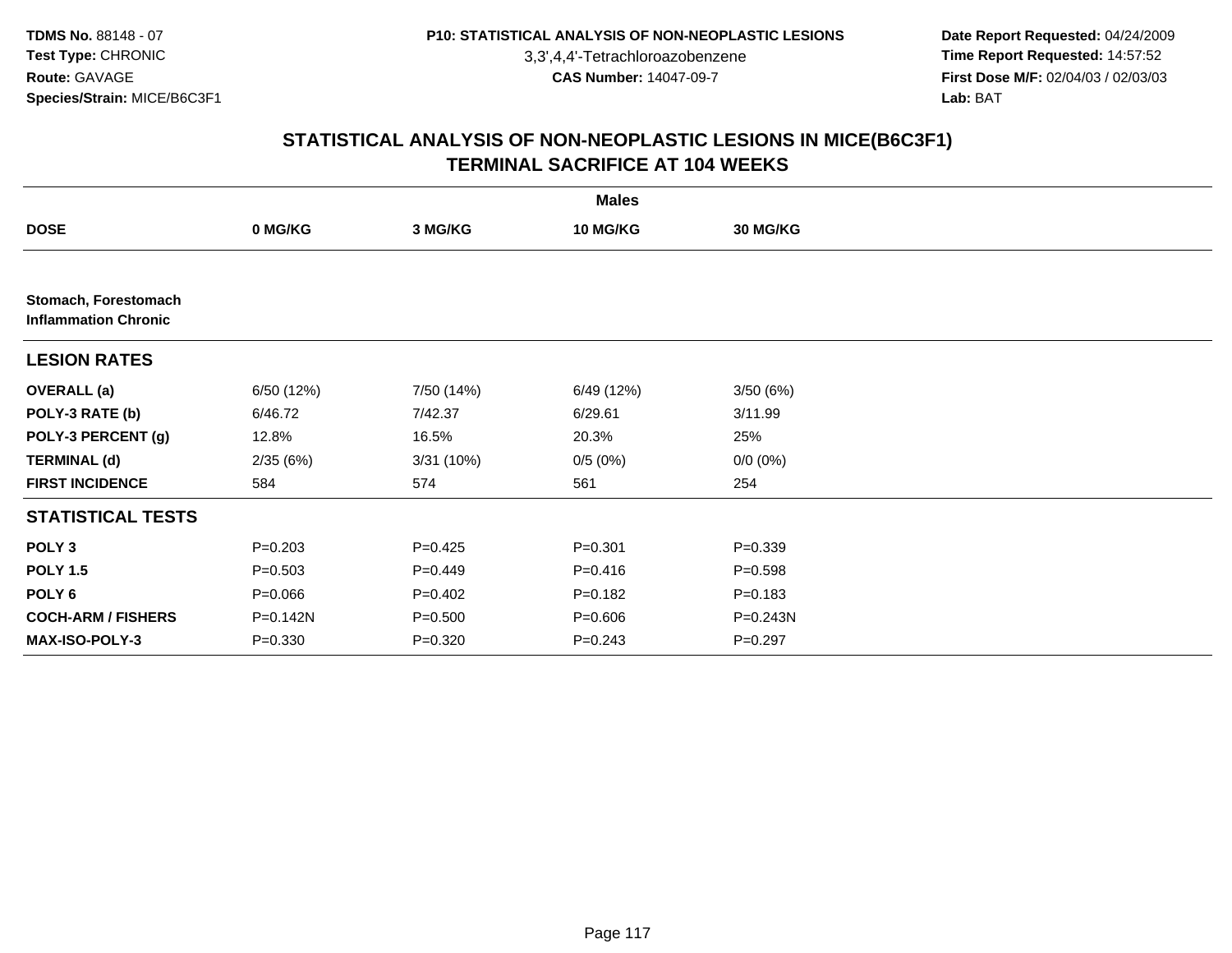3,3',4,4'-Tetrachloroazobenzene

 **Date Report Requested:** 04/24/2009 **Time Report Requested:** 14:57:52 **First Dose M/F:** 02/04/03 / 02/03/03<br>Lab: BAT **Lab:** BAT

|                                          |          |          | <b>Males</b>    |             |  |
|------------------------------------------|----------|----------|-----------------|-------------|--|
| <b>DOSE</b>                              | 0 MG/KG  | 3 MG/KG  | <b>10 MG/KG</b> | 30 MG/KG    |  |
|                                          |          |          |                 |             |  |
| Stomach, Forestomach: Epithelium<br>Cyst |          |          |                 |             |  |
| <b>LESION RATES</b>                      |          |          |                 |             |  |
| <b>OVERALL</b> (a)                       | 1/50(2%) | 0/50(0%) | 0/49(0%)        | 0/50(0%)    |  |
| POLY-3 RATE (b)                          | 1/45.53  | 0/41.24  | 0/27.83         | 0/9.34      |  |
| POLY-3 PERCENT (g)                       | 2.2%     | 0%       | 0%              | 0%          |  |
| <b>TERMINAL (d)</b>                      | 1/35(3%) | 0/31(0%) | 0/5(0%)         | $0/0 (0\%)$ |  |
| <b>FIRST INCIDENCE</b>                   | 728 (T)  | ---      | ---             | $--$        |  |
| <b>STATISTICAL TESTS</b>                 |          |          |                 |             |  |
| POLY <sub>3</sub>                        | P=0.384N | P=0.520N | P=0.593N        | P=0.709N    |  |
| <b>POLY 1.5</b>                          | P=0.392N | P=0.513N | P=0.558N        | P=0.644N    |  |
| POLY 6                                   | P=0.363N | P=0.526N | P=0.637N        | P=0.748N    |  |
| <b>COCH-ARM / FISHERS</b>                | P=0.474N | P=0.500N | P=0.505N        | P=0.500N    |  |
| <b>MAX-ISO-POLY-3</b>                    | P=0.601N | P=0.182N | P=0.270N        | P=0.417N    |  |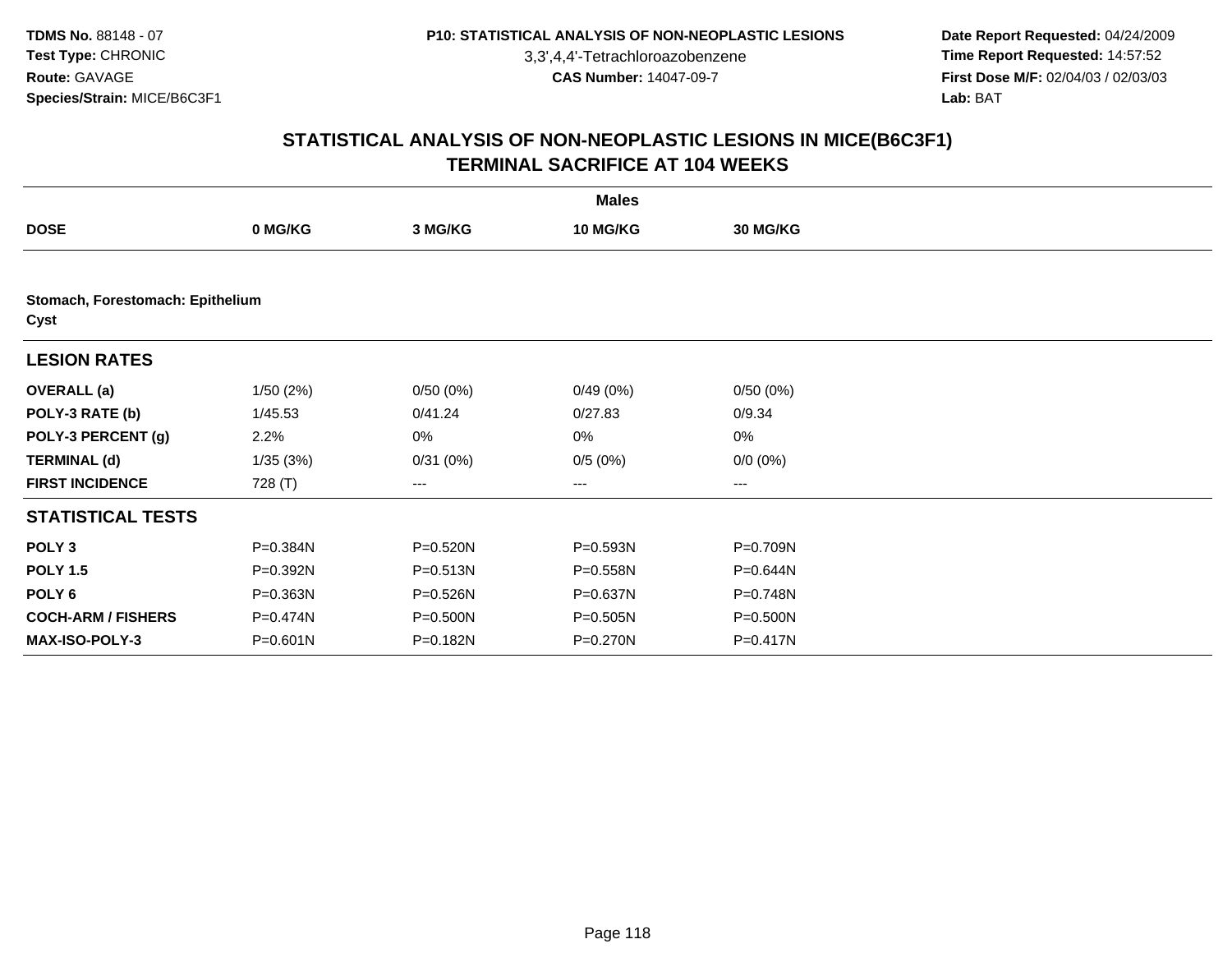3,3',4,4'-Tetrachloroazobenzene

 **Date Report Requested:** 04/24/2009 **Time Report Requested:** 14:57:52 **First Dose M/F:** 02/04/03 / 02/03/03<br>Lab: BAT **Lab:** BAT

|                                                 | <b>Males</b> |             |             |             |  |  |  |
|-------------------------------------------------|--------------|-------------|-------------|-------------|--|--|--|
| <b>DOSE</b>                                     | 0 MG/KG      | 3 MG/KG     | 10 MG/KG    | 30 MG/KG    |  |  |  |
|                                                 |              |             |             |             |  |  |  |
| Stomach, Forestomach: Epithelium<br>Hyperplasia |              |             |             |             |  |  |  |
| <b>LESION RATES</b>                             |              |             |             |             |  |  |  |
| <b>OVERALL</b> (a)                              | 8/50 (16%)   | 21/50 (42%) | 33/49 (67%) | 44/50 (88%) |  |  |  |
| POLY-3 RATE (b)                                 | 8/47.20      | 21/45.10    | 33/40.72    | 44/44.77    |  |  |  |
| POLY-3 PERCENT (g)                              | 17%          | 46.6%       | 81.1%       | 98.3%       |  |  |  |
| <b>TERMINAL (d)</b>                             | 2/35(6%)     | 11/31 (36%) | 4/5 (80%)   | $0/0 (0\%)$ |  |  |  |
| <b>FIRST INCIDENCE</b>                          | 584          | 416         | 358         | 206         |  |  |  |
| <b>STATISTICAL TESTS</b>                        |              |             |             |             |  |  |  |
| POLY <sub>3</sub>                               | P<0.001**    | P<0.001**   | P<0.001**   | P<0.001**   |  |  |  |
| <b>POLY 1.5</b>                                 | P<0.001**    | P=0.002**   | P<0.001**   | P<0.001**   |  |  |  |
| POLY <sub>6</sub>                               | P<0.001**    | P<0.001**   | P<0.001**   | P<0.001**   |  |  |  |
| <b>COCH-ARM / FISHERS</b>                       | P<0.001**    | P=0.004**   | P<0.001**   | P<0.001**   |  |  |  |
| <b>MAX-ISO-POLY-3</b>                           | P<0.001**    | P<0.001**   | P<0.001**   | P<0.001**   |  |  |  |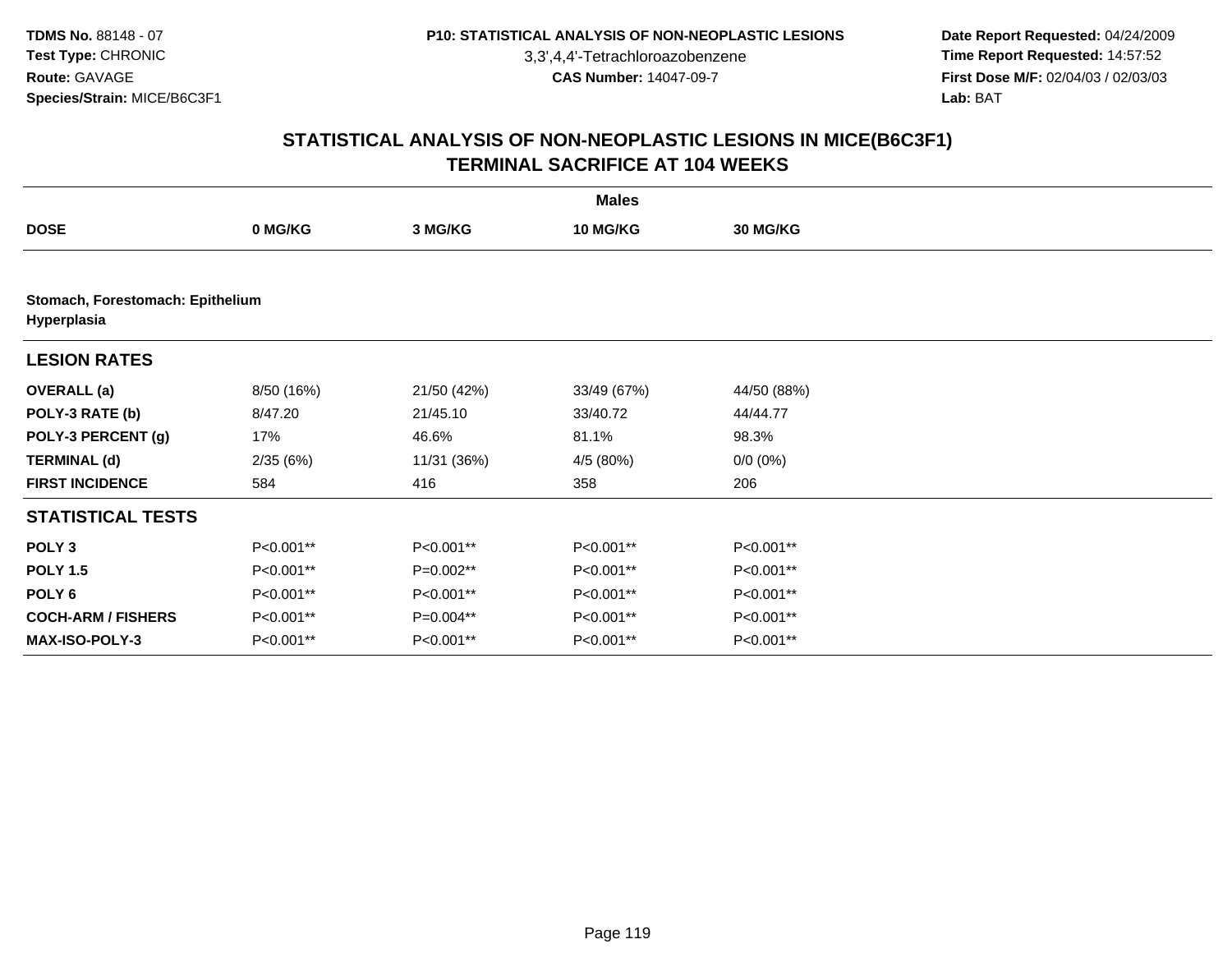3,3',4,4'-Tetrachloroazobenzene

 **Date Report Requested:** 04/24/2009 **Time Report Requested:** 14:57:52 **First Dose M/F:** 02/04/03 / 02/03/03<br>Lab: BAT **Lab:** BAT

|                           |                                  |          | <b>Males</b>    |             |  |  |  |  |  |
|---------------------------|----------------------------------|----------|-----------------|-------------|--|--|--|--|--|
| <b>DOSE</b>               | 0 MG/KG                          | 3 MG/KG  | <b>10 MG/KG</b> | 30 MG/KG    |  |  |  |  |  |
|                           |                                  |          |                 |             |  |  |  |  |  |
| <b>Ulcer</b>              | Stomach, Forestomach: Epithelium |          |                 |             |  |  |  |  |  |
| <b>LESION RATES</b>       |                                  |          |                 |             |  |  |  |  |  |
| <b>OVERALL</b> (a)        | 5/50 (10%)                       | 3/50(6%) | 3/49(6%)        | 2/50(4%)    |  |  |  |  |  |
| POLY-3 RATE (b)           | 5/46.24                          | 3/42.12  | 3/28.67         | 2/11.13     |  |  |  |  |  |
| POLY-3 PERCENT (g)        | 10.8%                            | 7.1%     | 10.5%           | 18%         |  |  |  |  |  |
| <b>TERMINAL (d)</b>       | 2/35(6%)                         | 0/31(0%) | 0/5(0%)         | $0/0 (0\%)$ |  |  |  |  |  |
| <b>FIRST INCIDENCE</b>    | 609                              | 574      | 602             | 254         |  |  |  |  |  |
| <b>STATISTICAL TESTS</b>  |                                  |          |                 |             |  |  |  |  |  |
| POLY <sub>3</sub>         | $P = 0.412$                      | P=0.409N | P=0.625N        | $P = 0.461$ |  |  |  |  |  |
| <b>POLY 1.5</b>           | P=0.537N                         | P=0.392N | P=0.524N        | P=0.590N    |  |  |  |  |  |
| POLY 6                    | $P=0.322$                        | P=0.425N | $P = 0.524$     | $P = 0.289$ |  |  |  |  |  |
| <b>COCH-ARM / FISHERS</b> | P=0.225N                         | P=0.357N | P=0.369N        | P=0.218N    |  |  |  |  |  |
| <b>MAX-ISO-POLY-3</b>     | $P = 0.540$                      | P=0.284N | P=0.484N        | $P = 0.372$ |  |  |  |  |  |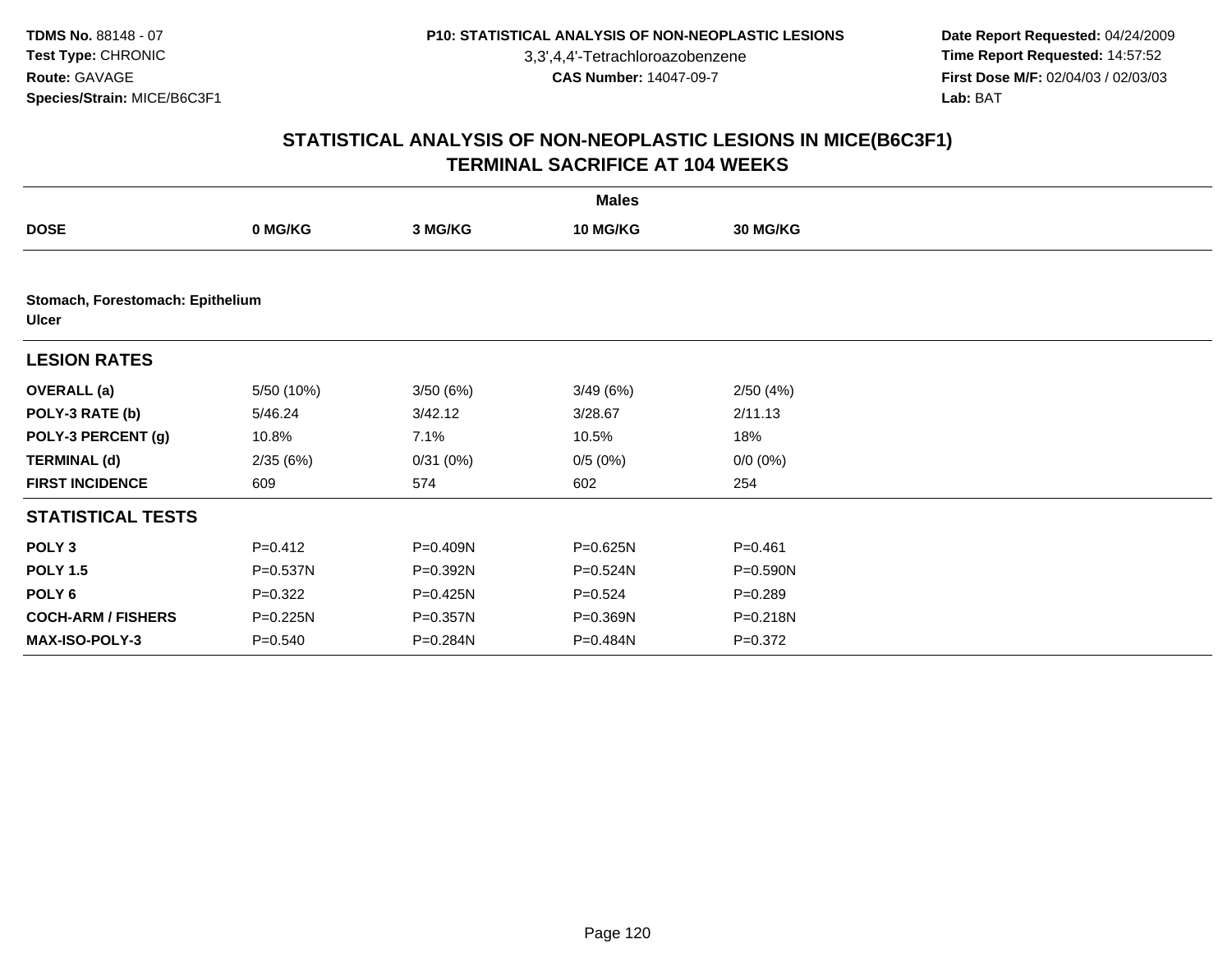3,3',4,4'-Tetrachloroazobenzene

 **Date Report Requested:** 04/24/2009 **Time Report Requested:** 14:57:52 **First Dose M/F:** 02/04/03 / 02/03/03<br>Lab: BAT **Lab:** BAT

|                                                             | <b>Males</b> |             |             |                 |  |  |  |
|-------------------------------------------------------------|--------------|-------------|-------------|-----------------|--|--|--|
| <b>DOSE</b>                                                 | 0 MG/KG      | 3 MG/KG     | 10 MG/KG    | <b>30 MG/KG</b> |  |  |  |
|                                                             |              |             |             |                 |  |  |  |
| Stomach, Glandular<br><b>Infiltration Cellular Lymphoid</b> |              |             |             |                 |  |  |  |
| <b>LESION RATES</b>                                         |              |             |             |                 |  |  |  |
| <b>OVERALL</b> (a)                                          | 3/50(6%)     | 20/50 (40%) | 19/49 (39%) | 15/50 (30%)     |  |  |  |
| POLY-3 RATE (b)                                             | 3/45.56      | 20/42.18    | 19/33.00    | 15/21.20        |  |  |  |
| POLY-3 PERCENT (g)                                          | 6.6%         | 47.4%       | 57.6%       | 70.8%           |  |  |  |
| <b>TERMINAL (d)</b>                                         | 2/35(6%)     | 18/31 (58%) | 4/5 (80%)   | $0/0 (0\%)$     |  |  |  |
| <b>FIRST INCIDENCE</b>                                      | 721          | 479         | 366         | 254             |  |  |  |
| <b>STATISTICAL TESTS</b>                                    |              |             |             |                 |  |  |  |
| POLY <sub>3</sub>                                           | P<0.001**    | P<0.001**   | P<0.001**   | P<0.001**       |  |  |  |
| <b>POLY 1.5</b>                                             | P<0.001**    | P<0.001**   | P<0.001**   | P<0.001**       |  |  |  |
| POLY 6                                                      | P<0.001**    | P<0.001**   | P<0.001**   | P<0.001**       |  |  |  |
| <b>COCH-ARM / FISHERS</b>                                   | $P=0.151$    | P<0.001**   | P<0.001**   | $P=0.002**$     |  |  |  |
| <b>MAX-ISO-POLY-3</b>                                       | P<0.001**    | P<0.001**   | P<0.001**   | P<0.001**       |  |  |  |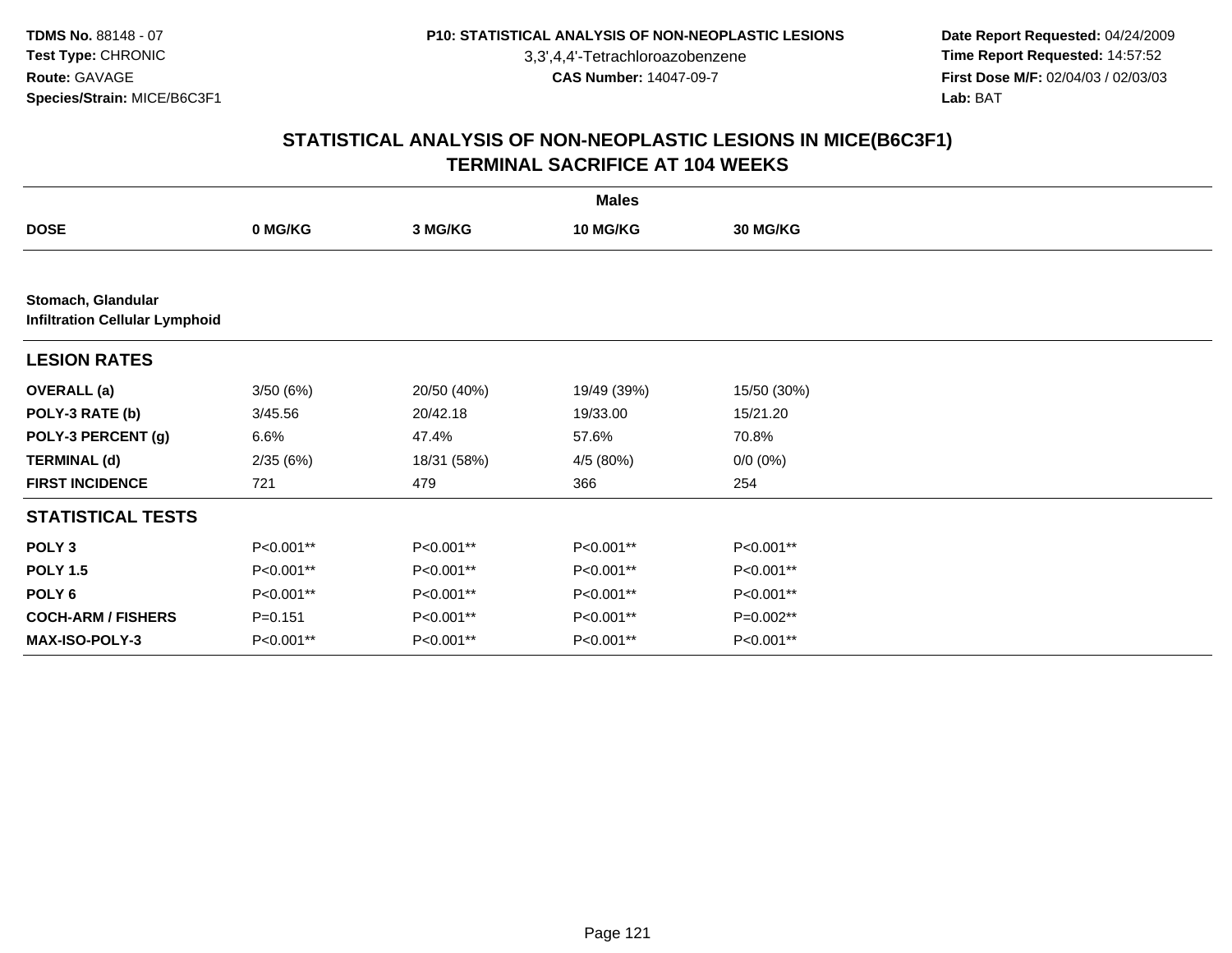3,3',4,4'-Tetrachloroazobenzene

 **Date Report Requested:** 04/24/2009 **Time Report Requested:** 14:57:52 **First Dose M/F:** 02/04/03 / 02/03/03<br>Lab: BAT **Lab:** BAT

|                                                   |             |             | <b>Males</b> |                 |  |
|---------------------------------------------------|-------------|-------------|--------------|-----------------|--|
| <b>DOSE</b>                                       | 0 MG/KG     | 3 MG/KG     | 10 MG/KG     | <b>30 MG/KG</b> |  |
|                                                   |             |             |              |                 |  |
| Stomach, Glandular<br><b>Inflammation Chronic</b> |             |             |              |                 |  |
| <b>LESION RATES</b>                               |             |             |              |                 |  |
| <b>OVERALL</b> (a)                                | 0/50(0%)    | 1/50(2%)    | 1/49(2%)     | 1/50(2%)        |  |
| POLY-3 RATE (b)                                   | 0/45.53     | 1/41.50     | 1/28.08      | 1/10.11         |  |
| POLY-3 PERCENT (g)                                | 0%          | 2.4%        | 3.6%         | 9.9%            |  |
| <b>TERMINAL (d)</b>                               | 0/35(0%)    | 0/31(0%)    | 0/5(0%)      | $0/0 (0\%)$     |  |
| <b>FIRST INCIDENCE</b>                            | $---$       | 660         | 662          | 445             |  |
| <b>STATISTICAL TESTS</b>                          |             |             |              |                 |  |
| POLY <sub>3</sub>                                 | $P = 0.142$ | $P = 0.481$ | $P=0.408$    | $P = 0.293$     |  |
| <b>POLY 1.5</b>                                   | $P=0.221$   | $P=0.487$   | $P=0.442$    | $P = 0.358$     |  |
| POLY 6                                            | $P=0.124$   | $P = 0.476$ | $P = 0.365$  | $P = 0.253$     |  |
| <b>COCH-ARM / FISHERS</b>                         | $P=0.485$   | $P = 0.500$ | $P=0.495$    | $P = 0.500$     |  |
| <b>MAX-ISO-POLY-3</b>                             | $P = 0.232$ | $P = 0.158$ | $P = 0.156$  | $P = 0.155$     |  |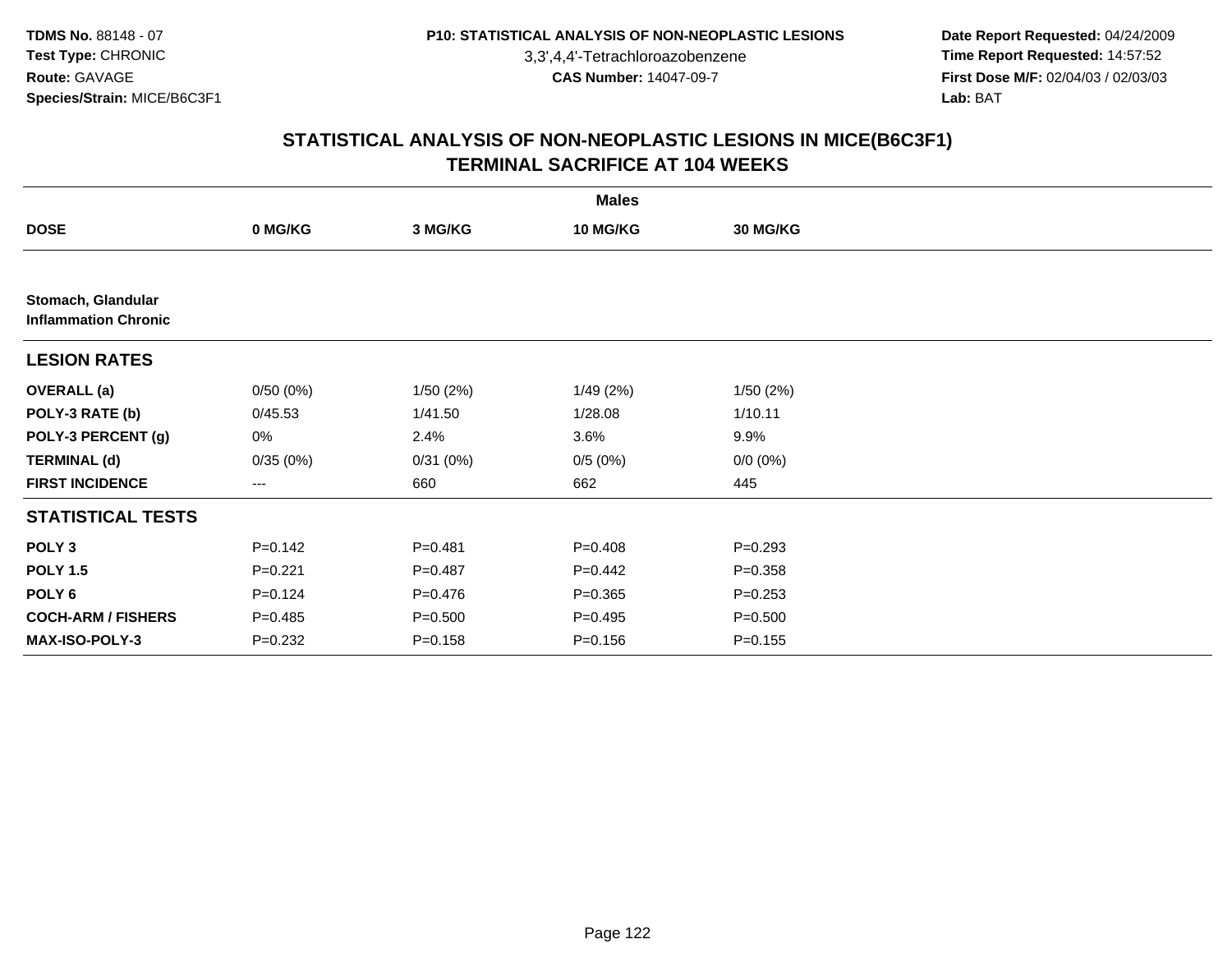3,3',4,4'-Tetrachloroazobenzene

 **Date Report Requested:** 04/24/2009 **Time Report Requested:** 14:57:52 **First Dose M/F:** 02/04/03 / 02/03/03<br>Lab: BAT **Lab:** BAT

|                                             |           |             | <b>Males</b> |                 |  |
|---------------------------------------------|-----------|-------------|--------------|-----------------|--|
| <b>DOSE</b>                                 | 0 MG/KG   | 3 MG/KG     | 10 MG/KG     | <b>30 MG/KG</b> |  |
|                                             |           |             |              |                 |  |
| Stomach, Glandular<br><b>Mineralization</b> |           |             |              |                 |  |
| <b>LESION RATES</b>                         |           |             |              |                 |  |
| <b>OVERALL</b> (a)                          | 0/50(0%)  | 4/50 (8%)   | 6/49 (12%)   | 13/50 (26%)     |  |
| POLY-3 RATE (b)                             | 0/45.53   | 4/41.73     | 6/29.89      | 13/20.37        |  |
| POLY-3 PERCENT (g)                          | 0%        | 9.6%        | 20.1%        | 63.8%           |  |
| <b>TERMINAL (d)</b>                         | 0/35(0%)  | 2/31(7%)    | 1/5(20%)     | $0/0 (0\%)$     |  |
| <b>FIRST INCIDENCE</b>                      | ---       | 642         | 366          | 233             |  |
| <b>STATISTICAL TESTS</b>                    |           |             |              |                 |  |
| POLY <sub>3</sub>                           | P<0.001** | $P=0.050*$  | P=0.003**    | P<0.001**       |  |
| <b>POLY 1.5</b>                             | P<0.001** | $P = 0.053$ | P=0.006**    | P<0.001**       |  |
| POLY 6                                      | P<0.001** | $P=0.047*$  | P<0.001**    | P<0.001**       |  |
| <b>COCH-ARM / FISHERS</b>                   | P<0.001** | $P = 0.059$ | $P=0.012*$   | P<0.001**       |  |
| MAX-ISO-POLY-3                              | P<0.001** | P=0.019*    | $P=0.003**$  | P<0.001**       |  |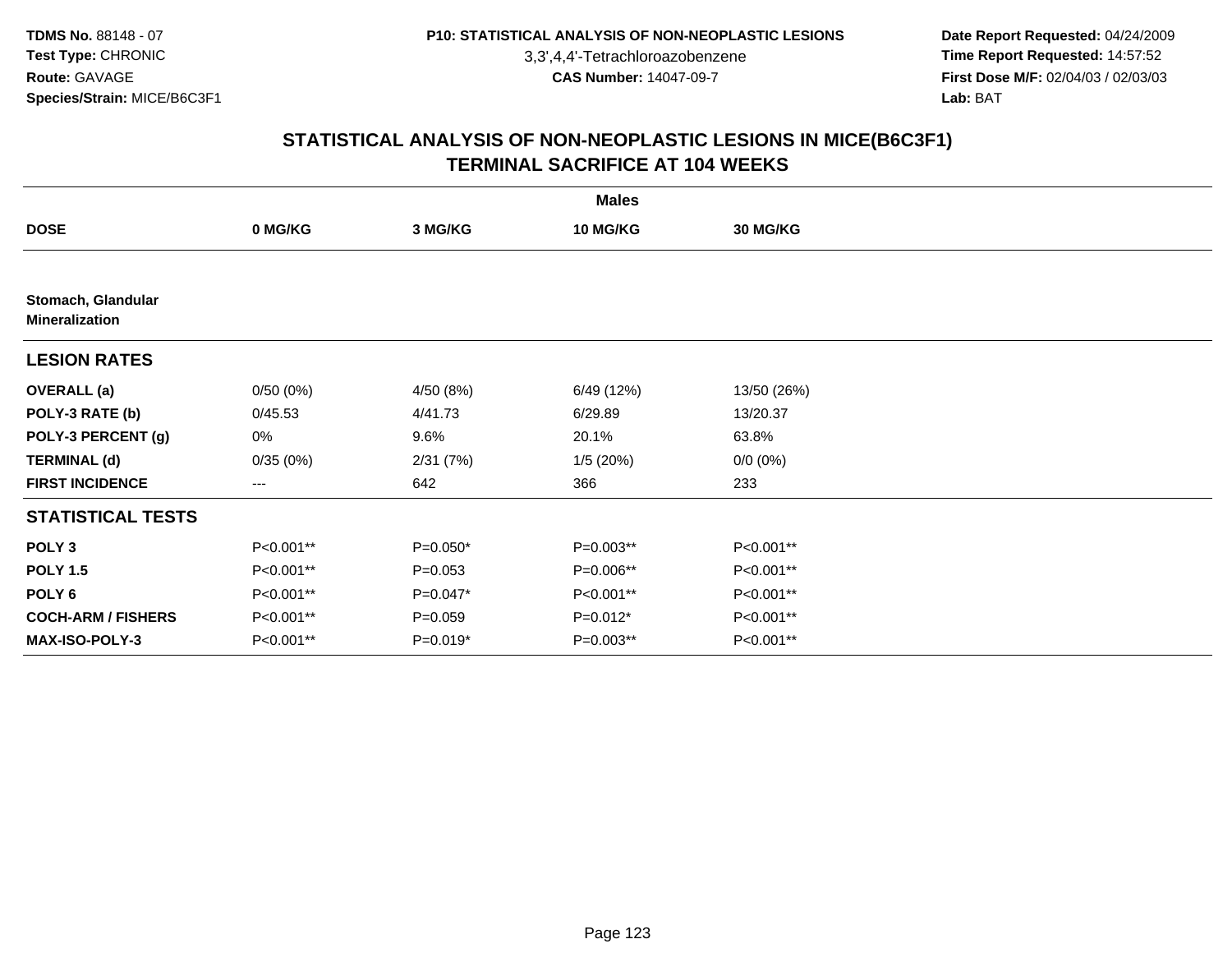3,3',4,4'-Tetrachloroazobenzene

 **Date Report Requested:** 04/24/2009 **Time Report Requested:** 14:57:52 **First Dose M/F:** 02/04/03 / 02/03/03<br>Lab: BAT **Lab:** BAT

|                           | <b>Males</b>                   |             |             |                 |  |  |  |
|---------------------------|--------------------------------|-------------|-------------|-----------------|--|--|--|
| <b>DOSE</b>               | 0 MG/KG                        | 3 MG/KG     | 10 MG/KG    | <b>30 MG/KG</b> |  |  |  |
|                           |                                |             |             |                 |  |  |  |
| <b>Hyperplasia Focal</b>  | Stomach, Glandular: Epithelium |             |             |                 |  |  |  |
| <b>LESION RATES</b>       |                                |             |             |                 |  |  |  |
| <b>OVERALL</b> (a)        | 0/50(0%)                       | 10/50 (20%) | 20/49 (41%) | 34/50 (68%)     |  |  |  |
| POLY-3 RATE (b)           | 0/45.53                        | 10/41.64    | 20/34.68    | 34/36.23        |  |  |  |
| POLY-3 PERCENT (g)        | 0%                             | 24%         | 57.7%       | 93.9%           |  |  |  |
| <b>TERMINAL (d)</b>       | 0/35(0%)                       | 8/31 (26%)  | 3/5(60%)    | $0/0 (0\%)$     |  |  |  |
| <b>FIRST INCIDENCE</b>    | $---$                          | 669         | 471         | 221             |  |  |  |
| <b>STATISTICAL TESTS</b>  |                                |             |             |                 |  |  |  |
| POLY <sub>3</sub>         | P<0.001**                      | P<0.001**   | P<0.001**   | P<0.001**       |  |  |  |
| <b>POLY 1.5</b>           | P<0.001**                      | P<0.001**   | P<0.001**   | P<0.001**       |  |  |  |
| POLY 6                    | P<0.001**                      | P<0.001**   | P<0.001**   | P<0.001**       |  |  |  |
| <b>COCH-ARM / FISHERS</b> | P<0.001**                      | P<0.001**   | P<0.001**   | P<0.001**       |  |  |  |
| <b>MAX-ISO-POLY-3</b>     | P<0.001**                      | P<0.001**   | P<0.001**   | P<0.001**       |  |  |  |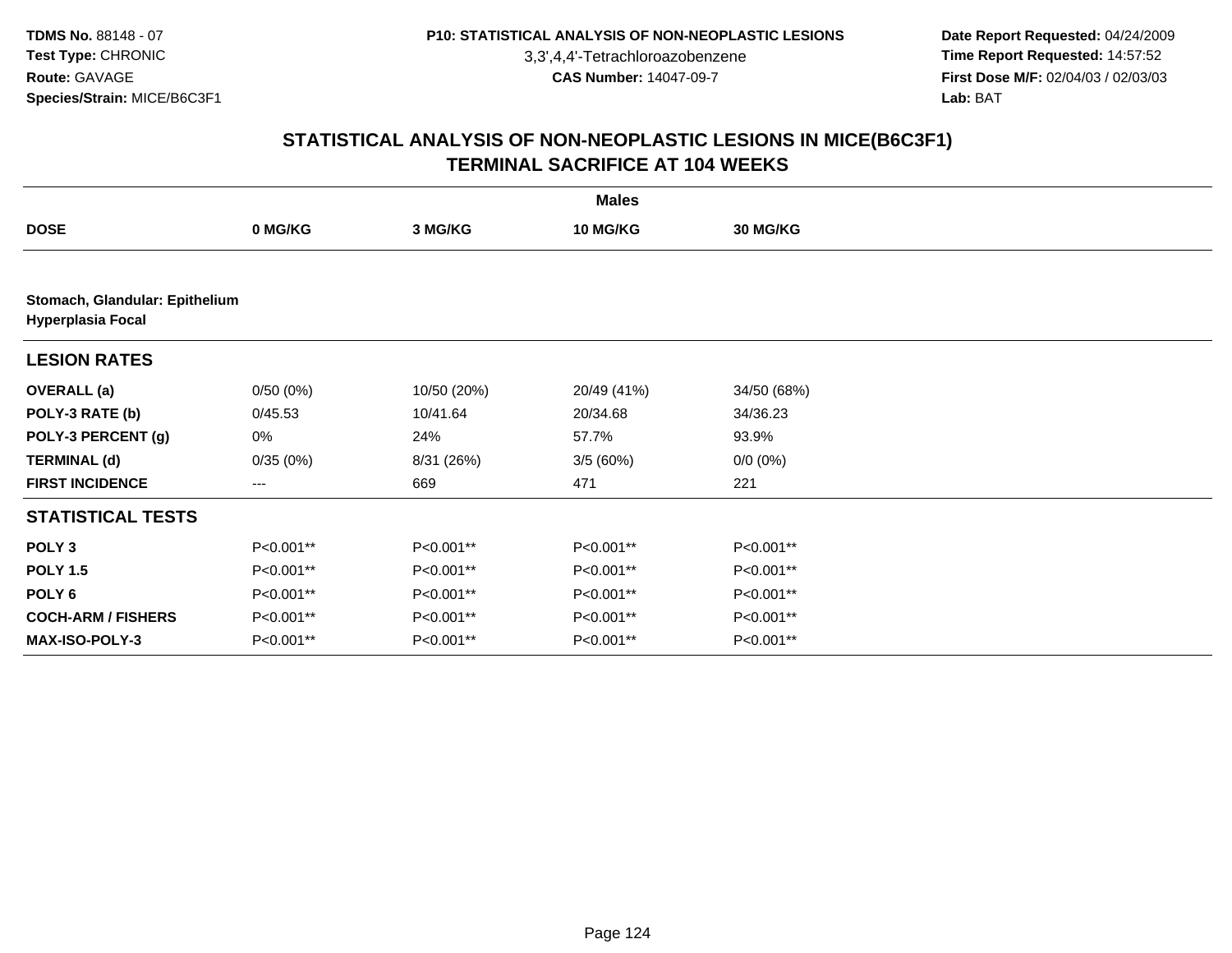3,3',4,4'-Tetrachloroazobenzene

 **Date Report Requested:** 04/24/2009 **Time Report Requested:** 14:57:52 **First Dose M/F:** 02/04/03 / 02/03/03<br>Lab: BAT **Lab:** BAT

| <b>Males</b>                                   |            |             |             |                 |  |  |  |
|------------------------------------------------|------------|-------------|-------------|-----------------|--|--|--|
| <b>DOSE</b>                                    | 0 MG/KG    | 3 MG/KG     | 10 MG/KG    | <b>30 MG/KG</b> |  |  |  |
|                                                |            |             |             |                 |  |  |  |
| Stomach, Glandular: Epithelium, Glands<br>Cyst |            |             |             |                 |  |  |  |
| <b>LESION RATES</b>                            |            |             |             |                 |  |  |  |
| <b>OVERALL</b> (a)                             | 5/50 (10%) | 18/50 (36%) | 21/49 (43%) | 26/50 (52%)     |  |  |  |
| POLY-3 RATE (b)                                | 5/45.53    | 18/45.05    | 21/36.34    | 26/30.52        |  |  |  |
| POLY-3 PERCENT (g)                             | 11%        | 40%         | 57.8%       | 85.2%           |  |  |  |
| <b>TERMINAL (d)</b>                            | 5/35(14%)  | 9/31(29%)   | 2/5(40%)    | $0/0 (0\%)$     |  |  |  |
| <b>FIRST INCIDENCE</b>                         | 728 (T)    | 416         | 366         | 206             |  |  |  |
| <b>STATISTICAL TESTS</b>                       |            |             |             |                 |  |  |  |
| POLY <sub>3</sub>                              | P<0.001**  | P<0.001**   | P<0.001**   | P<0.001**       |  |  |  |
| <b>POLY 1.5</b>                                | P<0.001**  | P<0.001**   | P<0.001**   | P<0.001**       |  |  |  |
| POLY <sub>6</sub>                              | P<0.001**  | P<0.001**   | P<0.001**   | P<0.001**       |  |  |  |
| <b>COCH-ARM / FISHERS</b>                      | P<0.001**  | P=0.002**   | P<0.001**   | P<0.001**       |  |  |  |
| <b>MAX-ISO-POLY-3</b>                          | P<0.001**  | P<0.001**   | P<0.001**   | P<0.001**       |  |  |  |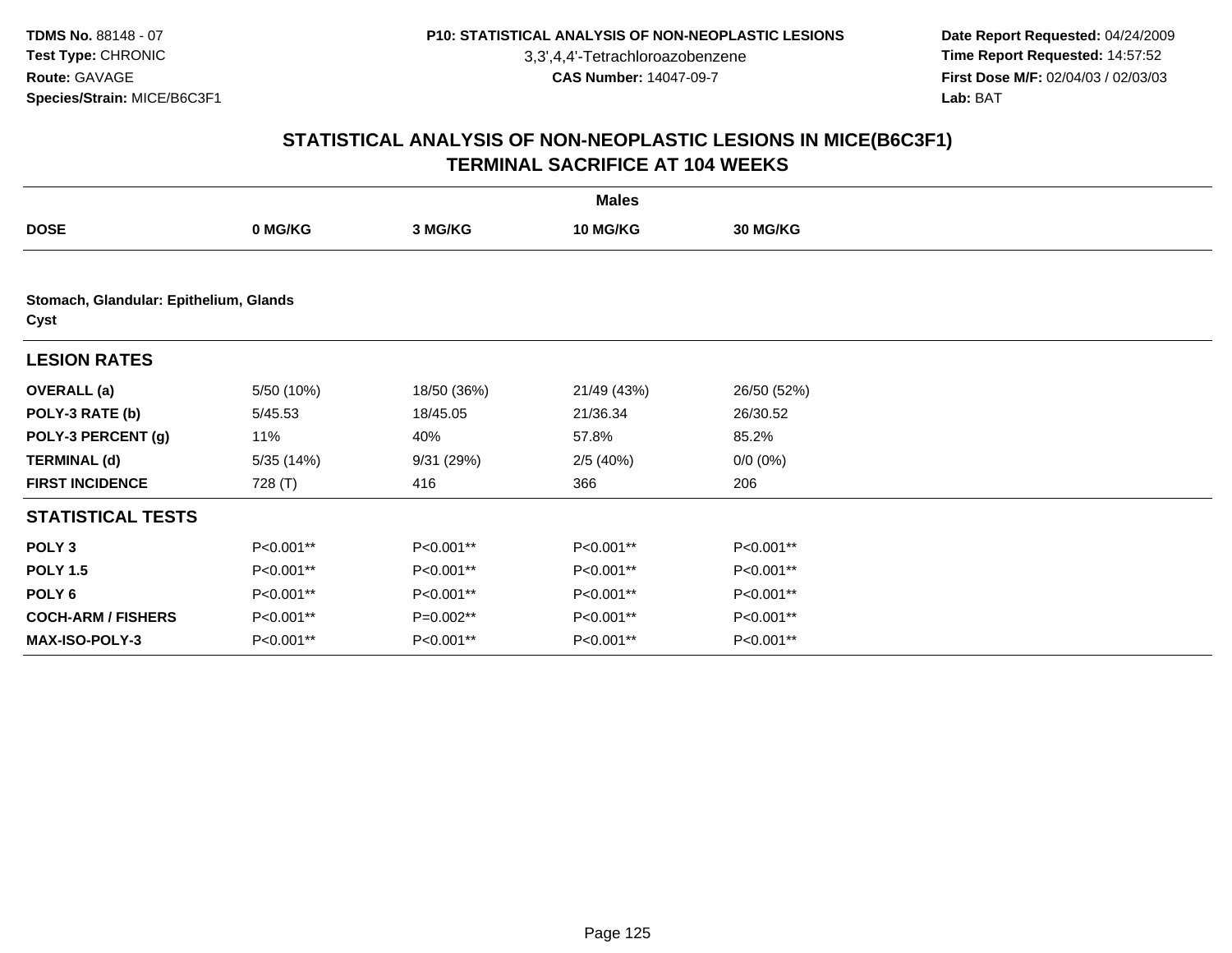3,3',4,4'-Tetrachloroazobenzene

 **Date Report Requested:** 04/24/2009 **Time Report Requested:** 14:57:52 **First Dose M/F:** 02/04/03 / 02/03/03<br>Lab: BAT **Lab:** BAT

|                                        |             |             | <b>Males</b>    |                 |  |
|----------------------------------------|-------------|-------------|-----------------|-----------------|--|
| <b>DOSE</b>                            | 0 MG/KG     | 3 MG/KG     | <b>10 MG/KG</b> | <b>30 MG/KG</b> |  |
|                                        |             |             |                 |                 |  |
| <b>Testes</b><br><b>Mineralization</b> |             |             |                 |                 |  |
| <b>LESION RATES</b>                    |             |             |                 |                 |  |
| <b>OVERALL</b> (a)                     | 1/50(2%)    | 1/50(2%)    | 3/49(6%)        | 2/50(4%)        |  |
| POLY-3 RATE (b)                        | 1/45.53     | 1/41.24     | 3/28.98         | 2/10.89         |  |
| POLY-3 PERCENT (g)                     | 2.2%        | 2.4%        | 10.4%           | 18.4%           |  |
| <b>TERMINAL (d)</b>                    | 1/35(3%)    | 1/31(3%)    | 0/5(0%)         | $0/0 (0\%)$     |  |
| <b>FIRST INCIDENCE</b>                 | 728 (T)     | 728 (T)     | 553             | 337             |  |
| <b>STATISTICAL TESTS</b>               |             |             |                 |                 |  |
| POLY <sub>3</sub>                      | $P=0.042*$  | $P = 0.738$ | $P = 0.170$     | $P = 0.174$     |  |
| <b>POLY 1.5</b>                        | $P = 0.107$ | $P=0.746$   | $P=0.214$       | $P=0.267$       |  |
| POLY <sub>6</sub>                      | P=0.026*    | $P = 0.731$ | $P = 0.124$     | $P = 0.124$     |  |
| <b>COCH-ARM / FISHERS</b>              | $P = 0.400$ | P=0.753N    | $P = 0.301$     | $P = 0.500$     |  |
| <b>MAX-ISO-POLY-3</b>                  | $P = 0.068$ | $P=0.472$   | $P = 0.109$     | $P = 0.145$     |  |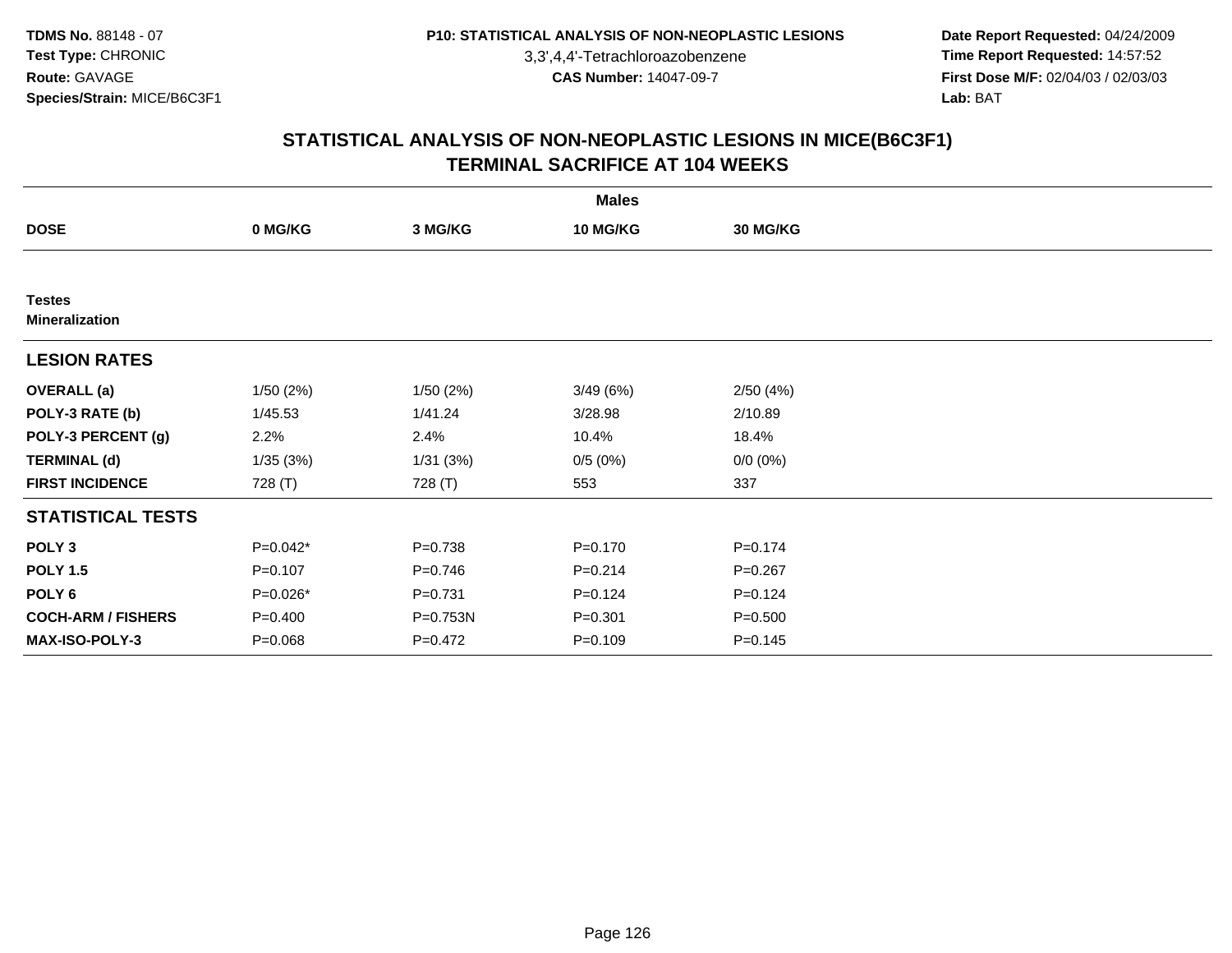3,3',4,4'-Tetrachloroazobenzene

 **Date Report Requested:** 04/24/2009 **Time Report Requested:** 14:57:52 **First Dose M/F:** 02/04/03 / 02/03/03<br>Lab: BAT **Lab:** BAT

|                                                    |             |           | <b>Males</b> |                 |  |
|----------------------------------------------------|-------------|-----------|--------------|-----------------|--|
| <b>DOSE</b>                                        | 0 MG/KG     | 3 MG/KG   | 10 MG/KG     | <b>30 MG/KG</b> |  |
|                                                    |             |           |              |                 |  |
| <b>Testes: Germinal Epithelium</b><br>Degeneration |             |           |              |                 |  |
| <b>LESION RATES</b>                                |             |           |              |                 |  |
| <b>OVERALL</b> (a)                                 | 8/50 (16%)  | 1/50(2%)  | 3/49(6%)     | 3/50(6%)        |  |
| POLY-3 RATE (b)                                    | 8/45.53     | 1/41.24   | 3/28.65      | 3/11.77         |  |
| POLY-3 PERCENT (g)                                 | 17.6%       | 2.4%      | 10.5%        | 25.5%           |  |
| <b>TERMINAL (d)</b>                                | 8/35 (23%)  | 1/31(3%)  | 1/5 (20%)    | $0/0 (0\%)$     |  |
| <b>FIRST INCIDENCE</b>                             | 728 (T)     | 728 (T)   | 553          | 337             |  |
| <b>STATISTICAL TESTS</b>                           |             |           |              |                 |  |
| POLY <sub>3</sub>                                  | $P = 0.505$ | P=0.023N* | P=0.315N     | $P=0.444$       |  |
| <b>POLY 1.5</b>                                    | P=0.518N    | P=0.021N* | $P = 0.215N$ | P=0.497N        |  |
| POLY 6                                             | $P = 0.524$ | P=0.026N* | P=0.474N     | $P = 0.236$     |  |
| <b>COCH-ARM / FISHERS</b>                          | P=0.258N    | P=0.015N* | P=0.106N     | P=0.100N        |  |
| <b>MAX-ISO-POLY-3</b>                              | $P = 0.390$ | P=0.012N* | $P = 0.251N$ | $P = 0.375$     |  |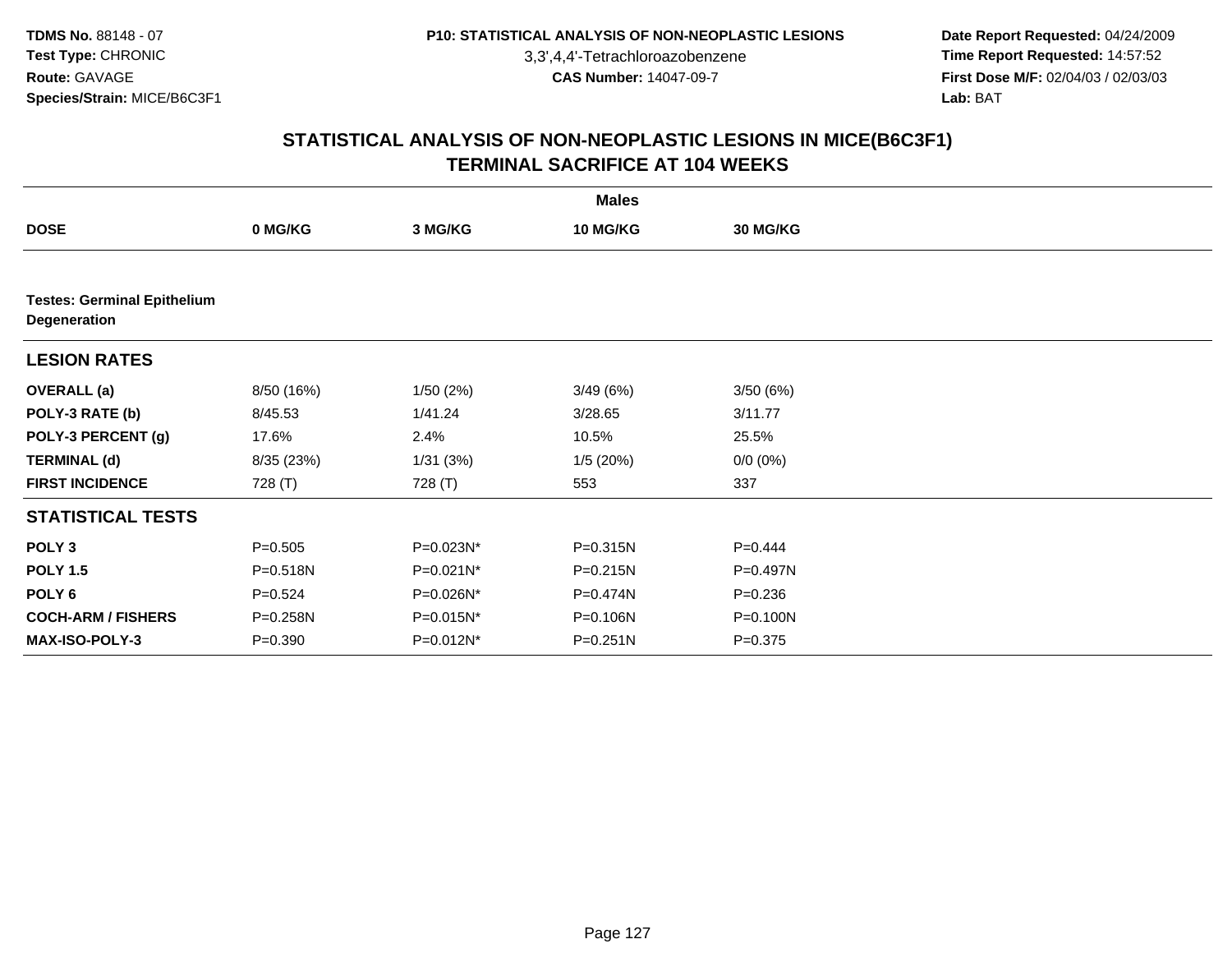3,3',4,4'-Tetrachloroazobenzene

 **Date Report Requested:** 04/24/2009 **Time Report Requested:** 14:57:52 **First Dose M/F:** 02/04/03 / 02/03/03<br>Lab: BAT **Lab:** BAT

| <b>Males</b>                    |             |             |                 |             |  |  |
|---------------------------------|-------------|-------------|-----------------|-------------|--|--|
| <b>DOSE</b>                     | 0 MG/KG     | 3 MG/KG     | <b>10 MG/KG</b> | 30 MG/KG    |  |  |
|                                 |             |             |                 |             |  |  |
| <b>Thymus</b><br><b>Atrophy</b> |             |             |                 |             |  |  |
| <b>LESION RATES</b>             |             |             |                 |             |  |  |
| <b>OVERALL</b> (a)              | 11/41 (27%) | 15/42 (36%) | 30/40 (75%)     | 45/49 (92%) |  |  |
| POLY-3 RATE (b)                 | 11/40.30    | 15/39.67    | 30/34.91        | 45/45.87    |  |  |
| POLY-3 PERCENT (g)              | 27.3%       | 37.8%       | 85.9%           | 98.1%       |  |  |
| <b>TERMINAL (d)</b>             | 1/30(3%)    | 2/25(8%)    | 1/3(33%)        | $0/0 (0\%)$ |  |  |
| <b>FIRST INCIDENCE</b>          | 584         | 380         | 358             | 221         |  |  |
| <b>STATISTICAL TESTS</b>        |             |             |                 |             |  |  |
| POLY <sub>3</sub>               | P<0.001**   | $P=0.223$   | P<0.001**       | P<0.001**   |  |  |
| <b>POLY 1.5</b>                 | P<0.001**   | $P = 0.233$ | P<0.001**       | P<0.001**   |  |  |
| POLY <sub>6</sub>               | P<0.001**   | $P = 0.212$ | P<0.001**       | P<0.001**   |  |  |
| <b>COCH-ARM / FISHERS</b>       | P<0.001**   | $P = 0.263$ | P<0.001**       | P<0.001**   |  |  |
| <b>MAX-ISO-POLY-3</b>           | P<0.001**   | $P = 0.162$ | P<0.001**       | P<0.001**   |  |  |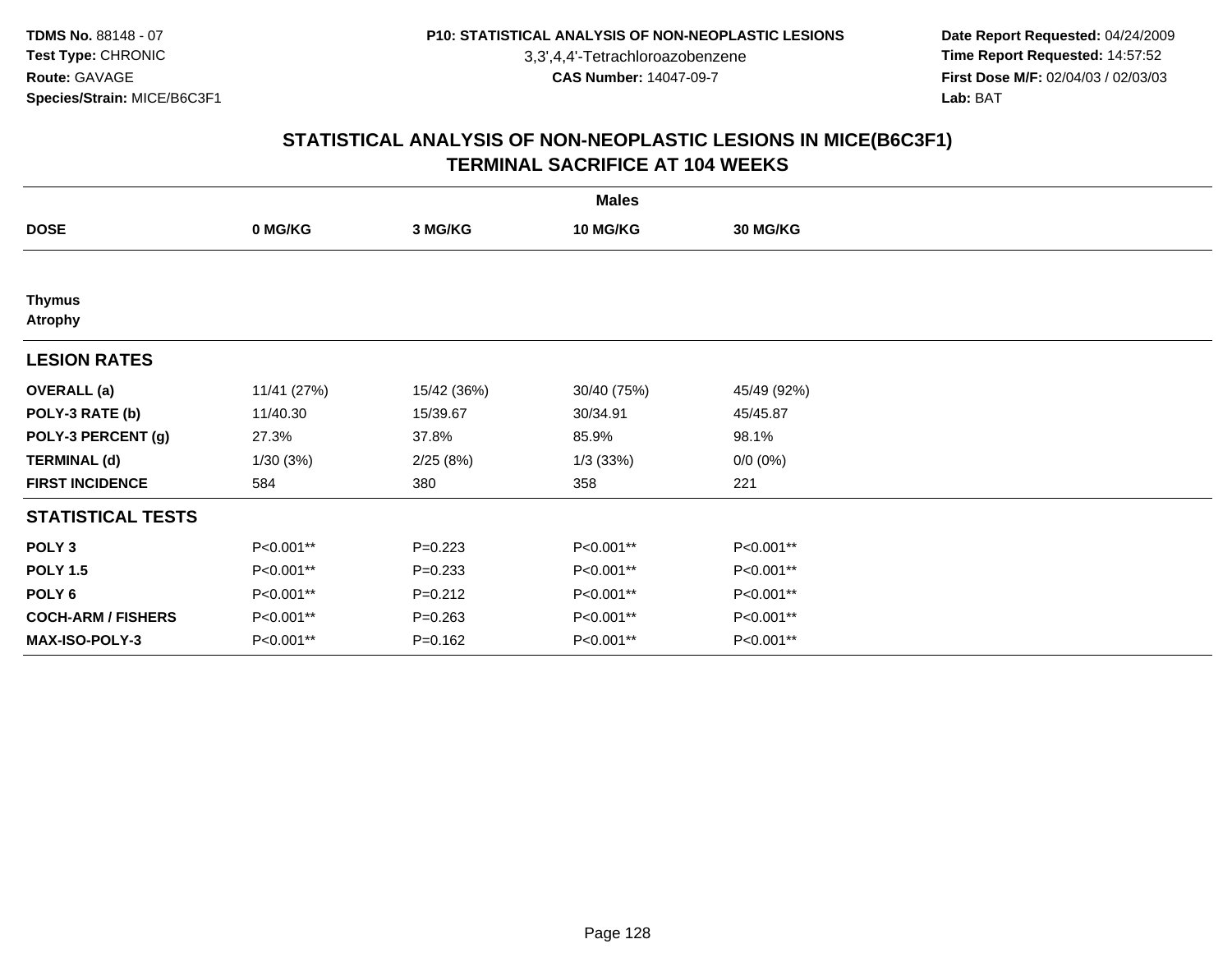3,3',4,4'-Tetrachloroazobenzene

 **Date Report Requested:** 04/24/2009 **Time Report Requested:** 14:57:52 **First Dose M/F:** 02/04/03 / 02/03/03<br>Lab: BAT **Lab:** BAT

|                           | <b>Males</b> |             |                 |                 |  |  |  |
|---------------------------|--------------|-------------|-----------------|-----------------|--|--|--|
| <b>DOSE</b>               | 0 MG/KG      | 3 MG/KG     | <b>10 MG/KG</b> | <b>30 MG/KG</b> |  |  |  |
|                           |              |             |                 |                 |  |  |  |
| <b>Thymus</b><br>Cyst     |              |             |                 |                 |  |  |  |
| <b>LESION RATES</b>       |              |             |                 |                 |  |  |  |
| <b>OVERALL</b> (a)        | 24/41 (59%)  | 30/42 (71%) | 32/40 (80%)     | 40/49 (82%)     |  |  |  |
| POLY-3 RATE (b)           | 24/38.21     | 30/38.43    | 32/36.03        | 40/41.86        |  |  |  |
| POLY-3 PERCENT (g)        | 62.8%        | 78.1%       | 88.8%           | 95.6%           |  |  |  |
| <b>TERMINAL (d)</b>       | 22/30 (73%)  | 19/25 (76%) | 2/3 (67%)       | $0/0 (0\%)$     |  |  |  |
| <b>FIRST INCIDENCE</b>    | 700          | 416         | 358             | 221             |  |  |  |
| <b>STATISTICAL TESTS</b>  |              |             |                 |                 |  |  |  |
| POLY <sub>3</sub>         | P<0.001**    | $P = 0.103$ | P=0.005**       | P<0.001**       |  |  |  |
| <b>POLY 1.5</b>           | P<0.001**    | $P = 0.109$ | P=0.007**       | P<0.001**       |  |  |  |
| POLY <sub>6</sub>         | P<0.001**    | $P = 0.110$ | P=0.004**       | P<0.001**       |  |  |  |
| <b>COCH-ARM / FISHERS</b> | $P=0.025*$   | $P = 0.158$ | P=0.032*        | $P=0.015*$      |  |  |  |
| MAX-ISO-POLY-3            | P<0.001**    | $P = 0.063$ | P=0.003**       | P<0.001**       |  |  |  |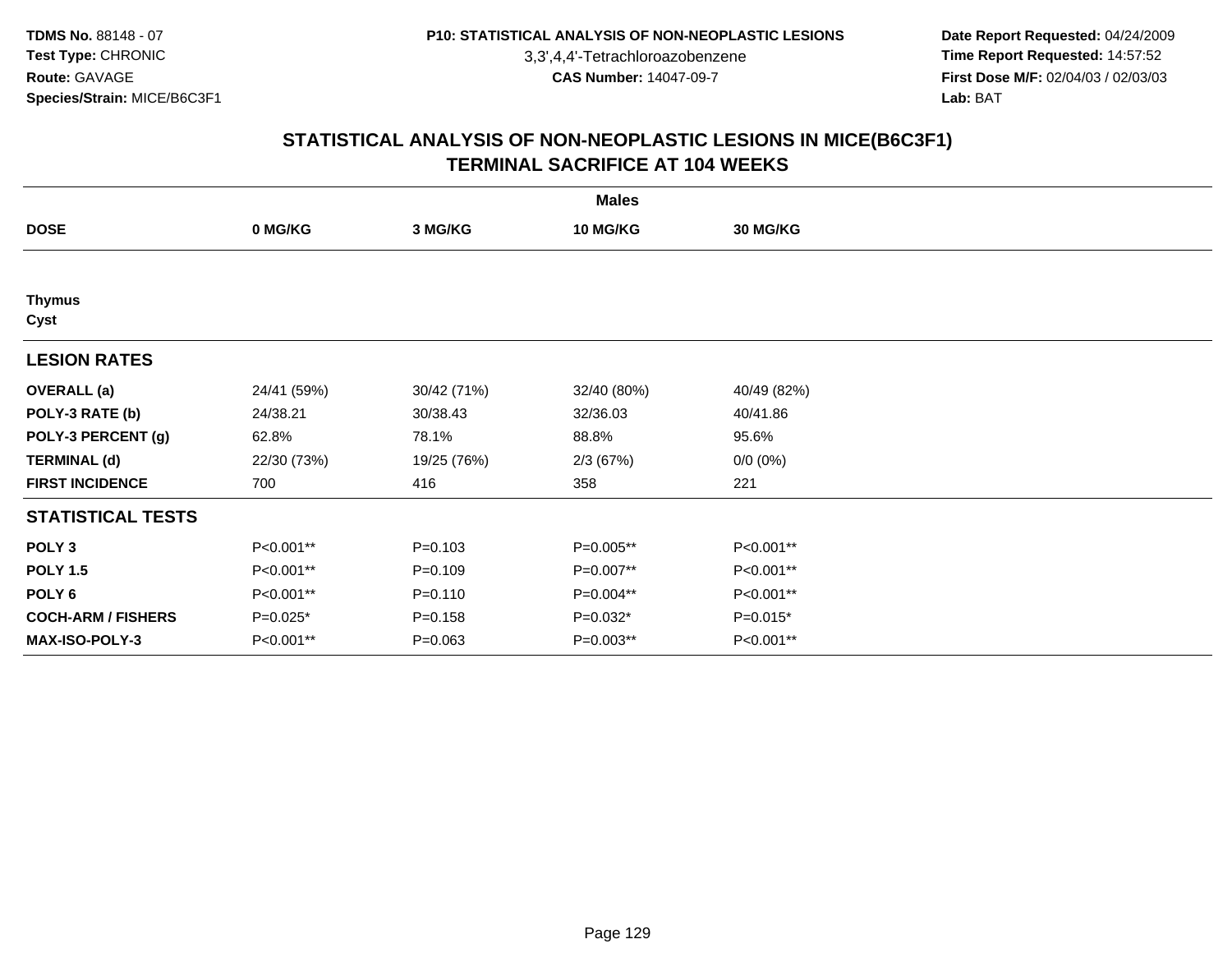3,3',4,4'-Tetrachloroazobenzene

 **Date Report Requested:** 04/24/2009 **Time Report Requested:** 14:57:52 **First Dose M/F:** 02/04/03 / 02/03/03<br>Lab: BAT **Lab:** BAT

|                                                   |             |             | <b>Males</b> |             |  |
|---------------------------------------------------|-------------|-------------|--------------|-------------|--|
| <b>DOSE</b>                                       | 0 MG/KG     | 3 MG/KG     | 10 MG/KG     | 30 MG/KG    |  |
|                                                   |             |             |              |             |  |
| <b>Thymus</b><br><b>Ectopic Parathyroid Gland</b> |             |             |              |             |  |
| <b>LESION RATES</b>                               |             |             |              |             |  |
| <b>OVERALL</b> (a)                                | 8/41 (20%)  | 8/42 (19%)  | 3/40(8%)     | 9/49(18%)   |  |
| POLY-3 RATE (b)                                   | 8/38.07     | 8/33.89     | 3/22.02      | 9/17.02     |  |
| POLY-3 PERCENT (g)                                | 21%         | 23.6%       | 13.6%        | 52.9%       |  |
| <b>TERMINAL (d)</b>                               | 8/30 (27%)  | 8/25 (32%)  | $0/3(0\%)$   | $0/0 (0\%)$ |  |
| <b>FIRST INCIDENCE</b>                            | 728 (T)     | 728 (T)     | 567          | 221         |  |
| <b>STATISTICAL TESTS</b>                          |             |             |              |             |  |
| POLY <sub>3</sub>                                 | $P=0.052$   | $P = 0.508$ | P=0.365N     | P=0.035*    |  |
| <b>POLY 1.5</b>                                   | $P = 0.176$ | $P = 0.551$ | P=0.239N     | $P = 0.171$ |  |
| POLY <sub>6</sub>                                 | $P=0.011*$  | $P=0.460$   | P=0.549N     | P=0.006**   |  |
| <b>COCH-ARM / FISHERS</b>                         | P=0.561N    | P=0.588N    | P=0.104N     | P=0.550N    |  |
| <b>MAX-ISO-POLY-3</b>                             | $P=0.077$   | $P = 0.400$ | P=0.292N     | $P = 0.055$ |  |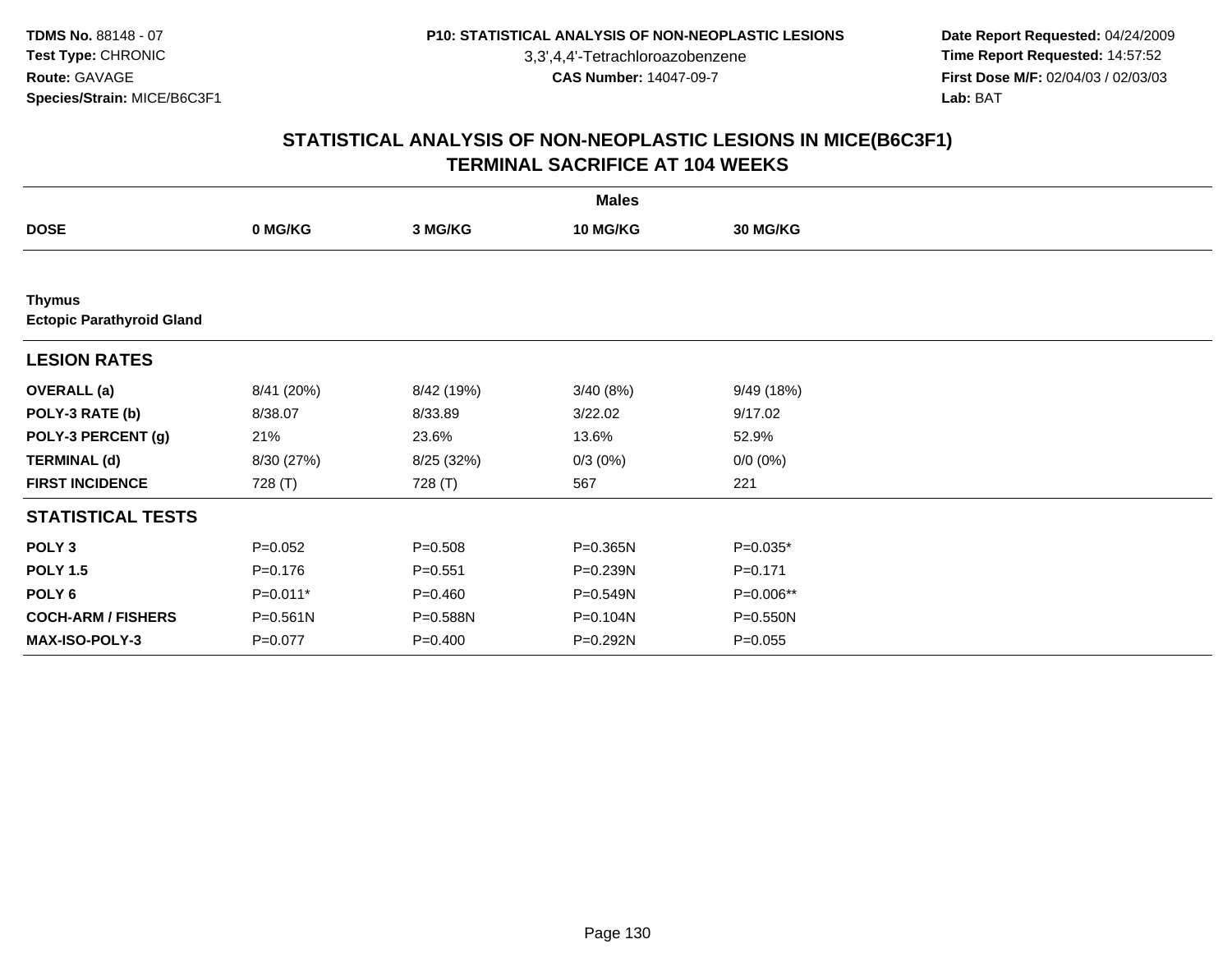3,3',4,4'-Tetrachloroazobenzene

 **Date Report Requested:** 04/24/2009 **Time Report Requested:** 14:57:52 **First Dose M/F:** 02/04/03 / 02/03/03<br>Lab: BAT **Lab:** BAT

| <b>Males</b>                          |                   |                   |                 |                   |  |  |
|---------------------------------------|-------------------|-------------------|-----------------|-------------------|--|--|
| <b>DOSE</b>                           | 0 MG/KG           | 3 MG/KG           | <b>10 MG/KG</b> | 30 MG/KG          |  |  |
|                                       |                   |                   |                 |                   |  |  |
| <b>Thymus</b><br>Hyperplasia Lymphoid |                   |                   |                 |                   |  |  |
| <b>LESION RATES</b>                   |                   |                   |                 |                   |  |  |
| <b>OVERALL</b> (a)                    | 0/41(0%)          | 0/42(0%)          | 0/40(0%)        | 0/49(0%)          |  |  |
| POLY-3 RATE (b)                       | 0/38.07           | 0/33.89           | 0/21.04         | 0/9.32            |  |  |
| POLY-3 PERCENT (g)                    | 0%                | 0%                | 0%              | 0%                |  |  |
| <b>TERMINAL (d)</b>                   | 0/30(0%)          | 0/25(0%)          | $0/3(0\%)$      | $0/0 (0\%)$       |  |  |
| <b>FIRST INCIDENCE</b>                | $\qquad \qquad -$ | $\qquad \qquad -$ | $---$           | $\qquad \qquad -$ |  |  |
| <b>STATISTICAL TESTS</b>              |                   |                   |                 |                   |  |  |
| POLY <sub>3</sub>                     | (e)               | (e)               | (e)             | (e)               |  |  |
| <b>POLY 1.5</b>                       | (e)               | (e)               | (e)             | (e)               |  |  |
| POLY <sub>6</sub>                     | (e)               | (e)               | (e)             | (e)               |  |  |
| <b>COCH-ARM / FISHERS</b>             | (e)               | (e)               | (e)             | (e)               |  |  |
| <b>MAX-ISO-POLY-3</b>                 | (e)               | (e)               | (e)             | (e)               |  |  |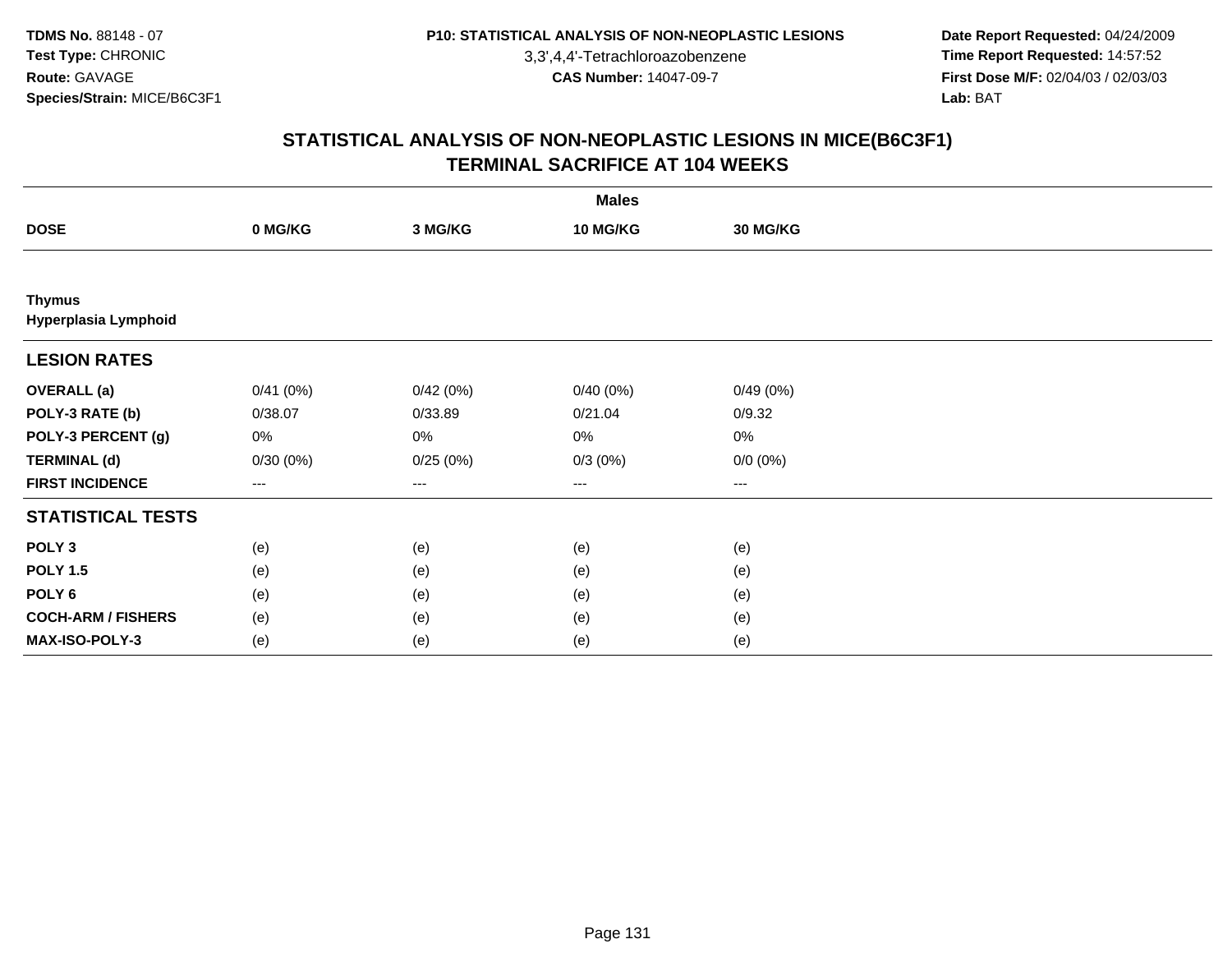3,3',4,4'-Tetrachloroazobenzene

 **Date Report Requested:** 04/24/2009 **Time Report Requested:** 14:57:52 **First Dose M/F:** 02/04/03 / 02/03/03<br>Lab: BAT **Lab:** BAT

|                                              |             |          | <b>Males</b>    |             |  |
|----------------------------------------------|-------------|----------|-----------------|-------------|--|
| <b>DOSE</b>                                  | 0 MG/KG     | 3 MG/KG  | <b>10 MG/KG</b> | 30 MG/KG    |  |
|                                              |             |          |                 |             |  |
| <b>Thymus</b><br><b>Inflammation Chronic</b> |             |          |                 |             |  |
| <b>LESION RATES</b>                          |             |          |                 |             |  |
| <b>OVERALL</b> (a)                           | 0/41(0%)    | 0/42(0%) | 1/40(3%)        | 0/49(0%)    |  |
| POLY-3 RATE (b)                              | 0/38.07     | 0/33.89  | 1/21.28         | 0/9.32      |  |
| POLY-3 PERCENT (g)                           | 0%          | $0\%$    | 4.7%            | 0%          |  |
| <b>TERMINAL (d)</b>                          | 0/30(0%)    | 0/25(0%) | $0/3(0\%)$      | $0/0 (0\%)$ |  |
| <b>FIRST INCIDENCE</b>                       | $--$        | ---      | 664             | $---$       |  |
| <b>STATISTICAL TESTS</b>                     |             |          |                 |             |  |
| POLY <sub>3</sub>                            | $P = 0.317$ | (e)      | $P = 0.392$     | (e)         |  |
| <b>POLY 1.5</b>                              | $P = 0.529$ | (e)      | $P = 0.431$     | (e)         |  |
| POLY <sub>6</sub>                            | $P = 0.185$ | (e)      | $P = 0.344$     | (e)         |  |
| <b>COCH-ARM / FISHERS</b>                    | P=0.756N    | (e)      | $P=0.494$       | (e)         |  |
| MAX-ISO-POLY-3                               | $P = 0.506$ | (e)      | $P = 0.155$     | (e)         |  |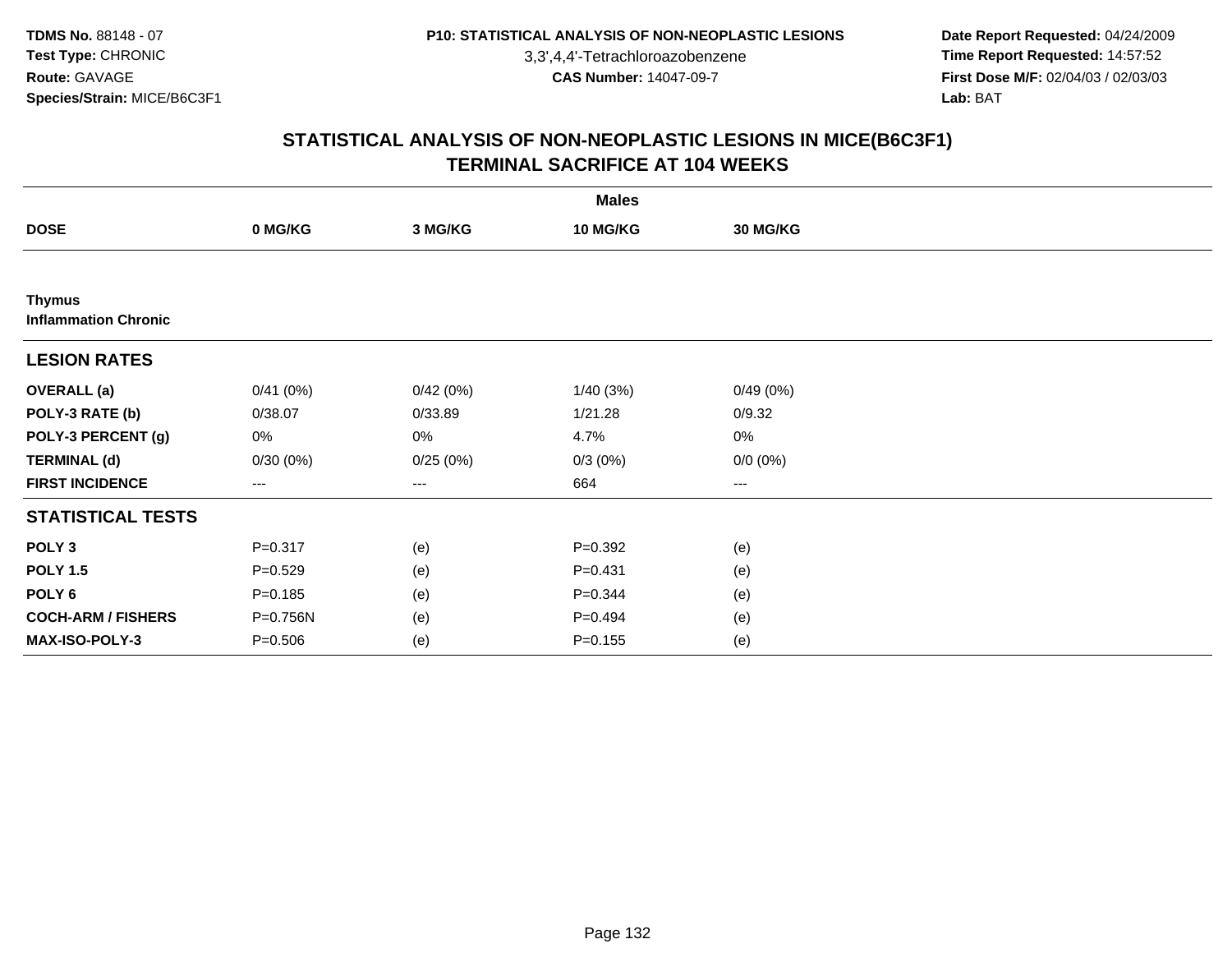3,3',4,4'-Tetrachloroazobenzene

 **Date Report Requested:** 04/24/2009 **Time Report Requested:** 14:57:52 **First Dose M/F:** 02/04/03 / 02/03/03<br>Lab: BAT **Lab:** BAT

|                                             |                   |          | <b>Males</b>    |             |  |
|---------------------------------------------|-------------------|----------|-----------------|-------------|--|
| <b>DOSE</b>                                 | 0 MG/KG           | 3 MG/KG  | <b>10 MG/KG</b> | 30 MG/KG    |  |
|                                             |                   |          |                 |             |  |
| <b>Thymus: Thymocyte</b><br><b>Necrosis</b> |                   |          |                 |             |  |
| <b>LESION RATES</b>                         |                   |          |                 |             |  |
| <b>OVERALL</b> (a)                          | 0/41(0%)          | 0/42(0%) | 2/40(5%)        | 3/49(6%)    |  |
| POLY-3 RATE (b)                             | 0/38.07           | 0/33.89  | 2/22.82         | 3/11.80     |  |
| POLY-3 PERCENT (g)                          | 0%                | $0\%$    | 8.8%            | 25.4%       |  |
| <b>TERMINAL (d)</b>                         | 0/30(0%)          | 0/25(0%) | $0/3(0\%)$      | $0/0 (0\%)$ |  |
| <b>FIRST INCIDENCE</b>                      | $\qquad \qquad -$ | ---      | 64              | 235         |  |
| <b>STATISTICAL TESTS</b>                    |                   |          |                 |             |  |
| POLY <sub>3</sub>                           | P=0.004**         | (e)      | $P=0.144$       | P=0.029*    |  |
| <b>POLY 1.5</b>                             | P=0.009**         | (e)      | $P = 0.176$     | $P = 0.053$ |  |
| POLY <sub>6</sub>                           | P=0.004**         | (e)      | $P = 0.112$     | P=0.020*    |  |
| <b>COCH-ARM / FISHERS</b>                   | $P = 0.058$       | (e)      | $P = 0.241$     | $P = 0.157$ |  |
| MAX-ISO-POLY-3                              | P=0.006**         | (e)      | $P=0.072$       | P=0.037*    |  |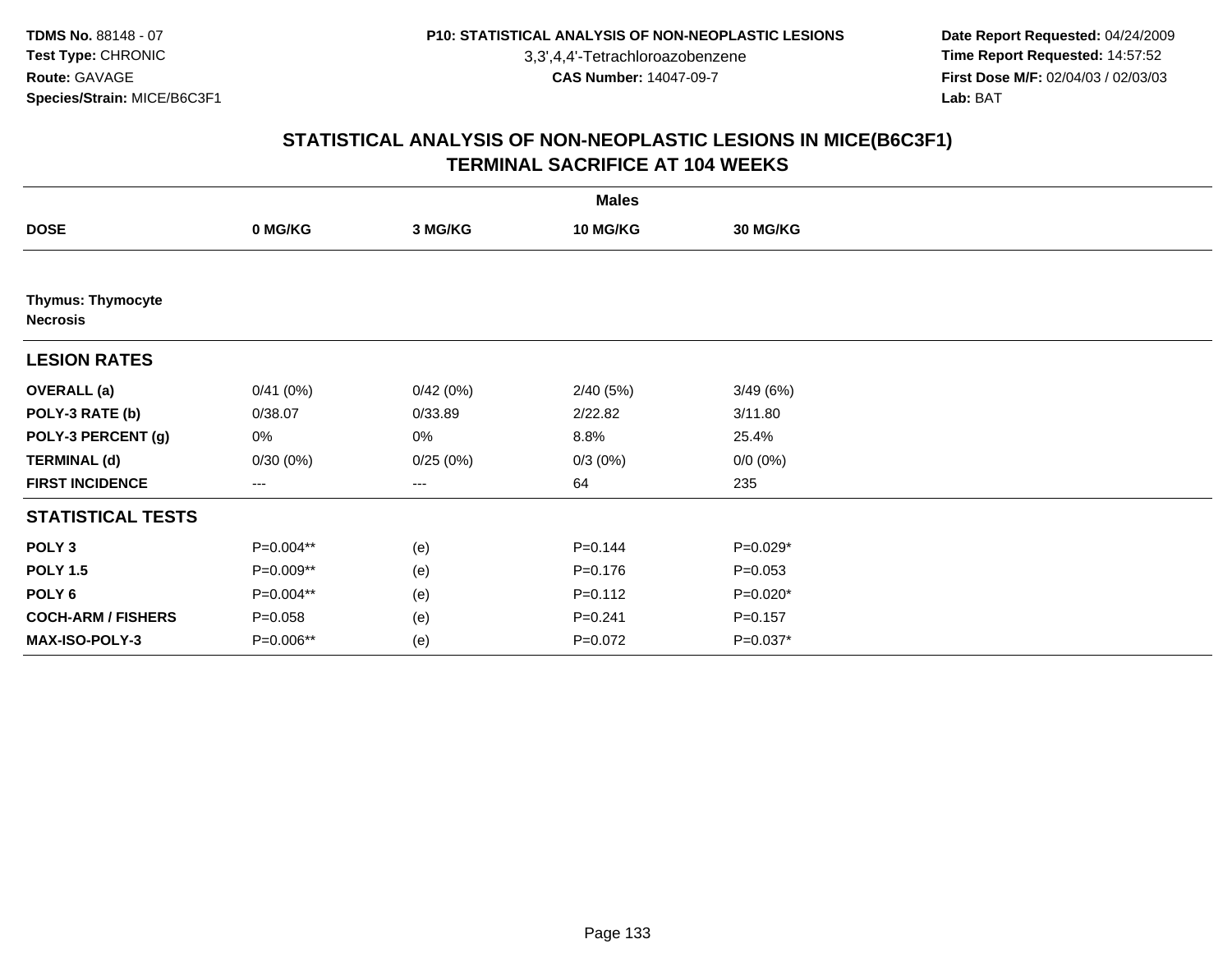3,3',4,4'-Tetrachloroazobenzene

 **Date Report Requested:** 04/24/2009 **Time Report Requested:** 14:57:52 **First Dose M/F:** 02/04/03 / 02/03/03<br>Lab: BAT **Lab:** BAT

| <b>Males</b>                                  |               |          |                 |             |  |  |  |
|-----------------------------------------------|---------------|----------|-----------------|-------------|--|--|--|
| <b>DOSE</b>                                   | 0 MG/KG       | 3 MG/KG  | <b>10 MG/KG</b> | 30 MG/KG    |  |  |  |
|                                               |               |          |                 |             |  |  |  |
| <b>Thyroid Gland</b><br><b>Ectopic Thymus</b> |               |          |                 |             |  |  |  |
| <b>LESION RATES</b>                           |               |          |                 |             |  |  |  |
| <b>OVERALL</b> (a)                            | 0/50(0%)      | 0/50(0%) | 0/49(0%)        | 0/50(0%)    |  |  |  |
| POLY-3 RATE (b)                               | 0/45.53       | 0/41.24  | 0/27.83         | 0/9.34      |  |  |  |
| POLY-3 PERCENT (g)                            | 0%            | $0\%$    | 0%              | 0%          |  |  |  |
| <b>TERMINAL (d)</b>                           | 0/35(0%)      | 0/31(0%) | 0/5(0%)         | $0/0 (0\%)$ |  |  |  |
| <b>FIRST INCIDENCE</b>                        | $\sim$ $\sim$ | $\cdots$ | $\cdots$        | $\cdots$    |  |  |  |
| <b>STATISTICAL TESTS</b>                      |               |          |                 |             |  |  |  |
| POLY <sub>3</sub>                             | (e)           | (e)      | (e)             | (e)         |  |  |  |
| <b>POLY 1.5</b>                               | (e)           | (e)      | (e)             | (e)         |  |  |  |
| POLY <sub>6</sub>                             | (e)           | (e)      | (e)             | (e)         |  |  |  |
| <b>COCH-ARM / FISHERS</b>                     | (e)           | (e)      | (e)             | (e)         |  |  |  |
| MAX-ISO-POLY-3                                | (e)           | (e)      | (e)             | (e)         |  |  |  |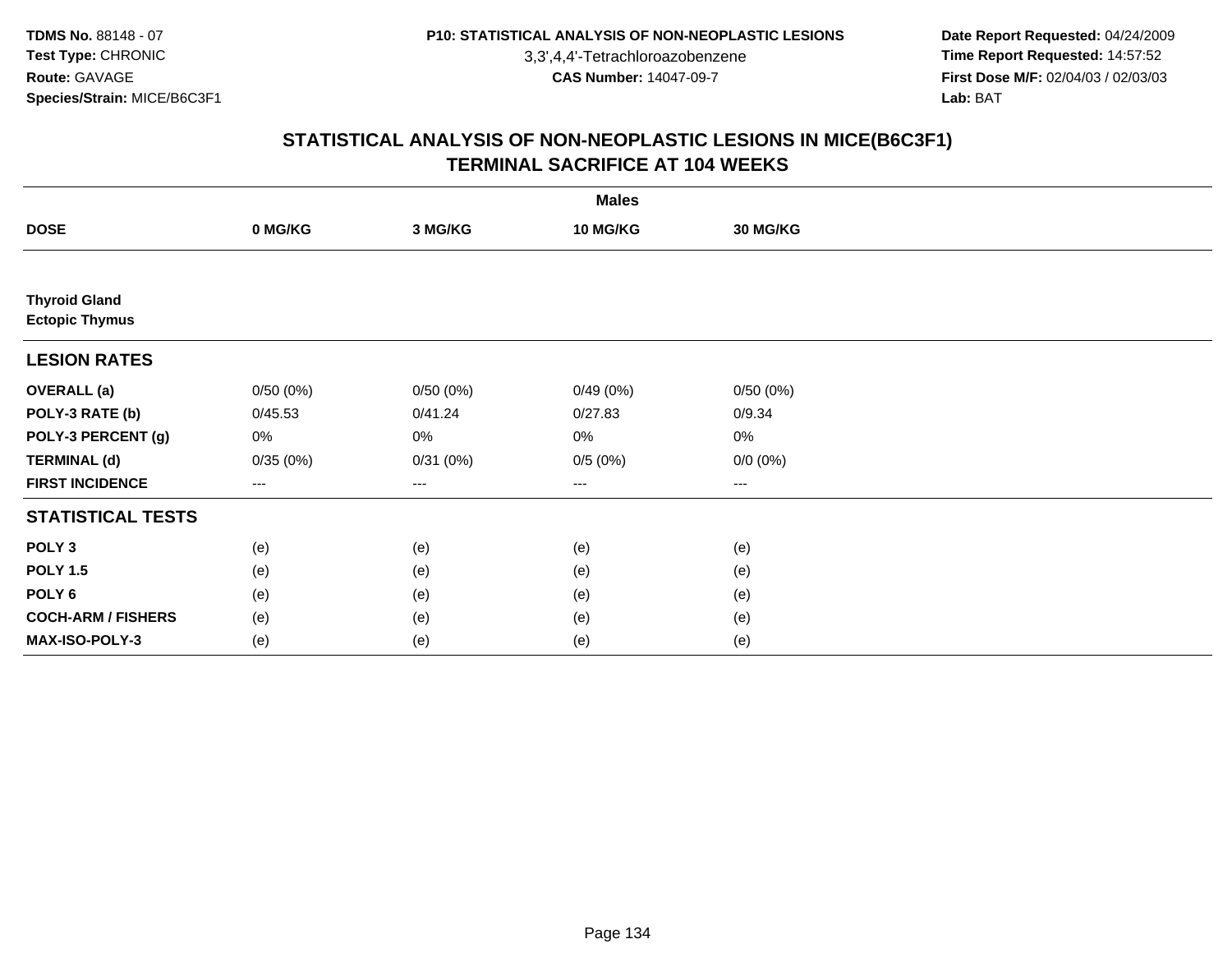3,3',4,4'-Tetrachloroazobenzene

 **Date Report Requested:** 04/24/2009 **Time Report Requested:** 14:57:52 **First Dose M/F:** 02/04/03 / 02/03/03<br>Lab: BAT **Lab:** BAT

|                                                     |          |          | <b>Males</b> |             |  |
|-----------------------------------------------------|----------|----------|--------------|-------------|--|
| <b>DOSE</b>                                         | 0 MG/KG  | 3 MG/KG  | 10 MG/KG     | 30 MG/KG    |  |
|                                                     |          |          |              |             |  |
| <b>Thyroid Gland</b><br><b>Inflammation Chronic</b> |          |          |              |             |  |
| <b>LESION RATES</b>                                 |          |          |              |             |  |
| <b>OVERALL</b> (a)                                  | 2/50(4%) | 0/50(0%) | 0/49(0%)     | 0/50(0%)    |  |
| POLY-3 RATE (b)                                     | 2/45.79  | 0/41.24  | 0/27.83      | 0/9.34      |  |
| POLY-3 PERCENT (g)                                  | 4.4%     | 0%       | 0%           | $0\%$       |  |
| <b>TERMINAL (d)</b>                                 | 0/35(0%) | 0/31(0%) | 0/5(0%)      | $0/0 (0\%)$ |  |
| <b>FIRST INCIDENCE</b>                              | 678      | $---$    | $\cdots$     | $\cdots$    |  |
| <b>STATISTICAL TESTS</b>                            |          |          |              |             |  |
| POLY <sub>3</sub>                                   | P=0.201N | P=0.261N | $P = 0.361N$ | P=0.576N    |  |
| <b>POLY 1.5</b>                                     | P=0.214N | P=0.253N | P=0.310N     | P=0.446N    |  |
| POLY <sub>6</sub>                                   | P=0.167N | P=0.270N | P=0.434N     | P=0.664N    |  |
| <b>COCH-ARM / FISHERS</b>                           | P=0.243N | P=0.247N | P=0.253N     | P=0.247N    |  |
| <b>MAX-ISO-POLY-3</b>                               | P=0.326N | P=0.099N | P=0.191N     | P=0.384N    |  |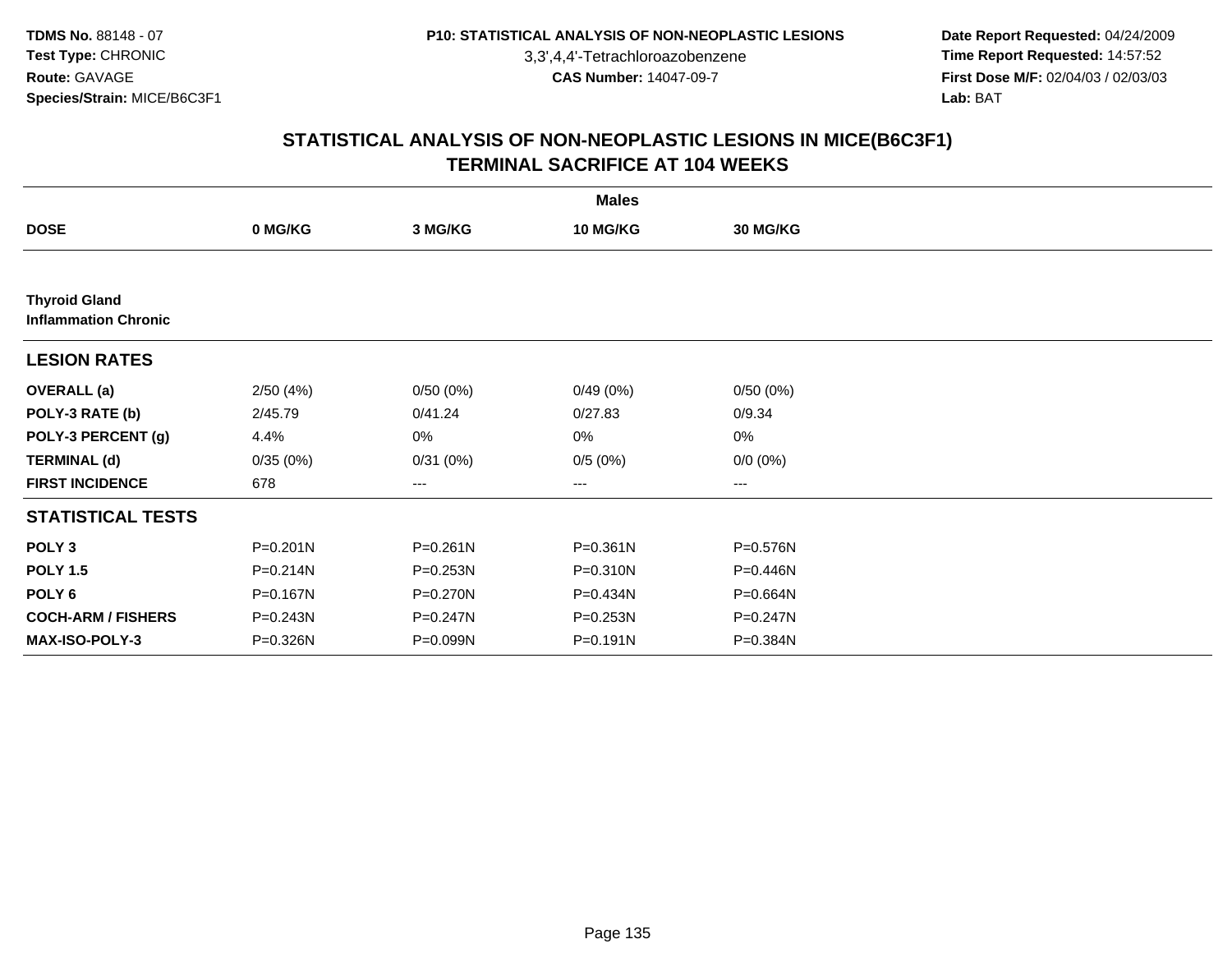3,3',4,4'-Tetrachloroazobenzene

 **Date Report Requested:** 04/24/2009 **Time Report Requested:** 14:57:52 **First Dose M/F:** 02/04/03 / 02/03/03<br>Lab: BAT **Lab:** BAT

| <b>Males</b>                                   |          |          |              |                 |  |  |  |
|------------------------------------------------|----------|----------|--------------|-----------------|--|--|--|
| <b>DOSE</b>                                    | 0 MG/KG  | 3 MG/KG  | 10 MG/KG     | <b>30 MG/KG</b> |  |  |  |
|                                                |          |          |              |                 |  |  |  |
| <b>Thyroid Gland: Follicle</b><br>Degeneration |          |          |              |                 |  |  |  |
| <b>LESION RATES</b>                            |          |          |              |                 |  |  |  |
| <b>OVERALL</b> (a)                             | 1/50(2%) | 0/50(0%) | 0/49(0%)     | 0/50(0%)        |  |  |  |
| POLY-3 RATE (b)                                | 1/45.94  | 0/41.24  | 0/27.83      | 0/9.34          |  |  |  |
| POLY-3 PERCENT (g)                             | 2.2%     | 0%       | 0%           | 0%              |  |  |  |
| <b>TERMINAL (d)</b>                            | 0/35(0%) | 0/31(0%) | 0/5(0%)      | $0/0 (0\%)$     |  |  |  |
| <b>FIRST INCIDENCE</b>                         | 612      | ---      | ---          | ---             |  |  |  |
| <b>STATISTICAL TESTS</b>                       |          |          |              |                 |  |  |  |
| POLY <sub>3</sub>                              | P=0.384N | P=0.521N | P=0.594N     | P=0.710N        |  |  |  |
| <b>POLY 1.5</b>                                | P=0.392N | P=0.514N | P=0.559N     | P=0.645N        |  |  |  |
| POLY <sub>6</sub>                              | P=0.363N | P=0.529N | P=0.639N     | P=0.748N        |  |  |  |
| <b>COCH-ARM / FISHERS</b>                      | P=0.474N | P=0.500N | P=0.505N     | P=0.500N        |  |  |  |
| <b>MAX-ISO-POLY-3</b>                          | P=0.601N | P=0.185N | $P = 0.271N$ | P=0.417N        |  |  |  |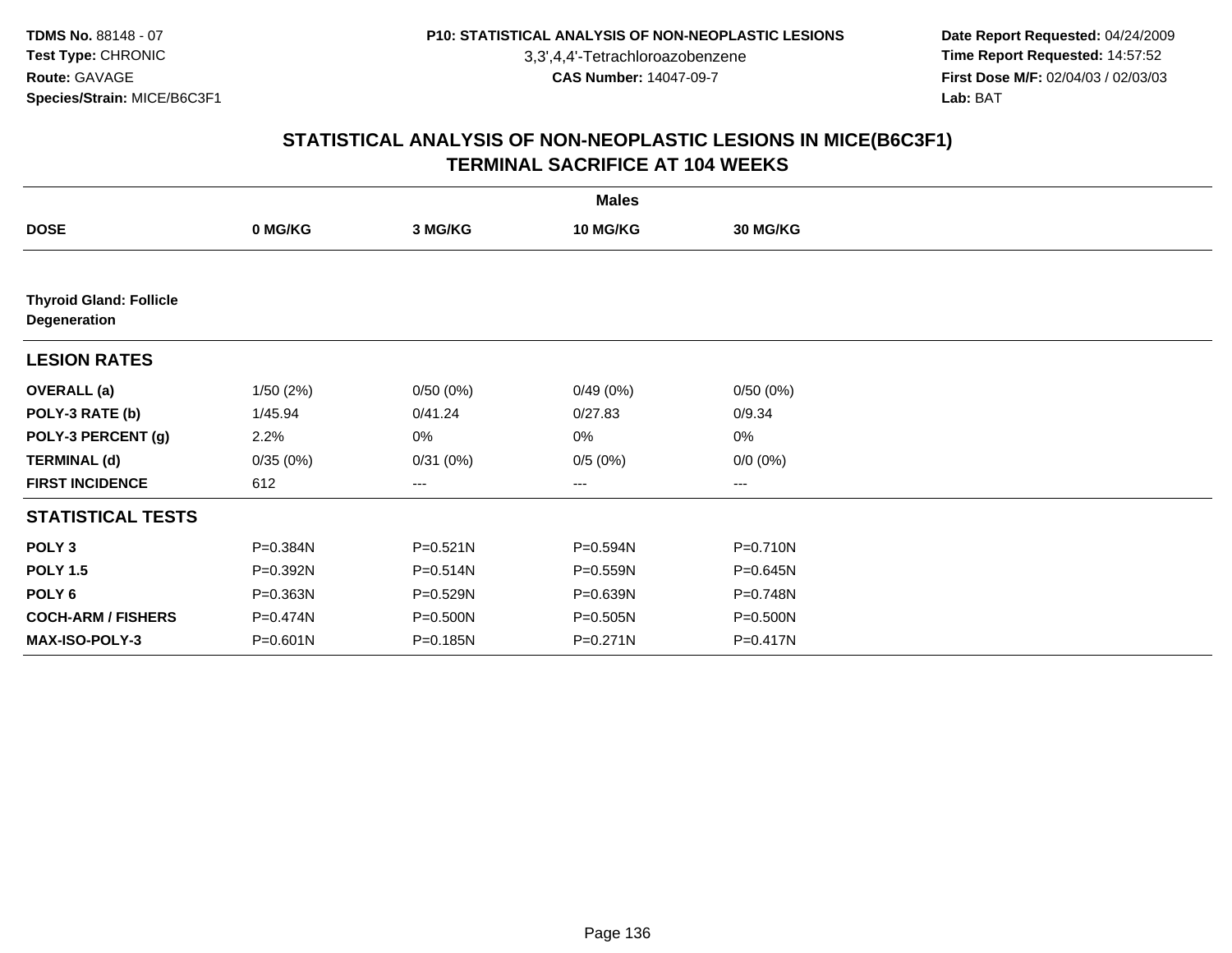3,3',4,4'-Tetrachloroazobenzene

 **Date Report Requested:** 04/24/2009 **Time Report Requested:** 14:57:52 **First Dose M/F:** 02/04/03 / 02/03/03<br>Lab: BAT **Lab:** BAT

|                           |             |            | <b>Males</b>    |             |  |
|---------------------------|-------------|------------|-----------------|-------------|--|
| <b>DOSE</b>               | 0 MG/KG     | 3 MG/KG    | <b>10 MG/KG</b> | 30 MG/KG    |  |
|                           |             |            |                 |             |  |
| Tooth<br><b>Dysplasia</b> |             |            |                 |             |  |
| <b>LESION RATES</b>       |             |            |                 |             |  |
| <b>OVERALL</b> (a)        | $3/8$ (38%) | 0/3(0%)    | $0/0 (0\%)$     | $0/0 (0\%)$ |  |
| POLY-3 RATE (b)           | 3/7.82      | 0/3.00     | 0/0.00          | 0/0.00      |  |
| POLY-3 PERCENT (g)        | 38.4%       | $0\%$      | 0%              | 0%          |  |
| <b>TERMINAL (d)</b>       | 3/7(43%)    | $0/3(0\%)$ | $0/0 (0\%)$     | $0/0 (0\%)$ |  |
| <b>FIRST INCIDENCE</b>    | 728 (T)     | ---        | ---             | $---$       |  |
| <b>STATISTICAL TESTS</b>  |             |            |                 |             |  |
| POLY <sub>3</sub>         | (e)         | P=0.310N   | (e)             | (e)         |  |
| <b>POLY 1.5</b>           | (e)         | P=0.314N   | (e)             | (e)         |  |
| POLY <sub>6</sub>         | (e)         | P=0.303N   | (e)             | (e)         |  |
| <b>COCH-ARM / FISHERS</b> | P=1.000N    | P=0.339N   | (e)             | (e)         |  |
| MAX-ISO-POLY-3            | (e)         | P=0.149N   | (e)             | (e)         |  |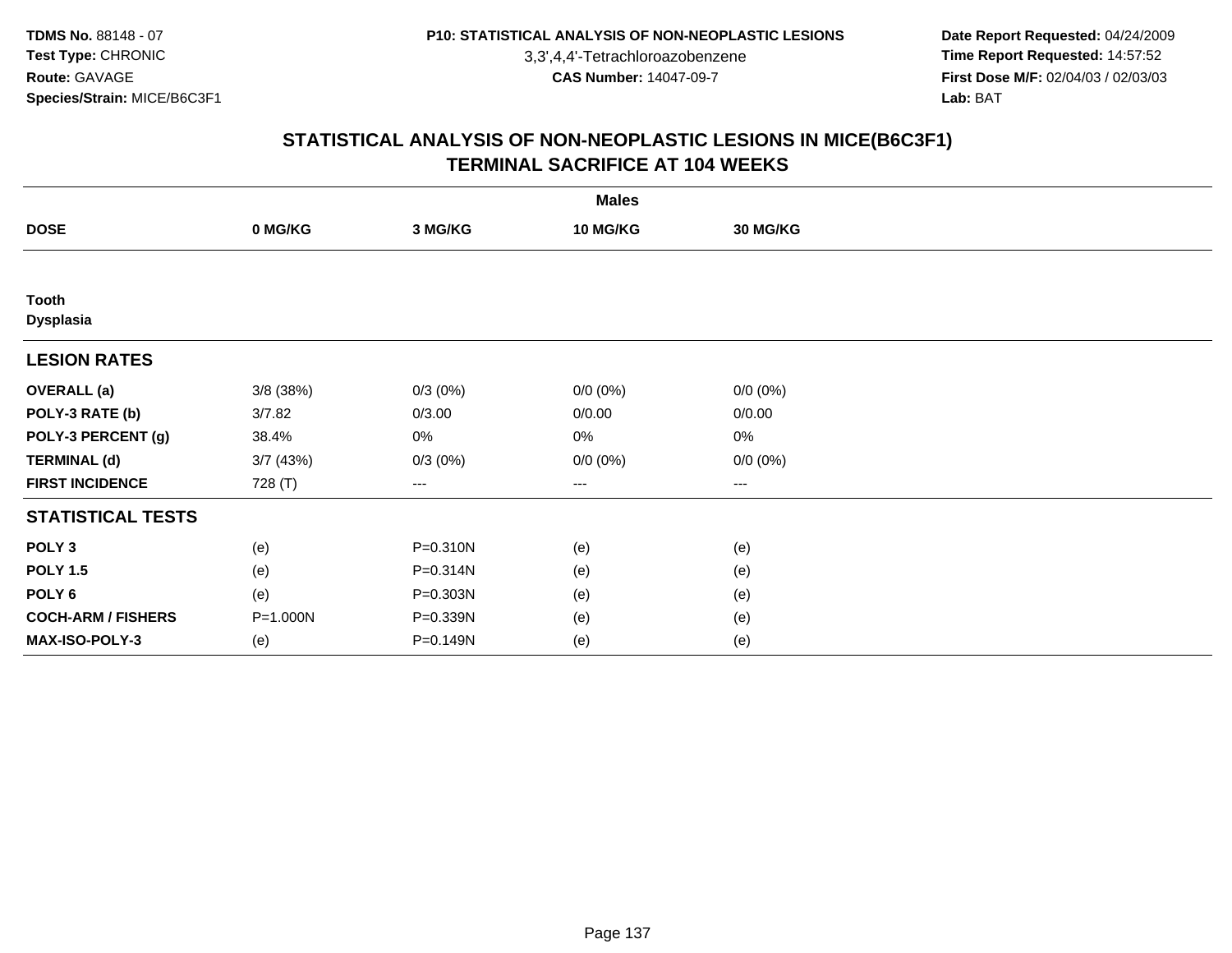3,3',4,4'-Tetrachloroazobenzene

 **Date Report Requested:** 04/24/2009 **Time Report Requested:** 14:57:52 **First Dose M/F:** 02/04/03 / 02/03/03<br>Lab: BAT **Lab:** BAT

|                              | <b>Males</b> |             |             |                 |  |  |  |  |
|------------------------------|--------------|-------------|-------------|-----------------|--|--|--|--|
| <b>DOSE</b>                  | 0 MG/KG      | 3 MG/KG     | 10 MG/KG    | <b>30 MG/KG</b> |  |  |  |  |
|                              |              |             |             |                 |  |  |  |  |
| Tooth<br><b>Malformation</b> |              |             |             |                 |  |  |  |  |
| <b>LESION RATES</b>          |              |             |             |                 |  |  |  |  |
| <b>OVERALL (a)</b>           | 4/8 (50%)    | 3/3 (100%)  | $0/0 (0\%)$ | $0/0 (0\%)$     |  |  |  |  |
| POLY-3 RATE (b)              | 4/7.82       | 3/3.00      | 0/0.00      | 0/0.00          |  |  |  |  |
| POLY-3 PERCENT (g)           | 51.1%        | 100%        | 0%          | $0\%$           |  |  |  |  |
| <b>TERMINAL (d)</b>          | 4/7 (57%)    | 3/3 (100%)  | $0/0 (0\%)$ | $0/0 (0\%)$     |  |  |  |  |
| <b>FIRST INCIDENCE</b>       | 728 (T)      | 728 (T)     | $---$       | ---             |  |  |  |  |
| <b>STATISTICAL TESTS</b>     |              |             |             |                 |  |  |  |  |
| POLY <sub>3</sub>            | (e)          | $P = 0.205$ | (e)         | (e)             |  |  |  |  |
| <b>POLY 1.5</b>              | (e)          | $P = 0.201$ | (e)         | (e)             |  |  |  |  |
| POLY <sub>6</sub>            | (e)          | $P=0.212$   | (e)         | (e)             |  |  |  |  |
| <b>COCH-ARM / FISHERS</b>    | $P = 0.999$  | $P=0.212$   | (e)         | (e)             |  |  |  |  |
| MAX-ISO-POLY-3               | (e)          | $P = 0.096$ | (e)         | (e)             |  |  |  |  |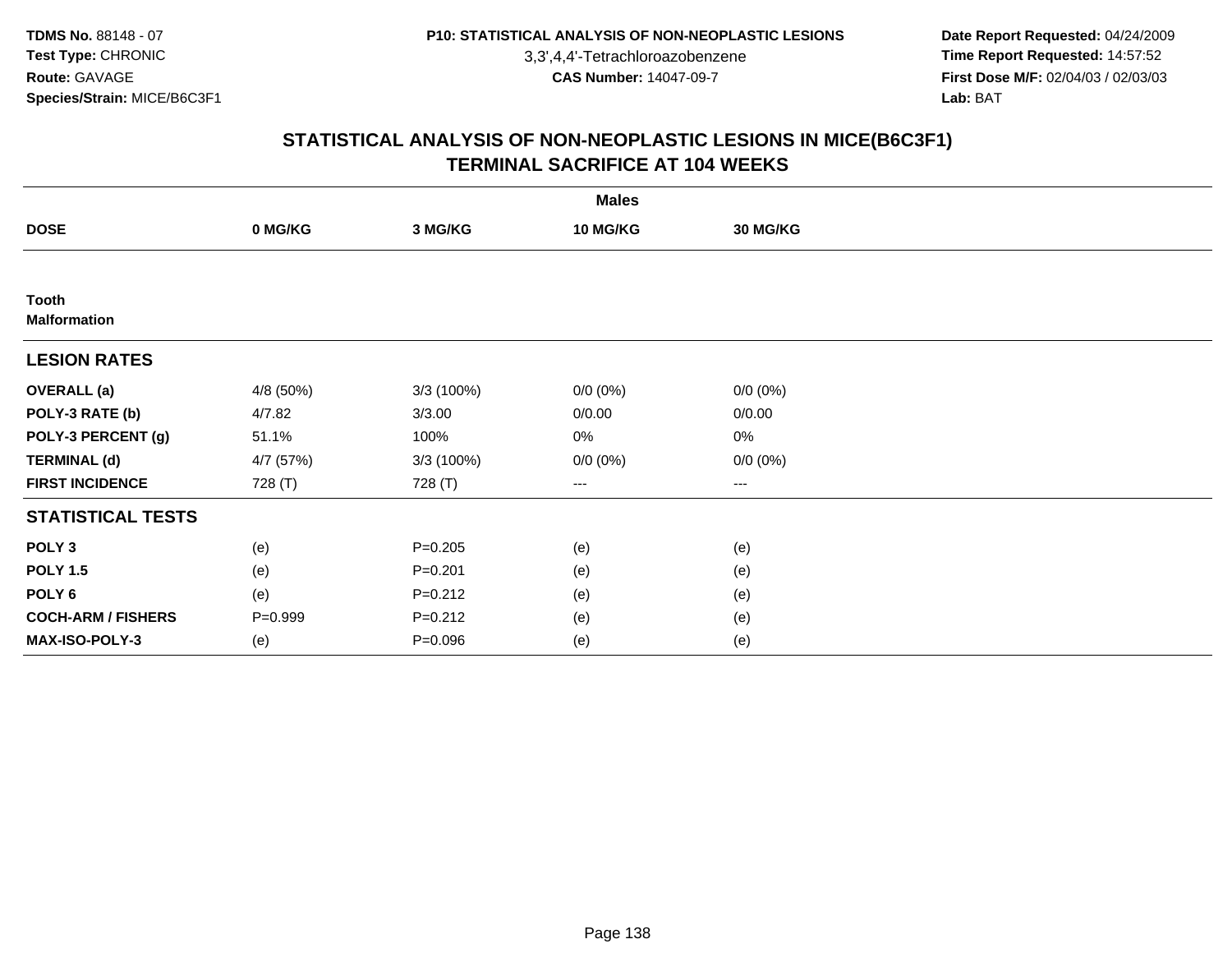3,3',4,4'-Tetrachloroazobenzene

 **Date Report Requested:** 04/24/2009 **Time Report Requested:** 14:57:52 **First Dose M/F:** 02/04/03 / 02/03/03<br>Lab: BAT **Lab:** BAT

|                                    | <b>Males</b> |            |                 |                 |  |  |  |  |
|------------------------------------|--------------|------------|-----------------|-----------------|--|--|--|--|
| <b>DOSE</b>                        | 0 MG/KG      | 3 MG/KG    | <b>10 MG/KG</b> | <b>30 MG/KG</b> |  |  |  |  |
|                                    |              |            |                 |                 |  |  |  |  |
| <b>Ureter</b><br><b>Dilatation</b> |              |            |                 |                 |  |  |  |  |
| <b>LESION RATES</b>                |              |            |                 |                 |  |  |  |  |
| <b>OVERALL</b> (a)                 | 0/43(0%)     | 6/45 (13%) | 22/47 (47%)     | 42/50 (84%)     |  |  |  |  |
| POLY-3 RATE (b)                    | 0/38.53      | 6/36.96    | 22/36.73        | 42/43.03        |  |  |  |  |
| POLY-3 PERCENT (g)                 | 0%           | 16.2%      | 59.9%           | 97.6%           |  |  |  |  |
| <b>TERMINAL (d)</b>                | 0/28(0%)     | 3/26(12%)  | 0/5(0%)         | $0/0 (0\%)$     |  |  |  |  |
| <b>FIRST INCIDENCE</b>             | $--$         | 642        | 366             | 221             |  |  |  |  |
| <b>STATISTICAL TESTS</b>           |              |            |                 |                 |  |  |  |  |
| POLY <sub>3</sub>                  | P<0.001**    | $P=0.012*$ | P<0.001**       | P<0.001**       |  |  |  |  |
| <b>POLY 1.5</b>                    | P<0.001**    | $P=0.014*$ | P<0.001**       | P<0.001**       |  |  |  |  |
| POLY <sub>6</sub>                  | P<0.001**    | P=0.011*   | P<0.001**       | P<0.001**       |  |  |  |  |
| <b>COCH-ARM / FISHERS</b>          | P<0.001**    | $P=0.015*$ | P<0.001**       | P<0.001**       |  |  |  |  |
| <b>MAX-ISO-POLY-3</b>              | P<0.001**    | P=0.004**  | P<0.001**       | P<0.001**       |  |  |  |  |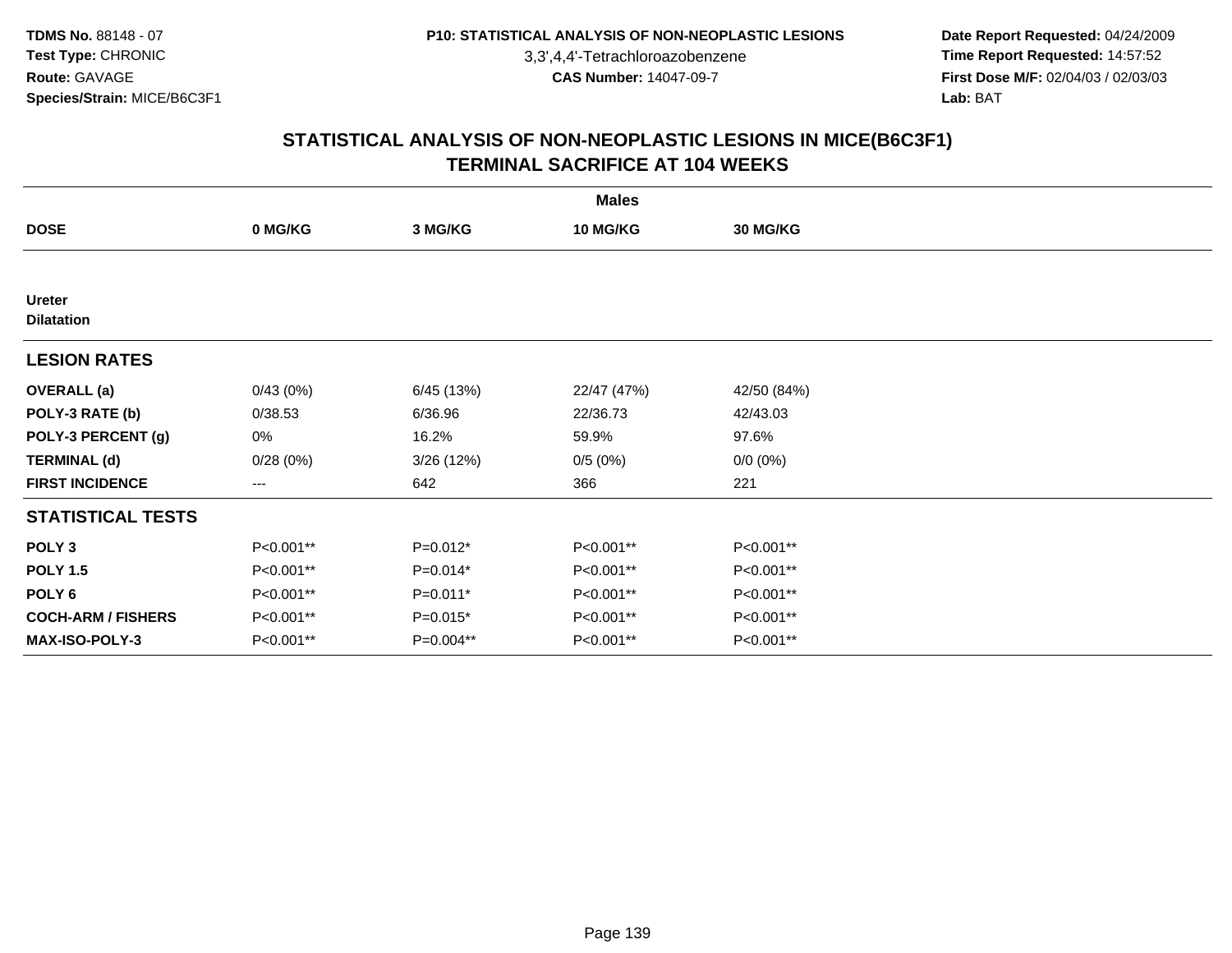3,3',4,4'-Tetrachloroazobenzene

 **Date Report Requested:** 04/24/2009 **Time Report Requested:** 14:57:52 **First Dose M/F:** 02/04/03 / 02/03/03<br>Lab: BAT **Lab:** BAT

| <b>Males</b>                                 |           |             |             |                 |  |  |  |
|----------------------------------------------|-----------|-------------|-------------|-----------------|--|--|--|
| <b>DOSE</b>                                  | 0 MG/KG   | 3 MG/KG     | 10 MG/KG    | <b>30 MG/KG</b> |  |  |  |
|                                              |           |             |             |                 |  |  |  |
| <b>Ureter</b><br><b>Inflammation Chronic</b> |           |             |             |                 |  |  |  |
| <b>LESION RATES</b>                          |           |             |             |                 |  |  |  |
| <b>OVERALL</b> (a)                           | 0/43(0%)  | 3/45(7%)    | 24/47 (51%) | 39/50 (78%)     |  |  |  |
| POLY-3 RATE (b)                              | 0/38.53   | 3/37.59     | 24/37.23    | 39/41.25        |  |  |  |
| POLY-3 PERCENT (g)                           | 0%        | 8%          | 64.5%       | 94.6%           |  |  |  |
| <b>TERMINAL (d)</b>                          | 0/28(0%)  | 0/26(0%)    | 1/5(20%)    | $0/0 (0\%)$     |  |  |  |
| <b>FIRST INCIDENCE</b>                       | $--$      | 380         | 366         | 221             |  |  |  |
| <b>STATISTICAL TESTS</b>                     |           |             |             |                 |  |  |  |
| POLY <sub>3</sub>                            | P<0.001** | $P = 0.113$ | P<0.001**   | P<0.001**       |  |  |  |
| <b>POLY 1.5</b>                              | P<0.001** | $P = 0.117$ | P<0.001**   | P<0.001**       |  |  |  |
| POLY <sub>6</sub>                            | P<0.001** | $P = 0.110$ | P<0.001**   | P<0.001**       |  |  |  |
| <b>COCH-ARM / FISHERS</b>                    | P<0.001** | $P = 0.129$ | P<0.001**   | P<0.001**       |  |  |  |
| <b>MAX-ISO-POLY-3</b>                        | P<0.001** | P=0.039*    | P<0.001**   | P<0.001**       |  |  |  |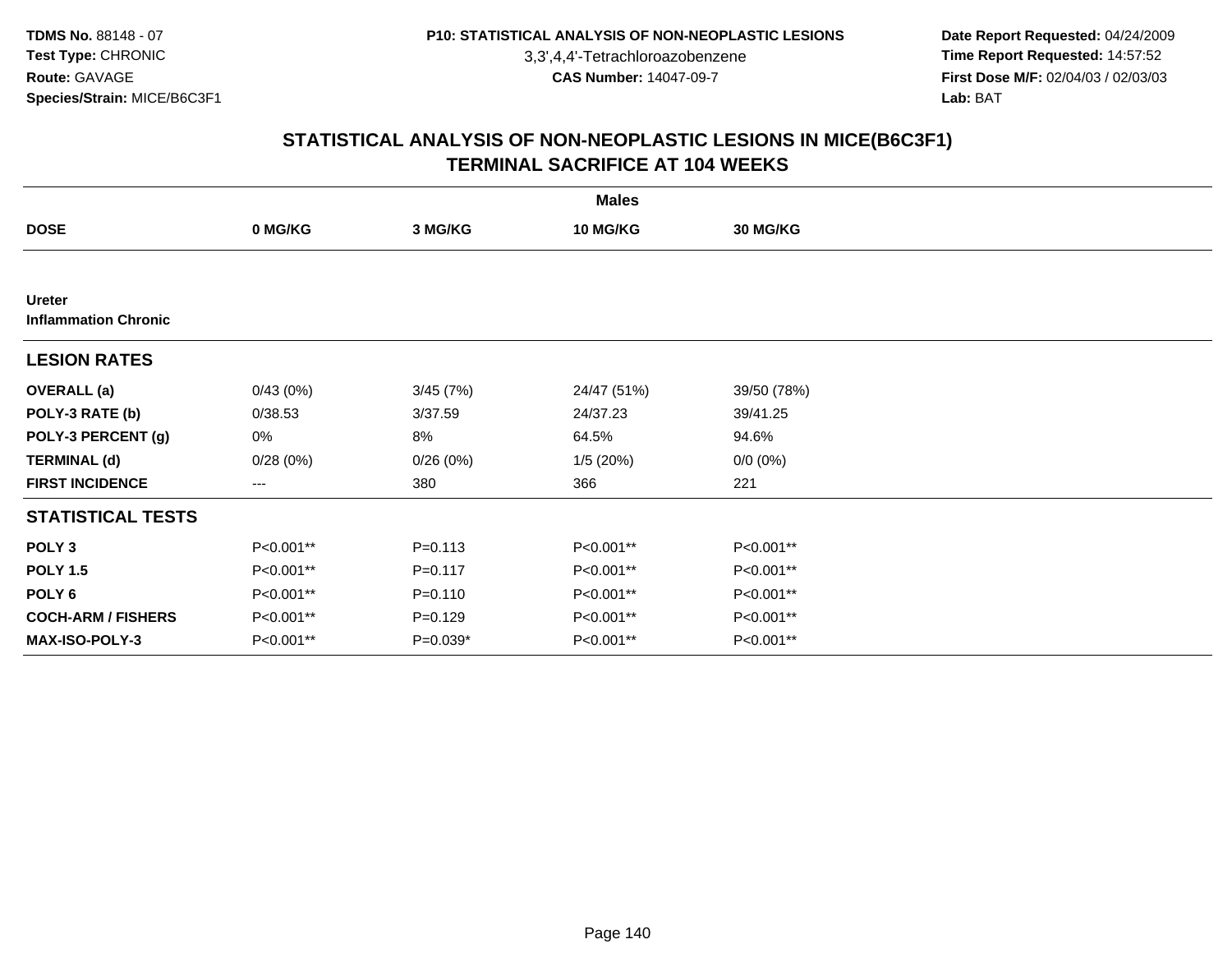3,3',4,4'-Tetrachloroazobenzene

 **Date Report Requested:** 04/24/2009 **Time Report Requested:** 14:57:52 **First Dose M/F:** 02/04/03 / 02/03/03<br>Lab: BAT **Lab:** BAT

|                                     |             |             | <b>Males</b>    |             |  |
|-------------------------------------|-------------|-------------|-----------------|-------------|--|
| <b>DOSE</b>                         | 0 MG/KG     | 3 MG/KG     | <b>10 MG/KG</b> | 30 MG/KG    |  |
|                                     |             |             |                 |             |  |
| <b>Urethra</b><br><b>Dilatation</b> |             |             |                 |             |  |
| <b>LESION RATES</b>                 |             |             |                 |             |  |
| <b>OVERALL</b> (a)                  | 0/48(0%)    | 1/50(2%)    | 2/49(4%)        | 2/50(4%)    |  |
| POLY-3 RATE (b)                     | 0/44.56     | 1/41.68     | 2/28.49         | 2/10.86     |  |
| POLY-3 PERCENT (g)                  | 0%          | 2.4%        | 7%              | 18.4%       |  |
| <b>TERMINAL (d)</b>                 | 0/35(0%)    | 0/31(0%)    | 0/5(0%)         | $0/0 (0\%)$ |  |
| <b>FIRST INCIDENCE</b>              | $--$        | 600         | 577             | 380         |  |
| <b>STATISTICAL TESTS</b>            |             |             |                 |             |  |
| POLY <sub>3</sub>                   | $P=0.024*$  | $P = 0.487$ | $P = 0.155$     | $P = 0.084$ |  |
| <b>POLY 1.5</b>                     | $P = 0.056$ | $P=0.494$   | $P = 0.186$     | $P = 0.121$ |  |
| POLY <sub>6</sub>                   | $P=0.019*$  | $P = 0.480$ | $P = 0.124$     | $P = 0.066$ |  |
| <b>COCH-ARM / FISHERS</b>           | $P = 0.235$ | $P = 0.510$ | $P = 0.253$     | $P = 0.258$ |  |
| <b>MAX-ISO-POLY-3</b>               | $P=0.039*$  | $P = 0.161$ | $P = 0.075$     | $P=0.072$   |  |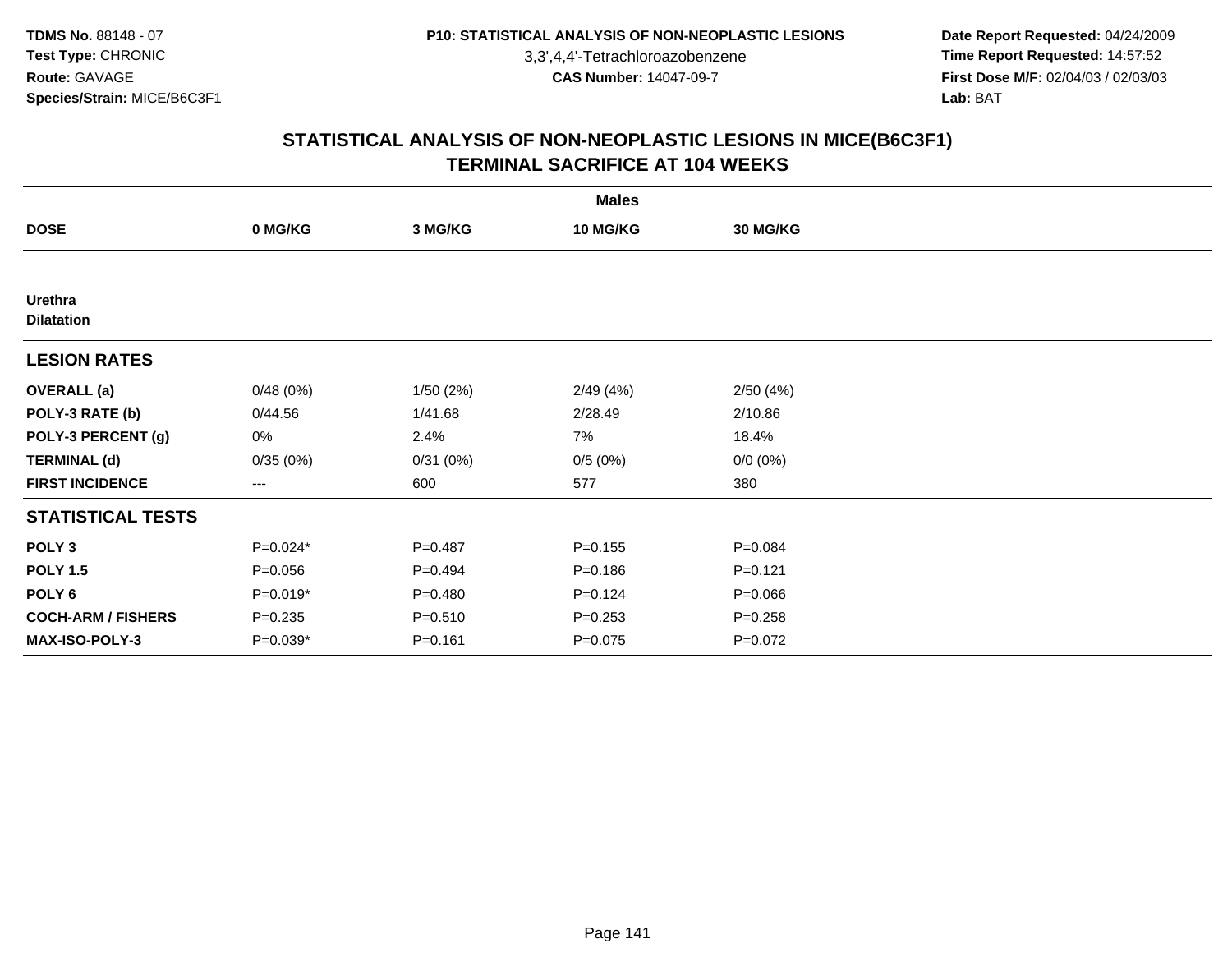3,3',4,4'-Tetrachloroazobenzene

 **Date Report Requested:** 04/24/2009 **Time Report Requested:** 14:57:52 **First Dose M/F:** 02/04/03 / 02/03/03<br>Lab: BAT **Lab:** BAT

|                           | <b>Males</b>                            |             |             |                 |  |  |  |  |  |
|---------------------------|-----------------------------------------|-------------|-------------|-----------------|--|--|--|--|--|
| <b>DOSE</b>               | 0 MG/KG                                 | 3 MG/KG     | 10 MG/KG    | <b>30 MG/KG</b> |  |  |  |  |  |
|                           |                                         |             |             |                 |  |  |  |  |  |
| Hyperplasia               | <b>Urethra: Transitional Epithelium</b> |             |             |                 |  |  |  |  |  |
| <b>LESION RATES</b>       |                                         |             |             |                 |  |  |  |  |  |
| <b>OVERALL</b> (a)        | 0/48(0%)                                | 17/50 (34%) | 2/49(4%)    | 0/50(0%)        |  |  |  |  |  |
| POLY-3 RATE (b)           | 0/44.56                                 | 17/45.26    | 2/28.86     | 0/9.34          |  |  |  |  |  |
| POLY-3 PERCENT (g)        | 0%                                      | 37.6%       | 6.9%        | $0\%$           |  |  |  |  |  |
| <b>TERMINAL (d)</b>       | 0/35(0%)                                | 10/31 (32%) | 0/5(0%)     | $0/0 (0\%)$     |  |  |  |  |  |
| <b>FIRST INCIDENCE</b>    | $\cdots$                                | 165         | 366         | $\cdots$        |  |  |  |  |  |
| <b>STATISTICAL TESTS</b>  |                                         |             |             |                 |  |  |  |  |  |
| POLY <sub>3</sub>         | $P = 0.524$                             | P<0.001**   | $P = 0.157$ | (e)             |  |  |  |  |  |
| <b>POLY 1.5</b>           | P=0.118N                                | P<0.001**   | $P = 0.187$ | (e)             |  |  |  |  |  |
| POLY <sub>6</sub>         | $P=0.033*$                              | P<0.001**   | $P = 0.125$ | (e)             |  |  |  |  |  |
| <b>COCH-ARM / FISHERS</b> | P=0.005N**                              | P<0.001**   | $P = 0.253$ | (e)             |  |  |  |  |  |
| <b>MAX-ISO-POLY-3</b>     | $P = 0.329$                             | P<0.001**   | $P = 0.075$ | (e)             |  |  |  |  |  |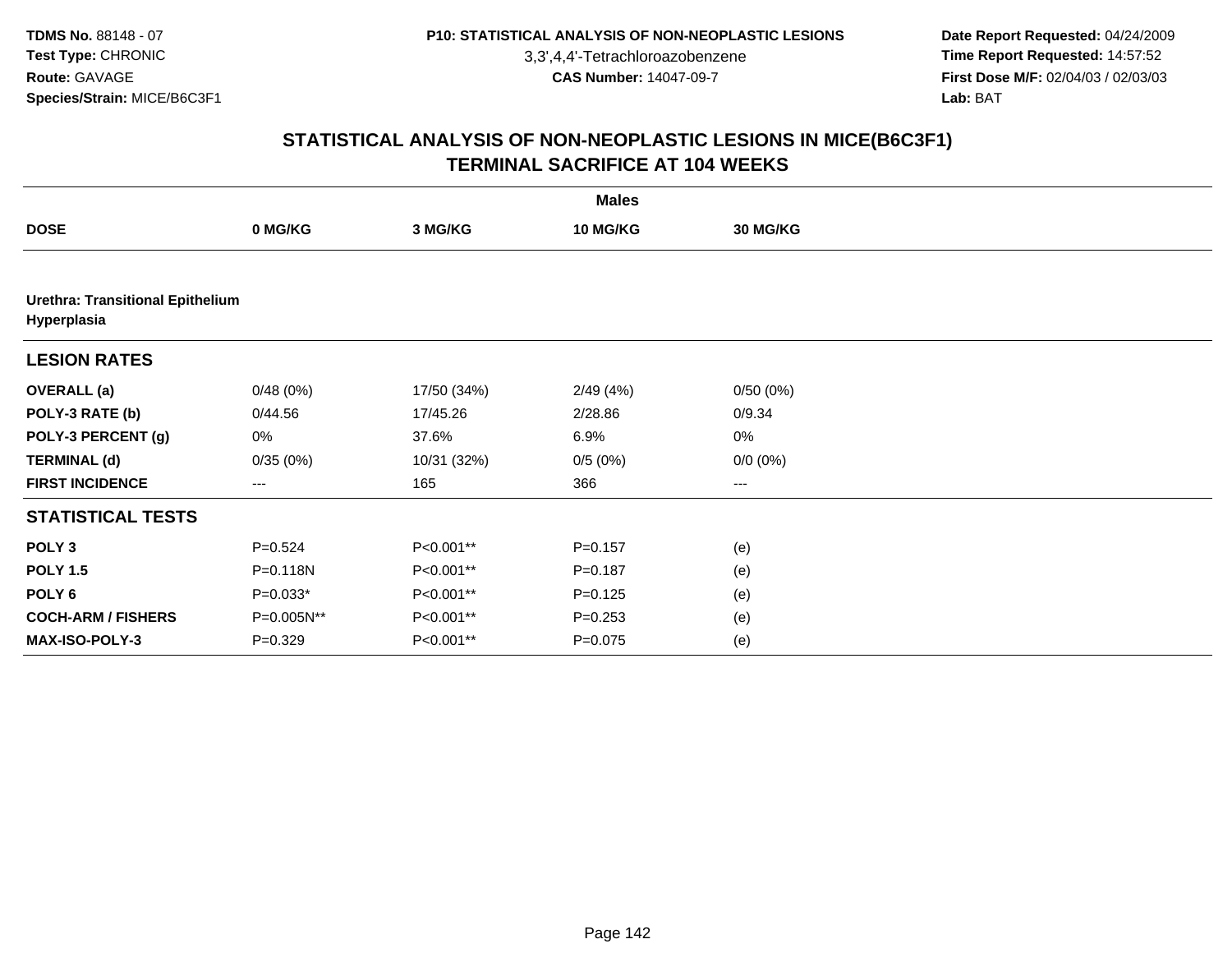3,3',4,4'-Tetrachloroazobenzene

 **Date Report Requested:** 04/24/2009 **Time Report Requested:** 14:57:52 **First Dose M/F:** 02/04/03 / 02/03/03<br>Lab: BAT **Lab:** BAT

|                                                                 | <b>Males</b> |             |            |                 |  |  |  |  |
|-----------------------------------------------------------------|--------------|-------------|------------|-----------------|--|--|--|--|
| <b>DOSE</b>                                                     | 0 MG/KG      | 3 MG/KG     | 10 MG/KG   | <b>30 MG/KG</b> |  |  |  |  |
|                                                                 |              |             |            |                 |  |  |  |  |
| <b>Urinary Bladder</b><br><b>Infiltration Cellular Lymphoid</b> |              |             |            |                 |  |  |  |  |
| <b>LESION RATES</b>                                             |              |             |            |                 |  |  |  |  |
| <b>OVERALL</b> (a)                                              | 25/50 (50%)  | 25/50 (50%) | 4/49(8%)   | 0/50(0%)        |  |  |  |  |
| POLY-3 RATE (b)                                                 | 25/47.50     | 25/43.81    | 4/28.30    | 0/9.34          |  |  |  |  |
| POLY-3 PERCENT (g)                                              | 52.6%        | 57.1%       | 14.1%      | 0%              |  |  |  |  |
| <b>TERMINAL (d)</b>                                             | 19/35 (54%)  | 19/31 (61%) | 2/5(40%)   | $0/0 (0\%)$     |  |  |  |  |
| <b>FIRST INCIDENCE</b>                                          | 563          | 416         | 664        | ---             |  |  |  |  |
| <b>STATISTICAL TESTS</b>                                        |              |             |            |                 |  |  |  |  |
| POLY <sub>3</sub>                                               | P<0.001N**   | $P = 0.414$ | P<0.001N** | P=0.042N*       |  |  |  |  |
| <b>POLY 1.5</b>                                                 | P<0.001N**   | $P=0.470$   | P<0.001N** | P<0.001N**      |  |  |  |  |
| POLY 6                                                          | P=0.015N*    | $P = 0.350$ | P=0.014N*  | P=0.377N        |  |  |  |  |
| <b>COCH-ARM / FISHERS</b>                                       | P<0.001N**   | P=0.579N    | P<0.001N** | P<0.001N**      |  |  |  |  |
| <b>MAX-ISO-POLY-3</b>                                           | P<0.001N**   | $P = 0.338$ | P=0.002N** | P=0.077N        |  |  |  |  |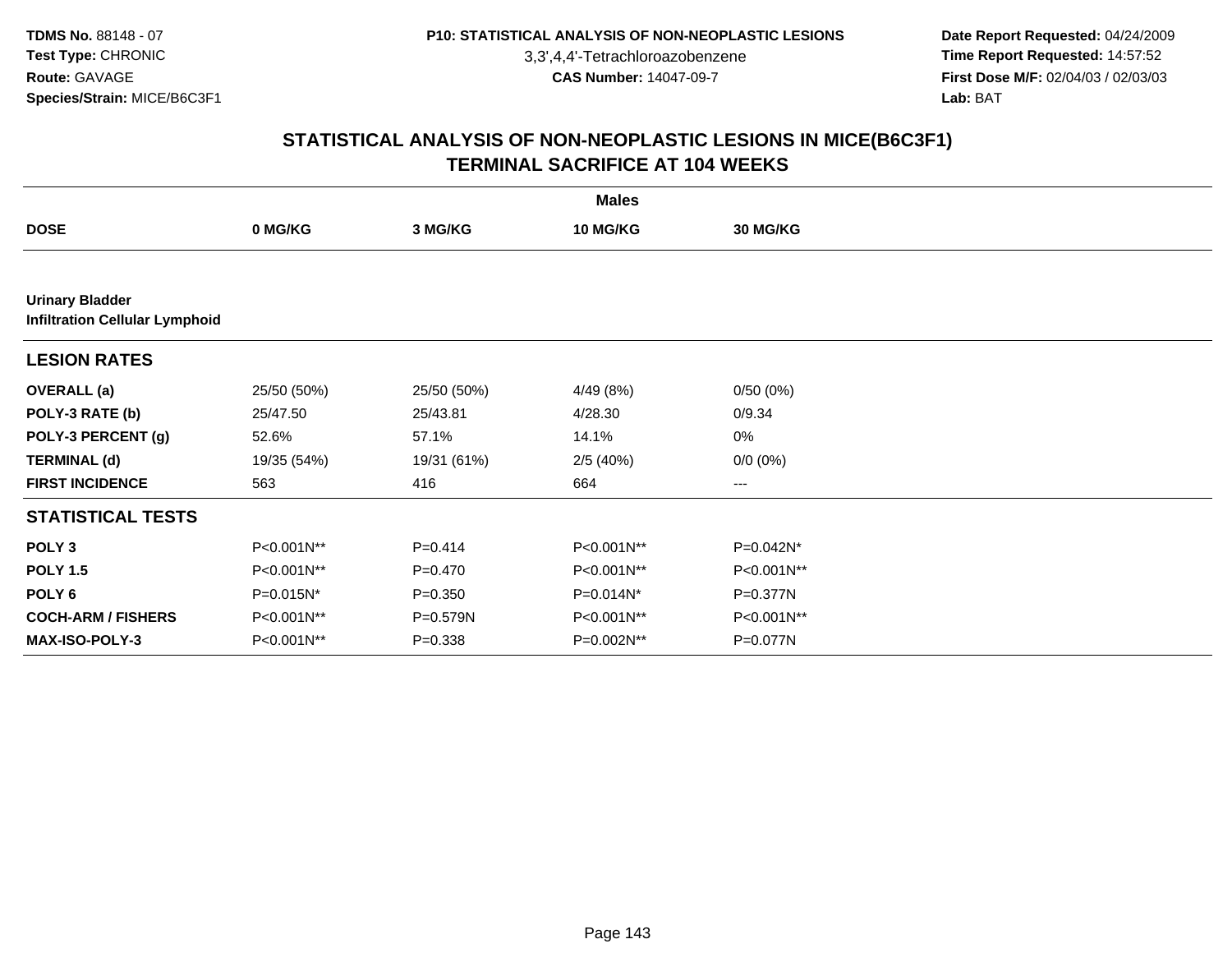3,3',4,4'-Tetrachloroazobenzene

 **Date Report Requested:** 04/24/2009 **Time Report Requested:** 14:57:52 **First Dose M/F:** 02/04/03 / 02/03/03<br>Lab: BAT **Lab:** BAT

|                                                       |             |             | <b>Males</b> |             |  |
|-------------------------------------------------------|-------------|-------------|--------------|-------------|--|
| <b>DOSE</b>                                           | 0 MG/KG     | 3 MG/KG     | 10 MG/KG     | 30 MG/KG    |  |
|                                                       |             |             |              |             |  |
| <b>Urinary Bladder</b><br><b>Inflammation Chronic</b> |             |             |              |             |  |
| <b>LESION RATES</b>                                   |             |             |              |             |  |
| <b>OVERALL</b> (a)                                    | 0/50(0%)    | 1/50(2%)    | 1/49(2%)     | 2/50(4%)    |  |
| POLY-3 RATE (b)                                       | 0/45.53     | 1/41.56     | 1/27.98      | 2/11.05     |  |
| POLY-3 PERCENT (g)                                    | 0%          | 2.4%        | 3.6%         | 18.1%       |  |
| <b>TERMINAL (d)</b>                                   | 0/35(0%)    | 0/31(0%)    | 0/5(0%)      | $0/0 (0\%)$ |  |
| <b>FIRST INCIDENCE</b>                                | $\cdots$    | 642         | 689          | 366         |  |
| <b>STATISTICAL TESTS</b>                              |             |             |              |             |  |
| POLY <sub>3</sub>                                     | $P=0.043*$  | $P=0.482$   | $P = 0.407$  | $P = 0.082$ |  |
| <b>POLY 1.5</b>                                       | $P = 0.065$ | $P = 0.487$ | $P=0.442$    | $P = 0.118$ |  |
| POLY <sub>6</sub>                                     | $P = 0.053$ | $P = 0.476$ | $P=0.364$    | $P = 0.065$ |  |
| <b>COCH-ARM / FISHERS</b>                             | $P = 0.195$ | $P = 0.500$ | $P = 0.495$  | $P = 0.247$ |  |
| <b>MAX-ISO-POLY-3</b>                                 | $P = 0.070$ | $P = 0.158$ | $P = 0.156$  | $P = 0.070$ |  |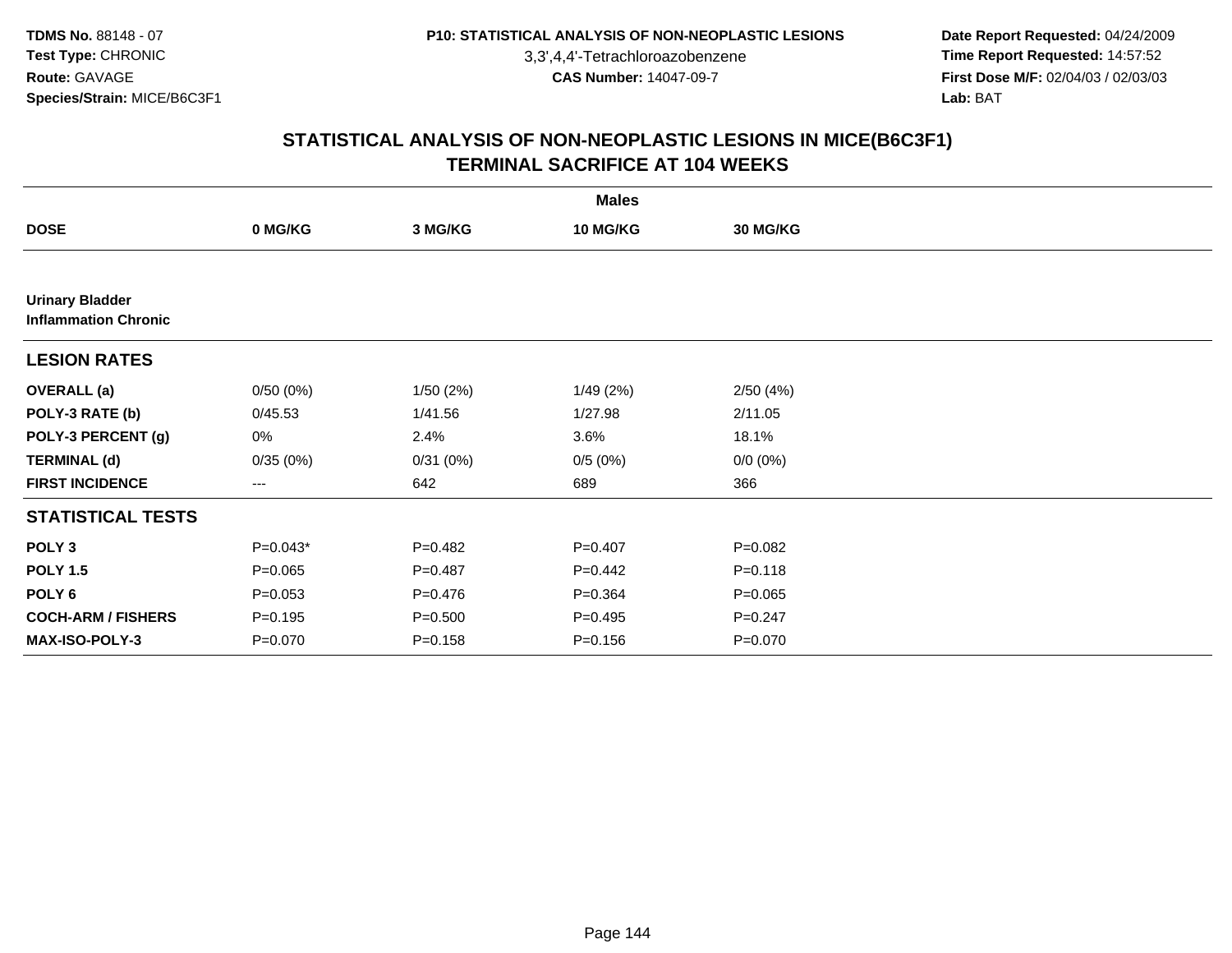3,3',4,4'-Tetrachloroazobenzene

 **Date Report Requested:** 04/24/2009 **Time Report Requested:** 14:57:52 **First Dose M/F:** 02/04/03 / 02/03/03<br>Lab: BAT **Lab:** BAT

|                           |                                                 |             | <b>Males</b>      |                 |  |  |  |  |  |
|---------------------------|-------------------------------------------------|-------------|-------------------|-----------------|--|--|--|--|--|
| <b>DOSE</b>               | 0 MG/KG                                         | 3 MG/KG     | 10 MG/KG          | <b>30 MG/KG</b> |  |  |  |  |  |
|                           |                                                 |             |                   |                 |  |  |  |  |  |
| Hyperplasia               | <b>Urinary Bladder: Transitional Epithelium</b> |             |                   |                 |  |  |  |  |  |
| <b>LESION RATES</b>       |                                                 |             |                   |                 |  |  |  |  |  |
| <b>OVERALL</b> (a)        | 0/50(0%)                                        | 1/50(2%)    | 0/49(0%)          | 4/50 (8%)       |  |  |  |  |  |
| POLY-3 RATE (b)           | 0/45.53                                         | 1/41.61     | 0/27.83           | 4/12.81         |  |  |  |  |  |
| POLY-3 PERCENT (g)        | 0%                                              | 2.4%        | 0%                | 31.2%           |  |  |  |  |  |
| <b>TERMINAL (d)</b>       | 0/35(0%)                                        | 0/31(0%)    | 0/5(0%)           | $0/0 (0\%)$     |  |  |  |  |  |
| <b>FIRST INCIDENCE</b>    | ---                                             | 624         | $\qquad \qquad -$ | 326             |  |  |  |  |  |
| <b>STATISTICAL TESTS</b>  |                                                 |             |                   |                 |  |  |  |  |  |
| POLY <sub>3</sub>         | P=0.003**                                       | $P=0.482$   | (e)               | P=0.006**       |  |  |  |  |  |
| <b>POLY 1.5</b>           | $P=0.003**$                                     | $P = 0.488$ | (e)               | $P=0.014*$      |  |  |  |  |  |
| POLY 6                    | P=0.008**                                       | $P=0.477$   | (e)               | P=0.004**       |  |  |  |  |  |
| <b>COCH-ARM / FISHERS</b> | $P=0.011*$                                      | $P = 0.500$ | (e)               | $P = 0.059$     |  |  |  |  |  |
| <b>MAX-ISO-POLY-3</b>     | P=0.006**                                       | $P = 0.158$ | (e)               | P=0.014*        |  |  |  |  |  |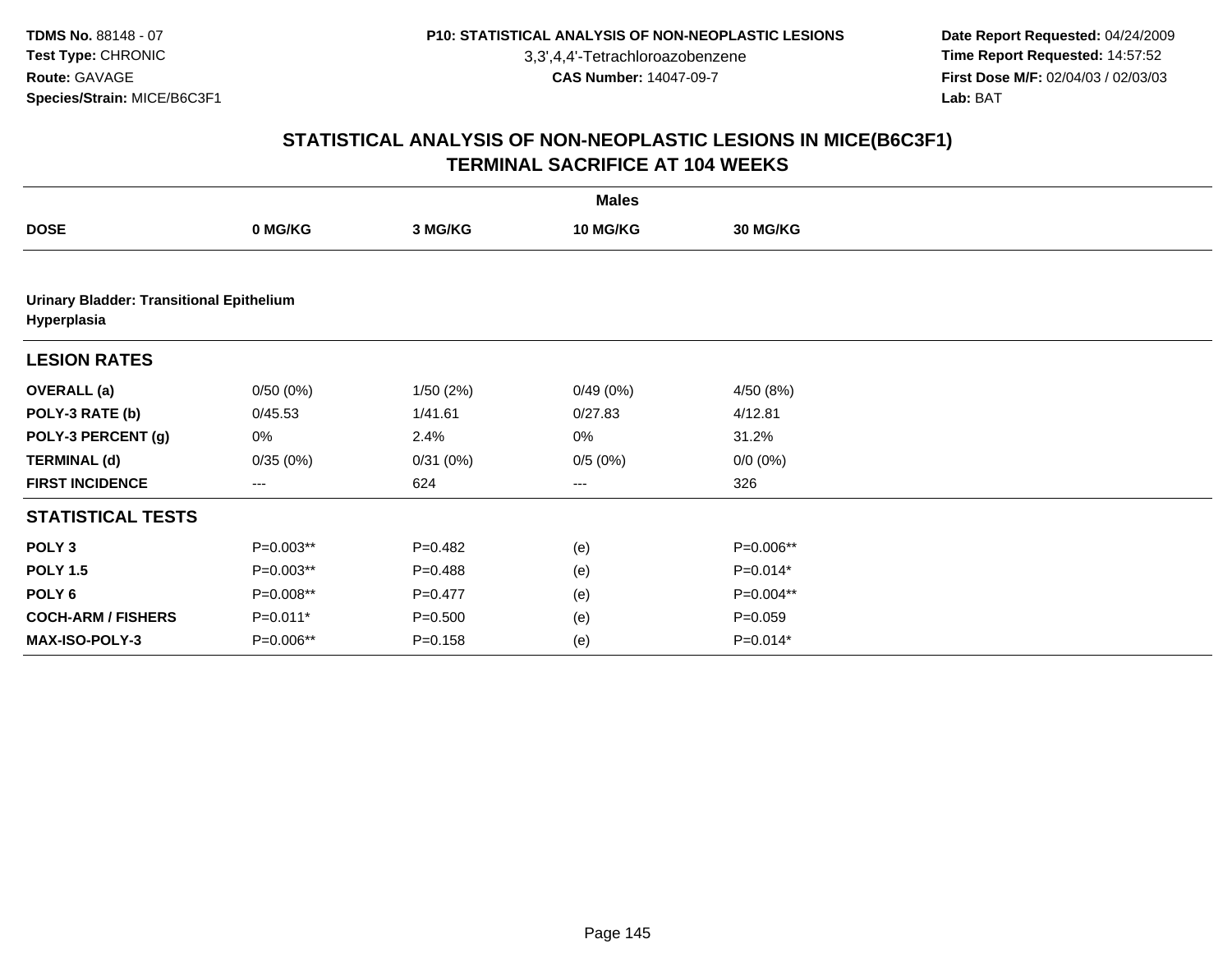3,3',4,4'-Tetrachloroazobenzene

 **Date Report Requested:** 04/24/2009 **Time Report Requested:** 14:57:52 **First Dose M/F:** 02/04/03 / 02/03/03<br>Lab: BAT **Lab:** BAT

|                                                                   |          |          | <b>Females</b> |                 |  |  |  |  |  |
|-------------------------------------------------------------------|----------|----------|----------------|-----------------|--|--|--|--|--|
| <b>DOSE</b>                                                       | 0 MG/KG  | 3 MG/KG  | 10 MG/KG       | <b>30 MG/KG</b> |  |  |  |  |  |
|                                                                   |          |          |                |                 |  |  |  |  |  |
| <b>Adrenal Cortex</b><br><b>Accessory Adrenal Cortical Nodule</b> |          |          |                |                 |  |  |  |  |  |
| <b>LESION RATES</b>                                               |          |          |                |                 |  |  |  |  |  |
| <b>OVERALL</b> (a)                                                | 2/49(4%) | 2/50(4%) | 1/50(2%)       | 1/50(2%)        |  |  |  |  |  |
| POLY-3 RATE (b)                                                   | 2/42.19  | 2/44.45  | 1/42.76        | 1/35.46         |  |  |  |  |  |
| POLY-3 PERCENT (g)                                                | 4.7%     | 4.5%     | 2.3%           | 2.8%            |  |  |  |  |  |
| <b>TERMINAL (d)</b>                                               | 2/35(6%) | 1/30(3%) | 1/32(3%)       | 1/19(5%)        |  |  |  |  |  |
| <b>FIRST INCIDENCE</b>                                            | 731 (T)  | 709      | 731 (T)        | 731 (T)         |  |  |  |  |  |
| <b>STATISTICAL TESTS</b>                                          |          |          |                |                 |  |  |  |  |  |
| POLY <sub>3</sub>                                                 | P=0.436N | P=0.675N | P=0.495N       | P=0.560N        |  |  |  |  |  |
| <b>POLY 1.5</b>                                                   | P=0.418N | P=0.674N | P=0.493N       | P=0.536N        |  |  |  |  |  |
| POLY <sub>6</sub>                                                 | P=0.456N | P=0.681N | $P = 0.501N$   | P=0.590N        |  |  |  |  |  |
| <b>COCH-ARM / FISHERS</b>                                         | P=0.377N | P=0.684N | P=0.492N       | P=0.492N        |  |  |  |  |  |
| <b>MAX-ISO-POLY-3</b>                                             | P=0.519N | P=0.478N | P=0.277N       | P=0.345N        |  |  |  |  |  |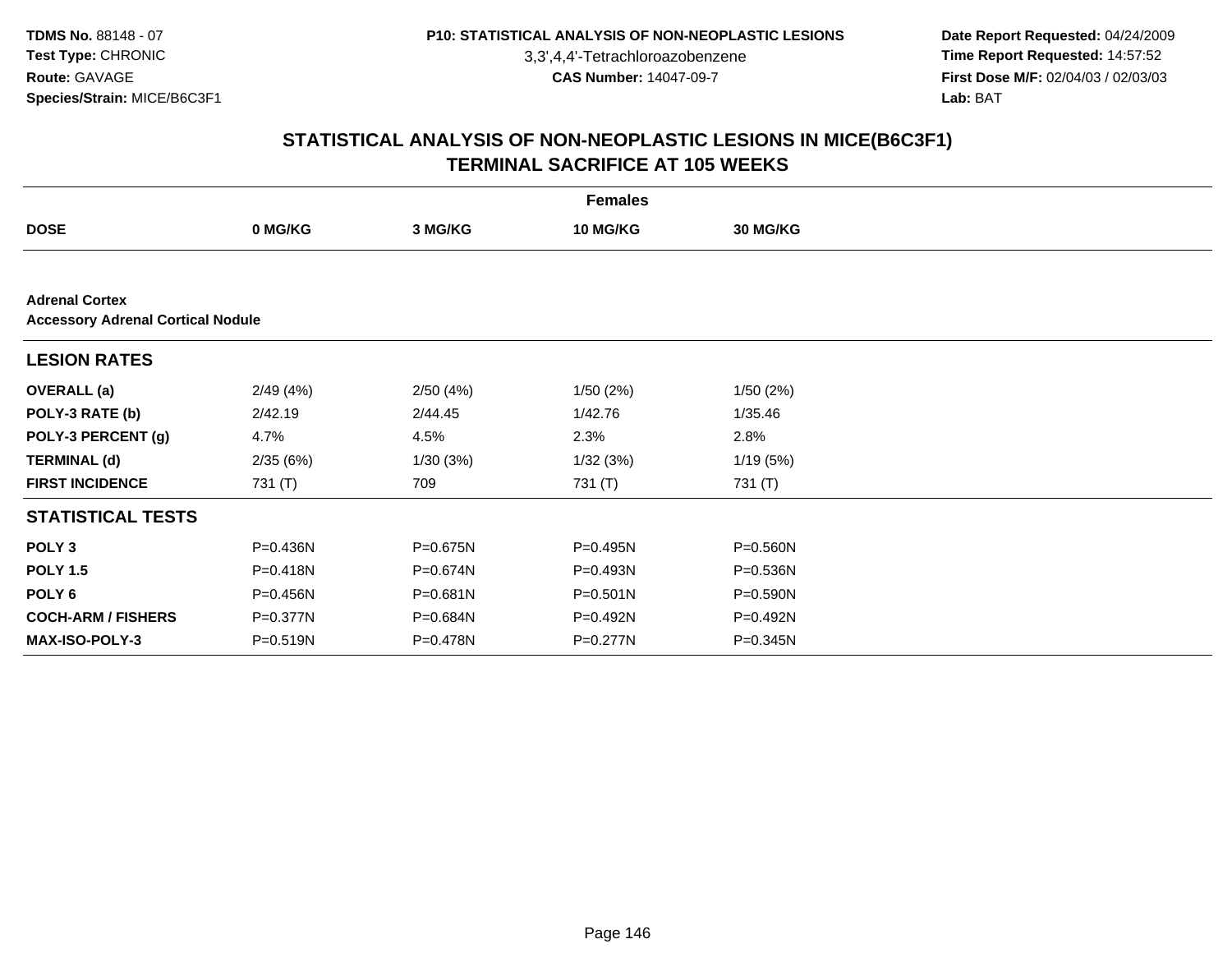3,3',4,4'-Tetrachloroazobenzene

 **Date Report Requested:** 04/24/2009 **Time Report Requested:** 14:57:52 **First Dose M/F:** 02/04/03 / 02/03/03<br>Lab: BAT **Lab:** BAT

|                                                                  |             |             | <b>Females</b> |                      |  |
|------------------------------------------------------------------|-------------|-------------|----------------|----------------------|--|
| <b>DOSE</b>                                                      | 0 MG/KG     | 3 MG/KG     | 10 MG/KG       | 30 MG/KG             |  |
|                                                                  |             |             |                |                      |  |
| <b>Adrenal Cortex</b><br><b>Hematopoietic Cell Proliferation</b> |             |             |                |                      |  |
| <b>LESION RATES</b>                                              |             |             |                |                      |  |
| <b>OVERALL</b> (a)                                               | 0/49(0%)    | 2/50(4%)    | 1/50(2%)       | 0/50(0%)             |  |
| POLY-3 RATE (b)                                                  | 0/42.19     | 2/44.89     | 1/43.02        | 0/35.46              |  |
| POLY-3 PERCENT (g)                                               | 0%          | 4.5%        | 2.3%           | $0\%$                |  |
| <b>TERMINAL (d)</b>                                              | 0/35(0%)    | 1/30(3%)    | 0/32(0%)       | 0/19(0%)             |  |
| <b>FIRST INCIDENCE</b>                                           | ---         | 571         | 661            | $\scriptstyle\cdots$ |  |
| <b>STATISTICAL TESTS</b>                                         |             |             |                |                      |  |
| POLY <sub>3</sub>                                                | P=0.426N    | $P = 0.251$ | $P = 0.504$    | (e)                  |  |
| <b>POLY 1.5</b>                                                  | P=0.407N    | $P = 0.251$ | $P = 0.505$    | (e)                  |  |
| POLY 6                                                           | P=0.449N    | $P = 0.248$ | $P = 0.502$    | (e)                  |  |
| <b>COCH-ARM / FISHERS</b>                                        | P=0.375N    | $P = 0.253$ | $P = 0.505$    | (e)                  |  |
| <b>MAX-ISO-POLY-3</b>                                            | $P = 0.389$ | $P = 0.088$ | $P = 0.162$    | (e)                  |  |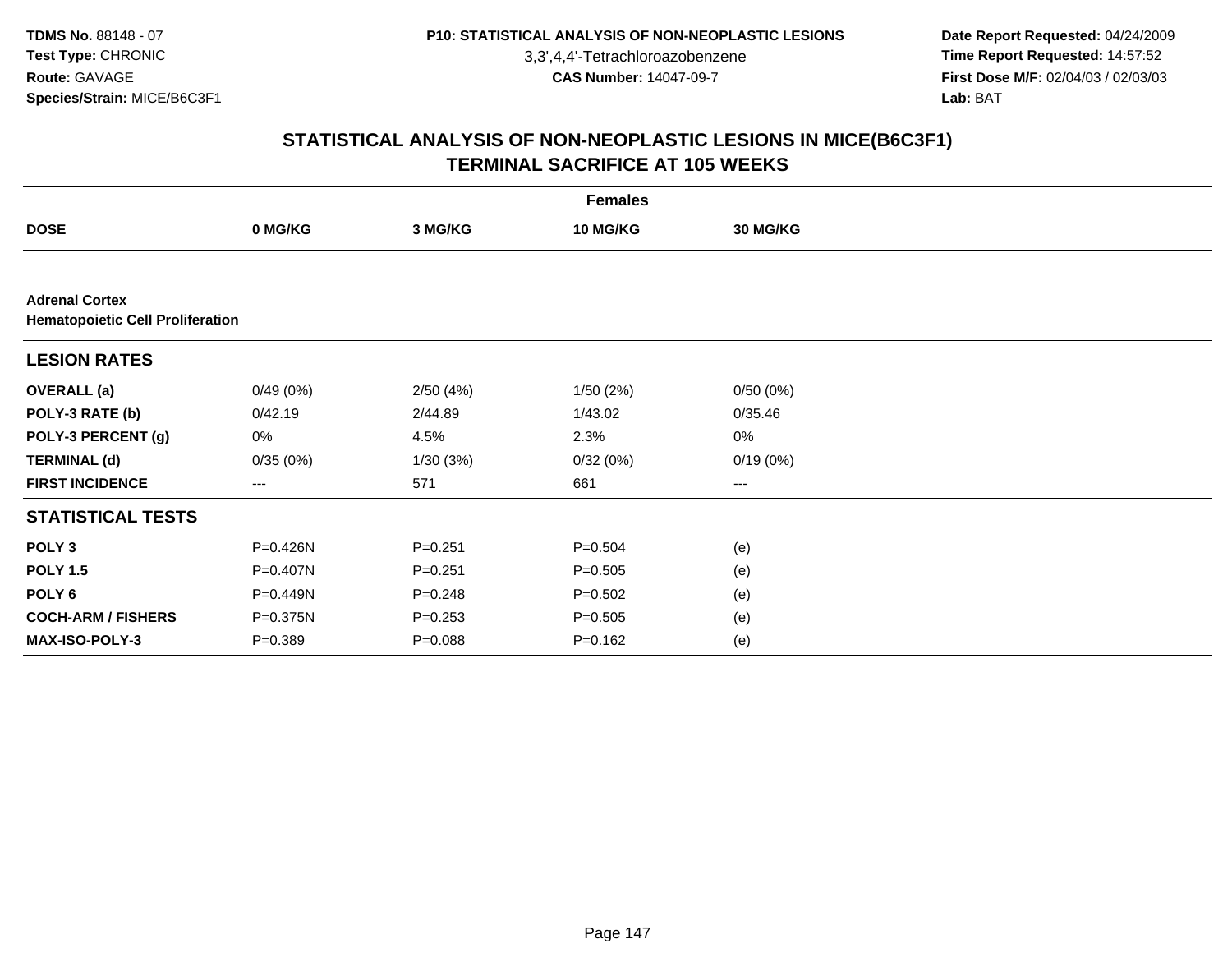3,3',4,4'-Tetrachloroazobenzene

 **Date Report Requested:** 04/24/2009 **Time Report Requested:** 14:57:52 **First Dose M/F:** 02/04/03 / 02/03/03<br>Lab: BAT **Lab:** BAT

| <b>Females</b>                       |              |              |                 |              |  |  |  |
|--------------------------------------|--------------|--------------|-----------------|--------------|--|--|--|
| <b>DOSE</b>                          | 0 MG/KG      | 3 MG/KG      | <b>10 MG/KG</b> | 30 MG/KG     |  |  |  |
|                                      |              |              |                 |              |  |  |  |
| <b>Adrenal Cortex</b><br>Hypertrophy |              |              |                 |              |  |  |  |
| <b>LESION RATES</b>                  |              |              |                 |              |  |  |  |
| <b>OVERALL</b> (a)                   | 2/49(4%)     | 0/50(0%)     | 0/50(0%)        | 0/50(0%)     |  |  |  |
| POLY-3 RATE (b)                      | 2/42.19      | 0/44.36      | 0/42.76         | 0/35.46      |  |  |  |
| POLY-3 PERCENT (g)                   | 4.7%         | 0%           | 0%              | 0%           |  |  |  |
| <b>TERMINAL (d)</b>                  | 2/35(6%)     | 0/30(0%)     | 0/32(0%)        | 0/19(0%)     |  |  |  |
| <b>FIRST INCIDENCE</b>               | 731 (T)      | ---          | ---             | ---          |  |  |  |
| <b>STATISTICAL TESTS</b>             |              |              |                 |              |  |  |  |
| POLY <sub>3</sub>                    | $P = 0.245N$ | P=0.226N     | P=0.234N        | P=0.278N     |  |  |  |
| <b>POLY 1.5</b>                      | $P = 0.247N$ | $P = 0.225N$ | P=0.232N        | $P = 0.261N$ |  |  |  |
| POLY <sub>6</sub>                    | P=0.240N     | P=0.229N     | P=0.238N        | $P = 0.300N$ |  |  |  |
| <b>COCH-ARM / FISHERS</b>            | P=0.240N     | P=0.242N     | P=0.242N        | $P = 0.242N$ |  |  |  |
| <b>MAX-ISO-POLY-3</b>                | P=0.072N     | P=0.074N     | P=0.075N        | $P = 0.115N$ |  |  |  |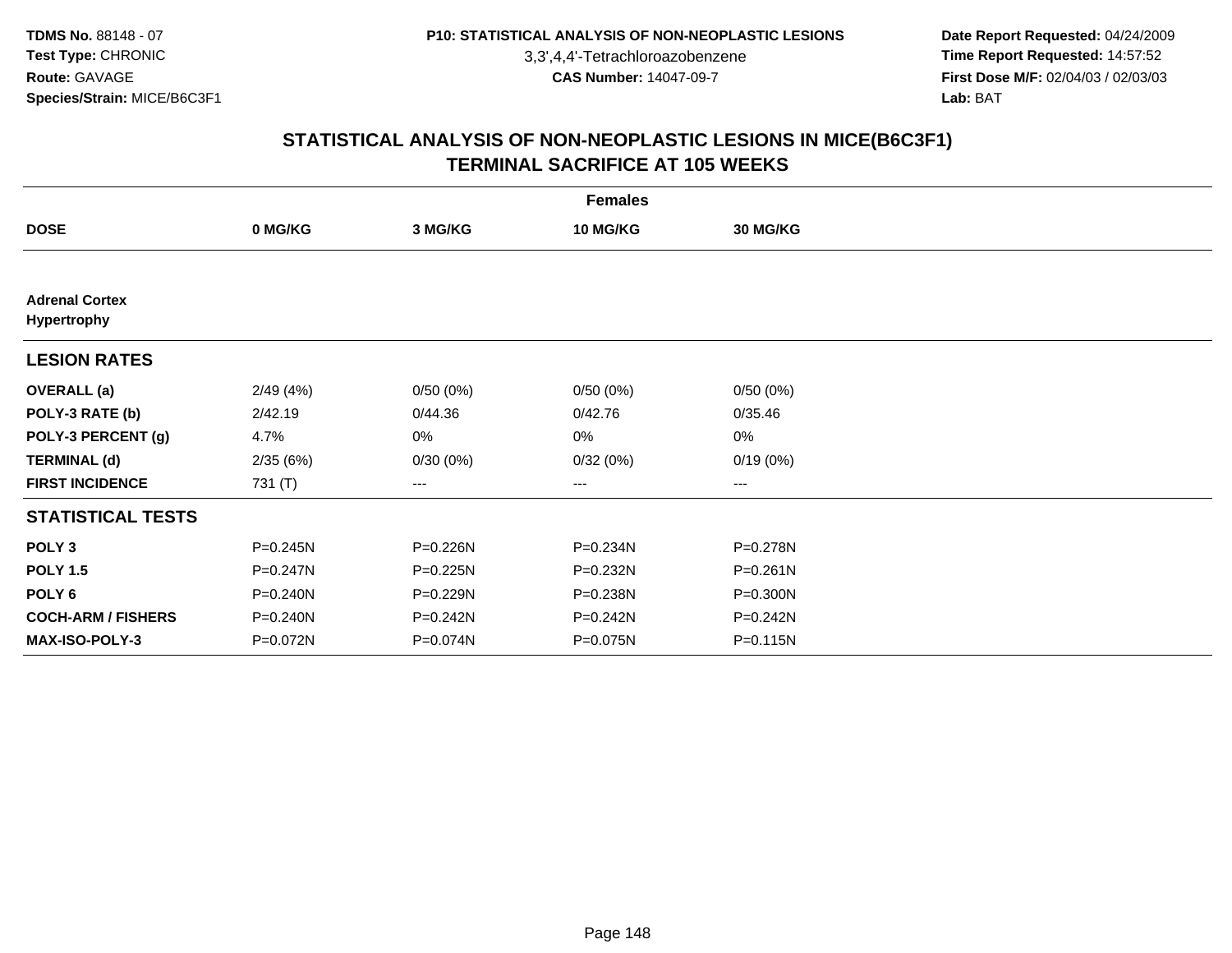3,3',4,4'-Tetrachloroazobenzene

 **Date Report Requested:** 04/24/2009 **Time Report Requested:** 14:57:52 **First Dose M/F:** 02/04/03 / 02/03/03<br>Lab: BAT **Lab:** BAT

| <b>Females</b>                                    |              |              |              |                 |  |  |  |
|---------------------------------------------------|--------------|--------------|--------------|-----------------|--|--|--|
| <b>DOSE</b>                                       | 0 MG/KG      | 3 MG/KG      | 10 MG/KG     | <b>30 MG/KG</b> |  |  |  |
|                                                   |              |              |              |                 |  |  |  |
| <b>Adrenal Cortex: Subcapsular</b><br>Hyperplasia |              |              |              |                 |  |  |  |
| <b>LESION RATES</b>                               |              |              |              |                 |  |  |  |
| <b>OVERALL</b> (a)                                | 48/49 (98%)  | 50/50 (100%) | 47/50 (94%)  | 48/50 (96%)     |  |  |  |
| POLY-3 RATE (b)                                   | 48/48.00     | 50/50.00     | 47/48.22     | 48/48.92        |  |  |  |
| POLY-3 PERCENT (g)                                | 100%         | 100%         | 97.5%        | 98.1%           |  |  |  |
| <b>TERMINAL (d)</b>                               | 35/35 (100%) | 30/30 (100%) | 32/32 (100%) | 19/19 (100%)    |  |  |  |
| <b>FIRST INCIDENCE</b>                            | 269          | 459          | 477          | 50              |  |  |  |
| <b>STATISTICAL TESTS</b>                          |              |              |              |                 |  |  |  |
| POLY <sub>3</sub>                                 | P=0.323N     | $P = 1.000$  | P=0.405N     | $P = 0.537N$    |  |  |  |
| <b>POLY 1.5</b>                                   | $P = 0.331N$ | $P = 1.000$  | $P = 0.314N$ | P=0.519N        |  |  |  |
| POLY <sub>6</sub>                                 | P=0.323N     | $P = 0.495$  | P=0.597N     | P=0.571N        |  |  |  |
| <b>COCH-ARM / FISHERS</b>                         | P=0.295N     | $P = 0.495$  | P=0.316N     | P=0.508N        |  |  |  |
| <b>MAX-ISO-POLY-3</b>                             | P=0.198N     | $P = 0.160$  | $P = 0.091N$ | P=0.162N        |  |  |  |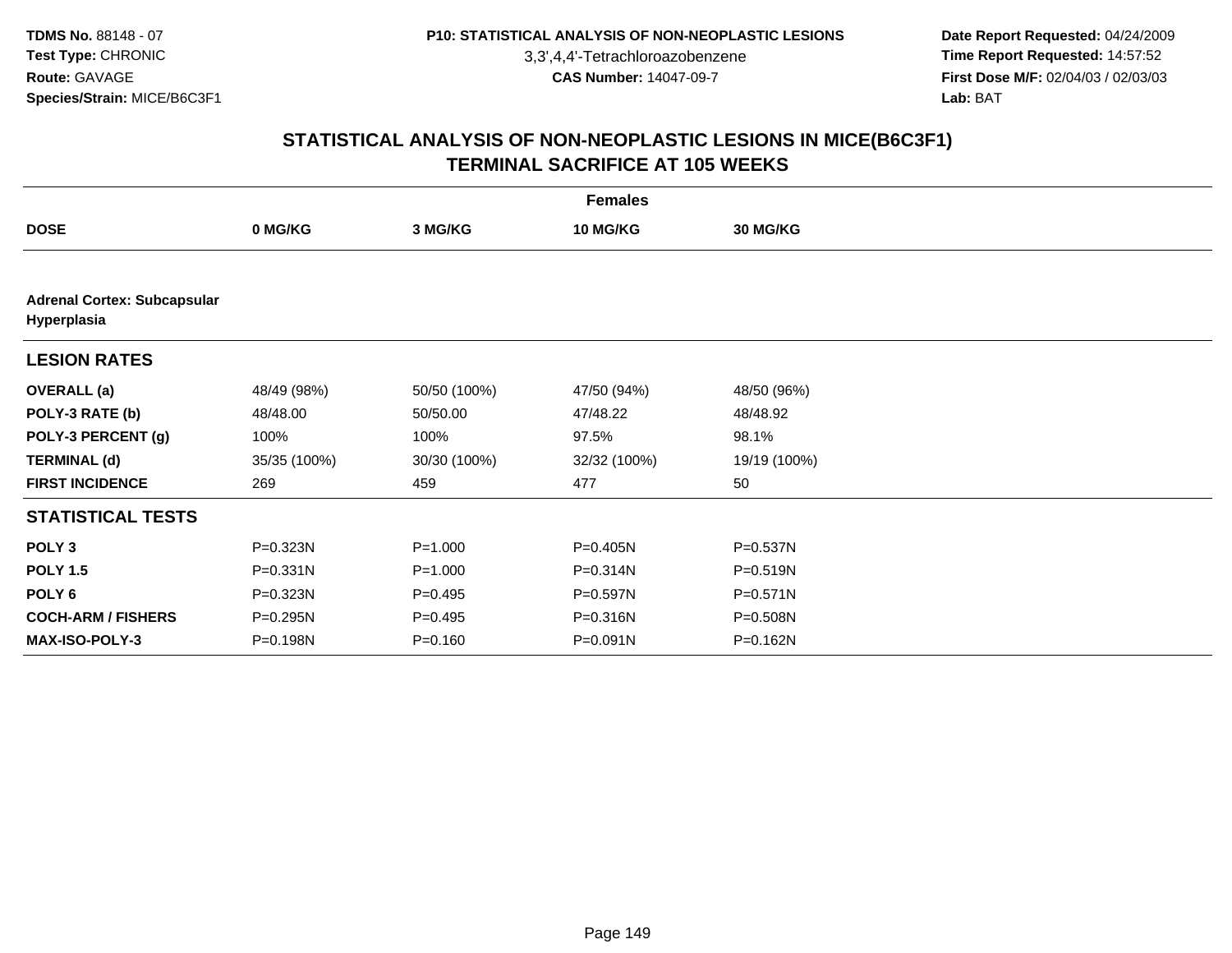3,3',4,4'-Tetrachloroazobenzene

 **Date Report Requested:** 04/24/2009 **Time Report Requested:** 14:57:52 **First Dose M/F:** 02/04/03 / 02/03/03<br>Lab: BAT **Lab:** BAT

|                                       | <b>Females</b> |          |                 |              |  |  |  |  |
|---------------------------------------|----------------|----------|-----------------|--------------|--|--|--|--|
| <b>DOSE</b>                           | 0 MG/KG        | 3 MG/KG  | <b>10 MG/KG</b> | 30 MG/KG     |  |  |  |  |
|                                       |                |          |                 |              |  |  |  |  |
| <b>Adrenal Medulla</b><br>Hyperplasia |                |          |                 |              |  |  |  |  |
| <b>LESION RATES</b>                   |                |          |                 |              |  |  |  |  |
| <b>OVERALL</b> (a)                    | 2/49(4%)       | 0/50(0%) | 2/50(4%)        | 0/50(0%)     |  |  |  |  |
| POLY-3 RATE (b)                       | 2/42.19        | 0/44.36  | 2/42.96         | 0/35.46      |  |  |  |  |
| POLY-3 PERCENT (g)                    | 4.7%           | 0%       | 4.7%            | 0%           |  |  |  |  |
| <b>TERMINAL (d)</b>                   | 2/35(6%)       | 0/30(0%) | 1/32(3%)        | 0/19(0%)     |  |  |  |  |
| <b>FIRST INCIDENCE</b>                | 731 (T)        | $---$    | 677             | $--$         |  |  |  |  |
| <b>STATISTICAL TESTS</b>              |                |          |                 |              |  |  |  |  |
| POLY <sub>3</sub>                     | P=0.348N       | P=0.226N | P=0.688N        | P=0.278N     |  |  |  |  |
| <b>POLY 1.5</b>                       | P=0.328N       | P=0.225N | P=0.685N        | $P = 0.261N$ |  |  |  |  |
| POLY <sub>6</sub>                     | P=0.368N       | P=0.229N | P=0.693N        | $P = 0.300N$ |  |  |  |  |
| <b>COCH-ARM / FISHERS</b>             | P=0.284N       | P=0.242N | P=0.684N        | P=0.242N     |  |  |  |  |
| <b>MAX-ISO-POLY-3</b>                 | P=0.186N       | P=0.074N | P=0.492N        | P=0.115N     |  |  |  |  |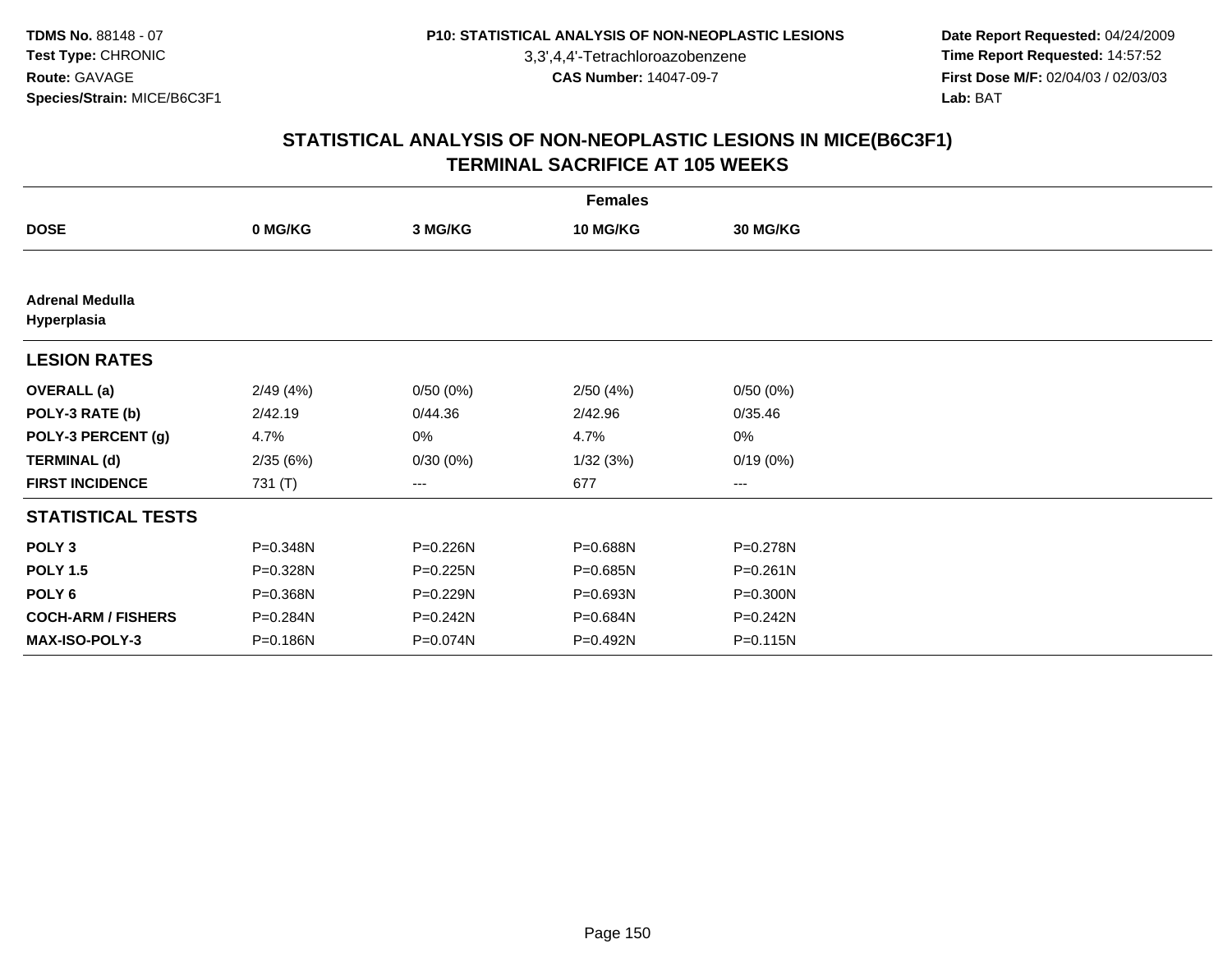3,3',4,4'-Tetrachloroazobenzene

 **Date Report Requested:** 04/24/2009 **Time Report Requested:** 14:57:52 **First Dose M/F:** 02/04/03 / 02/03/03<br>Lab: BAT **Lab:** BAT

|                                                           | <b>Females</b> |          |                        |                 |  |  |  |  |
|-----------------------------------------------------------|----------------|----------|------------------------|-----------------|--|--|--|--|
| <b>DOSE</b>                                               | 0 MG/KG        | 3 MG/KG  | 10 MG/KG               | <b>30 MG/KG</b> |  |  |  |  |
|                                                           |                |          |                        |                 |  |  |  |  |
| <b>Blood Vessel: Aorta</b><br><b>Inflammation Chronic</b> |                |          |                        |                 |  |  |  |  |
| <b>LESION RATES</b>                                       |                |          |                        |                 |  |  |  |  |
| <b>OVERALL</b> (a)                                        | 0/49(0%)       | 0/50(0%) | 0/50(0%)               | 0/50(0%)        |  |  |  |  |
| POLY-3 RATE (b)                                           | 0/42.19        | 0/44.36  | 0/42.76                | 0/35.46         |  |  |  |  |
| POLY-3 PERCENT (g)                                        | 0%             | 0%       | 0%                     | $0\%$           |  |  |  |  |
| <b>TERMINAL (d)</b>                                       | 0/35(0%)       | 0/30(0%) | 0/32(0%)               | 0/19(0%)        |  |  |  |  |
| <b>FIRST INCIDENCE</b>                                    | ---            | ---      | $\qquad \qquad \cdots$ | ---             |  |  |  |  |
| <b>STATISTICAL TESTS</b>                                  |                |          |                        |                 |  |  |  |  |
| POLY <sub>3</sub>                                         | (e)            | (e)      | (e)                    | (e)             |  |  |  |  |
| <b>POLY 1.5</b>                                           | (e)            | (e)      | (e)                    | (e)             |  |  |  |  |
| POLY <sub>6</sub>                                         | (e)            | (e)      | (e)                    | (e)             |  |  |  |  |
| <b>COCH-ARM / FISHERS</b>                                 | (e)            | (e)      | (e)                    | (e)             |  |  |  |  |
| <b>MAX-ISO-POLY-3</b>                                     | (e)            | (e)      | (e)                    | (e)             |  |  |  |  |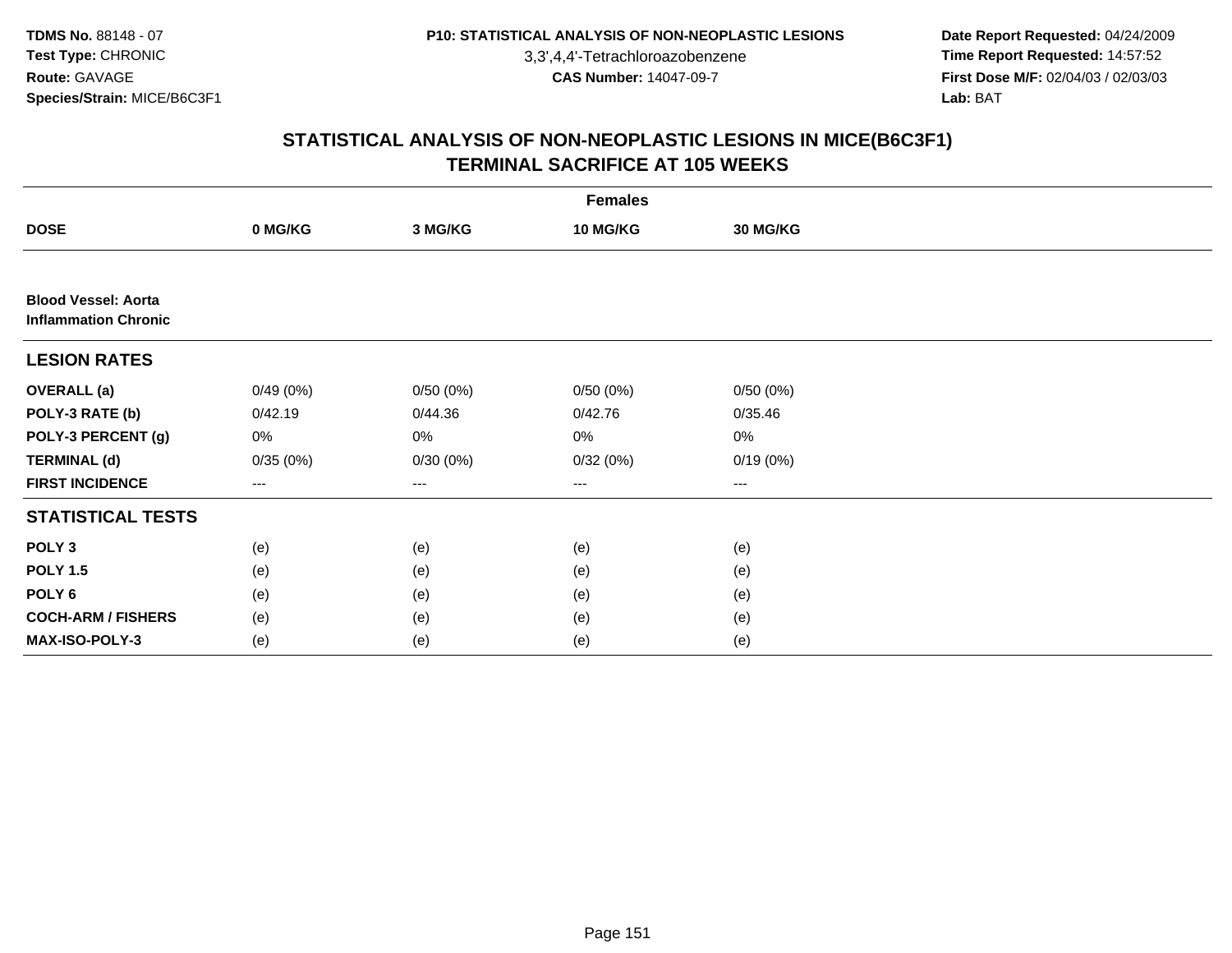3,3',4,4'-Tetrachloroazobenzene

 **Date Report Requested:** 04/24/2009 **Time Report Requested:** 14:57:52 **First Dose M/F:** 02/04/03 / 02/03/03<br>Lab: BAT **Lab:** BAT

|                                                     |          |             | <b>Females</b> |                 |  |
|-----------------------------------------------------|----------|-------------|----------------|-----------------|--|
| <b>DOSE</b>                                         | 0 MG/KG  | 3 MG/KG     | 10 MG/KG       | <b>30 MG/KG</b> |  |
|                                                     |          |             |                |                 |  |
| <b>Blood Vessel: Aorta</b><br><b>Mineralization</b> |          |             |                |                 |  |
| <b>LESION RATES</b>                                 |          |             |                |                 |  |
| <b>OVERALL</b> (a)                                  | 1/49(2%) | 2/50(4%)    | 0/50(0%)       | 1/50(2%)        |  |
| POLY-3 RATE (b)                                     | 1/42.26  | 2/44.91     | 0/42.76        | 1/35.77         |  |
| POLY-3 PERCENT (g)                                  | 2.4%     | 4.5%        | 0%             | 2.8%            |  |
| <b>TERMINAL (d)</b>                                 | 0/35(0%) | 0/30(0%)    | 0/32(0%)       | 0/19(0%)        |  |
| <b>FIRST INCIDENCE</b>                              | 716      | 654         | ---            | 645             |  |
| <b>STATISTICAL TESTS</b>                            |          |             |                |                 |  |
| POLY <sub>3</sub>                                   | P=0.578N | $P = 0.521$ | P=0.498N       | $P=0.722$       |  |
| <b>POLY 1.5</b>                                     | P=0.569N | $P = 0.520$ | P=0.496N       | $P = 0.738$     |  |
| POLY 6                                              | P=0.588N | $P = 0.518$ | $P = 0.501N$   | $P=0.702$       |  |
| <b>COCH-ARM / FISHERS</b>                           | P=0.548N | $P = 0.508$ | P=0.495N       | $P=0.747N$      |  |
| <b>MAX-ISO-POLY-3</b>                               | P=0.467N | $P = 0.303$ | P=0.157N       | $P = 0.456$     |  |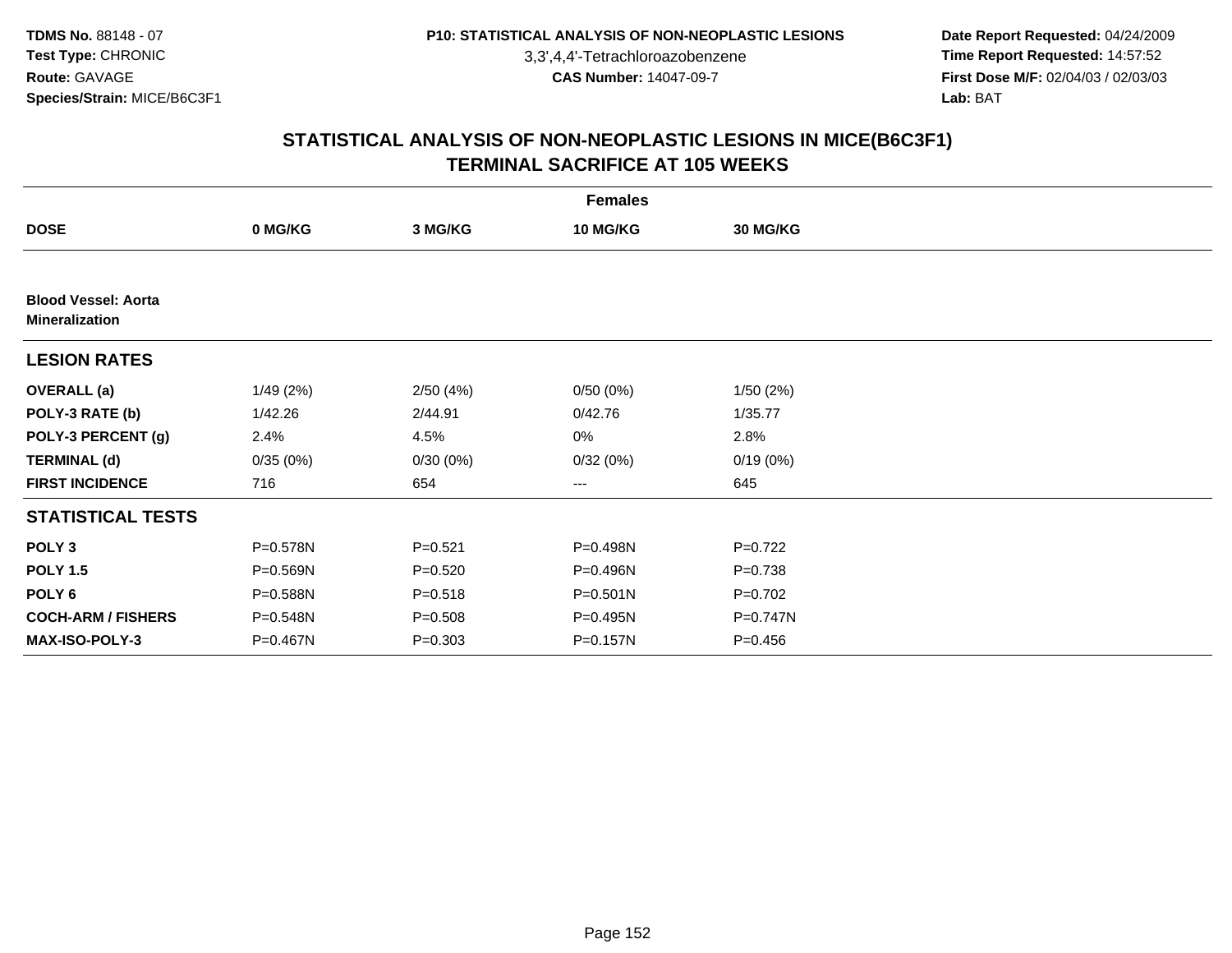3,3',4,4'-Tetrachloroazobenzene

 **Date Report Requested:** 04/24/2009 **Time Report Requested:** 14:57:52 **First Dose M/F:** 02/04/03 / 02/03/03<br>Lab: BAT **Lab:** BAT

| <b>Females</b>                    |           |             |                 |                 |  |  |  |
|-----------------------------------|-----------|-------------|-----------------|-----------------|--|--|--|
| <b>DOSE</b>                       | 0 MG/KG   | 3 MG/KG     | <b>10 MG/KG</b> | <b>30 MG/KG</b> |  |  |  |
|                                   |           |             |                 |                 |  |  |  |
| <b>Bone Marrow</b><br>Hyperplasia |           |             |                 |                 |  |  |  |
| <b>LESION RATES</b>               |           |             |                 |                 |  |  |  |
| <b>OVERALL</b> (a)                | 2/50(4%)  | 8/50 (16%)  | 9/50 (18%)      | 16/50 (32%)     |  |  |  |
| POLY-3 RATE (b)                   | 2/43.26   | 8/45.69     | 9/44.91         | 16/42.02        |  |  |  |
| POLY-3 PERCENT (g)                | 4.6%      | 17.5%       | 20%             | 38.1%           |  |  |  |
| <b>TERMINAL (d)</b>               | 0/35(0%)  | 2/30(7%)    | 4/32 (13%)      | 4/19 (21%)      |  |  |  |
| <b>FIRST INCIDENCE</b>            | 610       | 566         | 477             | 15              |  |  |  |
| <b>STATISTICAL TESTS</b>          |           |             |                 |                 |  |  |  |
| POLY <sub>3</sub>                 | P<0.001** | $P=0.054$   | $P=0.029*$      | P<0.001**       |  |  |  |
| <b>POLY 1.5</b>                   | P<0.001** | $P = 0.053$ | $P=0.028*$      | P<0.001**       |  |  |  |
| POLY <sub>6</sub>                 | P<0.001** | $P = 0.054$ | $P=0.029*$      | P<0.001**       |  |  |  |
| <b>COCH-ARM / FISHERS</b>         | P<0.001** | P=0.046*    | P=0.026*        | P<0.001**       |  |  |  |
| MAX-ISO-POLY-3                    | P<0.001** | P=0.029*    | $P=0.014*$      | P<0.001**       |  |  |  |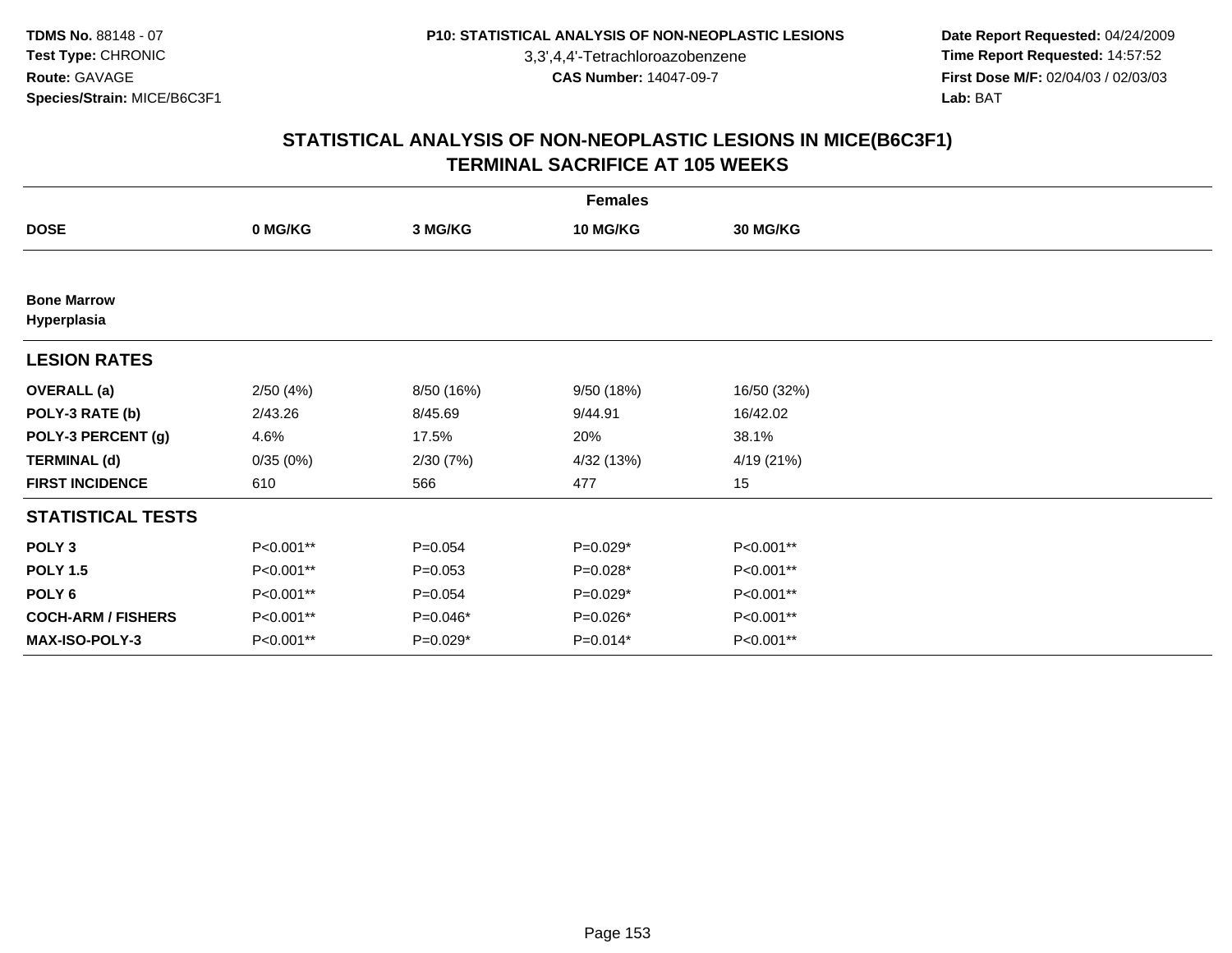3,3',4,4'-Tetrachloroazobenzene

 **Date Report Requested:** 04/24/2009 **Time Report Requested:** 14:57:52 **First Dose M/F:** 02/04/03 / 02/03/03<br>Lab: BAT **Lab:** BAT

| <b>Females</b>                             |              |             |             |             |  |  |  |
|--------------------------------------------|--------------|-------------|-------------|-------------|--|--|--|
| <b>DOSE</b>                                | 0 MG/KG      | 3 MG/KG     | 10 MG/KG    | 30 MG/KG    |  |  |  |
|                                            |              |             |             |             |  |  |  |
| <b>Bone Marrow</b><br><b>Myelofibrosis</b> |              |             |             |             |  |  |  |
| <b>LESION RATES</b>                        |              |             |             |             |  |  |  |
| <b>OVERALL</b> (a)                         | 16/50 (32%)  | 30/50 (60%) | 33/50 (66%) | 15/50 (30%) |  |  |  |
| POLY-3 RATE (b)                            | 16/42.88     | 30/44.67    | 33/43.21    | 15/35.77    |  |  |  |
| POLY-3 PERCENT (g)                         | 37.3%        | 67.2%       | 76.4%       | 41.9%       |  |  |  |
| <b>TERMINAL (d)</b>                        | 15/35 (43%)  | 28/30 (93%) | 30/32 (94%) | 14/19 (74%) |  |  |  |
| <b>FIRST INCIDENCE</b>                     | 705          | 673         | 681         | 648         |  |  |  |
| <b>STATISTICAL TESTS</b>                   |              |             |             |             |  |  |  |
| POLY <sub>3</sub>                          | P=0.308N     | $P=0.003**$ | P<0.001**   | $P=0.425$   |  |  |  |
| <b>POLY 1.5</b>                            | $P = 0.180N$ | P=0.004**   | P<0.001**   | $P = 0.517$ |  |  |  |
| POLY <sub>6</sub>                          | P=0.507N     | P<0.001**   | P<0.001**   | $P = 0.314$ |  |  |  |
| <b>COCH-ARM / FISHERS</b>                  | P=0.057N     | P=0.004**   | P<0.001**   | P=0.500N    |  |  |  |
| MAX-ISO-POLY-3                             | P=0.020*     | P=0.002**   | P<0.001**   | $P = 0.347$ |  |  |  |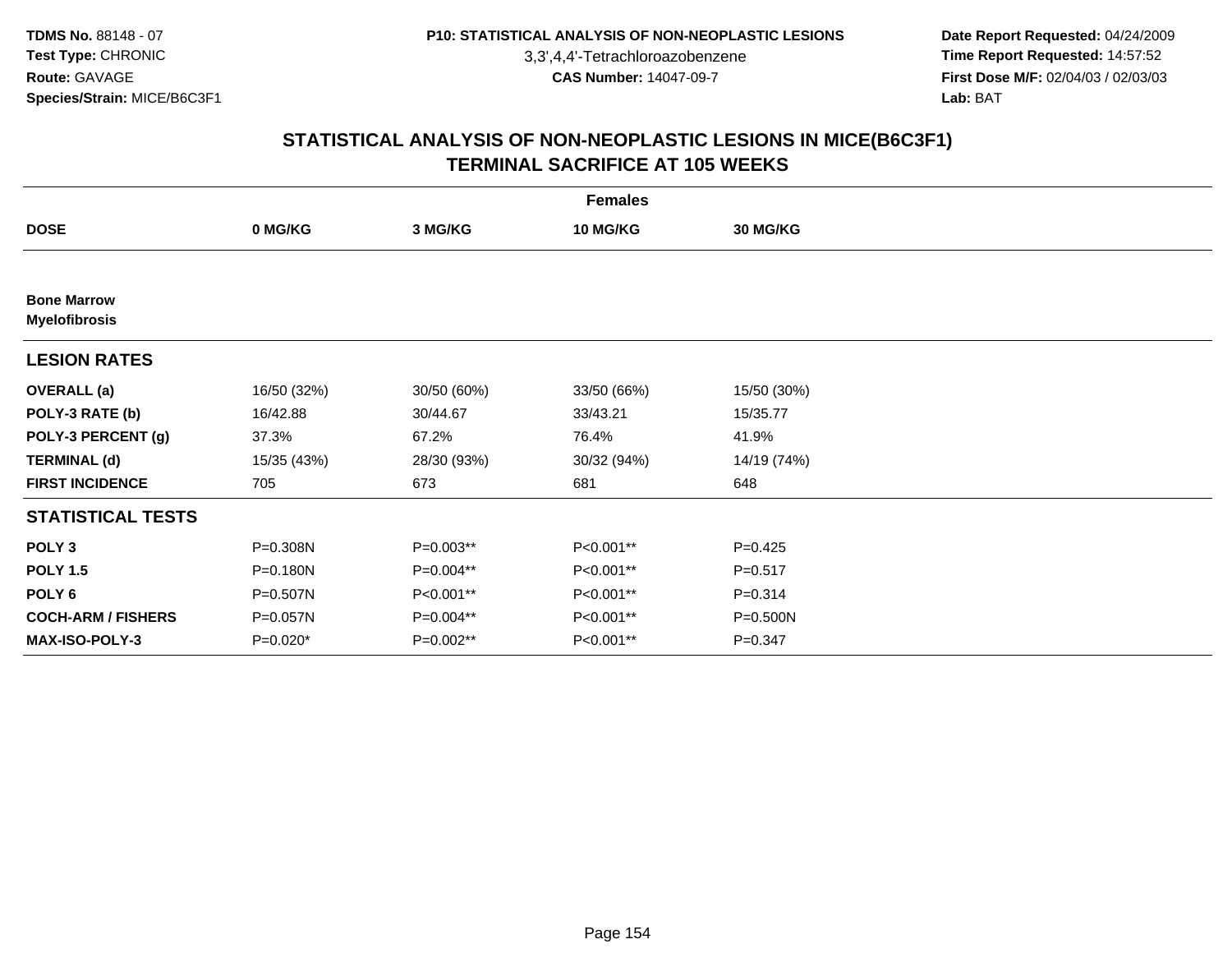3,3',4,4'-Tetrachloroazobenzene

 **Date Report Requested:** 04/24/2009 **Time Report Requested:** 14:57:52 **First Dose M/F:** 02/04/03 / 02/03/03<br>Lab: BAT **Lab:** BAT

|                              | <b>Females</b>         |          |          |             |  |  |  |  |
|------------------------------|------------------------|----------|----------|-------------|--|--|--|--|
| <b>DOSE</b>                  | 0 MG/KG                | 3 MG/KG  | 10 MG/KG | 30 MG/KG    |  |  |  |  |
|                              |                        |          |          |             |  |  |  |  |
| <b>Bone</b><br>Osteopetrosis |                        |          |          |             |  |  |  |  |
| <b>LESION RATES</b>          |                        |          |          |             |  |  |  |  |
| <b>OVERALL</b> (a)           | 0/50(0%)               | 0/50(0%) | 0/50(0%) | 1/50(2%)    |  |  |  |  |
| POLY-3 RATE (b)              | 0/42.78                | 0/44.36  | 0/42.76  | 1/35.46     |  |  |  |  |
| POLY-3 PERCENT (g)           | 0%                     | 0%       | 0%       | 2.8%        |  |  |  |  |
| <b>TERMINAL (d)</b>          | 0/35(0%)               | 0/30(0%) | 0/32(0%) | 1/19(5%)    |  |  |  |  |
| <b>FIRST INCIDENCE</b>       | $\qquad \qquad \cdots$ | ---      | ---      | 731 (T)     |  |  |  |  |
| <b>STATISTICAL TESTS</b>     |                        |          |          |             |  |  |  |  |
| POLY <sub>3</sub>            | $P = 0.185$            | (e)      | (e)      | $P=0.463$   |  |  |  |  |
| <b>POLY 1.5</b>              | $P = 0.194$            | (e)      | (e)      | $P=0.476$   |  |  |  |  |
| POLY <sub>6</sub>            | $P = 0.176$            | (e)      | (e)      | $P = 0.447$ |  |  |  |  |
| <b>COCH-ARM / FISHERS</b>    | $P = 0.214$            | (e)      | (e)      | $P = 0.500$ |  |  |  |  |
| MAX-ISO-POLY-3               | $P = 0.126$            | (e)      | (e)      | $P = 0.158$ |  |  |  |  |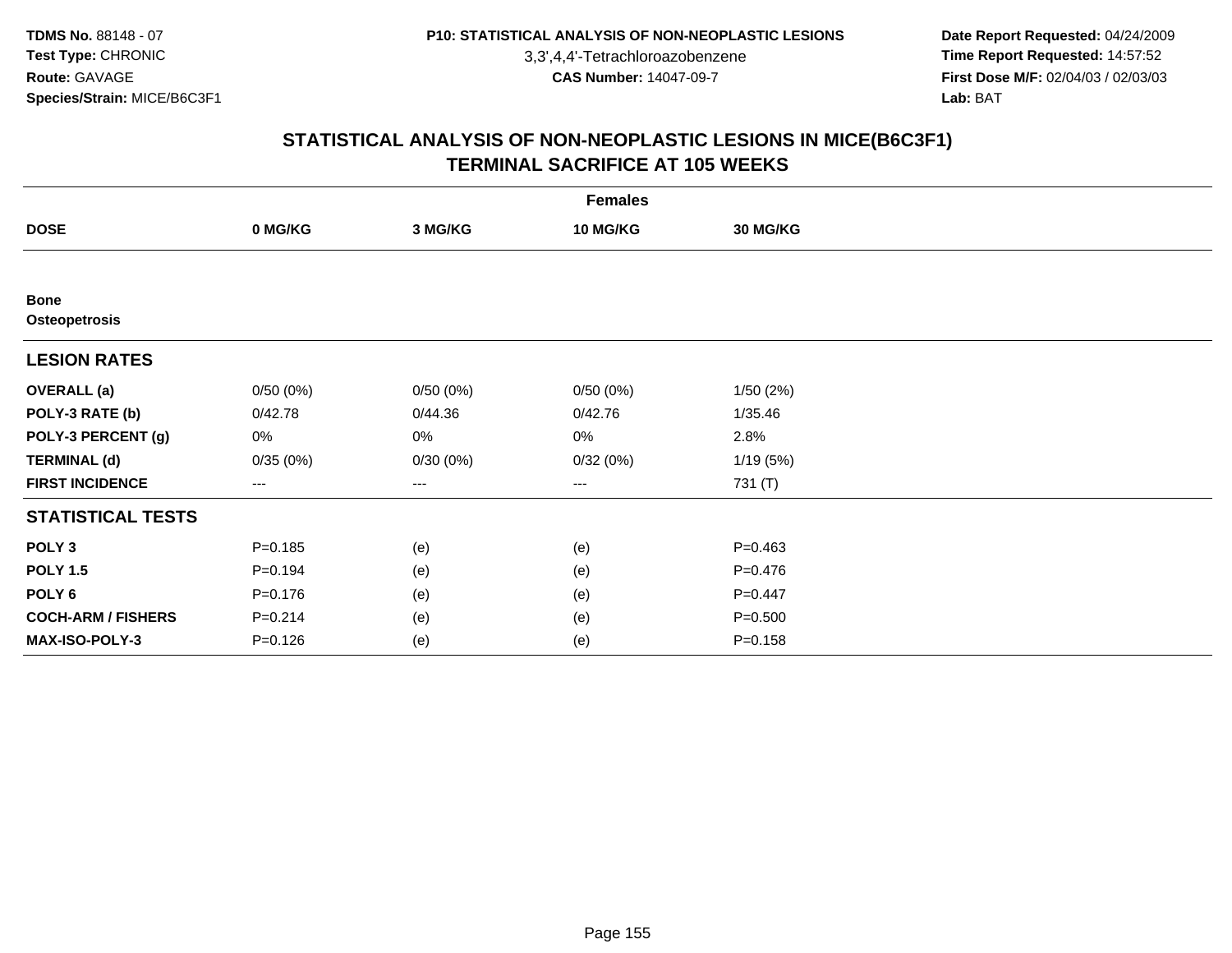3,3',4,4'-Tetrachloroazobenzene

 **Date Report Requested:** 04/24/2009 **Time Report Requested:** 14:57:52 **First Dose M/F:** 02/04/03 / 02/03/03<br>Lab: BAT **Lab:** BAT

|                                         | <b>Females</b> |          |                 |                   |  |  |  |  |
|-----------------------------------------|----------------|----------|-----------------|-------------------|--|--|--|--|
| <b>DOSE</b>                             | 0 MG/KG        | 3 MG/KG  | <b>10 MG/KG</b> | 30 MG/KG          |  |  |  |  |
|                                         |                |          |                 |                   |  |  |  |  |
| <b>Brain: Neuron</b><br><b>Necrosis</b> |                |          |                 |                   |  |  |  |  |
| <b>LESION RATES</b>                     |                |          |                 |                   |  |  |  |  |
| <b>OVERALL</b> (a)                      | 2/49(4%)       | 0/50(0%) | 0/50(0%)        | 0/50(0%)          |  |  |  |  |
| POLY-3 RATE (b)                         | 2/42.78        | 0/44.36  | 0/42.76         | 0/35.46           |  |  |  |  |
| POLY-3 PERCENT (g)                      | 4.7%           | 0%       | 0%              | 0%                |  |  |  |  |
| <b>TERMINAL (d)</b>                     | 0/35(0%)       | 0/30(0%) | 0/32(0%)        | 0/19(0%)          |  |  |  |  |
| <b>FIRST INCIDENCE</b>                  | 587            | $---$    | ---             | $\qquad \qquad -$ |  |  |  |  |
| <b>STATISTICAL TESTS</b>                |                |          |                 |                   |  |  |  |  |
| POLY <sub>3</sub>                       | $P = 0.243N$   | P=0.229N | P=0.237N        | $P = 0.281N$      |  |  |  |  |
| <b>POLY 1.5</b>                         | $P = 0.245N$   | P=0.227N | P=0.234N        | $P = 0.263N$      |  |  |  |  |
| POLY <sub>6</sub>                       | P=0.237N       | P=0.235N | P=0.243N        | P=0.306N          |  |  |  |  |
| <b>COCH-ARM / FISHERS</b>               | $P = 0.240N$   | P=0.242N | P=0.242N        | P=0.242N          |  |  |  |  |
| <b>MAX-ISO-POLY-3</b>                   | P=0.076N       | P=0.075N | P=0.077N        | $P = 0.119N$      |  |  |  |  |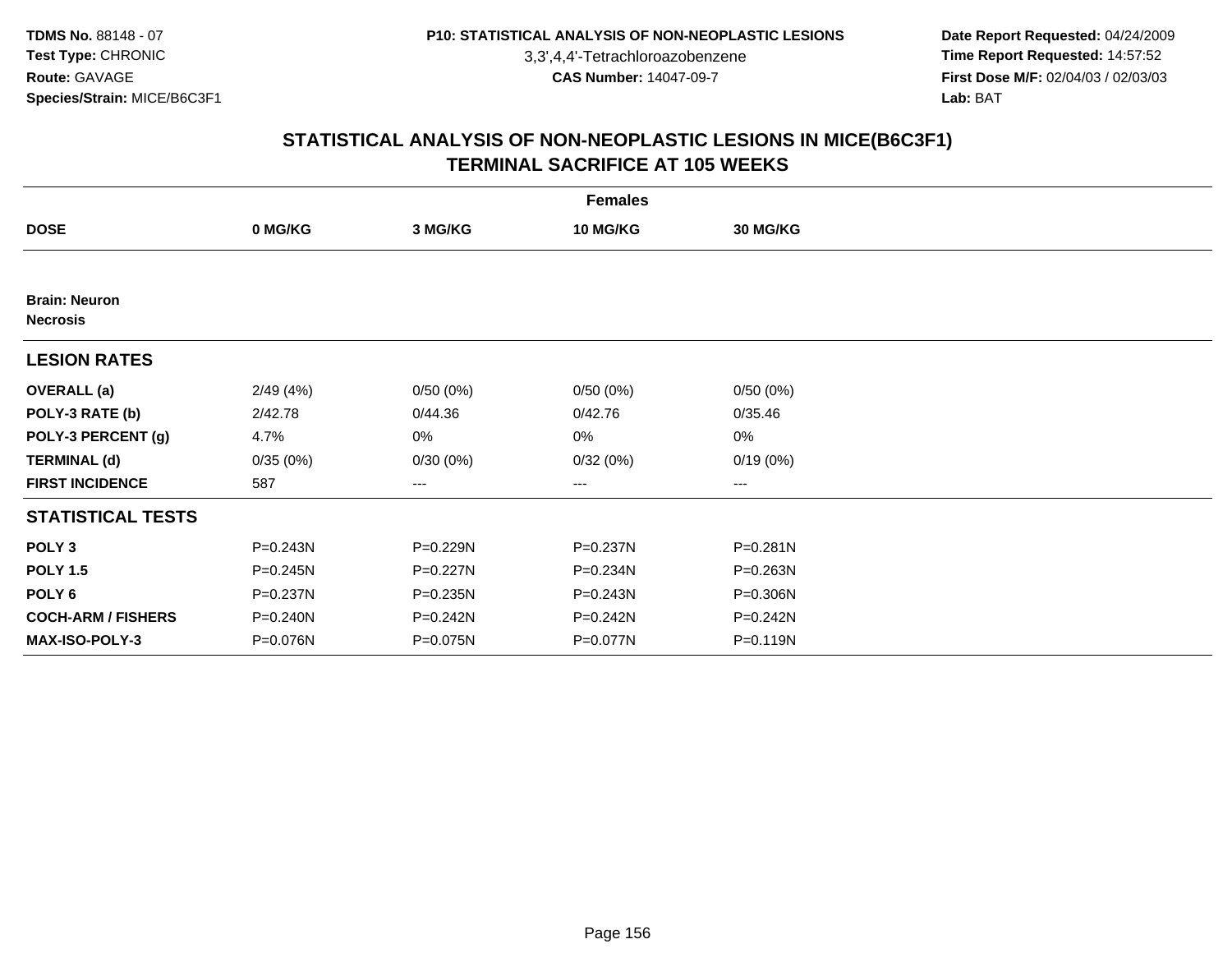3,3',4,4'-Tetrachloroazobenzene

 **Date Report Requested:** 04/24/2009 **Time Report Requested:** 14:57:52 **First Dose M/F:** 02/04/03 / 02/03/03<br>Lab: BAT **Lab:** BAT

|                                         | <b>Females</b> |             |                 |                 |  |  |  |  |
|-----------------------------------------|----------------|-------------|-----------------|-----------------|--|--|--|--|
| <b>DOSE</b>                             | 0 MG/KG        | 3 MG/KG     | <b>10 MG/KG</b> | <b>30 MG/KG</b> |  |  |  |  |
|                                         |                |             |                 |                 |  |  |  |  |
| <b>Clitoral Gland</b><br><b>Atrophy</b> |                |             |                 |                 |  |  |  |  |
| <b>LESION RATES</b>                     |                |             |                 |                 |  |  |  |  |
| <b>OVERALL</b> (a)                      | 25/49 (51%)    | 44/50 (88%) | 37/49 (76%)     | 40/50 (80%)     |  |  |  |  |
| POLY-3 RATE (b)                         | 25/45.85       | 44/49.08    | 37/45.93        | 40/43.68        |  |  |  |  |
| POLY-3 PERCENT (g)                      | 54.5%          | 89.7%       | 80.6%           | 91.6%           |  |  |  |  |
| <b>TERMINAL (d)</b>                     | 16/35 (46%)    | 27/30 (90%) | 27/32 (84%)     | 19/19 (100%)    |  |  |  |  |
| <b>FIRST INCIDENCE</b>                  | 546            | 459         | 517             | 304             |  |  |  |  |
| <b>STATISTICAL TESTS</b>                |                |             |                 |                 |  |  |  |  |
| POLY <sub>3</sub>                       | P=0.002**      | P<0.001**   | P=0.005**       | P<0.001**       |  |  |  |  |
| <b>POLY 1.5</b>                         | P=0.005**      | P<0.001**   | P=0.007**       | P<0.001**       |  |  |  |  |
| POLY <sub>6</sub>                       | P<0.001**      | P<0.001**   | P=0.004**       | P<0.001**       |  |  |  |  |
| <b>COCH-ARM / FISHERS</b>               | $P = 0.058$    | P<0.001**   | P=0.010**       | P=0.002**       |  |  |  |  |
| MAX-ISO-POLY-3                          | P<0.001**      | P<0.001**   | P=0.003**       | P<0.001**       |  |  |  |  |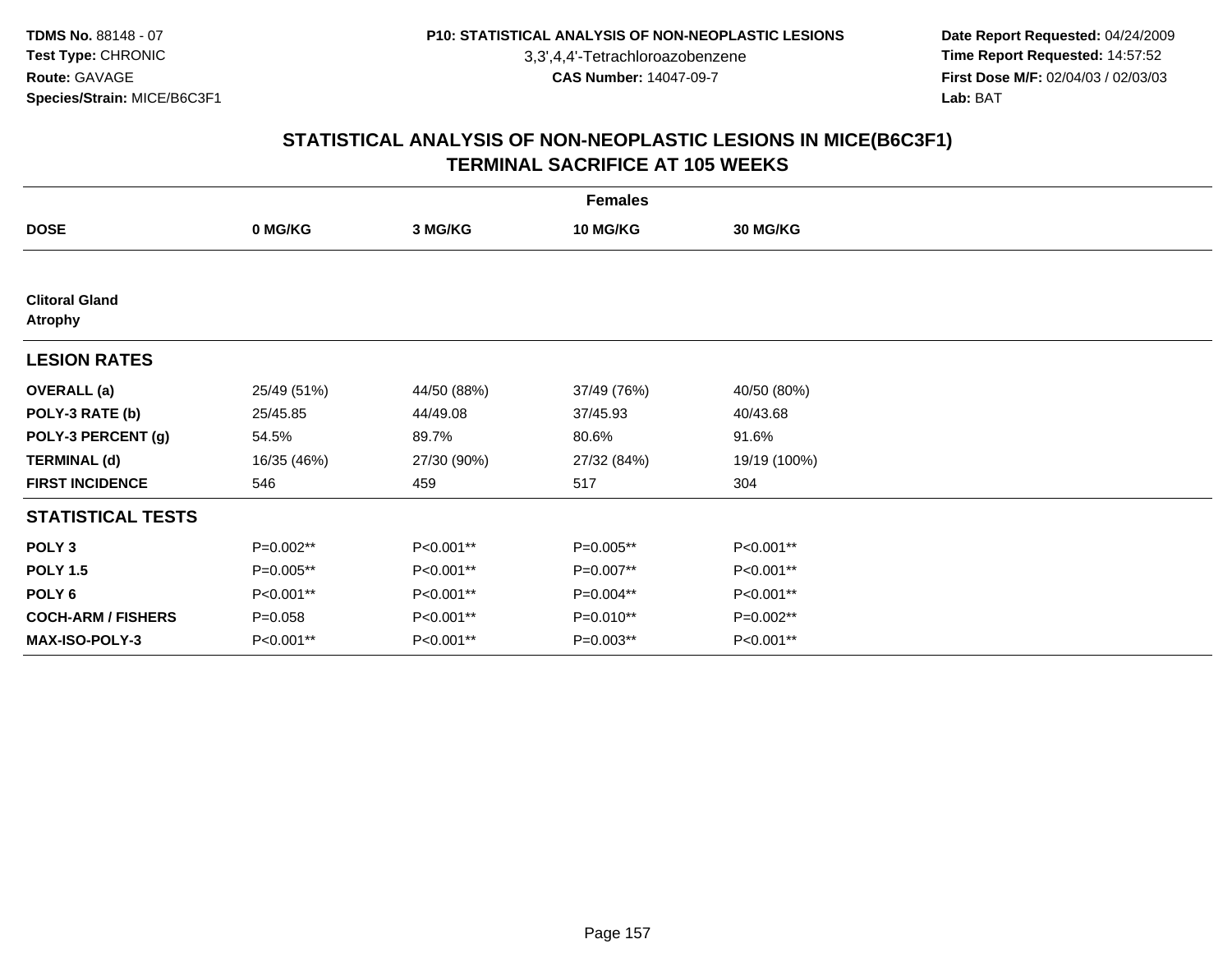3,3',4,4'-Tetrachloroazobenzene

 **Date Report Requested:** 04/24/2009 **Time Report Requested:** 14:57:52 **First Dose M/F:** 02/04/03 / 02/03/03<br>Lab: BAT **Lab:** BAT

|                                                                | <b>Females</b> |            |            |                 |  |  |  |  |
|----------------------------------------------------------------|----------------|------------|------------|-----------------|--|--|--|--|
| <b>DOSE</b>                                                    | 0 MG/KG        | 3 MG/KG    | 10 MG/KG   | <b>30 MG/KG</b> |  |  |  |  |
|                                                                |                |            |            |                 |  |  |  |  |
| <b>Clitoral Gland</b><br><b>Infiltration Cellular Lymphoid</b> |                |            |            |                 |  |  |  |  |
| <b>LESION RATES</b>                                            |                |            |            |                 |  |  |  |  |
| <b>OVERALL</b> (a)                                             | 0/49(0%)       | 5/50 (10%) | 6/49 (12%) | 3/50(6%)        |  |  |  |  |
| POLY-3 RATE (b)                                                | 0/42.19        | 5/44.66    | 6/43.10    | 3/37.10         |  |  |  |  |
| POLY-3 PERCENT (g)                                             | 0%             | 11.2%      | 13.9%      | 8.1%            |  |  |  |  |
| <b>TERMINAL (d)</b>                                            | 0/35(0%)       | 4/30 (13%) | 3/32(9%)   | 0/19(0%)        |  |  |  |  |
| <b>FIRST INCIDENCE</b>                                         | ---            | 651        | 590        | 477             |  |  |  |  |
| <b>STATISTICAL TESTS</b>                                       |                |            |            |                 |  |  |  |  |
| POLY <sub>3</sub>                                              | $P = 0.337$    | P=0.035*   | P=0.016*   | $P = 0.097$     |  |  |  |  |
| <b>POLY 1.5</b>                                                | $P = 0.377$    | P=0.035*   | P=0.016*   | $P = 0.105$     |  |  |  |  |
| POLY 6                                                         | $P = 0.293$    | P=0.034*   | P=0.016*   | $P = 0.088$     |  |  |  |  |
| <b>COCH-ARM / FISHERS</b>                                      | $P=0.465$      | $P=0.030*$ | $P=0.013*$ | $P = 0.125$     |  |  |  |  |
| <b>MAX-ISO-POLY-3</b>                                          | $P = 0.079$    | $P=0.013*$ | P=0.005**  | $P=0.038*$      |  |  |  |  |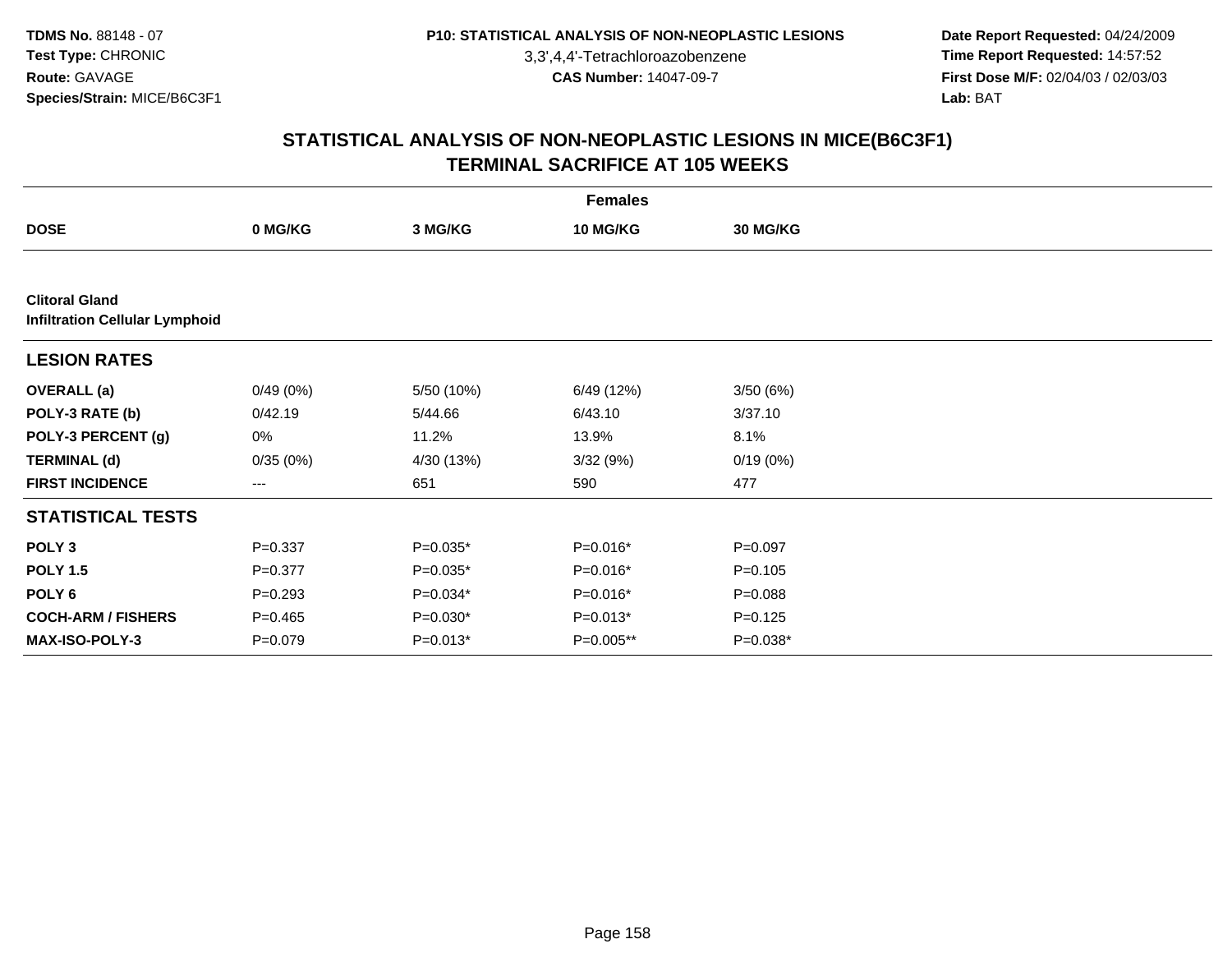3,3',4,4'-Tetrachloroazobenzene

 **Date Report Requested:** 04/24/2009 **Time Report Requested:** 14:57:52 **First Dose M/F:** 02/04/03 / 02/03/03<br>Lab: BAT **Lab:** BAT

|                                                      | <b>Females</b> |             |             |                 |  |  |  |  |
|------------------------------------------------------|----------------|-------------|-------------|-----------------|--|--|--|--|
| <b>DOSE</b>                                          | 0 MG/KG        | 3 MG/KG     | 10 MG/KG    | <b>30 MG/KG</b> |  |  |  |  |
|                                                      |                |             |             |                 |  |  |  |  |
| <b>Clitoral Gland</b><br><b>Inflammation Chronic</b> |                |             |             |                 |  |  |  |  |
| <b>LESION RATES</b>                                  |                |             |             |                 |  |  |  |  |
| <b>OVERALL</b> (a)                                   | 3/49(6%)       | 4/50 (8%)   | 17/49 (35%) | 25/50 (50%)     |  |  |  |  |
| POLY-3 RATE (b)                                      | 3/42.30        | 4/44.36     | 17/42.73    | 25/41.00        |  |  |  |  |
| POLY-3 PERCENT (g)                                   | 7.1%           | 9%          | 39.8%       | 61%             |  |  |  |  |
| <b>TERMINAL (d)</b>                                  | 2/35(6%)       | 4/30 (13%)  | 14/32 (44%) | 13/19 (68%)     |  |  |  |  |
| <b>FIRST INCIDENCE</b>                               | 705            | 731 (T)     | 623         | 304             |  |  |  |  |
| <b>STATISTICAL TESTS</b>                             |                |             |             |                 |  |  |  |  |
| POLY <sub>3</sub>                                    | P<0.001**      | $P = 0.526$ | P<0.001**   | P<0.001**       |  |  |  |  |
| <b>POLY 1.5</b>                                      | P<0.001**      | $P = 0.528$ | P<0.001**   | P<0.001**       |  |  |  |  |
| POLY 6                                               | P<0.001**      | $P = 0.515$ | P<0.001**   | P<0.001**       |  |  |  |  |
| <b>COCH-ARM / FISHERS</b>                            | P<0.001**      | $P = 0.511$ | P<0.001**   | P<0.001**       |  |  |  |  |
| <b>MAX-ISO-POLY-3</b>                                | P<0.001**      | $P = 0.373$ | P<0.001**   | P<0.001**       |  |  |  |  |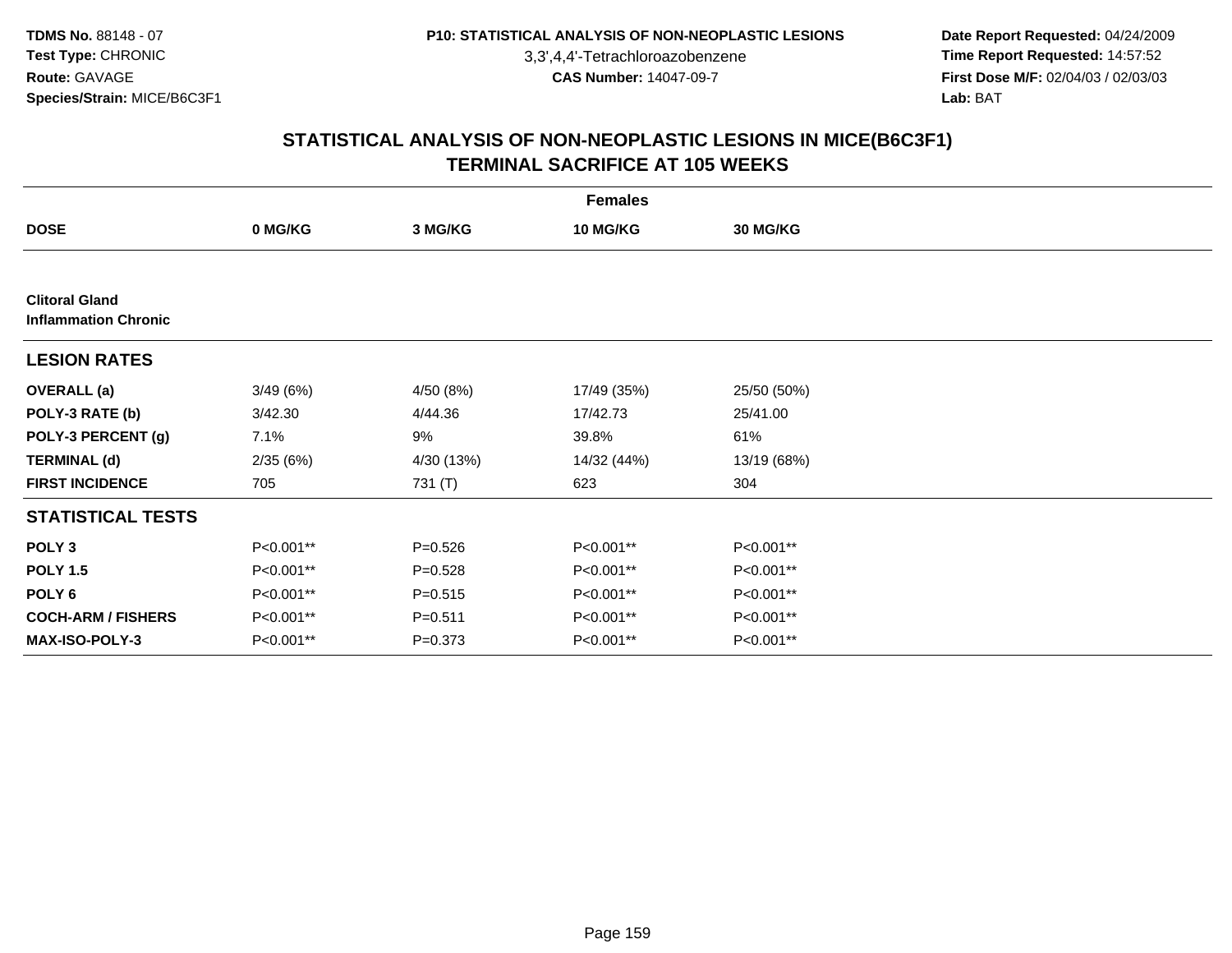3,3',4,4'-Tetrachloroazobenzene

 **Date Report Requested:** 04/24/2009 **Time Report Requested:** 14:57:52 **First Dose M/F:** 02/04/03 / 02/03/03<br>Lab: BAT **Lab:** BAT

| <b>Females</b>                      |            |             |                 |                 |  |  |  |
|-------------------------------------|------------|-------------|-----------------|-----------------|--|--|--|
| <b>DOSE</b>                         | 0 MG/KG    | 3 MG/KG     | <b>10 MG/KG</b> | <b>30 MG/KG</b> |  |  |  |
|                                     |            |             |                 |                 |  |  |  |
| <b>Clitoral Gland: Duct</b><br>Cyst |            |             |                 |                 |  |  |  |
| <b>LESION RATES</b>                 |            |             |                 |                 |  |  |  |
| <b>OVERALL</b> (a)                  | 5/49 (10%) | 46/50 (92%) | 43/49 (88%)     | 43/50 (86%)     |  |  |  |
| POLY-3 RATE (b)                     | 5/44.31    | 46/49.78    | 43/47.28        | 43/44.53        |  |  |  |
| POLY-3 PERCENT (g)                  | 11.3%      | 92.4%       | 91%             | 96.6%           |  |  |  |
| <b>TERMINAL (d)</b>                 | 0/35(0%)   | 27/30 (90%) | 28/32 (88%)     | 19/19 (100%)    |  |  |  |
| <b>FIRST INCIDENCE</b>              | 546        | 459         | 491             | 304             |  |  |  |
| <b>STATISTICAL TESTS</b>            |            |             |                 |                 |  |  |  |
| POLY <sub>3</sub>                   | P<0.001**  | P<0.001**   | P<0.001**       | P<0.001**       |  |  |  |
| <b>POLY 1.5</b>                     | P<0.001**  | P<0.001**   | P<0.001**       | P<0.001**       |  |  |  |
| POLY <sub>6</sub>                   | P<0.001**  | P<0.001**   | P<0.001**       | P<0.001**       |  |  |  |
| <b>COCH-ARM / FISHERS</b>           | P<0.001**  | P<0.001**   | P<0.001**       | P<0.001**       |  |  |  |
| <b>MAX-ISO-POLY-3</b>               | P<0.001**  | P<0.001**   | P<0.001**       | P<0.001**       |  |  |  |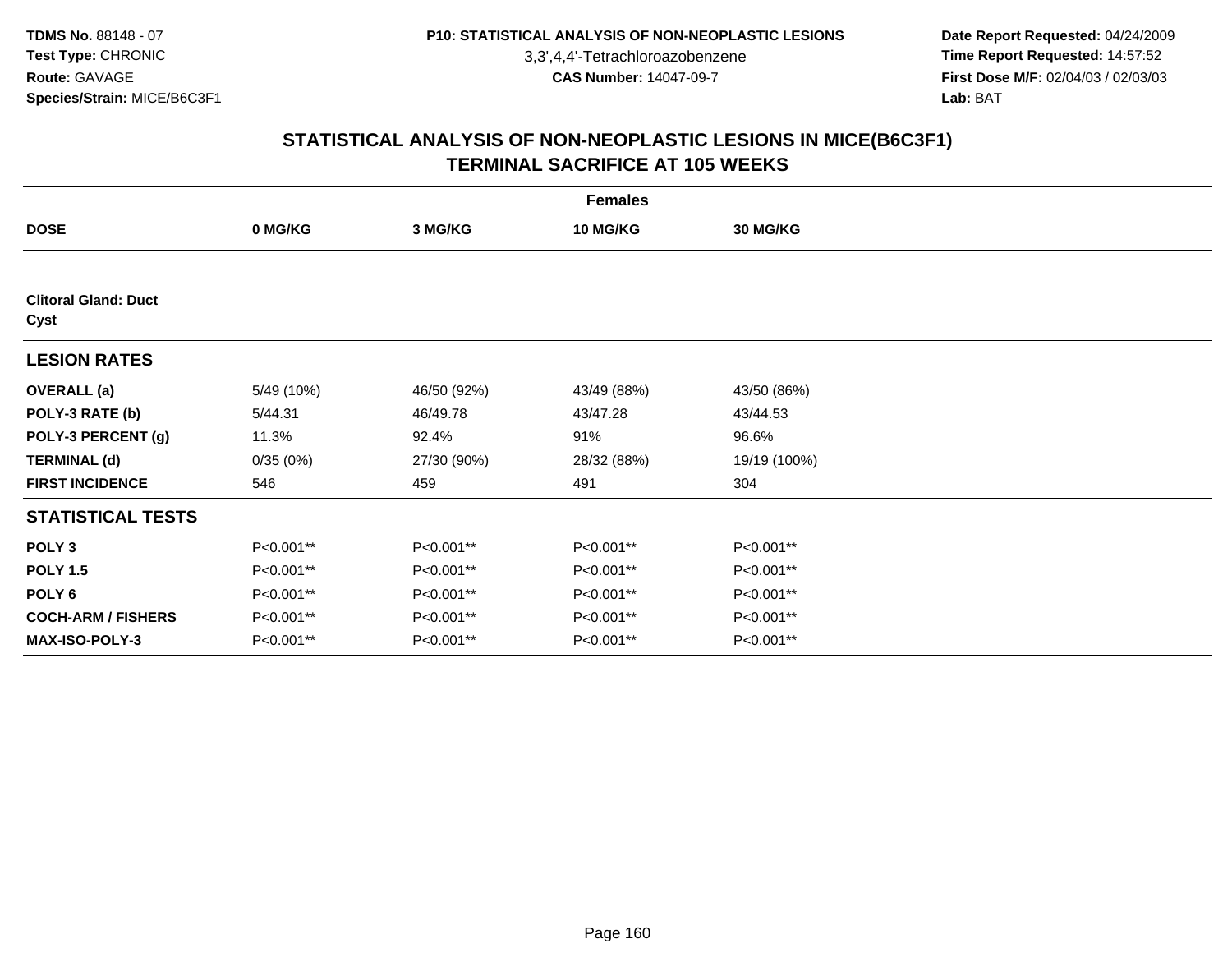3,3',4,4'-Tetrachloroazobenzene

 **Date Report Requested:** 04/24/2009 **Time Report Requested:** 14:57:52 **First Dose M/F:** 02/04/03 / 02/03/03<br>Lab: BAT **Lab:** BAT

|                                               | <b>Females</b> |             |             |             |  |  |  |  |  |
|-----------------------------------------------|----------------|-------------|-------------|-------------|--|--|--|--|--|
| <b>DOSE</b>                                   | 0 MG/KG        | 3 MG/KG     | 10 MG/KG    | 30 MG/KG    |  |  |  |  |  |
|                                               |                |             |             |             |  |  |  |  |  |
| <b>Coagulating Gland</b><br><b>Dilatation</b> |                |             |             |             |  |  |  |  |  |
| <b>LESION RATES</b>                           |                |             |             |             |  |  |  |  |  |
| <b>OVERALL</b> (a)                            | $0/0 (0\%)$    | $0/0 (0\%)$ | $0/0 (0\%)$ | $0/0 (0\%)$ |  |  |  |  |  |
| POLY-3 RATE (b)                               | 0/0.00         | 0/0.00      | 0/0.00      | 0/0.00      |  |  |  |  |  |
| POLY-3 PERCENT (g)                            | 0%             | 0%          | 0%          | 0%          |  |  |  |  |  |
| <b>TERMINAL (d)</b>                           | $0/0 (0\%)$    | $0/0 (0\%)$ | $0/0 (0\%)$ | $0/0 (0\%)$ |  |  |  |  |  |
| <b>FIRST INCIDENCE</b>                        | $---$          | ---         | ---         | $---$       |  |  |  |  |  |
| <b>STATISTICAL TESTS</b>                      |                |             |             |             |  |  |  |  |  |
| POLY <sub>3</sub>                             | (e)            | (e)         | (e)         | (e)         |  |  |  |  |  |
| <b>POLY 1.5</b>                               | (e)            | (e)         | (e)         | (e)         |  |  |  |  |  |
| POLY <sub>6</sub>                             | (e)            | (e)         | (e)         | (e)         |  |  |  |  |  |
| <b>COCH-ARM / FISHERS</b>                     | (e)            | (e)         | (e)         | (e)         |  |  |  |  |  |
| MAX-ISO-POLY-3                                | (e)            | (e)         | (e)         | (e)         |  |  |  |  |  |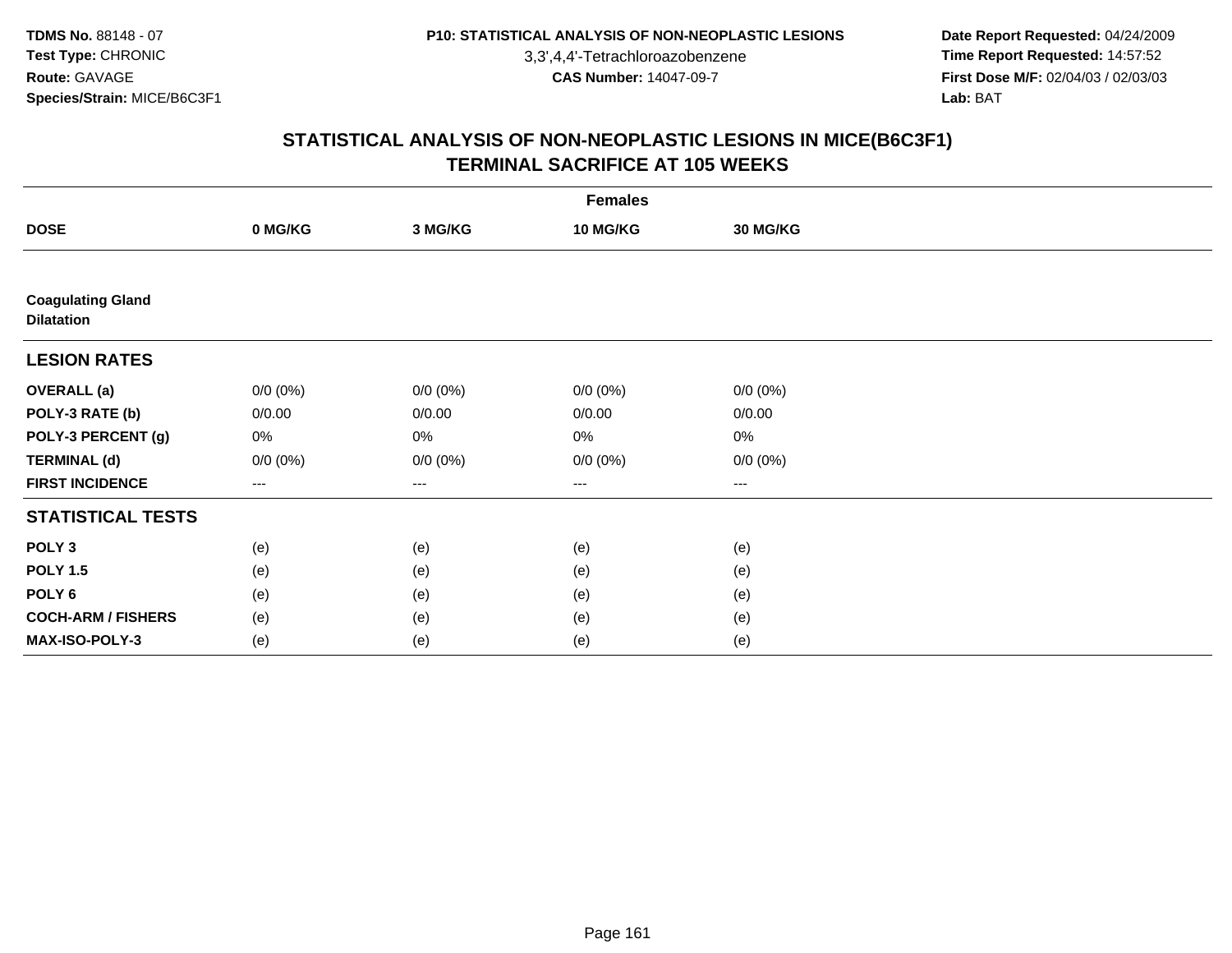3,3',4,4'-Tetrachloroazobenzene

 **Date Report Requested:** 04/24/2009 **Time Report Requested:** 14:57:52 **First Dose M/F:** 02/04/03 / 02/03/03<br>Lab: BAT **Lab:** BAT

|                                             | <b>Females</b> |             |             |             |  |  |  |  |
|---------------------------------------------|----------------|-------------|-------------|-------------|--|--|--|--|
| <b>DOSE</b>                                 | 0 MG/KG        | 3 MG/KG     | 10 MG/KG    | 30 MG/KG    |  |  |  |  |
|                                             |                |             |             |             |  |  |  |  |
| <b>Coagulating Gland</b><br><b>Fibrosis</b> |                |             |             |             |  |  |  |  |
| <b>LESION RATES</b>                         |                |             |             |             |  |  |  |  |
| <b>OVERALL</b> (a)                          | $0/0 (0\%)$    | $0/0 (0\%)$ | $0/0 (0\%)$ | $0/0 (0\%)$ |  |  |  |  |
| POLY-3 RATE (b)                             | 0/0.00         | 0/0.00      | 0/0.00      | 0/0.00      |  |  |  |  |
| POLY-3 PERCENT (g)                          | 0%             | 0%          | 0%          | 0%          |  |  |  |  |
| <b>TERMINAL (d)</b>                         | $0/0 (0\%)$    | $0/0 (0\%)$ | $0/0 (0\%)$ | $0/0 (0\%)$ |  |  |  |  |
| <b>FIRST INCIDENCE</b>                      | $---$          | ---         | ---         | $---$       |  |  |  |  |
| <b>STATISTICAL TESTS</b>                    |                |             |             |             |  |  |  |  |
| POLY <sub>3</sub>                           | (e)            | (e)         | (e)         | (e)         |  |  |  |  |
| <b>POLY 1.5</b>                             | (e)            | (e)         | (e)         | (e)         |  |  |  |  |
| POLY <sub>6</sub>                           | (e)            | (e)         | (e)         | (e)         |  |  |  |  |
| <b>COCH-ARM / FISHERS</b>                   | (e)            | (e)         | (e)         | (e)         |  |  |  |  |
| MAX-ISO-POLY-3                              | (e)            | (e)         | (e)         | (e)         |  |  |  |  |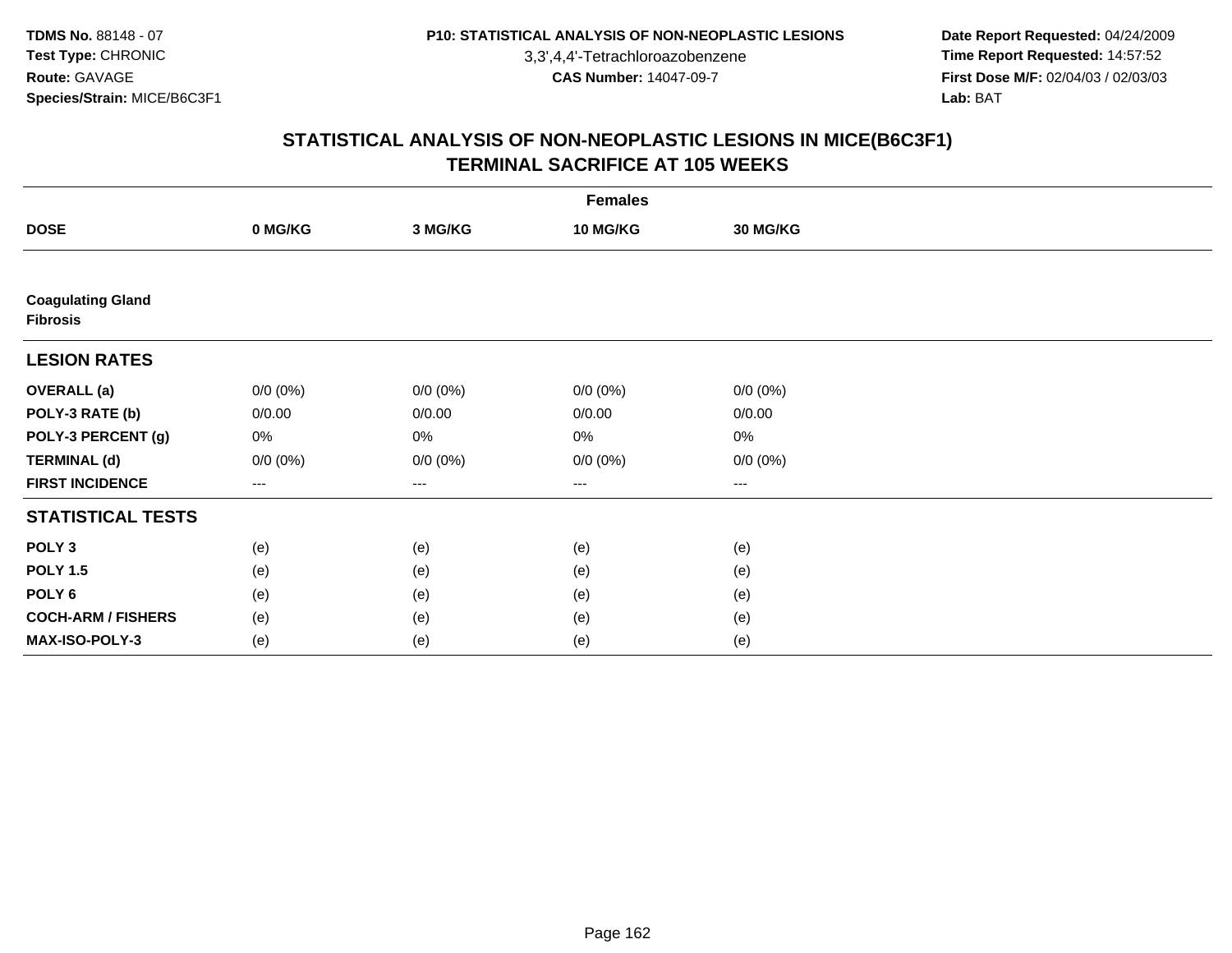3,3',4,4'-Tetrachloroazobenzene

 **Date Report Requested:** 04/24/2009 **Time Report Requested:** 14:57:52 **First Dose M/F:** 02/04/03 / 02/03/03<br>Lab: BAT **Lab:** BAT

|                                                                   | <b>Females</b> |             |                   |             |  |  |  |  |
|-------------------------------------------------------------------|----------------|-------------|-------------------|-------------|--|--|--|--|
| <b>DOSE</b>                                                       | 0 MG/KG        | 3 MG/KG     | 10 MG/KG          | 30 MG/KG    |  |  |  |  |
|                                                                   |                |             |                   |             |  |  |  |  |
| <b>Coagulating Gland</b><br><b>Infiltration Cellular Lymphoid</b> |                |             |                   |             |  |  |  |  |
| <b>LESION RATES</b>                                               |                |             |                   |             |  |  |  |  |
| <b>OVERALL</b> (a)                                                | $0/0 (0\%)$    | $0/0 (0\%)$ | $0/0 (0\%)$       | $0/0 (0\%)$ |  |  |  |  |
| POLY-3 RATE (b)                                                   | 0/0.00         | 0/0.00      | 0/0.00            | 0/0.00      |  |  |  |  |
| POLY-3 PERCENT (g)                                                | 0%             | 0%          | 0%                | 0%          |  |  |  |  |
| <b>TERMINAL (d)</b>                                               | $0/0 (0\%)$    | $0/0 (0\%)$ | $0/0 (0\%)$       | $0/0 (0\%)$ |  |  |  |  |
| <b>FIRST INCIDENCE</b>                                            | $---$          | $---$       | $\qquad \qquad -$ | ---         |  |  |  |  |
| <b>STATISTICAL TESTS</b>                                          |                |             |                   |             |  |  |  |  |
| POLY <sub>3</sub>                                                 | (e)            | (e)         | (e)               | (e)         |  |  |  |  |
| <b>POLY 1.5</b>                                                   | (e)            | (e)         | (e)               | (e)         |  |  |  |  |
| POLY <sub>6</sub>                                                 | (e)            | (e)         | (e)               | (e)         |  |  |  |  |
| <b>COCH-ARM / FISHERS</b>                                         | (e)            | (e)         | (e)               | (e)         |  |  |  |  |
| MAX-ISO-POLY-3                                                    | (e)            | (e)         | (e)               | (e)         |  |  |  |  |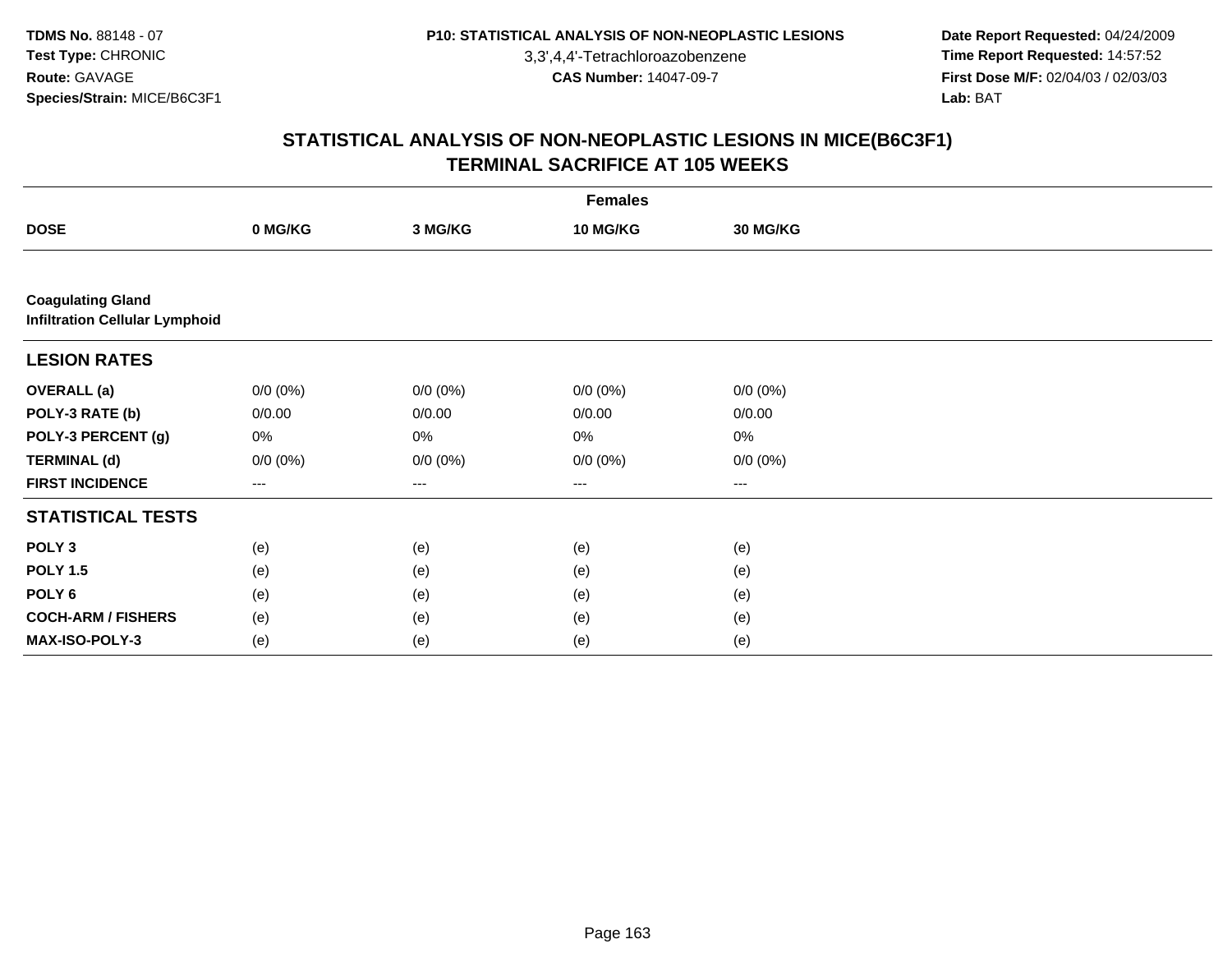3,3',4,4'-Tetrachloroazobenzene

 **Date Report Requested:** 04/24/2009 **Time Report Requested:** 14:57:52 **First Dose M/F:** 02/04/03 / 02/03/03<br>Lab: BAT **Lab:** BAT

|                                                         | <b>Females</b> |             |                        |                 |  |  |  |  |
|---------------------------------------------------------|----------------|-------------|------------------------|-----------------|--|--|--|--|
| <b>DOSE</b>                                             | 0 MG/KG        | 3 MG/KG     | 10 MG/KG               | <b>30 MG/KG</b> |  |  |  |  |
|                                                         |                |             |                        |                 |  |  |  |  |
| <b>Coagulating Gland</b><br><b>Inflammation Chronic</b> |                |             |                        |                 |  |  |  |  |
| <b>LESION RATES</b>                                     |                |             |                        |                 |  |  |  |  |
| <b>OVERALL</b> (a)                                      | $0/0 (0\%)$    | $0/0 (0\%)$ | $0/0 (0\%)$            | $0/0 (0\%)$     |  |  |  |  |
| POLY-3 RATE (b)                                         | 0/0.00         | 0/0.00      | 0/0.00                 | 0/0.00          |  |  |  |  |
| POLY-3 PERCENT (g)                                      | 0%             | 0%          | 0%                     | $0\%$           |  |  |  |  |
| <b>TERMINAL (d)</b>                                     | $0/0 (0\%)$    | $0/0 (0\%)$ | $0/0 (0\%)$            | $0/0 (0\%)$     |  |  |  |  |
| <b>FIRST INCIDENCE</b>                                  | ---            | $---$       | $\qquad \qquad \cdots$ | $\cdots$        |  |  |  |  |
| <b>STATISTICAL TESTS</b>                                |                |             |                        |                 |  |  |  |  |
| POLY <sub>3</sub>                                       | (e)            | (e)         | (e)                    | (e)             |  |  |  |  |
| <b>POLY 1.5</b>                                         | (e)            | (e)         | (e)                    | (e)             |  |  |  |  |
| POLY <sub>6</sub>                                       | (e)            | (e)         | (e)                    | (e)             |  |  |  |  |
| <b>COCH-ARM / FISHERS</b>                               | (e)            | (e)         | (e)                    | (e)             |  |  |  |  |
| MAX-ISO-POLY-3                                          | (e)            | (e)         | (e)                    | (e)             |  |  |  |  |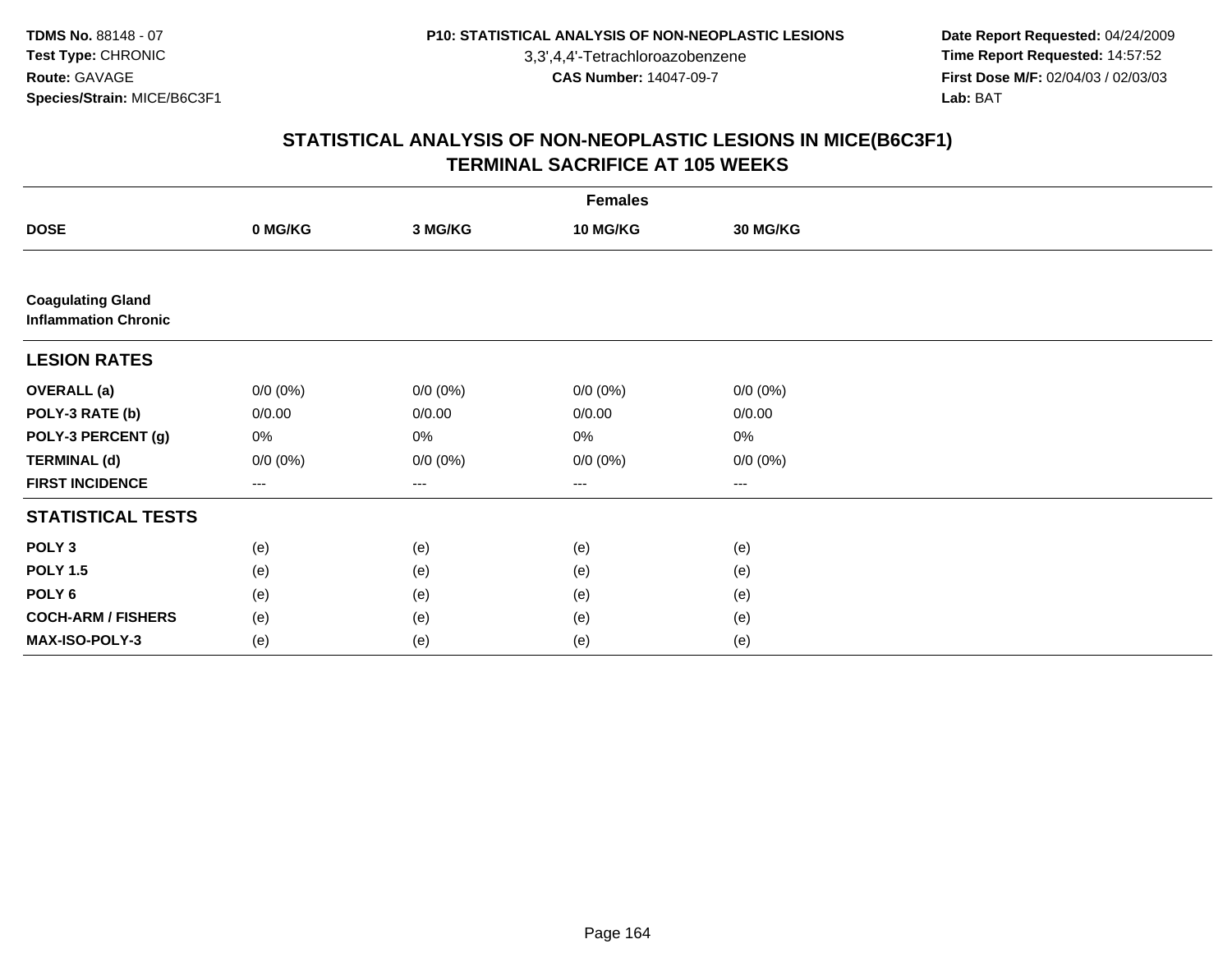3,3',4,4'-Tetrachloroazobenzene

 **Date Report Requested:** 04/24/2009 **Time Report Requested:** 14:57:52 **First Dose M/F:** 02/04/03 / 02/03/03<br>Lab: BAT **Lab:** BAT

|                                                     | <b>Females</b> |             |             |             |  |  |  |  |
|-----------------------------------------------------|----------------|-------------|-------------|-------------|--|--|--|--|
| <b>DOSE</b>                                         | 0 MG/KG        | 3 MG/KG     | 10 MG/KG    | 30 MG/KG    |  |  |  |  |
|                                                     |                |             |             |             |  |  |  |  |
| <b>Coagulating Gland: Epithelium</b><br>Hyperplasia |                |             |             |             |  |  |  |  |
| <b>LESION RATES</b>                                 |                |             |             |             |  |  |  |  |
| <b>OVERALL</b> (a)                                  | $0/0 (0\%)$    | $0/0 (0\%)$ | $0/0 (0\%)$ | $0/0 (0\%)$ |  |  |  |  |
| POLY-3 RATE (b)                                     | 0/0.00         | 0/0.00      | 0/0.00      | 0/0.00      |  |  |  |  |
| POLY-3 PERCENT (g)                                  | 0%             | 0%          | 0%          | $0\%$       |  |  |  |  |
| <b>TERMINAL (d)</b>                                 | $0/0 (0\%)$    | $0/0 (0\%)$ | $0/0 (0\%)$ | $0/0 (0\%)$ |  |  |  |  |
| <b>FIRST INCIDENCE</b>                              | ---            | ---         | $\cdots$    | $\cdots$    |  |  |  |  |
| <b>STATISTICAL TESTS</b>                            |                |             |             |             |  |  |  |  |
| POLY <sub>3</sub>                                   | (e)            | (e)         | (e)         | (e)         |  |  |  |  |
| <b>POLY 1.5</b>                                     | (e)            | (e)         | (e)         | (e)         |  |  |  |  |
| POLY 6                                              | (e)            | (e)         | (e)         | (e)         |  |  |  |  |
| <b>COCH-ARM / FISHERS</b>                           | (e)            | (e)         | (e)         | (e)         |  |  |  |  |
| MAX-ISO-POLY-3                                      | (e)            | (e)         | (e)         | (e)         |  |  |  |  |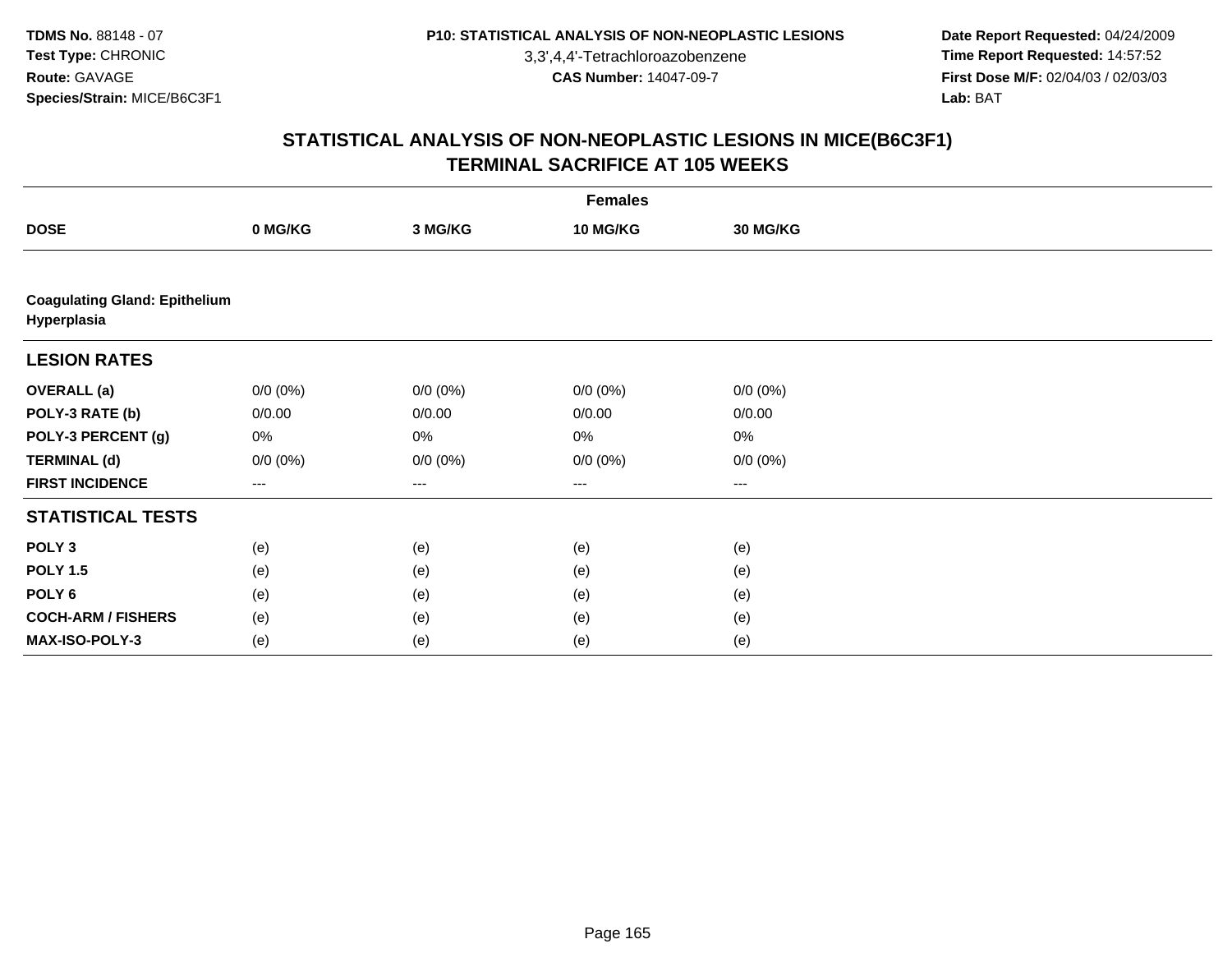3,3',4,4'-Tetrachloroazobenzene

 **Date Report Requested:** 04/24/2009 **Time Report Requested:** 14:57:52 **First Dose M/F:** 02/04/03 / 02/03/03<br>Lab: BAT **Lab:** BAT

|                                                       | <b>Females</b> |             |             |             |  |  |  |  |
|-------------------------------------------------------|----------------|-------------|-------------|-------------|--|--|--|--|
| <b>DOSE</b>                                           | 0 MG/KG        | 3 MG/KG     | 10 MG/KG    | 30 MG/KG    |  |  |  |  |
|                                                       |                |             |             |             |  |  |  |  |
| <b>Ductus Deferens</b><br><b>Inflammation Chronic</b> |                |             |             |             |  |  |  |  |
| <b>LESION RATES</b>                                   |                |             |             |             |  |  |  |  |
| <b>OVERALL (a)</b>                                    | $0/0 (0\%)$    | $0/0 (0\%)$ | $0/0 (0\%)$ | $0/0 (0\%)$ |  |  |  |  |
| POLY-3 RATE (b)                                       | 0/0.00         | 0/0.00      | 0/0.00      | 0/0.00      |  |  |  |  |
| POLY-3 PERCENT (g)                                    | 0%             | 0%          | 0%          | $0\%$       |  |  |  |  |
| <b>TERMINAL (d)</b>                                   | $0/0 (0\%)$    | $0/0 (0\%)$ | $0/0 (0\%)$ | $0/0 (0\%)$ |  |  |  |  |
| <b>FIRST INCIDENCE</b>                                | ---            | ---         | $---$       | ---         |  |  |  |  |
| <b>STATISTICAL TESTS</b>                              |                |             |             |             |  |  |  |  |
| POLY <sub>3</sub>                                     | (e)            | (e)         | (e)         | (e)         |  |  |  |  |
| <b>POLY 1.5</b>                                       | (e)            | (e)         | (e)         | (e)         |  |  |  |  |
| POLY <sub>6</sub>                                     | (e)            | (e)         | (e)         | (e)         |  |  |  |  |
| <b>COCH-ARM / FISHERS</b>                             | (e)            | (e)         | (e)         | (e)         |  |  |  |  |
| <b>MAX-ISO-POLY-3</b>                                 | (e)            | (e)         | (e)         | (e)         |  |  |  |  |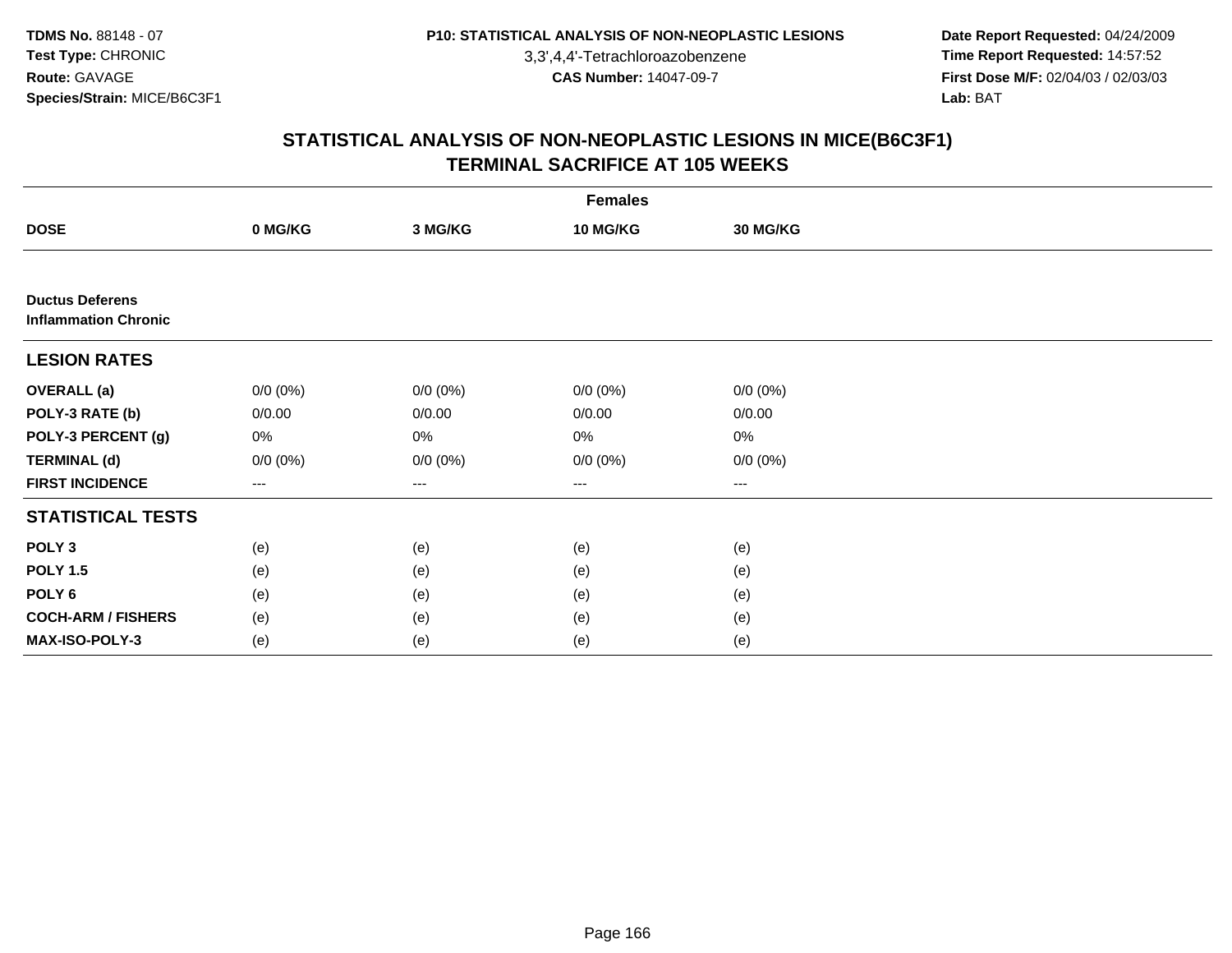3,3',4,4'-Tetrachloroazobenzene

 **Date Report Requested:** 04/24/2009 **Time Report Requested:** 14:57:52 **First Dose M/F:** 02/04/03 / 02/03/03<br>Lab: BAT **Lab:** BAT

|                           | <b>Females</b> |          |                 |                 |  |  |  |  |  |
|---------------------------|----------------|----------|-----------------|-----------------|--|--|--|--|--|
| <b>DOSE</b>               | 0 MG/KG        | 3 MG/KG  | <b>10 MG/KG</b> | <b>30 MG/KG</b> |  |  |  |  |  |
|                           |                |          |                 |                 |  |  |  |  |  |
| Eye<br><b>Atrophy</b>     |                |          |                 |                 |  |  |  |  |  |
| <b>LESION RATES</b>       |                |          |                 |                 |  |  |  |  |  |
| <b>OVERALL</b> (a)        | 1/49(2%)       | 0/50(0%) | 0/50(0%)        | 0/49(0%)        |  |  |  |  |  |
| POLY-3 RATE (b)           | 1/42.30        | 0/44.36  | 0/42.76         | 0/34.77         |  |  |  |  |  |
| POLY-3 PERCENT (g)        | 2.4%           | 0%       | 0%              | 0%              |  |  |  |  |  |
| <b>TERMINAL (d)</b>       | 0/35(0%)       | 0/30(0%) | 0/32(0%)        | 0/19(0%)        |  |  |  |  |  |
| <b>FIRST INCIDENCE</b>    | 705            | ---      | ---             | $---$           |  |  |  |  |  |
| <b>STATISTICAL TESTS</b>  |                |          |                 |                 |  |  |  |  |  |
| POLY <sub>3</sub>         | P=0.469N       | P=0.490N | P=0.498N        | P=0.539N        |  |  |  |  |  |
| <b>POLY 1.5</b>           | P=0.475N       | P=0.490N | P=0.496N        | $P = 0.525N$    |  |  |  |  |  |
| POLY <sub>6</sub>         | P=0.459N       | P=0.494N | P=0.502N        | $P = 0.555N$    |  |  |  |  |  |
| <b>COCH-ARM / FISHERS</b> | P=0.476N       | P=0.495N | P=0.495N        | P=0.500N        |  |  |  |  |  |
| <b>MAX-ISO-POLY-3</b>     | P=0.197N       | P=0.157N | P=0.157N        | P=0.206N        |  |  |  |  |  |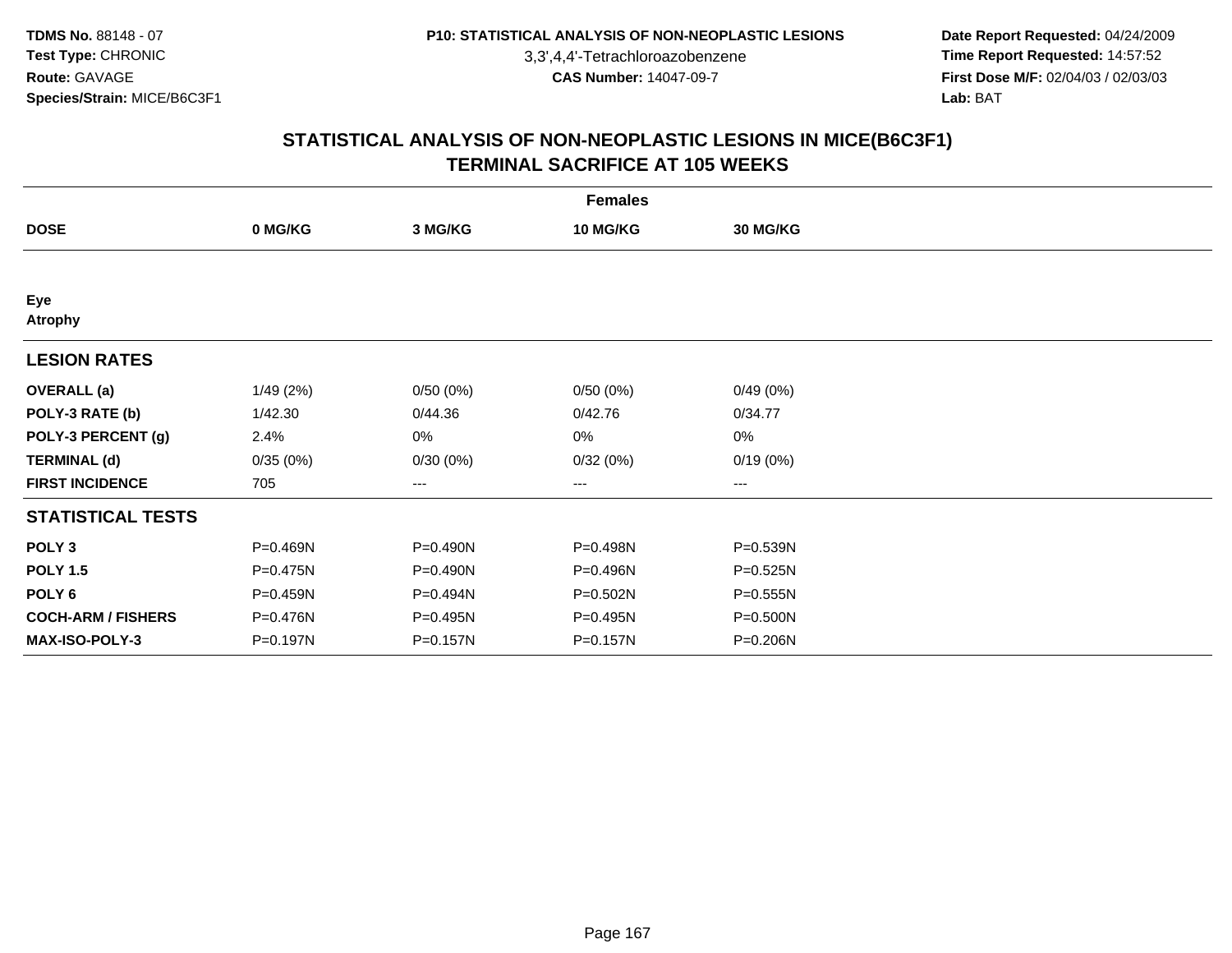3,3',4,4'-Tetrachloroazobenzene

 **Date Report Requested:** 04/24/2009 **Time Report Requested:** 14:57:52 **First Dose M/F:** 02/04/03 / 02/03/03<br>Lab: BAT **Lab:** BAT

| <b>Females</b>                                              |              |              |              |                 |  |  |  |  |
|-------------------------------------------------------------|--------------|--------------|--------------|-----------------|--|--|--|--|
| <b>DOSE</b>                                                 | 0 MG/KG      | 3 MG/KG      | 10 MG/KG     | <b>30 MG/KG</b> |  |  |  |  |
|                                                             |              |              |              |                 |  |  |  |  |
| <b>Gallbladder</b><br><b>Infiltration Cellular Lymphoid</b> |              |              |              |                 |  |  |  |  |
| <b>LESION RATES</b>                                         |              |              |              |                 |  |  |  |  |
| <b>OVERALL</b> (a)                                          | 3/49(6%)     | 3/50(6%)     | 2/50(4%)     | 1/50(2%)        |  |  |  |  |
| POLY-3 RATE (b)                                             | 3/42.19      | 3/44.36      | 2/42.76      | 1/35.46         |  |  |  |  |
| POLY-3 PERCENT (g)                                          | 7.1%         | 6.8%         | 4.7%         | 2.8%            |  |  |  |  |
| <b>TERMINAL (d)</b>                                         | 3/35(9%)     | 3/30 (10%)   | 2/32(6%)     | 1/19(5%)        |  |  |  |  |
| <b>FIRST INCIDENCE</b>                                      | 731 (T)      | 731 (T)      | 731 (T)      | 731 (T)         |  |  |  |  |
| <b>STATISTICAL TESTS</b>                                    |              |              |              |                 |  |  |  |  |
| POLY <sub>3</sub>                                           | P=0.272N     | P=0.639N     | P=0.494N     | P=0.370N        |  |  |  |  |
| <b>POLY 1.5</b>                                             | $P = 0.250N$ | P=0.638N     | P=0.490N     | P=0.343N        |  |  |  |  |
| POLY 6                                                      | P=0.298N     | P=0.648N     | P=0.502N     | P=0.404N        |  |  |  |  |
| <b>COCH-ARM / FISHERS</b>                                   | P=0.205N     | $P = 0.651N$ | $P = 0.490N$ | P=0.301N        |  |  |  |  |
| <b>MAX-ISO-POLY-3</b>                                       | P=0.377N     | P=0.474N     | P=0.318N     | P=0.220N        |  |  |  |  |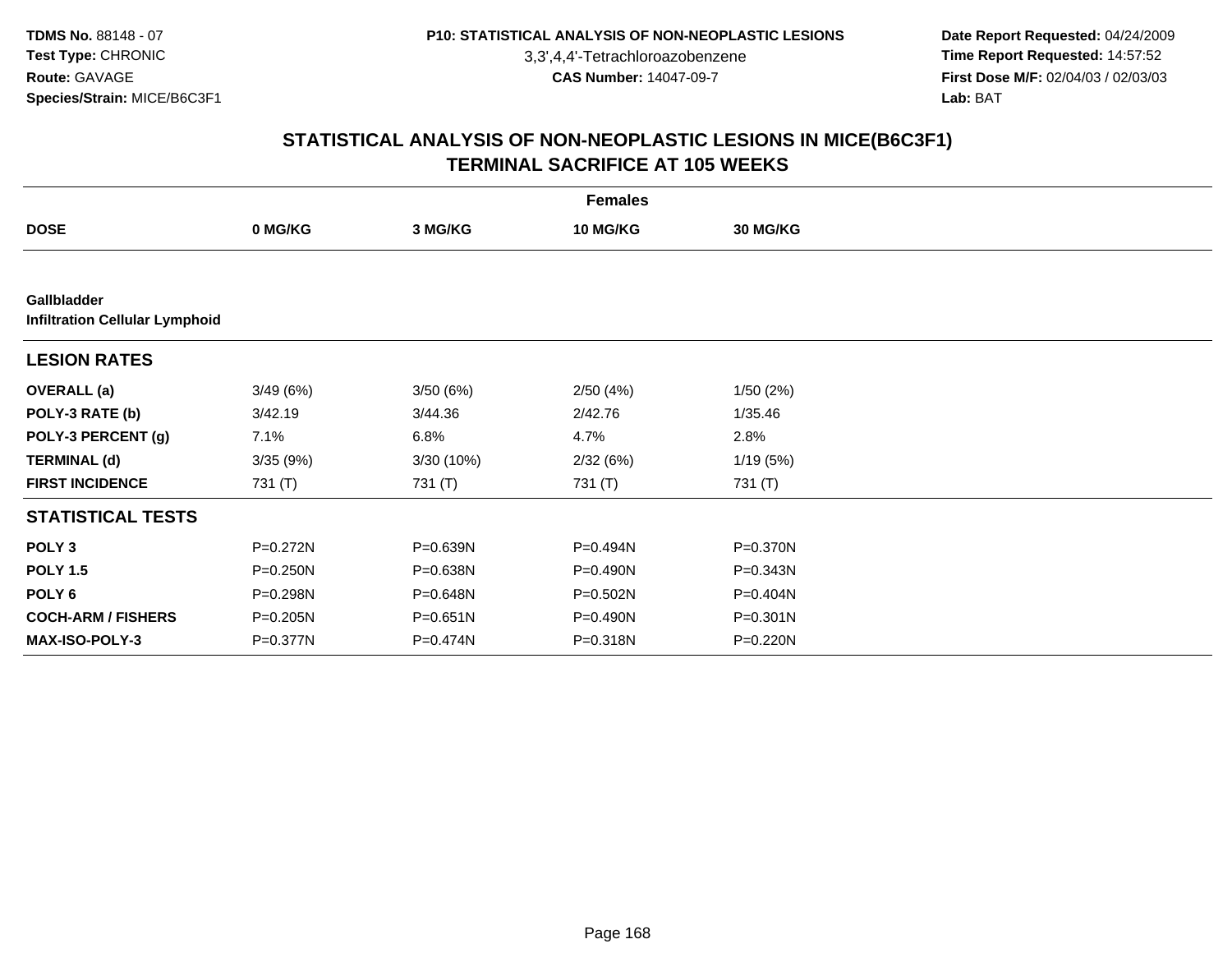3,3',4,4'-Tetrachloroazobenzene

 **Date Report Requested:** 04/24/2009 **Time Report Requested:** 14:57:52 **First Dose M/F:** 02/04/03 / 02/03/03<br>Lab: BAT **Lab:** BAT

|                                       | <b>Females</b> |             |                 |                 |  |  |  |  |
|---------------------------------------|----------------|-------------|-----------------|-----------------|--|--|--|--|
| <b>DOSE</b>                           | 0 MG/KG        | 3 MG/KG     | <b>10 MG/KG</b> | <b>30 MG/KG</b> |  |  |  |  |
|                                       |                |             |                 |                 |  |  |  |  |
| <b>Harderian Gland</b><br>Hyperplasia |                |             |                 |                 |  |  |  |  |
| <b>LESION RATES</b>                   |                |             |                 |                 |  |  |  |  |
| <b>OVERALL</b> (a)                    | 2/49(4%)       | 3/50(6%)    | 2/49(4%)        | 2/49(4%)        |  |  |  |  |
| POLY-3 RATE (b)                       | 2/42.19        | 3/44.61     | 2/42.57         | 2/34.84         |  |  |  |  |
| POLY-3 PERCENT (g)                    | 4.7%           | 6.7%        | 4.7%            | 5.7%            |  |  |  |  |
| <b>TERMINAL (d)</b>                   | 2/35(6%)       | 2/30(7%)    | 1/32(3%)        | 1/19(5%)        |  |  |  |  |
| <b>FIRST INCIDENCE</b>                | 731 (T)        | 664         | 536             | 645             |  |  |  |  |
| <b>STATISTICAL TESTS</b>              |                |             |                 |                 |  |  |  |  |
| POLY <sub>3</sub>                     | $P = 0.599$    | $P = 0.525$ | P=0.691N        | $P = 0.623$     |  |  |  |  |
| <b>POLY 1.5</b>                       | P=0.588N       | $P = 0.525$ | $P = 0.690N$    | $P = 0.649$     |  |  |  |  |
| POLY <sub>6</sub>                     | $P = 0.564$    | $P = 0.520$ | P=0.694N        | $P = 0.591$     |  |  |  |  |
| <b>COCH-ARM / FISHERS</b>             | $P = 0.530N$   | $P = 0.510$ | P=0.691N        | $P = 0.691N$    |  |  |  |  |
| <b>MAX-ISO-POLY-3</b>                 | $P = 0.667$    | $P = 0.349$ | P=0.496N        | $P=0.427$       |  |  |  |  |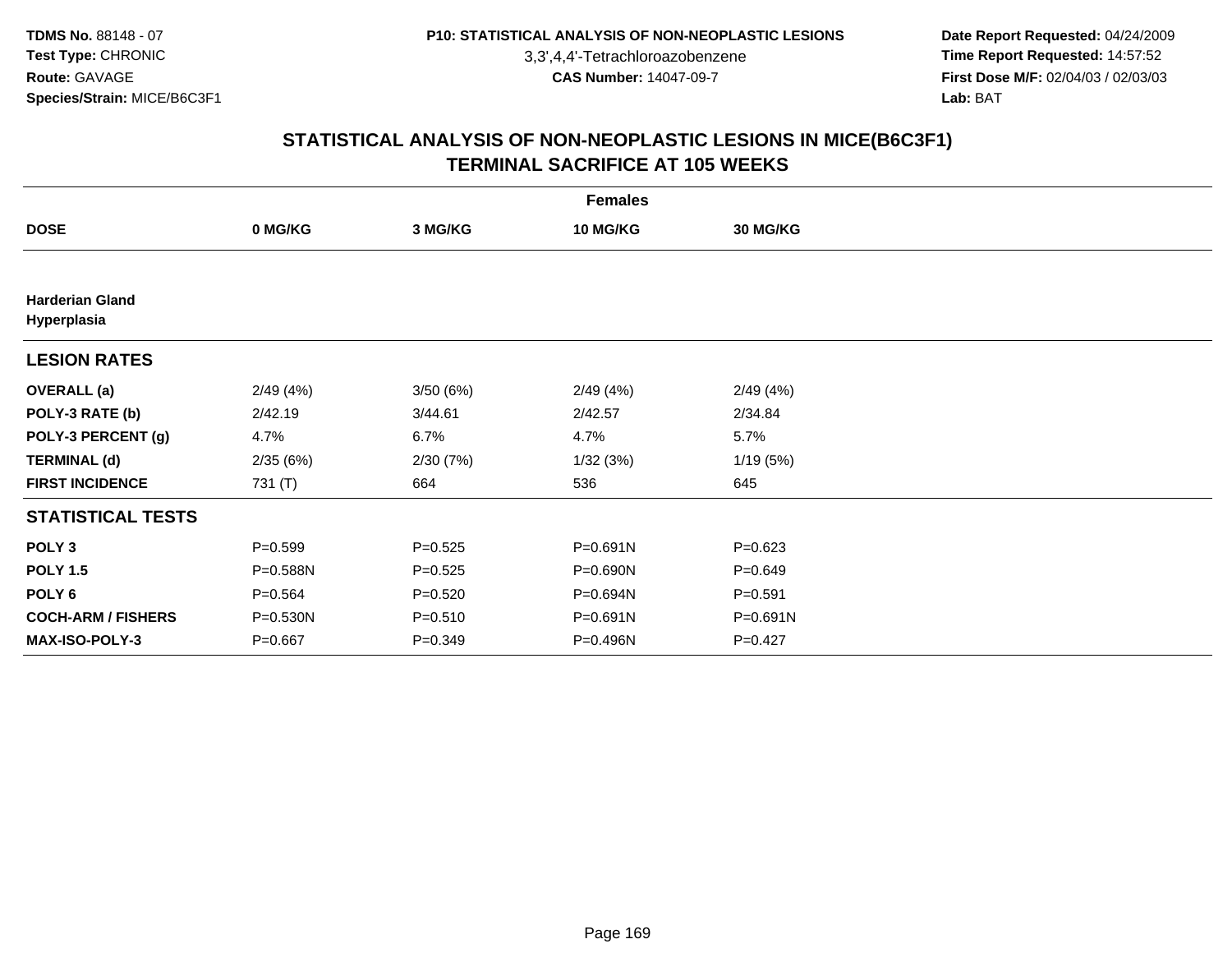3,3',4,4'-Tetrachloroazobenzene

 **Date Report Requested:** 04/24/2009 **Time Report Requested:** 14:57:52 **First Dose M/F:** 02/04/03 / 02/03/03<br>Lab: BAT **Lab:** BAT

|                                                                 | <b>Females</b> |             |            |                 |  |  |  |  |
|-----------------------------------------------------------------|----------------|-------------|------------|-----------------|--|--|--|--|
| <b>DOSE</b>                                                     | 0 MG/KG        | 3 MG/KG     | 10 MG/KG   | <b>30 MG/KG</b> |  |  |  |  |
|                                                                 |                |             |            |                 |  |  |  |  |
| <b>Harderian Gland</b><br><b>Infiltration Cellular Lymphoid</b> |                |             |            |                 |  |  |  |  |
| <b>LESION RATES</b>                                             |                |             |            |                 |  |  |  |  |
| <b>OVERALL</b> (a)                                              | 32/49 (65%)    | 13/50 (26%) | 7/49 (14%) | 4/49 (8%)       |  |  |  |  |
| POLY-3 RATE (b)                                                 | 32/44.59       | 13/45.73    | 7/41.96    | 4/34.83         |  |  |  |  |
| POLY-3 PERCENT (g)                                              | 71.8%          | 28.4%       | 16.7%      | 11.5%           |  |  |  |  |
| <b>TERMINAL (d)</b>                                             | 26/35 (74%)    | 6/30 (20%)  | 7/32 (22%) | 3/19(16%)       |  |  |  |  |
| <b>FIRST INCIDENCE</b>                                          | 546            | 542         | 731 (T)    | 648             |  |  |  |  |
| <b>STATISTICAL TESTS</b>                                        |                |             |            |                 |  |  |  |  |
| POLY <sub>3</sub>                                               | P<0.001N**     | P<0.001N**  | P<0.001N** | P<0.001N**      |  |  |  |  |
| <b>POLY 1.5</b>                                                 | P<0.001N**     | P<0.001N**  | P<0.001N** | P<0.001N**      |  |  |  |  |
| POLY <sub>6</sub>                                               | P<0.001N**     | P<0.001N**  | P<0.001N** | P<0.001N**      |  |  |  |  |
| <b>COCH-ARM / FISHERS</b>                                       | P<0.001N**     | P<0.001N**  | P<0.001N** | P<0.001N**      |  |  |  |  |
| <b>MAX-ISO-POLY-3</b>                                           | P<0.001N**     | P<0.001N**  | P<0.001N** | P<0.001N**      |  |  |  |  |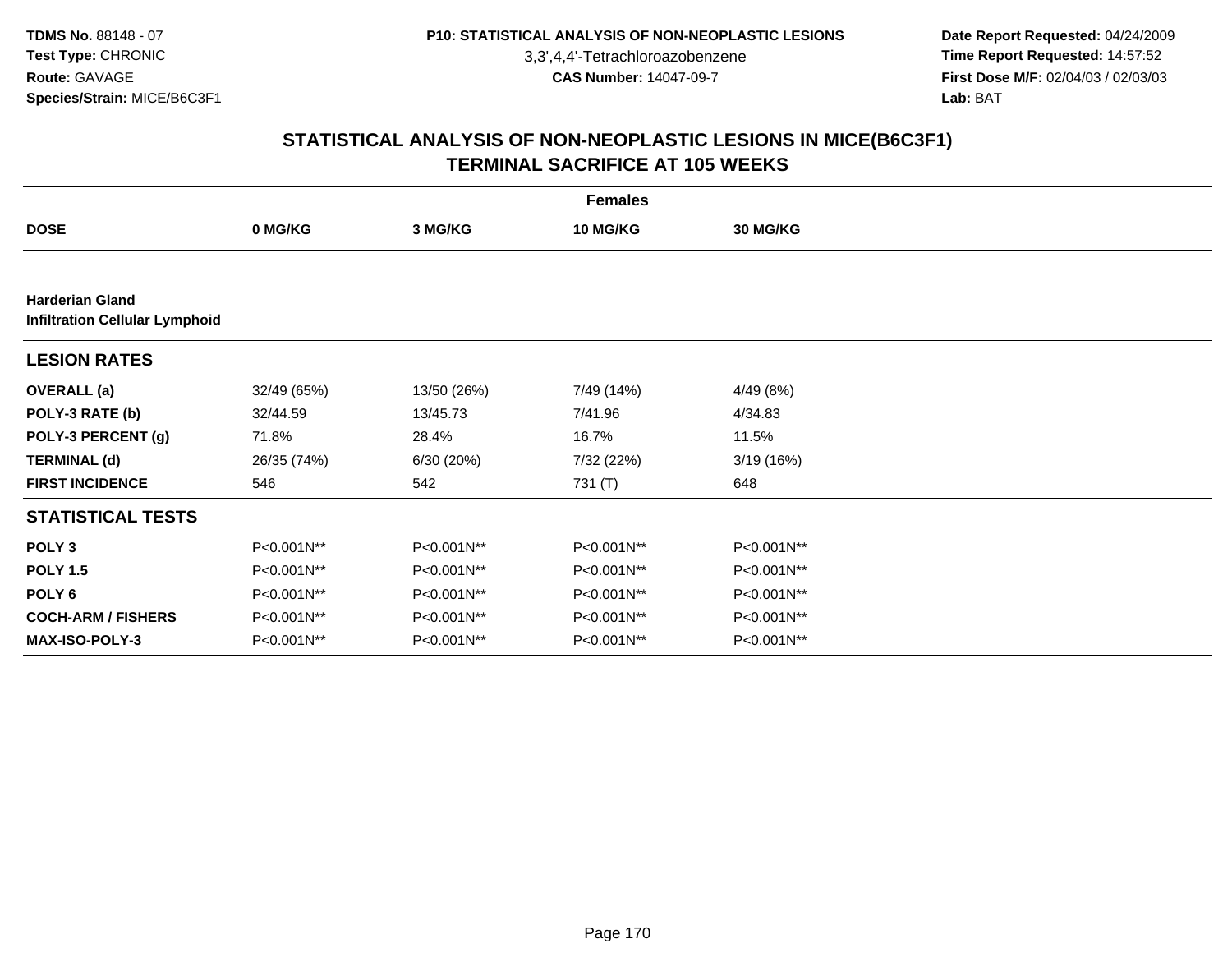3,3',4,4'-Tetrachloroazobenzene

 **Date Report Requested:** 04/24/2009 **Time Report Requested:** 14:57:52 **First Dose M/F:** 02/04/03 / 02/03/03<br>Lab: BAT **Lab:** BAT

|                                                       |             |          | <b>Females</b> |             |  |
|-------------------------------------------------------|-------------|----------|----------------|-------------|--|
| <b>DOSE</b>                                           | 0 MG/KG     | 3 MG/KG  | 10 MG/KG       | 30 MG/KG    |  |
|                                                       |             |          |                |             |  |
| <b>Harderian Gland</b><br><b>Inflammation Chronic</b> |             |          |                |             |  |
| <b>LESION RATES</b>                                   |             |          |                |             |  |
| <b>OVERALL (a)</b>                                    | 1/49(2%)    | 0/50(0%) | 2/49(4%)       | 3/49(6%)    |  |
| POLY-3 RATE (b)                                       | 1/42.19     | 0/44.36  | 2/42.22        | 3/34.72     |  |
| POLY-3 PERCENT (g)                                    | 2.4%        | 0%       | 4.7%           | 8.6%        |  |
| <b>TERMINAL (d)</b>                                   | 1/35(3%)    | 0/30(0%) | 1/32(3%)       | 2/19(11%)   |  |
| <b>FIRST INCIDENCE</b>                                | 731 (T)     | ---      | 661            | 680         |  |
| <b>STATISTICAL TESTS</b>                              |             |          |                |             |  |
| POLY <sub>3</sub>                                     | $P = 0.065$ | P=0.490N | $P = 0.500$    | $P = 0.239$ |  |
| <b>POLY 1.5</b>                                       | $P = 0.075$ | P=0.489N | $P = 0.502$    | $P = 0.262$ |  |
| POLY 6                                                | $P = 0.056$ | P=0.493N | $P=0.497$      | $P = 0.214$ |  |
| <b>COCH-ARM / FISHERS</b>                             | $P = 0.102$ | P=0.495N | $P = 0.500$    | $P = 0.309$ |  |
| <b>MAX-ISO-POLY-3</b>                                 | $P = 0.100$ | P=0.157N | $P = 0.280$    | $P = 0.132$ |  |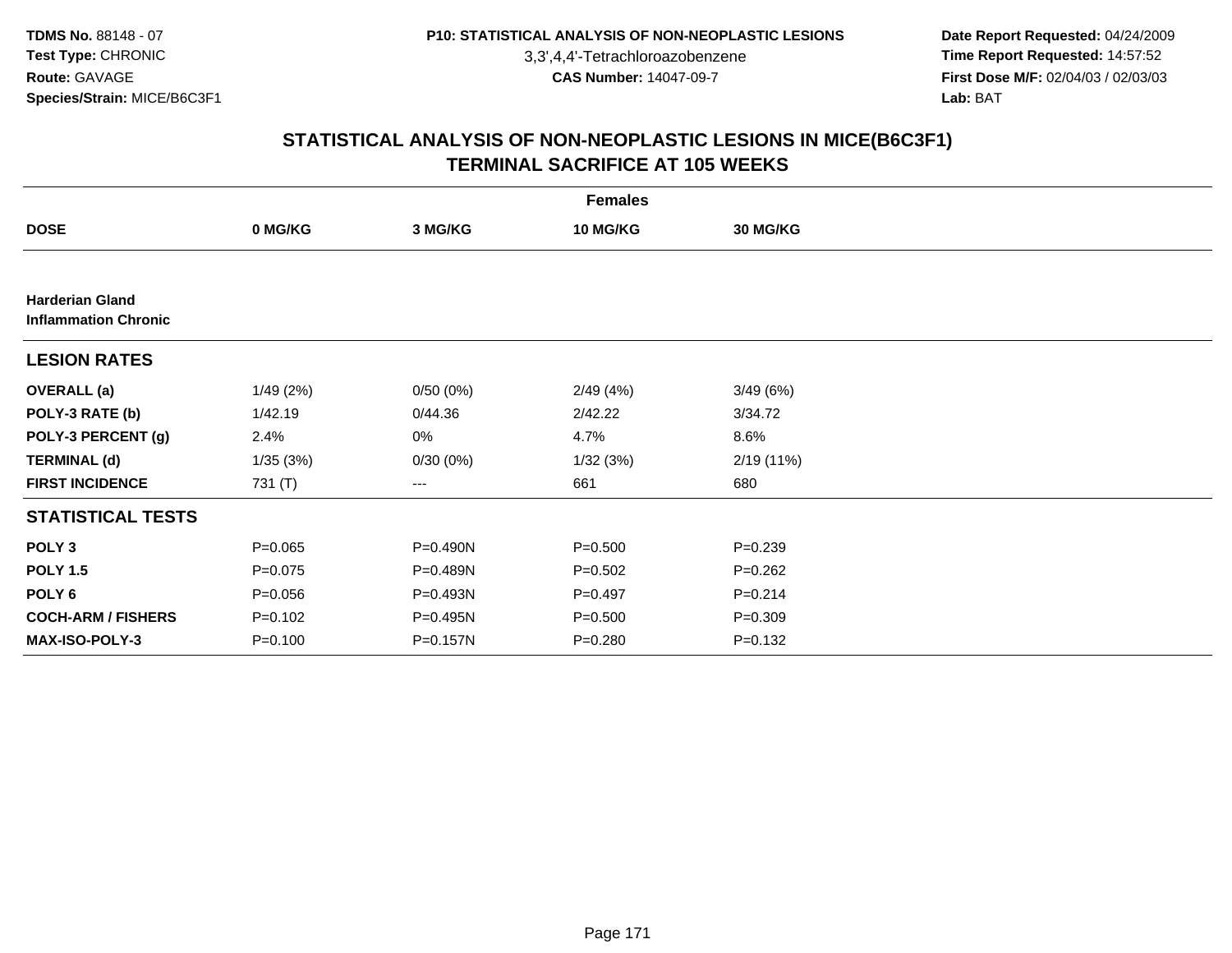3,3',4,4'-Tetrachloroazobenzene

 **Date Report Requested:** 04/24/2009 **Time Report Requested:** 14:57:52 **First Dose M/F:** 02/04/03 / 02/03/03<br>Lab: BAT **Lab:** BAT

|                           | <b>Females</b> |             |                 |                 |  |  |  |
|---------------------------|----------------|-------------|-----------------|-----------------|--|--|--|
| <b>DOSE</b>               | 0 MG/KG        | 3 MG/KG     | <b>10 MG/KG</b> | <b>30 MG/KG</b> |  |  |  |
|                           |                |             |                 |                 |  |  |  |
| Heart                     |                |             |                 |                 |  |  |  |
| Cardiomyopathy            |                |             |                 |                 |  |  |  |
| <b>LESION RATES</b>       |                |             |                 |                 |  |  |  |
| <b>OVERALL</b> (a)        | 3/49(6%)       | 5/50 (10%)  | 4/50 (8%)       | 9/50 (18%)      |  |  |  |
| POLY-3 RATE (b)           | 3/43.21        | 5/45.14     | 4/43.14         | 9/37.02         |  |  |  |
| POLY-3 PERCENT (g)        | 6.9%           | 11.1%       | 9.3%            | 24.3%           |  |  |  |
| <b>TERMINAL (d)</b>       | 1/35(3%)       | 2/30(7%)    | 3/32 (9%)       | 4/19 (21%)      |  |  |  |
| <b>FIRST INCIDENCE</b>    | 269            | 596         | 623             | 543             |  |  |  |
| <b>STATISTICAL TESTS</b>  |                |             |                 |                 |  |  |  |
| POLY <sub>3</sub>         | $P=0.017*$     | $P = 0.380$ | $P=0.499$       | $P=0.030*$      |  |  |  |
| <b>POLY 1.5</b>           | $P=0.023*$     | $P = 0.381$ | $P = 0.504$     | $P=0.039*$      |  |  |  |
| POLY <sub>6</sub>         | $P=0.013*$     | $P = 0.376$ | $P=0.491$       | $P=0.022*$      |  |  |  |
| <b>COCH-ARM / FISHERS</b> | P=0.041*       | $P = 0.369$ | $P = 0.511$     | $P=0.065$       |  |  |  |
| <b>MAX-ISO-POLY-3</b>     | $P=0.026*$     | $P = 0.254$ | $P = 0.347$     | $P=0.020*$      |  |  |  |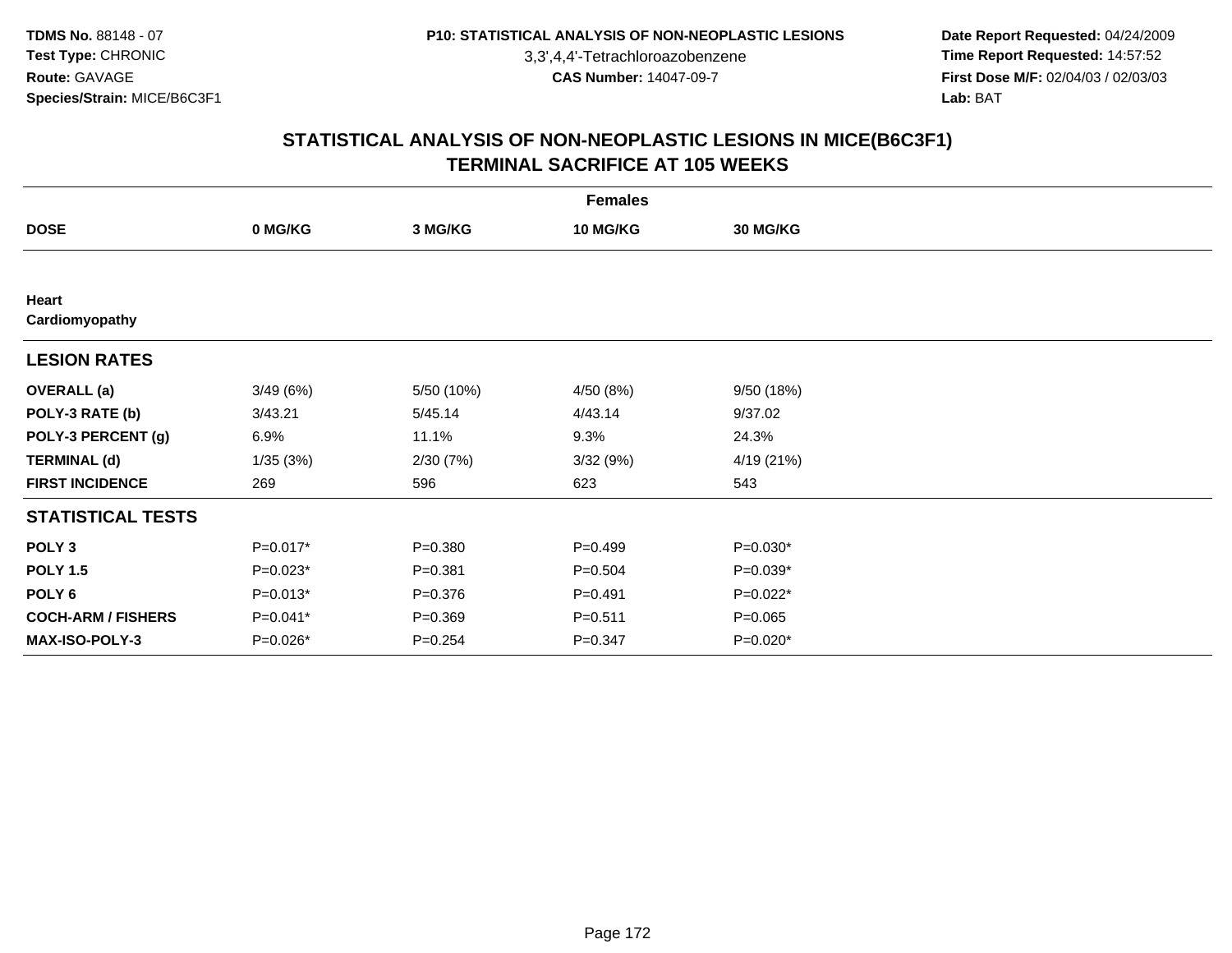3,3',4,4'-Tetrachloroazobenzene

 **Date Report Requested:** 04/24/2009 **Time Report Requested:** 14:57:52 **First Dose M/F:** 02/04/03 / 02/03/03<br>Lab: BAT **Lab:** BAT

|                                      | <b>Females</b> |          |                 |             |  |  |  |
|--------------------------------------|----------------|----------|-----------------|-------------|--|--|--|
| <b>DOSE</b>                          | 0 MG/KG        | 3 MG/KG  | <b>10 MG/KG</b> | 30 MG/KG    |  |  |  |
|                                      |                |          |                 |             |  |  |  |
| Heart<br><b>Hyperplasia Atypical</b> |                |          |                 |             |  |  |  |
| <b>LESION RATES</b>                  |                |          |                 |             |  |  |  |
| <b>OVERALL</b> (a)                   | 0/49(0%)       | 0/50(0%) | 0/50(0%)        | 1/50(2%)    |  |  |  |
| POLY-3 RATE (b)                      | 0/42.19        | 0/44.36  | 0/42.76         | 1/35.47     |  |  |  |
| POLY-3 PERCENT (g)                   | 0%             | 0%       | 0%              | 2.8%        |  |  |  |
| <b>TERMINAL (d)</b>                  | 0/35(0%)       | 0/30(0%) | 0/32(0%)        | 0/19(0%)    |  |  |  |
| <b>FIRST INCIDENCE</b>               | $---$          | $---$    | ---             | 728         |  |  |  |
| <b>STATISTICAL TESTS</b>             |                |          |                 |             |  |  |  |
| POLY <sub>3</sub>                    | $P = 0.186$    | (e)      | (e)             | $P=0.466$   |  |  |  |
| <b>POLY 1.5</b>                      | $P = 0.195$    | (e)      | (e)             | $P = 0.480$ |  |  |  |
| POLY <sub>6</sub>                    | $P = 0.176$    | (e)      | (e)             | $P=0.449$   |  |  |  |
| <b>COCH-ARM / FISHERS</b>            | $P = 0.215$    | (e)      | (e)             | $P = 0.505$ |  |  |  |
| <b>MAX-ISO-POLY-3</b>                | $P = 0.127$    | (e)      | (e)             | $P = 0.159$ |  |  |  |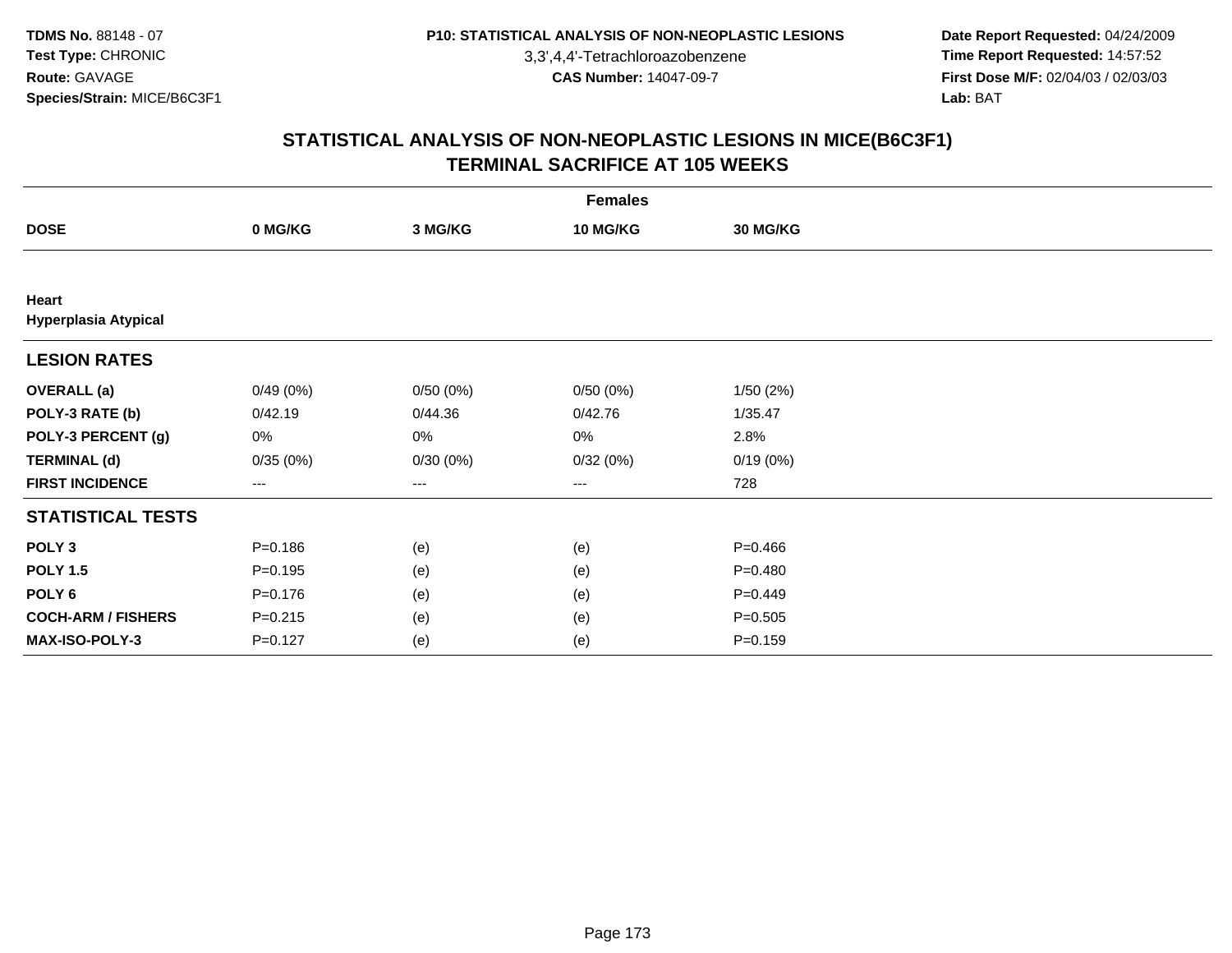3,3',4,4'-Tetrachloroazobenzene

 **Date Report Requested:** 04/24/2009 **Time Report Requested:** 14:57:52 **First Dose M/F:** 02/04/03 / 02/03/03<br>Lab: BAT **Lab:** BAT

|                                      |             |             | <b>Females</b> |                 |  |
|--------------------------------------|-------------|-------------|----------------|-----------------|--|
| <b>DOSE</b>                          | 0 MG/KG     | 3 MG/KG     | 10 MG/KG       | <b>30 MG/KG</b> |  |
|                                      |             |             |                |                 |  |
| Heart<br><b>Inflammation Chronic</b> |             |             |                |                 |  |
| <b>LESION RATES</b>                  |             |             |                |                 |  |
| <b>OVERALL</b> (a)                   | 0/49(0%)    | 1/50(2%)    | 0/50(0%)       | 1/50(2%)        |  |
| POLY-3 RATE (b)                      | 0/42.19     | 1/44.36     | 0/42.76        | 1/36.46         |  |
| POLY-3 PERCENT (g)                   | 0%          | 2.3%        | 0%             | 2.7%            |  |
| <b>TERMINAL (d)</b>                  | 0/35(0%)    | 1/30(3%)    | 0/32(0%)       | 0/19(0%)        |  |
| <b>FIRST INCIDENCE</b>               | ---         | 731 (T)     | $---$          | 15              |  |
| <b>STATISTICAL TESTS</b>             |             |             |                |                 |  |
| POLY <sub>3</sub>                    | $P=0.426$   | $P = 0.510$ | (e)            | $P = 0.471$     |  |
| <b>POLY 1.5</b>                      | $P=0.442$   | $P = 0.511$ | (e)            | $P=0.484$       |  |
| POLY <sub>6</sub>                    | $P = 0.407$ | $P = 0.507$ | (e)            | $P=0.455$       |  |
| <b>COCH-ARM / FISHERS</b>            | $P=0.466$   | $P = 0.505$ | (e)            | $P = 0.505$     |  |
| MAX-ISO-POLY-3                       | $P = 0.258$ | $P = 0.170$ | (e)            | $P = 0.159$     |  |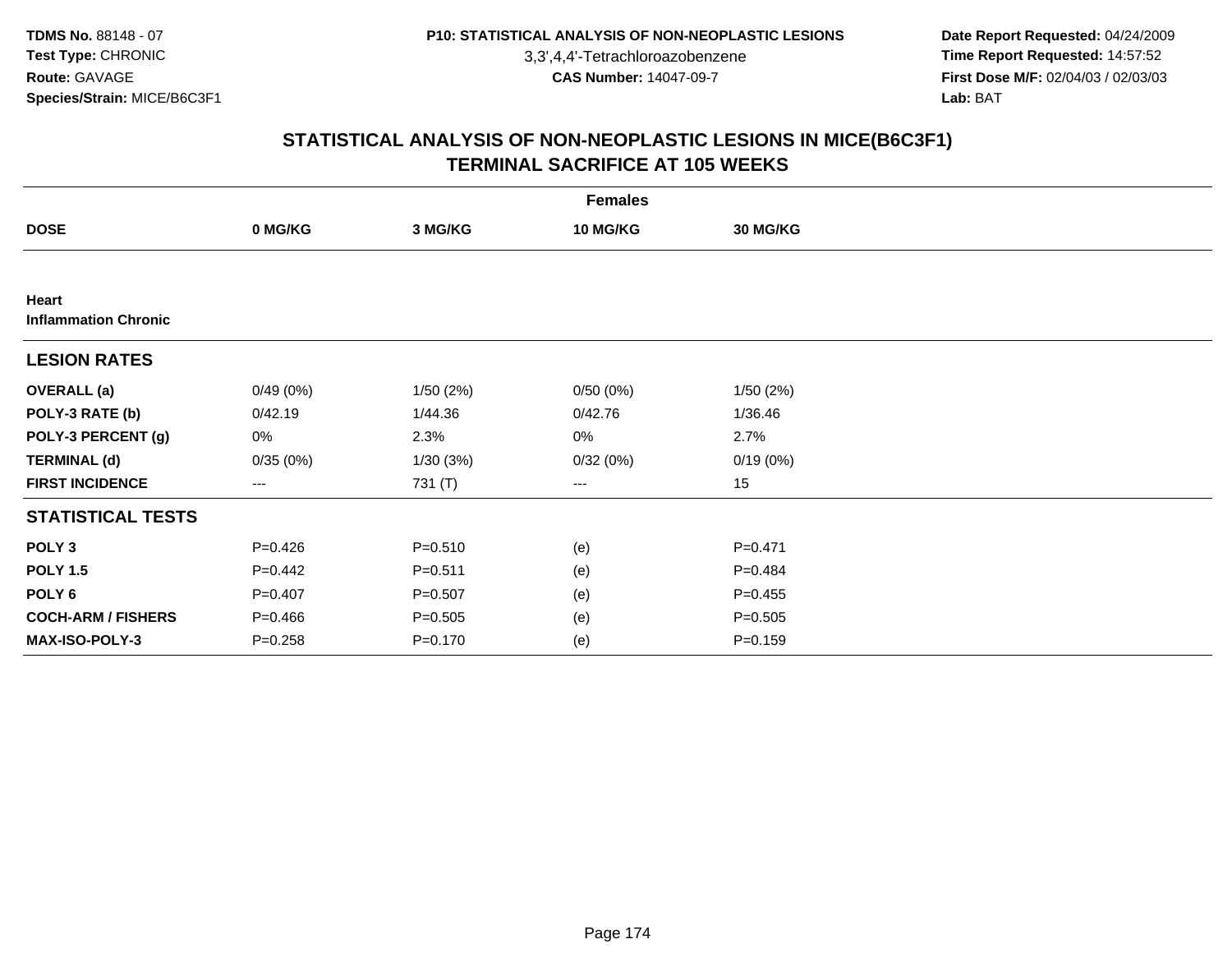3,3',4,4'-Tetrachloroazobenzene

 **Date Report Requested:** 04/24/2009 **Time Report Requested:** 14:57:52 **First Dose M/F:** 02/04/03 / 02/03/03<br>Lab: BAT **Lab:** BAT

|                                |          |              | <b>Females</b>  |                 |  |
|--------------------------------|----------|--------------|-----------------|-----------------|--|
| <b>DOSE</b>                    | 0 MG/KG  | 3 MG/KG      | <b>10 MG/KG</b> | <b>30 MG/KG</b> |  |
|                                |          |              |                 |                 |  |
| Heart<br><b>Mineralization</b> |          |              |                 |                 |  |
| <b>LESION RATES</b>            |          |              |                 |                 |  |
| <b>OVERALL</b> (a)             | 3/49(6%) | 3/50(6%)     | 3/50(6%)        | 2/50(4%)        |  |
| POLY-3 RATE (b)                | 3/43.37  | 3/44.91      | 3/44.41         | 2/35.99         |  |
| POLY-3 PERCENT (g)             | 6.9%     | 6.7%         | 6.8%            | 5.6%            |  |
| <b>TERMINAL (d)</b>            | 0/35(0%) | 1/30(3%)     | 0/32(0%)        | 0/19(0%)        |  |
| <b>FIRST INCIDENCE</b>         | 546      | 654          | 477             | 645             |  |
| <b>STATISTICAL TESTS</b>       |          |              |                 |                 |  |
| POLY <sub>3</sub>              | P=0.503N | P=0.646N     | P=0.652N        | P=0.584N        |  |
| <b>POLY 1.5</b>                | P=0.469N | P=0.642N     | $P = 0.649N$    | P=0.550N        |  |
| POLY <sub>6</sub>              | P=0.538N | P=0.657N     | P=0.658N        | $P = 0.622N$    |  |
| <b>COCH-ARM / FISHERS</b>      | P=0.397N | $P = 0.651N$ | $P = 0.651N$    | P=0.490N        |  |
| <b>MAX-ISO-POLY-3</b>          | P=0.643N | P=0.482N     | P=0.487N        | P=0.410N        |  |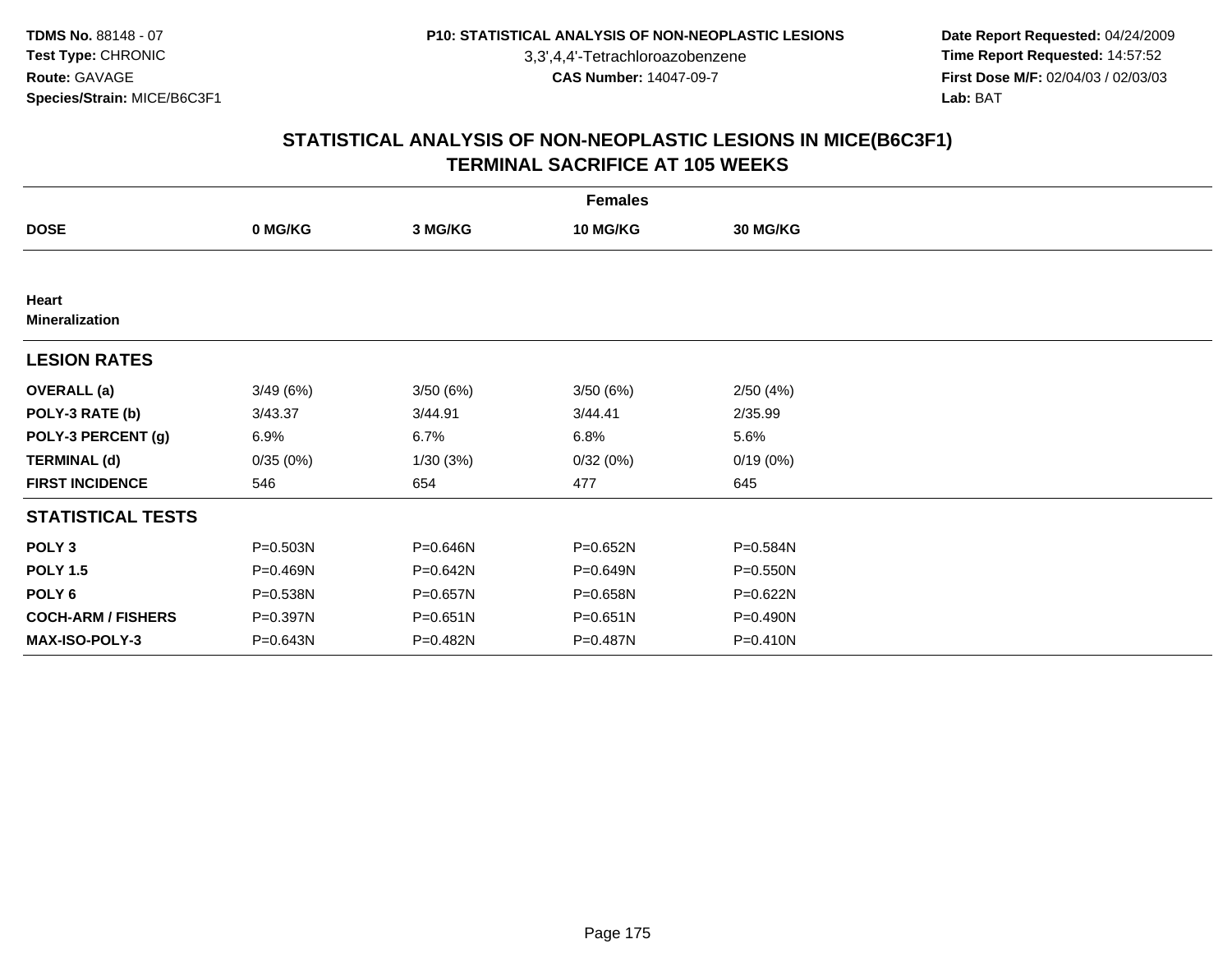3,3',4,4'-Tetrachloroazobenzene

 **Date Report Requested:** 04/24/2009 **Time Report Requested:** 14:57:52 **First Dose M/F:** 02/04/03 / 02/03/03<br>Lab: BAT **Lab:** BAT

|                           | <b>Females</b> |          |          |          |  |  |  |
|---------------------------|----------------|----------|----------|----------|--|--|--|
| <b>DOSE</b>               | 0 MG/KG        | 3 MG/KG  | 10 MG/KG | 30 MG/KG |  |  |  |
|                           |                |          |          |          |  |  |  |
| Heart<br><b>Necrosis</b>  |                |          |          |          |  |  |  |
| <b>LESION RATES</b>       |                |          |          |          |  |  |  |
| <b>OVERALL</b> (a)        | 0/49(0%)       | 0/50(0%) | 0/50(0%) | 0/50(0%) |  |  |  |
| POLY-3 RATE (b)           | 0/42.19        | 0/44.36  | 0/42.76  | 0/35.46  |  |  |  |
| POLY-3 PERCENT (g)        | 0%             | 0%       | 0%       | 0%       |  |  |  |
| <b>TERMINAL (d)</b>       | 0/35(0%)       | 0/30(0%) | 0/32(0%) | 0/19(0%) |  |  |  |
| <b>FIRST INCIDENCE</b>    | $--$           | ---      | ---      | $--$     |  |  |  |
| <b>STATISTICAL TESTS</b>  |                |          |          |          |  |  |  |
| POLY <sub>3</sub>         | (e)            | (e)      | (e)      | (e)      |  |  |  |
| <b>POLY 1.5</b>           | (e)            | (e)      | (e)      | (e)      |  |  |  |
| POLY <sub>6</sub>         | (e)            | (e)      | (e)      | (e)      |  |  |  |
| <b>COCH-ARM / FISHERS</b> | (e)            | (e)      | (e)      | (e)      |  |  |  |
| <b>MAX-ISO-POLY-3</b>     | (e)            | (e)      | (e)      | (e)      |  |  |  |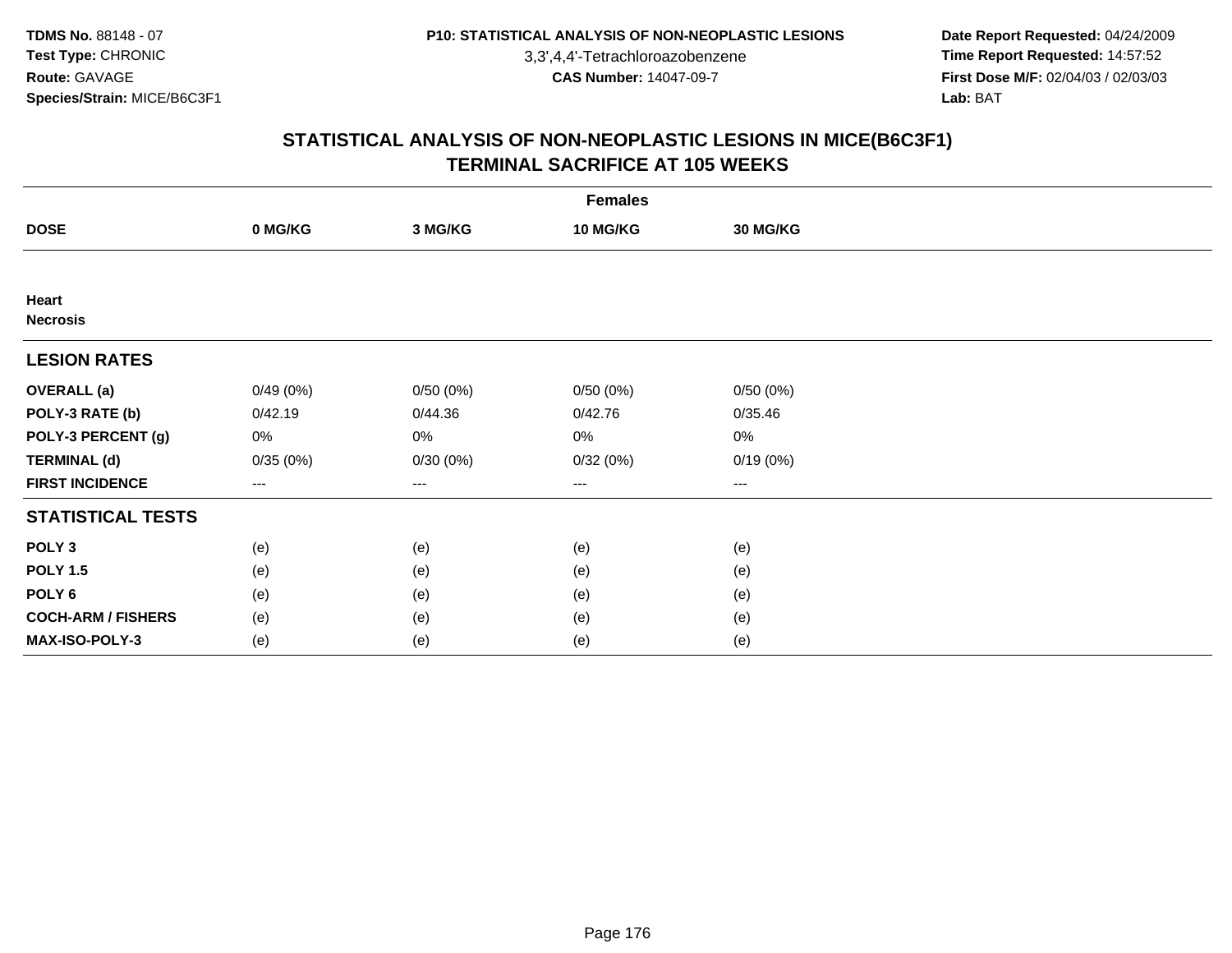3,3',4,4'-Tetrachloroazobenzene

 **Date Report Requested:** 04/24/2009 **Time Report Requested:** 14:57:52 **First Dose M/F:** 02/04/03 / 02/03/03<br>Lab: BAT **Lab:** BAT

|                                                     | <b>Females</b>         |                   |          |                 |  |  |  |  |
|-----------------------------------------------------|------------------------|-------------------|----------|-----------------|--|--|--|--|
| <b>DOSE</b>                                         | 0 MG/KG                | 3 MG/KG           | 10 MG/KG | <b>30 MG/KG</b> |  |  |  |  |
|                                                     |                        |                   |          |                 |  |  |  |  |
| <b>Heart: Artery</b><br><b>Inflammation Chronic</b> |                        |                   |          |                 |  |  |  |  |
| <b>LESION RATES</b>                                 |                        |                   |          |                 |  |  |  |  |
| <b>OVERALL</b> (a)                                  | 0/49(0%)               | 0/50(0%)          | 0/50(0%) | 0/50(0%)        |  |  |  |  |
| POLY-3 RATE (b)                                     | 0/42.19                | 0/44.36           | 0/42.76  | 0/35.46         |  |  |  |  |
| POLY-3 PERCENT (g)                                  | 0%                     | 0%                | 0%       | $0\%$           |  |  |  |  |
| <b>TERMINAL (d)</b>                                 | 0/35(0%)               | 0/30(0%)          | 0/32(0%) | 0/19(0%)        |  |  |  |  |
| <b>FIRST INCIDENCE</b>                              | $\qquad \qquad \cdots$ | $\qquad \qquad -$ | $\cdots$ | $\cdots$        |  |  |  |  |
| <b>STATISTICAL TESTS</b>                            |                        |                   |          |                 |  |  |  |  |
| POLY <sub>3</sub>                                   | (e)                    | (e)               | (e)      | (e)             |  |  |  |  |
| <b>POLY 1.5</b>                                     | (e)                    | (e)               | (e)      | (e)             |  |  |  |  |
| POLY <sub>6</sub>                                   | (e)                    | (e)               | (e)      | (e)             |  |  |  |  |
| <b>COCH-ARM / FISHERS</b>                           | (e)                    | (e)               | (e)      | (e)             |  |  |  |  |
| MAX-ISO-POLY-3                                      | (e)                    | (e)               | (e)      | (e)             |  |  |  |  |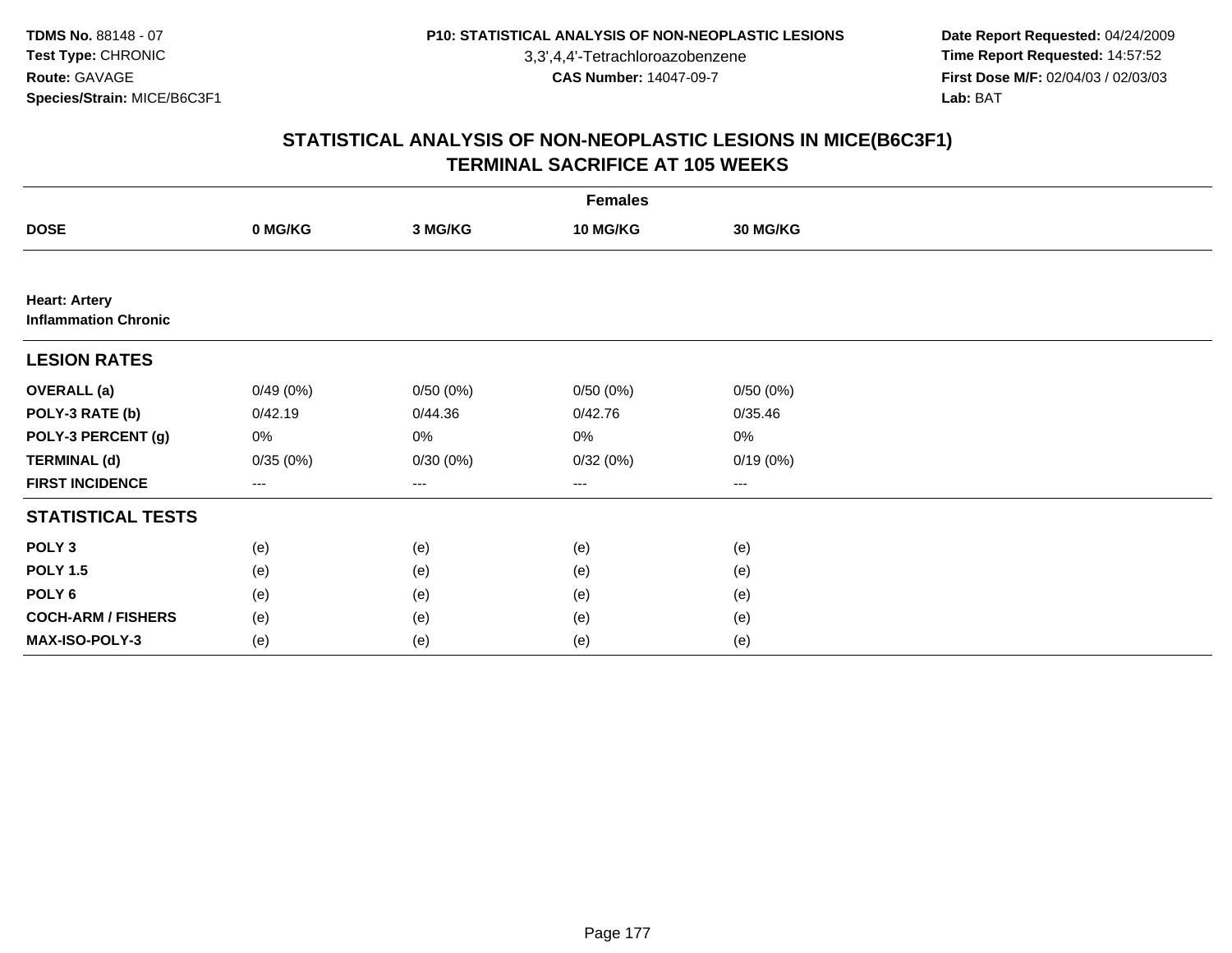3,3',4,4'-Tetrachloroazobenzene

 **Date Report Requested:** 04/24/2009 **Time Report Requested:** 14:57:52 **First Dose M/F:** 02/04/03 / 02/03/03<br>Lab: BAT **Lab:** BAT

|                                                                 |            |          | <b>Females</b> |                 |  |
|-----------------------------------------------------------------|------------|----------|----------------|-----------------|--|
| <b>DOSE</b>                                                     | 0 MG/KG    | 3 MG/KG  | 10 MG/KG       | <b>30 MG/KG</b> |  |
|                                                                 |            |          |                |                 |  |
| Intestine Small, Jejunum: Peyer's Patch<br>Hyperplasia Lymphoid |            |          |                |                 |  |
| <b>LESION RATES</b>                                             |            |          |                |                 |  |
| <b>OVERALL</b> (a)                                              | 0/49(0%)   | 0/50(0%) | 1/50(2%)       | 3/50(6%)        |  |
| POLY-3 RATE (b)                                                 | 0/42.19    | 0/44.36  | 1/42.76        | 3/35.77         |  |
| POLY-3 PERCENT (g)                                              | 0%         | 0%       | 2.3%           | 8.4%            |  |
| <b>TERMINAL (d)</b>                                             | 0/35(0%)   | 0/30(0%) | 1/32(3%)       | 2/19 (11%)      |  |
| <b>FIRST INCIDENCE</b>                                          | $---$      | ---      | 731 (T)        | 648             |  |
| <b>STATISTICAL TESTS</b>                                        |            |          |                |                 |  |
| POLY <sub>3</sub>                                               | $P=0.013*$ | (e)      | $P = 0.503$    | $P = 0.091$     |  |
| <b>POLY 1.5</b>                                                 | $P=0.015*$ | (e)      | $P = 0.504$    | $P = 0.102$     |  |
| POLY <sub>6</sub>                                               | P=0.011*   | (e)      | $P=0.499$      | $P = 0.081$     |  |
| <b>COCH-ARM / FISHERS</b>                                       | P=0.022*   | (e)      | $P = 0.505$    | $P = 0.125$     |  |
| MAX-ISO-POLY-3                                                  | P=0.021*   | (e)      | $P = 0.161$    | $P=0.038*$      |  |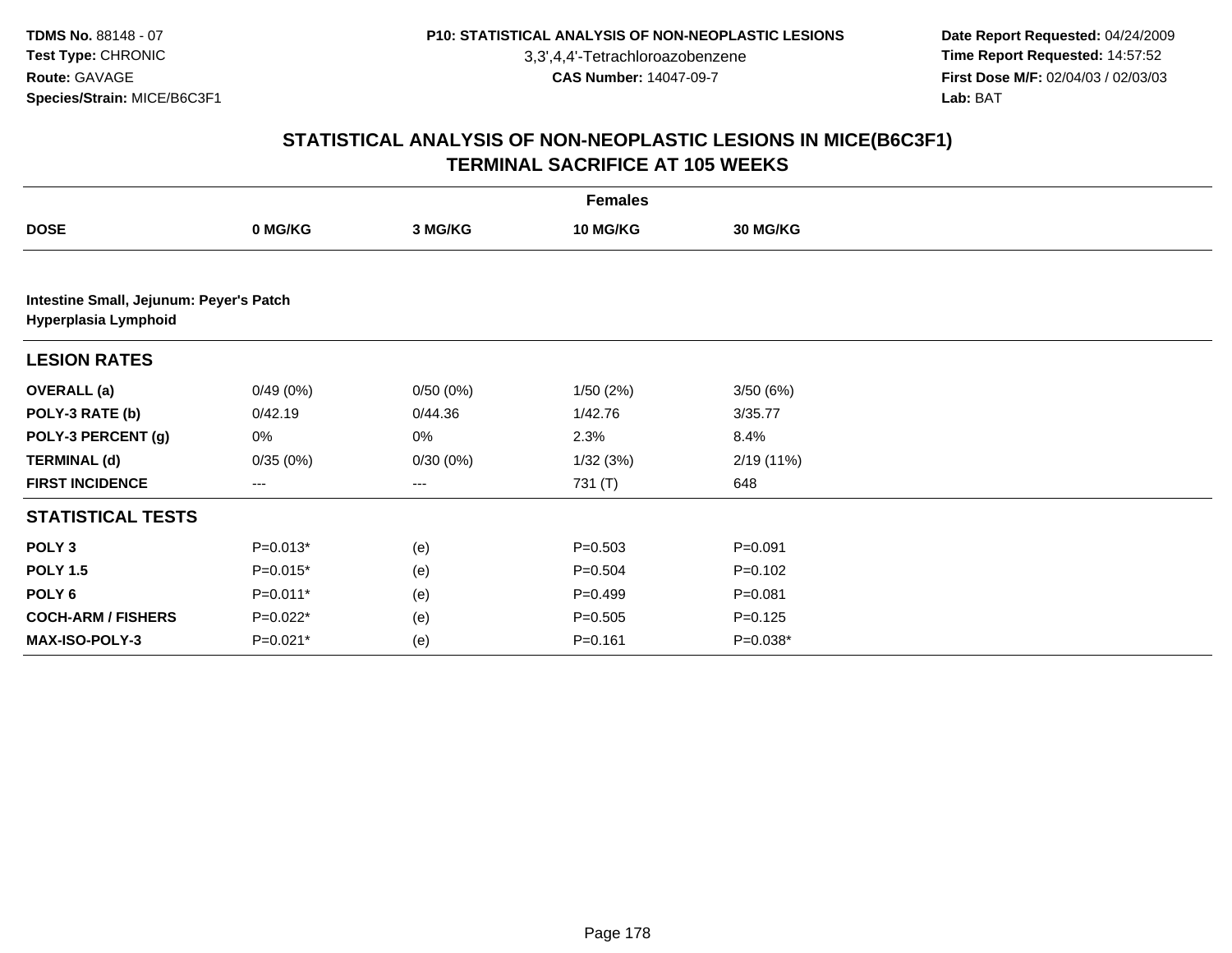3,3',4,4'-Tetrachloroazobenzene

 **Date Report Requested:** 04/24/2009 **Time Report Requested:** 14:57:52 **First Dose M/F:** 02/04/03 / 02/03/03<br>Lab: BAT **Lab:** BAT

| <b>Females</b>                           |              |                   |                 |                   |  |  |  |
|------------------------------------------|--------------|-------------------|-----------------|-------------------|--|--|--|
| <b>DOSE</b>                              | 0 MG/KG      | 3 MG/KG           | <b>10 MG/KG</b> | <b>30 MG/KG</b>   |  |  |  |
|                                          |              |                   |                 |                   |  |  |  |
| <b>Islets, Pancreatic</b><br>Hyperplasia |              |                   |                 |                   |  |  |  |
| <b>LESION RATES</b>                      |              |                   |                 |                   |  |  |  |
| <b>OVERALL</b> (a)                       | 1/49(2%)     | 0/50(0%)          | 0/50(0%)        | 0/50(0%)          |  |  |  |
| POLY-3 RATE (b)                          | 1/42.19      | 0/44.36           | 0/42.76         | 0/35.46           |  |  |  |
| POLY-3 PERCENT (g)                       | 2.4%         | 0%                | 0%              | 0%                |  |  |  |
| <b>TERMINAL (d)</b>                      | 1/35(3%)     | 0/30(0%)          | 0/32(0%)        | 0/19(0%)          |  |  |  |
| <b>FIRST INCIDENCE</b>                   | 731 (T)      | $\qquad \qquad -$ | ---             | $\qquad \qquad -$ |  |  |  |
| <b>STATISTICAL TESTS</b>                 |              |                   |                 |                   |  |  |  |
| POLY <sub>3</sub>                        | P=0.467N     | P=0.490N          | P=0.497N        | P=0.534N          |  |  |  |
| <b>POLY 1.5</b>                          | $P = 0.472N$ | P=0.489N          | P=0.496N        | P=0.520N          |  |  |  |
| POLY <sub>6</sub>                        | $P = 0.457N$ | P=0.493N          | $P = 0.501N$    | $P = 0.551N$      |  |  |  |
| <b>COCH-ARM / FISHERS</b>                | P=0.473N     | P=0.495N          | P=0.495N        | P=0.495N          |  |  |  |
| <b>MAX-ISO-POLY-3</b>                    | $P = 0.191N$ | P=0.157N          | P=0.157N        | P=0.202N          |  |  |  |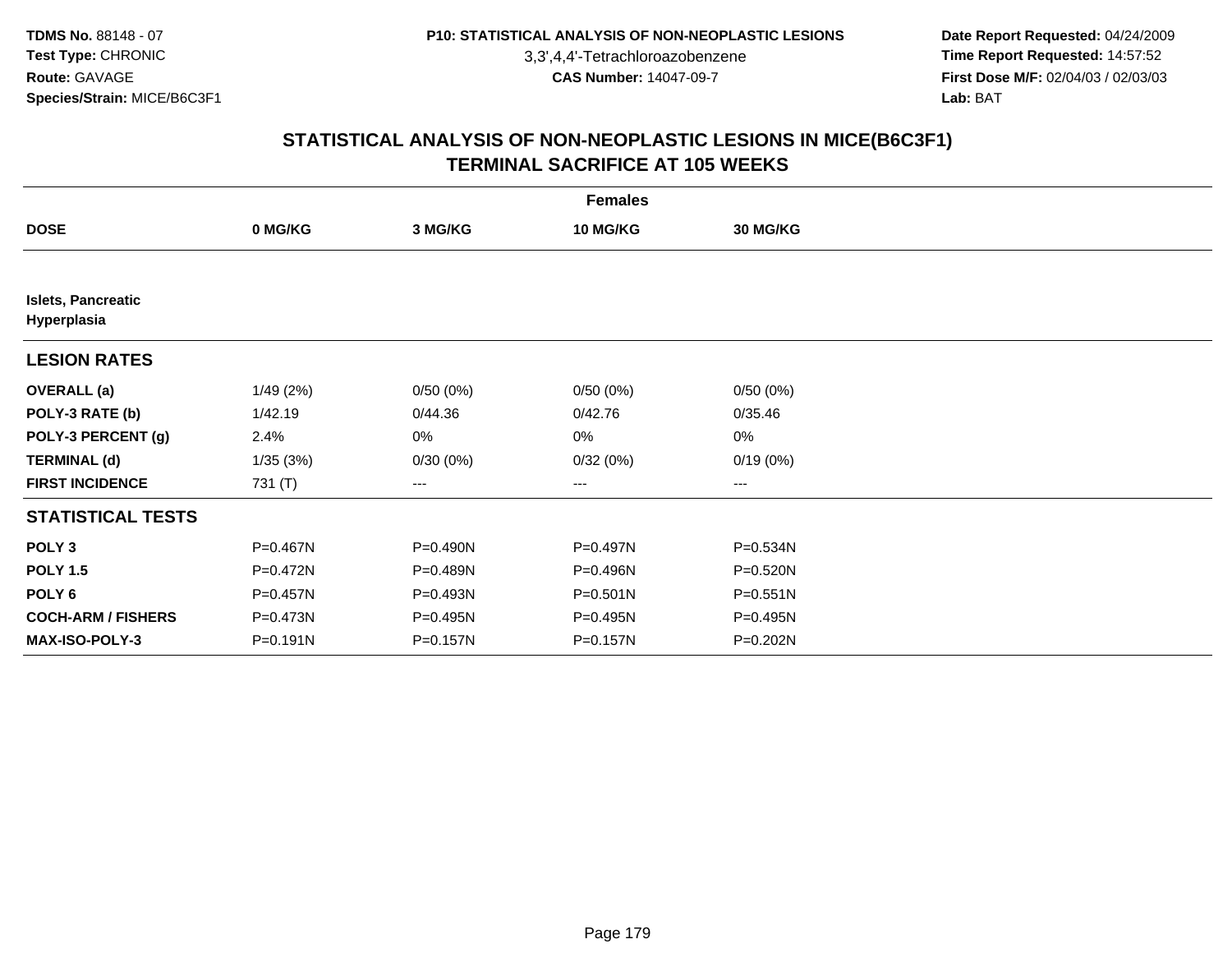3,3',4,4'-Tetrachloroazobenzene

 **Date Report Requested:** 04/24/2009 **Time Report Requested:** 14:57:52 **First Dose M/F:** 02/04/03 / 02/03/03<br>Lab: BAT **Lab:** BAT

|                           | <b>Females</b> |          |                 |             |  |  |  |
|---------------------------|----------------|----------|-----------------|-------------|--|--|--|
| <b>DOSE</b>               | 0 MG/KG        | 3 MG/KG  | <b>10 MG/KG</b> | 30 MG/KG    |  |  |  |
|                           |                |          |                 |             |  |  |  |
| Kidney<br>Hydronephrosis  |                |          |                 |             |  |  |  |
| <b>LESION RATES</b>       |                |          |                 |             |  |  |  |
| <b>OVERALL</b> (a)        | 0/49(0%)       | 0/50(0%) | 5/50 (10%)      | 3/50(6%)    |  |  |  |
| POLY-3 RATE (b)           | 0/42.19        | 0/44.36  | 5/43.36         | 3/35.63     |  |  |  |
| POLY-3 PERCENT (g)        | 0%             | 0%       | 11.5%           | 8.4%        |  |  |  |
| <b>TERMINAL (d)</b>       | 0/35(0%)       | 0/30(0%) | 4/32 (13%)      | 2/19(11%)   |  |  |  |
| <b>FIRST INCIDENCE</b>    | $---$          | $---$    | 536             | 688         |  |  |  |
| <b>STATISTICAL TESTS</b>  |                |          |                 |             |  |  |  |
| POLY <sub>3</sub>         | $P=0.041*$     | (e)      | $P=0.032*$      | $P = 0.091$ |  |  |  |
| <b>POLY 1.5</b>           | $P = 0.053$    | (e)      | $P=0.033*$      | $P = 0.101$ |  |  |  |
| POLY <sub>6</sub>         | $P=0.030*$     | (e)      | P=0.031*        | $P = 0.080$ |  |  |  |
| <b>COCH-ARM / FISHERS</b> | $P = 0.089$    | (e)      | $P=0.030*$      | $P = 0.125$ |  |  |  |
| <b>MAX-ISO-POLY-3</b>     | P=0.048*       | (e)      | P=0.011*        | $P=0.038*$  |  |  |  |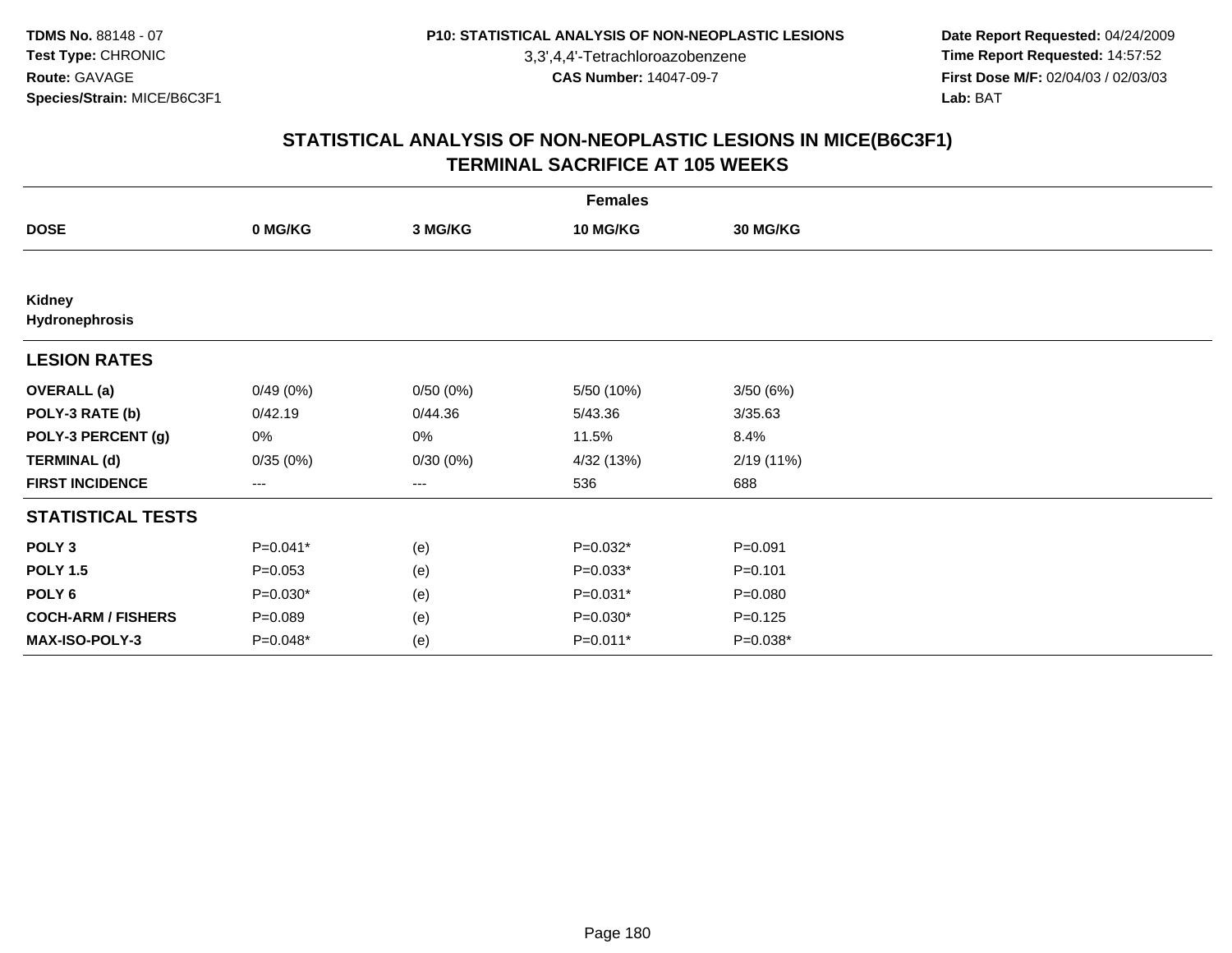3,3',4,4'-Tetrachloroazobenzene

 **Date Report Requested:** 04/24/2009 **Time Report Requested:** 14:57:52 **First Dose M/F:** 02/04/03 / 02/03/03<br>Lab: BAT **Lab:** BAT

| <b>Females</b>                  |              |             |                 |           |  |  |  |
|---------------------------------|--------------|-------------|-----------------|-----------|--|--|--|
| <b>DOSE</b>                     | 0 MG/KG      | 3 MG/KG     | <b>10 MG/KG</b> | 30 MG/KG  |  |  |  |
|                                 |              |             |                 |           |  |  |  |
| <b>Kidney</b><br><b>Infarct</b> |              |             |                 |           |  |  |  |
| <b>LESION RATES</b>             |              |             |                 |           |  |  |  |
| <b>OVERALL</b> (a)              | 3/49(6%)     | 6/50 (12%)  | 11/50 (22%)     | 2/50(4%)  |  |  |  |
| POLY-3 RATE (b)                 | 3/43.03      | 6/45.33     | 11/43.34        | 2/35.46   |  |  |  |
| POLY-3 PERCENT (g)              | 7%           | 13.2%       | 25.4%           | 5.6%      |  |  |  |
| <b>TERMINAL (d)</b>             | 1/35(3%)     | 3/30(10%)   | 9/32(28%)       | 2/19(11%) |  |  |  |
| <b>FIRST INCIDENCE</b>          | 474          | 596         | 623             | 731 (T)   |  |  |  |
| <b>STATISTICAL TESTS</b>        |              |             |                 |           |  |  |  |
| POLY <sub>3</sub>               | P=0.425N     | $P = 0.268$ | $P=0.019*$      | P=0.587N  |  |  |  |
| <b>POLY 1.5</b>                 | P=0.346N     | $P = 0.269$ | P=0.020*        | P=0.552N  |  |  |  |
| POLY <sub>6</sub>               | $P = 0.521N$ | $P = 0.262$ | P=0.017*        | P=0.628N  |  |  |  |
| <b>COCH-ARM / FISHERS</b>       | P=0.222N     | $P = 0.254$ | P=0.022*        | P=0.490N  |  |  |  |
| <b>MAX-ISO-POLY-3</b>           | P=0.216N     | $P = 0.172$ | P=0.009**       | P=0.412N  |  |  |  |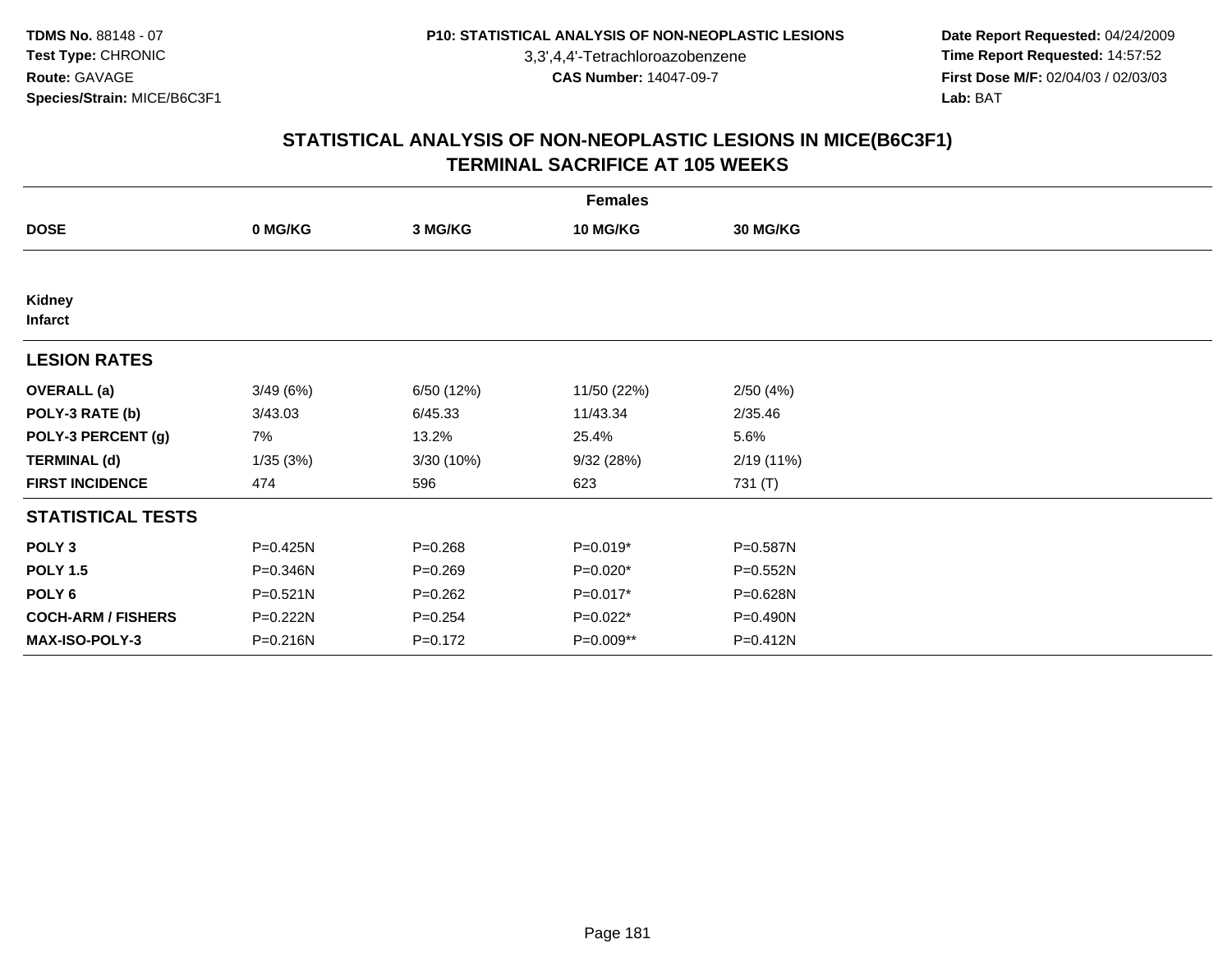3,3',4,4'-Tetrachloroazobenzene

 **Date Report Requested:** 04/24/2009 **Time Report Requested:** 14:57:52 **First Dose M/F:** 02/04/03 / 02/03/03<br>Lab: BAT **Lab:** BAT

|                                                 | <b>Females</b> |              |             |                 |  |  |  |  |
|-------------------------------------------------|----------------|--------------|-------------|-----------------|--|--|--|--|
| <b>DOSE</b>                                     | 0 MG/KG        | 3 MG/KG      | 10 MG/KG    | <b>30 MG/KG</b> |  |  |  |  |
|                                                 |                |              |             |                 |  |  |  |  |
| Kidney<br><b>Infiltration Cellular Lymphoid</b> |                |              |             |                 |  |  |  |  |
| <b>LESION RATES</b>                             |                |              |             |                 |  |  |  |  |
| <b>OVERALL</b> (a)                              | 39/49 (80%)    | 35/50 (70%)  | 37/50 (74%) | 26/50 (52%)     |  |  |  |  |
| POLY-3 RATE (b)                                 | 39/45.89       | 35/46.18     | 37/46.08    | 26/38.44        |  |  |  |  |
| POLY-3 PERCENT (g)                              | 85%            | 75.8%        | 80.3%       | 67.6%           |  |  |  |  |
| <b>TERMINAL (d)</b>                             | 30/35 (86%)    | 27/30 (90%)  | 28/32 (88%) | 16/19 (84%)     |  |  |  |  |
| <b>FIRST INCIDENCE</b>                          | 269            | 542          | 491         | 543             |  |  |  |  |
| <b>STATISTICAL TESTS</b>                        |                |              |             |                 |  |  |  |  |
| POLY <sub>3</sub>                               | P=0.057N       | $P = 0.181N$ | P=0.367N    | P=0.037N*       |  |  |  |  |
| <b>POLY 1.5</b>                                 | P=0.023N*      | P=0.159N     | P=0.350N    | P=0.015N*       |  |  |  |  |
| POLY <sub>6</sub>                               | P=0.117N       | P=0.239N     | P=0.400N    | P=0.094N        |  |  |  |  |
| <b>COCH-ARM / FISHERS</b>                       | P=0.002N**     | P=0.193N     | P=0.337N    | P=0.003N**      |  |  |  |  |
| <b>MAX-ISO-POLY-3</b>                           | P=0.052N       | P=0.116N     | P=0.265N    | P=0.028N*       |  |  |  |  |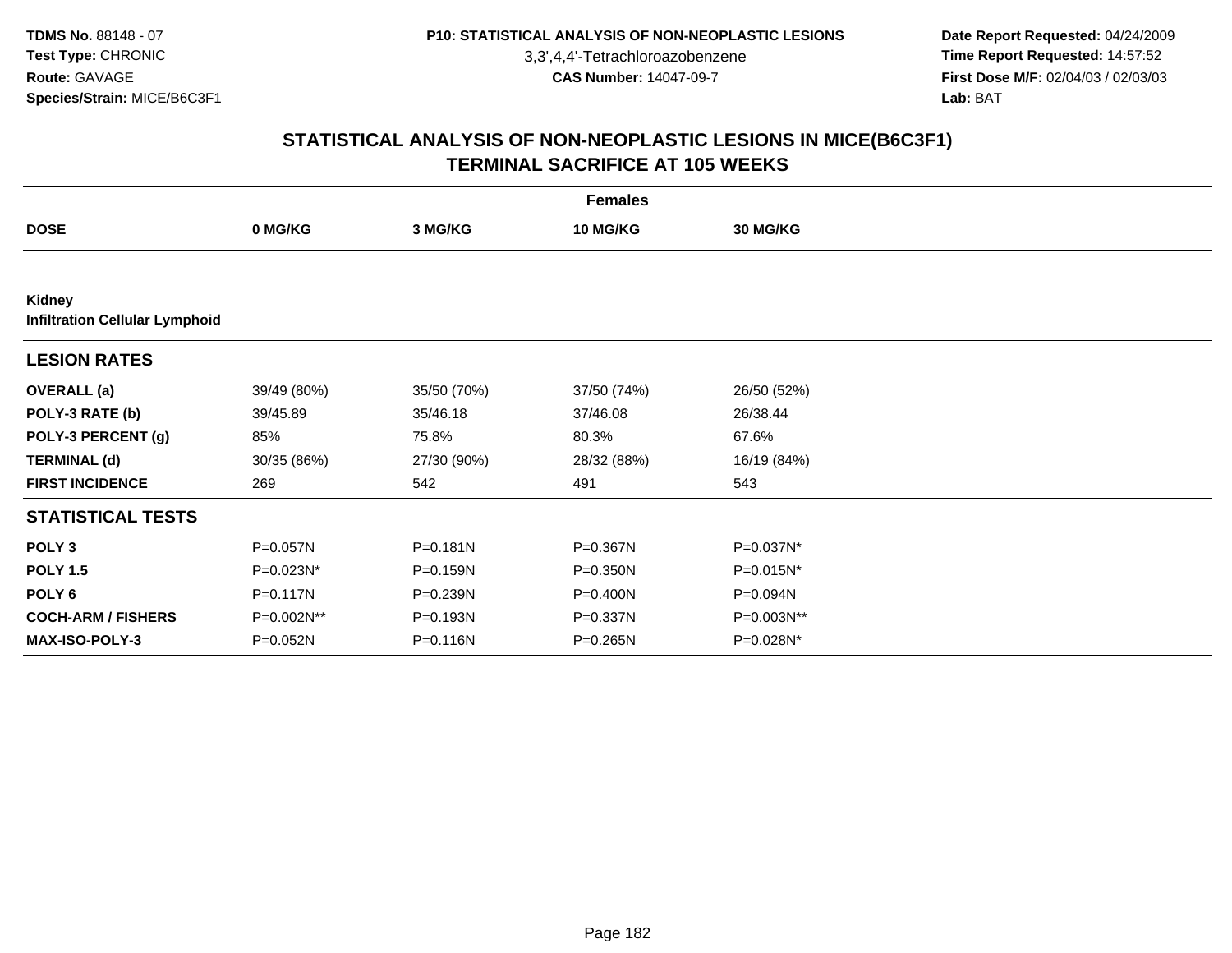3,3',4,4'-Tetrachloroazobenzene

 **Date Report Requested:** 04/24/2009 **Time Report Requested:** 14:57:52 **First Dose M/F:** 02/04/03 / 02/03/03<br>Lab: BAT **Lab:** BAT

|                                     | <b>Females</b> |                   |                 |          |  |  |  |  |
|-------------------------------------|----------------|-------------------|-----------------|----------|--|--|--|--|
| <b>DOSE</b>                         | 0 MG/KG        | 3 MG/KG           | <b>10 MG/KG</b> | 30 MG/KG |  |  |  |  |
|                                     |                |                   |                 |          |  |  |  |  |
| Kidney<br><b>Inflammation Acute</b> |                |                   |                 |          |  |  |  |  |
| <b>LESION RATES</b>                 |                |                   |                 |          |  |  |  |  |
| <b>OVERALL</b> (a)                  | 0/49(0%)       | 0/50(0%)          | 0/50(0%)        | 0/50(0%) |  |  |  |  |
| POLY-3 RATE (b)                     | 0/42.19        | 0/44.36           | 0/42.76         | 0/35.46  |  |  |  |  |
| POLY-3 PERCENT (g)                  | 0%             | 0%                | 0%              | 0%       |  |  |  |  |
| <b>TERMINAL (d)</b>                 | 0/35(0%)       | 0/30(0%)          | 0/32(0%)        | 0/19(0%) |  |  |  |  |
| <b>FIRST INCIDENCE</b>              | $---$          | $\qquad \qquad -$ | ---             | $\cdots$ |  |  |  |  |
| <b>STATISTICAL TESTS</b>            |                |                   |                 |          |  |  |  |  |
| POLY <sub>3</sub>                   | (e)            | (e)               | (e)             | (e)      |  |  |  |  |
| <b>POLY 1.5</b>                     | (e)            | (e)               | (e)             | (e)      |  |  |  |  |
| POLY <sub>6</sub>                   | (e)            | (e)               | (e)             | (e)      |  |  |  |  |
| <b>COCH-ARM / FISHERS</b>           | (e)            | (e)               | (e)             | (e)      |  |  |  |  |
| MAX-ISO-POLY-3                      | (e)            | (e)               | (e)             | (e)      |  |  |  |  |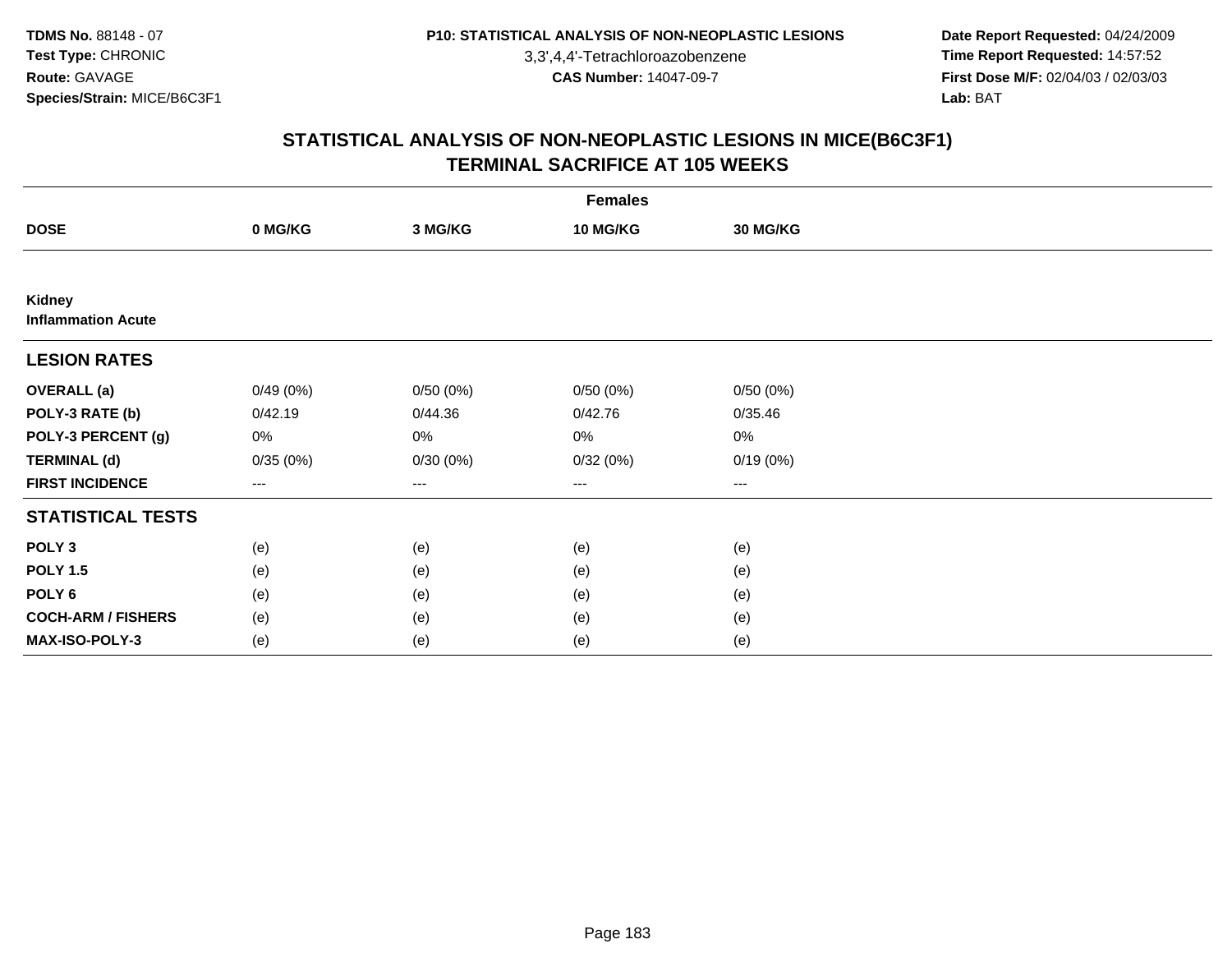3,3',4,4'-Tetrachloroazobenzene

 **Date Report Requested:** 04/24/2009 **Time Report Requested:** 14:57:52 **First Dose M/F:** 02/04/03 / 02/03/03<br>Lab: BAT **Lab:** BAT

|                                       | <b>Females</b> |          |                 |             |  |  |  |  |
|---------------------------------------|----------------|----------|-----------------|-------------|--|--|--|--|
| <b>DOSE</b>                           | 0 MG/KG        | 3 MG/KG  | <b>10 MG/KG</b> | 30 MG/KG    |  |  |  |  |
|                                       |                |          |                 |             |  |  |  |  |
| Kidney<br><b>Inflammation Chronic</b> |                |          |                 |             |  |  |  |  |
| <b>LESION RATES</b>                   |                |          |                 |             |  |  |  |  |
| <b>OVERALL</b> (a)                    | 0/49(0%)       | 0/50(0%) | 0/50(0%)        | 2/50(4%)    |  |  |  |  |
| POLY-3 RATE (b)                       | 0/42.19        | 0/44.36  | 0/42.76         | 2/35.92     |  |  |  |  |
| POLY-3 PERCENT (g)                    | 0%             | $0\%$    | 0%              | 5.6%        |  |  |  |  |
| <b>TERMINAL (d)</b>                   | 0/35(0%)       | 0/30(0%) | 0/32(0%)        | 0/19(0%)    |  |  |  |  |
| <b>FIRST INCIDENCE</b>                | $--$           | ---      | ---             | 652         |  |  |  |  |
| <b>STATISTICAL TESTS</b>              |                |          |                 |             |  |  |  |  |
| POLY <sub>3</sub>                     | $P=0.033*$     | (e)      | (e)             | $P = 0.203$ |  |  |  |  |
| <b>POLY 1.5</b>                       | $P=0.035*$     | (e)      | (e)             | $P = 0.216$ |  |  |  |  |
| POLY <sub>6</sub>                     | $P=0.031*$     | (e)      | (e)             | $P = 0.189$ |  |  |  |  |
| <b>COCH-ARM / FISHERS</b>             | $P=0.042*$     | (e)      | (e)             | $P = 0.253$ |  |  |  |  |
| MAX-ISO-POLY-3                        | $P=0.035*$     | (e)      | (e)             | $P = 0.076$ |  |  |  |  |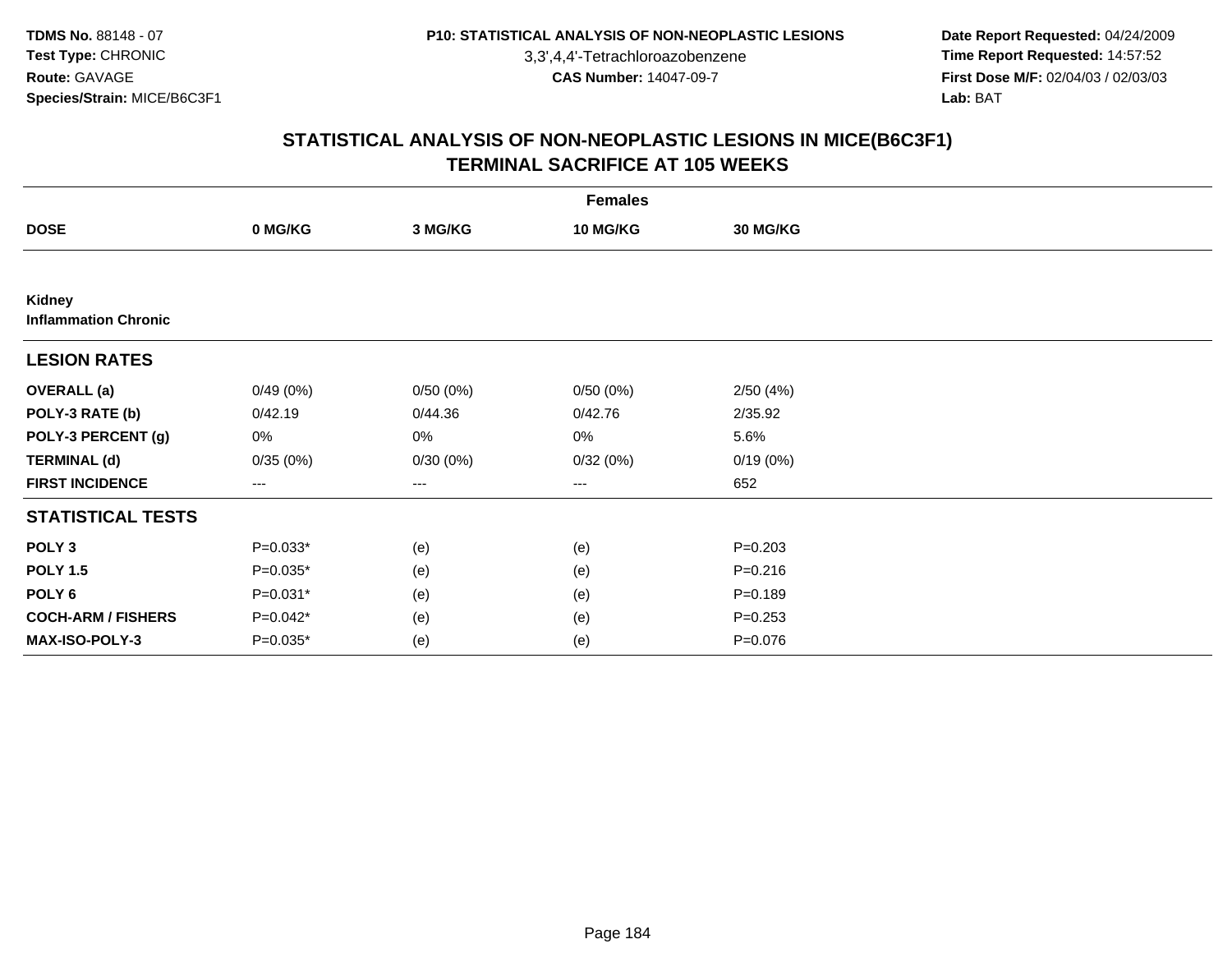3,3',4,4'-Tetrachloroazobenzene

 **Date Report Requested:** 04/24/2009 **Time Report Requested:** 14:57:52 **First Dose M/F:** 02/04/03 / 02/03/03<br>Lab: BAT **Lab:** BAT

|                                     | <b>Females</b>    |             |                 |                   |  |  |  |  |
|-------------------------------------|-------------------|-------------|-----------------|-------------------|--|--|--|--|
| <b>DOSE</b>                         | 0 MG/KG           | 3 MG/KG     | <b>10 MG/KG</b> | <b>30 MG/KG</b>   |  |  |  |  |
|                                     |                   |             |                 |                   |  |  |  |  |
| Kidney<br><b>Metaplasia Osseous</b> |                   |             |                 |                   |  |  |  |  |
| <b>LESION RATES</b>                 |                   |             |                 |                   |  |  |  |  |
| <b>OVERALL</b> (a)                  | 0/49(0%)          | 2/50(4%)    | 0/50(0%)        | 0/50(0%)          |  |  |  |  |
| POLY-3 RATE (b)                     | 0/42.19           | 2/44.36     | 0/42.76         | 0/35.46           |  |  |  |  |
| POLY-3 PERCENT (g)                  | 0%                | 4.5%        | 0%              | 0%                |  |  |  |  |
| <b>TERMINAL (d)</b>                 | 0/35(0%)          | 2/30(7%)    | 0/32(0%)        | 0/19(0%)          |  |  |  |  |
| <b>FIRST INCIDENCE</b>              | $\qquad \qquad -$ | 731 (T)     | ---             | $\qquad \qquad -$ |  |  |  |  |
| <b>STATISTICAL TESTS</b>            |                   |             |                 |                   |  |  |  |  |
| POLY <sub>3</sub>                   | P=0.384N          | $P = 0.248$ | (e)             | (e)               |  |  |  |  |
| <b>POLY 1.5</b>                     | P=0.376N          | $P = 0.249$ | (e)             | (e)               |  |  |  |  |
| POLY <sub>6</sub>                   | P=0.394N          | $P = 0.244$ | (e)             | (e)               |  |  |  |  |
| <b>COCH-ARM / FISHERS</b>           | P=0.367N          | $P = 0.253$ | (e)             | (e)               |  |  |  |  |
| MAX-ISO-POLY-3                      | P=0.332N          | $P = 0.086$ | (e)             | (e)               |  |  |  |  |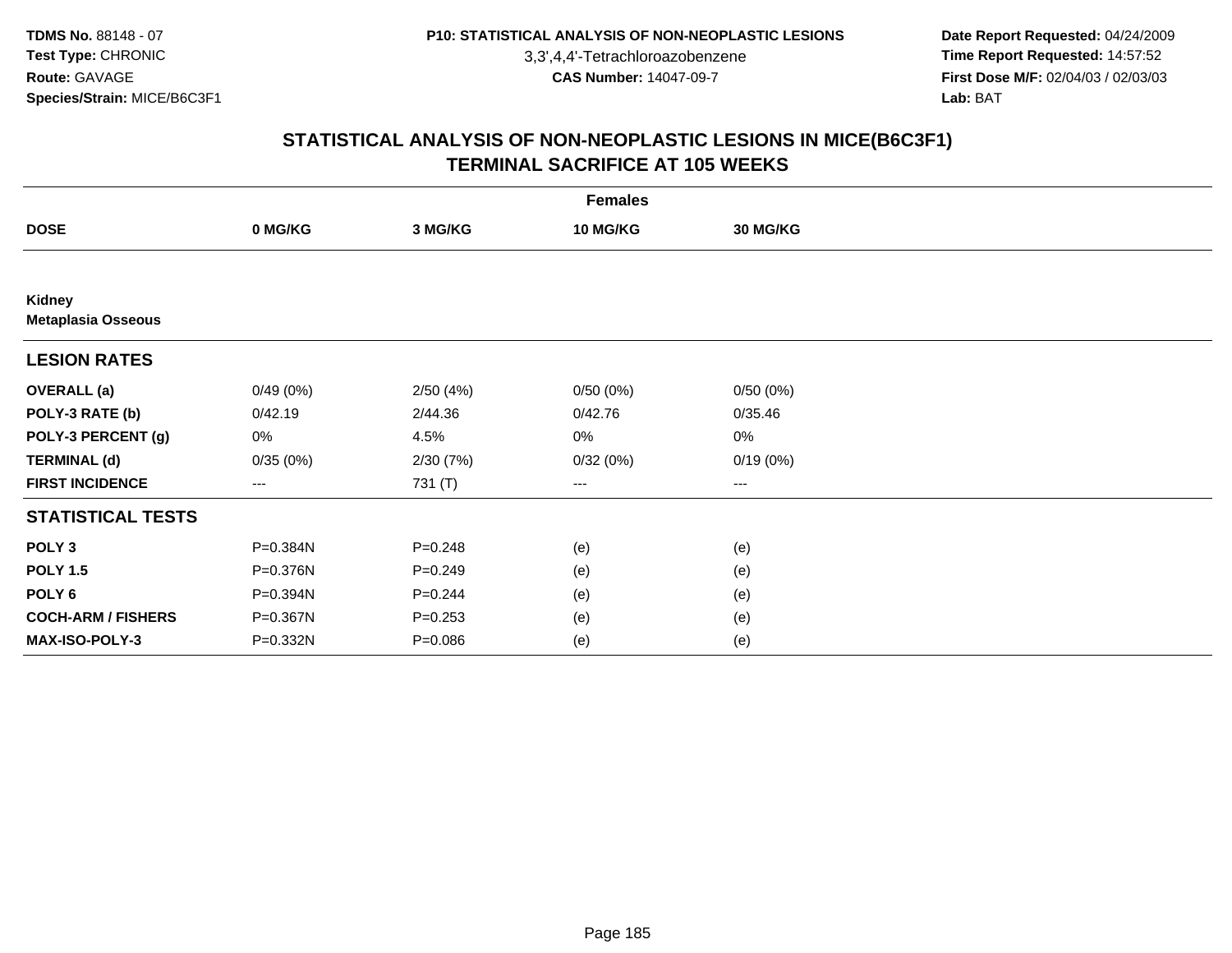3,3',4,4'-Tetrachloroazobenzene

 **Date Report Requested:** 04/24/2009 **Time Report Requested:** 14:57:52 **First Dose M/F:** 02/04/03 / 02/03/03<br>Lab: BAT **Lab:** BAT

|                                 | <b>Females</b> |              |                 |             |  |  |  |  |
|---------------------------------|----------------|--------------|-----------------|-------------|--|--|--|--|
| <b>DOSE</b>                     | 0 MG/KG        | 3 MG/KG      | <b>10 MG/KG</b> | 30 MG/KG    |  |  |  |  |
|                                 |                |              |                 |             |  |  |  |  |
| Kidney<br><b>Mineralization</b> |                |              |                 |             |  |  |  |  |
| <b>LESION RATES</b>             |                |              |                 |             |  |  |  |  |
| <b>OVERALL</b> (a)              | 6/49 (12%)     | 14/50 (28%)  | 13/50 (26%)     | 14/50 (28%) |  |  |  |  |
| POLY-3 RATE (b)                 | 6/42.69        | 14/45.81     | 13/44.58        | 14/38.11    |  |  |  |  |
| POLY-3 PERCENT (g)              | 14.1%          | 30.6%        | 29.2%           | 36.7%       |  |  |  |  |
| <b>TERMINAL (d)</b>             | 5/35(14%)      | $9/30(30\%)$ | 7/32 (22%)      | 5/19 (26%)  |  |  |  |  |
| <b>FIRST INCIDENCE</b>          | 583            | 542          | 536             | 543         |  |  |  |  |
| <b>STATISTICAL TESTS</b>        |                |              |                 |             |  |  |  |  |
| POLY <sub>3</sub>               | $P = 0.053$    | $P=0.052$    | $P = 0.071$     | P=0.016*    |  |  |  |  |
| <b>POLY 1.5</b>                 | $P = 0.072$    | $P=0.052$    | $P = 0.071$     | $P=0.022*$  |  |  |  |  |
| POLY <sub>6</sub>               | $P=0.040*$     | $P=0.050*$   | $P=0.072$       | $P=0.011*$  |  |  |  |  |
| <b>COCH-ARM / FISHERS</b>       | $P = 0.145$    | P=0.044*     | $P = 0.068$     | $P=0.044*$  |  |  |  |  |
| <b>MAX-ISO-POLY-3</b>           | $P=0.027*$     | P=0.034*     | P=0.044*        | $P=0.011*$  |  |  |  |  |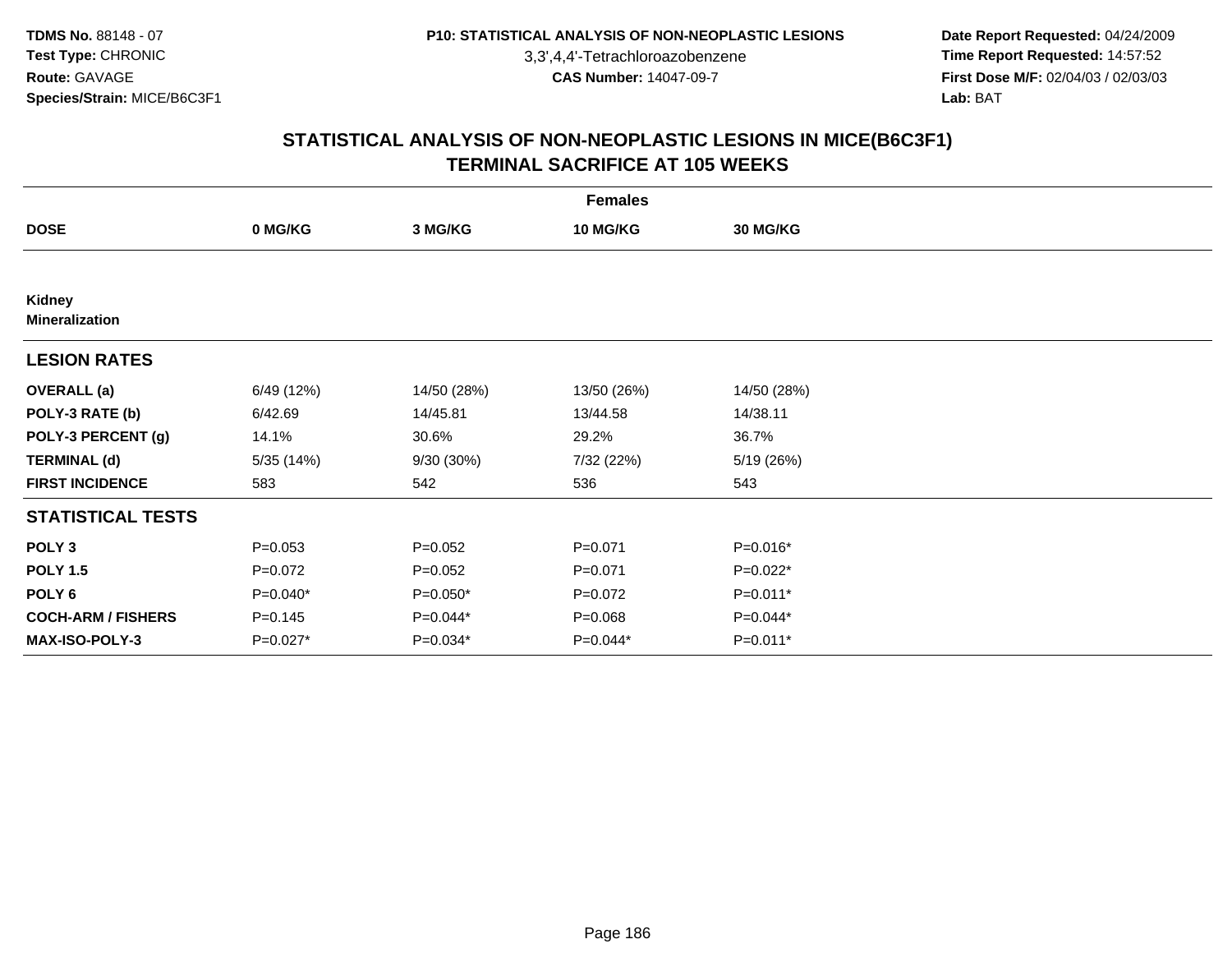3,3',4,4'-Tetrachloroazobenzene

 **Date Report Requested:** 04/24/2009 **Time Report Requested:** 14:57:52 **First Dose M/F:** 02/04/03 / 02/03/03<br>Lab: BAT **Lab:** BAT

| <b>Females</b>            |             |             |                 |              |  |  |  |
|---------------------------|-------------|-------------|-----------------|--------------|--|--|--|
| <b>DOSE</b>               | 0 MG/KG     | 3 MG/KG     | <b>10 MG/KG</b> | 30 MG/KG     |  |  |  |
|                           |             |             |                 |              |  |  |  |
| Kidney<br>Nephropathy     |             |             |                 |              |  |  |  |
| <b>LESION RATES</b>       |             |             |                 |              |  |  |  |
| <b>OVERALL</b> (a)        | 29/49 (59%) | 32/50 (64%) | 38/50 (76%)     | 41/50 (82%)  |  |  |  |
| POLY-3 RATE (b)           | 29/45.08    | 32/47.11    | 38/45.76        | 41/45.50     |  |  |  |
| POLY-3 PERCENT (g)        | 64.3%       | 67.9%       | 83.1%           | 90.1%        |  |  |  |
| <b>TERMINAL (d)</b>       | 22/35 (63%) | 21/30 (70%) | 28/32 (88%)     | 19/19 (100%) |  |  |  |
| <b>FIRST INCIDENCE</b>    | 269         | 542         | 477             | 304          |  |  |  |
| <b>STATISTICAL TESTS</b>  |             |             |                 |              |  |  |  |
| POLY <sub>3</sub>         | P<0.001**   | $P=0.441$   | P=0.029*        | P=0.002**    |  |  |  |
| <b>POLY 1.5</b>           | P<0.001**   | $P=0.443$   | P=0.037*        | P=0.002**    |  |  |  |
| POLY <sub>6</sub>         | P<0.001**   | $P=0.425$   | $P=0.021*$      | P<0.001**    |  |  |  |
| <b>COCH-ARM / FISHERS</b> | P=0.007**   | $P = 0.387$ | $P = 0.057$     | $P=0.011*$   |  |  |  |
| MAX-ISO-POLY-3            | P<0.001**   | $P = 0.356$ | P=0.016*        | P<0.001**    |  |  |  |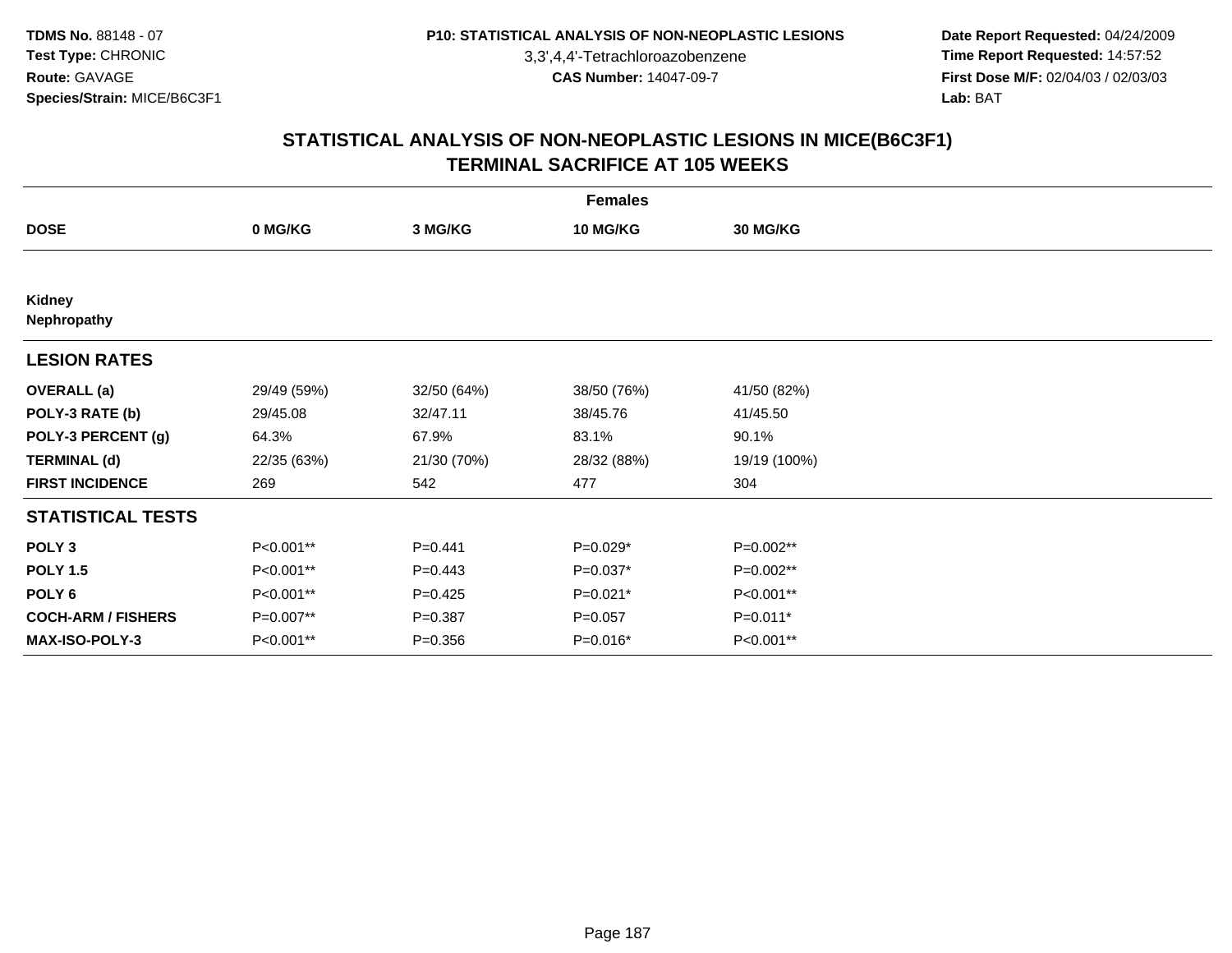3,3',4,4'-Tetrachloroazobenzene

 **Date Report Requested:** 04/24/2009 **Time Report Requested:** 14:57:52 **First Dose M/F:** 02/04/03 / 02/03/03<br>Lab: BAT **Lab:** BAT

|                             | <b>Females</b>         |          |          |          |  |  |  |  |  |
|-----------------------------|------------------------|----------|----------|----------|--|--|--|--|--|
| <b>DOSE</b>                 | 0 MG/KG                | 3 MG/KG  | 10 MG/KG | 30 MG/KG |  |  |  |  |  |
|                             |                        |          |          |          |  |  |  |  |  |
| Kidney<br><b>Thrombosis</b> |                        |          |          |          |  |  |  |  |  |
| <b>LESION RATES</b>         |                        |          |          |          |  |  |  |  |  |
| <b>OVERALL</b> (a)          | 0/49(0%)               | 0/50(0%) | 0/50(0%) | 0/50(0%) |  |  |  |  |  |
| POLY-3 RATE (b)             | 0/42.19                | 0/44.36  | 0/42.76  | 0/35.46  |  |  |  |  |  |
| POLY-3 PERCENT (g)          | 0%                     | 0%       | 0%       | 0%       |  |  |  |  |  |
| <b>TERMINAL (d)</b>         | 0/35(0%)               | 0/30(0%) | 0/32(0%) | 0/19(0%) |  |  |  |  |  |
| <b>FIRST INCIDENCE</b>      | $\qquad \qquad \cdots$ | ---      | $---$    | $\cdots$ |  |  |  |  |  |
| <b>STATISTICAL TESTS</b>    |                        |          |          |          |  |  |  |  |  |
| POLY <sub>3</sub>           | (e)                    | (e)      | (e)      | (e)      |  |  |  |  |  |
| <b>POLY 1.5</b>             | (e)                    | (e)      | (e)      | (e)      |  |  |  |  |  |
| POLY <sub>6</sub>           | (e)                    | (e)      | (e)      | (e)      |  |  |  |  |  |
| <b>COCH-ARM / FISHERS</b>   | (e)                    | (e)      | (e)      | (e)      |  |  |  |  |  |
| MAX-ISO-POLY-3              | (e)                    | (e)      | (e)      | (e)      |  |  |  |  |  |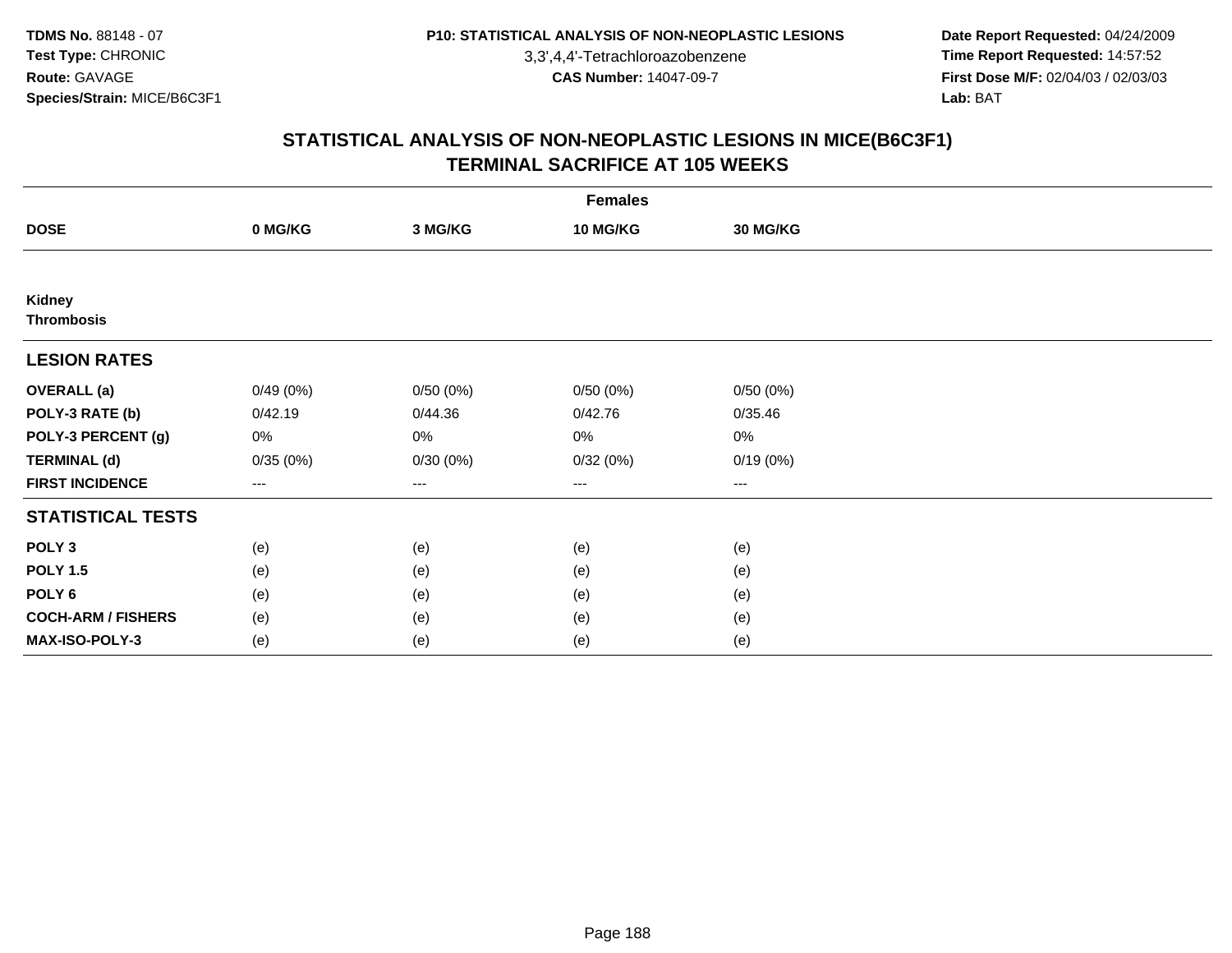3,3',4,4'-Tetrachloroazobenzene

 **Date Report Requested:** 04/24/2009 **Time Report Requested:** 14:57:52 **First Dose M/F:** 02/04/03 / 02/03/03<br>Lab: BAT **Lab:** BAT

|                                                      | <b>Females</b> |          |          |          |  |  |  |  |
|------------------------------------------------------|----------------|----------|----------|----------|--|--|--|--|
| <b>DOSE</b>                                          | 0 MG/KG        | 3 MG/KG  | 10 MG/KG | 30 MG/KG |  |  |  |  |
|                                                      |                |          |          |          |  |  |  |  |
| <b>Kidney: Artery</b><br><b>Inflammation Chronic</b> |                |          |          |          |  |  |  |  |
| <b>LESION RATES</b>                                  |                |          |          |          |  |  |  |  |
| <b>OVERALL</b> (a)                                   | 0/49(0%)       | 0/50(0%) | 0/50(0%) | 0/50(0%) |  |  |  |  |
| POLY-3 RATE (b)                                      | 0/42.19        | 0/44.36  | 0/42.76  | 0/35.46  |  |  |  |  |
| POLY-3 PERCENT (g)                                   | 0%             | 0%       | 0%       | $0\%$    |  |  |  |  |
| <b>TERMINAL (d)</b>                                  | 0/35(0%)       | 0/30(0%) | 0/32(0%) | 0/19(0%) |  |  |  |  |
| <b>FIRST INCIDENCE</b>                               | $---$          | $\cdots$ | $\cdots$ | $\cdots$ |  |  |  |  |
| <b>STATISTICAL TESTS</b>                             |                |          |          |          |  |  |  |  |
| POLY <sub>3</sub>                                    | (e)            | (e)      | (e)      | (e)      |  |  |  |  |
| <b>POLY 1.5</b>                                      | (e)            | (e)      | (e)      | (e)      |  |  |  |  |
| POLY 6                                               | (e)            | (e)      | (e)      | (e)      |  |  |  |  |
| <b>COCH-ARM / FISHERS</b>                            | (e)            | (e)      | (e)      | (e)      |  |  |  |  |
| MAX-ISO-POLY-3                                       | (e)            | (e)      | (e)      | (e)      |  |  |  |  |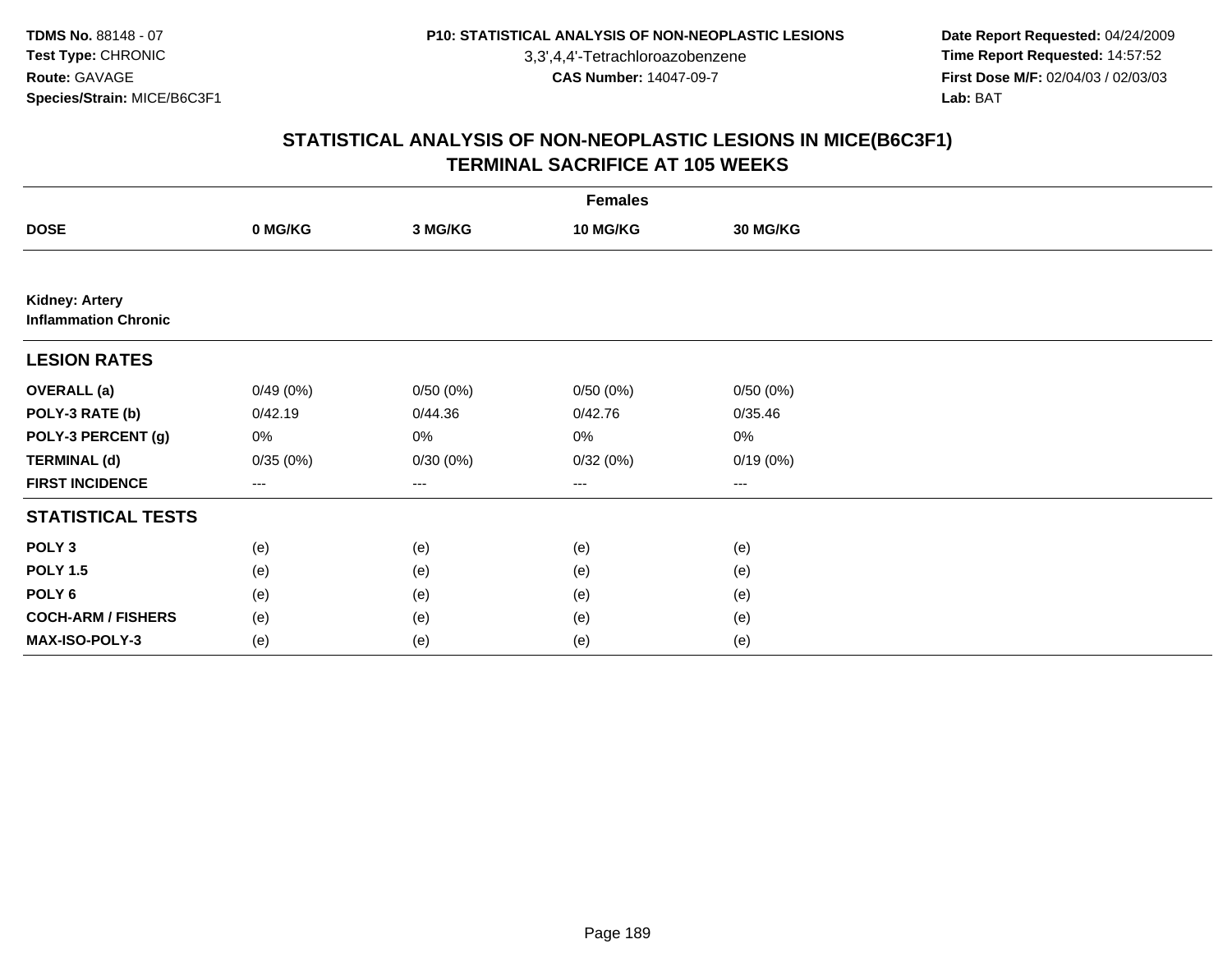3,3',4,4'-Tetrachloroazobenzene

 **Date Report Requested:** 04/24/2009 **Time Report Requested:** 14:57:52 **First Dose M/F:** 02/04/03 / 02/03/03<br>Lab: BAT **Lab:** BAT

|                               | <b>Females</b> |              |                 |                   |  |  |  |  |  |
|-------------------------------|----------------|--------------|-----------------|-------------------|--|--|--|--|--|
| <b>DOSE</b>                   | 0 MG/KG        | 3 MG/KG      | <b>10 MG/KG</b> | <b>30 MG/KG</b>   |  |  |  |  |  |
|                               |                |              |                 |                   |  |  |  |  |  |
| <b>Kidney: Cortex</b><br>Cyst |                |              |                 |                   |  |  |  |  |  |
| <b>LESION RATES</b>           |                |              |                 |                   |  |  |  |  |  |
| <b>OVERALL</b> (a)            | 2/49(4%)       | 0/50(0%)     | 0/50(0%)        | 0/50(0%)          |  |  |  |  |  |
| POLY-3 RATE (b)               | 2/42.43        | 0/44.36      | 0/42.76         | 0/35.46           |  |  |  |  |  |
| POLY-3 PERCENT (g)            | 4.7%           | $0\%$        | 0%              | $0\%$             |  |  |  |  |  |
| <b>TERMINAL (d)</b>           | 1/35(3%)       | 0/30(0%)     | 0/32(0%)        | 0/19(0%)          |  |  |  |  |  |
| <b>FIRST INCIDENCE</b>        | 669            | $---$        | ---             | $\qquad \qquad -$ |  |  |  |  |  |
| <b>STATISTICAL TESTS</b>      |                |              |                 |                   |  |  |  |  |  |
| POLY <sub>3</sub>             | P=0.244N       | P=0.227N     | P=0.235N        | P=0.279N          |  |  |  |  |  |
| <b>POLY 1.5</b>               | $P = 0.246N$   | $P = 0.226N$ | $P = 0.233N$    | $P = 0.261N$      |  |  |  |  |  |
| POLY <sub>6</sub>             | P=0.239N       | P=0.232N     | $P = 0.240N$    | P=0.303N          |  |  |  |  |  |
| <b>COCH-ARM / FISHERS</b>     | P=0.240N       | P=0.242N     | $P = 0.242N$    | P=0.242N          |  |  |  |  |  |
| <b>MAX-ISO-POLY-3</b>         | P=0.074N       | P=0.075N     | P=0.075N        | P=0.117N          |  |  |  |  |  |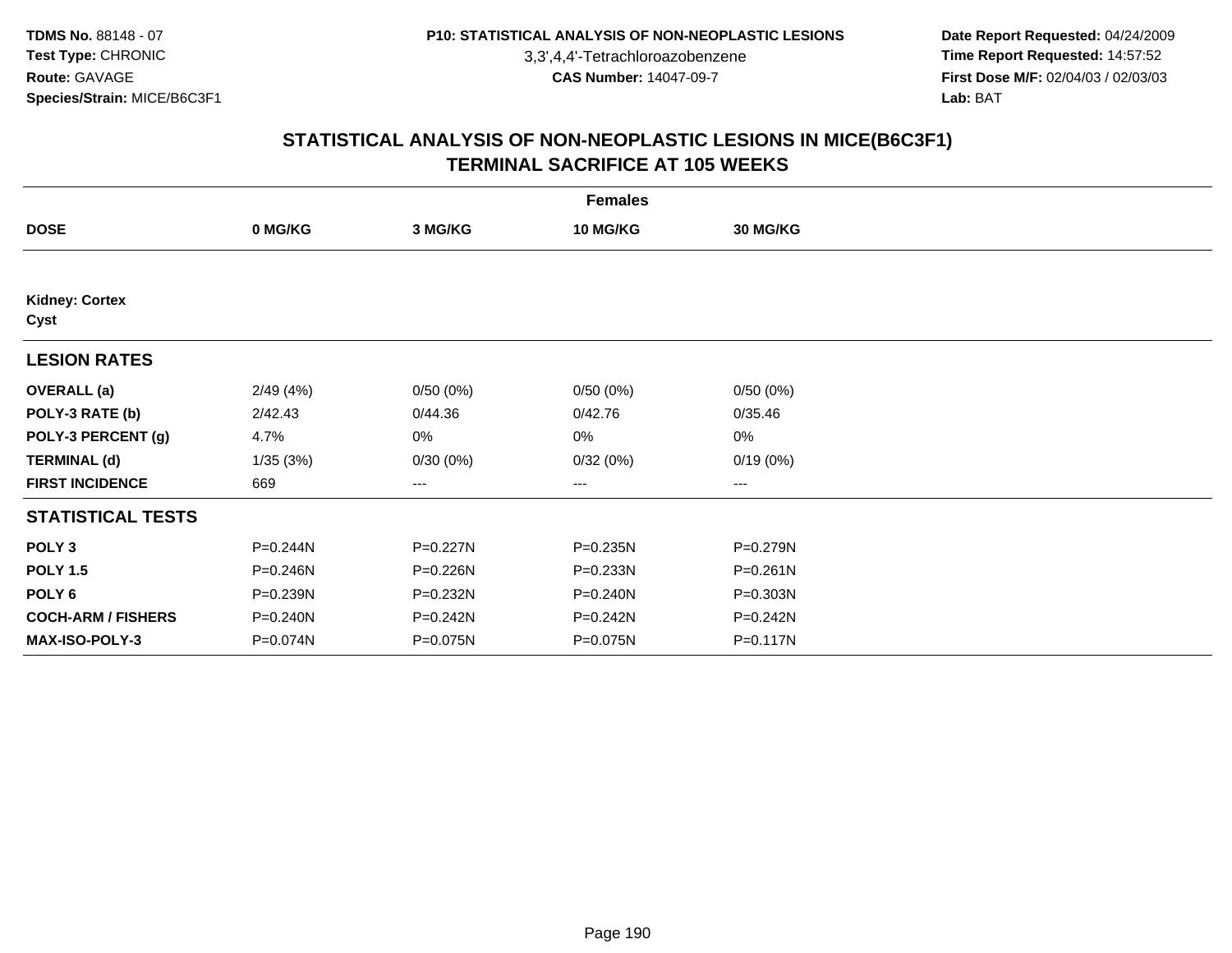3,3',4,4'-Tetrachloroazobenzene

 **Date Report Requested:** 04/24/2009 **Time Report Requested:** 14:57:52 **First Dose M/F:** 02/04/03 / 02/03/03<br>Lab: BAT **Lab:** BAT

| <b>Females</b>                                         |           |          |             |                 |  |  |  |
|--------------------------------------------------------|-----------|----------|-------------|-----------------|--|--|--|
| <b>DOSE</b>                                            | 0 MG/KG   | 3 MG/KG  | 10 MG/KG    | <b>30 MG/KG</b> |  |  |  |
|                                                        |           |          |             |                 |  |  |  |
| <b>Kidney: Glomerulus</b><br><b>Amyloid Deposition</b> |           |          |             |                 |  |  |  |
| <b>LESION RATES</b>                                    |           |          |             |                 |  |  |  |
| <b>OVERALL</b> (a)                                     | 0/49(0%)  | 0/50(0%) | 1/50(2%)    | 5/50 (10%)      |  |  |  |
| POLY-3 RATE (b)                                        | 0/42.19   | 0/44.36  | 1/43.14     | 5/36.70         |  |  |  |
| POLY-3 PERCENT (g)                                     | 0%        | 0%       | 2.3%        | 13.6%           |  |  |  |
| <b>TERMINAL (d)</b>                                    | 0/35(0%)  | 0/30(0%) | 0/32(0%)    | 1/19(5%)        |  |  |  |
| <b>FIRST INCIDENCE</b>                                 | ---       | ---      | 623         | 543             |  |  |  |
| <b>STATISTICAL TESTS</b>                               |           |          |             |                 |  |  |  |
| POLY <sub>3</sub>                                      | P<0.001** | (e)      | $P = 0.504$ | $P=0.020*$      |  |  |  |
| <b>POLY 1.5</b>                                        | P<0.001** | (e)      | $P = 0.505$ | $P=0.024*$      |  |  |  |
| POLY 6                                                 | P<0.001** | (e)      | $P=0.502$   | $P=0.017*$      |  |  |  |
| <b>COCH-ARM / FISHERS</b>                              | P<0.001** | (e)      | $P = 0.505$ | $P=0.030*$      |  |  |  |
| MAX-ISO-POLY-3                                         | P<0.001** | (e)      | $P = 0.163$ | P=0.009**       |  |  |  |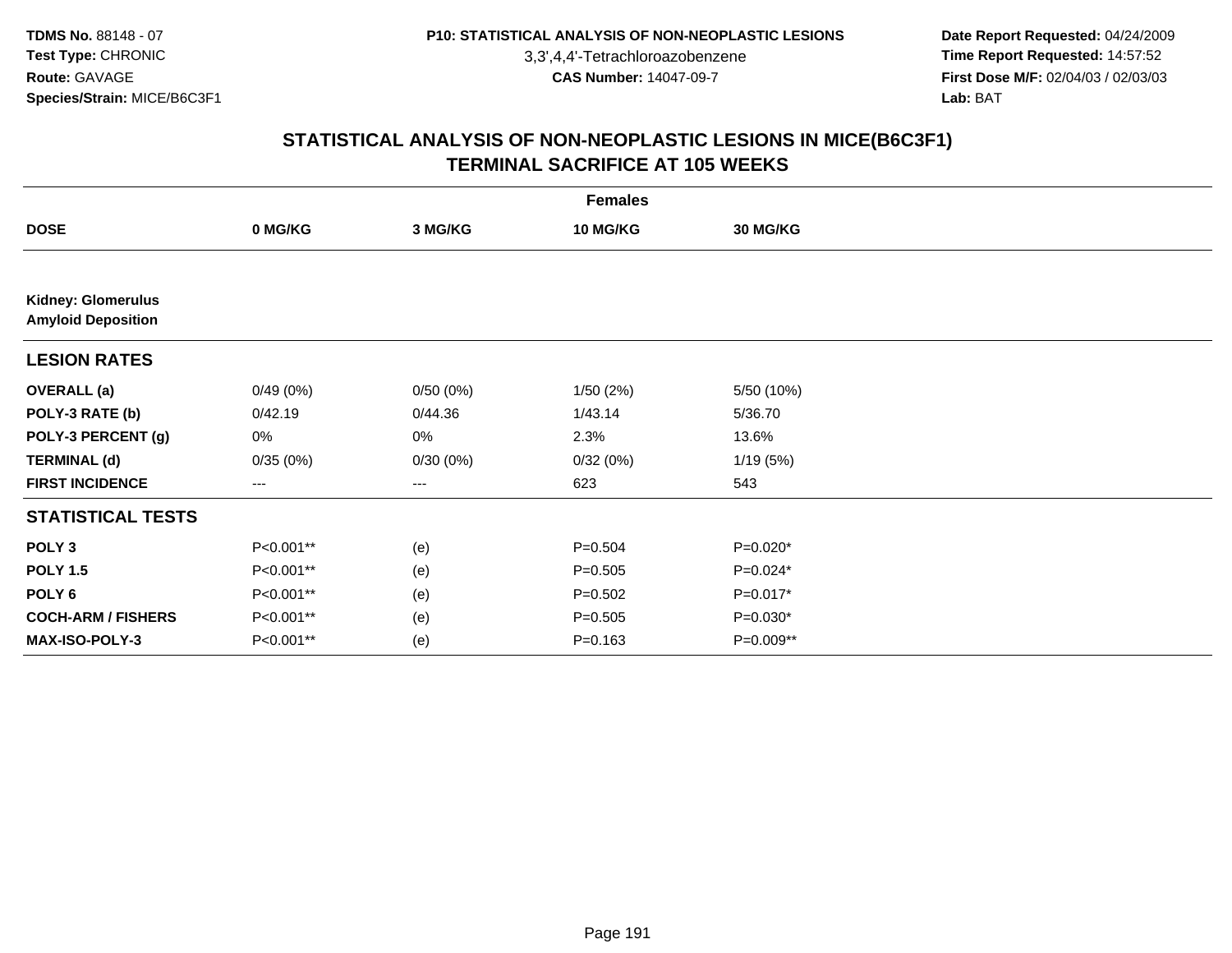3,3',4,4'-Tetrachloroazobenzene

 **Date Report Requested:** 04/24/2009 **Time Report Requested:** 14:57:52 **First Dose M/F:** 02/04/03 / 02/03/03<br>Lab: BAT **Lab:** BAT

|                                    | <b>Females</b> |             |                 |             |  |  |  |  |  |
|------------------------------------|----------------|-------------|-----------------|-------------|--|--|--|--|--|
| <b>DOSE</b>                        | 0 MG/KG        | 3 MG/KG     | <b>10 MG/KG</b> | 30 MG/KG    |  |  |  |  |  |
|                                    |                |             |                 |             |  |  |  |  |  |
| Kidney: Papilla<br><b>Necrosis</b> |                |             |                 |             |  |  |  |  |  |
| <b>LESION RATES</b>                |                |             |                 |             |  |  |  |  |  |
| <b>OVERALL</b> (a)                 | 0/49(0%)       | 1/50(2%)    | 8/50 (16%)      | 2/50(4%)    |  |  |  |  |  |
| POLY-3 RATE (b)                    | 0/42.19        | 1/44.36     | 8/43.14         | 2/35.46     |  |  |  |  |  |
| POLY-3 PERCENT (g)                 | 0%             | 2.3%        | 18.6%           | 5.6%        |  |  |  |  |  |
| <b>TERMINAL (d)</b>                | 0/35(0%)       | 1/30(3%)    | 7/32 (22%)      | 2/19(11%)   |  |  |  |  |  |
| <b>FIRST INCIDENCE</b>             | ---            | 731 (T)     | 623             | 731 (T)     |  |  |  |  |  |
| <b>STATISTICAL TESTS</b>           |                |             |                 |             |  |  |  |  |  |
| POLY <sub>3</sub>                  | $P = 0.188$    | $P = 0.510$ | P=0.004**       | $P = 0.201$ |  |  |  |  |  |
| <b>POLY 1.5</b>                    | $P = 0.238$    | $P = 0.511$ | P=0.004**       | $P = 0.215$ |  |  |  |  |  |
| POLY <sub>6</sub>                  | $P = 0.139$    | $P = 0.507$ | P=0.003**       | $P = 0.184$ |  |  |  |  |  |
| <b>COCH-ARM / FISHERS</b>          | $P = 0.354$    | $P = 0.505$ | P=0.003**       | $P = 0.253$ |  |  |  |  |  |
| MAX-ISO-POLY-3                     | P=0.032*       | $P = 0.170$ | P<0.001**       | $P = 0.076$ |  |  |  |  |  |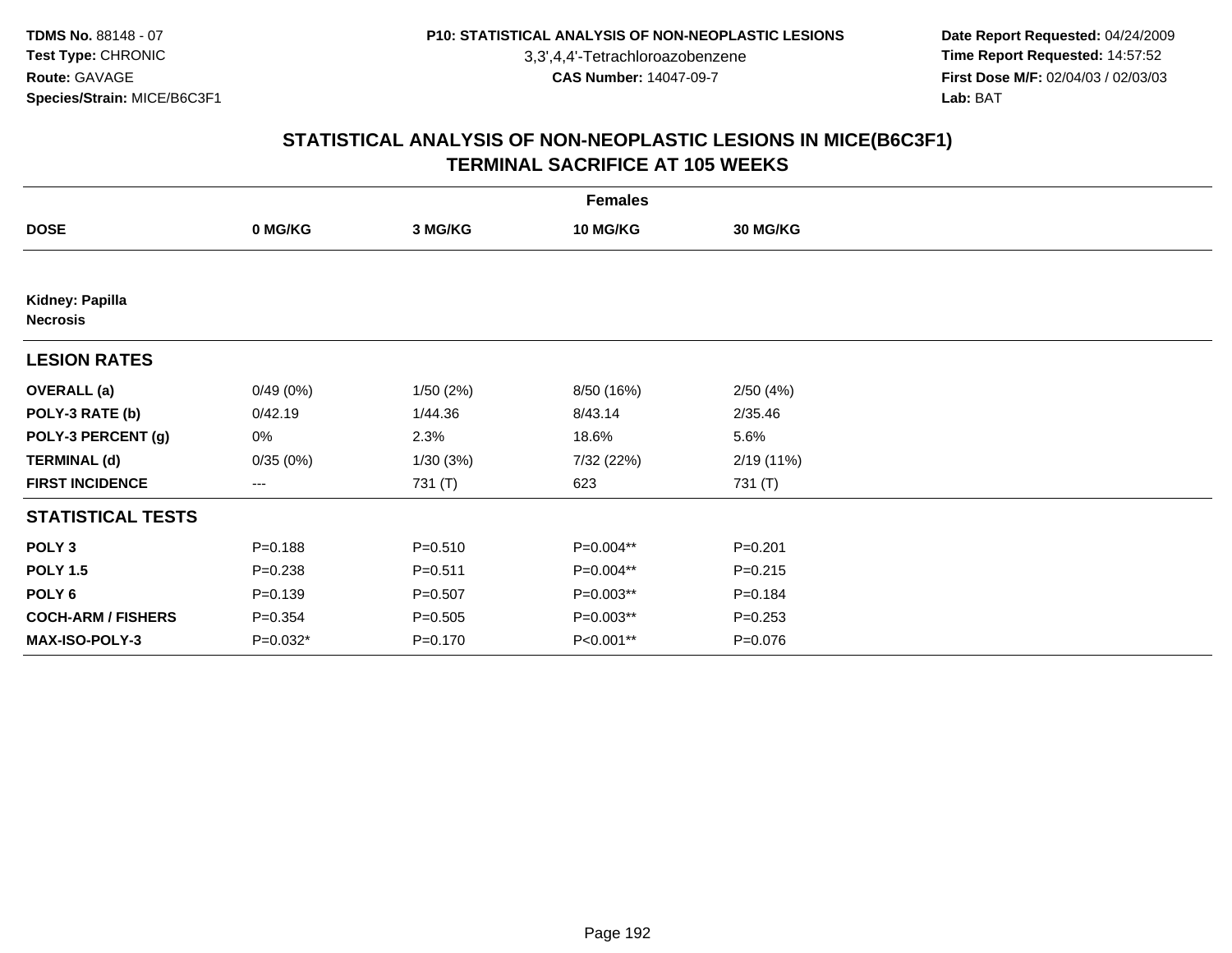3,3',4,4'-Tetrachloroazobenzene

 **Date Report Requested:** 04/24/2009 **Time Report Requested:** 14:57:52 **First Dose M/F:** 02/04/03 / 02/03/03<br>Lab: BAT **Lab:** BAT

| <b>Females</b>                                                      |             |             |             |                 |  |  |  |  |
|---------------------------------------------------------------------|-------------|-------------|-------------|-----------------|--|--|--|--|
| <b>DOSE</b>                                                         | 0 MG/KG     | 3 MG/KG     | 10 MG/KG    | <b>30 MG/KG</b> |  |  |  |  |
|                                                                     |             |             |             |                 |  |  |  |  |
| <b>Kidney: Renal Tubule</b><br><b>Accumulation, Hyaline Droplet</b> |             |             |             |                 |  |  |  |  |
| <b>LESION RATES</b>                                                 |             |             |             |                 |  |  |  |  |
| <b>OVERALL</b> (a)                                                  | 1/49(2%)    | 2/50(4%)    | 2/50(4%)    | 2/50(4%)        |  |  |  |  |
| POLY-3 RATE (b)                                                     | 1/42.72     | 2/44.92     | 2/44.18     | 2/35.83         |  |  |  |  |
| POLY-3 PERCENT (g)                                                  | 2.3%        | 4.5%        | 4.5%        | 5.6%            |  |  |  |  |
| <b>TERMINAL (d)</b>                                                 | 0/35(0%)    | 0/30(0%)    | 0/32(0%)    | 0/19(0%)        |  |  |  |  |
| <b>FIRST INCIDENCE</b>                                              | 569         | 651         | 477         | 648             |  |  |  |  |
| <b>STATISTICAL TESTS</b>                                            |             |             |             |                 |  |  |  |  |
| POLY <sub>3</sub>                                                   | $P = 0.396$ | $P = 0.517$ | $P = 0.512$ | $P=0.439$       |  |  |  |  |
| <b>POLY 1.5</b>                                                     | $P=0.429$   | $P = 0.518$ | $P = 0.512$ | $P = 0.464$     |  |  |  |  |
| POLY 6                                                              | $P = 0.361$ | $P = 0.513$ | $P = 0.508$ | $P = 0.411$     |  |  |  |  |
| <b>COCH-ARM / FISHERS</b>                                           | $P=0.495$   | $P = 0.508$ | $P = 0.508$ | $P = 0.508$     |  |  |  |  |
| MAX-ISO-POLY-3                                                      | $P=0.427$   | $P = 0.298$ | $P = 0.292$ | $P = 0.250$     |  |  |  |  |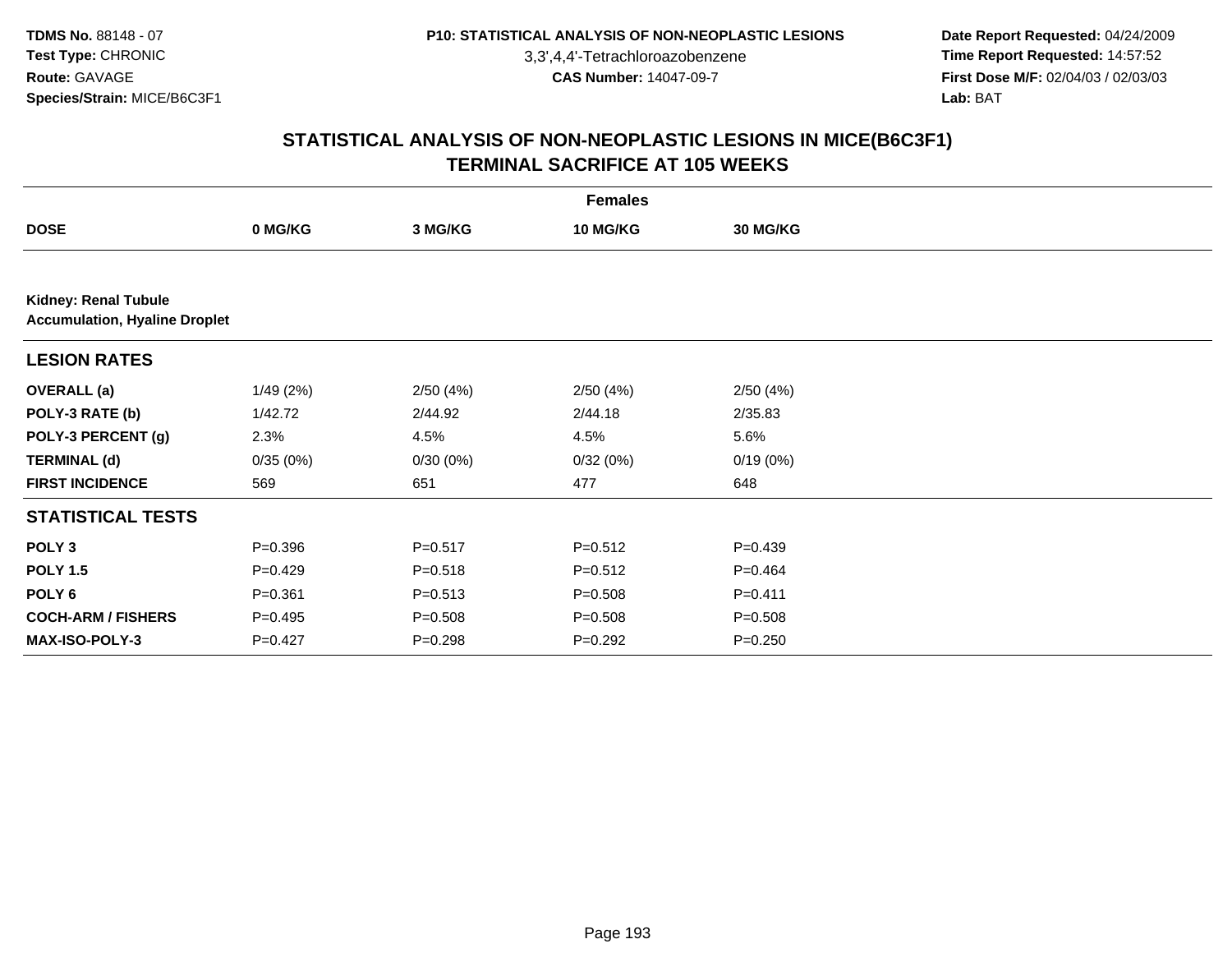3,3',4,4'-Tetrachloroazobenzene

 **Date Report Requested:** 04/24/2009 **Time Report Requested:** 14:57:52 **First Dose M/F:** 02/04/03 / 02/03/03<br>Lab: BAT **Lab:** BAT

|                                                  | <b>Females</b> |             |                 |             |  |  |  |  |  |
|--------------------------------------------------|----------------|-------------|-----------------|-------------|--|--|--|--|--|
| <b>DOSE</b>                                      | 0 MG/KG        | 3 MG/KG     | <b>10 MG/KG</b> | 30 MG/KG    |  |  |  |  |  |
|                                                  |                |             |                 |             |  |  |  |  |  |
| <b>Kidney: Renal Tubule</b><br><b>Dilatation</b> |                |             |                 |             |  |  |  |  |  |
| <b>LESION RATES</b>                              |                |             |                 |             |  |  |  |  |  |
| <b>OVERALL</b> (a)                               | 1/49(2%)       | 5/50 (10%)  | 6/50 (12%)      | 7/50 (14%)  |  |  |  |  |  |
| POLY-3 RATE (b)                                  | 1/42.43        | 5/44.89     | 6/42.84         | 7/36.99     |  |  |  |  |  |
| POLY-3 PERCENT (g)                               | 2.4%           | 11.1%       | 14%             | 18.9%       |  |  |  |  |  |
| <b>TERMINAL (d)</b>                              | 0/35(0%)       | 3/30 (10%)  | 5/32 (16%)      | 1/19(5%)    |  |  |  |  |  |
| <b>FIRST INCIDENCE</b>                           | 669            | 661         | 711             | 543         |  |  |  |  |  |
| <b>STATISTICAL TESTS</b>                         |                |             |                 |             |  |  |  |  |  |
| POLY <sub>3</sub>                                | P=0.034*       | $P = 0.114$ | $P = 0.057$     | $P=0.017*$  |  |  |  |  |  |
| <b>POLY 1.5</b>                                  | P=0.044*       | $P=0.115$   | $P = 0.059$     | $P=0.021*$  |  |  |  |  |  |
| POLY 6                                           | P=0.026*       | $P = 0.111$ | $P = 0.053$     | $P=0.013*$  |  |  |  |  |  |
| <b>COCH-ARM / FISHERS</b>                        | $P=0.075$      | $P = 0.107$ | $P = 0.059$     | $P=0.032*$  |  |  |  |  |  |
| <b>MAX-ISO-POLY-3</b>                            | $P=0.027*$     | $P = 0.055$ | $P=0.024*$      | $P=0.010**$ |  |  |  |  |  |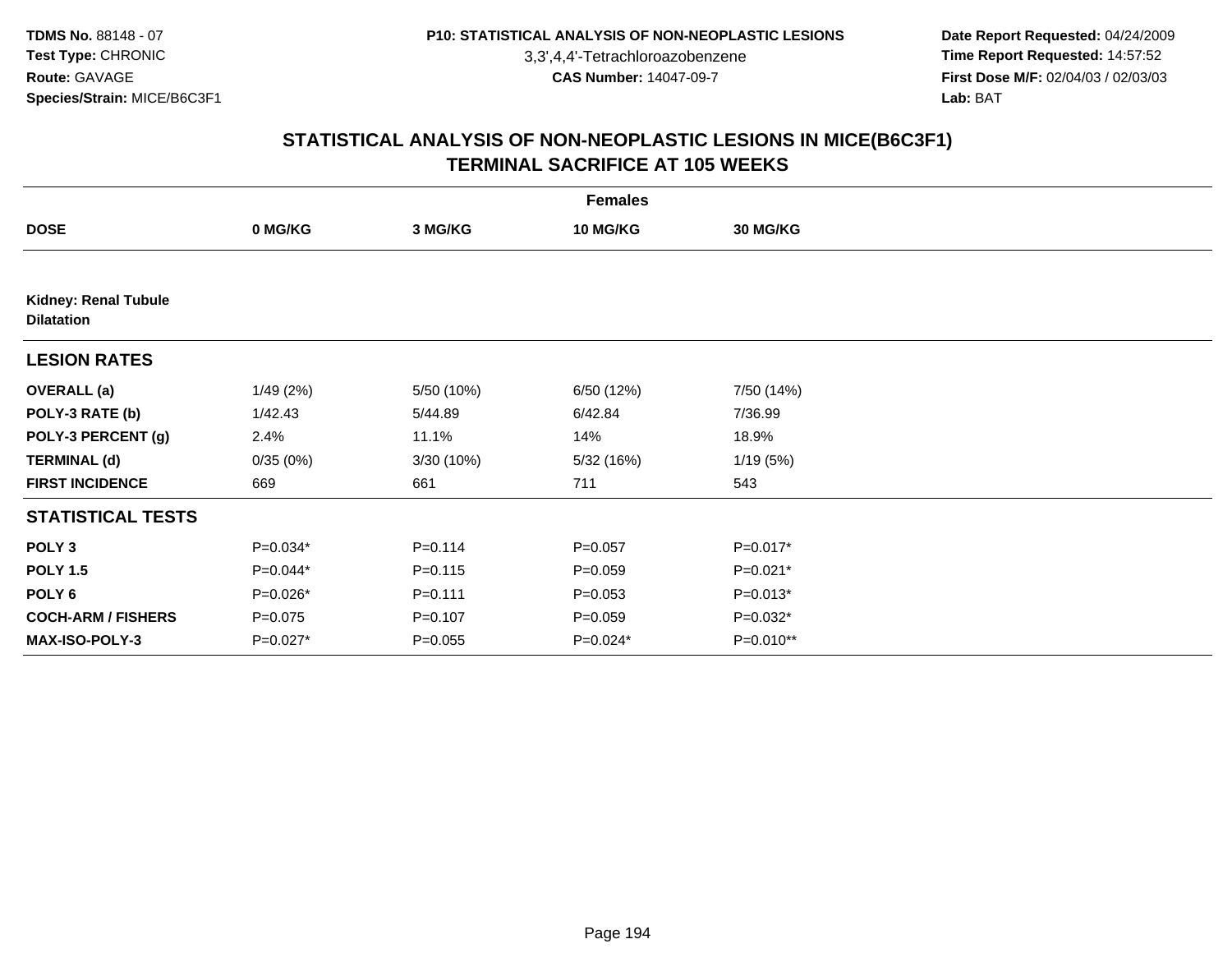3,3',4,4'-Tetrachloroazobenzene

 **Date Report Requested:** 04/24/2009 **Time Report Requested:** 14:57:52 **First Dose M/F:** 02/04/03 / 02/03/03<br>Lab: BAT **Lab:** BAT

|                                    | <b>Females</b>         |          |                 |             |  |  |  |  |
|------------------------------------|------------------------|----------|-----------------|-------------|--|--|--|--|
| <b>DOSE</b>                        | 0 MG/KG                | 3 MG/KG  | <b>10 MG/KG</b> | 30 MG/KG    |  |  |  |  |
|                                    |                        |          |                 |             |  |  |  |  |
| Liver<br><b>Amyloid Deposition</b> |                        |          |                 |             |  |  |  |  |
|                                    |                        |          |                 |             |  |  |  |  |
| <b>LESION RATES</b>                |                        |          |                 |             |  |  |  |  |
| <b>OVERALL</b> (a)                 | 0/49(0%)               | 0/50(0%) | 2/50(4%)        | 4/50(8%)    |  |  |  |  |
| POLY-3 RATE (b)                    | 0/42.19                | 0/44.36  | 2/43.40         | 4/36.41     |  |  |  |  |
| POLY-3 PERCENT (g)                 | 0%                     | 0%       | 4.6%            | 11%         |  |  |  |  |
| <b>TERMINAL (d)</b>                | 0/35(0%)               | 0/30(0%) | 0/32(0%)        | 1/19(5%)    |  |  |  |  |
| <b>FIRST INCIDENCE</b>             | $\qquad \qquad \cdots$ | $--$     | 623             | 543         |  |  |  |  |
| <b>STATISTICAL TESTS</b>           |                        |          |                 |             |  |  |  |  |
| POLY <sub>3</sub>                  | P=0.005**              | (e)      | $P = 0.243$     | $P=0.043*$  |  |  |  |  |
| <b>POLY 1.5</b>                    | P=0.006**              | (e)      | $P = 0.244$     | $P=0.049*$  |  |  |  |  |
| POLY <sub>6</sub>                  | P=0.004**              | (e)      | $P = 0.242$     | $P=0.037*$  |  |  |  |  |
| <b>COCH-ARM / FISHERS</b>          | P=0.010**              | (e)      | $P = 0.253$     | $P = 0.061$ |  |  |  |  |
| MAX-ISO-POLY-3                     | P=0.009**              | (e)      | $P = 0.081$     | $P=0.019*$  |  |  |  |  |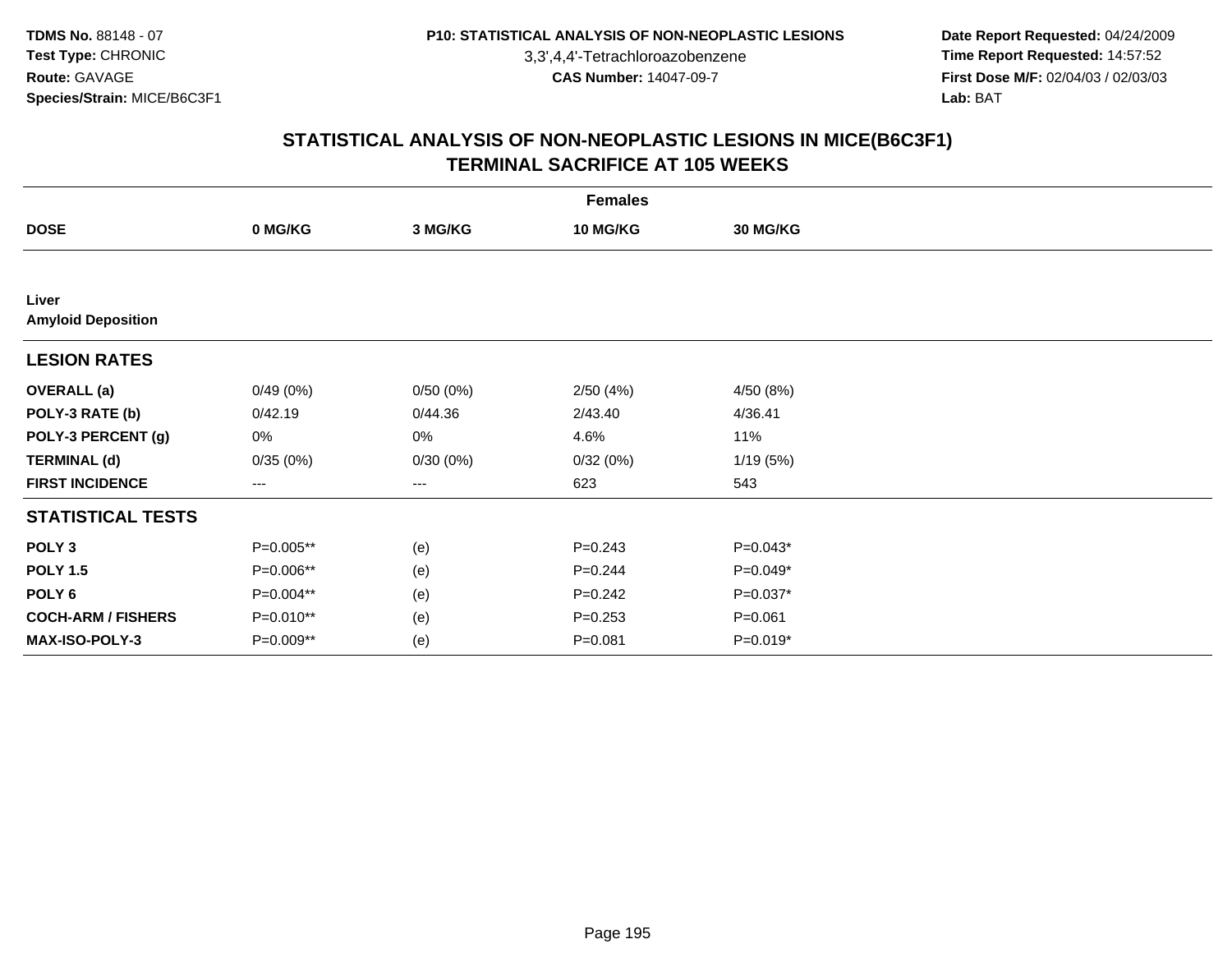3,3',4,4'-Tetrachloroazobenzene

 **Date Report Requested:** 04/24/2009 **Time Report Requested:** 14:57:52 **First Dose M/F:** 02/04/03 / 02/03/03<br>Lab: BAT **Lab:** BAT

|                           | <b>Females</b> |             |                 |                 |  |  |  |  |
|---------------------------|----------------|-------------|-----------------|-----------------|--|--|--|--|
| <b>DOSE</b>               | 0 MG/KG        | 3 MG/KG     | <b>10 MG/KG</b> | <b>30 MG/KG</b> |  |  |  |  |
|                           |                |             |                 |                 |  |  |  |  |
| Liver                     |                |             |                 |                 |  |  |  |  |
| <b>Basophilic Focus</b>   |                |             |                 |                 |  |  |  |  |
| <b>LESION RATES</b>       |                |             |                 |                 |  |  |  |  |
| <b>OVERALL</b> (a)        | 1/49(2%)       | 6/50(12%)   | 3/50(6%)        | 1/50(2%)        |  |  |  |  |
| POLY-3 RATE (b)           | 1/42.19        | 6/44.49     | 3/42.76         | 1/35.46         |  |  |  |  |
| POLY-3 PERCENT (g)        | 2.4%           | 13.5%       | 7%              | 2.8%            |  |  |  |  |
| <b>TERMINAL (d)</b>       | 1/35(3%)       | 4/30 (13%)  | 3/32 (9%)       | 1/19(5%)        |  |  |  |  |
| <b>FIRST INCIDENCE</b>    | 731 (T)        | 709         | 731 (T)         | 731 (T)         |  |  |  |  |
| <b>STATISTICAL TESTS</b>  |                |             |                 |                 |  |  |  |  |
| POLY <sub>3</sub>         | P=0.293N       | $P = 0.064$ | $P = 0.310$     | $P=0.720$       |  |  |  |  |
| <b>POLY 1.5</b>           | $P = 0.260N$   | $P=0.065$   | $P = 0.313$     | $P = 0.737$     |  |  |  |  |
| POLY <sub>6</sub>         | P=0.335N       | $P = 0.061$ | $P = 0.303$     | $P = 0.699$     |  |  |  |  |
| <b>COCH-ARM / FISHERS</b> | P=0.207N       | $P = 0.059$ | $P = 0.316$     | $P = 0.747N$    |  |  |  |  |
| <b>MAX-ISO-POLY-3</b>     | $P = 0.296$    | $P=0.030*$  | $P = 0.157$     | $P = 0.454$     |  |  |  |  |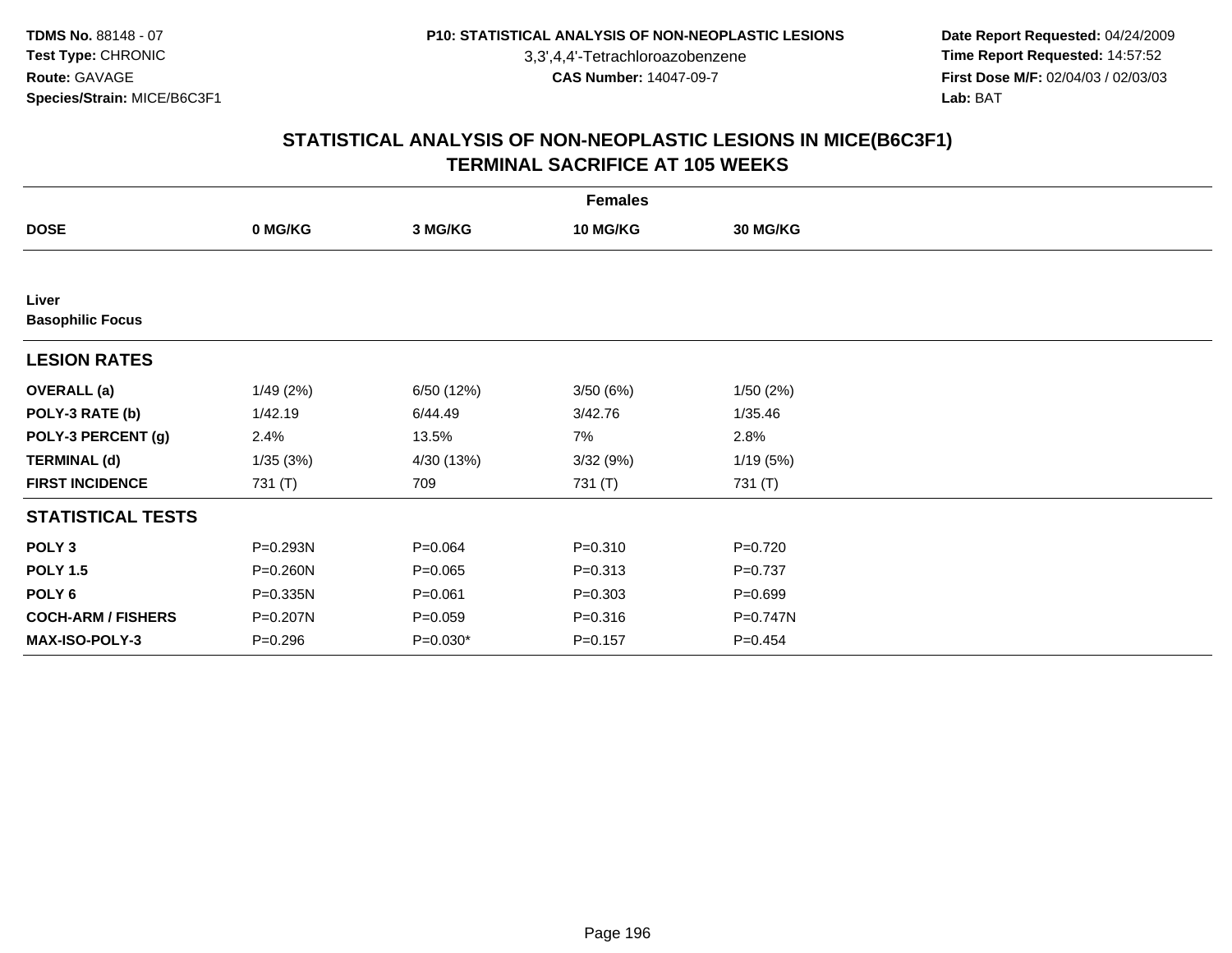3,3',4,4'-Tetrachloroazobenzene

 **Date Report Requested:** 04/24/2009 **Time Report Requested:** 14:57:52 **First Dose M/F:** 02/04/03 / 02/03/03<br>Lab: BAT **Lab:** BAT

|                                  | <b>Females</b> |              |                 |                 |  |  |  |  |
|----------------------------------|----------------|--------------|-----------------|-----------------|--|--|--|--|
| <b>DOSE</b>                      | 0 MG/KG        | 3 MG/KG      | <b>10 MG/KG</b> | <b>30 MG/KG</b> |  |  |  |  |
|                                  |                |              |                 |                 |  |  |  |  |
| Liver<br><b>Clear Cell Focus</b> |                |              |                 |                 |  |  |  |  |
|                                  |                |              |                 |                 |  |  |  |  |
| <b>LESION RATES</b>              |                |              |                 |                 |  |  |  |  |
| <b>OVERALL</b> (a)               | 2/49(4%)       | 1/50(2%)     | 1/50(2%)        | 0/50(0%)        |  |  |  |  |
| POLY-3 RATE (b)                  | 2/42.19        | 1/44.61      | 1/42.76         | 0/35.46         |  |  |  |  |
| POLY-3 PERCENT (g)               | 4.7%           | 2.2%         | 2.3%            | 0%              |  |  |  |  |
| <b>TERMINAL (d)</b>              | 2/35(6%)       | 0/30(0%)     | 1/32(3%)        | 0/19(0%)        |  |  |  |  |
| <b>FIRST INCIDENCE</b>           | 731 (T)        | 664          | 731 (T)         | $---$           |  |  |  |  |
| <b>STATISTICAL TESTS</b>         |                |              |                 |                 |  |  |  |  |
| POLY <sub>3</sub>                | $P = 0.230N$   | P=0.481N     | P=0.495N        | P=0.278N        |  |  |  |  |
| <b>POLY 1.5</b>                  | $P = 0.218N$   | $P = 0.481N$ | P=0.493N        | $P = 0.261N$    |  |  |  |  |
| POLY <sub>6</sub>                | P=0.242N       | P=0.485N     | P=0.501N        | $P = 0.300N$    |  |  |  |  |
| <b>COCH-ARM / FISHERS</b>        | $P = 0.191N$   | P=0.492N     | P=0.492N        | $P = 0.242N$    |  |  |  |  |
| <b>MAX-ISO-POLY-3</b>            | P=0.188N       | P=0.269N     | P=0.277N        | $P = 0.115N$    |  |  |  |  |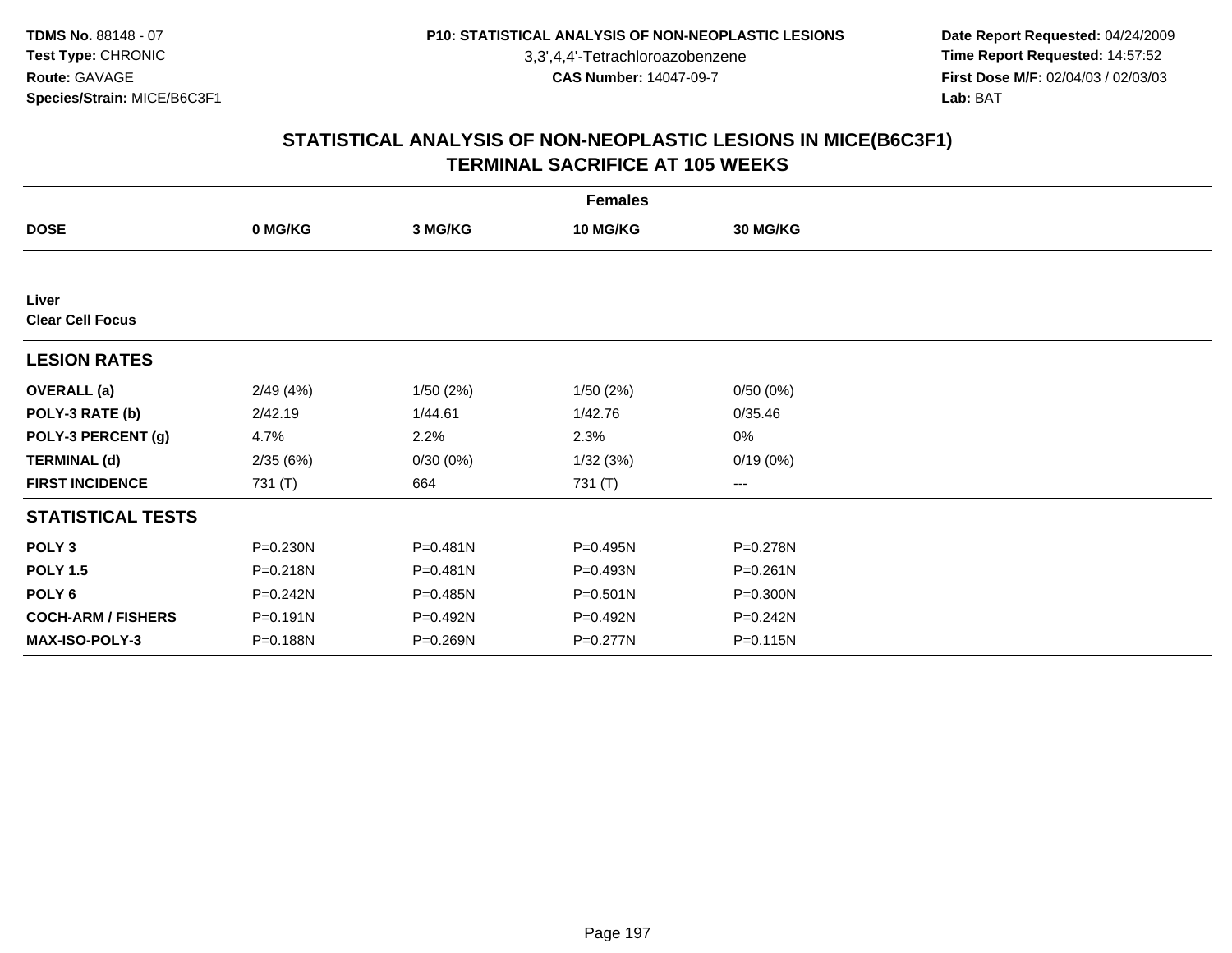3,3',4,4'-Tetrachloroazobenzene

 **Date Report Requested:** 04/24/2009 **Time Report Requested:** 14:57:52 **First Dose M/F:** 02/04/03 / 02/03/03<br>Lab: BAT **Lab:** BAT

|                           | <b>Females</b> |          |              |                 |  |  |  |  |
|---------------------------|----------------|----------|--------------|-----------------|--|--|--|--|
| <b>DOSE</b>               | 0 MG/KG        | 3 MG/KG  | 10 MG/KG     | <b>30 MG/KG</b> |  |  |  |  |
|                           |                |          |              |                 |  |  |  |  |
| Liver                     |                |          |              |                 |  |  |  |  |
| <b>Eosinophilic Focus</b> |                |          |              |                 |  |  |  |  |
| <b>LESION RATES</b>       |                |          |              |                 |  |  |  |  |
| <b>OVERALL</b> (a)        | 2/49(4%)       | 0/50(0%) | 1/50(2%)     | 1/50(2%)        |  |  |  |  |
| POLY-3 RATE (b)           | 2/42.19        | 0/44.36  | 1/42.76      | 1/35.46         |  |  |  |  |
| POLY-3 PERCENT (g)        | 4.7%           | 0%       | 2.3%         | 2.8%            |  |  |  |  |
| <b>TERMINAL (d)</b>       | 2/35(6%)       | 0/30(0%) | 1/32(3%)     | 1/19(5%)        |  |  |  |  |
| <b>FIRST INCIDENCE</b>    | 731 (T)        | ---      | 731 (T)      | 731 (T)         |  |  |  |  |
| <b>STATISTICAL TESTS</b>  |                |          |              |                 |  |  |  |  |
| POLY <sub>3</sub>         | $P = 0.651$    | P=0.226N | P=0.495N     | P=0.560N        |  |  |  |  |
| <b>POLY 1.5</b>           | P=0.649N       | P=0.225N | P=0.493N     | P=0.536N        |  |  |  |  |
| POLY <sub>6</sub>         | $P = 0.631$    | P=0.229N | $P = 0.501N$ | P=0.590N        |  |  |  |  |
| <b>COCH-ARM / FISHERS</b> | P=0.615N       | P=0.242N | P=0.492N     | P=0.492N        |  |  |  |  |
| <b>MAX-ISO-POLY-3</b>     | P=0.352N       | P=0.074N | P=0.277N     | $P = 0.345N$    |  |  |  |  |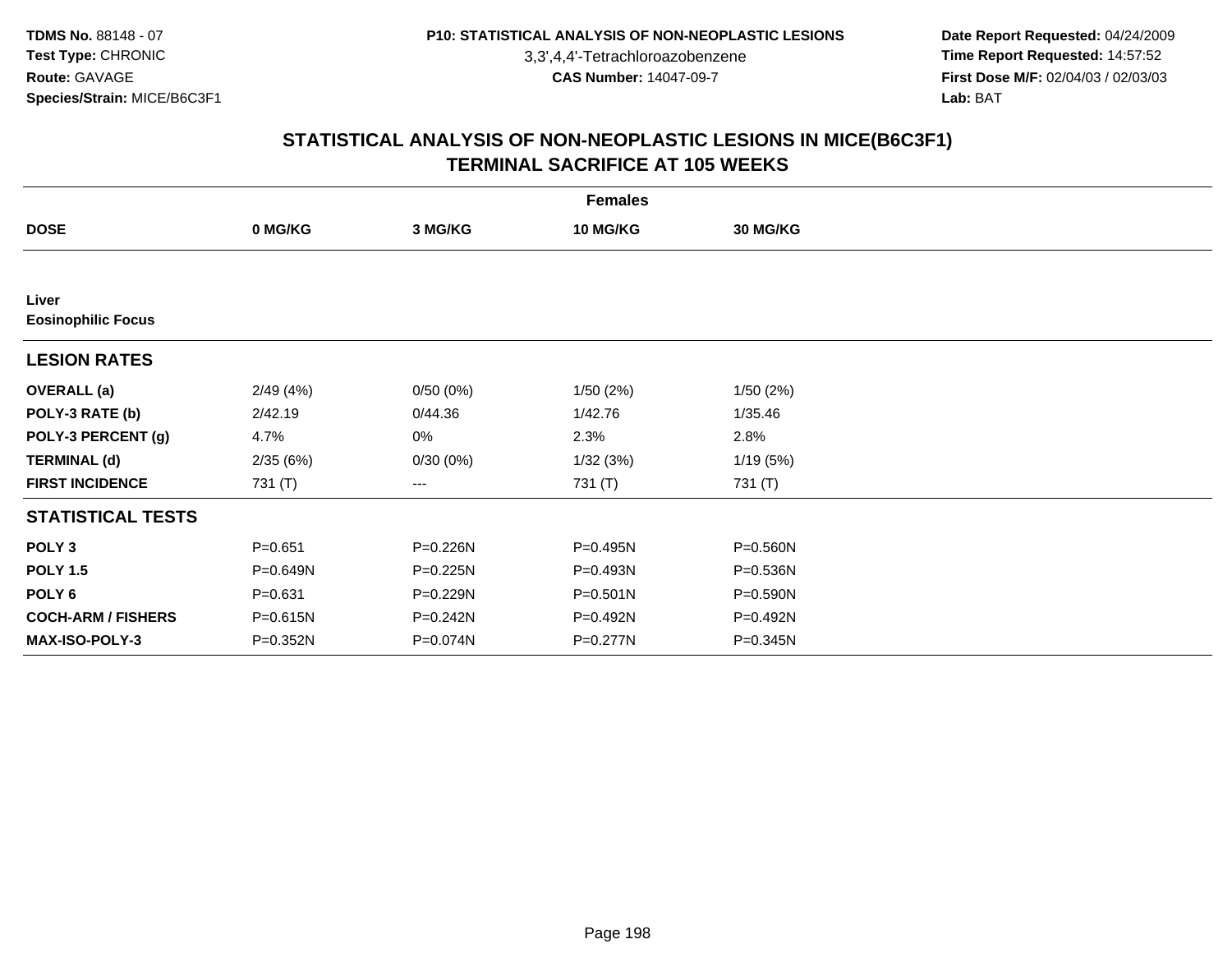3,3',4,4'-Tetrachloroazobenzene

 **Date Report Requested:** 04/24/2009 **Time Report Requested:** 14:57:52 **First Dose M/F:** 02/04/03 / 02/03/03<br>Lab: BAT **Lab:** BAT

|                                                  | <b>Females</b> |             |             |                 |  |  |  |  |
|--------------------------------------------------|----------------|-------------|-------------|-----------------|--|--|--|--|
| <b>DOSE</b>                                      | 0 MG/KG        | 3 MG/KG     | 10 MG/KG    | <b>30 MG/KG</b> |  |  |  |  |
|                                                  |                |             |             |                 |  |  |  |  |
| Liver<br><b>Hematopoietic Cell Proliferation</b> |                |             |             |                 |  |  |  |  |
| <b>LESION RATES</b>                              |                |             |             |                 |  |  |  |  |
| <b>OVERALL</b> (a)                               | 3/49(6%)       | 9/50 (18%)  | 9/50 (18%)  | 21/50 (42%)     |  |  |  |  |
| POLY-3 RATE (b)                                  | 3/42.61        | 9/45.84     | 9/45.39     | 21/41.79        |  |  |  |  |
| POLY-3 PERCENT (g)                               | 7%             | 19.6%       | 19.8%       | 50.3%           |  |  |  |  |
| <b>TERMINAL (d)</b>                              | 2/35(6%)       | 4/30 (13%)  | 3/32(9%)    | 7/19 (37%)      |  |  |  |  |
| <b>FIRST INCIDENCE</b>                           | 610            | 542         | 477         | 477             |  |  |  |  |
| <b>STATISTICAL TESTS</b>                         |                |             |             |                 |  |  |  |  |
| POLY <sub>3</sub>                                | P<0.001**      | $P = 0.076$ | $P = 0.074$ | P<0.001**       |  |  |  |  |
| <b>POLY 1.5</b>                                  | P<0.001**      | $P = 0.075$ | $P = 0.071$ | P<0.001**       |  |  |  |  |
| POLY 6                                           | P<0.001**      | $P = 0.074$ | $P=0.076$   | P<0.001**       |  |  |  |  |
| <b>COCH-ARM / FISHERS</b>                        | P<0.001**      | $P = 0.065$ | $P=0.065$   | P<0.001**       |  |  |  |  |
| <b>MAX-ISO-POLY-3</b>                            | P<0.001**      | $P=0.045*$  | $P=0.043*$  | P<0.001**       |  |  |  |  |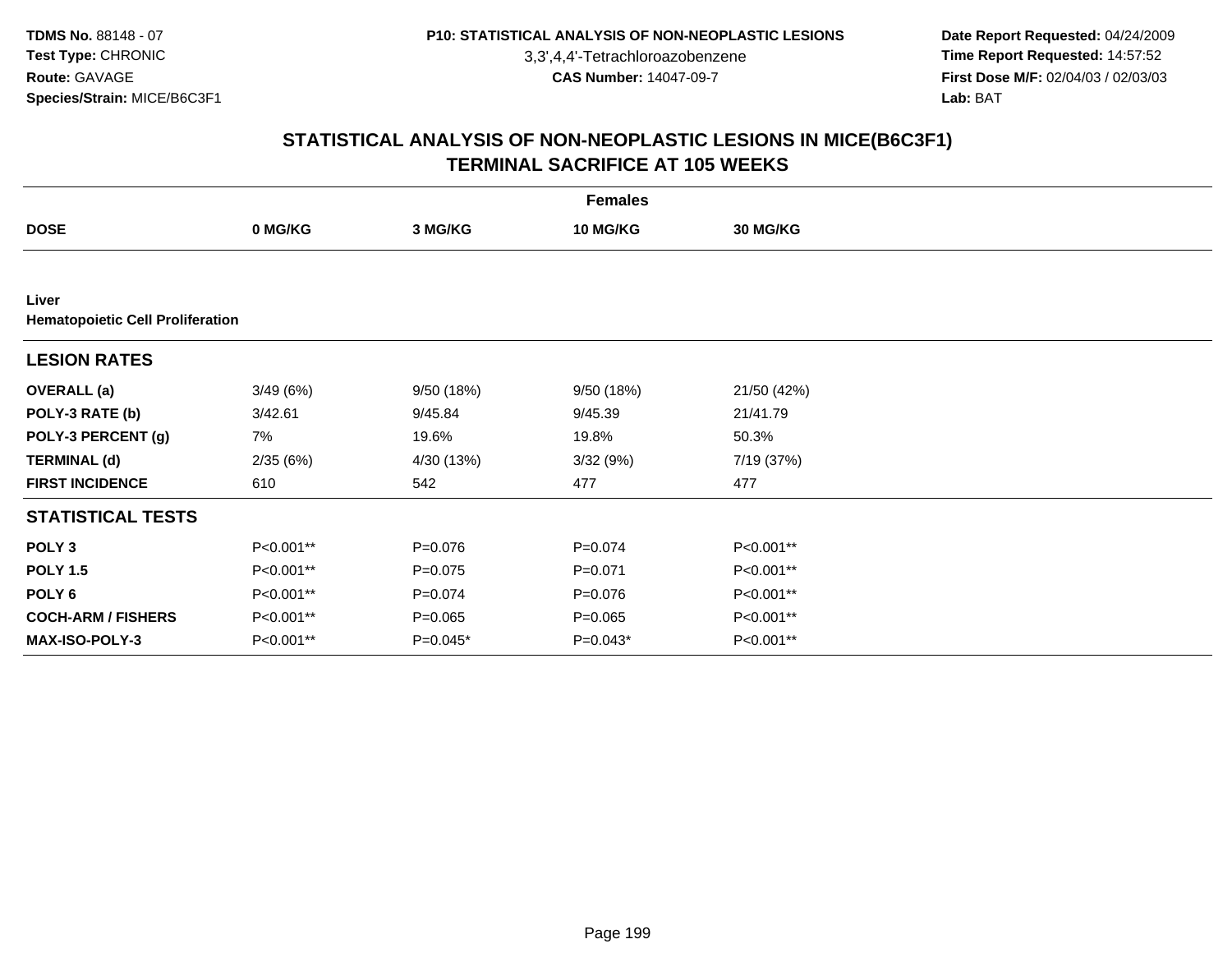3,3',4,4'-Tetrachloroazobenzene

 **Date Report Requested:** 04/24/2009 **Time Report Requested:** 14:57:52 **First Dose M/F:** 02/04/03 / 02/03/03<br>Lab: BAT **Lab:** BAT

|                           | <b>Females</b>    |          |                 |             |  |  |  |  |
|---------------------------|-------------------|----------|-----------------|-------------|--|--|--|--|
| <b>DOSE</b>               | 0 MG/KG           | 3 MG/KG  | <b>10 MG/KG</b> | 30 MG/KG    |  |  |  |  |
|                           |                   |          |                 |             |  |  |  |  |
| Liver<br>Infarct          |                   |          |                 |             |  |  |  |  |
| <b>LESION RATES</b>       |                   |          |                 |             |  |  |  |  |
| <b>OVERALL</b> (a)        | 0/49(0%)          | 0/50(0%) | 0/50(0%)        | 3/50(6%)    |  |  |  |  |
| POLY-3 RATE (b)           | 0/42.19           | 0/44.36  | 0/42.76         | 3/36.70     |  |  |  |  |
| POLY-3 PERCENT (g)        | 0%                | $0\%$    | 0%              | 8.2%        |  |  |  |  |
| <b>TERMINAL (d)</b>       | 0/35(0%)          | 0/30(0%) | 0/32(0%)        | 0/19(0%)    |  |  |  |  |
| <b>FIRST INCIDENCE</b>    | $\qquad \qquad -$ | ---      | ---             | 522         |  |  |  |  |
| <b>STATISTICAL TESTS</b>  |                   |          |                 |             |  |  |  |  |
| POLY <sub>3</sub>         | P=0.006**         | (e)      | (e)             | $P=0.095$   |  |  |  |  |
| <b>POLY 1.5</b>           | P=0.007**         | (e)      | (e)             | $P = 0.104$ |  |  |  |  |
| POLY <sub>6</sub>         | P=0.006**         | (e)      | (e)             | $P = 0.086$ |  |  |  |  |
| <b>COCH-ARM / FISHERS</b> | P=0.009**         | (e)      | (e)             | $P = 0.125$ |  |  |  |  |
| MAX-ISO-POLY-3            | P=0.010**         | (e)      | (e)             | P=0.038*    |  |  |  |  |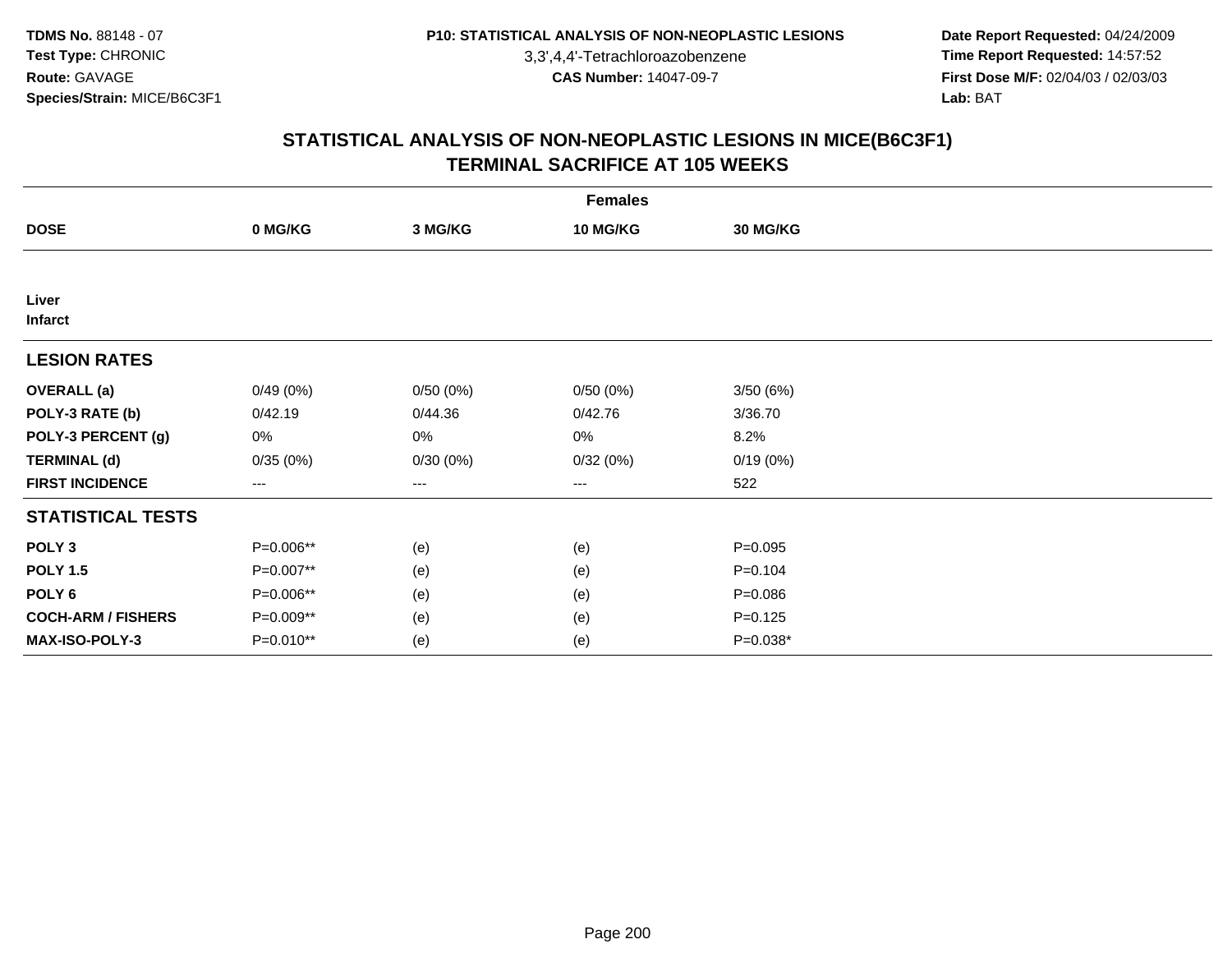3,3',4,4'-Tetrachloroazobenzene

 **Date Report Requested:** 04/24/2009 **Time Report Requested:** 14:57:52 **First Dose M/F:** 02/04/03 / 02/03/03<br>Lab: BAT **Lab:** BAT

|                                                | <b>Females</b> |              |              |                 |  |  |  |  |
|------------------------------------------------|----------------|--------------|--------------|-----------------|--|--|--|--|
| <b>DOSE</b>                                    | 0 MG/KG        | 3 MG/KG      | 10 MG/KG     | <b>30 MG/KG</b> |  |  |  |  |
|                                                |                |              |              |                 |  |  |  |  |
| Liver<br><b>Infiltration Cellular Lymphoid</b> |                |              |              |                 |  |  |  |  |
| <b>LESION RATES</b>                            |                |              |              |                 |  |  |  |  |
| <b>OVERALL</b> (a)                             | 38/49 (78%)    | 40/50 (80%)  | 38/50 (76%)  | 28/50 (56%)     |  |  |  |  |
| POLY-3 RATE (b)                                | 38/44.34       | 40/47.42     | 38/45.48     | 28/40.47        |  |  |  |  |
| POLY-3 PERCENT (g)                             | 85.7%          | 84.4%        | 83.6%        | 69.2%           |  |  |  |  |
| <b>TERMINAL (d)</b>                            | 32/35 (91%)    | 29/30 (97%)  | 30/32 (94%)  | 17/19 (90%)     |  |  |  |  |
| <b>FIRST INCIDENCE</b>                         | 546            | 542          | 477          | 304             |  |  |  |  |
| <b>STATISTICAL TESTS</b>                       |                |              |              |                 |  |  |  |  |
| POLY <sub>3</sub>                              | P=0.017N*      | P=0.549N     | $P = 0.504N$ | P=0.040N*       |  |  |  |  |
| <b>POLY 1.5</b>                                | P=0.008N**     | $P = 0.569N$ | $P = 0.491N$ | $P=0.026N^*$    |  |  |  |  |
| POLY <sub>6</sub>                              | P=0.044N*      | P=0.561N     | P=0.558N     | P=0.083N        |  |  |  |  |
| <b>COCH-ARM / FISHERS</b>                      | P=0.003N**     | $P=0.479$    | P=0.522N     | P=0.019N*       |  |  |  |  |
| <b>MAX-ISO-POLY-3</b>                          | P=0.026N*      | P=0.423N     | P=0.378N     | P=0.026N*       |  |  |  |  |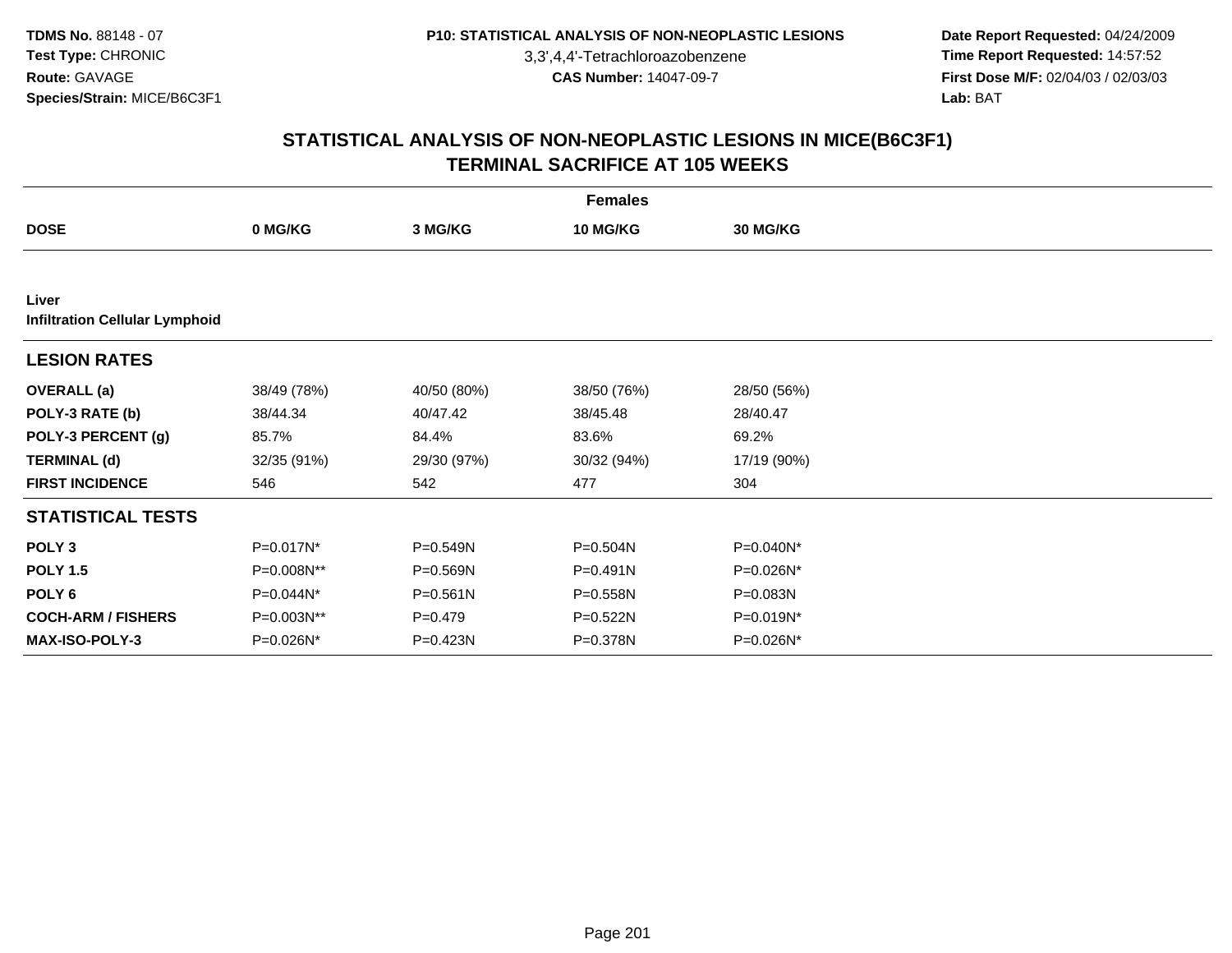3,3',4,4'-Tetrachloroazobenzene

 **Date Report Requested:** 04/24/2009 **Time Report Requested:** 14:57:52 **First Dose M/F:** 02/04/03 / 02/03/03<br>Lab: BAT **Lab:** BAT

| <b>Females</b>                       |              |             |                 |                 |  |  |  |
|--------------------------------------|--------------|-------------|-----------------|-----------------|--|--|--|
| <b>DOSE</b>                          | 0 MG/KG      | 3 MG/KG     | <b>10 MG/KG</b> | <b>30 MG/KG</b> |  |  |  |
|                                      |              |             |                 |                 |  |  |  |
| Liver<br><b>Inflammation Chronic</b> |              |             |                 |                 |  |  |  |
| <b>LESION RATES</b>                  |              |             |                 |                 |  |  |  |
| <b>OVERALL</b> (a)                   | 39/49 (80%)  | 37/50 (74%) | 37/50 (74%)     | 32/50 (64%)     |  |  |  |
| POLY-3 RATE (b)                      | 39/45.26     | 37/47.10    | 37/44.13        | 32/42.88        |  |  |  |
| POLY-3 PERCENT (g)                   | 86.2%        | 78.6%       | 83.8%           | 74.6%           |  |  |  |
| <b>TERMINAL (d)</b>                  | 32/35 (91%)  | 29/30 (97%) | 32/32 (100%)    | 16/19 (84%)     |  |  |  |
| <b>FIRST INCIDENCE</b>               | 269          | 542         | 477             | 15              |  |  |  |
| <b>STATISTICAL TESTS</b>             |              |             |                 |                 |  |  |  |
| POLY <sub>3</sub>                    | $P = 0.143N$ | P=0.228N    | P=0.494N        | $P = 0.113N$    |  |  |  |
| <b>POLY 1.5</b>                      | P=0.107N     | P=0.242N    | P=0.408N        | P=0.088N        |  |  |  |
| POLY <sub>6</sub>                    | P=0.175N     | P=0.236N    | P=0.656N        | P=0.149N        |  |  |  |
| <b>COCH-ARM / FISHERS</b>            | P=0.058N     | P=0.337N    | P=0.337N        | P=0.066N        |  |  |  |
| <b>MAX-ISO-POLY-3</b>                | $P = 0.115N$ | P=0.152N    | P=0.364N        | P=0.072N        |  |  |  |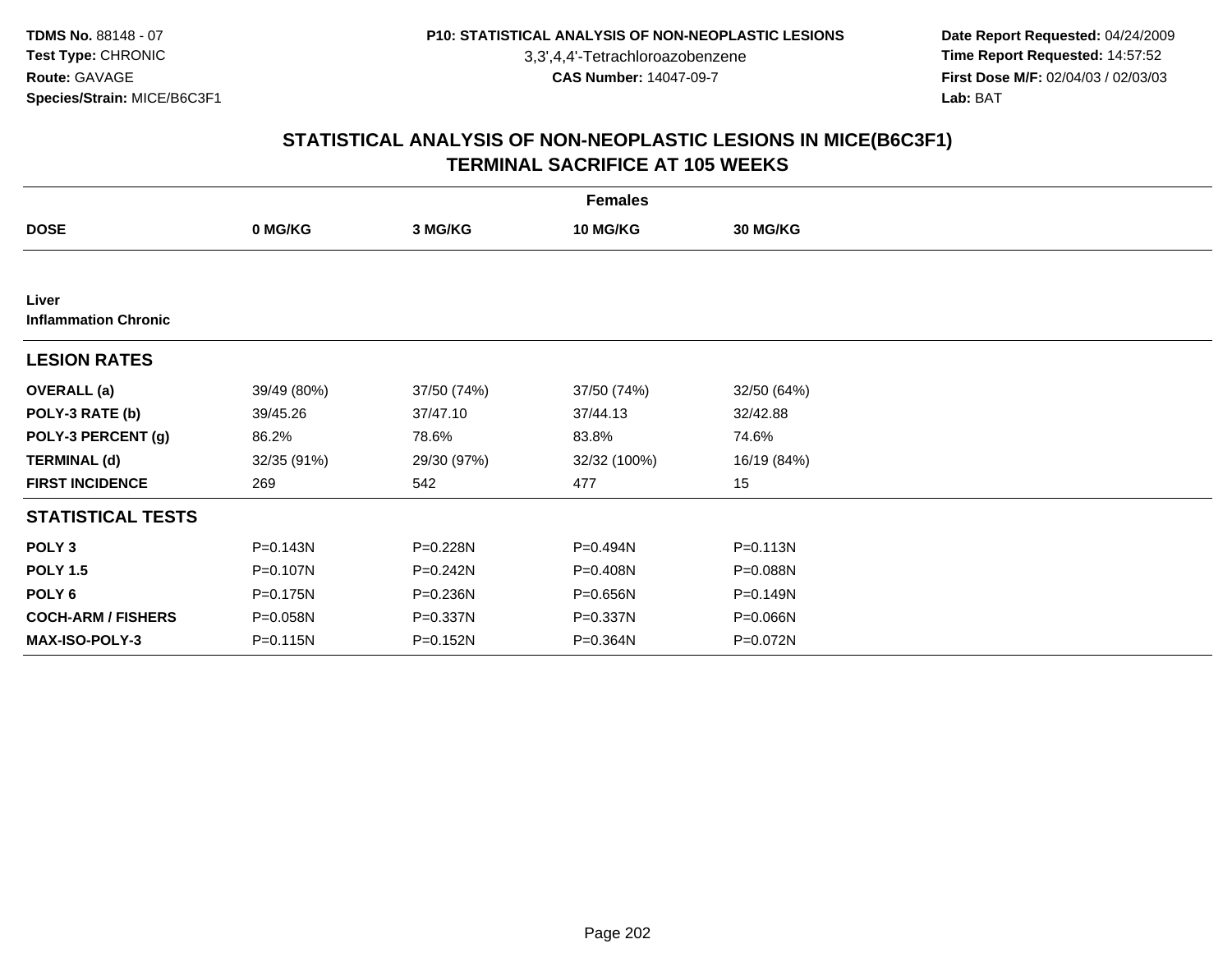3,3',4,4'-Tetrachloroazobenzene

 **Date Report Requested:** 04/24/2009 **Time Report Requested:** 14:57:52 **First Dose M/F:** 02/04/03 / 02/03/03<br>Lab: BAT **Lab:** BAT

|                                  | <b>Females</b> |            |                 |                 |  |  |  |  |
|----------------------------------|----------------|------------|-----------------|-----------------|--|--|--|--|
| <b>DOSE</b>                      | 0 MG/KG        | 3 MG/KG    | <b>10 MG/KG</b> | <b>30 MG/KG</b> |  |  |  |  |
|                                  |                |            |                 |                 |  |  |  |  |
| Liver<br><b>Mixed Cell Focus</b> |                |            |                 |                 |  |  |  |  |
| <b>LESION RATES</b>              |                |            |                 |                 |  |  |  |  |
| <b>OVERALL</b> (a)               | 3/49(6%)       | 3/50 (6%)  | 4/50 (8%)       | 1/50(2%)        |  |  |  |  |
| POLY-3 RATE (b)                  | 3/42.19        | 3/44.36    | 4/42.76         | 1/35.46         |  |  |  |  |
| POLY-3 PERCENT (g)               | 7.1%           | 6.8%       | 9.4%            | 2.8%            |  |  |  |  |
| <b>TERMINAL (d)</b>              | 3/35(9%)       | 3/30 (10%) | 4/32 (13%)      | 1/19(5%)        |  |  |  |  |
| <b>FIRST INCIDENCE</b>           | 731 (T)        | 731 (T)    | 731 (T)         | 731 (T)         |  |  |  |  |
| <b>STATISTICAL TESTS</b>         |                |            |                 |                 |  |  |  |  |
| POLY <sub>3</sub>                | P=0.311N       | P=0.639N   | $P = 0.507$     | $P = 0.370N$    |  |  |  |  |
| <b>POLY 1.5</b>                  | P=0.278N       | P=0.638N   | $P = 0.512$     | P=0.343N        |  |  |  |  |
| POLY <sub>6</sub>                | P=0.350N       | P=0.648N   | $P = 0.498$     | P=0.404N        |  |  |  |  |
| <b>COCH-ARM / FISHERS</b>        | $P = 0.214N$   | P=0.651N   | $P = 0.511$     | $P = 0.301N$    |  |  |  |  |
| MAX-ISO-POLY-3                   | P=0.362N       | P=0.474N   | $P = 0.353$     | P=0.220N        |  |  |  |  |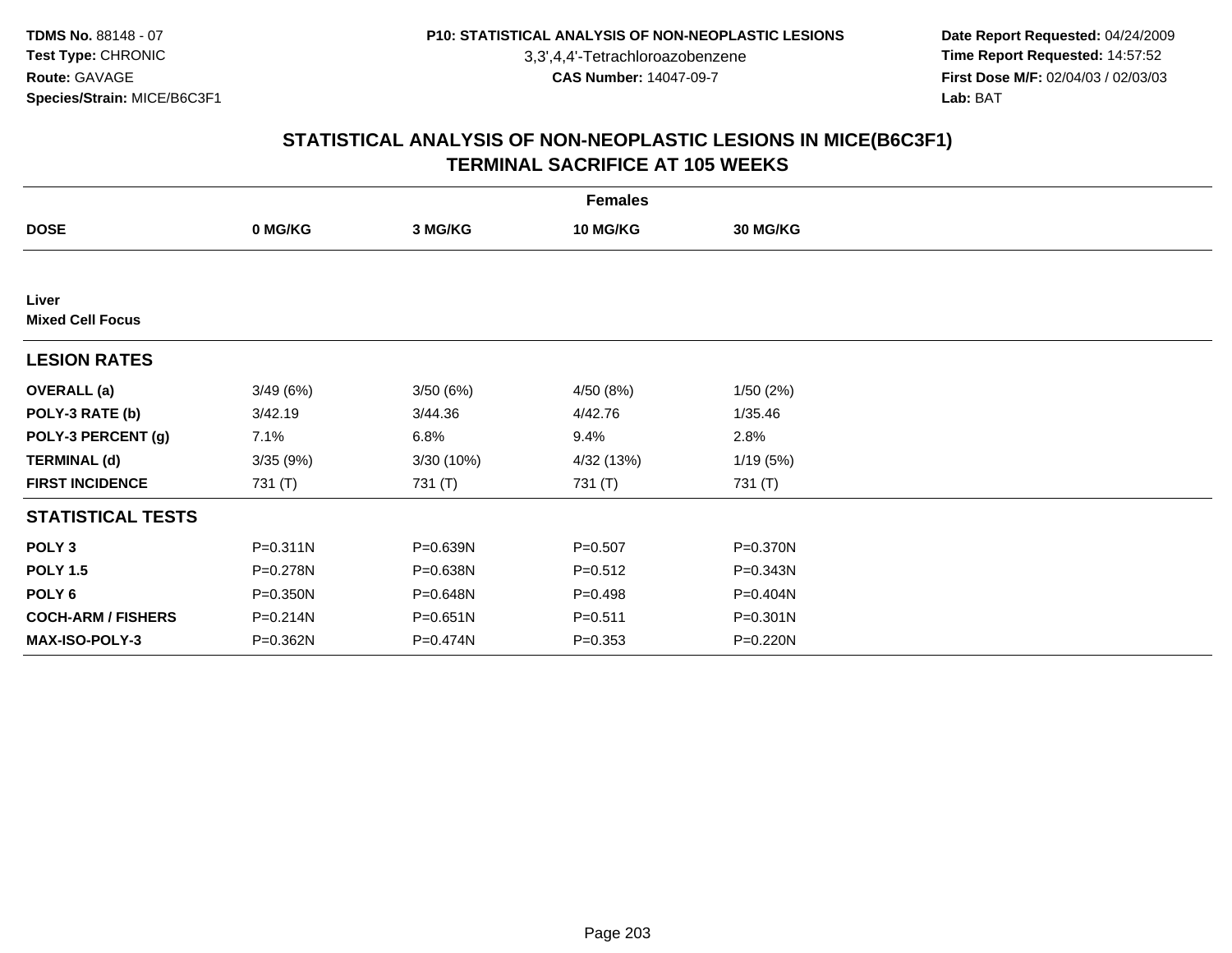3,3',4,4'-Tetrachloroazobenzene

 **Date Report Requested:** 04/24/2009 **Time Report Requested:** 14:57:52 **First Dose M/F:** 02/04/03 / 02/03/03<br>Lab: BAT **Lab:** BAT

|                           | <b>Females</b>         |          |          |          |  |  |  |  |  |
|---------------------------|------------------------|----------|----------|----------|--|--|--|--|--|
| <b>DOSE</b>               | 0 MG/KG                | 3 MG/KG  | 10 MG/KG | 30 MG/KG |  |  |  |  |  |
|                           |                        |          |          |          |  |  |  |  |  |
| Liver<br>Pigmentation     |                        |          |          |          |  |  |  |  |  |
| <b>LESION RATES</b>       |                        |          |          |          |  |  |  |  |  |
| <b>OVERALL</b> (a)        | 0/49(0%)               | 0/50(0%) | 0/50(0%) | 0/50(0%) |  |  |  |  |  |
| POLY-3 RATE (b)           | 0/42.19                | 0/44.36  | 0/42.76  | 0/35.46  |  |  |  |  |  |
| POLY-3 PERCENT (g)        | 0%                     | 0%       | 0%       | 0%       |  |  |  |  |  |
| <b>TERMINAL (d)</b>       | 0/35(0%)               | 0/30(0%) | 0/32(0%) | 0/19(0%) |  |  |  |  |  |
| <b>FIRST INCIDENCE</b>    | $\qquad \qquad \cdots$ | ---      | $---$    | $\cdots$ |  |  |  |  |  |
| <b>STATISTICAL TESTS</b>  |                        |          |          |          |  |  |  |  |  |
| POLY <sub>3</sub>         | (e)                    | (e)      | (e)      | (e)      |  |  |  |  |  |
| <b>POLY 1.5</b>           | (e)                    | (e)      | (e)      | (e)      |  |  |  |  |  |
| POLY <sub>6</sub>         | (e)                    | (e)      | (e)      | (e)      |  |  |  |  |  |
| <b>COCH-ARM / FISHERS</b> | (e)                    | (e)      | (e)      | (e)      |  |  |  |  |  |
| MAX-ISO-POLY-3            | (e)                    | (e)      | (e)      | (e)      |  |  |  |  |  |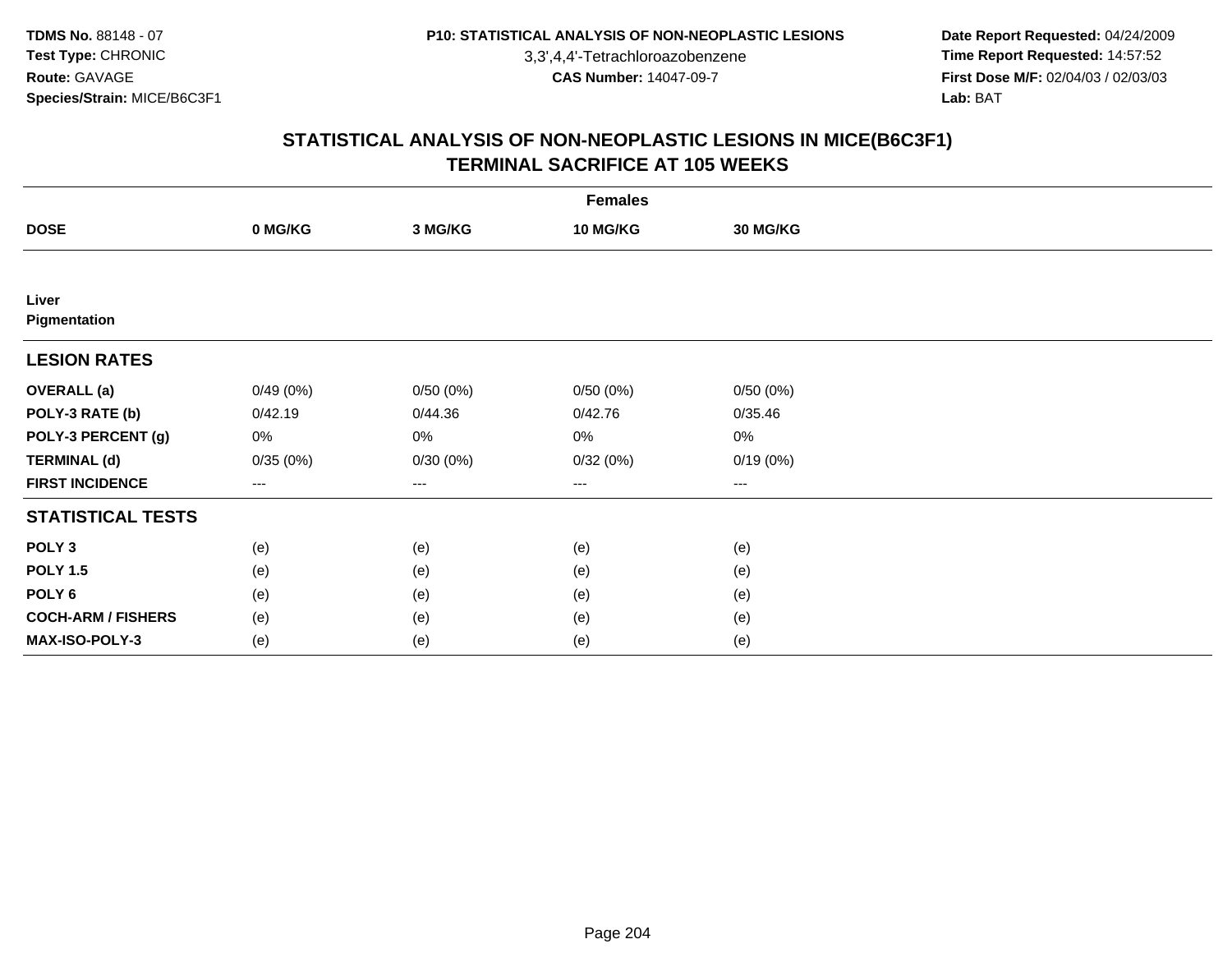3,3',4,4'-Tetrachloroazobenzene

 **Date Report Requested:** 04/24/2009 **Time Report Requested:** 14:57:52 **First Dose M/F:** 02/04/03 / 02/03/03<br>Lab: BAT **Lab:** BAT

|                           |             |             | <b>Females</b> |                 |  |
|---------------------------|-------------|-------------|----------------|-----------------|--|
| <b>DOSE</b>               | 0 MG/KG     | 3 MG/KG     | 10 MG/KG       | <b>30 MG/KG</b> |  |
|                           |             |             |                |                 |  |
| Liver                     |             |             |                |                 |  |
| <b>Tension Lipidosis</b>  |             |             |                |                 |  |
| <b>LESION RATES</b>       |             |             |                |                 |  |
| <b>OVERALL</b> (a)        | 4/49 (8%)   | 6/50 (12%)  | 4/50 (8%)      | 4/50 (8%)       |  |
| POLY-3 RATE (b)           | 4/42.87     | 6/44.49     | 4/43.24        | 4/36.91         |  |
| POLY-3 PERCENT (g)        | 9.3%        | 13.5%       | 9.3%           | 10.8%           |  |
| <b>TERMINAL (d)</b>       | 2/35(6%)    | 4/30 (13%)  | 2/32(6%)       | 2/19(11%)       |  |
| <b>FIRST INCIDENCE</b>    | 606         | 709         | 614            | 477             |  |
| <b>STATISTICAL TESTS</b>  |             |             |                |                 |  |
| POLY <sub>3</sub>         | P=0.560N    | $P = 0.393$ | P=0.639N       | $P = 0.559$     |  |
| <b>POLY 1.5</b>           | P=0.523N    | $P = 0.399$ | P=0.633N       | $P = 0.595$     |  |
| POLY 6                    | $P = 0.551$ | $P = 0.376$ | $P = 0.638$    | $P = 0.512$     |  |
| <b>COCH-ARM / FISHERS</b> | P=0.446N    | $P = 0.383$ | P=0.631N       | P=0.631N        |  |
| <b>MAX-ISO-POLY-3</b>     | $P=0.627$   | $P=0.275$   | P=0.494N       | $P = 0.417$     |  |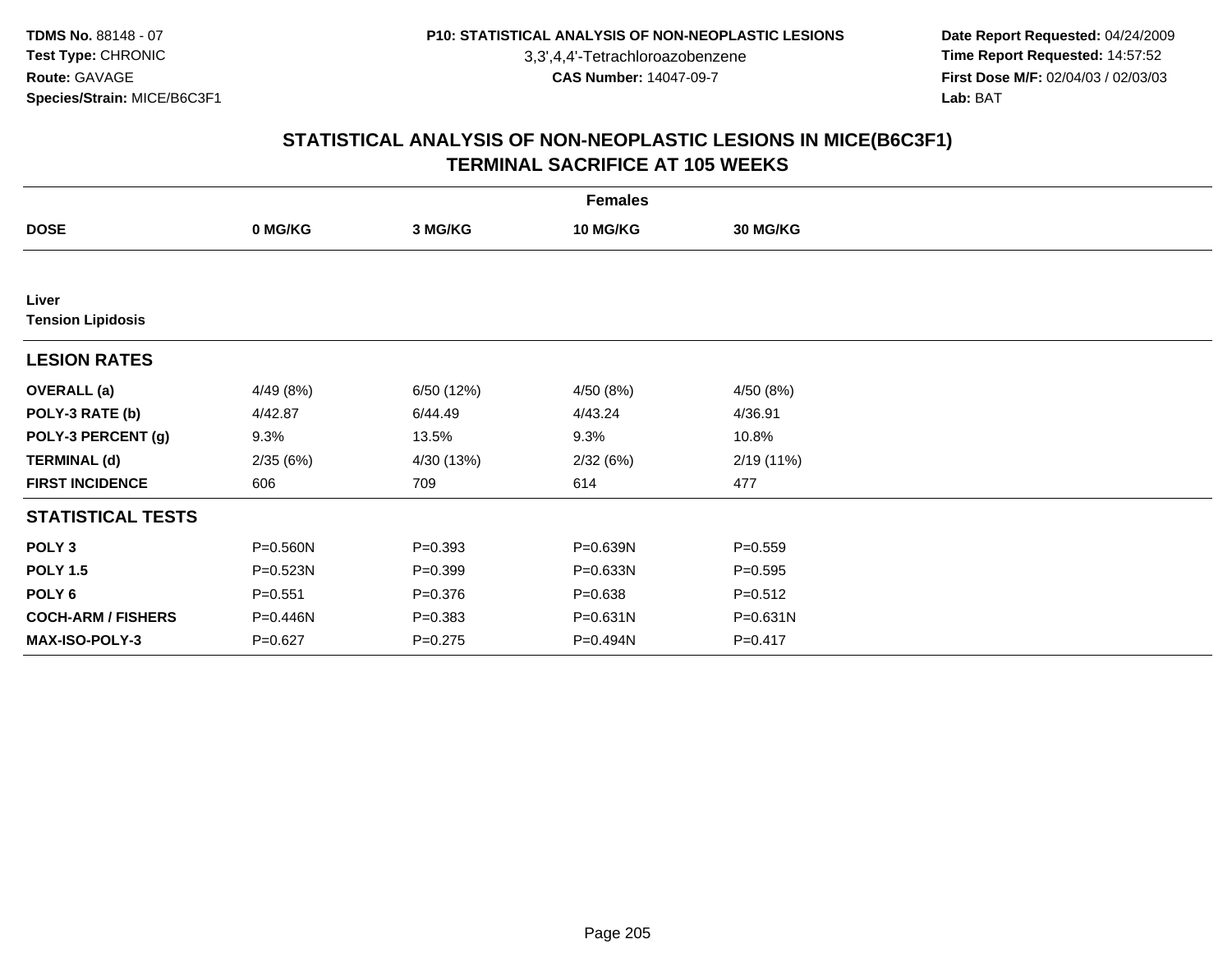3,3',4,4'-Tetrachloroazobenzene

 **Date Report Requested:** 04/24/2009 **Time Report Requested:** 14:57:52 **First Dose M/F:** 02/04/03 / 02/03/03<br>Lab: BAT **Lab:** BAT

| <b>Females</b>                  |                        |             |                 |             |  |  |  |
|---------------------------------|------------------------|-------------|-----------------|-------------|--|--|--|
| <b>DOSE</b>                     | 0 MG/KG                | 3 MG/KG     | <b>10 MG/KG</b> | 30 MG/KG    |  |  |  |
|                                 |                        |             |                 |             |  |  |  |
| Liver: Bile Duct<br>Hyperplasia |                        |             |                 |             |  |  |  |
| <b>LESION RATES</b>             |                        |             |                 |             |  |  |  |
| <b>OVERALL</b> (a)              | 0/49(0%)               | 1/50(2%)    | 0/50(0%)        | 2/50(4%)    |  |  |  |
| POLY-3 RATE (b)                 | 0/42.19                | 1/44.89     | 0/42.76         | 2/36.39     |  |  |  |
| POLY-3 PERCENT (g)              | 0%                     | 2.2%        | 0%              | 5.5%        |  |  |  |
| <b>TERMINAL (d)</b>             | 0/35(0%)               | 0/30(0%)    | 0/32(0%)        | 0/19(0%)    |  |  |  |
| <b>FIRST INCIDENCE</b>          | $\qquad \qquad \cdots$ | 571         | ---             | 522         |  |  |  |
| <b>STATISTICAL TESTS</b>        |                        |             |                 |             |  |  |  |
| POLY <sub>3</sub>               | $P = 0.128$            | $P = 0.512$ | (e)             | $P = 0.206$ |  |  |  |
| <b>POLY 1.5</b>                 | $P = 0.135$            | $P = 0.512$ | (e)             | $P = 0.218$ |  |  |  |
| POLY <sub>6</sub>               | $P = 0.119$            | $P = 0.510$ | (e)             | $P = 0.192$ |  |  |  |
| <b>COCH-ARM / FISHERS</b>       | $P = 0.153$            | $P = 0.505$ | (e)             | $P = 0.253$ |  |  |  |
| <b>MAX-ISO-POLY-3</b>           | $P = 0.080$            | $P = 0.173$ | (e)             | $P = 0.076$ |  |  |  |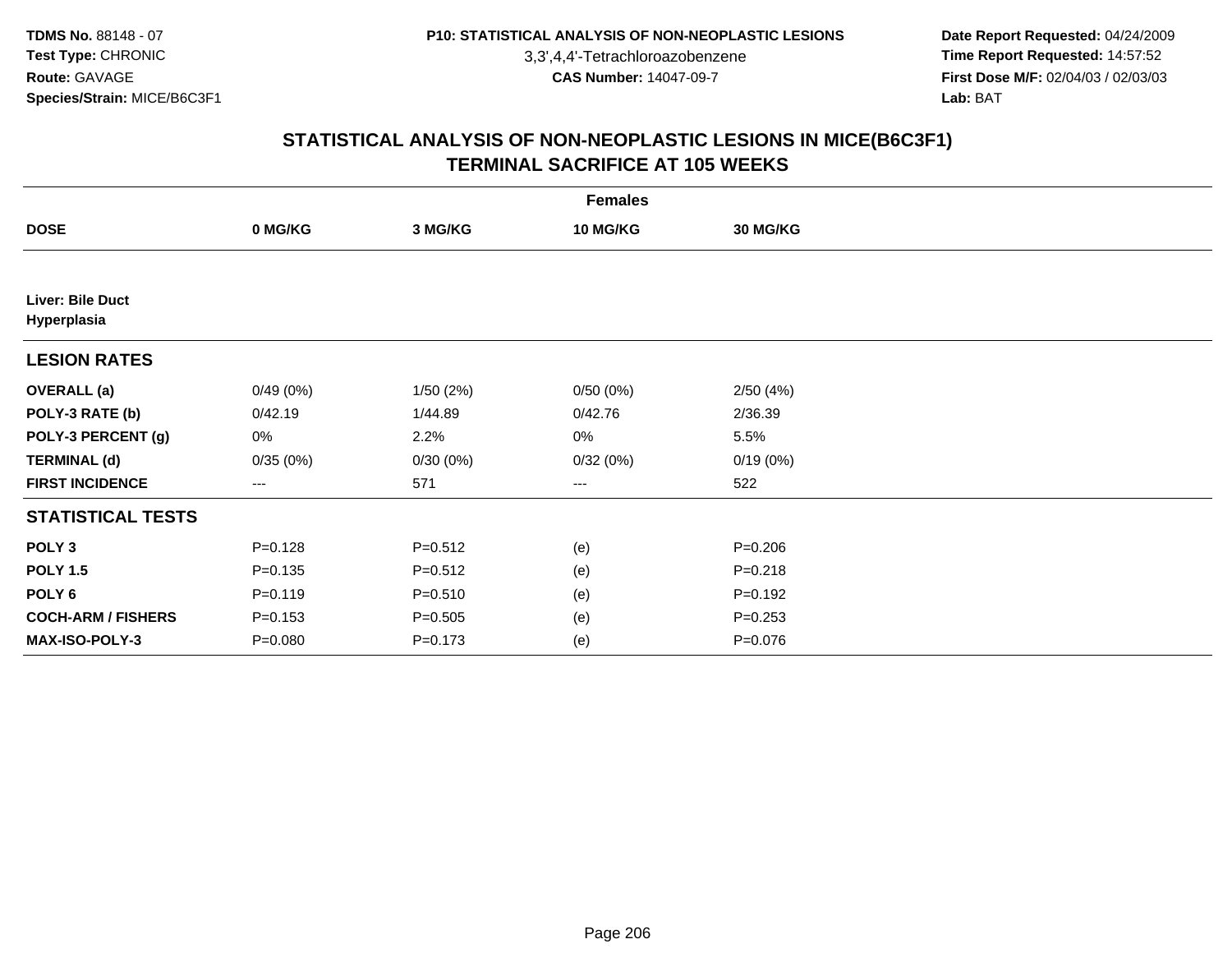3,3',4,4'-Tetrachloroazobenzene

 **Date Report Requested:** 04/24/2009 **Time Report Requested:** 14:57:52 **First Dose M/F:** 02/04/03 / 02/03/03<br>Lab: BAT **Lab:** BAT

|                                      |             |              | <b>Females</b>  |             |  |
|--------------------------------------|-------------|--------------|-----------------|-------------|--|
| <b>DOSE</b>                          | 0 MG/KG     | 3 MG/KG      | <b>10 MG/KG</b> | 30 MG/KG    |  |
|                                      |             |              |                 |             |  |
| Liver: Hepatocyte<br><b>Necrosis</b> |             |              |                 |             |  |
| <b>LESION RATES</b>                  |             |              |                 |             |  |
| <b>OVERALL</b> (a)                   | 1/49(2%)    | 1/50(2%)     | 3/50 (6%)       | 3/50(6%)    |  |
| POLY-3 RATE (b)                      | 1/42.63     | 1/44.57      | 3/44.02         | 3/36.62     |  |
| POLY-3 PERCENT (g)                   | 2.4%        | 2.2%         | 6.8%            | 8.2%        |  |
| <b>TERMINAL (d)</b>                  | 0/35(0%)    | 0/30(0%)     | 0/32(0%)        | 0/19(0%)    |  |
| <b>FIRST INCIDENCE</b>               | 606         | 677          | 590             | 522         |  |
| <b>STATISTICAL TESTS</b>             |             |              |                 |             |  |
| POLY <sub>3</sub>                    | $P = 0.141$ | $P = 0.751N$ | $P = 0.317$     | $P=0.253$   |  |
| <b>POLY 1.5</b>                      | $P = 0.160$ | P=0.749N     | $P = 0.317$     | $P=0.273$   |  |
| POLY <sub>6</sub>                    | $P = 0.123$ | P=0.755N     | $P = 0.315$     | $P = 0.231$ |  |
| <b>COCH-ARM / FISHERS</b>            | $P = 0.206$ | P=0.747N     | $P = 0.316$     | $P = 0.316$ |  |
| MAX-ISO-POLY-3                       | $P = 0.220$ | P=0.487N     | $P = 0.165$     | $P = 0.137$ |  |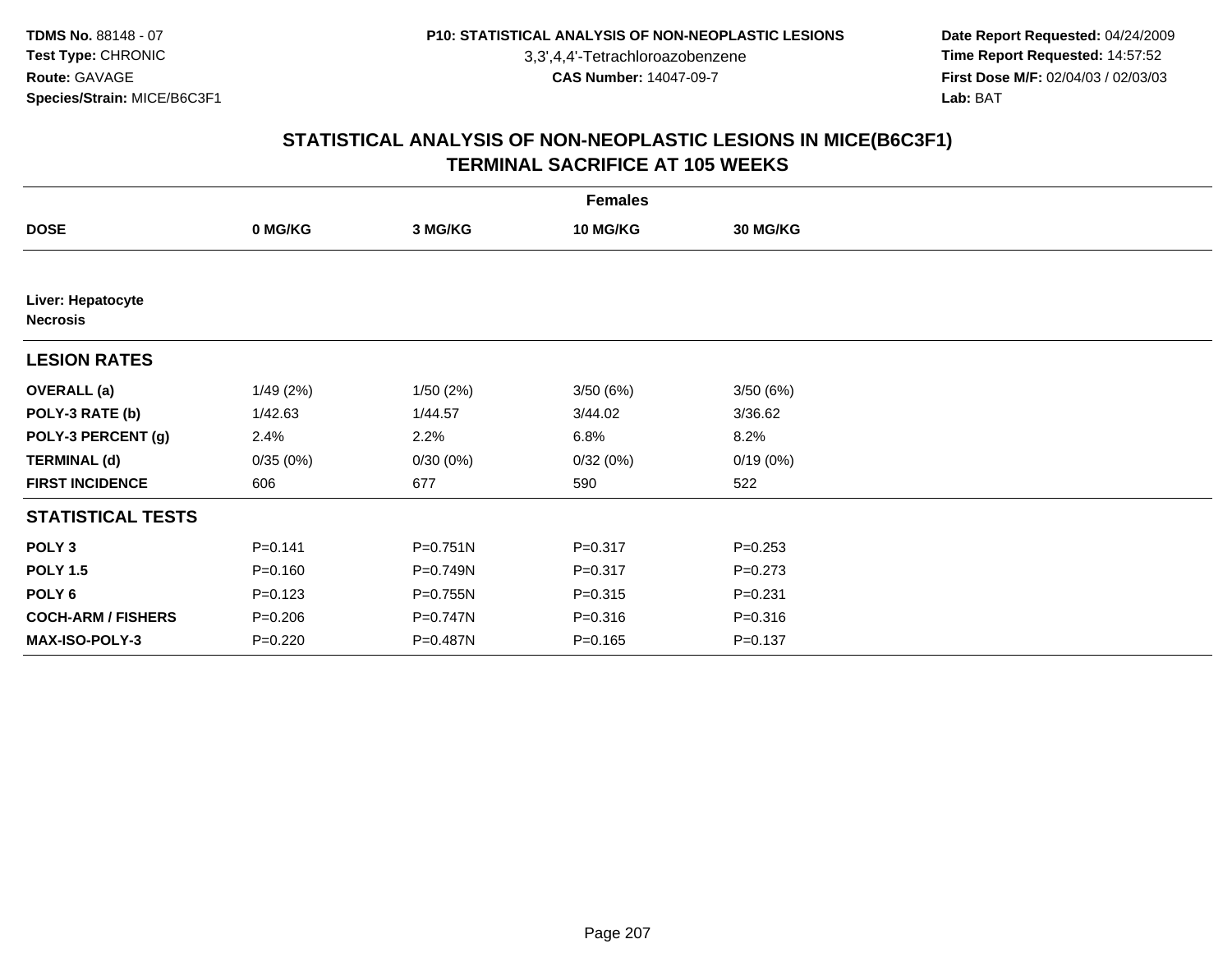3,3',4,4'-Tetrachloroazobenzene

 **Date Report Requested:** 04/24/2009 **Time Report Requested:** 14:57:52 **First Dose M/F:** 02/04/03 / 02/03/03<br>Lab: BAT **Lab:** BAT

| <b>Females</b>                                        |              |              |             |                 |  |  |
|-------------------------------------------------------|--------------|--------------|-------------|-----------------|--|--|
| <b>DOSE</b>                                           | 0 MG/KG      | 3 MG/KG      | 10 MG/KG    | <b>30 MG/KG</b> |  |  |
|                                                       |              |              |             |                 |  |  |
| Liver: Hepatocyte<br><b>Vacuolization Cytoplasmic</b> |              |              |             |                 |  |  |
| <b>LESION RATES</b>                                   |              |              |             |                 |  |  |
| <b>OVERALL</b> (a)                                    | 33/49 (67%)  | 33/50 (66%)  | 35/50 (70%) | 20/50 (40%)     |  |  |
| POLY-3 RATE (b)                                       | 33/44.79     | 33/47.01     | 35/45.38    | 20/39.41        |  |  |
| POLY-3 PERCENT (g)                                    | 73.7%        | 70.2%        | 77.1%       | 50.8%           |  |  |
| <b>TERMINAL (d)</b>                                   | 27/35 (77%)  | 25/30 (83%)  | 26/32 (81%) | 13/19 (68%)     |  |  |
| <b>FIRST INCIDENCE</b>                                | 474          | 542          | 517         | 304             |  |  |
| <b>STATISTICAL TESTS</b>                              |              |              |             |                 |  |  |
| POLY <sub>3</sub>                                     | $P=0.011N^*$ | P=0.443N     | $P=0.443$   | P=0.019N*       |  |  |
| <b>POLY 1.5</b>                                       | P=0.005N**   | $P = 0.441N$ | $P=0.465$   | $P=0.011N^*$    |  |  |
| POLY <sub>6</sub>                                     | P=0.029N*    | P=0.468N     | $P = 0.416$ | P=0.041N*       |  |  |
| <b>COCH-ARM / FISHERS</b>                             | P<0.001N**   | P=0.528N     | $P=0.473$   | P=0.006N**      |  |  |
| <b>MAX-ISO-POLY-3</b>                                 | P=0.018N*    | P=0.352N     | $P = 0.345$ | P=0.015N*       |  |  |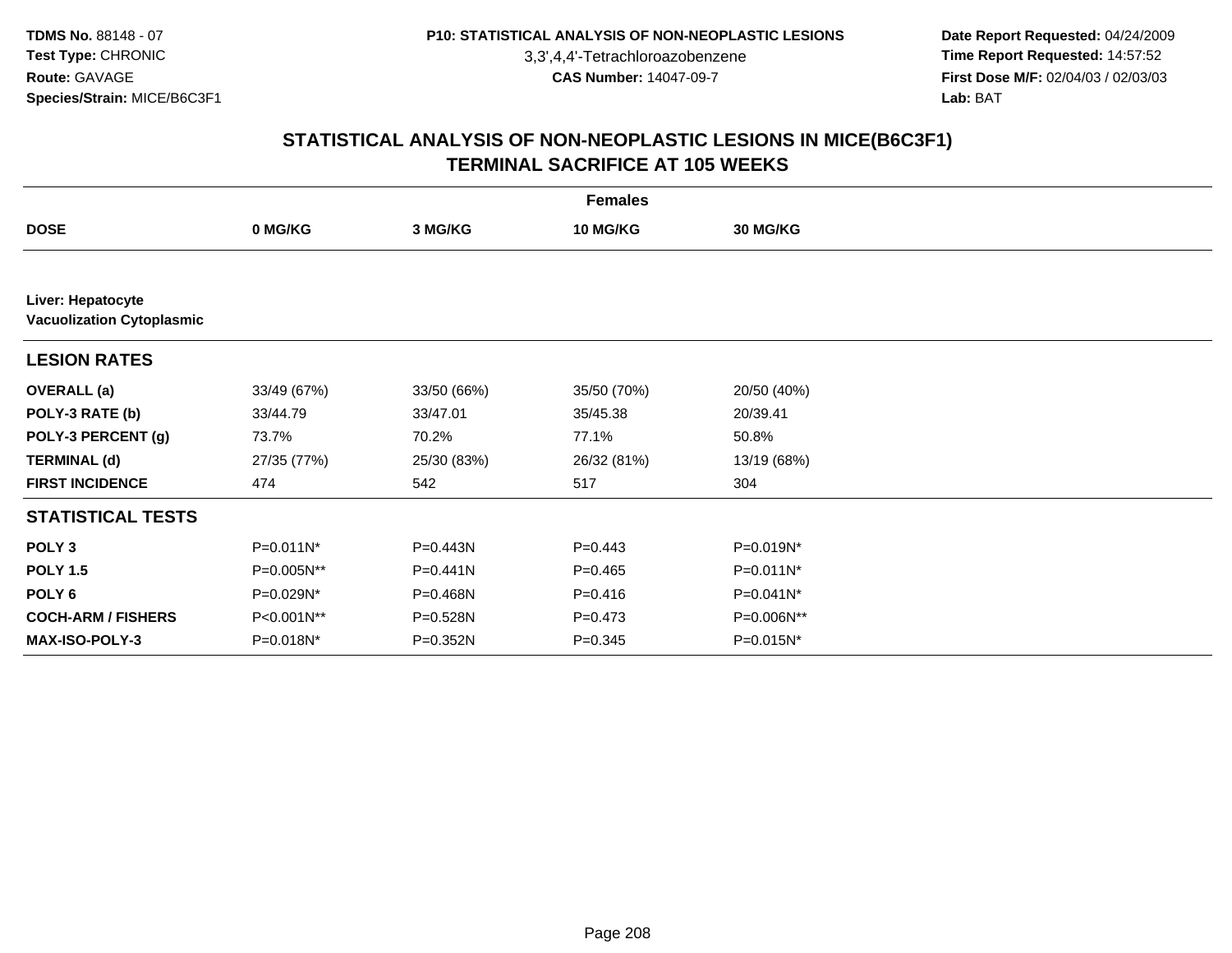3,3',4,4'-Tetrachloroazobenzene

 **Date Report Requested:** 04/24/2009 **Time Report Requested:** 14:57:52 **First Dose M/F:** 02/04/03 / 02/03/03<br>Lab: BAT **Lab:** BAT

|                                               |              |          | <b>Females</b>  |                 |  |
|-----------------------------------------------|--------------|----------|-----------------|-----------------|--|
| <b>DOSE</b>                                   | 0 MG/KG      | 3 MG/KG  | <b>10 MG/KG</b> | <b>30 MG/KG</b> |  |
|                                               |              |          |                 |                 |  |
| Lung<br><b>Infiltration Cellular Lymphoid</b> |              |          |                 |                 |  |
| <b>LESION RATES</b>                           |              |          |                 |                 |  |
| <b>OVERALL</b> (a)                            | 4/49 (8%)    | 2/50(4%) | 0/50(0%)        | 2/50(4%)        |  |
| POLY-3 RATE (b)                               | 4/42.19      | 2/44.36  | 0/42.76         | 2/35.46         |  |
| POLY-3 PERCENT (g)                            | 9.5%         | 4.5%     | 0%              | 5.6%            |  |
| <b>TERMINAL (d)</b>                           | 4/35 (11%)   | 2/30(7%) | 0/32(0%)        | 2/19(11%)       |  |
| <b>FIRST INCIDENCE</b>                        | 731 (T)      | 731 (T)  | $---$           | 731 (T)         |  |
| <b>STATISTICAL TESTS</b>                      |              |          |                 |                 |  |
| POLY <sub>3</sub>                             | P=0.420N     | P=0.314N | P=0.058N        | P=0.420N        |  |
| <b>POLY 1.5</b>                               | P=0.408N     | P=0.313N | P=0.057N        | $P = 0.385N$    |  |
| POLY 6                                        | $P = 0.430N$ | P=0.321N | P=0.060N        | P=0.463N        |  |
| <b>COCH-ARM / FISHERS</b>                     | $P = 0.374N$ | P=0.329N | P=0.056N        | P=0.329N        |  |
| <b>MAX-ISO-POLY-3</b>                         | P=0.168N     | P=0.187N | P=0.018N*       | P=0.283N        |  |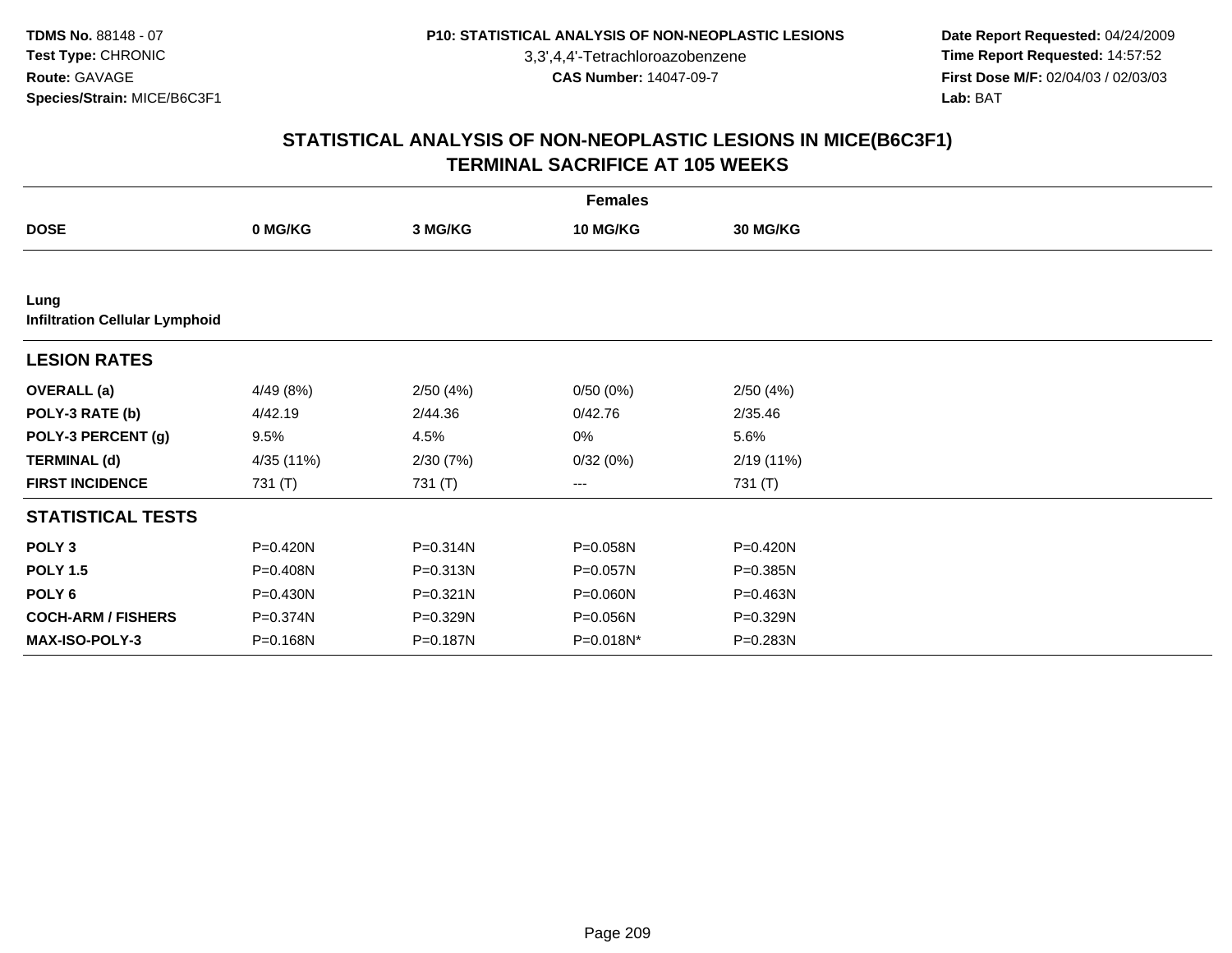3,3',4,4'-Tetrachloroazobenzene

 **Date Report Requested:** 04/24/2009 **Time Report Requested:** 14:57:52 **First Dose M/F:** 02/04/03 / 02/03/03<br>Lab: BAT **Lab:** BAT

|                                     |            |             | <b>Females</b> |                 |  |
|-------------------------------------|------------|-------------|----------------|-----------------|--|
| <b>DOSE</b>                         | 0 MG/KG    | 3 MG/KG     | 10 MG/KG       | <b>30 MG/KG</b> |  |
|                                     |            |             |                |                 |  |
| Lung<br><b>Inflammation Chronic</b> |            |             |                |                 |  |
| <b>LESION RATES</b>                 |            |             |                |                 |  |
| <b>OVERALL</b> (a)                  | 0/49(0%)   | 3/50(6%)    | 5/50 (10%)     | 7/50 (14%)      |  |
| POLY-3 RATE (b)                     | 0/42.19    | 3/44.36     | 5/42.76        | 7/37.06         |  |
| POLY-3 PERCENT (g)                  | 0%         | 6.8%        | 11.7%          | 18.9%           |  |
| <b>TERMINAL (d)</b>                 | 0/35(0%)   | 3/30(10%)   | 5/32 (16%)     | 3/19(16%)       |  |
| <b>FIRST INCIDENCE</b>              | ---        | 731 (T)     | 731 (T)        | 15              |  |
| <b>STATISTICAL TESTS</b>            |            |             |                |                 |  |
| POLY <sub>3</sub>                   | P=0.005**  | $P = 0.128$ | P=0.031*       | P=0.004**       |  |
| <b>POLY 1.5</b>                     | P=0.007**  | $P = 0.128$ | P=0.032*       | P=0.005**       |  |
| POLY 6                              | P=0.003**  | $P = 0.124$ | P=0.029*       | P=0.003**       |  |
| <b>COCH-ARM / FISHERS</b>           | $P=0.013*$ | $P = 0.125$ | $P=0.030*$     | P=0.007**       |  |
| <b>MAX-ISO-POLY-3</b>               | P=0.006**  | P=0.045*    | P=0.010**      | P=0.002**       |  |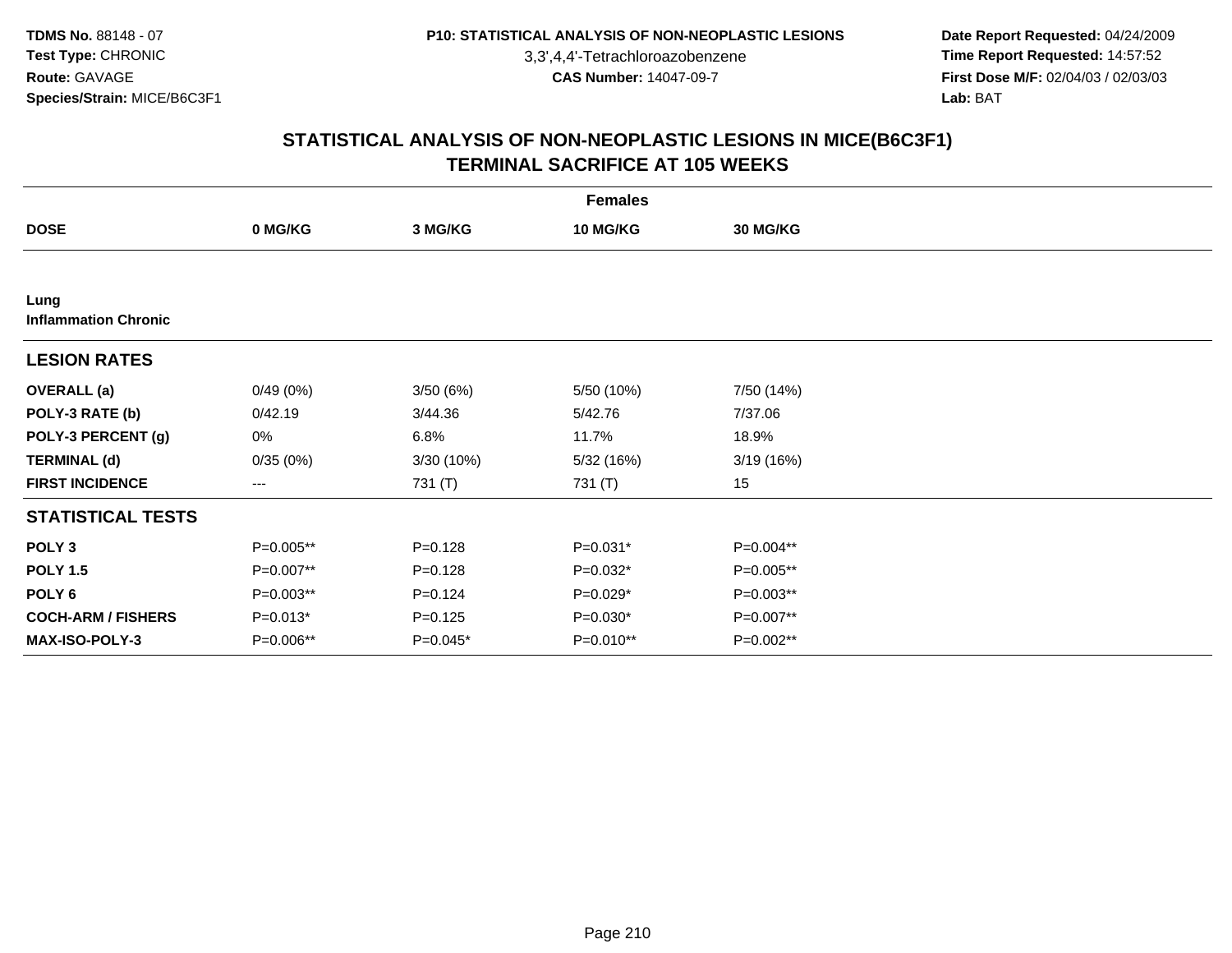3,3',4,4'-Tetrachloroazobenzene

 **Date Report Requested:** 04/24/2009 **Time Report Requested:** 14:57:52 **First Dose M/F:** 02/04/03 / 02/03/03<br>Lab: BAT **Lab:** BAT

|                                          |             |          | <b>Females</b> |             |  |
|------------------------------------------|-------------|----------|----------------|-------------|--|
| <b>DOSE</b>                              | 0 MG/KG     | 3 MG/KG  | 10 MG/KG       | 30 MG/KG    |  |
|                                          |             |          |                |             |  |
| Lung: Alveolar Epithelium<br>Hyperplasia |             |          |                |             |  |
| <b>LESION RATES</b>                      |             |          |                |             |  |
| <b>OVERALL (a)</b>                       | 1/49(2%)    | 1/50(2%) | 1/50(2%)       | 4/50 (8%)   |  |
| POLY-3 RATE (b)                          | 1/42.44     | 1/44.58  | 1/42.76        | 4/35.46     |  |
| POLY-3 PERCENT (g)                       | 2.4%        | 2.2%     | 2.3%           | 11.3%       |  |
| <b>TERMINAL (d)</b>                      | 0/35(0%)    | 0/30(0%) | 1/32(3%)       | 4/19 (21%)  |  |
| <b>FIRST INCIDENCE</b>                   | 667         | 674      | 731 (T)        | 731 (T)     |  |
| <b>STATISTICAL TESTS</b>                 |             |          |                |             |  |
| POLY <sub>3</sub>                        | $P=0.038*$  | P=0.750N | P=0.759N       | $P = 0.129$ |  |
| <b>POLY 1.5</b>                          | $P=0.044*$  | P=0.749N | P=0.757N       | $P = 0.148$ |  |
| POLY 6                                   | $P=0.032*$  | P=0.754N | $P = 0.758$    | $P = 0.108$ |  |
| <b>COCH-ARM / FISHERS</b>                | $P = 0.060$ | P=0.747N | P=0.747N       | $P = 0.187$ |  |
| MAX-ISO-POLY-3                           | $P = 0.061$ | P=0.486N | P=0.497N       | $P = 0.071$ |  |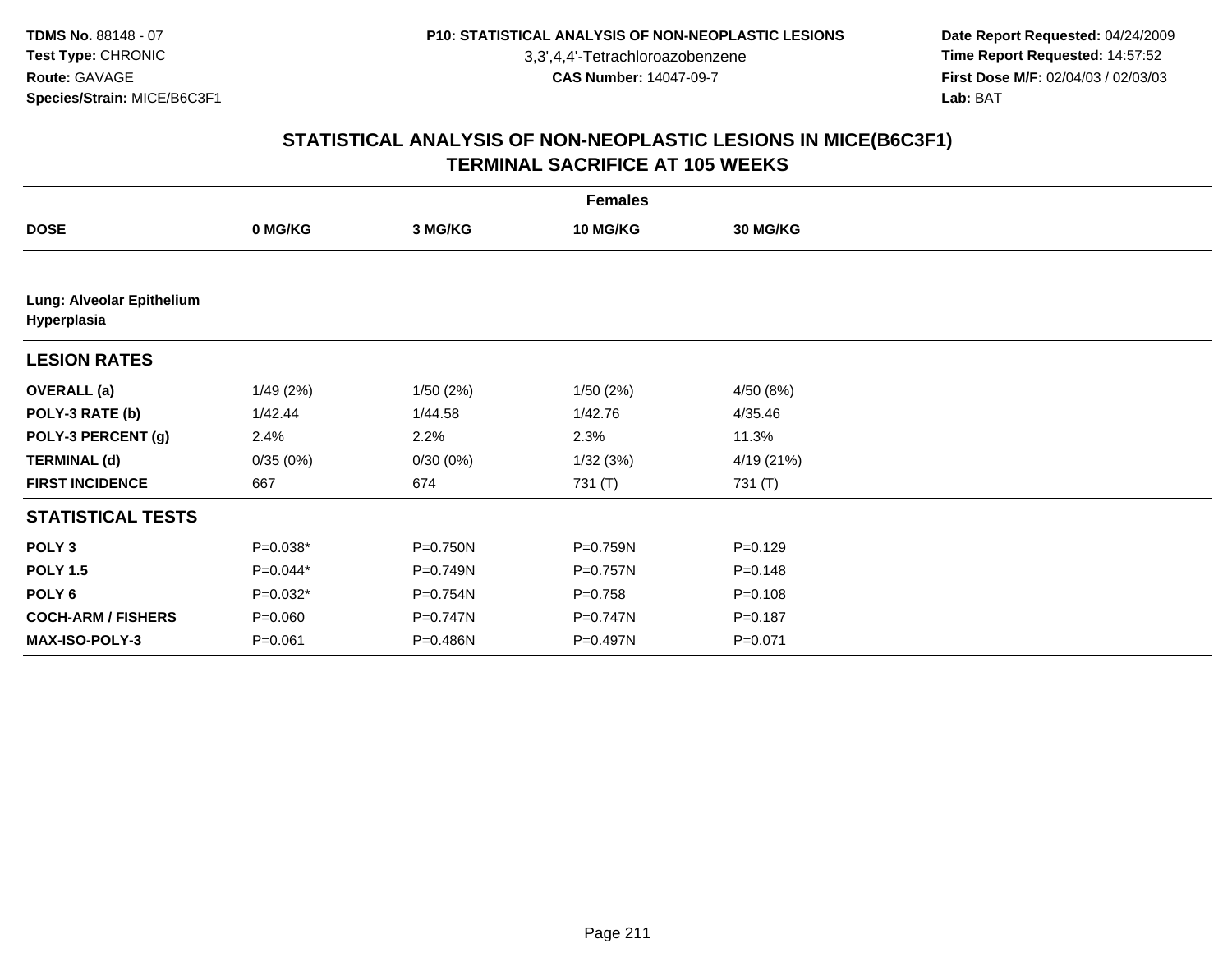3,3',4,4'-Tetrachloroazobenzene

 **Date Report Requested:** 04/24/2009 **Time Report Requested:** 14:57:52 **First Dose M/F:** 02/04/03 / 02/03/03<br>Lab: BAT **Lab:** BAT

|                                                                  |            |             | <b>Females</b> |                 |  |
|------------------------------------------------------------------|------------|-------------|----------------|-----------------|--|
| <b>DOSE</b>                                                      | 0 MG/KG    | 3 MG/KG     | 10 MG/KG       | <b>30 MG/KG</b> |  |
|                                                                  |            |             |                |                 |  |
| <b>Lung: Alveolus</b><br><b>Infiltration Cellular Histiocyte</b> |            |             |                |                 |  |
| <b>LESION RATES</b>                                              |            |             |                |                 |  |
| <b>OVERALL</b> (a)                                               | 0/49(0%)   | 3/50(6%)    | 1/50(2%)       | 6/50 (12%)      |  |
| POLY-3 RATE (b)                                                  | 0/42.19    | 3/44.36     | 1/43.09        | 6/35.64         |  |
| POLY-3 PERCENT (g)                                               | 0%         | 6.8%        | 2.3%           | 16.8%           |  |
| <b>TERMINAL (d)</b>                                              | 0/35(0%)   | 3/30 (10%)  | 0/32(0%)       | 4/19 (21%)      |  |
| <b>FIRST INCIDENCE</b>                                           | $---$      | 731 (T)     | 638            | 688             |  |
| <b>STATISTICAL TESTS</b>                                         |            |             |                |                 |  |
| POLY <sub>3</sub>                                                | P=0.006**  | $P = 0.128$ | $P = 0.504$    | P=0.008**       |  |
| <b>POLY 1.5</b>                                                  | P=0.007**  | $P = 0.128$ | $P = 0.505$    | P=0.010**       |  |
| POLY <sub>6</sub>                                                | P=0.004**  | $P = 0.124$ | $P = 0.502$    | P=0.006**       |  |
| <b>COCH-ARM / FISHERS</b>                                        | $P=0.012*$ | $P = 0.125$ | $P = 0.505$    | $P=0.014*$      |  |
| <b>MAX-ISO-POLY-3</b>                                            | P=0.004**  | $P=0.045*$  | $P = 0.162$    | P=0.004**       |  |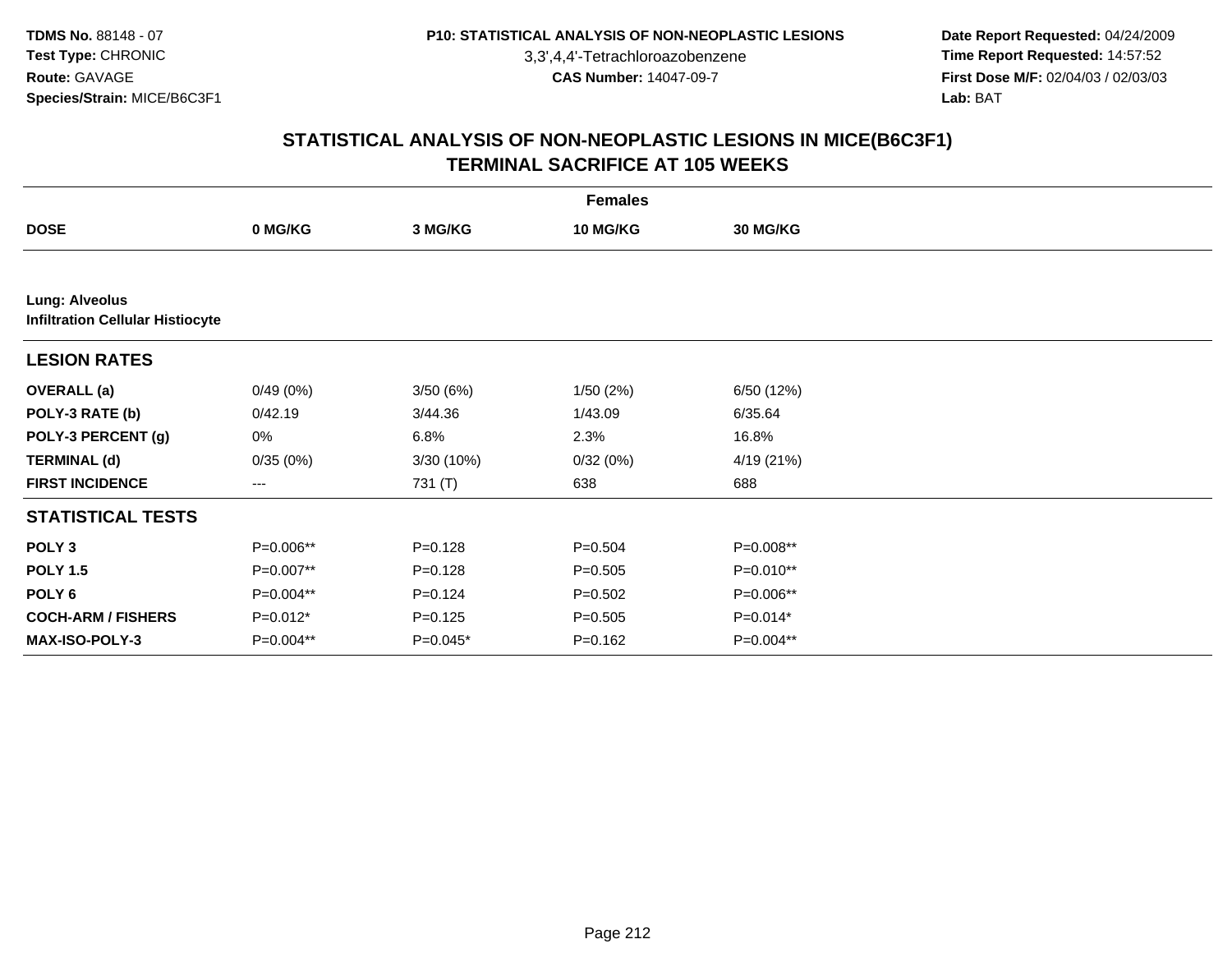3,3',4,4'-Tetrachloroazobenzene

 **Date Report Requested:** 04/24/2009 **Time Report Requested:** 14:57:52 **First Dose M/F:** 02/04/03 / 02/03/03<br>Lab: BAT **Lab:** BAT

| <b>Females</b>                        |          |          |                   |          |  |  |
|---------------------------------------|----------|----------|-------------------|----------|--|--|
| <b>DOSE</b>                           | 0 MG/KG  | 3 MG/KG  | 10 MG/KG          | 30 MG/KG |  |  |
|                                       |          |          |                   |          |  |  |
| Lymph Node, Mandibular<br>Hyperplasia |          |          |                   |          |  |  |
| <b>LESION RATES</b>                   |          |          |                   |          |  |  |
| <b>OVERALL</b> (a)                    | 0/49(0%) | 0/49(0%) | 0/50(0%)          | 0/49(0%) |  |  |
| POLY-3 RATE (b)                       | 0/42.19  | 0/43.58  | 0/42.76           | 0/34.68  |  |  |
| POLY-3 PERCENT (g)                    | 0%       | 0%       | 0%                | $0\%$    |  |  |
| <b>TERMINAL (d)</b>                   | 0/35(0%) | 0/30(0%) | 0/32(0%)          | 0/19(0%) |  |  |
| <b>FIRST INCIDENCE</b>                | ---      | ---      | $\qquad \qquad -$ | $---$    |  |  |
| <b>STATISTICAL TESTS</b>              |          |          |                   |          |  |  |
| POLY <sub>3</sub>                     | (e)      | (e)      | (e)               | (e)      |  |  |
| <b>POLY 1.5</b>                       | (e)      | (e)      | (e)               | (e)      |  |  |
| POLY <sub>6</sub>                     | (e)      | (e)      | (e)               | (e)      |  |  |
| <b>COCH-ARM / FISHERS</b>             | (e)      | (e)      | (e)               | (e)      |  |  |
| <b>MAX-ISO-POLY-3</b>                 | (e)      | (e)      | (e)               | (e)      |  |  |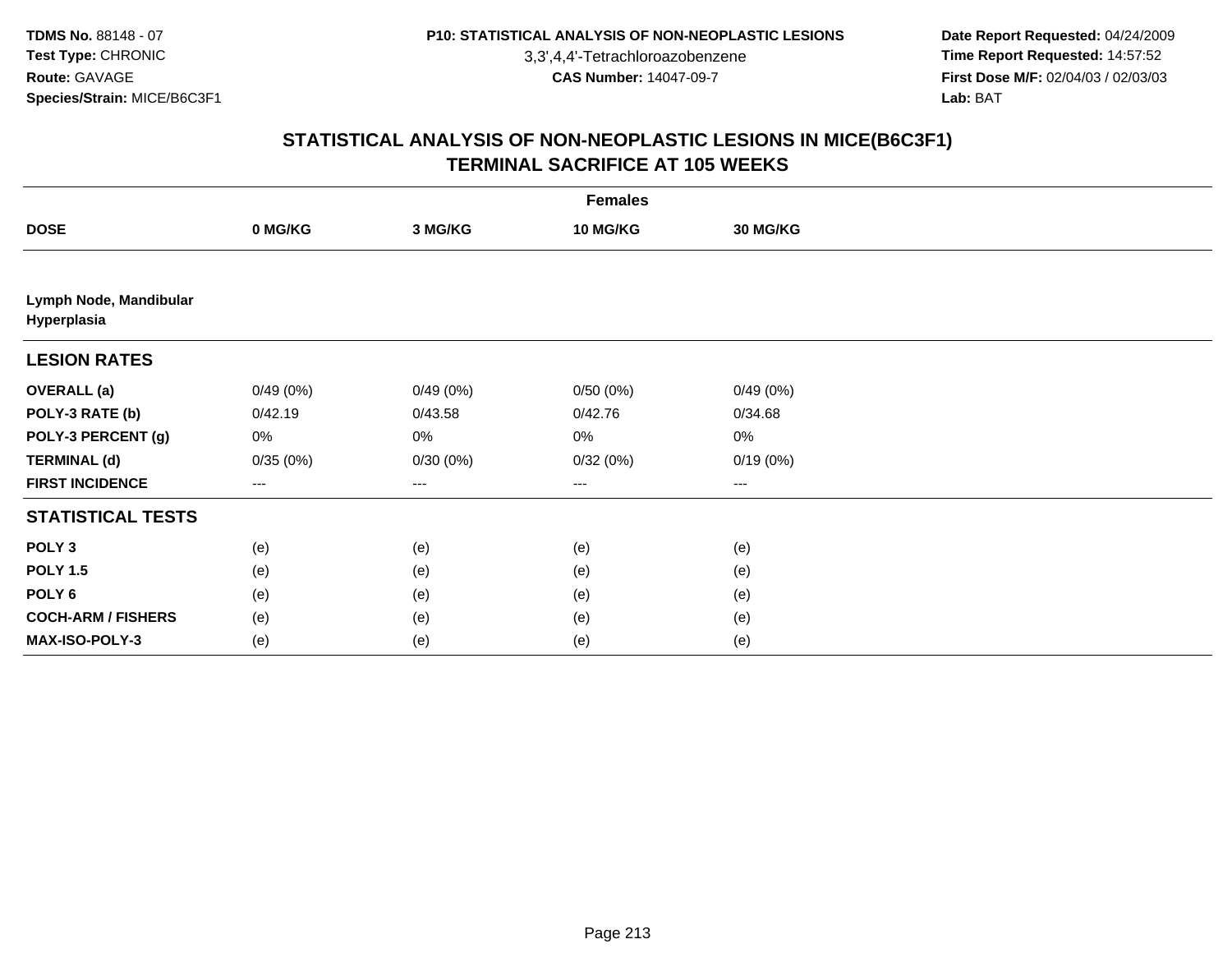3,3',4,4'-Tetrachloroazobenzene

 **Date Report Requested:** 04/24/2009 **Time Report Requested:** 14:57:52 **First Dose M/F:** 02/04/03 / 02/03/03<br>Lab: BAT **Lab:** BAT

|                                                |             |            | <b>Females</b> |                 |  |
|------------------------------------------------|-------------|------------|----------------|-----------------|--|
| <b>DOSE</b>                                    | 0 MG/KG     | 3 MG/KG    | 10 MG/KG       | <b>30 MG/KG</b> |  |
|                                                |             |            |                |                 |  |
| Lymph Node, Mandibular<br>Hyperplasia Lymphoid |             |            |                |                 |  |
| <b>LESION RATES</b>                            |             |            |                |                 |  |
| <b>OVERALL</b> (a)                             | 10/49 (20%) | 8/49 (16%) | 9/50 (18%)     | 15/49 (31%)     |  |
| POLY-3 RATE (b)                                | 10/43.59    | 8/43.70    | 9/43.29        | 15/39.69        |  |
| POLY-3 PERCENT (g)                             | 22.9%       | 18.3%      | 20.8%          | 37.8%           |  |
| <b>TERMINAL (d)</b>                            | 7/35 (20%)  | 6/30 (20%) | 7/32 (22%)     | 5/19 (26%)      |  |
| <b>FIRST INCIDENCE</b>                         | 474         | 709        | 623            | 304             |  |
| <b>STATISTICAL TESTS</b>                       |             |            |                |                 |  |
| POLY <sub>3</sub>                              | $P=0.032*$  | P=0.393N   | P=0.507N       | $P = 0.105$     |  |
| <b>POLY 1.5</b>                                | $P=0.038*$  | P=0.382N   | P=0.492N       | $P=0.125$       |  |
| POLY <sub>6</sub>                              | $P=0.027*$  | P=0.419N   | $P = 0.530N$   | $P = 0.086$     |  |
| <b>COCH-ARM / FISHERS</b>                      | $P = 0.063$ | P=0.397N   | P=0.480N       | $P = 0.177$     |  |
| <b>MAX-ISO-POLY-3</b>                          | $P = 0.051$ | P=0.297N   | P=0.403N       | $P = 0.076$     |  |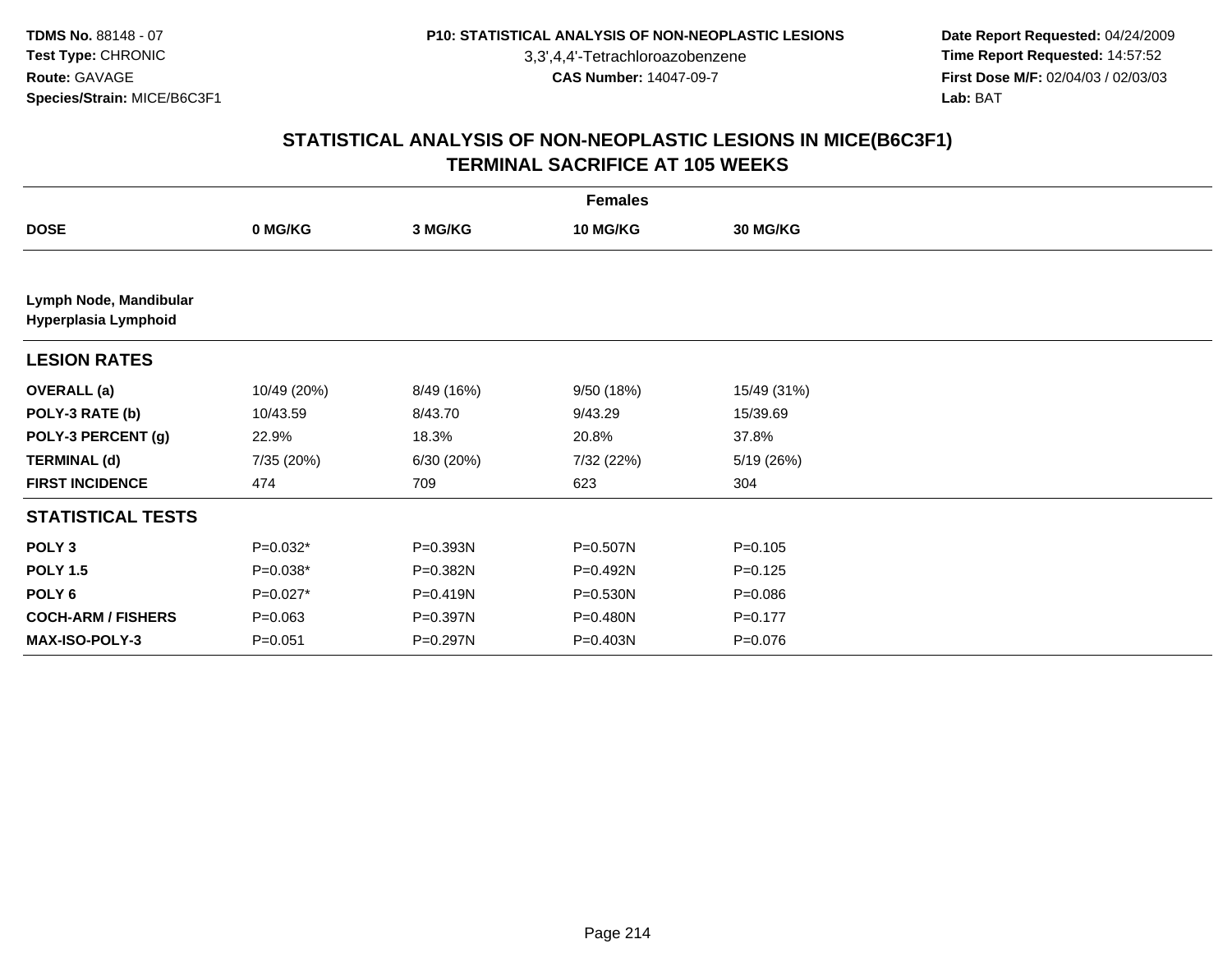3,3',4,4'-Tetrachloroazobenzene

 **Date Report Requested:** 04/24/2009 **Time Report Requested:** 14:57:52 **First Dose M/F:** 02/04/03 / 02/03/03<br>Lab: BAT **Lab:** BAT

|                                        |                     |             | <b>Females</b> |             |  |
|----------------------------------------|---------------------|-------------|----------------|-------------|--|
| <b>DOSE</b>                            | 0 MG/KG             | 3 MG/KG     | 10 MG/KG       | 30 MG/KG    |  |
|                                        |                     |             |                |             |  |
| Lymph Node, Mandibular<br>Pigmentation |                     |             |                |             |  |
| <b>LESION RATES</b>                    |                     |             |                |             |  |
| <b>OVERALL</b> (a)                     | 0/49(0%)            | 1/49(2%)    | 1/50(2%)       | 2/49(4%)    |  |
| POLY-3 RATE (b)                        | 0/42.19             | 1/43.61     | 1/42.76        | 2/35.72     |  |
| POLY-3 PERCENT (g)                     | 0%                  | 2.3%        | 2.3%           | 5.6%        |  |
| <b>TERMINAL (d)</b>                    | 0/35(0%)            | 0/30(0%)    | 1/32(3%)       | 0/19(0%)    |  |
| <b>FIRST INCIDENCE</b>                 | $\qquad \qquad - -$ | 722         | 731 (T)        | 540         |  |
| <b>STATISTICAL TESTS</b>               |                     |             |                |             |  |
| POLY <sub>3</sub>                      | $P = 0.151$         | $P = 0.507$ | $P = 0.503$    | $P = 0.202$ |  |
| <b>POLY 1.5</b>                        | $P = 0.164$         | $P = 0.507$ | $P = 0.504$    | $P = 0.213$ |  |
| POLY 6                                 | $P = 0.138$         | $P = 0.504$ | $P=0.499$      | $P = 0.189$ |  |
| <b>COCH-ARM / FISHERS</b>              | $P = 0.193$         | $P = 0.500$ | $P = 0.505$    | $P = 0.247$ |  |
| <b>MAX-ISO-POLY-3</b>                  | $P = 0.123$         | $P = 0.167$ | $P = 0.161$    | $P = 0.075$ |  |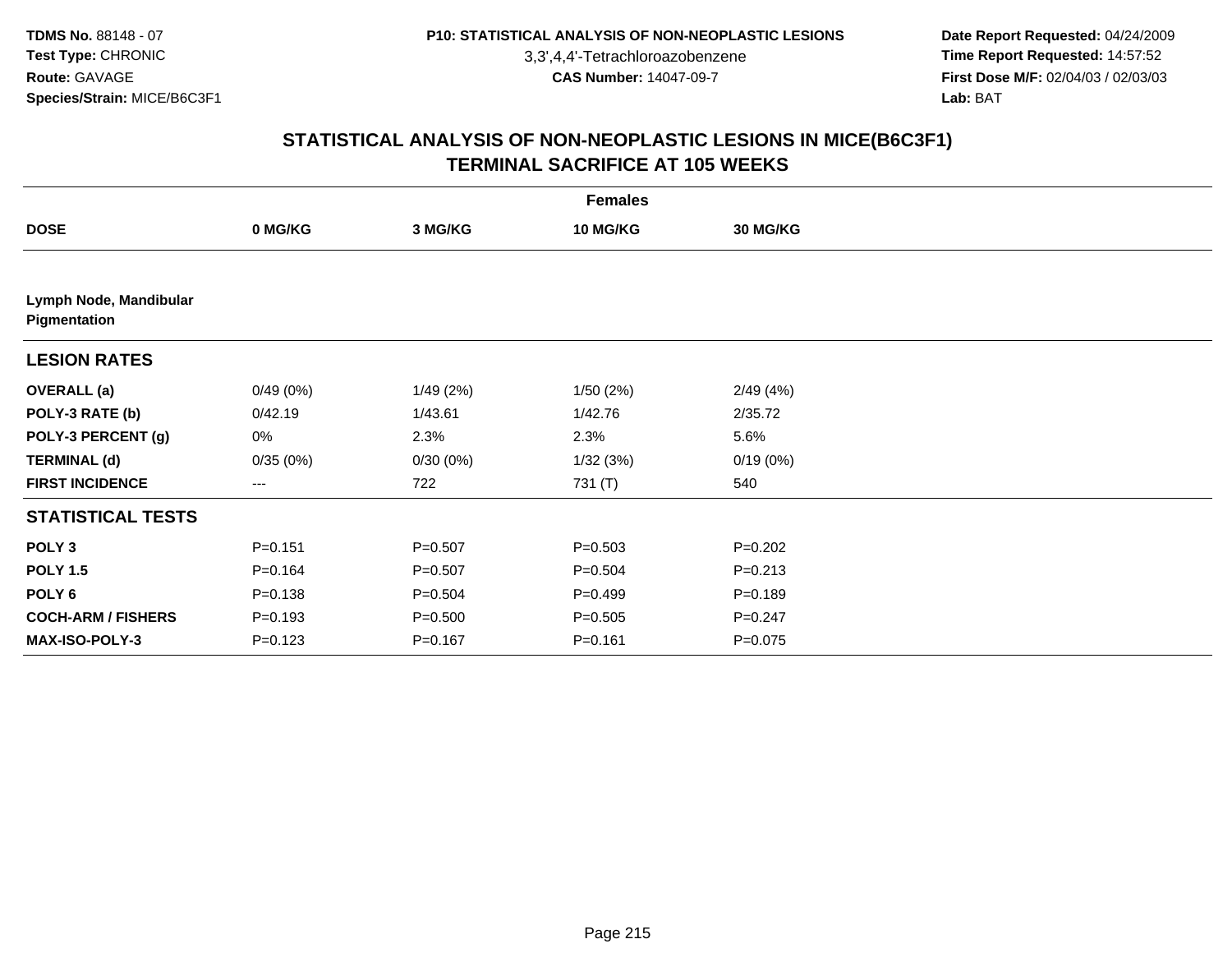3,3',4,4'-Tetrachloroazobenzene

 **Date Report Requested:** 04/24/2009 **Time Report Requested:** 14:57:52 **First Dose M/F:** 02/04/03 / 02/03/03<br>Lab: BAT **Lab:** BAT

|                                                |             |              | <b>Females</b> |              |  |
|------------------------------------------------|-------------|--------------|----------------|--------------|--|
| <b>DOSE</b>                                    | 0 MG/KG     | 3 MG/KG      | 10 MG/KG       | 30 MG/KG     |  |
|                                                |             |              |                |              |  |
| Lymph Node, Mesenteric<br>Hyperplasia Lymphoid |             |              |                |              |  |
| <b>LESION RATES</b>                            |             |              |                |              |  |
| <b>OVERALL</b> (a)                             | 3/48(6%)    | 0/49(0%)     | 4/48 (8%)      | 2/49(4%)     |  |
| POLY-3 RATE (b)                                | 3/41.26     | 0/43.58      | 4/41.57        | 2/35.46      |  |
| POLY-3 PERCENT (g)                             | 7.3%        | 0%           | 9.6%           | 5.6%         |  |
| <b>TERMINAL (d)</b>                            | 3/35(9%)    | 0/30(0%)     | 4/32 (13%)     | 2/19 (11%)   |  |
| <b>FIRST INCIDENCE</b>                         | 731 (T)     | ---          | 731 (T)        | 731 (T)      |  |
| <b>STATISTICAL TESTS</b>                       |             |              |                |              |  |
| POLY <sub>3</sub>                              | $P=0.467$   | P=0.109N     | $P=0.504$      | $P = 0.569N$ |  |
| <b>POLY 1.5</b>                                | $P = 0.508$ | P=0.109N     | $P = 0.505$    | P=0.537N     |  |
| POLY <sub>6</sub>                              | $P=0.421$   | $P = 0.111N$ | $P = 0.499$    | P=0.607N     |  |
| <b>COCH-ARM / FISHERS</b>                      | $P = 0.584$ | P=0.117N     | $P = 0.500$    | P=0.490N     |  |
| <b>MAX-ISO-POLY-3</b>                          | $P = 0.378$ | P=0.037N*    | $P = 0.351$    | P=0.393N     |  |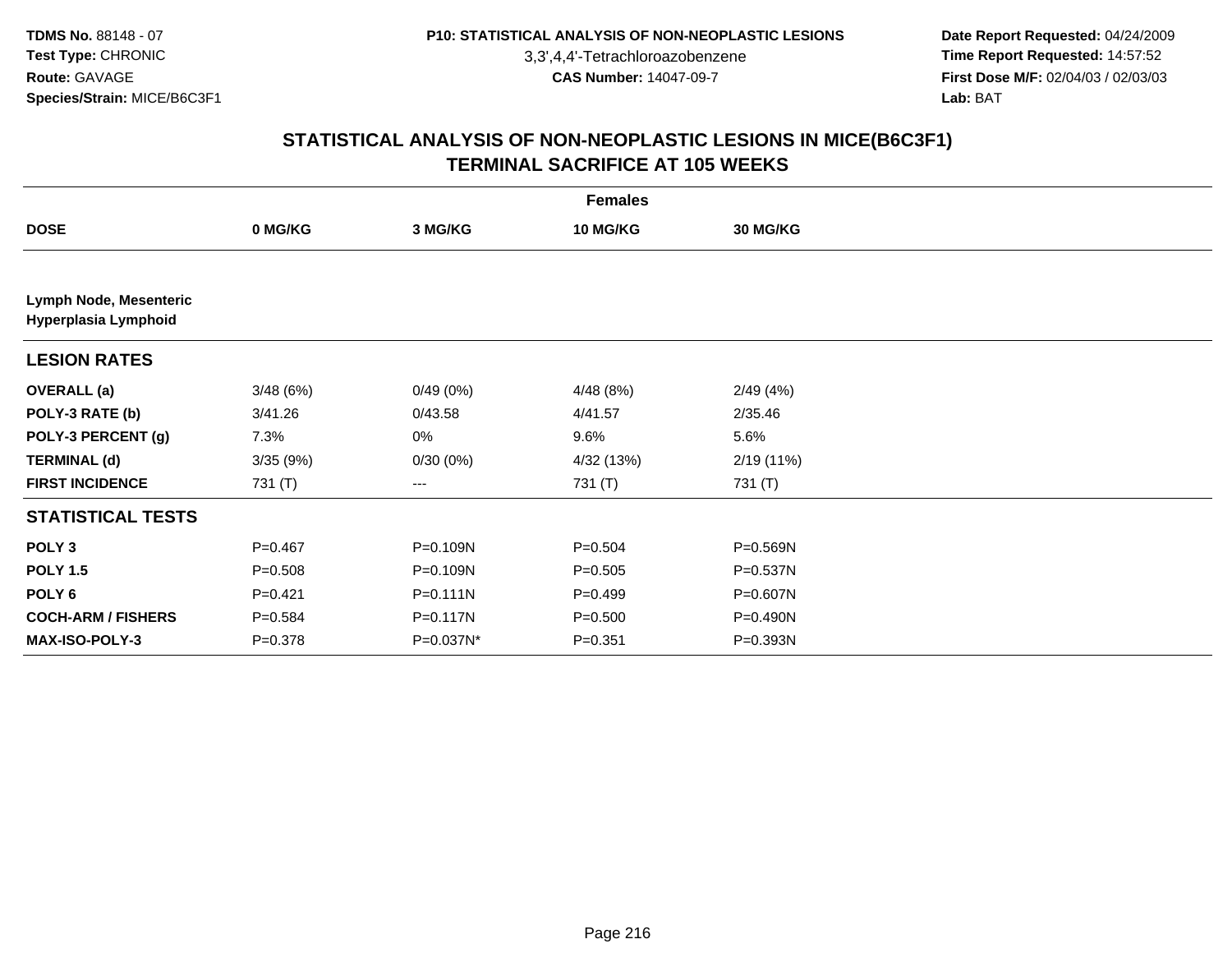3,3',4,4'-Tetrachloroazobenzene

 **Date Report Requested:** 04/24/2009 **Time Report Requested:** 14:57:52 **First Dose M/F:** 02/04/03 / 02/03/03<br>Lab: BAT **Lab:** BAT

| <b>Females</b>                                         |              |             |             |                 |  |  |  |
|--------------------------------------------------------|--------------|-------------|-------------|-----------------|--|--|--|
| <b>DOSE</b>                                            | 0 MG/KG      | 3 MG/KG     | 10 MG/KG    | <b>30 MG/KG</b> |  |  |  |
|                                                        |              |             |             |                 |  |  |  |
| <b>Lymph Node: Mediastinal</b><br>Hyperplasia Lymphoid |              |             |             |                 |  |  |  |
| <b>LESION RATES</b>                                    |              |             |             |                 |  |  |  |
| <b>OVERALL</b> (a)                                     | 0/7(0%)      | 1/8 (13%)   | 2/9(22%)    | 1/16(6%)        |  |  |  |
| POLY-3 RATE (b)                                        | 0/5.31       | 1/6.94      | 2/8.05      | 1/12.69         |  |  |  |
| POLY-3 PERCENT (g)                                     | 0%           | 14.4%       | 24.9%       | 7.9%            |  |  |  |
| <b>TERMINAL (d)</b>                                    | 0/4(0%)      | 1/2 (50%)   | $2/6$ (33%) | 0/5(0%)         |  |  |  |
| <b>FIRST INCIDENCE</b>                                 | $---$        | 731 (T)     | 731 (T)     | 688             |  |  |  |
| <b>STATISTICAL TESTS</b>                               |              |             |             |                 |  |  |  |
| POLY <sub>3</sub>                                      | P=0.560N     | $P = 0.553$ | $P = 0.326$ | $P = 0.671$     |  |  |  |
| <b>POLY 1.5</b>                                        | P=0.573N     | $P = 0.544$ | $P = 0.309$ | $P = 0.663$     |  |  |  |
| POLY <sub>6</sub>                                      | $P = 0.542N$ | $P = 0.556$ | $P = 0.344$ | $P = 0.680$     |  |  |  |
| <b>COCH-ARM / FISHERS</b>                              | P=0.559N     | $P = 0.533$ | $P = 0.300$ | $P = 0.696$     |  |  |  |
| <b>MAX-ISO-POLY-3</b>                                  | $P = 0.401$  | $P = 0.213$ | $P = 0.141$ | $P=0.297$       |  |  |  |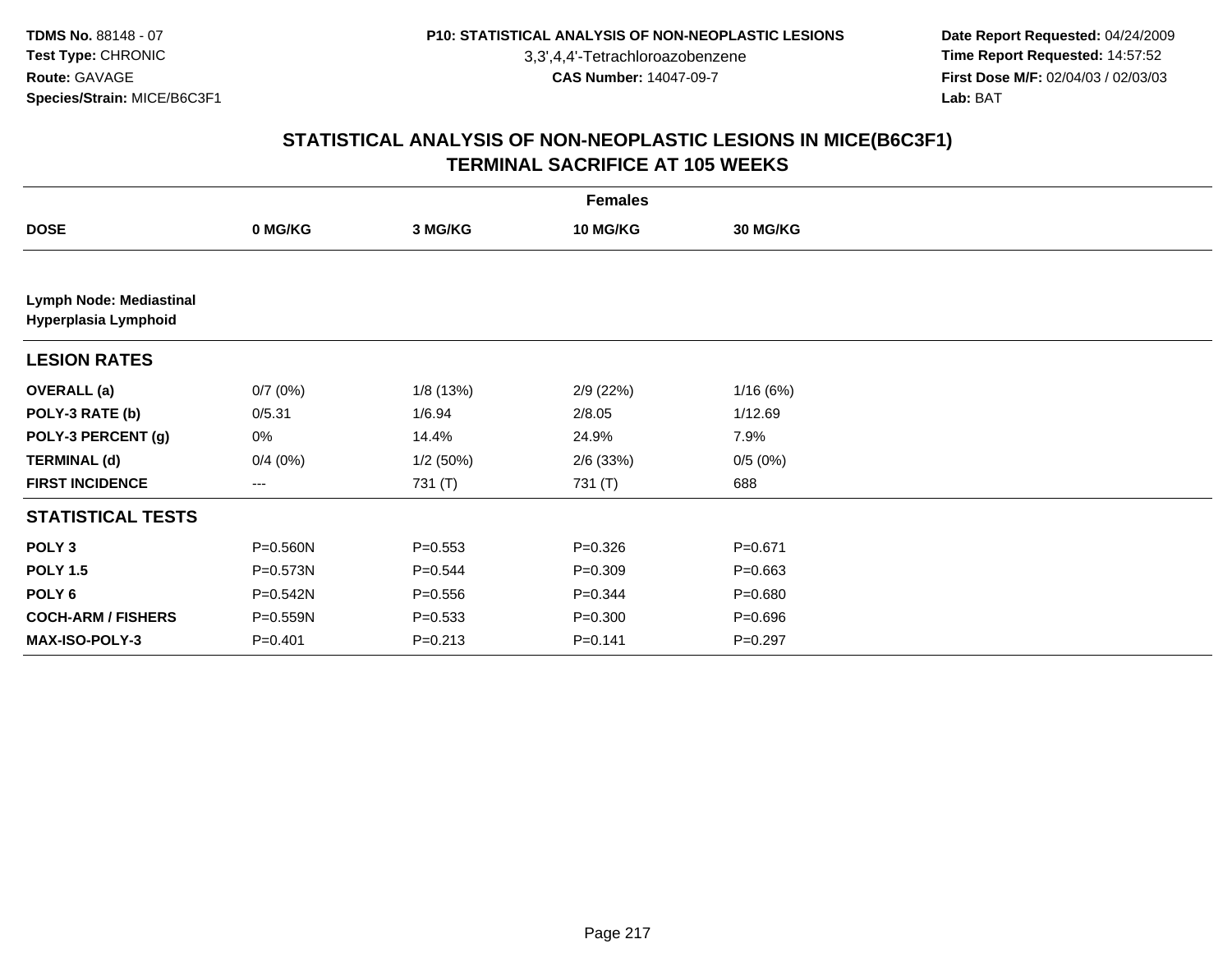3,3',4,4'-Tetrachloroazobenzene

 **Date Report Requested:** 04/24/2009 **Time Report Requested:** 14:57:52 **First Dose M/F:** 02/04/03 / 02/03/03<br>Lab: BAT **Lab:** BAT

| <b>Females</b>                           |              |           |                 |                 |  |  |  |
|------------------------------------------|--------------|-----------|-----------------|-----------------|--|--|--|
| <b>DOSE</b>                              | 0 MG/KG      | 3 MG/KG   | <b>10 MG/KG</b> | <b>30 MG/KG</b> |  |  |  |
|                                          |              |           |                 |                 |  |  |  |
| <b>Mesentery: Fat</b><br><b>Fibrosis</b> |              |           |                 |                 |  |  |  |
| <b>LESION RATES</b>                      |              |           |                 |                 |  |  |  |
| <b>OVERALL</b> (a)                       | 3/5(60%)     | 6/12(50%) | 5/9 (56%)       | 6/15 (40%)      |  |  |  |
| POLY-3 RATE (b)                          | 3/4.45       | 6/11.45   | 5/7.32          | 6/13.20         |  |  |  |
| POLY-3 PERCENT (g)                       | 67.5%        | 52.4%     | 68.3%           | 45.4%           |  |  |  |
| <b>TERMINAL (d)</b>                      | 3/3(100%)    | 4/6 (67%) | 4/4 (100%)      | 4/5 (80%)       |  |  |  |
| <b>FIRST INCIDENCE</b>                   | 731 (T)      | 571       | 698             | 688             |  |  |  |
| <b>STATISTICAL TESTS</b>                 |              |           |                 |                 |  |  |  |
| POLY <sub>3</sub>                        | P=0.314N     | P=0.508N  | $P=0.739$       | P=0.398N        |  |  |  |
| <b>POLY 1.5</b>                          | $P = 0.301N$ | P=0.530N  | P=0.709N        | P=0.399N        |  |  |  |
| POLY <sub>6</sub>                        | P=0.343N     | P=0.482N  | $P=0.739$       | P=0.404N        |  |  |  |
| <b>COCH-ARM / FISHERS</b>                | P=0.283N     | P=0.563N  | P=0.657N        | P=0.396N        |  |  |  |
| MAX-ISO-POLY-3                           | P=0.407N     | P=0.332N  | $P = 0.487$     | P=0.253N        |  |  |  |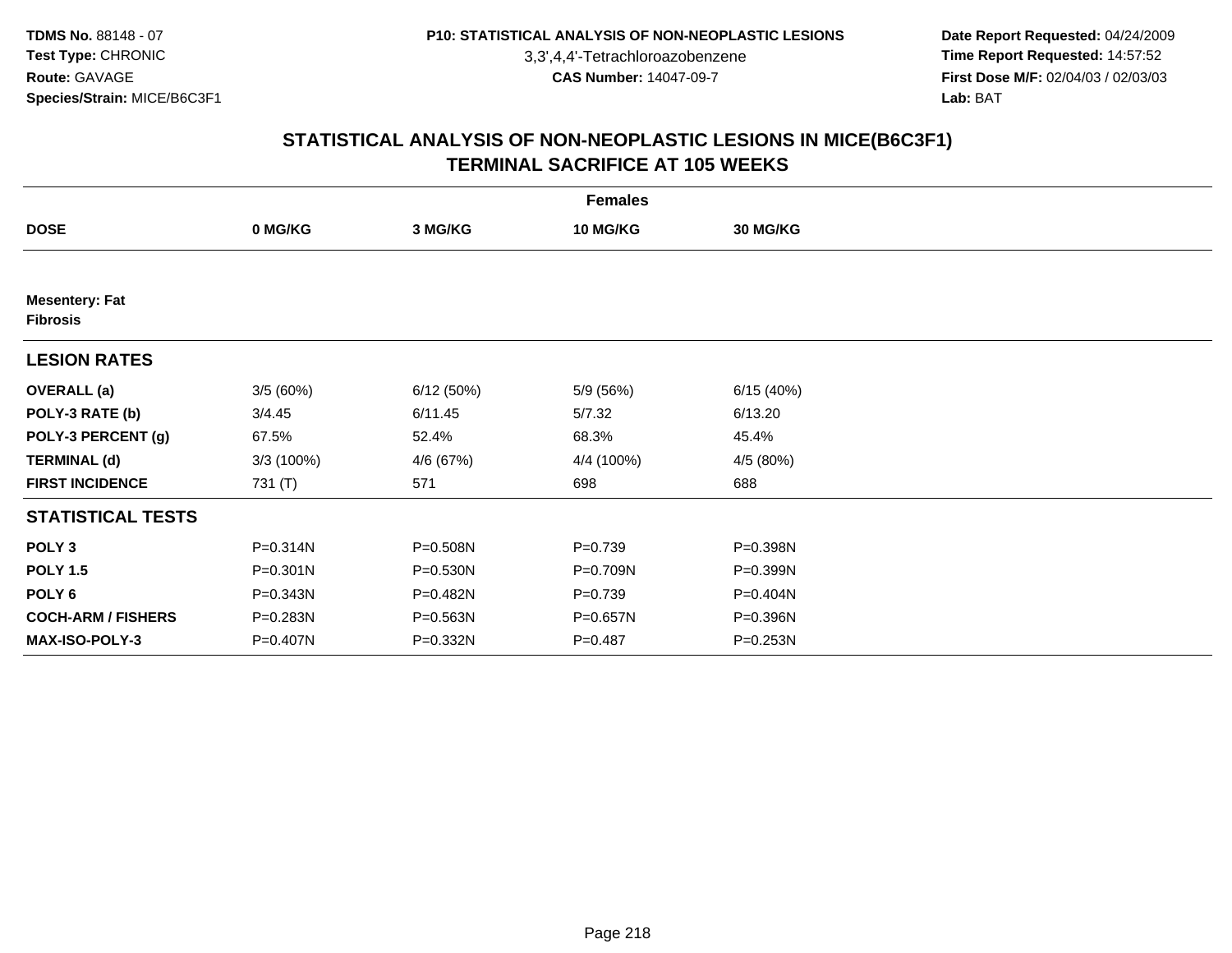3,3',4,4'-Tetrachloroazobenzene

 **Date Report Requested:** 04/24/2009 **Time Report Requested:** 14:57:52 **First Dose M/F:** 02/04/03 / 02/03/03<br>Lab: BAT **Lab:** BAT

| <b>Females</b>                                       |             |             |             |                 |  |  |  |
|------------------------------------------------------|-------------|-------------|-------------|-----------------|--|--|--|
| <b>DOSE</b>                                          | 0 MG/KG     | 3 MG/KG     | 10 MG/KG    | <b>30 MG/KG</b> |  |  |  |
|                                                      |             |             |             |                 |  |  |  |
| <b>Mesentery: Fat</b><br><b>Inflammation Chronic</b> |             |             |             |                 |  |  |  |
| <b>LESION RATES</b>                                  |             |             |             |                 |  |  |  |
| <b>OVERALL</b> (a)                                   | 2/5(40%)    | 6/12(50%)   | 4/9 (44%)   | 7/15 (47%)      |  |  |  |
| POLY-3 RATE (b)                                      | 2/4.45      | 6/10.92     | 4/7.32      | 7/13.52         |  |  |  |
| POLY-3 PERCENT (g)                                   | 45%         | 54.9%       | 54.7%       | 51.8%           |  |  |  |
| <b>TERMINAL (d)</b>                                  | 2/3(67%)    | 5/6 (83%)   | $3/4$ (75%) | 4/5 (80%)       |  |  |  |
| <b>FIRST INCIDENCE</b>                               | 731 (T)     | 677         | 698         | 652             |  |  |  |
| <b>STATISTICAL TESTS</b>                             |             |             |             |                 |  |  |  |
| POLY <sub>3</sub>                                    | P=0.597N    | $P = 0.581$ | $P = 0.609$ | $P = 0.615$     |  |  |  |
| <b>POLY 1.5</b>                                      | $P = 0.597$ | $P = 0.572$ | $P = 0.625$ | $P = 0.607$     |  |  |  |
| POLY 6                                               | P=0.597N    | $P = 0.589$ | $P = 0.589$ | $P = 0.623$     |  |  |  |
| <b>COCH-ARM / FISHERS</b>                            | $P = 0.588$ | $P = 0.563$ | $P = 0.657$ | $P = 0.604$     |  |  |  |
| <b>MAX-ISO-POLY-3</b>                                | $P = 0.623$ | $P = 0.385$ | $P = 0.384$ | $P = 0.419$     |  |  |  |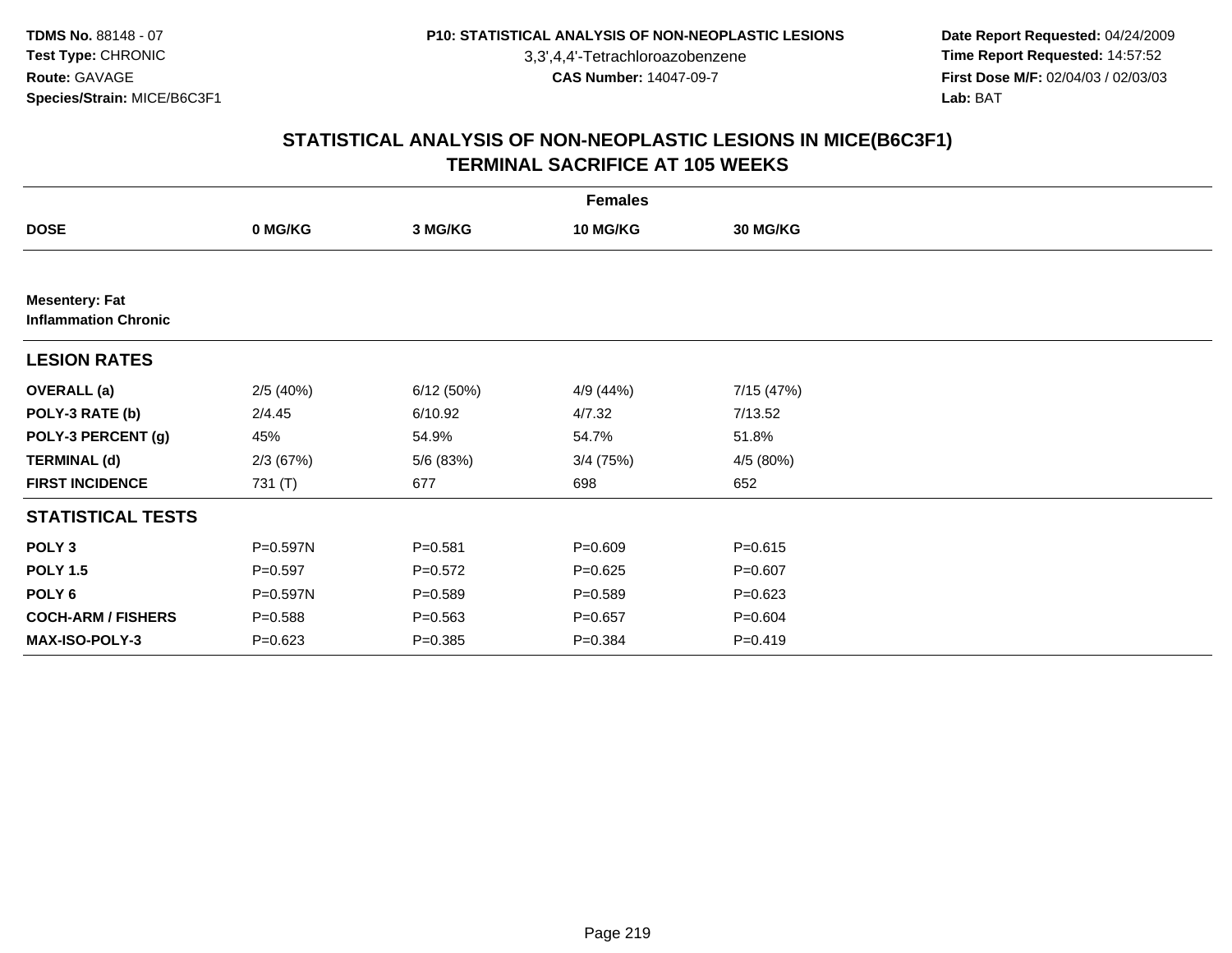3,3',4,4'-Tetrachloroazobenzene

 **Date Report Requested:** 04/24/2009 **Time Report Requested:** 14:57:52 **First Dose M/F:** 02/04/03 / 02/03/03<br>Lab: BAT **Lab:** BAT

| <b>Females</b>                                 |                   |             |                 |                   |  |  |  |
|------------------------------------------------|-------------------|-------------|-----------------|-------------------|--|--|--|
| <b>DOSE</b>                                    | 0 MG/KG           | 3 MG/KG     | <b>10 MG/KG</b> | <b>30 MG/KG</b>   |  |  |  |
|                                                |                   |             |                 |                   |  |  |  |
| <b>Mesentery: Fat</b><br><b>Mineralization</b> |                   |             |                 |                   |  |  |  |
| <b>LESION RATES</b>                            |                   |             |                 |                   |  |  |  |
| <b>OVERALL</b> (a)                             | 0/5(0%)           | 1/12(8%)    | 3/9 (33%)       | 0/15(0%)          |  |  |  |
| POLY-3 RATE (b)                                | 0/4.45            | 1/10.92     | 3/7.32          | 0/12.87           |  |  |  |
| POLY-3 PERCENT (g)                             | 0%                | 9.2%        | 41%             | 0%                |  |  |  |
| <b>TERMINAL (d)</b>                            | $0/3(0\%)$        | 0/6(0%)     | 2/4(50%)        | 0/5(0%)           |  |  |  |
| <b>FIRST INCIDENCE</b>                         | $\qquad \qquad -$ | 677         | 698             | $\qquad \qquad -$ |  |  |  |
| <b>STATISTICAL TESTS</b>                       |                   |             |                 |                   |  |  |  |
| POLY <sub>3</sub>                              | P=0.302N          | $P = 0.676$ | $P = 0.179$     | (e)               |  |  |  |
| <b>POLY 1.5</b>                                | P=0.290N          | $P = 0.674$ | $P = 0.194$     | (e)               |  |  |  |
| POLY <sub>6</sub>                              | P=0.324N          | $P=0.677$   | $P = 0.161$     | (e)               |  |  |  |
| <b>COCH-ARM / FISHERS</b>                      | P=0.289N          | $P = 0.706$ | $P = 0.231$     | (e)               |  |  |  |
| MAX-ISO-POLY-3                                 | P=0.298N          | $P = 0.300$ | $P = 0.066$     | (e)               |  |  |  |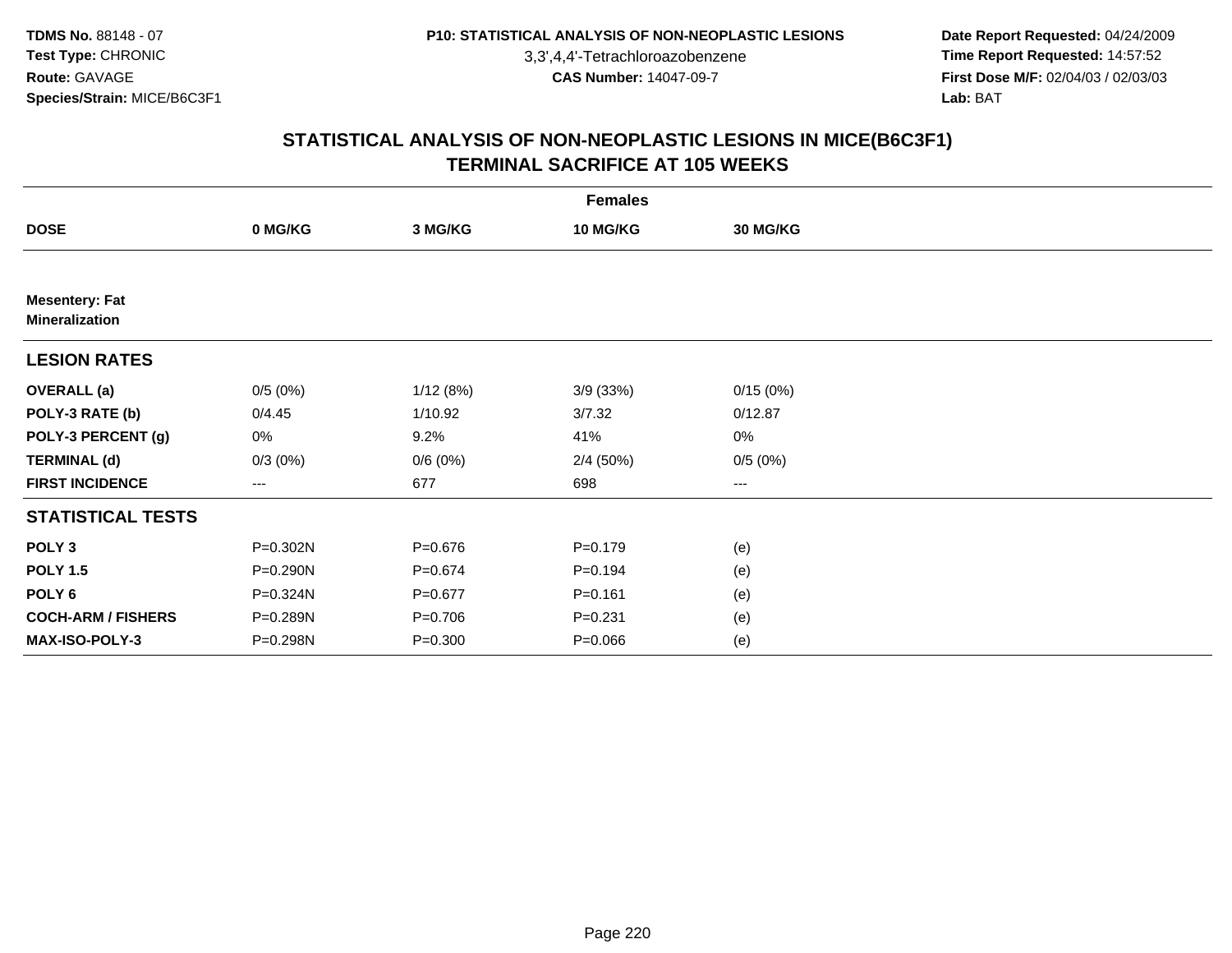3,3',4,4'-Tetrachloroazobenzene

 **Date Report Requested:** 04/24/2009 **Time Report Requested:** 14:57:52 **First Dose M/F:** 02/04/03 / 02/03/03<br>Lab: BAT **Lab:** BAT

|                                          | <b>Females</b> |              |                 |            |  |  |  |  |
|------------------------------------------|----------------|--------------|-----------------|------------|--|--|--|--|
| <b>DOSE</b>                              | 0 MG/KG        | 3 MG/KG      | <b>10 MG/KG</b> | 30 MG/KG   |  |  |  |  |
|                                          |                |              |                 |            |  |  |  |  |
| <b>Mesentery: Fat</b><br><b>Necrosis</b> |                |              |                 |            |  |  |  |  |
| <b>LESION RATES</b>                      |                |              |                 |            |  |  |  |  |
| <b>OVERALL</b> (a)                       | 3/5(60%)       | 5/12 (42%)   | 5/9 (56%)       | 8/15 (53%) |  |  |  |  |
| POLY-3 RATE (b)                          | 3/4.45         | 5/11.45      | 5/7.32          | 8/13.49    |  |  |  |  |
| POLY-3 PERCENT (g)                       | 67.5%          | 43.7%        | 68.3%           | 59.3%      |  |  |  |  |
| <b>TERMINAL (d)</b>                      | 3/3(100%)      | 3/6(50%)     | 4/4 (100%)      | 5/5 (100%) |  |  |  |  |
| <b>FIRST INCIDENCE</b>                   | 731 (T)        | 571          | 698             | 652        |  |  |  |  |
| <b>STATISTICAL TESTS</b>                 |                |              |                 |            |  |  |  |  |
| POLY <sub>3</sub>                        | $P=0.463$      | P=0.388N     | $P = 0.739$     | P=0.601N   |  |  |  |  |
| <b>POLY 1.5</b>                          | $P = 0.481$    | $P = 0.410N$ | P=0.709N        | P=0.599N   |  |  |  |  |
| POLY <sub>6</sub>                        | $P=0.433$      | P=0.362N     | $P = 0.739$     | P=0.609N   |  |  |  |  |
| <b>COCH-ARM / FISHERS</b>                | $P = 0.500$    | P=0.437N     | P=0.657N        | P=0.604N   |  |  |  |  |
| <b>MAX-ISO-POLY-3</b>                    | $P = 0.561$    | P=0.248N     | $P = 0.487$     | P=0.399N   |  |  |  |  |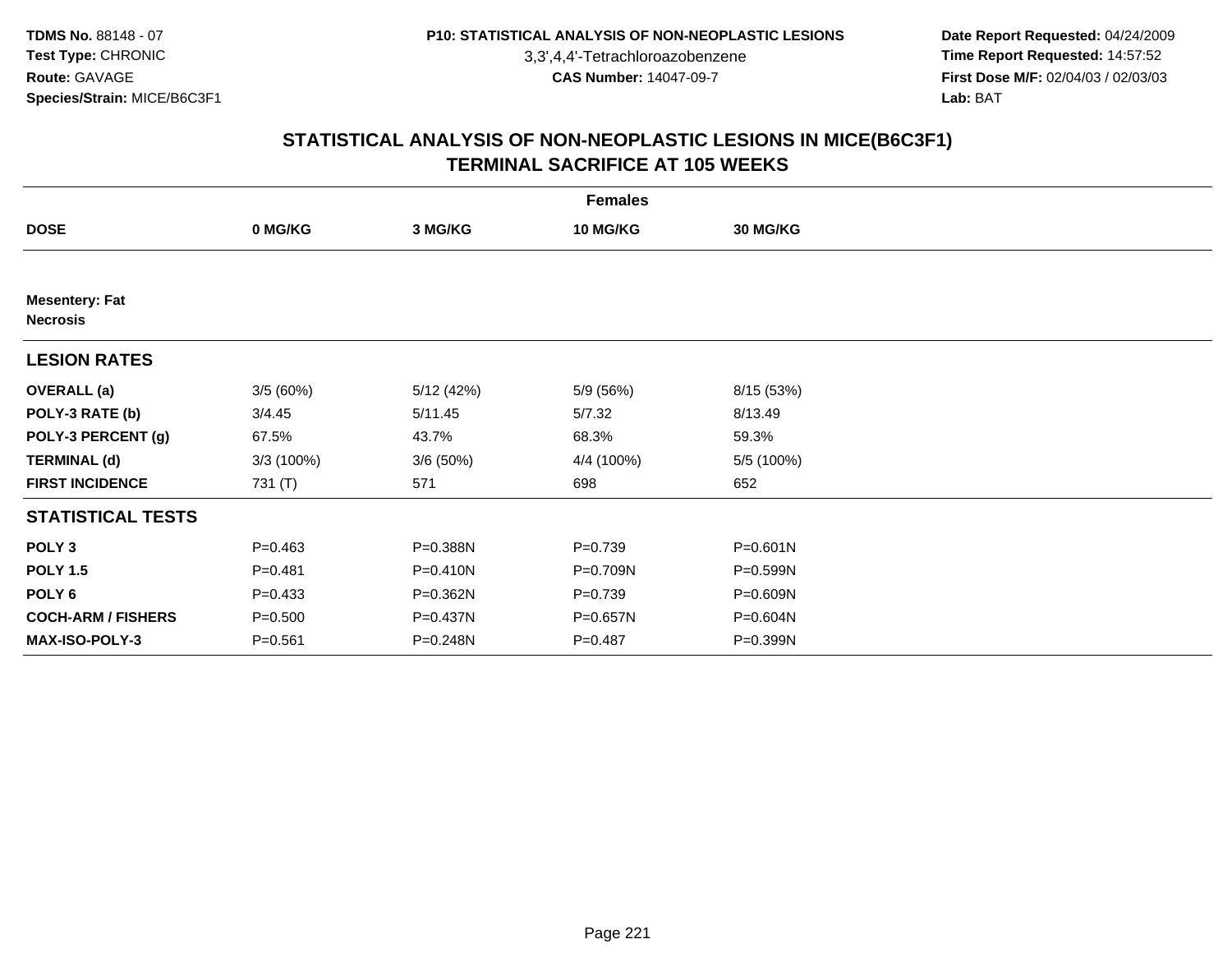3,3',4,4'-Tetrachloroazobenzene

 **Date Report Requested:** 04/24/2009 **Time Report Requested:** 14:57:52 **First Dose M/F:** 02/04/03 / 02/03/03<br>Lab: BAT **Lab:** BAT

|                                            | <b>Females</b> |           |              |           |  |  |  |  |
|--------------------------------------------|----------------|-----------|--------------|-----------|--|--|--|--|
| <b>DOSE</b>                                | 0 MG/KG        | 3 MG/KG   | 10 MG/KG     | 30 MG/KG  |  |  |  |  |
|                                            |                |           |              |           |  |  |  |  |
| <b>Nose</b><br><b>Inflammation Chronic</b> |                |           |              |           |  |  |  |  |
| <b>LESION RATES</b>                        |                |           |              |           |  |  |  |  |
| <b>OVERALL</b> (a)                         | 4/50 (8%)      | 0/50(0%)  | 0/50(0%)     | 0/50(0%)  |  |  |  |  |
| POLY-3 RATE (b)                            | 4/43.01        | 0/44.36   | 0/42.76      | 0/35.46   |  |  |  |  |
| POLY-3 PERCENT (g)                         | 9.3%           | 0%        | 0%           | 0%        |  |  |  |  |
| <b>TERMINAL (d)</b>                        | 3/35(9%)       | 0/30(0%)  | 0/32(0%)     | 0/19(0%)  |  |  |  |  |
| <b>FIRST INCIDENCE</b>                     | 669            | ---       | ---          | ---       |  |  |  |  |
| <b>STATISTICAL TESTS</b>                   |                |           |              |           |  |  |  |  |
| POLY <sub>3</sub>                          | P=0.081N       | P=0.056N  | $P = 0.061N$ | P=0.089N  |  |  |  |  |
| <b>POLY 1.5</b>                            | P=0.080N       | P=0.056N  | P=0.060N     | P=0.077N  |  |  |  |  |
| POLY 6                                     | P=0.080N       | P=0.058N  | P=0.062N     | P=0.105N  |  |  |  |  |
| <b>COCH-ARM / FISHERS</b>                  | P=0.077N       | P=0.059N  | P=0.059N     | P=0.059N  |  |  |  |  |
| <b>MAX-ISO-POLY-3</b>                      | P=0.013N*      | P=0.019N* | P=0.020N*    | P=0.043N* |  |  |  |  |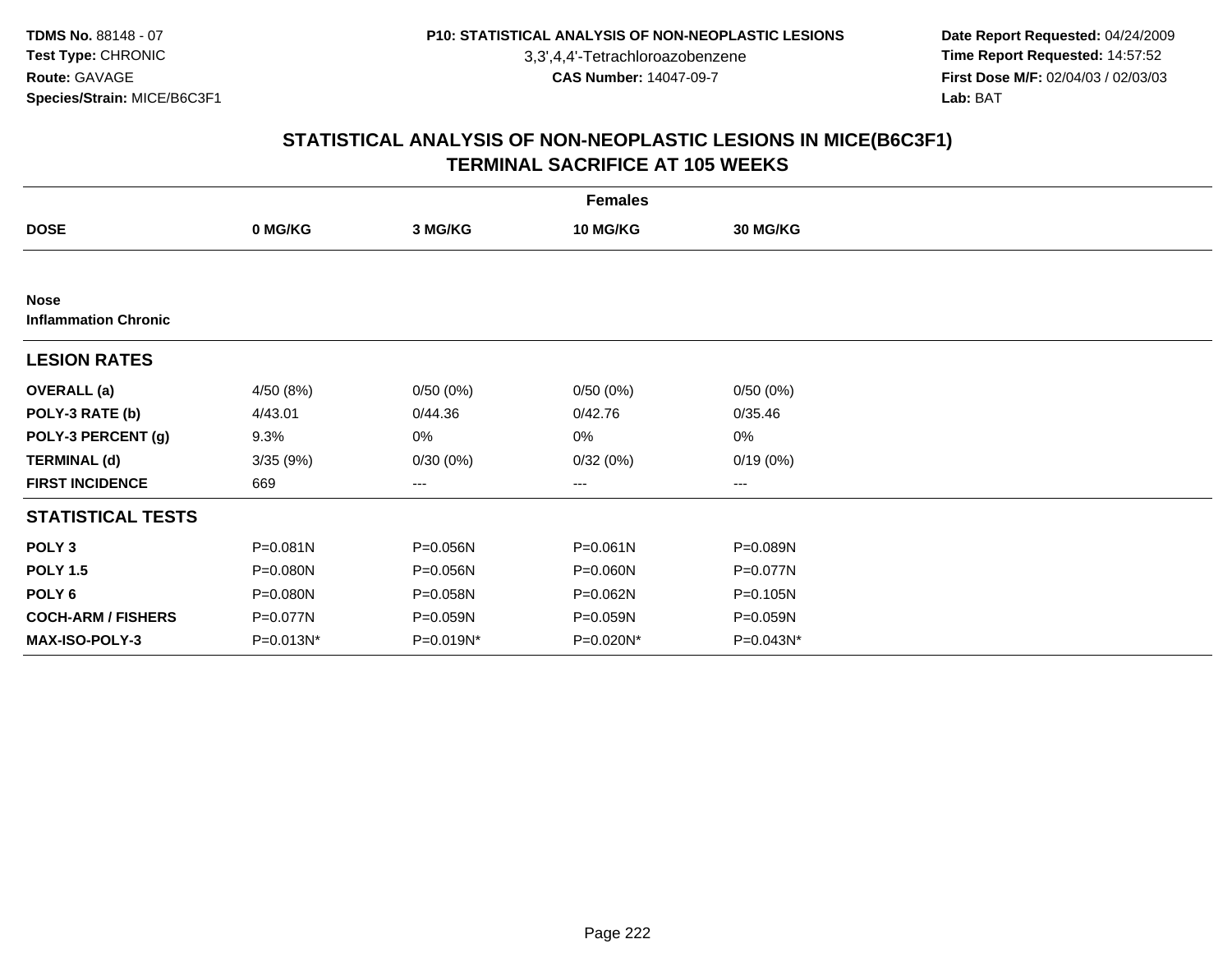3,3',4,4'-Tetrachloroazobenzene

 **Date Report Requested:** 04/24/2009 **Time Report Requested:** 14:57:52 **First Dose M/F:** 02/04/03 / 02/03/03<br>Lab: BAT **Lab:** BAT

| <b>Females</b>                                              |          |          |                        |                 |  |  |  |
|-------------------------------------------------------------|----------|----------|------------------------|-----------------|--|--|--|
| <b>DOSE</b>                                                 | 0 MG/KG  | 3 MG/KG  | 10 MG/KG               | <b>30 MG/KG</b> |  |  |  |
|                                                             |          |          |                        |                 |  |  |  |
| Nose: Nasolacrimal Duct, Squamous Epithelium<br>Hyperplasia |          |          |                        |                 |  |  |  |
| <b>LESION RATES</b>                                         |          |          |                        |                 |  |  |  |
| <b>OVERALL</b> (a)                                          | 0/50(0%) | 0/50(0%) | 0/50(0%)               | 0/50(0%)        |  |  |  |
| POLY-3 RATE (b)                                             | 0/42.78  | 0/44.36  | 0/42.76                | 0/35.46         |  |  |  |
| POLY-3 PERCENT (g)                                          | 0%       | 0%       | 0%                     | $0\%$           |  |  |  |
| <b>TERMINAL (d)</b>                                         | 0/35(0%) | 0/30(0%) | 0/32(0%)               | 0/19(0%)        |  |  |  |
| <b>FIRST INCIDENCE</b>                                      | ---      | $---$    | $\qquad \qquad \cdots$ | ---             |  |  |  |
| <b>STATISTICAL TESTS</b>                                    |          |          |                        |                 |  |  |  |
| POLY <sub>3</sub>                                           | (e)      | (e)      | (e)                    | (e)             |  |  |  |
| <b>POLY 1.5</b>                                             | (e)      | (e)      | (e)                    | (e)             |  |  |  |
| POLY <sub>6</sub>                                           | (e)      | (e)      | (e)                    | (e)             |  |  |  |
| <b>COCH-ARM / FISHERS</b>                                   | (e)      | (e)      | (e)                    | (e)             |  |  |  |
| <b>MAX-ISO-POLY-3</b>                                       | (e)      | (e)      | (e)                    | (e)             |  |  |  |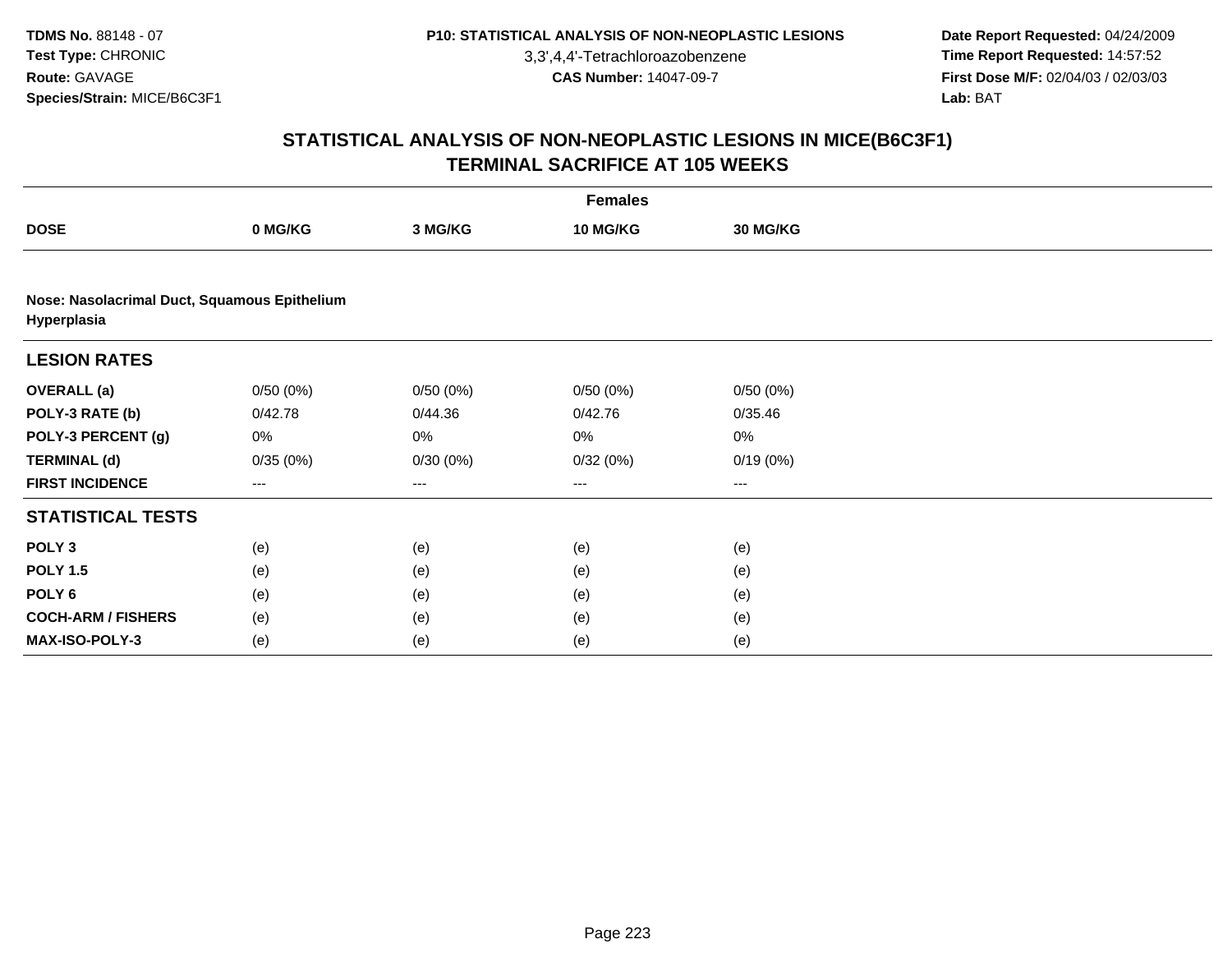3,3',4,4'-Tetrachloroazobenzene

 **Date Report Requested:** 04/24/2009 **Time Report Requested:** 14:57:52 **First Dose M/F:** 02/04/03 / 02/03/03<br>Lab: BAT **Lab:** BAT

| <b>Females</b>            |                                    |          |                   |                 |  |  |  |  |
|---------------------------|------------------------------------|----------|-------------------|-----------------|--|--|--|--|
| <b>DOSE</b>               | 0 MG/KG                            | 3 MG/KG  | 10 MG/KG          | <b>30 MG/KG</b> |  |  |  |  |
|                           |                                    |          |                   |                 |  |  |  |  |
| <b>Dilatation</b>         | Nose: Olfactory Epithelium, Glands |          |                   |                 |  |  |  |  |
| <b>LESION RATES</b>       |                                    |          |                   |                 |  |  |  |  |
| <b>OVERALL</b> (a)        | 0/50(0%)                           | 0/50(0%) | 0/50(0%)          | 2/50(4%)        |  |  |  |  |
| POLY-3 RATE (b)           | 0/42.78                            | 0/44.36  | 0/42.76           | 2/36.05         |  |  |  |  |
| POLY-3 PERCENT (g)        | 0%                                 | 0%       | 0%                | 5.6%            |  |  |  |  |
| <b>TERMINAL (d)</b>       | 0/35(0%)                           | 0/30(0%) | 0/32(0%)          | 1/19(5%)        |  |  |  |  |
| <b>FIRST INCIDENCE</b>    | ---                                | ---      | $\qquad \qquad -$ | 543             |  |  |  |  |
| <b>STATISTICAL TESTS</b>  |                                    |          |                   |                 |  |  |  |  |
| POLY <sub>3</sub>         | $P=0.032*$                         | (e)      | (e)               | $P = 0.201$     |  |  |  |  |
| <b>POLY 1.5</b>           | $P=0.035*$                         | (e)      | (e)               | $P = 0.213$     |  |  |  |  |
| POLY <sub>6</sub>         | $P=0.030*$                         | (e)      | (e)               | $P = 0.187$     |  |  |  |  |
| <b>COCH-ARM / FISHERS</b> | $P=0.042*$                         | (e)      | (e)               | $P = 0.247$     |  |  |  |  |
| <b>MAX-ISO-POLY-3</b>     | P=0.034*                           | (e)      | (e)               | $P = 0.075$     |  |  |  |  |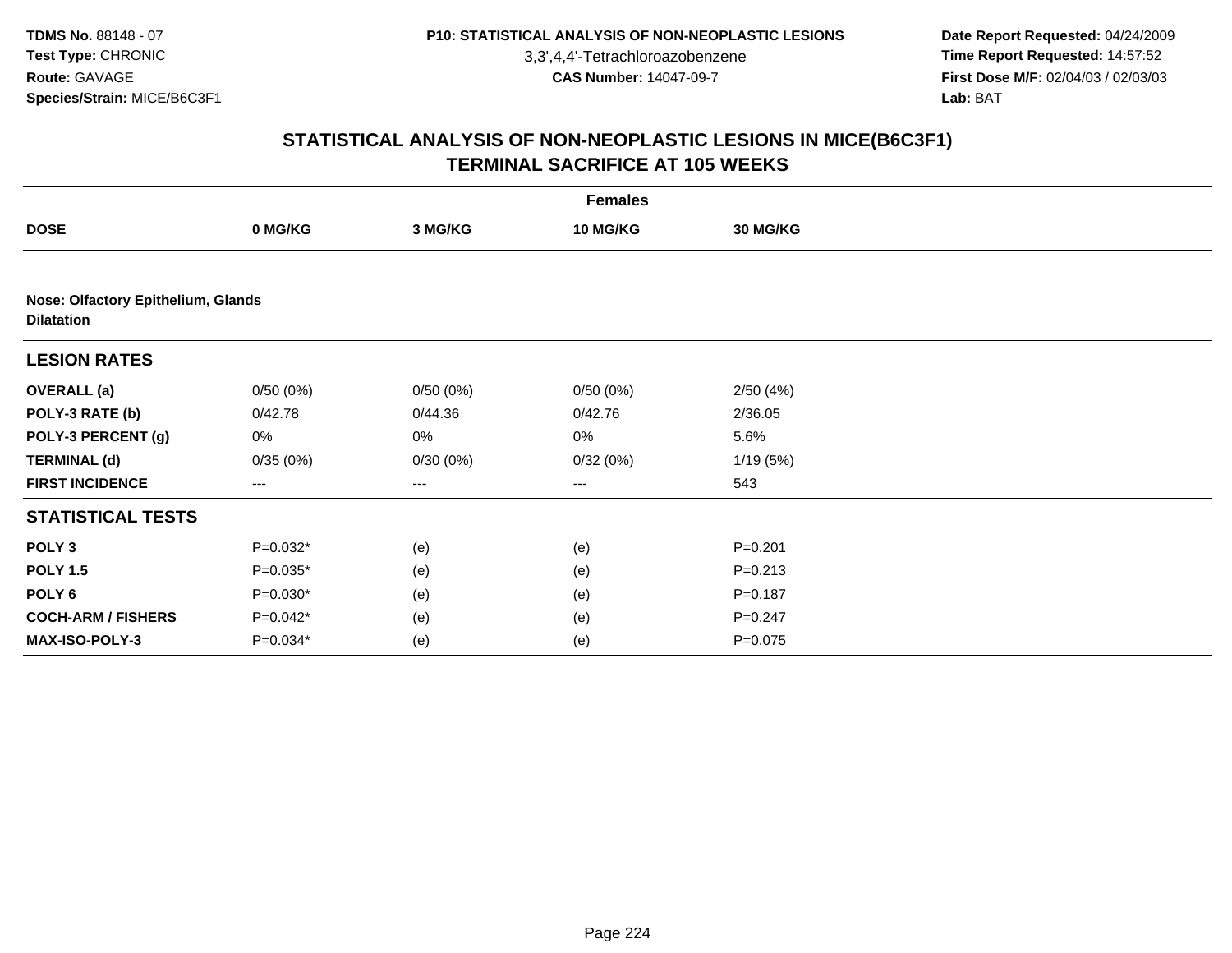3,3',4,4'-Tetrachloroazobenzene

 **Date Report Requested:** 04/24/2009 **Time Report Requested:** 14:57:52 **First Dose M/F:** 02/04/03 / 02/03/03<br>Lab: BAT **Lab:** BAT

| <b>Females</b>            |           |           |           |              |  |  |  |
|---------------------------|-----------|-----------|-----------|--------------|--|--|--|
| <b>DOSE</b>               | 0 MG/KG   | 3 MG/KG   | 10 MG/KG  | 30 MG/KG     |  |  |  |
|                           |           |           |           |              |  |  |  |
| Ovary<br>Angiectasis      |           |           |           |              |  |  |  |
| <b>LESION RATES</b>       |           |           |           |              |  |  |  |
| <b>OVERALL</b> (a)        | 3/49(6%)  | 0/50(0%)  | 0/50(0%)  | 0/50(0%)     |  |  |  |
| POLY-3 RATE (b)           | 3/42.69   | 0/44.36   | 0/42.76   | 0/35.46      |  |  |  |
| POLY-3 PERCENT (g)        | 7%        | 0%        | 0%        | 0%           |  |  |  |
| <b>TERMINAL (d)</b>       | 2/35(6%)  | 0/30(0%)  | 0/32(0%)  | 0/19(0%)     |  |  |  |
| <b>FIRST INCIDENCE</b>    | 583       | ---       | $---$     | ---          |  |  |  |
| <b>STATISTICAL TESTS</b>  |           |           |           |              |  |  |  |
| POLY <sub>3</sub>         | P=0.137N  | P=0.112N  | P=0.118N  | $P = 0.155N$ |  |  |  |
| <b>POLY 1.5</b>           | P=0.137N  | P=0.110N  | P=0.116N  | P=0.139N     |  |  |  |
| POLY <sub>6</sub>         | P=0.134N  | P=0.115N  | P=0.122N  | P=0.177N     |  |  |  |
| <b>COCH-ARM / FISHERS</b> | P=0.132N  | P=0.117N  | P=0.117N  | $P = 0.117N$ |  |  |  |
| <b>MAX-ISO-POLY-3</b>     | P=0.030N* | P=0.037N* | P=0.038N* | P=0.071N     |  |  |  |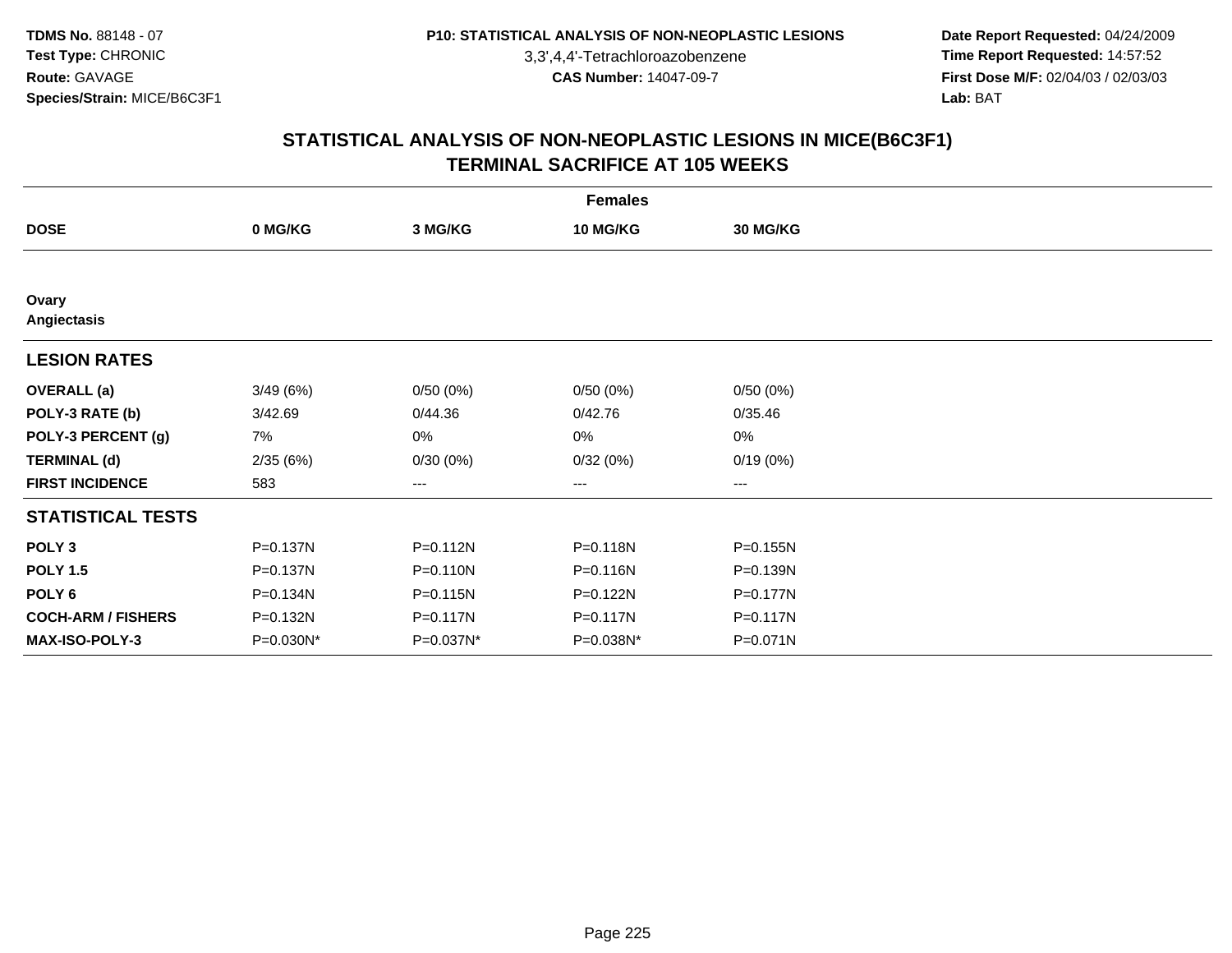3,3',4,4'-Tetrachloroazobenzene

 **Date Report Requested:** 04/24/2009 **Time Report Requested:** 14:57:52 **First Dose M/F:** 02/04/03 / 02/03/03<br>Lab: BAT **Lab:** BAT

| <b>Females</b>            |             |             |             |                 |  |  |  |
|---------------------------|-------------|-------------|-------------|-----------------|--|--|--|
| <b>DOSE</b>               | 0 MG/KG     | 3 MG/KG     | 10 MG/KG    | <b>30 MG/KG</b> |  |  |  |
|                           |             |             |             |                 |  |  |  |
| Ovary<br><b>Atrophy</b>   |             |             |             |                 |  |  |  |
| <b>LESION RATES</b>       |             |             |             |                 |  |  |  |
| <b>OVERALL</b> (a)        | 29/49 (59%) | 44/50 (88%) | 47/50 (94%) | 45/50 (90%)     |  |  |  |
| POLY-3 RATE (b)           | 29/45.84    | 44/48.87    | 47/48.28    | 45/46.12        |  |  |  |
| POLY-3 PERCENT (g)        | 63.3%       | 90%         | 97.4%       | 97.6%           |  |  |  |
| <b>TERMINAL (d)</b>       | 19/35 (54%) | 26/30 (87%) | 31/32 (97%) | 19/19 (100%)    |  |  |  |
| <b>FIRST INCIDENCE</b>    | 546         | 459         | 491         | 304             |  |  |  |
| <b>STATISTICAL TESTS</b>  |             |             |             |                 |  |  |  |
| POLY <sub>3</sub>         | P<0.001**   | P<0.001**   | P<0.001**   | P<0.001**       |  |  |  |
| <b>POLY 1.5</b>           | P<0.001**   | P<0.001**   | P<0.001**   | P<0.001**       |  |  |  |
| POLY 6                    | P<0.001**   | P<0.001**   | P<0.001**   | P<0.001**       |  |  |  |
| <b>COCH-ARM / FISHERS</b> | $P=0.005**$ | P<0.001**   | P<0.001**   | P<0.001**       |  |  |  |
| <b>MAX-ISO-POLY-3</b>     | P<0.001**   | P<0.001**   | P<0.001**   | P<0.001**       |  |  |  |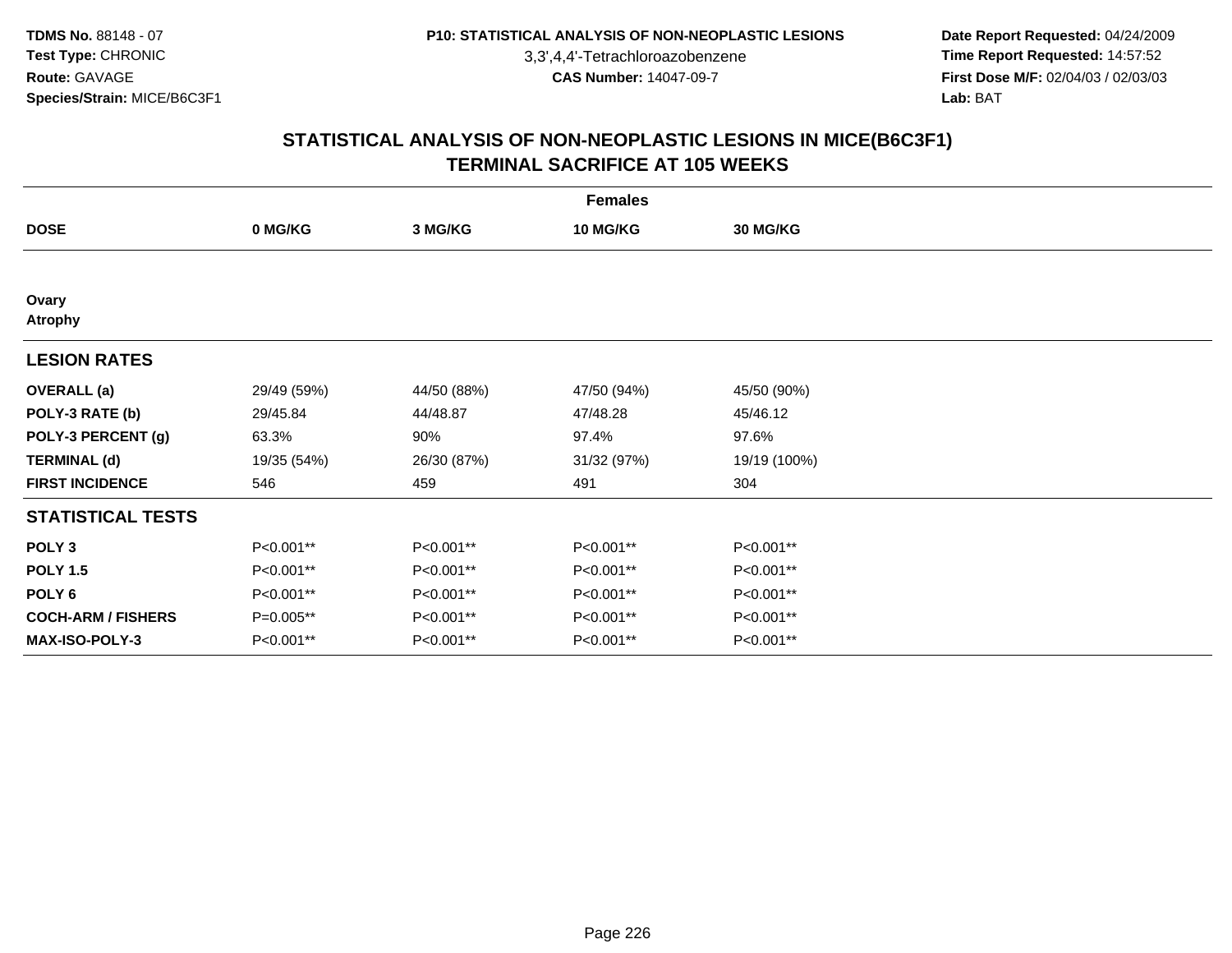3,3',4,4'-Tetrachloroazobenzene

 **Date Report Requested:** 04/24/2009 **Time Report Requested:** 14:57:52 **First Dose M/F:** 02/04/03 / 02/03/03<br>Lab: BAT **Lab:** BAT

| <b>Females</b>            |             |            |            |                 |  |  |  |
|---------------------------|-------------|------------|------------|-----------------|--|--|--|
| <b>DOSE</b>               | 0 MG/KG     | 3 MG/KG    | 10 MG/KG   | <b>30 MG/KG</b> |  |  |  |
|                           |             |            |            |                 |  |  |  |
| Ovary<br>Cyst             |             |            |            |                 |  |  |  |
| <b>LESION RATES</b>       |             |            |            |                 |  |  |  |
| <b>OVERALL</b> (a)        | 12/49 (24%) | 9/50 (18%) | 5/50 (10%) | 4/50 (8%)       |  |  |  |
| POLY-3 RATE (b)           | 12/43.04    | 9/45.05    | 5/42.93    | 4/36.18         |  |  |  |
| POLY-3 PERCENT (g)        | 27.9%       | 20%        | 11.7%      | 11.1%           |  |  |  |
| <b>TERMINAL (d)</b>       | 10/35 (29%) | 6/30 (20%) | 4/32 (13%) | 3/19 (16%)      |  |  |  |
| <b>FIRST INCIDENCE</b>    | 606         | 661        | 685        | 477             |  |  |  |
| <b>STATISTICAL TESTS</b>  |             |            |            |                 |  |  |  |
| POLY <sub>3</sub>         | P=0.052N    | P=0.267N   | P=0.050N*  | P=0.056N        |  |  |  |
| <b>POLY 1.5</b>           | P=0.040N*   | P=0.265N   | P=0.048N*  | P=0.040N*       |  |  |  |
| POLY <sub>6</sub>         | P=0.068N    | P=0.280N   | P=0.055N   | P=0.082N        |  |  |  |
| <b>COCH-ARM / FISHERS</b> | P=0.024N*   | P=0.294N   | P=0.049N*  | P=0.024N*       |  |  |  |
| <b>MAX-ISO-POLY-3</b>     | P=0.064N    | P=0.196N   | P=0.028N*  | P=0.042N*       |  |  |  |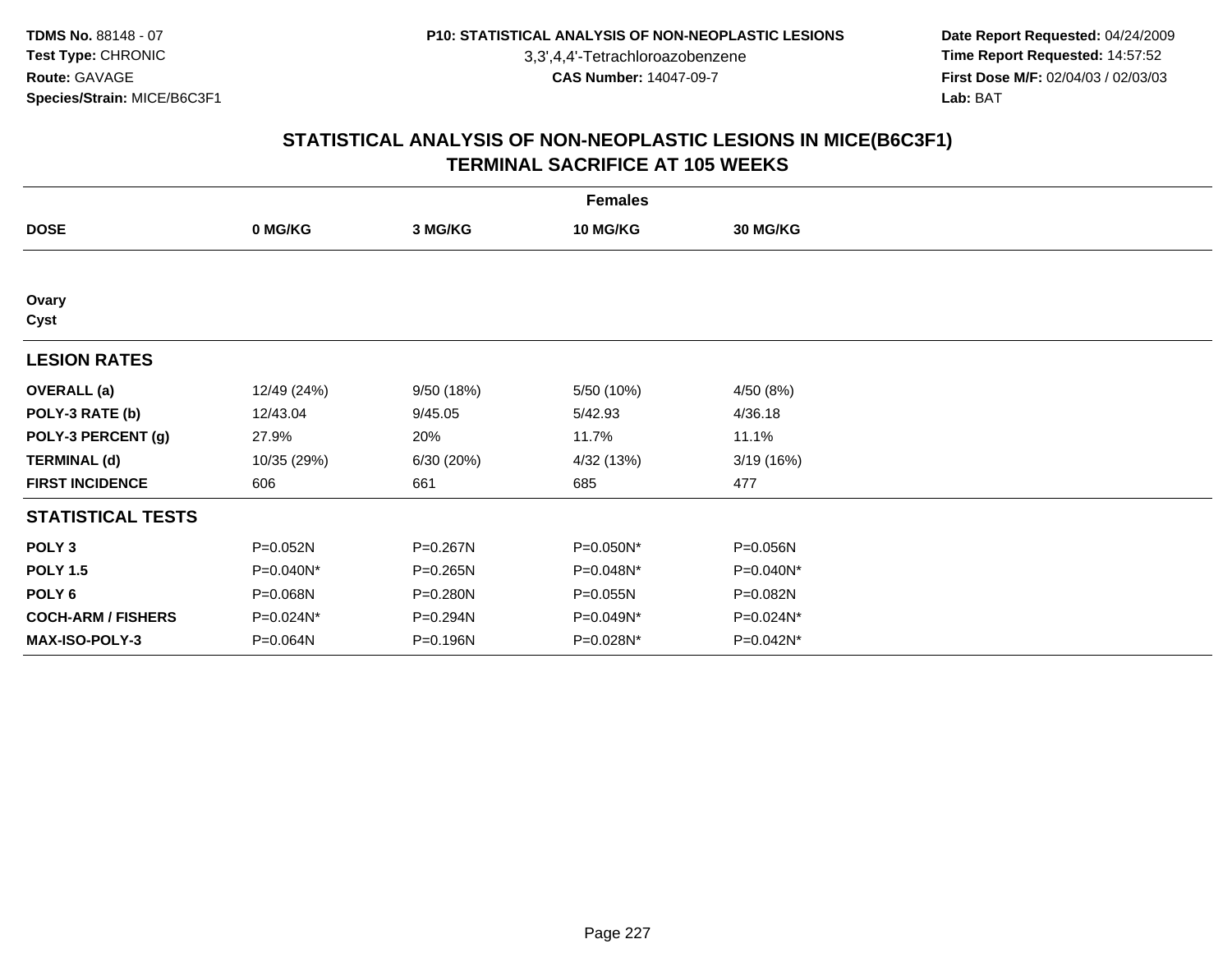3,3',4,4'-Tetrachloroazobenzene

 **Date Report Requested:** 04/24/2009 **Time Report Requested:** 14:57:52 **First Dose M/F:** 02/04/03 / 02/03/03<br>Lab: BAT **Lab:** BAT

| <b>Females</b>                                 |              |          |              |                 |  |  |  |
|------------------------------------------------|--------------|----------|--------------|-----------------|--|--|--|
| <b>DOSE</b>                                    | 0 MG/KG      | 3 MG/KG  | 10 MG/KG     | <b>30 MG/KG</b> |  |  |  |
|                                                |              |          |              |                 |  |  |  |
| Ovary<br><b>Infiltration Cellular Lymphoid</b> |              |          |              |                 |  |  |  |
| <b>LESION RATES</b>                            |              |          |              |                 |  |  |  |
| <b>OVERALL</b> (a)                             | 2/49(4%)     | 0/50(0%) | 0/50(0%)     | 0/50(0%)        |  |  |  |
| POLY-3 RATE (b)                                | 2/42.19      | 0/44.36  | 0/42.76      | 0/35.46         |  |  |  |
| POLY-3 PERCENT (g)                             | 4.7%         | 0%       | 0%           | 0%              |  |  |  |
| <b>TERMINAL (d)</b>                            | 2/35(6%)     | 0/30(0%) | 0/32(0%)     | 0/19(0%)        |  |  |  |
| <b>FIRST INCIDENCE</b>                         | 731 (T)      | $---$    | $---$        | ---             |  |  |  |
| <b>STATISTICAL TESTS</b>                       |              |          |              |                 |  |  |  |
| POLY <sub>3</sub>                              | P=0.245N     | P=0.226N | P=0.234N     | P=0.278N        |  |  |  |
| <b>POLY 1.5</b>                                | $P = 0.247N$ | P=0.225N | P=0.232N     | $P = 0.261N$    |  |  |  |
| POLY 6                                         | P=0.240N     | P=0.229N | P=0.238N     | P=0.300N        |  |  |  |
| <b>COCH-ARM / FISHERS</b>                      | $P = 0.240N$ | P=0.242N | $P = 0.242N$ | P=0.242N        |  |  |  |
| <b>MAX-ISO-POLY-3</b>                          | P=0.072N     | P=0.074N | P=0.075N     | $P = 0.115N$    |  |  |  |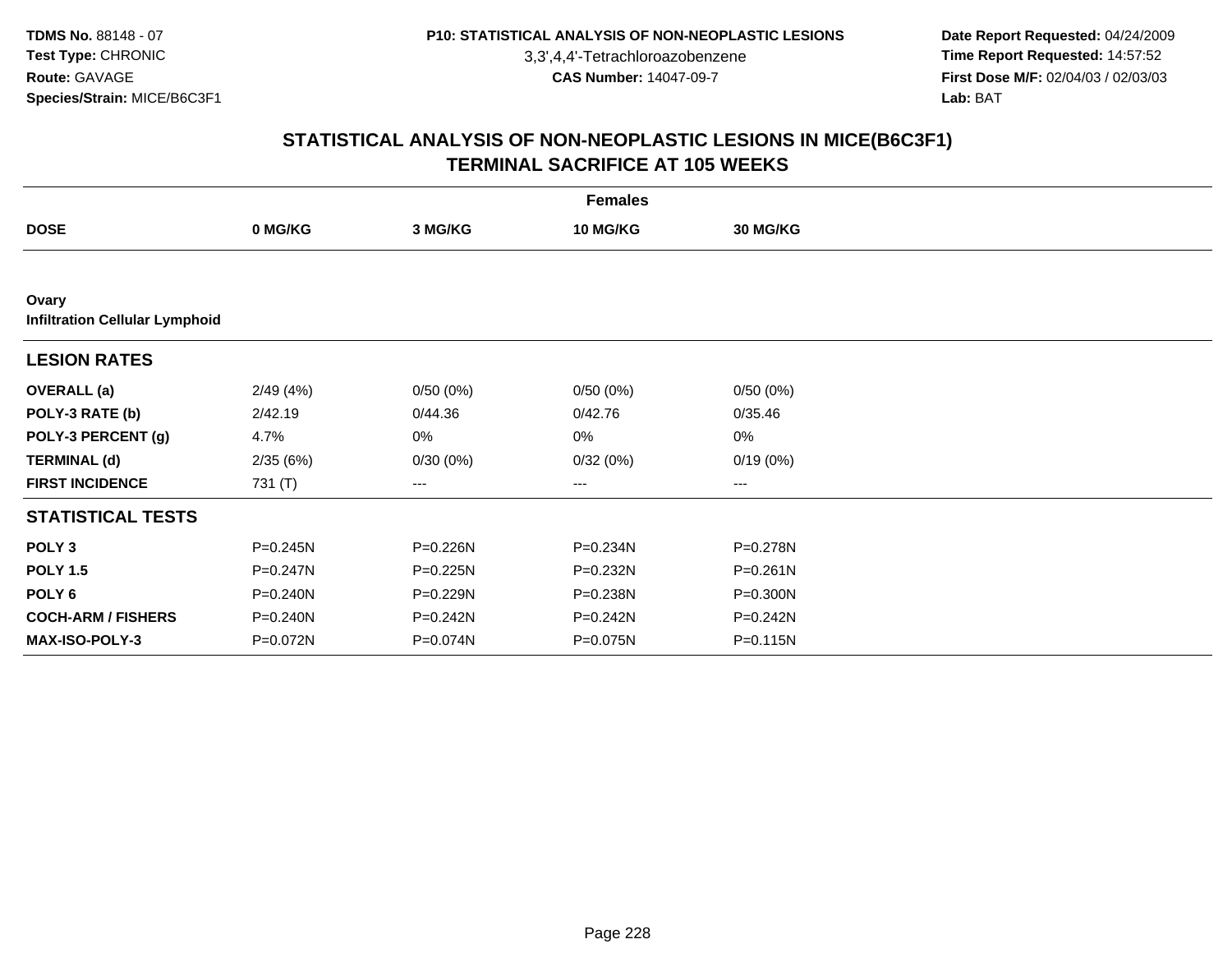3,3',4,4'-Tetrachloroazobenzene

 **Date Report Requested:** 04/24/2009 **Time Report Requested:** 14:57:52 **First Dose M/F:** 02/04/03 / 02/03/03<br>Lab: BAT **Lab:** BAT

|                           |              |                   | <b>Females</b>  |              |  |
|---------------------------|--------------|-------------------|-----------------|--------------|--|
| <b>DOSE</b>               | 0 MG/KG      | 3 MG/KG           | <b>10 MG/KG</b> | 30 MG/KG     |  |
|                           |              |                   |                 |              |  |
| Ovary<br>Pigmentation     |              |                   |                 |              |  |
| <b>LESION RATES</b>       |              |                   |                 |              |  |
| <b>OVERALL</b> (a)        | 2/49(4%)     | 0/50(0%)          | 0/50(0%)        | 0/50(0%)     |  |
| POLY-3 RATE (b)           | 2/42.19      | 0/44.36           | 0/42.76         | 0/35.46      |  |
| POLY-3 PERCENT (g)        | 4.7%         | 0%                | 0%              | 0%           |  |
| <b>TERMINAL (d)</b>       | 2/35(6%)     | 0/30(0%)          | 0/32(0%)        | 0/19(0%)     |  |
| <b>FIRST INCIDENCE</b>    | 731 (T)      | $\qquad \qquad -$ | ---             | $--$         |  |
| <b>STATISTICAL TESTS</b>  |              |                   |                 |              |  |
| POLY <sub>3</sub>         | $P = 0.245N$ | P=0.226N          | P=0.234N        | P=0.278N     |  |
| <b>POLY 1.5</b>           | P=0.247N     | P=0.225N          | P=0.232N        | $P = 0.261N$ |  |
| POLY <sub>6</sub>         | $P = 0.240N$ | P=0.229N          | P=0.238N        | P=0.300N     |  |
| <b>COCH-ARM / FISHERS</b> | $P = 0.240N$ | P=0.242N          | $P = 0.242N$    | $P = 0.242N$ |  |
| <b>MAX-ISO-POLY-3</b>     | P=0.072N     | P=0.074N          | P=0.075N        | $P = 0.115N$ |  |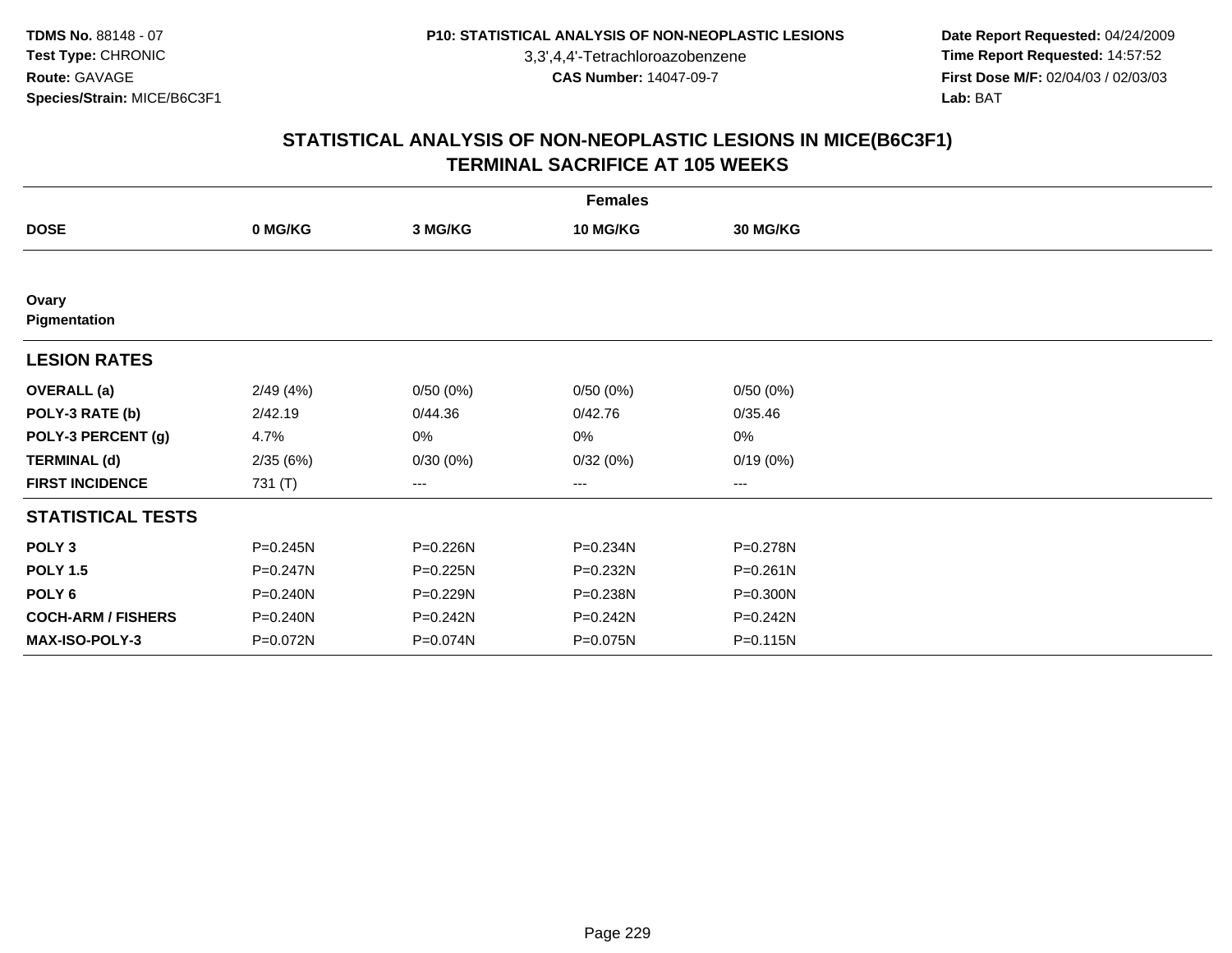3,3',4,4'-Tetrachloroazobenzene

 **Date Report Requested:** 04/24/2009 **Time Report Requested:** 14:57:52 **First Dose M/F:** 02/04/03 / 02/03/03<br>Lab: BAT **Lab:** BAT

|                                                          |             |              | <b>Females</b> |                 |  |
|----------------------------------------------------------|-------------|--------------|----------------|-----------------|--|
| <b>DOSE</b>                                              | 0 MG/KG     | 3 MG/KG      | 10 MG/KG       | <b>30 MG/KG</b> |  |
|                                                          |             |              |                |                 |  |
| <b>Pancreas</b><br><b>Infiltration Cellular Lymphoid</b> |             |              |                |                 |  |
| <b>LESION RATES</b>                                      |             |              |                |                 |  |
| <b>OVERALL</b> (a)                                       | 12/49 (24%) | 5/50 (10%)   | 6/50 (12%)     | 3/50(6%)        |  |
| POLY-3 RATE (b)                                          | 12/42.92    | 5/44.36      | 6/42.76        | 3/35.76         |  |
| POLY-3 PERCENT (g)                                       | 28%         | 11.3%        | 14%            | 8.4%            |  |
| <b>TERMINAL (d)</b>                                      | 11/35 (31%) | 5/30 (17%)   | 6/32(19%)      | 1/19(5%)        |  |
| <b>FIRST INCIDENCE</b>                                   | 474         | 731 (T)      | 731 (T)        | 652             |  |
| <b>STATISTICAL TESTS</b>                                 |             |              |                |                 |  |
| POLY <sub>3</sub>                                        | P=0.060N    | P=0.042N*    | $P = 0.091N$   | P=0.026N*       |  |
| <b>POLY 1.5</b>                                          | P=0.048N*   | $P=0.041N^*$ | P=0.088N       | P=0.018N*       |  |
| POLY <sub>6</sub>                                        | P=0.074N    | P=0.046N*    | P=0.099N       | P=0.039N*       |  |
| <b>COCH-ARM / FISHERS</b>                                | P=0.028N*   | P=0.049N*    | P=0.088N       | P=0.010N**      |  |
| <b>MAX-ISO-POLY-3</b>                                    | P=0.026N*   | P=0.024N*    | P=0.055N       | P=0.020N*       |  |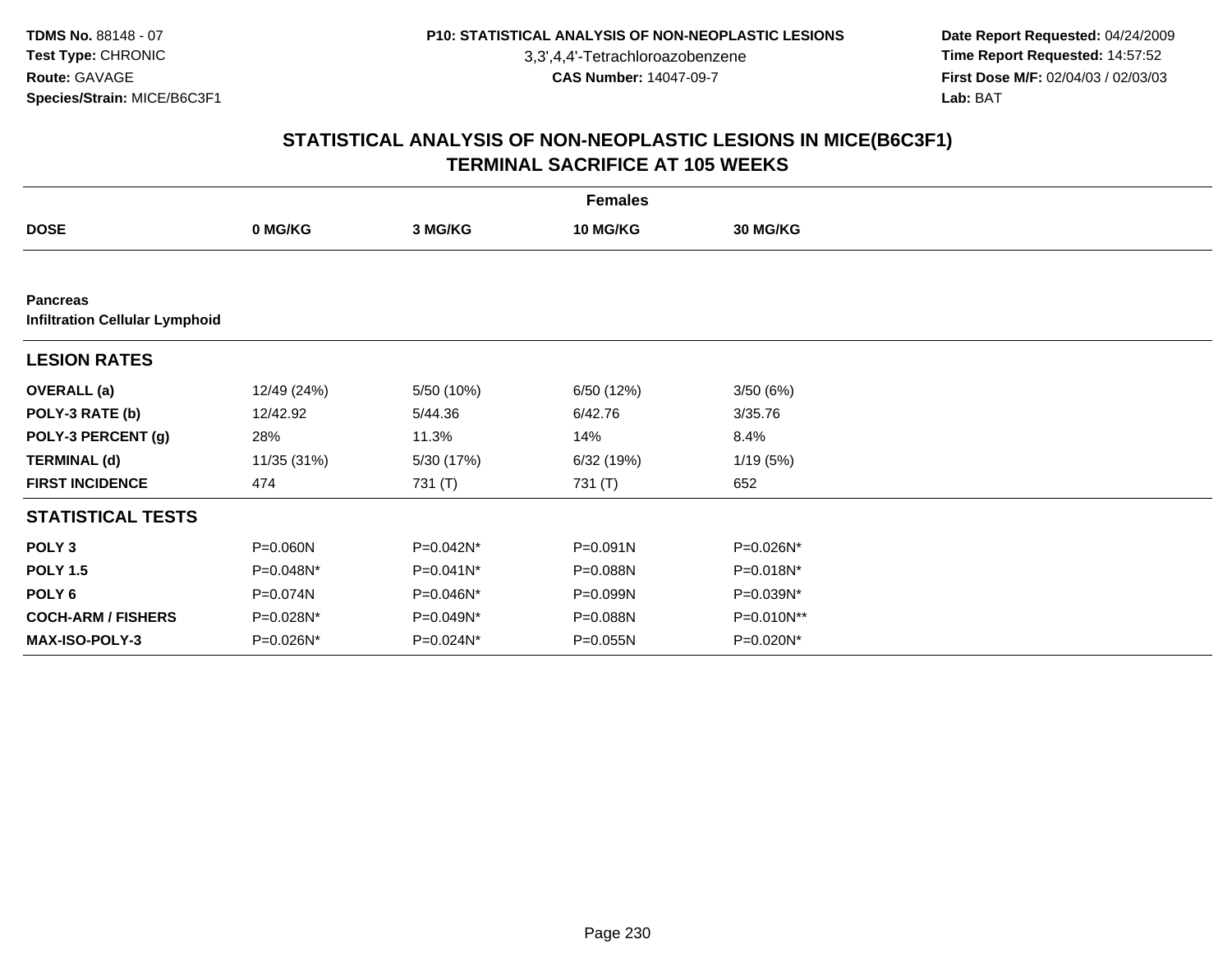3,3',4,4'-Tetrachloroazobenzene

 **Date Report Requested:** 04/24/2009 **Time Report Requested:** 14:57:52 **First Dose M/F:** 02/04/03 / 02/03/03<br>Lab: BAT **Lab:** BAT

|                                                |             |          | <b>Females</b> |                 |  |
|------------------------------------------------|-------------|----------|----------------|-----------------|--|
| <b>DOSE</b>                                    | 0 MG/KG     | 3 MG/KG  | 10 MG/KG       | <b>30 MG/KG</b> |  |
|                                                |             |          |                |                 |  |
| <b>Pancreas</b><br><b>Inflammation Chronic</b> |             |          |                |                 |  |
| <b>LESION RATES</b>                            |             |          |                |                 |  |
| <b>OVERALL</b> (a)                             | 0/49(0%)    | 0/50(0%) | 2/50(4%)       | 1/50(2%)        |  |
| POLY-3 RATE (b)                                | 0/42.19     | 0/44.36  | 2/42.76        | 1/35.46         |  |
| POLY-3 PERCENT (g)                             | 0%          | 0%       | 4.7%           | 2.8%            |  |
| <b>TERMINAL (d)</b>                            | 0/35(0%)    | 0/30(0%) | 2/32(6%)       | 1/19(5%)        |  |
| <b>FIRST INCIDENCE</b>                         | ---         | ---      | 731 (T)        | 731 (T)         |  |
| <b>STATISTICAL TESTS</b>                       |             |          |                |                 |  |
| POLY <sub>3</sub>                              | $P = 0.264$ | (e)      | $P=0.240$      | $P = 0.466$     |  |
| <b>POLY 1.5</b>                                | $P = 0.293$ | (e)      | $P=0.242$      | $P = 0.480$     |  |
| POLY 6                                         | $P = 0.232$ | (e)      | $P = 0.236$    | $P = 0.448$     |  |
| <b>COCH-ARM / FISHERS</b>                      | $P = 0.353$ | (e)      | $P = 0.253$    | $P = 0.505$     |  |
| MAX-ISO-POLY-3                                 | $P = 0.214$ | (e)      | $P = 0.077$    | $P = 0.159$     |  |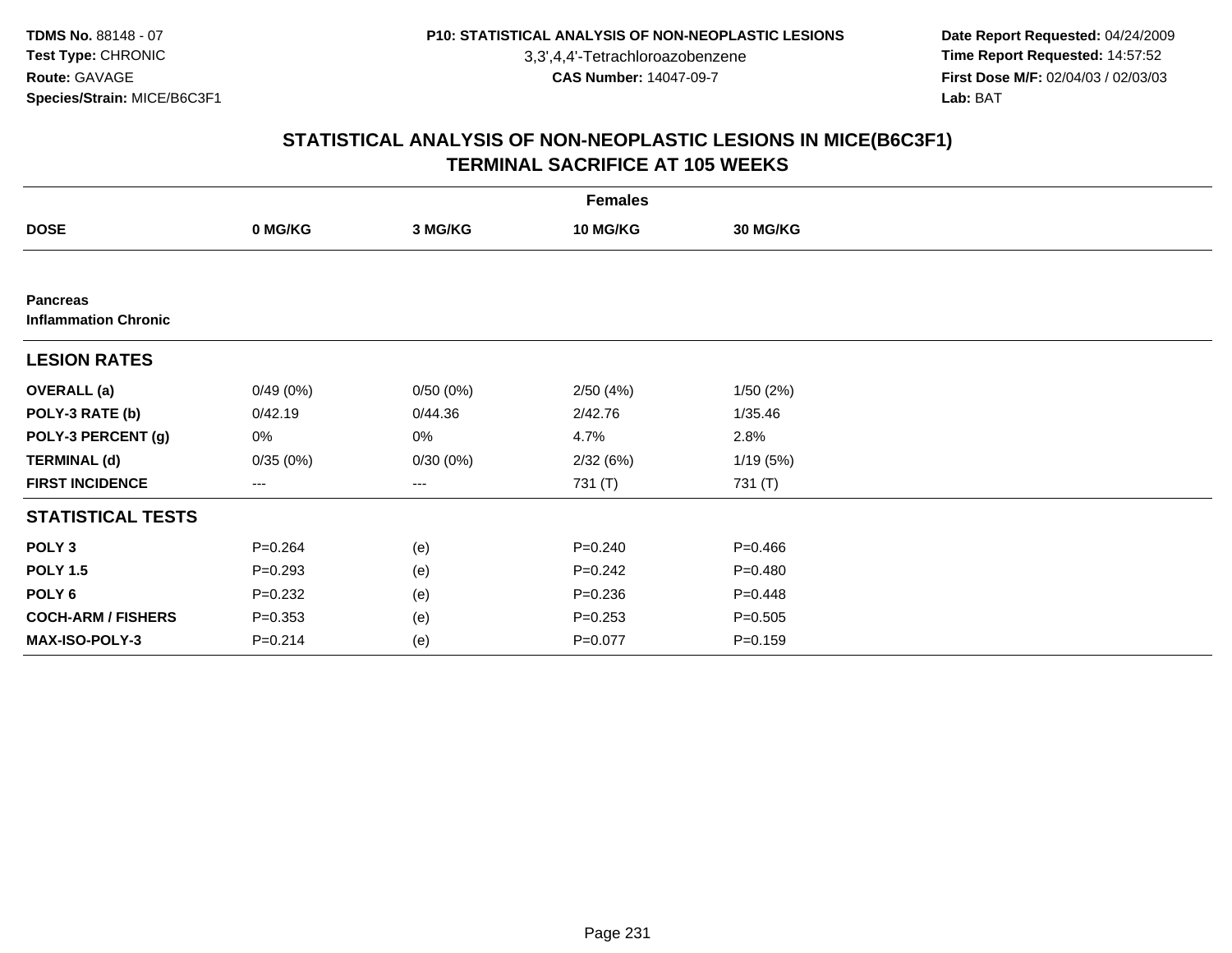3,3',4,4'-Tetrachloroazobenzene

 **Date Report Requested:** 04/24/2009 **Time Report Requested:** 14:57:52 **First Dose M/F:** 02/04/03 / 02/03/03<br>Lab: BAT **Lab:** BAT

|                                  | <b>Females</b> |             |                 |             |  |  |  |
|----------------------------------|----------------|-------------|-----------------|-------------|--|--|--|
| <b>DOSE</b>                      | 0 MG/KG        | 3 MG/KG     | <b>10 MG/KG</b> | 30 MG/KG    |  |  |  |
|                                  |                |             |                 |             |  |  |  |
| <b>Parathyroid Gland</b><br>Cyst |                |             |                 |             |  |  |  |
| <b>LESION RATES</b>              |                |             |                 |             |  |  |  |
| <b>OVERALL</b> (a)               | 0/43(0%)       | 2/47(4%)    | 0/48(0%)        | 1/41(2%)    |  |  |  |
| POLY-3 RATE (b)                  | 0/37.80        | 2/42.17     | 0/41.74         | 1/29.96     |  |  |  |
| POLY-3 PERCENT (g)               | 0%             | 4.7%        | 0%              | 3.3%        |  |  |  |
| <b>TERMINAL (d)</b>              | 0/32(0%)       | 1/28(4%)    | 0/32(0%)        | 1/15(7%)    |  |  |  |
| <b>FIRST INCIDENCE</b>           | ---            | 571         | ---             | 731 (T)     |  |  |  |
| <b>STATISTICAL TESTS</b>         |                |             |                 |             |  |  |  |
| POLY <sub>3</sub>                | $P = 0.554$    | $P=0.262$   | (e)             | $P=0.454$   |  |  |  |
| <b>POLY 1.5</b>                  | $P = 0.575$    | $P = 0.263$ | (e)             | $P=0.470$   |  |  |  |
| POLY <sub>6</sub>                | $P = 0.528$    | $P = 0.258$ | (e)             | $P=0.434$   |  |  |  |
| <b>COCH-ARM / FISHERS</b>        | $P = 0.602$    | $P=0.270$   | (e)             | $P=0.488$   |  |  |  |
| <b>MAX-ISO-POLY-3</b>            | $P = 0.316$    | $P=0.095$   | (e)             | $P = 0.155$ |  |  |  |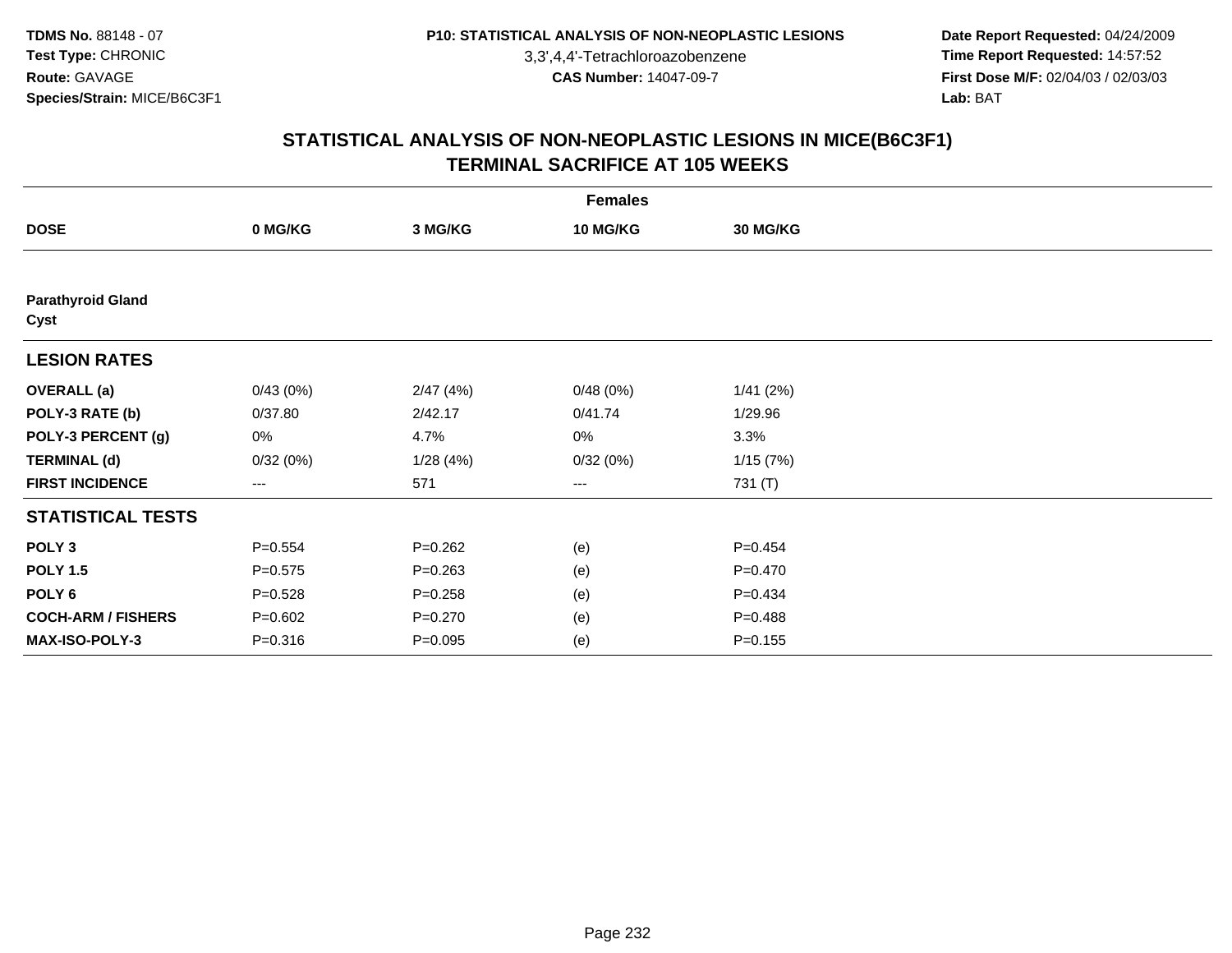3,3',4,4'-Tetrachloroazobenzene

 **Date Report Requested:** 04/24/2009 **Time Report Requested:** 14:57:52 **First Dose M/F:** 02/04/03 / 02/03/03<br>Lab: BAT **Lab:** BAT

|                                                      |             |          | <b>Females</b> |             |  |
|------------------------------------------------------|-------------|----------|----------------|-------------|--|
| <b>DOSE</b>                                          | 0 MG/KG     | 3 MG/KG  | 10 MG/KG       | 30 MG/KG    |  |
|                                                      |             |          |                |             |  |
| <b>Pituitary Gland: Pars Distalis</b><br>Angiectasis |             |          |                |             |  |
| <b>LESION RATES</b>                                  |             |          |                |             |  |
| <b>OVERALL</b> (a)                                   | 2/49(4%)    | 1/49(2%) | 3/50(6%)       | 2/50(4%)    |  |
| POLY-3 RATE (b)                                      | 2/42.19     | 1/43.36  | 3/42.76        | 2/35.53     |  |
| POLY-3 PERCENT (g)                                   | 4.7%        | 2.3%     | 7%             | 5.6%        |  |
| <b>TERMINAL (d)</b>                                  | 2/35(6%)    | 1/29(3%) | 3/32(9%)       | 1/19(5%)    |  |
| <b>FIRST INCIDENCE</b>                               | 731 (T)     | 731 (T)  | 731 (T)        | 715         |  |
| <b>STATISTICAL TESTS</b>                             |             |          |                |             |  |
| POLY <sub>3</sub>                                    | $P = 0.434$ | P=0.490N | $P = 0.506$    | $P = 0.630$ |  |
| <b>POLY 1.5</b>                                      | $P=0.470$   | P=0.489N | $P = 0.510$    | $P = 0.657$ |  |
| POLY <sub>6</sub>                                    | $P = 0.395$ | P=0.497N | $P = 0.498$    | $P = 0.597$ |  |
| <b>COCH-ARM / FISHERS</b>                            | $P = 0.546$ | P=0.500N | $P = 0.510$    | P=0.684N    |  |
| <b>MAX-ISO-POLY-3</b>                                | $P = 0.483$ | P=0.275N | $P=0.329$      | $P = 0.434$ |  |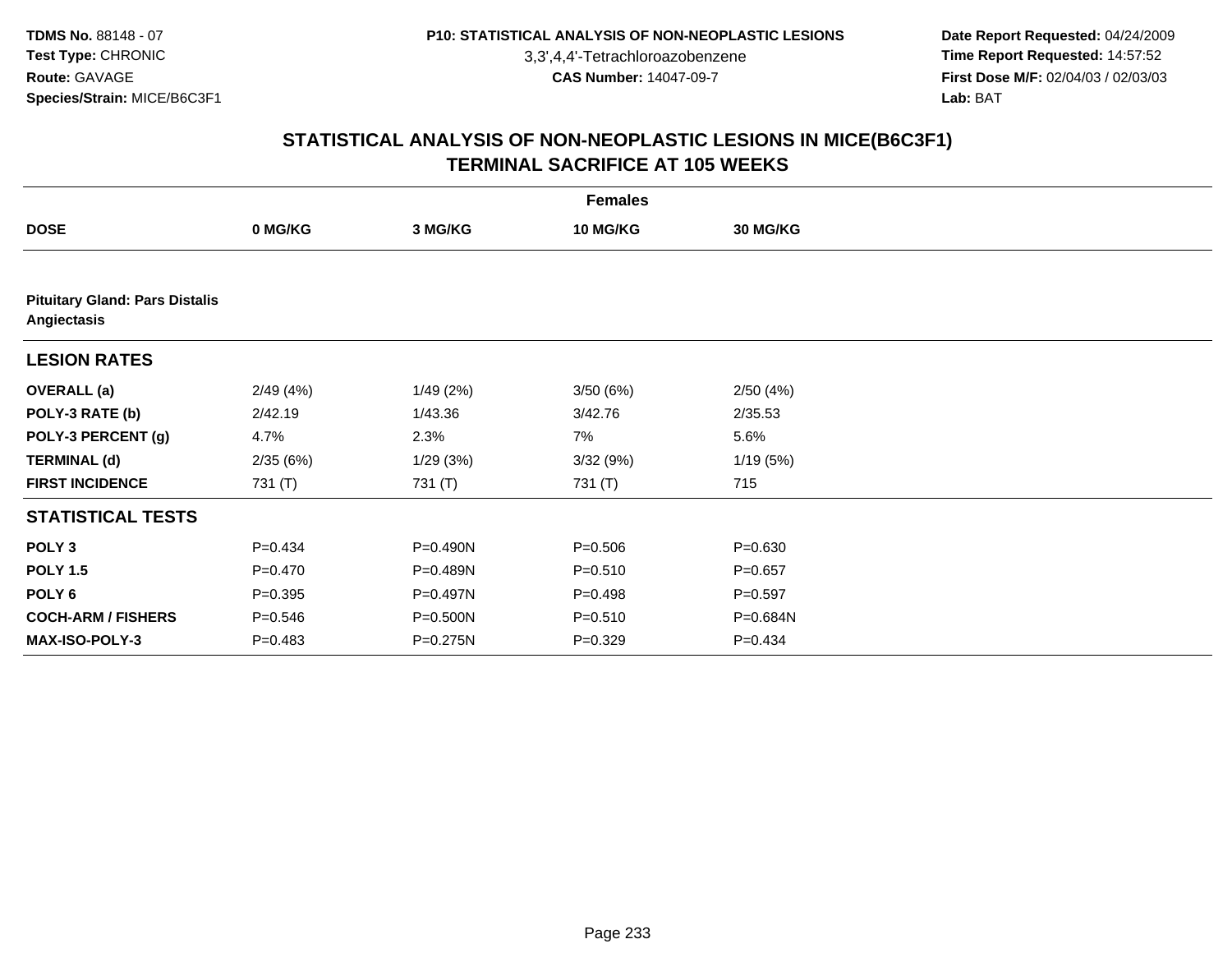3,3',4,4'-Tetrachloroazobenzene

 **Date Report Requested:** 04/24/2009 **Time Report Requested:** 14:57:52 **First Dose M/F:** 02/04/03 / 02/03/03<br>Lab: BAT **Lab:** BAT

|                                               | <b>Females</b>         |          |                 |             |  |  |  |
|-----------------------------------------------|------------------------|----------|-----------------|-------------|--|--|--|
| <b>DOSE</b>                                   | 0 MG/KG                | 3 MG/KG  | <b>10 MG/KG</b> | 30 MG/KG    |  |  |  |
|                                               |                        |          |                 |             |  |  |  |
| <b>Pituitary Gland: Pars Distalis</b><br>Cyst |                        |          |                 |             |  |  |  |
| <b>LESION RATES</b>                           |                        |          |                 |             |  |  |  |
| <b>OVERALL</b> (a)                            | 0/49(0%)               | 0/49(0%) | 0/50(0%)        | 1/50(2%)    |  |  |  |
| POLY-3 RATE (b)                               | 0/42.19                | 0/43.36  | 0/42.76         | 1/35.46     |  |  |  |
| POLY-3 PERCENT (g)                            | $0\%$                  | 0%       | 0%              | 2.8%        |  |  |  |
| <b>TERMINAL (d)</b>                           | 0/35(0%)               | 0/29(0%) | 0/32(0%)        | 1/19(5%)    |  |  |  |
| <b>FIRST INCIDENCE</b>                        | $\qquad \qquad \cdots$ | $---$    | ---             | 731 (T)     |  |  |  |
| <b>STATISTICAL TESTS</b>                      |                        |          |                 |             |  |  |  |
| POLY <sub>3</sub>                             | $P = 0.187$            | (e)      | (e)             | $P = 0.466$ |  |  |  |
| <b>POLY 1.5</b>                               | $P = 0.197$            | (e)      | (e)             | $P=0.480$   |  |  |  |
| POLY 6                                        | $P = 0.177$            | (e)      | (e)             | $P=0.448$   |  |  |  |
| <b>COCH-ARM / FISHERS</b>                     | $P = 0.217$            | (e)      | (e)             | $P = 0.505$ |  |  |  |
| MAX-ISO-POLY-3                                | $P = 0.128$            | (e)      | (e)             | $P = 0.159$ |  |  |  |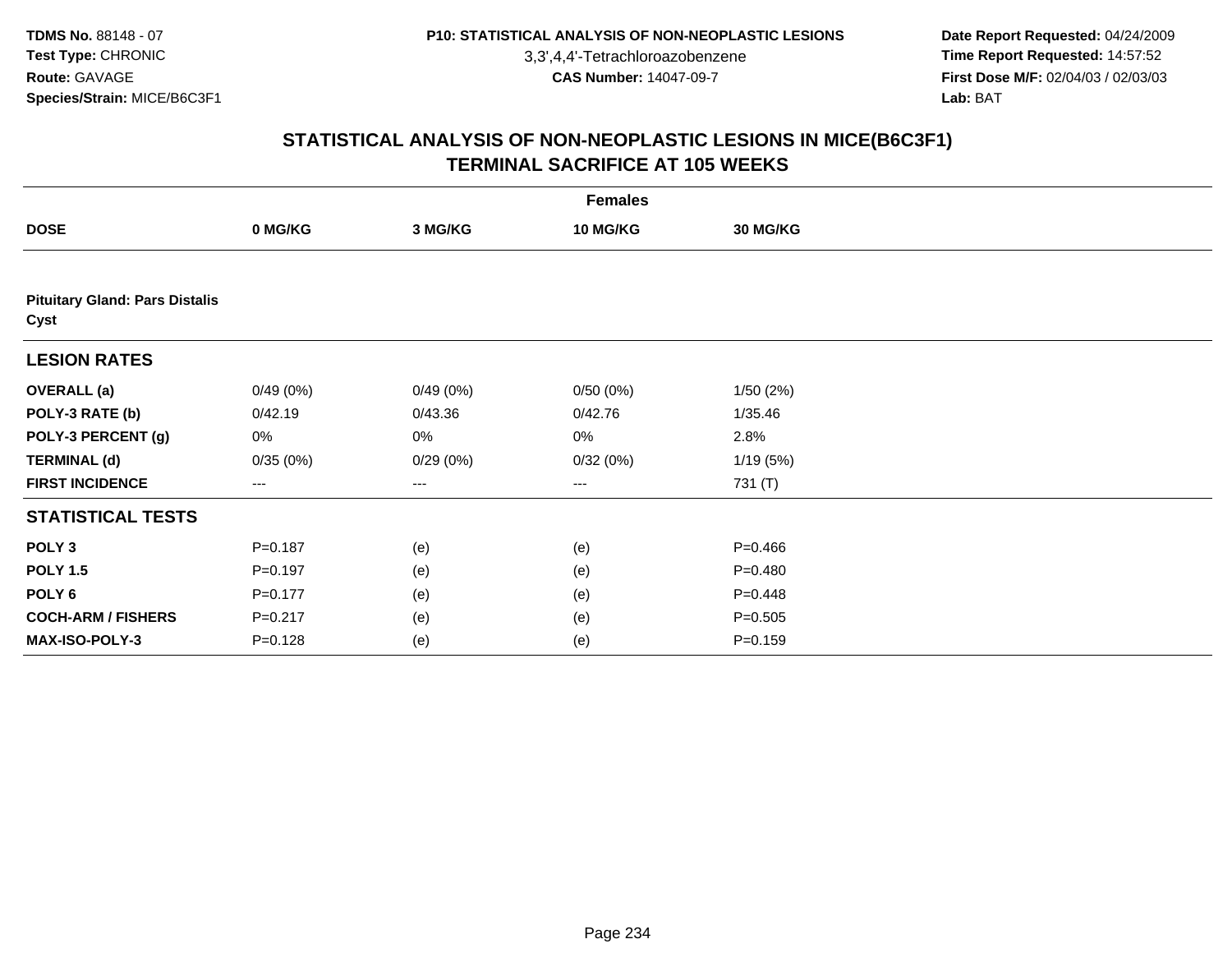3,3',4,4'-Tetrachloroazobenzene

 **Date Report Requested:** 04/24/2009 **Time Report Requested:** 14:57:52 **First Dose M/F:** 02/04/03 / 02/03/03<br>Lab: BAT **Lab:** BAT

| <b>Females</b>                                       |             |            |             |                 |  |  |
|------------------------------------------------------|-------------|------------|-------------|-----------------|--|--|
| <b>DOSE</b>                                          | 0 MG/KG     | 3 MG/KG    | 10 MG/KG    | <b>30 MG/KG</b> |  |  |
|                                                      |             |            |             |                 |  |  |
| <b>Pituitary Gland: Pars Distalis</b><br>Hyperplasia |             |            |             |                 |  |  |
| <b>LESION RATES</b>                                  |             |            |             |                 |  |  |
| <b>OVERALL</b> (a)                                   | 6/49 (12%)  | 5/49 (10%) | 8/50 (16%)  | 5/50 (10%)      |  |  |
| POLY-3 RATE (b)                                      | 6/43.56     | 5/43.58    | 8/42.95     | 5/36.43         |  |  |
| POLY-3 PERCENT (g)                                   | 13.8%       | 11.5%      | 18.6%       | 13.7%           |  |  |
| <b>TERMINAL (d)</b>                                  | 4/35 (11%)  | 4/29 (14%) | 7/32 (22%)  | 2/19(11%)       |  |  |
| <b>FIRST INCIDENCE</b>                               | 269         | 673        | 681         | 485             |  |  |
| <b>STATISTICAL TESTS</b>                             |             |            |             |                 |  |  |
| POLY <sub>3</sub>                                    | $P = 0.504$ | P=0.500N   | $P = 0.374$ | P=0.624N        |  |  |
| <b>POLY 1.5</b>                                      | $P = 0.561$ | P=0.492N   | $P = 0.387$ | P=0.577N        |  |  |
| POLY <sub>6</sub>                                    | $P=0.443$   | P=0.516N   | $P = 0.357$ | $P = 0.575$     |  |  |
| <b>COCH-ARM / FISHERS</b>                            | P=0.461N    | P=0.500N   | $P = 0.403$ | P=0.486N        |  |  |
| <b>MAX-ISO-POLY-3</b>                                | $P = 0.533$ | P=0.372N   | $P = 0.273$ | P=0.497N        |  |  |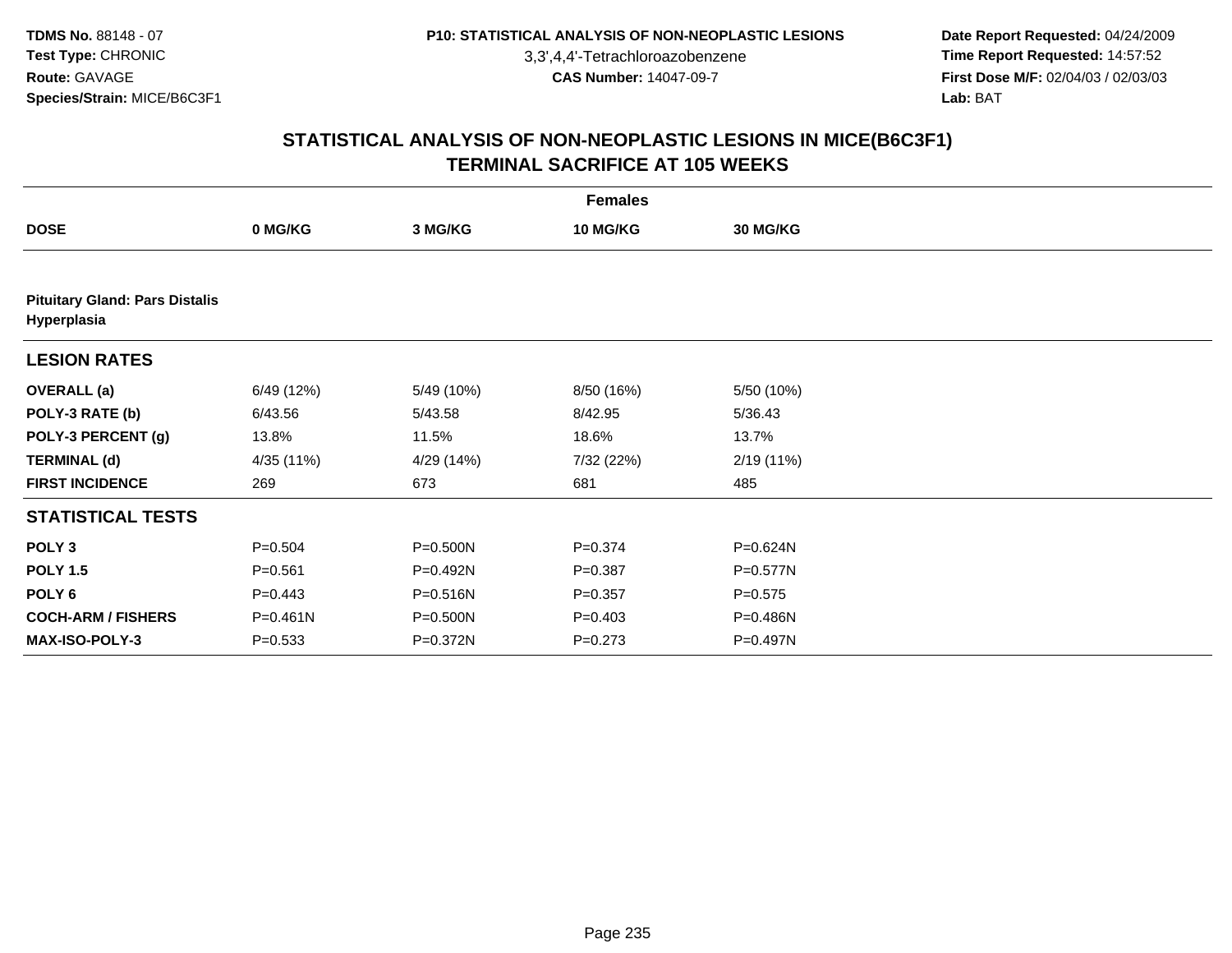3,3',4,4'-Tetrachloroazobenzene

 **Date Report Requested:** 04/24/2009 **Time Report Requested:** 14:57:52 **First Dose M/F:** 02/04/03 / 02/03/03<br>Lab: BAT **Lab:** BAT

|                                                                 | <b>Females</b> |             |                 |                 |  |  |  |
|-----------------------------------------------------------------|----------------|-------------|-----------------|-----------------|--|--|--|
| <b>DOSE</b>                                                     | 0 MG/KG        | 3 MG/KG     | <b>10 MG/KG</b> | <b>30 MG/KG</b> |  |  |  |
|                                                                 |                |             |                 |                 |  |  |  |
| <b>Salivary Glands</b><br><b>Infiltration Cellular Lymphoid</b> |                |             |                 |                 |  |  |  |
| <b>LESION RATES</b>                                             |                |             |                 |                 |  |  |  |
| <b>OVERALL</b> (a)                                              | 36/49 (73%)    | 23/50 (46%) | 13/50 (26%)     | 1/50(2%)        |  |  |  |
| POLY-3 RATE (b)                                                 | 36/47.76       | 23/46.02    | 13/43.12        | 1/35.46         |  |  |  |
| POLY-3 PERCENT (g)                                              | 75.4%          | 50%         | 30.2%           | 2.8%            |  |  |  |
| <b>TERMINAL (d)</b>                                             | 24/35 (69%)    | 18/30 (60%) | 11/32 (34%)     | 1/19(5%)        |  |  |  |
| <b>FIRST INCIDENCE</b>                                          | 269            | 542         | 683             | 731 (T)         |  |  |  |
| <b>STATISTICAL TESTS</b>                                        |                |             |                 |                 |  |  |  |
| POLY <sub>3</sub>                                               | P<0.001N**     | P=0.007N**  | P<0.001N**      | P<0.001N**      |  |  |  |
| <b>POLY 1.5</b>                                                 | P<0.001N**     | P=0.004N**  | P<0.001N**      | P<0.001N**      |  |  |  |
| POLY 6                                                          | P<0.001N**     | P=0.015N*   | P<0.001N**      | P<0.001N**      |  |  |  |
| <b>COCH-ARM / FISHERS</b>                                       | P<0.001N**     | P=0.005N**  | P<0.001N**      | P<0.001N**      |  |  |  |
| <b>MAX-ISO-POLY-3</b>                                           | P<0.001N**     | P=0.004N**  | P<0.001N**      | P<0.001N**      |  |  |  |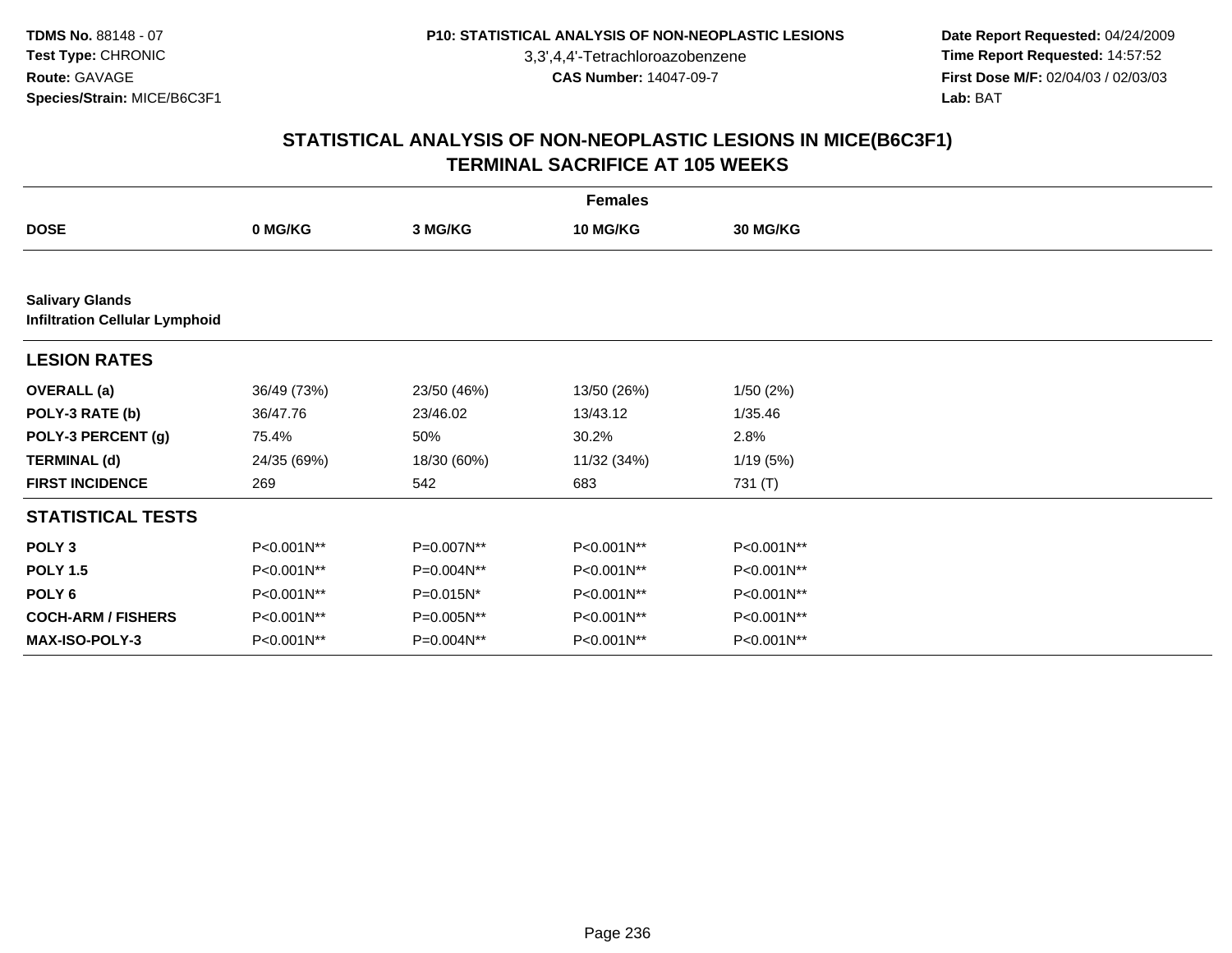3,3',4,4'-Tetrachloroazobenzene

 **Date Report Requested:** 04/24/2009 **Time Report Requested:** 14:57:52 **First Dose M/F:** 02/04/03 / 02/03/03<br>Lab: BAT **Lab:** BAT

|                                                                 |             |              | <b>Females</b> |              |  |
|-----------------------------------------------------------------|-------------|--------------|----------------|--------------|--|
| <b>DOSE</b>                                                     | 0 MG/KG     | 3 MG/KG      | 10 MG/KG       | 30 MG/KG     |  |
|                                                                 |             |              |                |              |  |
| <b>Skeletal Muscle</b><br><b>Infiltration Cellular Lymphoid</b> |             |              |                |              |  |
| <b>LESION RATES</b>                                             |             |              |                |              |  |
| <b>OVERALL</b> (a)                                              | $1/4$ (25%) | 0/5(0%)      | $0/1$ (0%)     | 0/8(0%)      |  |
| POLY-3 RATE (b)                                                 | 1/2.86      | 0/3.53       | 0/0.35         | 0/5.31       |  |
| POLY-3 PERCENT (g)                                              | 35%         | 0%           | 0%             | 0%           |  |
| <b>TERMINAL (d)</b>                                             | 1/2(50%)    | $0/0 (0\%)$  | $0/0 (0\%)$    | $0/1$ $(0%)$ |  |
| <b>FIRST INCIDENCE</b>                                          | 731 (T)     | ---          | ---            | ---          |  |
| <b>STATISTICAL TESTS</b>                                        |             |              |                |              |  |
| POLY <sub>3</sub>                                               | P=0.329N    | P=0.455N     | P=0.828N       | P=0.364N     |  |
| <b>POLY 1.5</b>                                                 | P=0.349N    | $P = 0.451N$ | P=0.793N       | P=0.362N     |  |
| POLY 6                                                          | P=0.283N    | $P = 0.483N$ | P=0.869N       | P=0.373N     |  |
| <b>COCH-ARM / FISHERS</b>                                       | P=0.363N    | P=0.444N     | P=0.800N       | P=0.333N     |  |
| <b>MAX-ISO-POLY-3</b>                                           | P=0.093N    | P=0.127N     | P=0.421N       | P=0.090N     |  |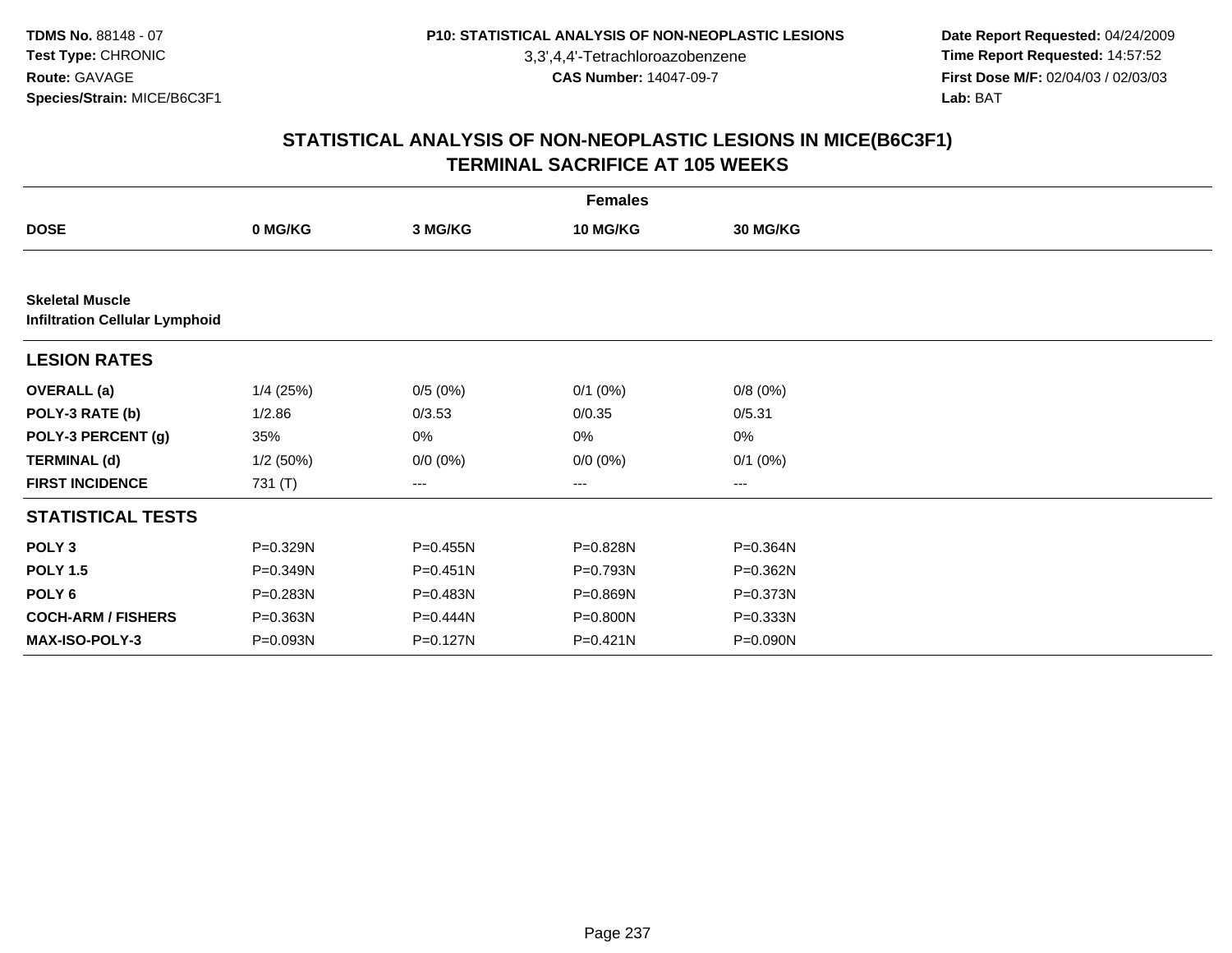3,3',4,4'-Tetrachloroazobenzene

 **Date Report Requested:** 04/24/2009 **Time Report Requested:** 14:57:52 **First Dose M/F:** 02/04/03 / 02/03/03<br>Lab: BAT **Lab:** BAT

|                                            |           |             | <b>Females</b> |                 |  |
|--------------------------------------------|-----------|-------------|----------------|-----------------|--|
| <b>DOSE</b>                                | 0 MG/KG   | 3 MG/KG     | 10 MG/KG       | <b>30 MG/KG</b> |  |
|                                            |           |             |                |                 |  |
| <b>Skin</b><br><b>Inflammation Chronic</b> |           |             |                |                 |  |
| <b>LESION RATES</b>                        |           |             |                |                 |  |
| <b>OVERALL</b> (a)                         | 0/49(0%)  | 2/50(4%)    | 6/50 (12%)     | 11/50 (22%)     |  |
| POLY-3 RATE (b)                            | 0/42.19   | 2/44.40     | 6/43.53        | 11/38.34        |  |
| POLY-3 PERCENT (g)                         | 0%        | 4.5%        | 13.8%          | 28.7%           |  |
| <b>TERMINAL (d)</b>                        | 0/35(0%)  | 1/30(3%)    | 3/32(9%)       | 4/19 (21%)      |  |
| <b>FIRST INCIDENCE</b>                     | ---       | 722         | 623            | 477             |  |
| <b>STATISTICAL TESTS</b>                   |           |             |                |                 |  |
| POLY <sub>3</sub>                          | P<0.001** | $P = 0.248$ | $P=0.017*$     | P<0.001**       |  |
| <b>POLY 1.5</b>                            | P<0.001** | $P=0.249$   | $P=0.017*$     | P<0.001**       |  |
| POLY 6                                     | P<0.001** | $P = 0.245$ | P=0.016*       | P<0.001**       |  |
| <b>COCH-ARM / FISHERS</b>                  | P<0.001** | $P = 0.253$ | $P=0.014*$     | P<0.001**       |  |
| MAX-ISO-POLY-3                             | P<0.001** | $P = 0.086$ | P=0.005**      | P<0.001**       |  |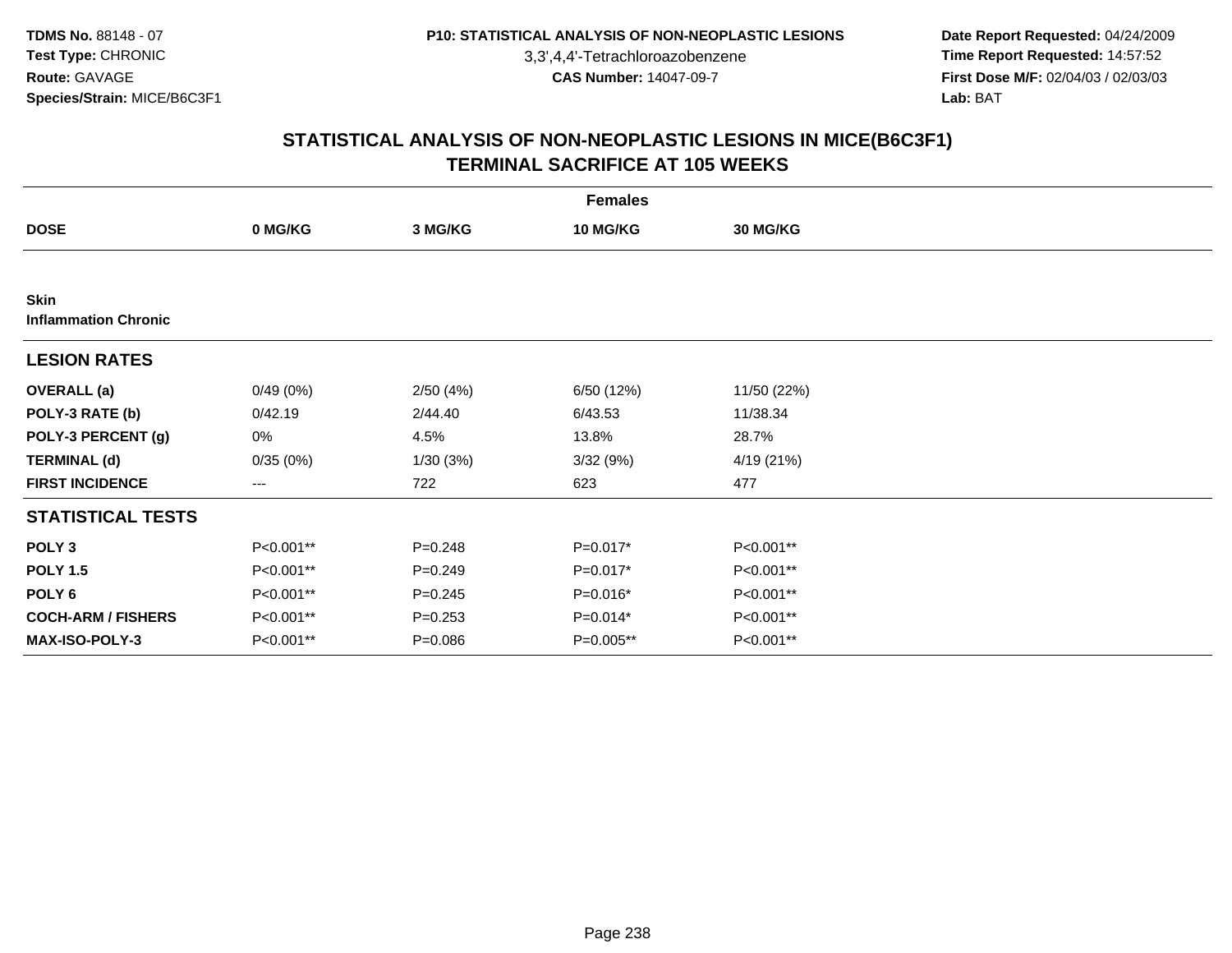3,3',4,4'-Tetrachloroazobenzene

 **Date Report Requested:** 04/24/2009 **Time Report Requested:** 14:57:52 **First Dose M/F:** 02/04/03 / 02/03/03<br>Lab: BAT **Lab:** BAT

|                                        |                        |             | <b>Females</b>  |             |  |
|----------------------------------------|------------------------|-------------|-----------------|-------------|--|
| <b>DOSE</b>                            | 0 MG/KG                | 3 MG/KG     | <b>10 MG/KG</b> | 30 MG/KG    |  |
|                                        |                        |             |                 |             |  |
| <b>Skin: Dermis</b><br><b>Fibrosis</b> |                        |             |                 |             |  |
| <b>LESION RATES</b>                    |                        |             |                 |             |  |
| <b>OVERALL</b> (a)                     | 0/49(0%)               | 1/50(2%)    | 4/50 (8%)       | 11/50 (22%) |  |
| POLY-3 RATE (b)                        | 0/42.19                | 1/44.40     | 4/43.40         | 11/38.34    |  |
| POLY-3 PERCENT (g)                     | 0%                     | 2.3%        | 9.2%            | 28.7%       |  |
| <b>TERMINAL (d)</b>                    | 0/35(0%)               | 0/30(0%)    | 2/32(6%)        | 4/19 (21%)  |  |
| <b>FIRST INCIDENCE</b>                 | $\qquad \qquad \cdots$ | 722         | 623             | 477         |  |
| <b>STATISTICAL TESTS</b>               |                        |             |                 |             |  |
| POLY <sub>3</sub>                      | P<0.001**              | $P = 0.510$ | $P = 0.063$     | P<0.001**   |  |
| <b>POLY 1.5</b>                        | P<0.001**              | $P = 0.511$ | $P = 0.064$     | P<0.001**   |  |
| POLY <sub>6</sub>                      | P<0.001**              | $P = 0.507$ | $P=0.062$       | P<0.001**   |  |
| <b>COCH-ARM / FISHERS</b>              | P<0.001**              | $P = 0.505$ | $P = 0.061$     | P<0.001**   |  |
| MAX-ISO-POLY-3                         | P<0.001**              | $P = 0.170$ | $P=0.022*$      | P<0.001**   |  |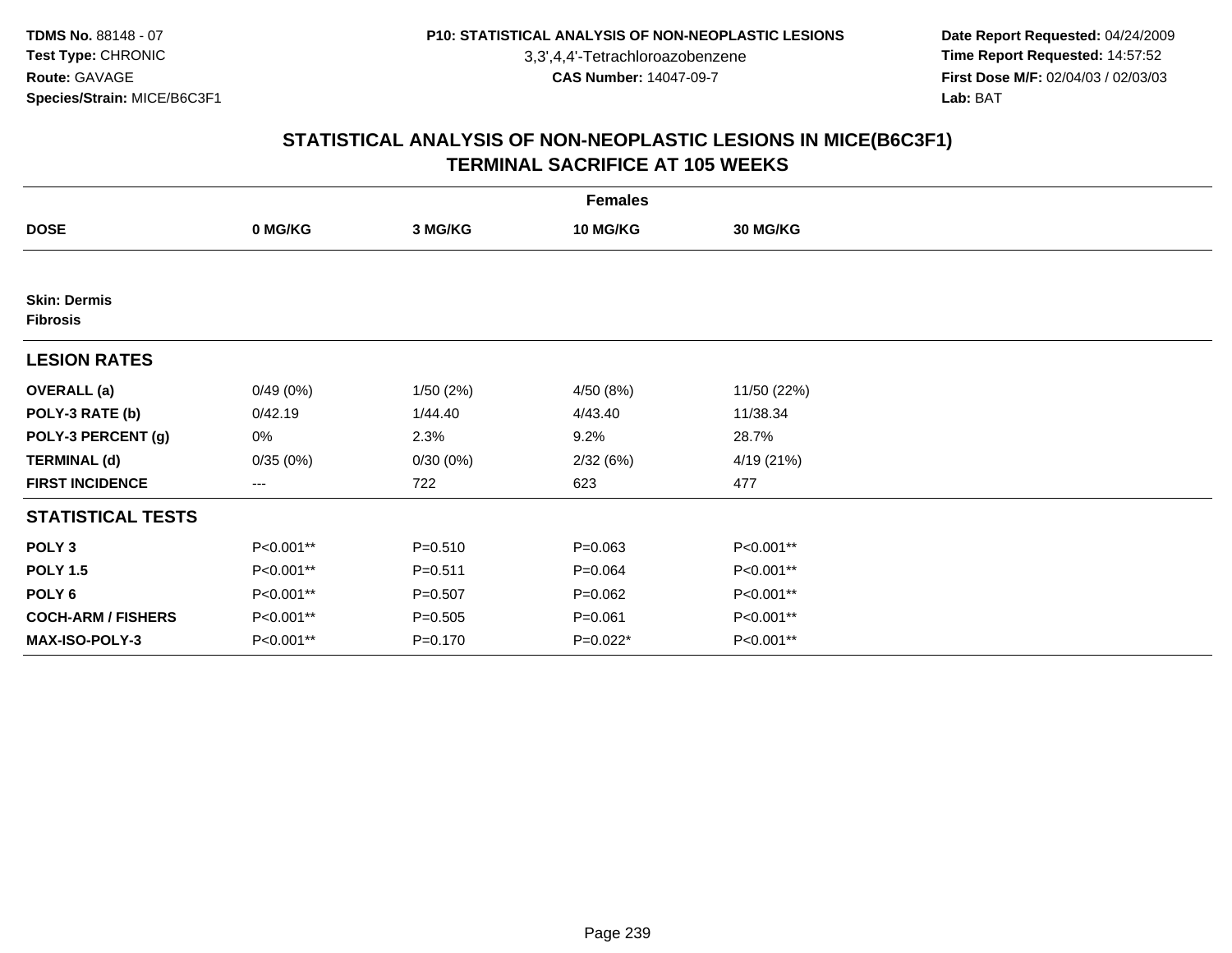3,3',4,4'-Tetrachloroazobenzene

 **Date Report Requested:** 04/24/2009 **Time Report Requested:** 14:57:52 **First Dose M/F:** 02/04/03 / 02/03/03<br>Lab: BAT **Lab:** BAT

|                                       |                |             | <b>Females</b>  |                 |  |
|---------------------------------------|----------------|-------------|-----------------|-----------------|--|
| <b>DOSE</b>                           | 0 MG/KG        | 3 MG/KG     | <b>10 MG/KG</b> | <b>30 MG/KG</b> |  |
|                                       |                |             |                 |                 |  |
| <b>Skin: Epidermis</b><br>Hyperplasia |                |             |                 |                 |  |
| <b>LESION RATES</b>                   |                |             |                 |                 |  |
| <b>OVERALL</b> (a)                    | 1/49(2%)       | 2/50(4%)    | 4/50 (8%)       | 11/50 (22%)     |  |
| POLY-3 RATE (b)                       | 1/43.19        | 2/44.61     | 4/43.40         | 11/38.34        |  |
| POLY-3 PERCENT (g)                    | 2.3%           | 4.5%        | 9.2%            | 28.7%           |  |
| <b>TERMINAL (d)</b>                   | 0/35(0%)       | 0/30(0%)    | 2/32(6%)        | 4/19 (21%)      |  |
| <b>FIRST INCIDENCE</b>                | $\overline{4}$ | 675         | 623             | 477             |  |
| <b>STATISTICAL TESTS</b>              |                |             |                 |                 |  |
| POLY <sub>3</sub>                     | P<0.001**      | $P = 0.511$ | $P=0.179$       | P<0.001**       |  |
| <b>POLY 1.5</b>                       | P<0.001**      | $P = 0.512$ | $P = 0.181$     | P<0.001**       |  |
| POLY <sub>6</sub>                     | P<0.001**      | $P = 0.507$ | $P=0.177$       | P<0.001**       |  |
| <b>COCH-ARM / FISHERS</b>             | P<0.001**      | $P = 0.508$ | $P = 0.187$     | P=0.002**       |  |
| MAX-ISO-POLY-3                        | P<0.001**      | $P=0.292$   | $P=0.085$       | P<0.001**       |  |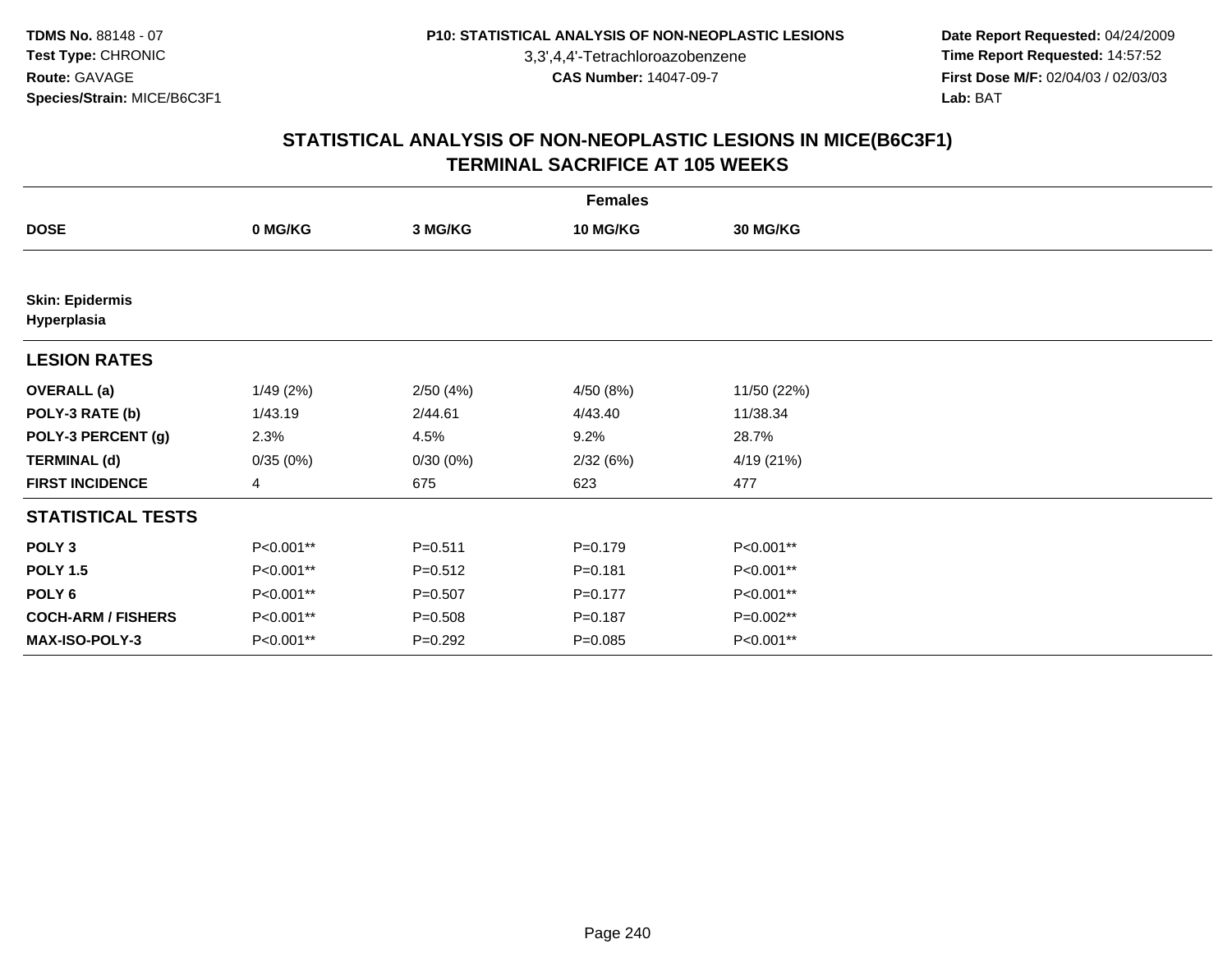3,3',4,4'-Tetrachloroazobenzene

 **Date Report Requested:** 04/24/2009 **Time Report Requested:** 14:57:52 **First Dose M/F:** 02/04/03 / 02/03/03<br>Lab: BAT **Lab:** BAT

|                                        | <b>Females</b>         |             |                 |             |  |  |  |  |
|----------------------------------------|------------------------|-------------|-----------------|-------------|--|--|--|--|
| <b>DOSE</b>                            | 0 MG/KG                | 3 MG/KG     | <b>10 MG/KG</b> | 30 MG/KG    |  |  |  |  |
|                                        |                        |             |                 |             |  |  |  |  |
| <b>Skin: Epidermis</b><br><b>Ulcer</b> |                        |             |                 |             |  |  |  |  |
| <b>LESION RATES</b>                    |                        |             |                 |             |  |  |  |  |
| <b>OVERALL</b> (a)                     | 0/49(0%)               | 1/50(2%)    | 4/50 (8%)       | 11/50 (22%) |  |  |  |  |
| POLY-3 RATE (b)                        | 0/42.19                | 1/44.40     | 4/43.40         | 11/38.34    |  |  |  |  |
| POLY-3 PERCENT (g)                     | 0%                     | 2.3%        | 9.2%            | 28.7%       |  |  |  |  |
| <b>TERMINAL (d)</b>                    | 0/35(0%)               | 0/30(0%)    | 2/32(6%)        | 4/19 (21%)  |  |  |  |  |
| <b>FIRST INCIDENCE</b>                 | $\qquad \qquad \cdots$ | 722         | 623             | 477         |  |  |  |  |
| <b>STATISTICAL TESTS</b>               |                        |             |                 |             |  |  |  |  |
| POLY <sub>3</sub>                      | P<0.001**              | $P = 0.510$ | $P = 0.063$     | P<0.001**   |  |  |  |  |
| <b>POLY 1.5</b>                        | P<0.001**              | $P = 0.511$ | $P = 0.064$     | P<0.001**   |  |  |  |  |
| POLY <sub>6</sub>                      | P<0.001**              | $P = 0.507$ | $P=0.062$       | P<0.001**   |  |  |  |  |
| <b>COCH-ARM / FISHERS</b>              | P<0.001**              | $P = 0.505$ | $P = 0.061$     | P<0.001**   |  |  |  |  |
| MAX-ISO-POLY-3                         | P<0.001**              | $P = 0.170$ | $P=0.022*$      | P<0.001**   |  |  |  |  |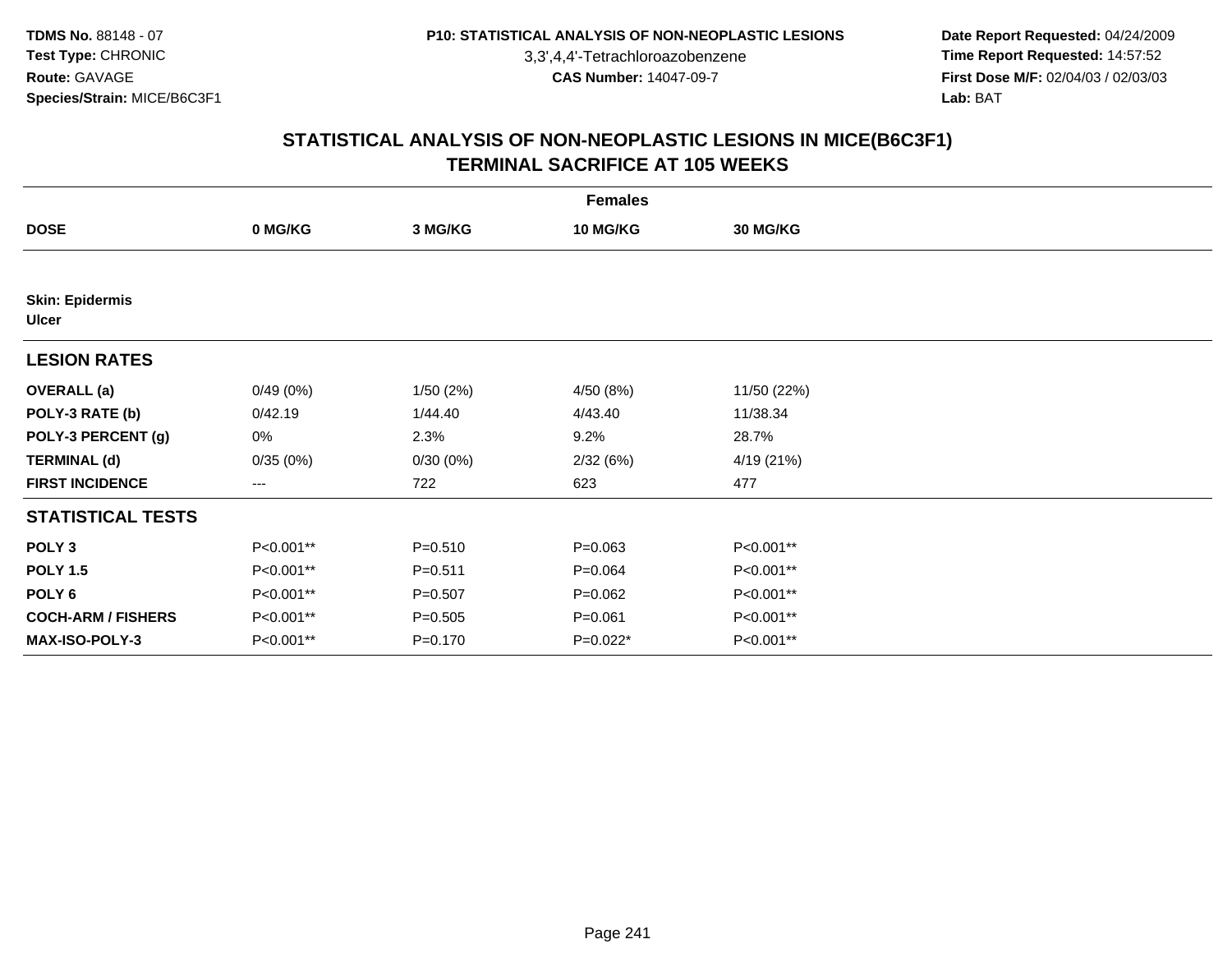3,3',4,4'-Tetrachloroazobenzene

 **Date Report Requested:** 04/24/2009 **Time Report Requested:** 14:57:52 **First Dose M/F:** 02/04/03 / 02/03/03<br>Lab: BAT **Lab:** BAT

|                                                 | <b>Females</b> |          |             |                 |  |  |  |  |
|-------------------------------------------------|----------------|----------|-------------|-----------------|--|--|--|--|
| <b>DOSE</b>                                     | 0 MG/KG        | 3 MG/KG  | 10 MG/KG    | <b>30 MG/KG</b> |  |  |  |  |
|                                                 |                |          |             |                 |  |  |  |  |
| <b>Skin: Hair Follicle</b><br><b>Dilatation</b> |                |          |             |                 |  |  |  |  |
| <b>LESION RATES</b>                             |                |          |             |                 |  |  |  |  |
| <b>OVERALL</b> (a)                              | 2/49(4%)       | 0/50(0%) | 11/50 (22%) | 23/50 (46%)     |  |  |  |  |
| POLY-3 RATE (b)                                 | 2/42.61        | 0/44.36  | 11/43.96    | 23/42.30        |  |  |  |  |
| POLY-3 PERCENT (g)                              | 4.7%           | 0%       | 25%         | 54.4%           |  |  |  |  |
| <b>TERMINAL (d)</b>                             | 1/35(3%)       | 0/30(0%) | 6/32 (19%)  | 8/19 (42%)      |  |  |  |  |
| <b>FIRST INCIDENCE</b>                          | 610            | ---      | 541         | 304             |  |  |  |  |
| <b>STATISTICAL TESTS</b>                        |                |          |             |                 |  |  |  |  |
| POLY <sub>3</sub>                               | P<0.001**      | P=0.228N | P=0.008**   | P<0.001**       |  |  |  |  |
| <b>POLY 1.5</b>                                 | P<0.001**      | P=0.227N | P=0.008**   | P<0.001**       |  |  |  |  |
| POLY <sub>6</sub>                               | P<0.001**      | P=0.233N | P=0.007**   | P<0.001**       |  |  |  |  |
| <b>COCH-ARM / FISHERS</b>                       | P<0.001**      | P=0.242N | P=0.008**   | P<0.001**       |  |  |  |  |
| <b>MAX-ISO-POLY-3</b>                           | P<0.001**      | P=0.075N | P=0.003**   | P<0.001**       |  |  |  |  |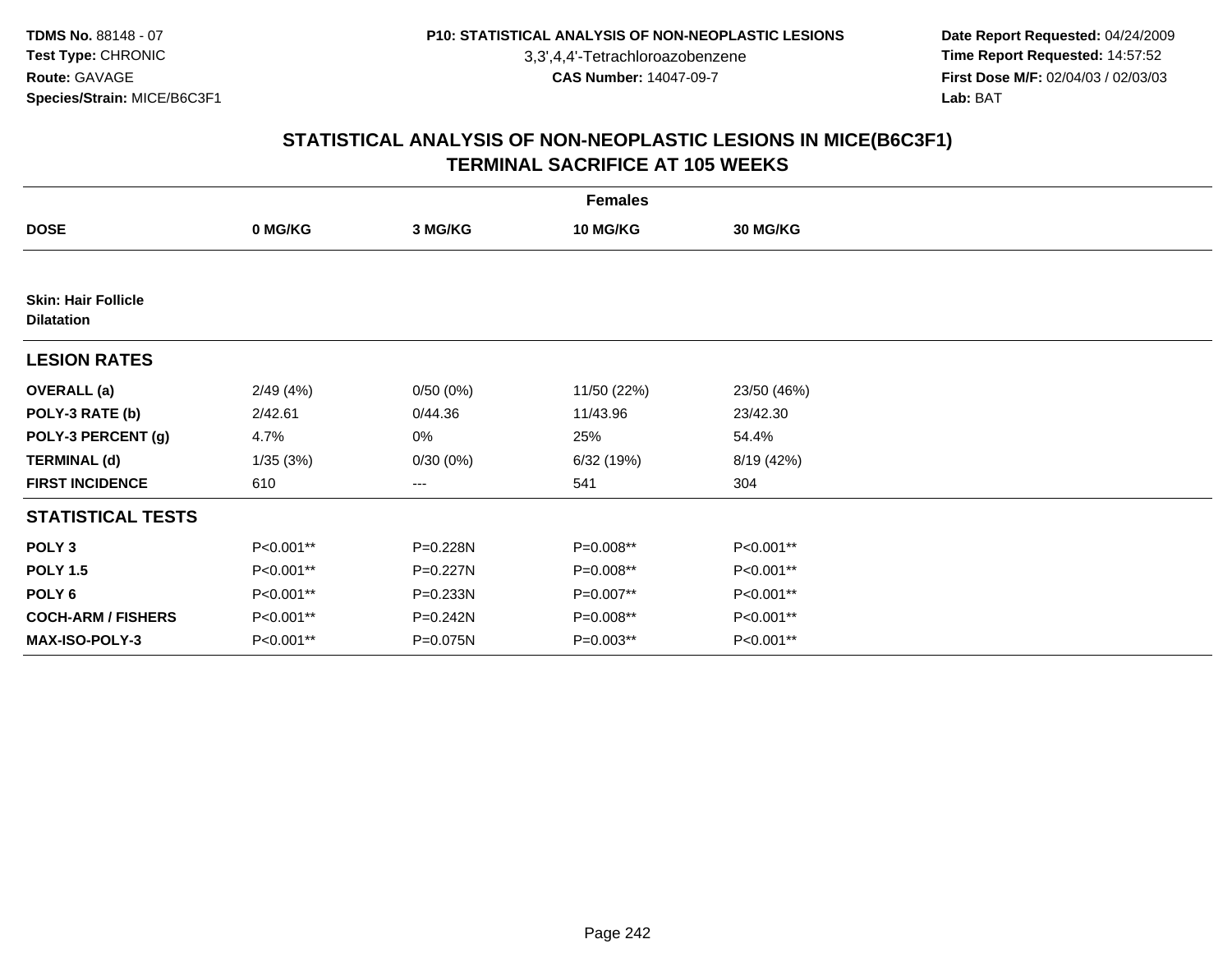3,3',4,4'-Tetrachloroazobenzene

 **Date Report Requested:** 04/24/2009 **Time Report Requested:** 14:57:52 **First Dose M/F:** 02/04/03 / 02/03/03<br>Lab: BAT **Lab:** BAT

| <b>Females</b>                                 |            |             |                 |                 |  |  |  |
|------------------------------------------------|------------|-------------|-----------------|-----------------|--|--|--|
| <b>DOSE</b>                                    | 0 MG/KG    | 3 MG/KG     | <b>10 MG/KG</b> | <b>30 MG/KG</b> |  |  |  |
|                                                |            |             |                 |                 |  |  |  |
| <b>Skin: Sebaceous Gland</b><br><b>Atrophy</b> |            |             |                 |                 |  |  |  |
| <b>LESION RATES</b>                            |            |             |                 |                 |  |  |  |
| <b>OVERALL</b> (a)                             | 6/49 (12%) | 10/50 (20%) | 11/50 (22%)     | 15/50 (30%)     |  |  |  |
| POLY-3 RATE (b)                                | 6/43.95    | 10/46.51    | 11/45.41        | 15/40.99        |  |  |  |
| POLY-3 PERCENT (g)                             | 13.7%      | 21.5%       | 24.2%           | 36.6%           |  |  |  |
| <b>TERMINAL (d)</b>                            | 1/35(3%)   | 3/30 (10%)  | 3/32(9%)        | 0/19(0%)        |  |  |  |
| <b>FIRST INCIDENCE</b>                         | 569        | 459         | 536             | 50              |  |  |  |
| <b>STATISTICAL TESTS</b>                       |            |             |                 |                 |  |  |  |
| POLY <sub>3</sub>                              | P=0.012*   | $P = 0.242$ | $P = 0.157$     | $P=0.012*$      |  |  |  |
| <b>POLY 1.5</b>                                | $P=0.016*$ | $P = 0.243$ | $P = 0.158$     | $P=0.016*$      |  |  |  |
| POLY 6                                         | P=0.009**  | $P = 0.231$ | $P = 0.155$     | P=0.009**       |  |  |  |
| <b>COCH-ARM / FISHERS</b>                      | P=0.030*   | $P = 0.220$ | $P = 0.154$     | P=0.027*        |  |  |  |
| <b>MAX-ISO-POLY-3</b>                          | $P=0.014*$ | $P = 0.170$ | $P = 0.103$     | $P=0.008**$     |  |  |  |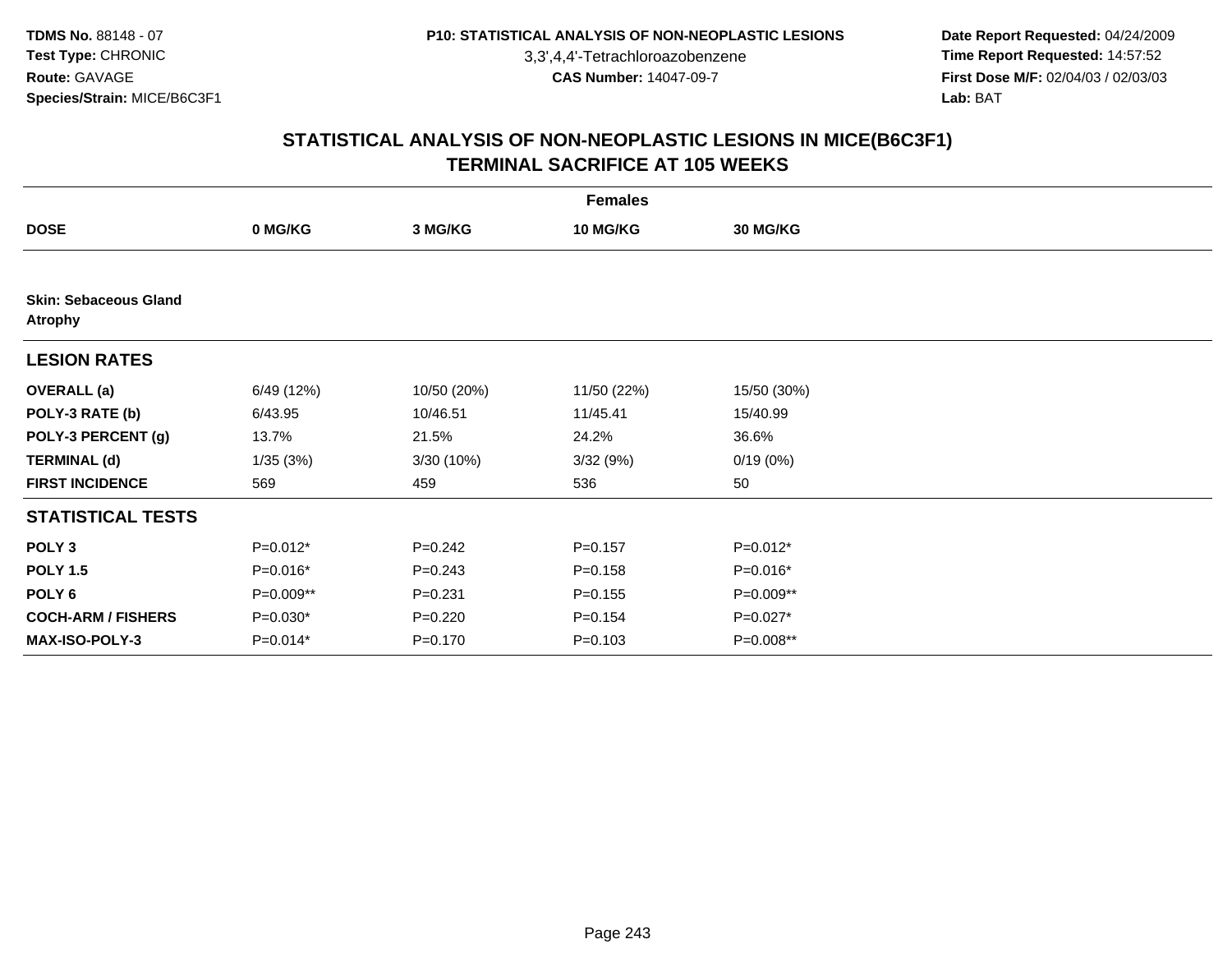3,3',4,4'-Tetrachloroazobenzene

 **Date Report Requested:** 04/24/2009 **Time Report Requested:** 14:57:52 **First Dose M/F:** 02/04/03 / 02/03/03<br>Lab: BAT **Lab:** BAT

|                                                                 | <b>Females</b> |          |                 |                 |  |  |  |  |
|-----------------------------------------------------------------|----------------|----------|-----------------|-----------------|--|--|--|--|
| <b>DOSE</b>                                                     | 0 MG/KG        | 3 MG/KG  | <b>10 MG/KG</b> | <b>30 MG/KG</b> |  |  |  |  |
|                                                                 |                |          |                 |                 |  |  |  |  |
| <b>Skin: Subcutaneous Tissue</b><br><b>Inflammation Chronic</b> |                |          |                 |                 |  |  |  |  |
| <b>LESION RATES</b>                                             |                |          |                 |                 |  |  |  |  |
| <b>OVERALL</b> (a)                                              | 0/49(0%)       | 0/50(0%) | 2/50(4%)        | 0/50(0%)        |  |  |  |  |
| POLY-3 RATE (b)                                                 | 0/42.19        | 0/44.36  | 2/43.36         | 0/35.46         |  |  |  |  |
| POLY-3 PERCENT (g)                                              | 0%             | 0%       | 4.6%            | 0%              |  |  |  |  |
| <b>TERMINAL (d)</b>                                             | 0/35(0%)       | 0/30(0%) | 1/32(3%)        | 0/19(0%)        |  |  |  |  |
| <b>FIRST INCIDENCE</b>                                          | $---$          | ---      | 536             | ---             |  |  |  |  |
| <b>STATISTICAL TESTS</b>                                        |                |          |                 |                 |  |  |  |  |
| POLY <sub>3</sub>                                               | $P = 0.667$    | (e)      | $P = 0.243$     | (e)             |  |  |  |  |
| <b>POLY 1.5</b>                                                 | $P = 0.701$    | (e)      | $P=0.244$       | (e)             |  |  |  |  |
| POLY <sub>6</sub>                                               | $P = 0.623$    | (e)      | $P = 0.241$     | (e)             |  |  |  |  |
| <b>COCH-ARM / FISHERS</b>                                       | P=0.695N       | (e)      | $P = 0.253$     | (e)             |  |  |  |  |
| MAX-ISO-POLY-3                                                  | $P = 0.296$    | (e)      | $P = 0.080$     | (e)             |  |  |  |  |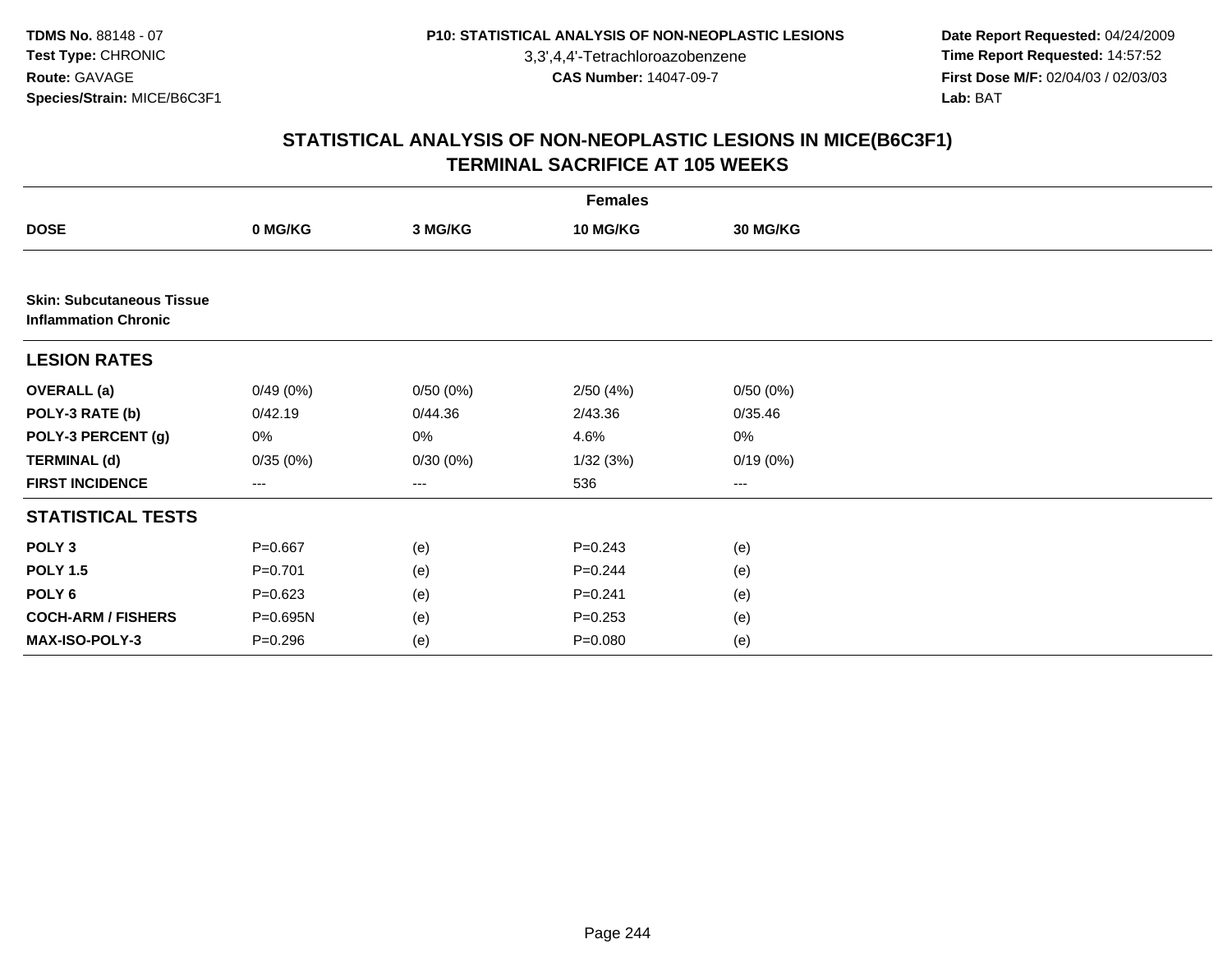3,3',4,4'-Tetrachloroazobenzene

 **Date Report Requested:** 04/24/2009 **Time Report Requested:** 14:57:52 **First Dose M/F:** 02/04/03 / 02/03/03<br>Lab: BAT **Lab:** BAT

| <b>Females</b>                             |                   |                   |                 |                 |  |  |  |
|--------------------------------------------|-------------------|-------------------|-----------------|-----------------|--|--|--|
| <b>DOSE</b>                                | 0 MG/KG           | 3 MG/KG           | <b>10 MG/KG</b> | <b>30 MG/KG</b> |  |  |  |
|                                            |                   |                   |                 |                 |  |  |  |
| <b>Spleen</b><br><b>Amyloid Deposition</b> |                   |                   |                 |                 |  |  |  |
| <b>LESION RATES</b>                        |                   |                   |                 |                 |  |  |  |
| <b>OVERALL</b> (a)                         | 0/49(0%)          | 0/50(0%)          | 1/50(2%)        | 4/50(8%)        |  |  |  |
| POLY-3 RATE (b)                            | 0/42.19           | 0/44.36           | 1/43.14         | 4/36.41         |  |  |  |
| POLY-3 PERCENT (g)                         | 0%                | 0%                | 2.3%            | 11%             |  |  |  |
| <b>TERMINAL (d)</b>                        | 0/35(0%)          | 0/30(0%)          | 0/32(0%)        | 1/19(5%)        |  |  |  |
| <b>FIRST INCIDENCE</b>                     | $\qquad \qquad -$ | $\qquad \qquad -$ | 623             | 543             |  |  |  |
| <b>STATISTICAL TESTS</b>                   |                   |                   |                 |                 |  |  |  |
| POLY <sub>3</sub>                          | P=0.003**         | (e)               | $P = 0.504$     | $P=0.043*$      |  |  |  |
| <b>POLY 1.5</b>                            | P=0.003**         | (e)               | $P = 0.505$     | $P=0.049*$      |  |  |  |
| POLY <sub>6</sub>                          | P=0.002**         | (e)               | $P = 0.502$     | $P=0.037*$      |  |  |  |
| <b>COCH-ARM / FISHERS</b>                  | P=0.005**         | (e)               | $P = 0.505$     | $P = 0.061$     |  |  |  |
| MAX-ISO-POLY-3                             | P=0.005**         | (e)               | $P = 0.163$     | $P=0.019*$      |  |  |  |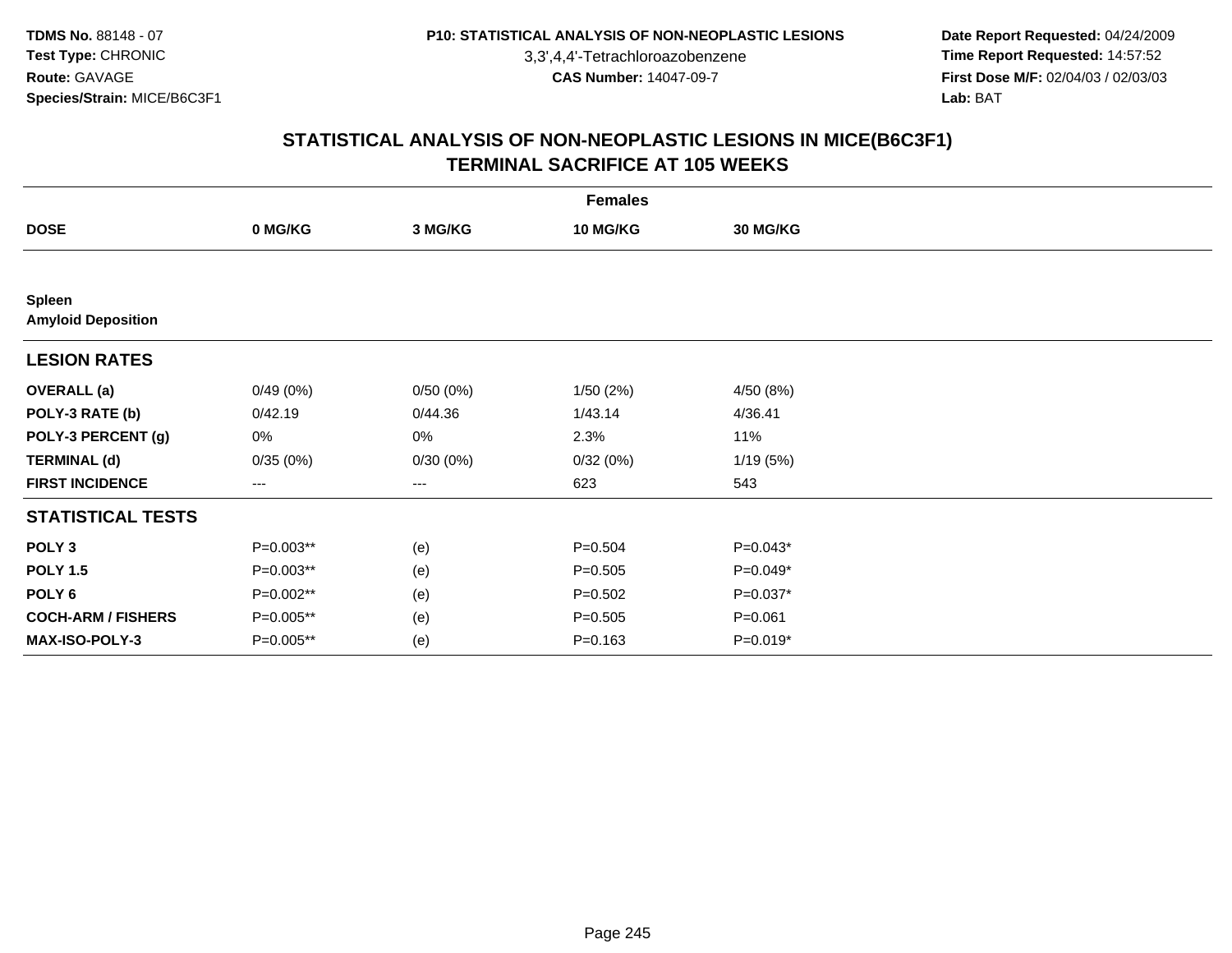3,3',4,4'-Tetrachloroazobenzene

 **Date Report Requested:** 04/24/2009 **Time Report Requested:** 14:57:52 **First Dose M/F:** 02/04/03 / 02/03/03<br>Lab: BAT **Lab:** BAT

| <b>Females</b>            |             |             |                 |             |  |  |  |
|---------------------------|-------------|-------------|-----------------|-------------|--|--|--|
| <b>DOSE</b>               | 0 MG/KG     | 3 MG/KG     | <b>10 MG/KG</b> | 30 MG/KG    |  |  |  |
|                           |             |             |                 |             |  |  |  |
| <b>Spleen</b><br>Atrophy  |             |             |                 |             |  |  |  |
| <b>LESION RATES</b>       |             |             |                 |             |  |  |  |
| <b>OVERALL</b> (a)        | 1/49(2%)    | 3/50(6%)    | 6/50 (12%)      | 3/50(6%)    |  |  |  |
| POLY-3 RATE (b)           | 1/42.69     | 3/45.12     | 6/44.17         | 3/36.22     |  |  |  |
| POLY-3 PERCENT (g)        | 2.3%        | 6.7%        | 13.6%           | 8.3%        |  |  |  |
| <b>TERMINAL (d)</b>       | 0/35(0%)    | 0/30(0%)    | 0/32(0%)        | 0/19(0%)    |  |  |  |
| <b>FIRST INCIDENCE</b>    | 583         | 654         | 590             | 603         |  |  |  |
| <b>STATISTICAL TESTS</b>  |             |             |                 |             |  |  |  |
| POLY <sub>3</sub>         | $P=0.272$   | $P = 0.325$ | $P = 0.061$     | $P=0.249$   |  |  |  |
| <b>POLY 1.5</b>           | $P = 0.317$ | $P = 0.325$ | $P = 0.061$     | $P = 0.271$ |  |  |  |
| POLY <sub>6</sub>         | $P = 0.226$ | $P = 0.321$ | $P = 0.061$     | $P=0.225$   |  |  |  |
| <b>COCH-ARM / FISHERS</b> | $P = 0.417$ | $P = 0.316$ | $P = 0.059$     | $P = 0.316$ |  |  |  |
| MAX-ISO-POLY-3            | $P = 0.154$ | $P = 0.174$ | P=0.027*        | $P = 0.136$ |  |  |  |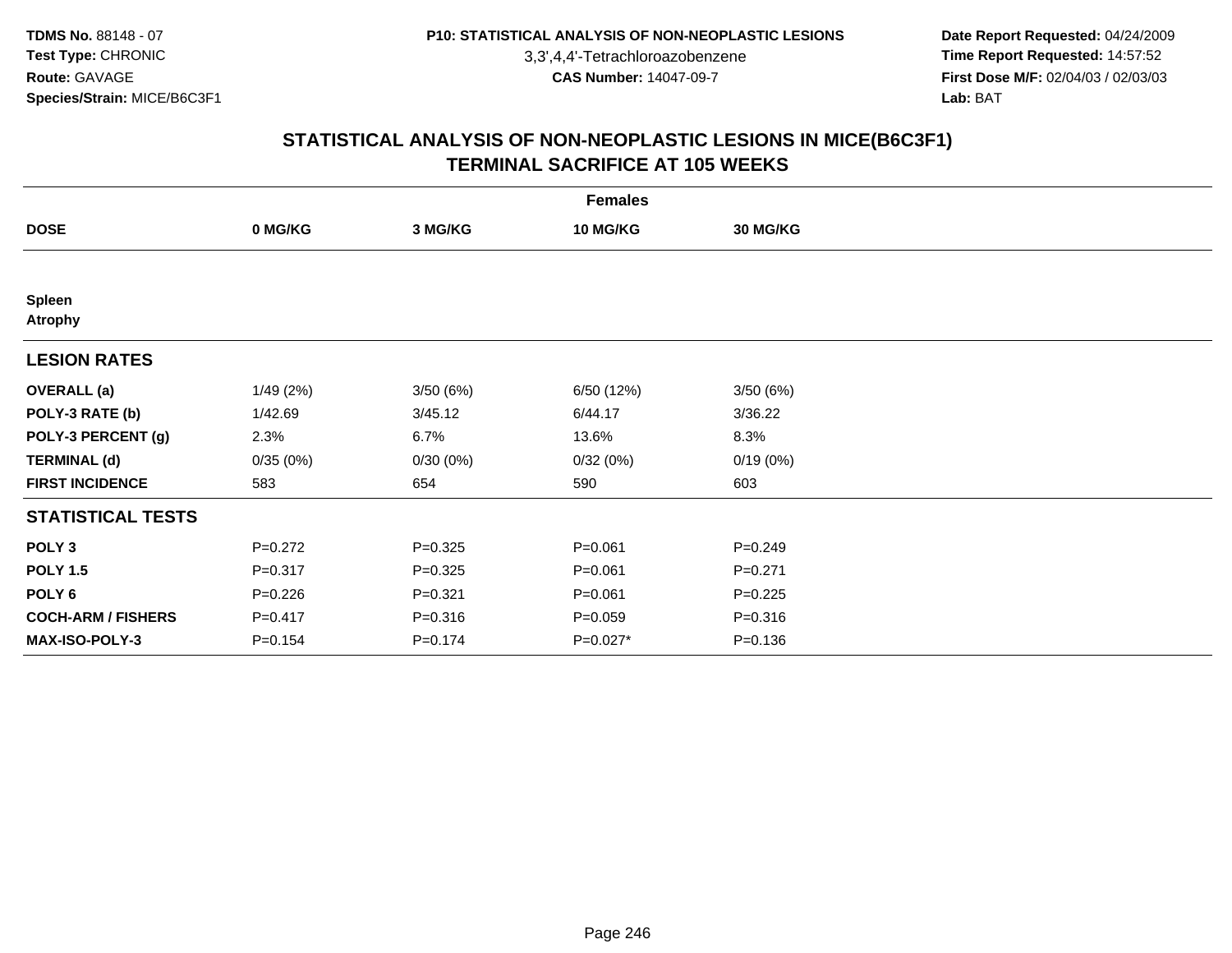3,3',4,4'-Tetrachloroazobenzene

 **Date Report Requested:** 04/24/2009 **Time Report Requested:** 14:57:52 **First Dose M/F:** 02/04/03 / 02/03/03<br>Lab: BAT **Lab:** BAT

| <b>Females</b>                                           |             |             |             |                 |  |  |  |
|----------------------------------------------------------|-------------|-------------|-------------|-----------------|--|--|--|
| <b>DOSE</b>                                              | 0 MG/KG     | 3 MG/KG     | 10 MG/KG    | <b>30 MG/KG</b> |  |  |  |
|                                                          |             |             |             |                 |  |  |  |
| <b>Spleen</b><br><b>Hematopoietic Cell Proliferation</b> |             |             |             |                 |  |  |  |
| <b>LESION RATES</b>                                      |             |             |             |                 |  |  |  |
| <b>OVERALL</b> (a)                                       | 10/49 (20%) | 25/50 (50%) | 21/50 (42%) | 33/50 (66%)     |  |  |  |
| POLY-3 RATE (b)                                          | 10/45.87    | 25/47.90    | 21/46.21    | 33/43.44        |  |  |  |
| POLY-3 PERCENT (g)                                       | 21.8%       | 52.2%       | 45.5%       | 76%             |  |  |  |
| <b>TERMINAL (d)</b>                                      | 3/35(9%)    | 13/30 (43%) | 13/32 (41%) | 14/19 (74%)     |  |  |  |
| <b>FIRST INCIDENCE</b>                                   | 269         | 542         | 477         | 337             |  |  |  |
| <b>STATISTICAL TESTS</b>                                 |             |             |             |                 |  |  |  |
| POLY <sub>3</sub>                                        | P<0.001**   | P=0.002**   | $P=0.012*$  | P<0.001**       |  |  |  |
| <b>POLY 1.5</b>                                          | P<0.001**   | P=0.002**   | $P=0.014*$  | P<0.001**       |  |  |  |
| POLY <sub>6</sub>                                        | P<0.001**   | P<0.001**   | $P=0.011*$  | P<0.001**       |  |  |  |
| <b>COCH-ARM / FISHERS</b>                                | P<0.001**   | P=0.002**   | $P=0.017*$  | P<0.001**       |  |  |  |
| <b>MAX-ISO-POLY-3</b>                                    | P<0.001**   | P<0.001**   | P=0.007**   | P<0.001**       |  |  |  |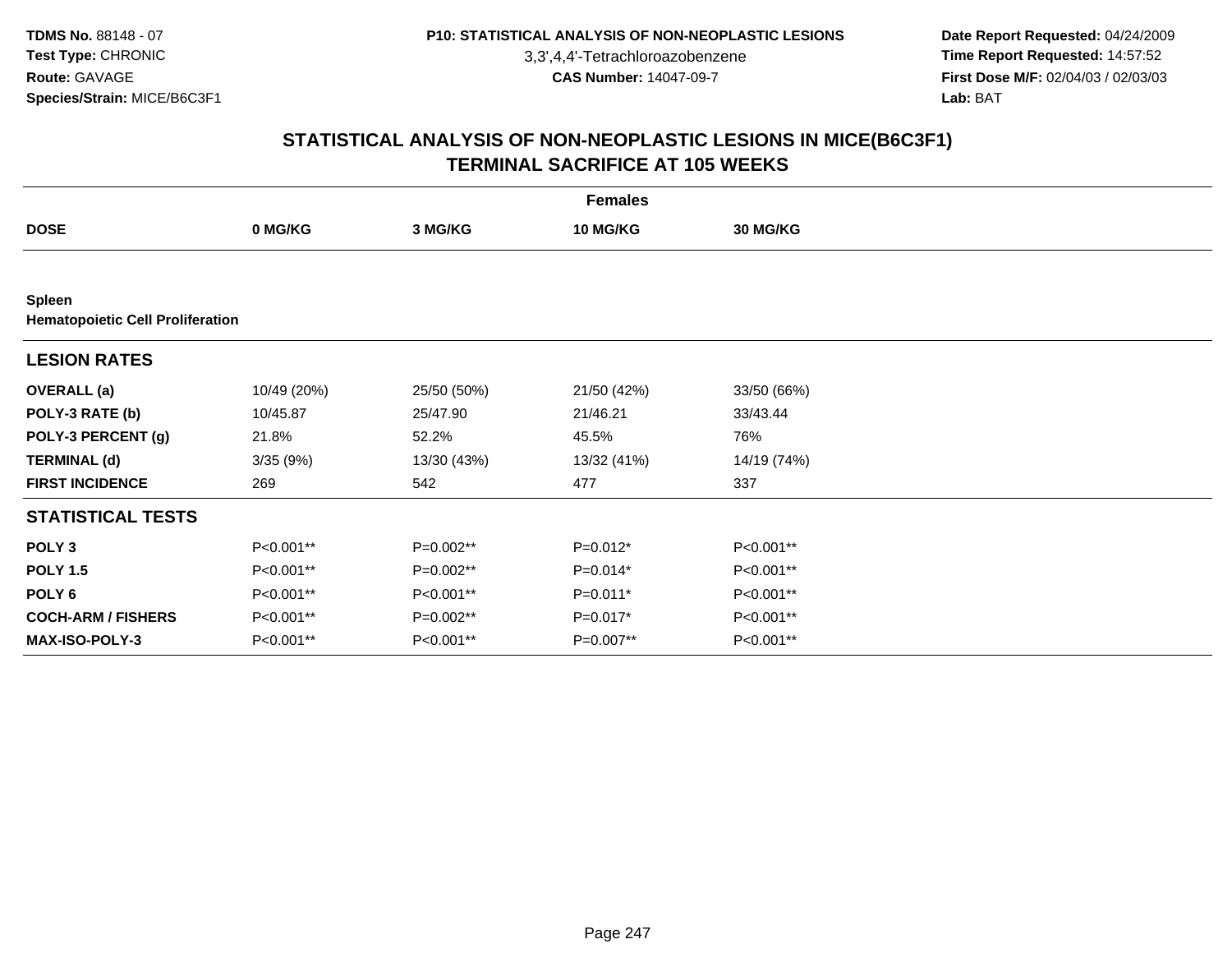3,3',4,4'-Tetrachloroazobenzene

 **Date Report Requested:** 04/24/2009 **Time Report Requested:** 14:57:52 **First Dose M/F:** 02/04/03 / 02/03/03<br>Lab: BAT **Lab:** BAT

| <b>Females</b>                                  |              |            |            |           |  |  |  |
|-------------------------------------------------|--------------|------------|------------|-----------|--|--|--|
| <b>DOSE</b>                                     | 0 MG/KG      | 3 MG/KG    | 10 MG/KG   | 30 MG/KG  |  |  |  |
|                                                 |              |            |            |           |  |  |  |
| <b>Spleen: Lymphoid Follicle</b><br>Hyperplasia |              |            |            |           |  |  |  |
| <b>LESION RATES</b>                             |              |            |            |           |  |  |  |
| <b>OVERALL</b> (a)                              | 8/49 (16%)   | 0/50(0%)   | 1/50(2%)   | 1/50(2%)  |  |  |  |
| POLY-3 RATE (b)                                 | 8/42.19      | 0/44.36    | 1/42.76    | 1/35.46   |  |  |  |
| POLY-3 PERCENT (g)                              | 19%          | 0%         | 2.3%       | 2.8%      |  |  |  |
| <b>TERMINAL (d)</b>                             | 8/35 (23%)   | 0/30(0%)   | 1/32(3%)   | 1/19(5%)  |  |  |  |
| <b>FIRST INCIDENCE</b>                          | 731 (T)      | ---        | 731 (T)    | 731 (T)   |  |  |  |
| <b>STATISTICAL TESTS</b>                        |              |            |            |           |  |  |  |
| POLY <sub>3</sub>                               | P=0.065N     | P=0.003N** | P=0.014N*  | P=0.030N* |  |  |  |
| <b>POLY 1.5</b>                                 | $P = 0.061N$ | P=0.003N** | P=0.014N*  | P=0.023N* |  |  |  |
| POLY 6                                          | P=0.068N     | P=0.003N** | P=0.015N*  | P=0.041N* |  |  |  |
| <b>COCH-ARM / FISHERS</b>                       | P=0.054N     | P=0.003N** | P=0.014N*  | P=0.014N* |  |  |  |
| <b>MAX-ISO-POLY-3</b>                           | P=0.003N**   | P<0.001N** | P=0.005N** | P=0.020N* |  |  |  |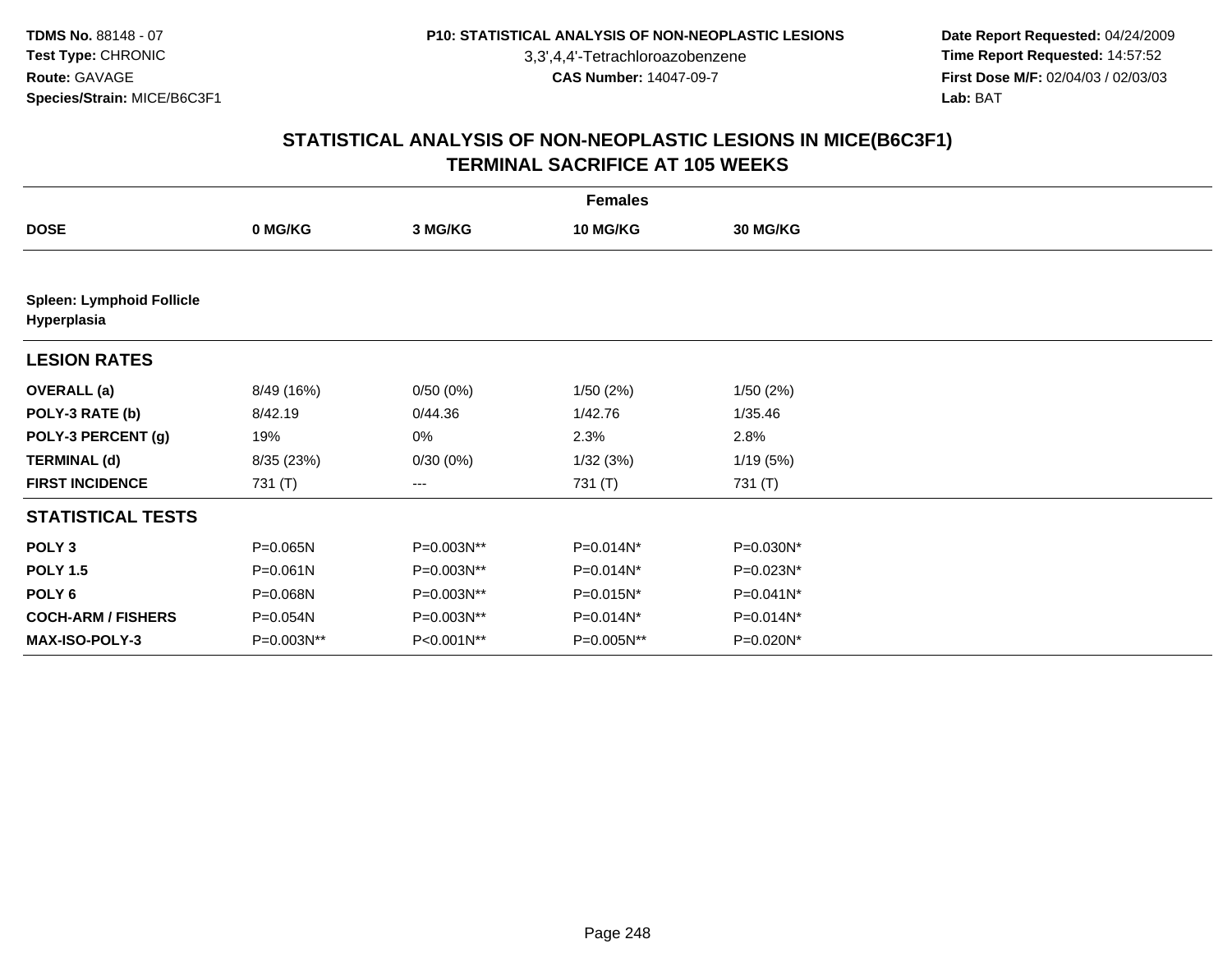3,3',4,4'-Tetrachloroazobenzene

 **Date Report Requested:** 04/24/2009 **Time Report Requested:** 14:57:52 **First Dose M/F:** 02/04/03 / 02/03/03<br>Lab: BAT **Lab:** BAT

|                                                               | <b>Females</b> |              |              |                 |  |  |  |  |
|---------------------------------------------------------------|----------------|--------------|--------------|-----------------|--|--|--|--|
| <b>DOSE</b>                                                   | 0 MG/KG        | 3 MG/KG      | 10 MG/KG     | <b>30 MG/KG</b> |  |  |  |  |
|                                                               |                |              |              |                 |  |  |  |  |
| Stomach, Forestomach<br><b>Infiltration Cellular Lymphoid</b> |                |              |              |                 |  |  |  |  |
| <b>LESION RATES</b>                                           |                |              |              |                 |  |  |  |  |
| <b>OVERALL</b> (a)                                            | 2/49(4%)       | 0/50(0%)     | 2/50(4%)     | 10/50 (20%)     |  |  |  |  |
| POLY-3 RATE (b)                                               | 2/42.43        | 0/44.36      | 2/42.76      | 10/35.46        |  |  |  |  |
| POLY-3 PERCENT (g)                                            | 4.7%           | 0%           | 4.7%         | 28.2%           |  |  |  |  |
| <b>TERMINAL (d)</b>                                           | 1/35(3%)       | 0/30(0%)     | 2/32(6%)     | 10/19 (53%)     |  |  |  |  |
| <b>FIRST INCIDENCE</b>                                        | 669            | $--$         | 731 (T)      | 731 (T)         |  |  |  |  |
| <b>STATISTICAL TESTS</b>                                      |                |              |              |                 |  |  |  |  |
| POLY <sub>3</sub>                                             | P<0.001**      | $P=0.227N$   | $P = 0.691N$ | P=0.004**       |  |  |  |  |
| <b>POLY 1.5</b>                                               | P<0.001**      | P=0.226N     | P=0.687N     | P=0.007**       |  |  |  |  |
| POLY 6                                                        | P<0.001**      | P=0.232N     | $P = 0.689$  | P=0.002**       |  |  |  |  |
| <b>COCH-ARM / FISHERS</b>                                     | P<0.001**      | $P = 0.242N$ | P=0.684N     | $P=0.015*$      |  |  |  |  |
| MAX-ISO-POLY-3                                                | P<0.001**      | P=0.075N     | P=0.496N     | P=0.003**       |  |  |  |  |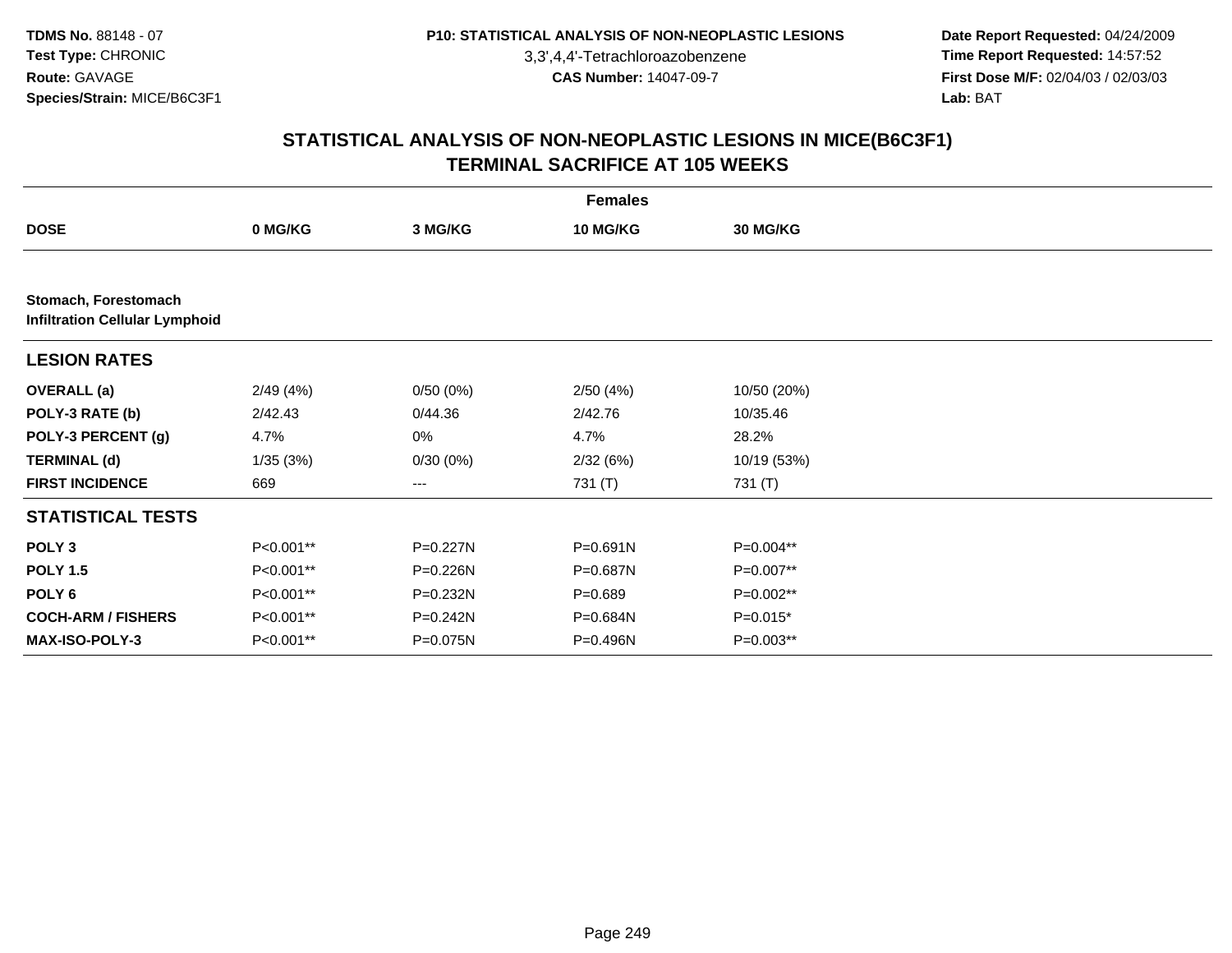3,3',4,4'-Tetrachloroazobenzene

 **Date Report Requested:** 04/24/2009 **Time Report Requested:** 14:57:52 **First Dose M/F:** 02/04/03 / 02/03/03<br>Lab: BAT **Lab:** BAT

|                                                     |              |             | <b>Females</b> |                 |  |
|-----------------------------------------------------|--------------|-------------|----------------|-----------------|--|
| <b>DOSE</b>                                         | 0 MG/KG      | 3 MG/KG     | 10 MG/KG       | <b>30 MG/KG</b> |  |
|                                                     |              |             |                |                 |  |
| Stomach, Forestomach<br><b>Inflammation Chronic</b> |              |             |                |                 |  |
| <b>LESION RATES</b>                                 |              |             |                |                 |  |
| <b>OVERALL</b> (a)                                  | 1/49(2%)     | 4/50 (8%)   | 1/50(2%)       | 1/50(2%)        |  |
| POLY-3 RATE (b)                                     | 1/42.19      | 4/45.23     | 1/43.45        | 1/35.75         |  |
| POLY-3 PERCENT (g)                                  | 2.4%         | 8.8%        | 2.3%           | 2.8%            |  |
| <b>TERMINAL (d)</b>                                 | 1/35(3%)     | 1/30(3%)    | 0/32(0%)       | 0/19(0%)        |  |
| <b>FIRST INCIDENCE</b>                              | 731 (T)      | 571         | 491            | 652             |  |
| <b>STATISTICAL TESTS</b>                            |              |             |                |                 |  |
| POLY <sub>3</sub>                                   | P=0.387N     | $P = 0.200$ | P=0.754N       | $P=0.722$       |  |
| <b>POLY 1.5</b>                                     | P=0.366N     | $P = 0.199$ | P=0.754N       | $P = 0.738$     |  |
| POLY <sub>6</sub>                                   | $P = 0.411N$ | $P = 0.198$ | P=0.757N       | $P=0.703$       |  |
| <b>COCH-ARM / FISHERS</b>                           | P=0.327N     | $P = 0.187$ | $P=0.747N$     | $P = 0.747N$    |  |
| <b>MAX-ISO-POLY-3</b>                               | P=0.430N     | $P = 0.103$ | $P = 0.491N$   | $P = 0.456$     |  |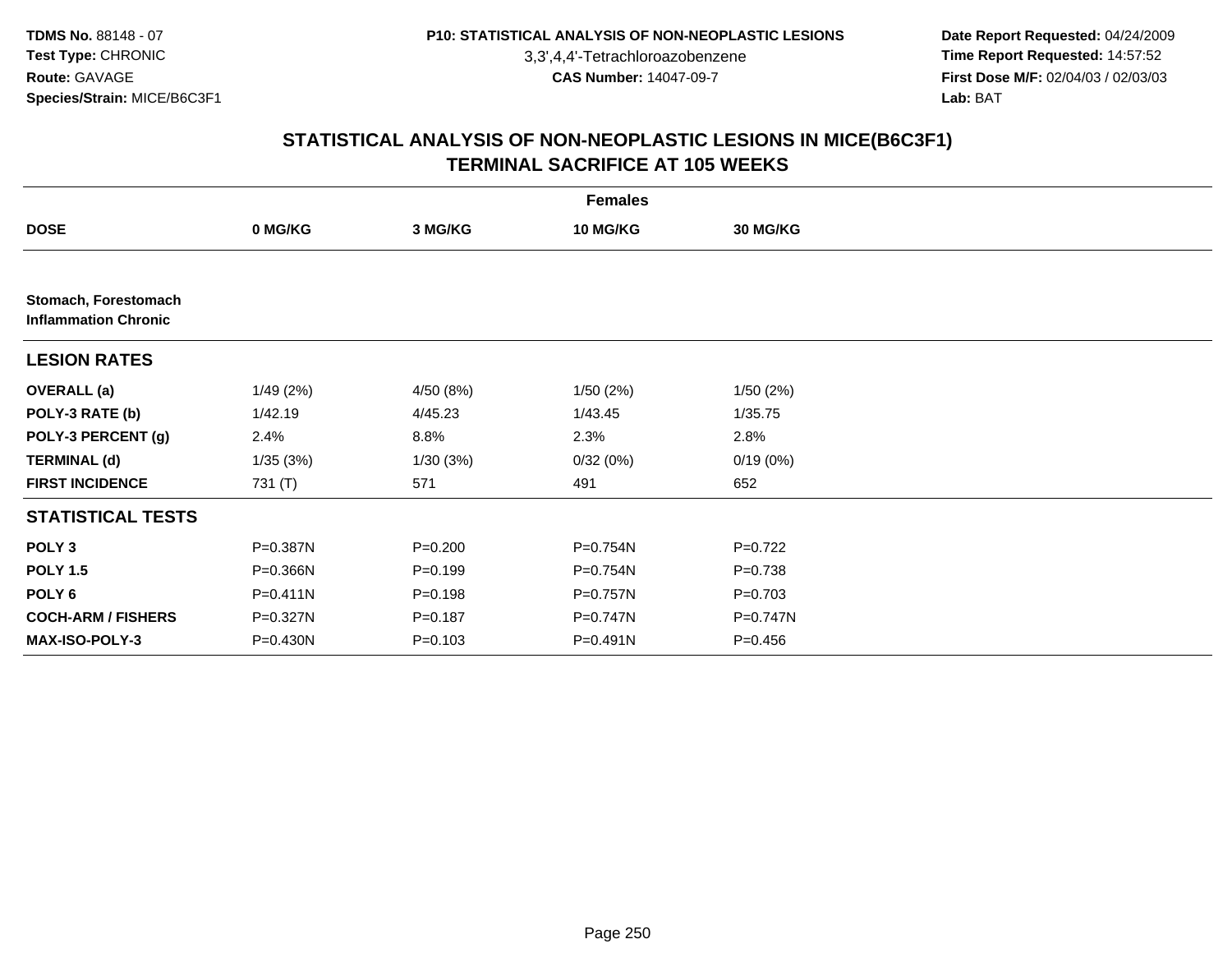3,3',4,4'-Tetrachloroazobenzene

 **Date Report Requested:** 04/24/2009 **Time Report Requested:** 14:57:52 **First Dose M/F:** 02/04/03 / 02/03/03<br>Lab: BAT **Lab:** BAT

|                                          | <b>Females</b> |             |                 |          |  |  |  |  |
|------------------------------------------|----------------|-------------|-----------------|----------|--|--|--|--|
| <b>DOSE</b>                              | 0 MG/KG        | 3 MG/KG     | <b>10 MG/KG</b> | 30 MG/KG |  |  |  |  |
|                                          |                |             |                 |          |  |  |  |  |
| Stomach, Forestomach: Epithelium<br>Cyst |                |             |                 |          |  |  |  |  |
| <b>LESION RATES</b>                      |                |             |                 |          |  |  |  |  |
| <b>OVERALL</b> (a)                       | 0/49(0%)       | 1/50(2%)    | 2/50(4%)        | 0/50(0%) |  |  |  |  |
| POLY-3 RATE (b)                          | 0/42.19        | 1/44.36     | 2/42.93         | 0/35.46  |  |  |  |  |
| POLY-3 PERCENT (g)                       | 0%             | 2.3%        | 4.7%            | 0%       |  |  |  |  |
| <b>TERMINAL (d)</b>                      | 0/35(0%)       | 1/30(3%)    | 1/32(3%)        | 0/19(0%) |  |  |  |  |
| <b>FIRST INCIDENCE</b>                   | $--$           | 731 (T)     | 685             | $--$     |  |  |  |  |
| <b>STATISTICAL TESTS</b>                 |                |             |                 |          |  |  |  |  |
| POLY <sub>3</sub>                        | P=0.588N       | $P = 0.510$ | $P = 0.241$     | (e)      |  |  |  |  |
| <b>POLY 1.5</b>                          | P=0.562N       | $P = 0.511$ | $P = 0.242$     | (e)      |  |  |  |  |
| POLY 6                                   | P=0.619N       | $P = 0.507$ | $P = 0.238$     | (e)      |  |  |  |  |
| <b>COCH-ARM / FISHERS</b>                | P=0.512N       | $P = 0.505$ | $P = 0.253$     | (e)      |  |  |  |  |
| <b>MAX-ISO-POLY-3</b>                    | $P = 0.372$    | $P = 0.170$ | $P = 0.078$     | (e)      |  |  |  |  |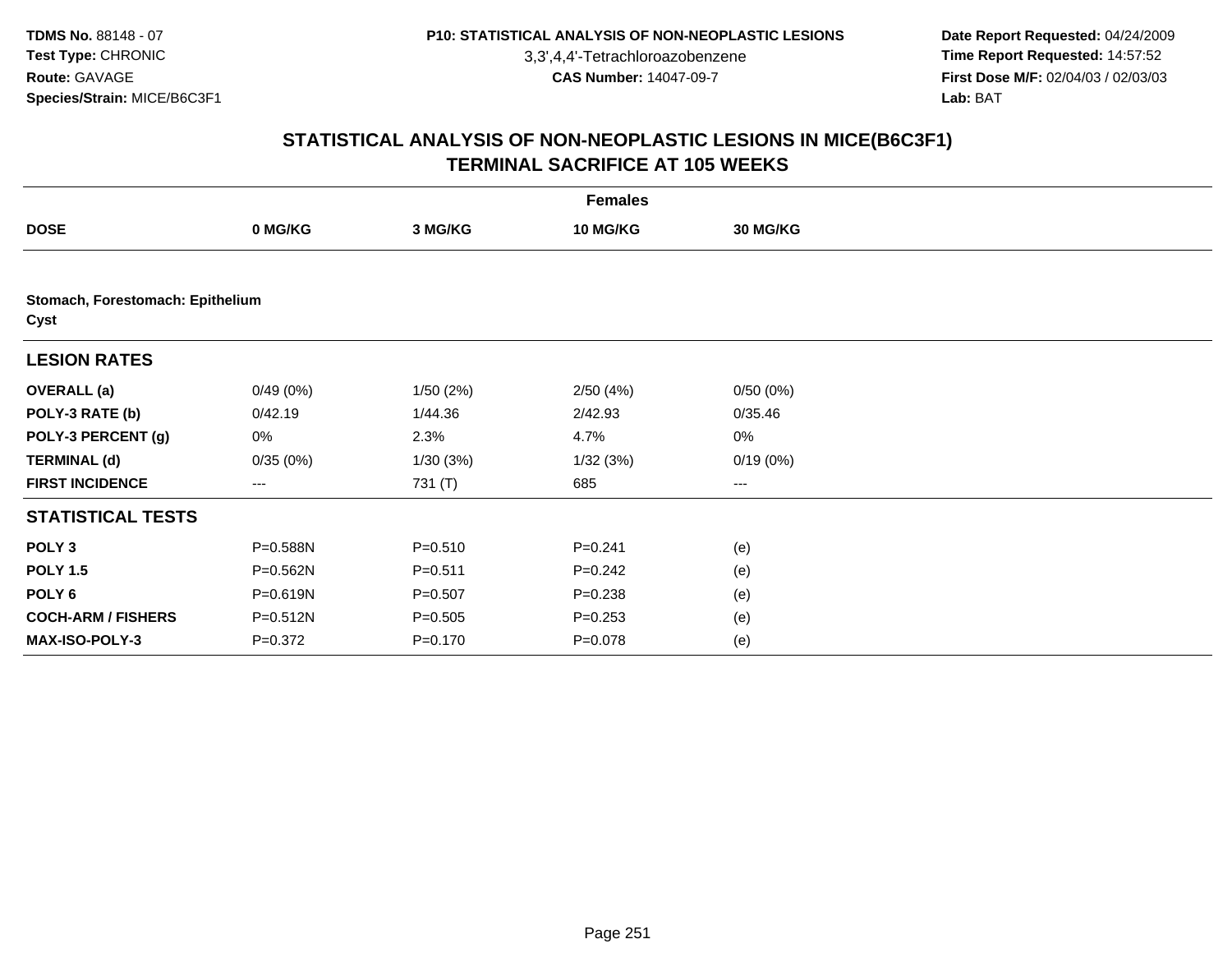3,3',4,4'-Tetrachloroazobenzene

 **Date Report Requested:** 04/24/2009 **Time Report Requested:** 14:57:52 **First Dose M/F:** 02/04/03 / 02/03/03<br>Lab: BAT **Lab:** BAT

|                                                 | <b>Females</b> |             |             |                 |  |  |  |  |
|-------------------------------------------------|----------------|-------------|-------------|-----------------|--|--|--|--|
| <b>DOSE</b>                                     | 0 MG/KG        | 3 MG/KG     | 10 MG/KG    | <b>30 MG/KG</b> |  |  |  |  |
|                                                 |                |             |             |                 |  |  |  |  |
| Stomach, Forestomach: Epithelium<br>Hyperplasia |                |             |             |                 |  |  |  |  |
| <b>LESION RATES</b>                             |                |             |             |                 |  |  |  |  |
| <b>OVERALL</b> (a)                              | 8/49 (16%)     | 27/50 (54%) | 38/50 (76%) | 43/50 (86%)     |  |  |  |  |
| POLY-3 RATE (b)                                 | 8/43.22        | 27/46.11    | 38/45.10    | 43/47.03        |  |  |  |  |
| POLY-3 PERCENT (g)                              | 18.5%          | 58.6%       | 84.3%       | 91.4%           |  |  |  |  |
| <b>TERMINAL (d)</b>                             | 6/35 (17%)     | 19/30 (63%) | 30/32 (94%) | 17/19 (90%)     |  |  |  |  |
| <b>FIRST INCIDENCE</b>                          | 569            | 571         | 491         | 50              |  |  |  |  |
| <b>STATISTICAL TESTS</b>                        |                |             |             |                 |  |  |  |  |
| POLY <sub>3</sub>                               | P<0.001**      | P<0.001**   | P<0.001**   | P<0.001**       |  |  |  |  |
| <b>POLY 1.5</b>                                 | P<0.001**      | P<0.001**   | P<0.001**   | P<0.001**       |  |  |  |  |
| POLY 6                                          | P<0.001**      | P<0.001**   | P<0.001**   | P<0.001**       |  |  |  |  |
| <b>COCH-ARM / FISHERS</b>                       | P<0.001**      | P<0.001**   | P<0.001**   | P<0.001**       |  |  |  |  |
| <b>MAX-ISO-POLY-3</b>                           | P<0.001**      | P<0.001**   | P<0.001**   | P<0.001**       |  |  |  |  |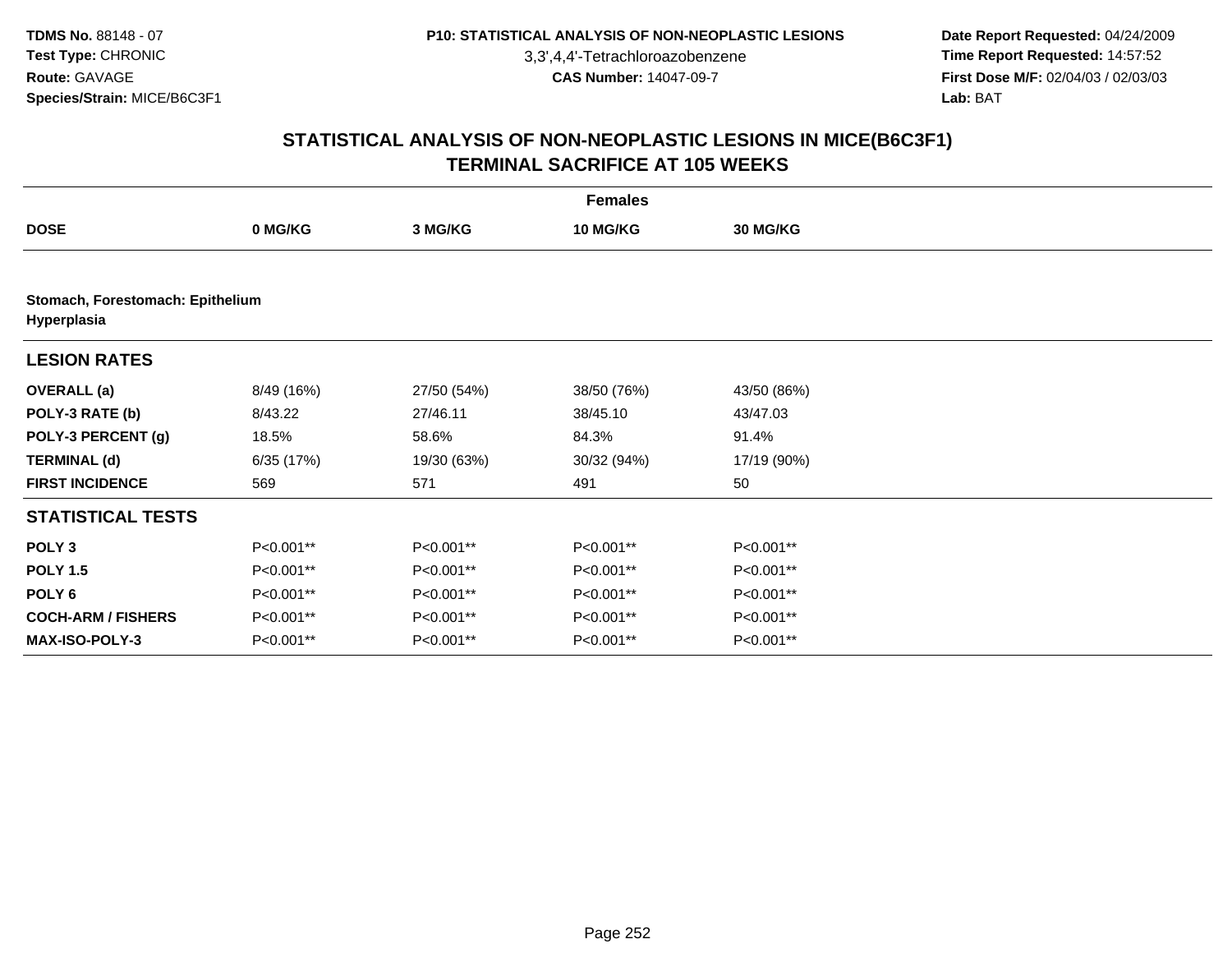3,3',4,4'-Tetrachloroazobenzene

 **Date Report Requested:** 04/24/2009 **Time Report Requested:** 14:57:52 **First Dose M/F:** 02/04/03 / 02/03/03<br>Lab: BAT **Lab:** BAT

|                                                  |          |             | <b>Females</b> |              |  |  |  |  |  |
|--------------------------------------------------|----------|-------------|----------------|--------------|--|--|--|--|--|
| <b>DOSE</b>                                      | 0 MG/KG  | 3 MG/KG     | 10 MG/KG       | 30 MG/KG     |  |  |  |  |  |
|                                                  |          |             |                |              |  |  |  |  |  |
| Stomach, Forestomach: Epithelium<br><b>Ulcer</b> |          |             |                |              |  |  |  |  |  |
| <b>LESION RATES</b>                              |          |             |                |              |  |  |  |  |  |
| <b>OVERALL</b> (a)                               | 1/49(2%) | 3/50(6%)    | 1/50(2%)       | 0/50(0%)     |  |  |  |  |  |
| POLY-3 RATE (b)                                  | 1/42.69  | 3/45.23     | 1/43.45        | 0/35.46      |  |  |  |  |  |
| POLY-3 PERCENT (g)                               | 2.3%     | 6.6%        | 2.3%           | 0%           |  |  |  |  |  |
| <b>TERMINAL (d)</b>                              | 0/35(0%) | 0/30(0%)    | 0/32(0%)       | 0/19(0%)     |  |  |  |  |  |
| <b>FIRST INCIDENCE</b>                           | 583      | 571         | 491            | ---          |  |  |  |  |  |
| <b>STATISTICAL TESTS</b>                         |          |             |                |              |  |  |  |  |  |
| POLY <sub>3</sub>                                | P=0.209N | $P = 0.326$ | P=0.757N       | P=0.537N     |  |  |  |  |  |
| <b>POLY 1.5</b>                                  | P=0.193N | $P = 0.326$ | P=0.755N       | P=0.522N     |  |  |  |  |  |
| POLY 6                                           | P=0.229N | $P=0.322$   | $P = 0.761N$   | $P = 0.555N$ |  |  |  |  |  |
| <b>COCH-ARM / FISHERS</b>                        | P=0.166N | $P = 0.316$ | $P=0.747N$     | P=0.495N     |  |  |  |  |  |
| <b>MAX-ISO-POLY-3</b>                            | P=0.246N | $P = 0.174$ | P=0.494N       | $P = 0.205N$ |  |  |  |  |  |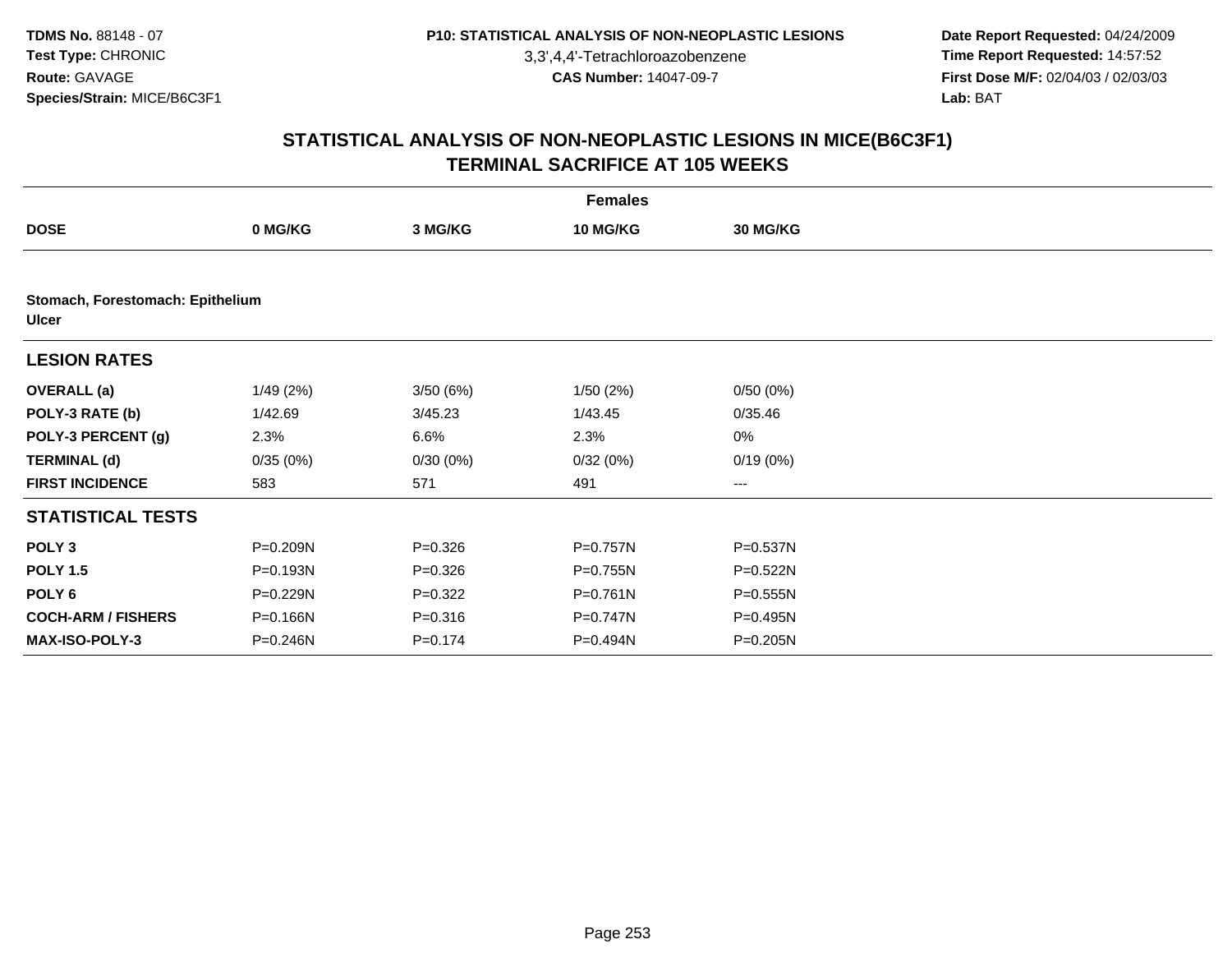3,3',4,4'-Tetrachloroazobenzene

 **Date Report Requested:** 04/24/2009 **Time Report Requested:** 14:57:52 **First Dose M/F:** 02/04/03 / 02/03/03<br>Lab: BAT **Lab:** BAT

|                                                             | <b>Females</b> |             |             |                 |  |  |  |
|-------------------------------------------------------------|----------------|-------------|-------------|-----------------|--|--|--|
| <b>DOSE</b>                                                 | 0 MG/KG        | 3 MG/KG     | 10 MG/KG    | <b>30 MG/KG</b> |  |  |  |
|                                                             |                |             |             |                 |  |  |  |
| Stomach, Glandular<br><b>Infiltration Cellular Lymphoid</b> |                |             |             |                 |  |  |  |
| <b>LESION RATES</b>                                         |                |             |             |                 |  |  |  |
| <b>OVERALL</b> (a)                                          | 1/49(2%)       | 14/50 (28%) | 30/50 (60%) | 28/50 (56%)     |  |  |  |
| POLY-3 RATE (b)                                             | 1/42.19        | 14/45.45    | 30/45.80    | 28/40.99        |  |  |  |
| POLY-3 PERCENT (g)                                          | 2.4%           | 30.8%       | 65.5%       | 68.3%           |  |  |  |
| <b>TERMINAL (d)</b>                                         | 1/35(3%)       | 10/30 (33%) | 21/32 (66%) | 15/19 (79%)     |  |  |  |
| <b>FIRST INCIDENCE</b>                                      | 731 (T)        | 566         | 491         | 337             |  |  |  |
| <b>STATISTICAL TESTS</b>                                    |                |             |             |                 |  |  |  |
| POLY <sub>3</sub>                                           | P<0.001**      | P<0.001**   | P<0.001**   | P<0.001**       |  |  |  |
| <b>POLY 1.5</b>                                             | P<0.001**      | P<0.001**   | P<0.001**   | P<0.001**       |  |  |  |
| POLY 6                                                      | P<0.001**      | P<0.001**   | P<0.001**   | P<0.001**       |  |  |  |
| <b>COCH-ARM / FISHERS</b>                                   | P<0.001**      | P<0.001**   | P<0.001**   | P<0.001**       |  |  |  |
| <b>MAX-ISO-POLY-3</b>                                       | P<0.001**      | P<0.001**   | P<0.001**   | P<0.001**       |  |  |  |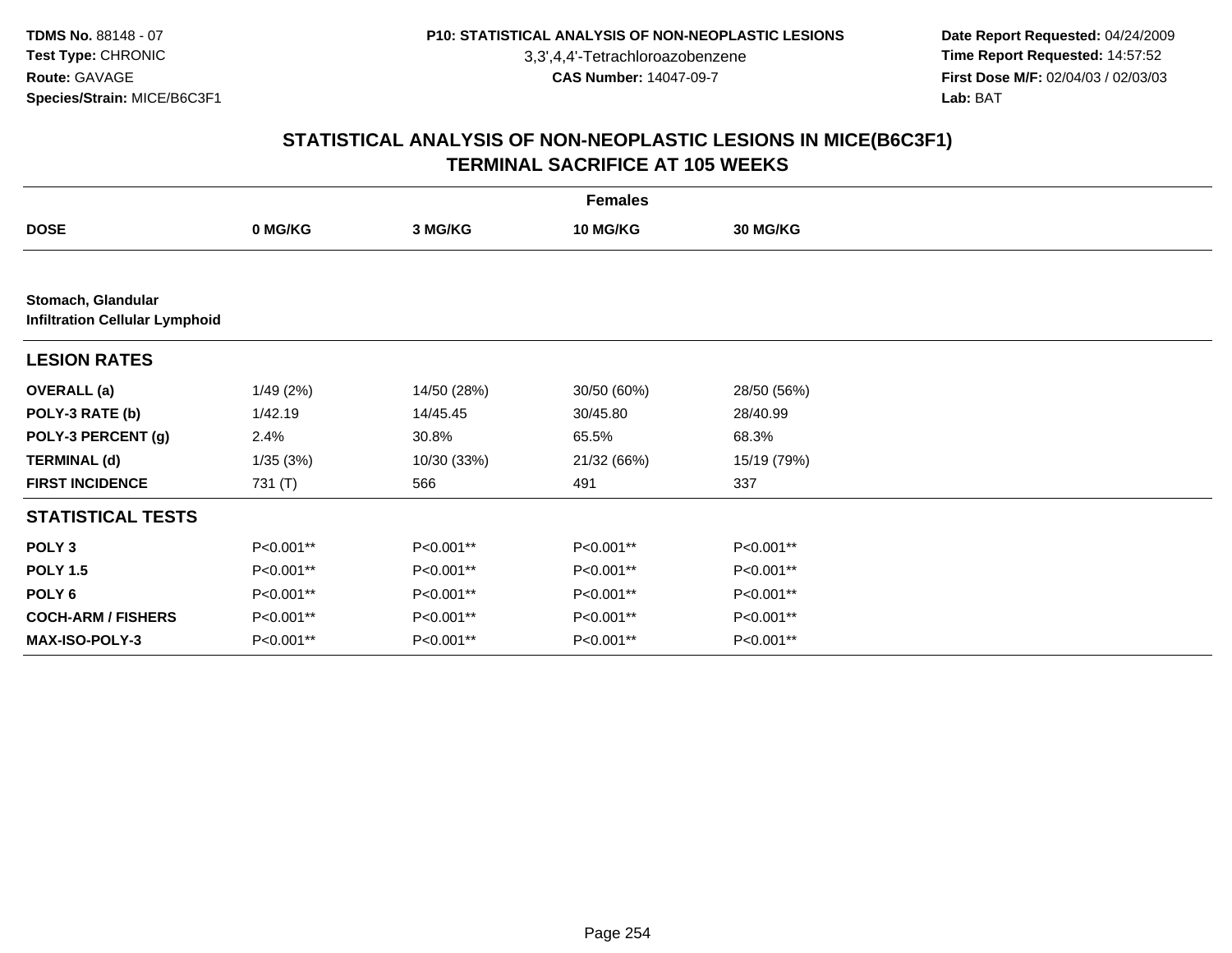3,3',4,4'-Tetrachloroazobenzene

 **Date Report Requested:** 04/24/2009 **Time Report Requested:** 14:57:52 **First Dose M/F:** 02/04/03 / 02/03/03<br>Lab: BAT **Lab:** BAT

|                                                   |             |              | <b>Females</b> |          |  |
|---------------------------------------------------|-------------|--------------|----------------|----------|--|
| <b>DOSE</b>                                       | 0 MG/KG     | 3 MG/KG      | 10 MG/KG       | 30 MG/KG |  |
|                                                   |             |              |                |          |  |
| Stomach, Glandular<br><b>Inflammation Chronic</b> |             |              |                |          |  |
| <b>LESION RATES</b>                               |             |              |                |          |  |
| <b>OVERALL</b> (a)                                | 2/49(4%)    | 0/50(0%)     | 1/50(2%)       | 1/50(2%) |  |
| POLY-3 RATE (b)                                   | 2/42.19     | 0/44.36      | 1/42.76        | 1/35.75  |  |
| POLY-3 PERCENT (g)                                | 4.7%        | 0%           | 2.3%           | 2.8%     |  |
| <b>TERMINAL (d)</b>                               | 2/35(6%)    | 0/30(0%)     | 1/32(3%)       | 0/19(0%) |  |
| <b>FIRST INCIDENCE</b>                            | 731 (T)     | ---          | 731 (T)        | 652      |  |
| <b>STATISTICAL TESTS</b>                          |             |              |                |          |  |
| POLY <sub>3</sub>                                 | $P = 0.654$ | P=0.226N     | P=0.495N       | P=0.557N |  |
| <b>POLY 1.5</b>                                   | P=0.648N    | $P = 0.225N$ | $P = 0.493N$   | P=0.534N |  |
| POLY 6                                            | $P = 0.635$ | P=0.229N     | $P = 0.501N$   | P=0.584N |  |
| <b>COCH-ARM / FISHERS</b>                         | P=0.615N    | P=0.242N     | P=0.492N       | P=0.492N |  |
| <b>MAX-ISO-POLY-3</b>                             | P=0.349N    | P=0.074N     | P=0.277N       | P=0.342N |  |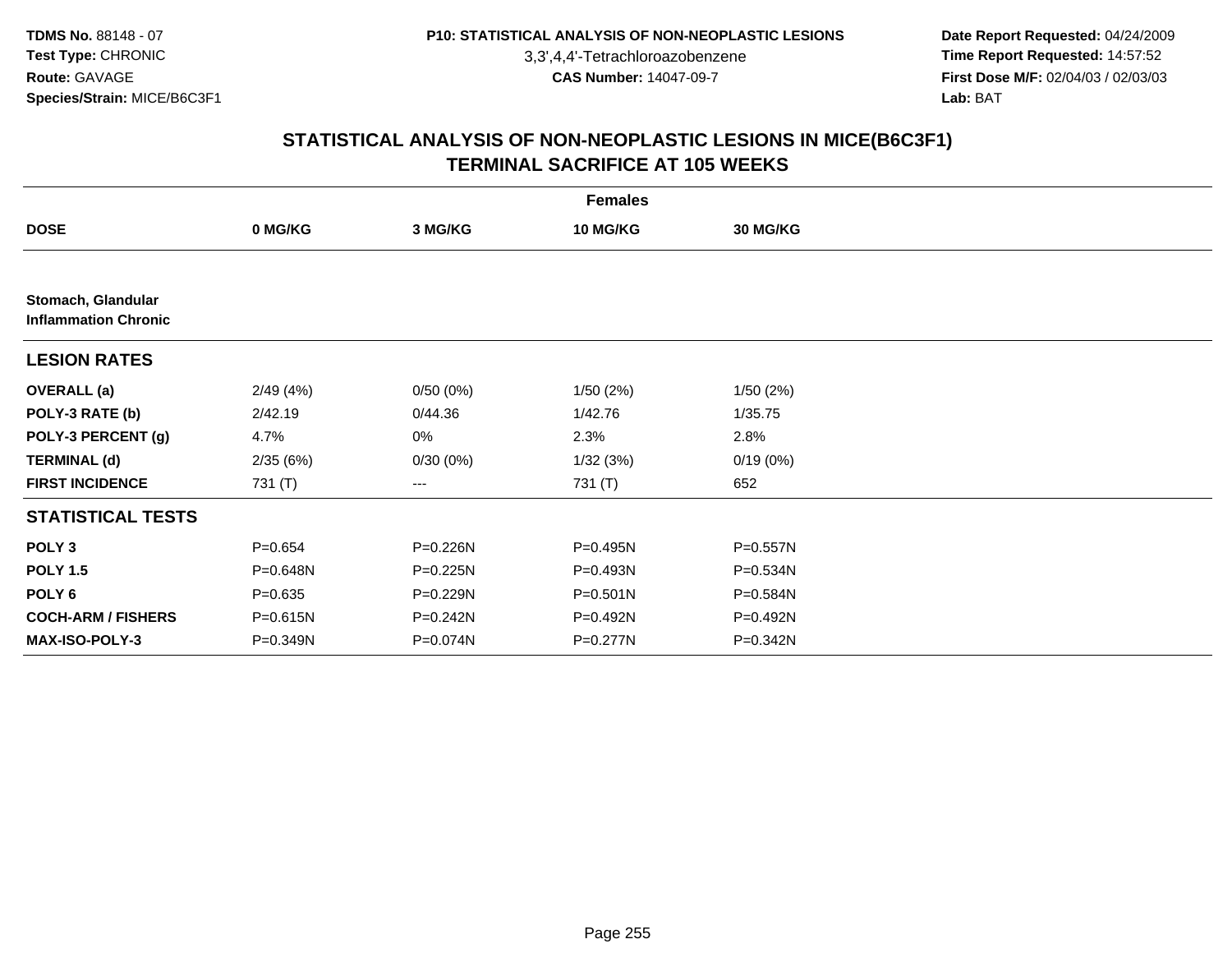3,3',4,4'-Tetrachloroazobenzene

 **Date Report Requested:** 04/24/2009 **Time Report Requested:** 14:57:52 **First Dose M/F:** 02/04/03 / 02/03/03<br>Lab: BAT **Lab:** BAT

|                                             |             |             | <b>Females</b> |                 |  |
|---------------------------------------------|-------------|-------------|----------------|-----------------|--|
| <b>DOSE</b>                                 | 0 MG/KG     | 3 MG/KG     | 10 MG/KG       | <b>30 MG/KG</b> |  |
|                                             |             |             |                |                 |  |
| Stomach, Glandular<br><b>Mineralization</b> |             |             |                |                 |  |
| <b>LESION RATES</b>                         |             |             |                |                 |  |
| <b>OVERALL (a)</b>                          | 1/49(2%)    | 4/50 (8%)   | 3/50(6%)       | 3/50(6%)        |  |
| POLY-3 RATE (b)                             | 1/42.26     | 4/44.36     | 3/42.76        | 3/37.05         |  |
| POLY-3 PERCENT (g)                          | 2.4%        | 9%          | 7%             | 8.1%            |  |
| <b>TERMINAL (d)</b>                         | 0/35(0%)    | 4/30 (13%)  | 3/32(9%)       | 1/19(5%)        |  |
| <b>FIRST INCIDENCE</b>                      | 716         | 731 (T)     | 731 (T)        | 50              |  |
| <b>STATISTICAL TESTS</b>                    |             |             |                |                 |  |
| POLY <sub>3</sub>                           | $P = 0.371$ | $P = 0.193$ | $P = 0.309$    | $P = 0.259$     |  |
| <b>POLY 1.5</b>                             | $P = 0.407$ | $P = 0.195$ | $P = 0.313$    | $P = 0.280$     |  |
| POLY <sub>6</sub>                           | $P = 0.332$ | $P = 0.187$ | $P = 0.302$    | $P = 0.235$     |  |
| <b>COCH-ARM / FISHERS</b>                   | $P = 0.467$ | $P = 0.187$ | $P = 0.316$    | $P = 0.316$     |  |
| MAX-ISO-POLY-3                              | $P = 0.286$ | $P = 0.096$ | $P=0.157$      | $P = 0.139$     |  |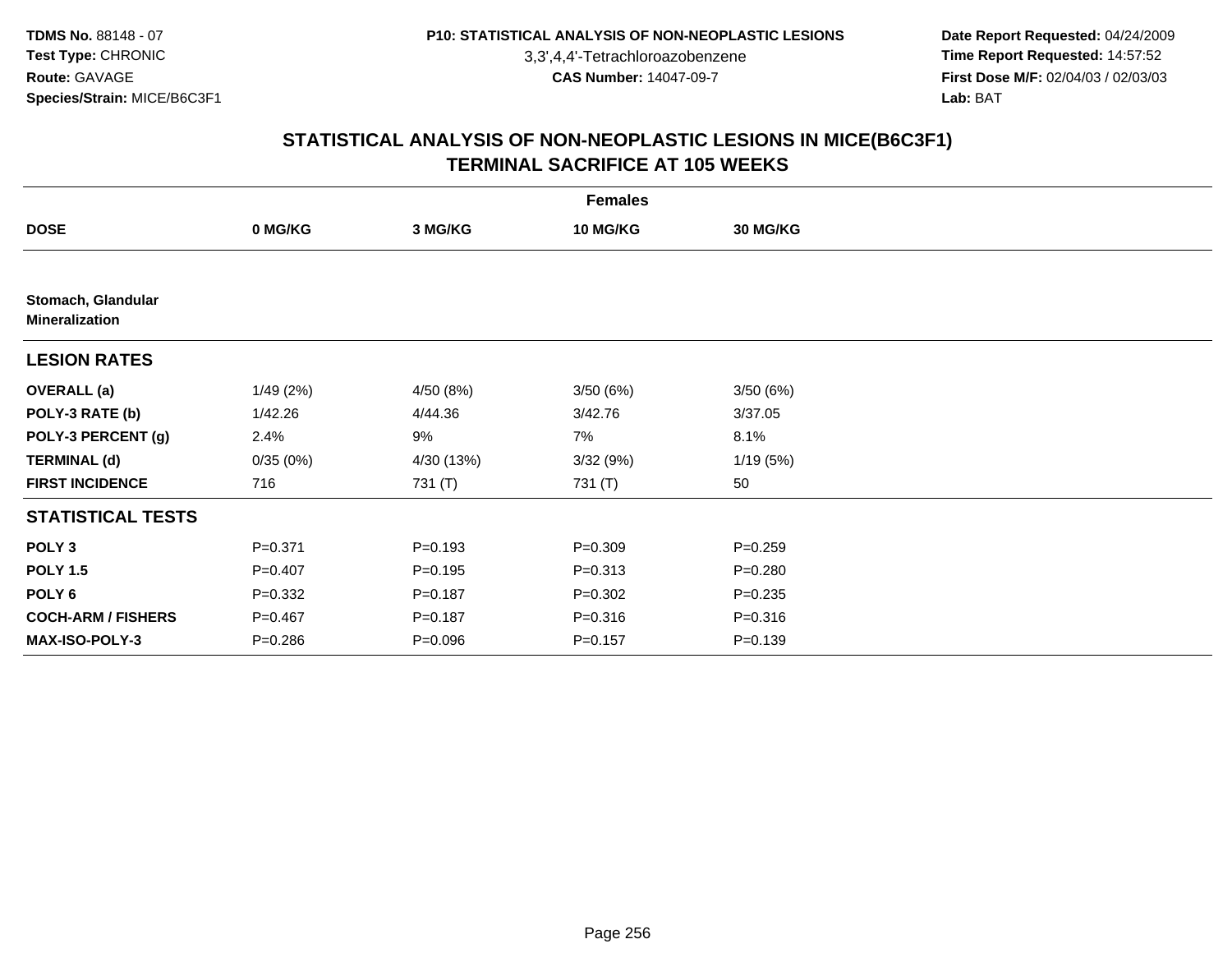3,3',4,4'-Tetrachloroazobenzene

 **Date Report Requested:** 04/24/2009 **Time Report Requested:** 14:57:52 **First Dose M/F:** 02/04/03 / 02/03/03<br>Lab: BAT **Lab:** BAT

|                                                            | <b>Females</b> |             |             |                 |  |  |  |
|------------------------------------------------------------|----------------|-------------|-------------|-----------------|--|--|--|
| <b>DOSE</b>                                                | 0 MG/KG        | 3 MG/KG     | 10 MG/KG    | <b>30 MG/KG</b> |  |  |  |
|                                                            |                |             |             |                 |  |  |  |
| Stomach, Glandular: Epithelium<br><b>Hyperplasia Focal</b> |                |             |             |                 |  |  |  |
| <b>LESION RATES</b>                                        |                |             |             |                 |  |  |  |
| <b>OVERALL</b> (a)                                         | 1/49(2%)       | 19/50 (38%) | 26/50 (52%) | 28/50 (56%)     |  |  |  |
| POLY-3 RATE (b)                                            | 1/42.19        | 19/45.74    | 26/43.97    | 28/40.51        |  |  |  |
| POLY-3 PERCENT (g)                                         | 2.4%           | 41.5%       | 59.1%       | 69.1%           |  |  |  |
| <b>TERMINAL (d)</b>                                        | 1/35(3%)       | 12/30 (40%) | 22/32 (69%) | 17/19 (90%)     |  |  |  |
| <b>FIRST INCIDENCE</b>                                     | 731 (T)        | 596         | 517         | 337             |  |  |  |
| <b>STATISTICAL TESTS</b>                                   |                |             |             |                 |  |  |  |
| POLY <sub>3</sub>                                          | P<0.001**      | P<0.001**   | P<0.001**   | P<0.001**       |  |  |  |
| <b>POLY 1.5</b>                                            | P<0.001**      | P<0.001**   | P<0.001**   | P<0.001**       |  |  |  |
| POLY 6                                                     | P<0.001**      | P<0.001**   | P<0.001**   | P<0.001**       |  |  |  |
| <b>COCH-ARM / FISHERS</b>                                  | P<0.001**      | P<0.001**   | P<0.001**   | P<0.001**       |  |  |  |
| <b>MAX-ISO-POLY-3</b>                                      | P<0.001**      | P<0.001**   | P<0.001**   | P<0.001**       |  |  |  |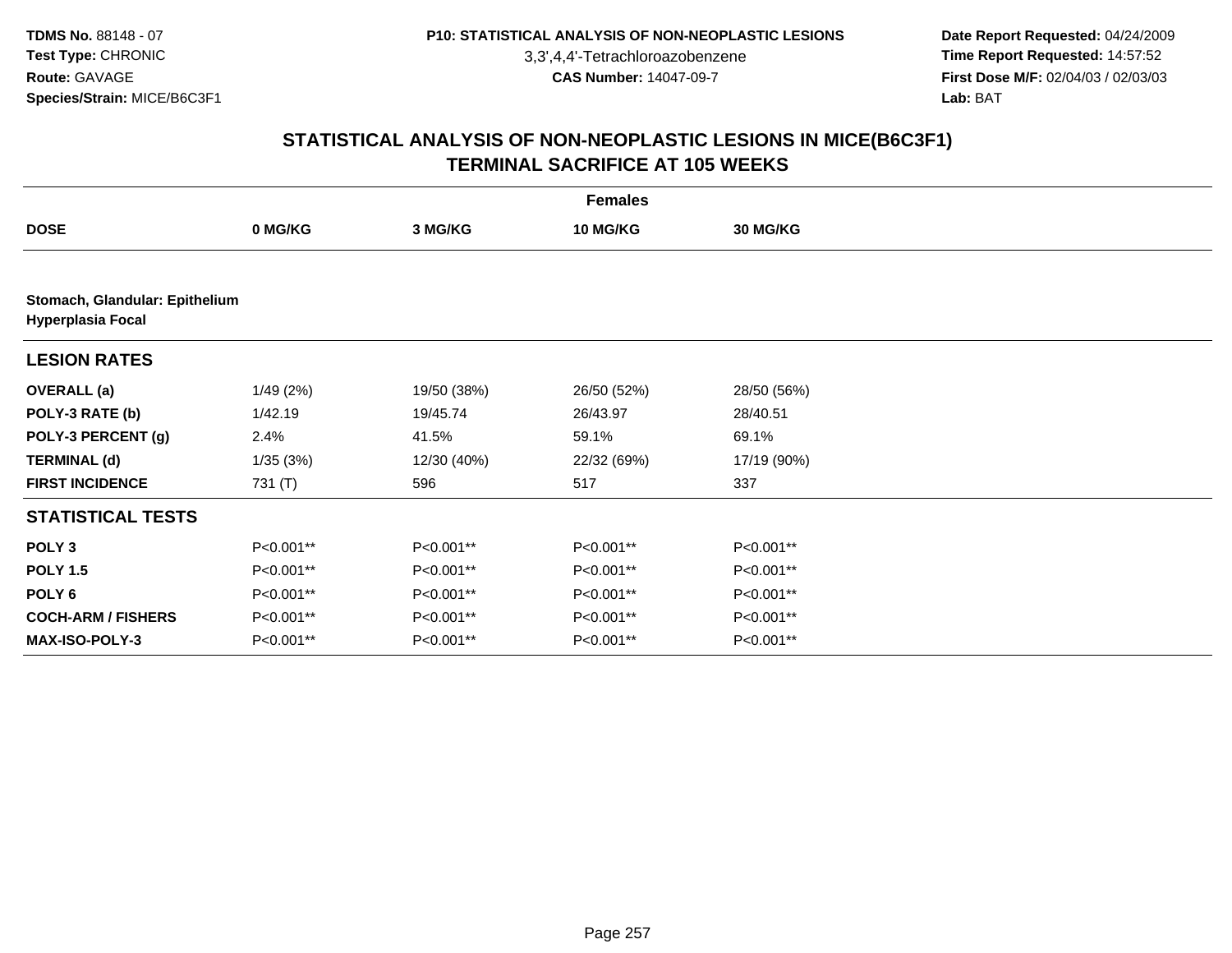3,3',4,4'-Tetrachloroazobenzene

 **Date Report Requested:** 04/24/2009 **Time Report Requested:** 14:57:52 **First Dose M/F:** 02/04/03 / 02/03/03<br>Lab: BAT **Lab:** BAT

|                                                |            |             | <b>Females</b> |                 |  |
|------------------------------------------------|------------|-------------|----------------|-----------------|--|
| <b>DOSE</b>                                    | 0 MG/KG    | 3 MG/KG     | 10 MG/KG       | <b>30 MG/KG</b> |  |
|                                                |            |             |                |                 |  |
| Stomach, Glandular: Epithelium, Glands<br>Cyst |            |             |                |                 |  |
| <b>LESION RATES</b>                            |            |             |                |                 |  |
| <b>OVERALL</b> (a)                             | 8/49 (16%) | 19/50 (38%) | 13/50 (26%)    | 22/50 (44%)     |  |
| POLY-3 RATE (b)                                | 8/42.19    | 19/45.94    | 13/43.37       | 22/39.01        |  |
| POLY-3 PERCENT (g)                             | 19%        | 41.4%       | 30%            | 56.4%           |  |
| <b>TERMINAL (d)</b>                            | 8/35 (23%) | 13/30 (43%) | 10/32 (31%)    | 12/19 (63%)     |  |
| <b>FIRST INCIDENCE</b>                         | 731 (T)    | 571         | 661            | 304             |  |
| <b>STATISTICAL TESTS</b>                       |            |             |                |                 |  |
| POLY <sub>3</sub>                              | P=0.002**  | $P=0.018*$  | $P = 0.174$    | P<0.001**       |  |
| <b>POLY 1.5</b>                                | P=0.004**  | P=0.017*    | $P=0.177$      | P<0.001**       |  |
| POLY 6                                         | P<0.001**  | $P=0.018*$  | $P = 0.169$    | P<0.001**       |  |
| <b>COCH-ARM / FISHERS</b>                      | $P=0.014*$ | $P=0.014*$  | $P = 0.176$    | P=0.002**       |  |
| <b>MAX-ISO-POLY-3</b>                          | P<0.001**  | $P=0.012*$  | $P = 0.119$    | P<0.001**       |  |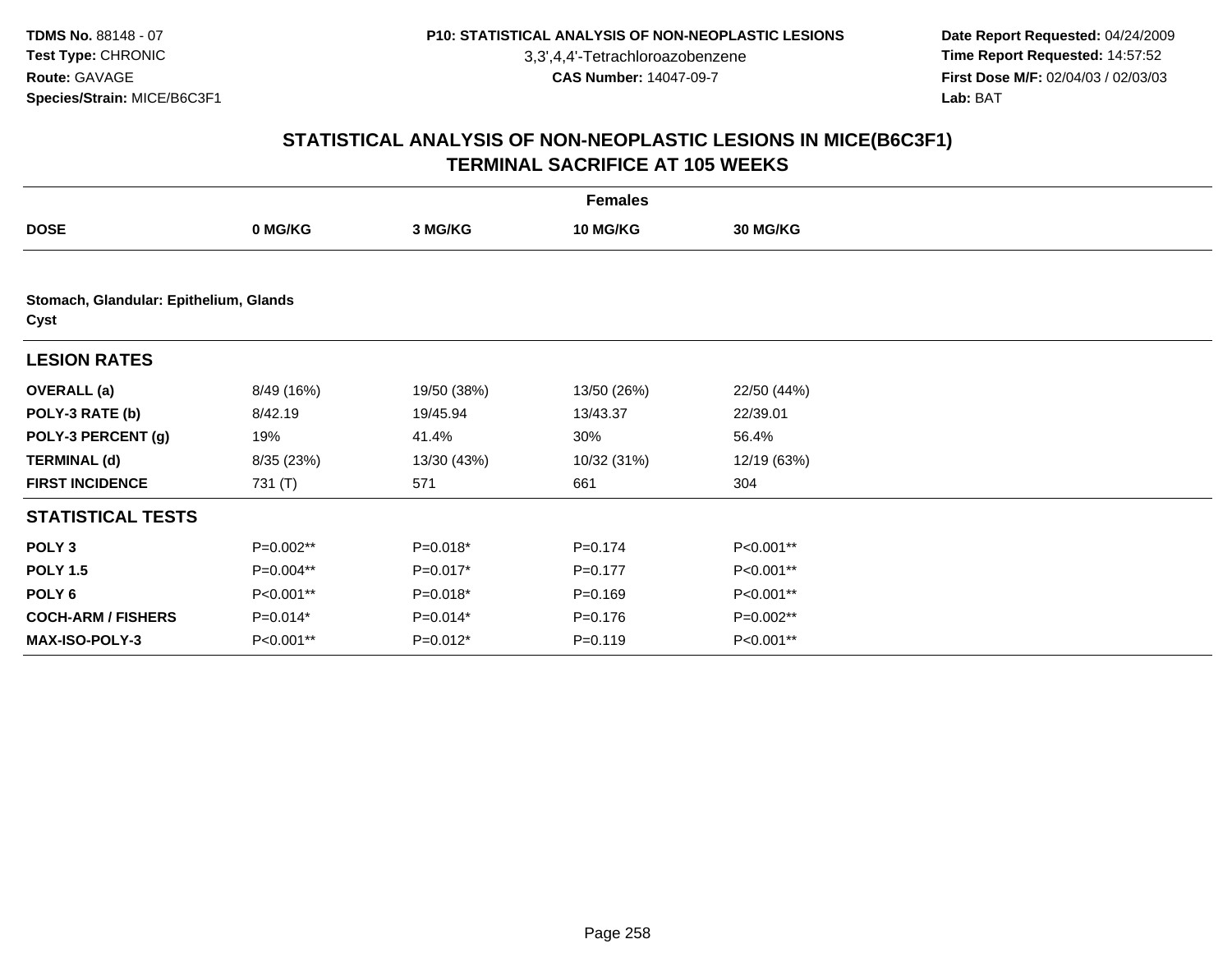3,3',4,4'-Tetrachloroazobenzene

 **Date Report Requested:** 04/24/2009 **Time Report Requested:** 14:57:52 **First Dose M/F:** 02/04/03 / 02/03/03<br>Lab: BAT **Lab:** BAT

|                                 | <b>Females</b> |             |                 |             |  |  |  |
|---------------------------------|----------------|-------------|-----------------|-------------|--|--|--|
| <b>DOSE</b>                     | 0 MG/KG        | 3 MG/KG     | <b>10 MG/KG</b> | 30 MG/KG    |  |  |  |
|                                 |                |             |                 |             |  |  |  |
| <b>Thymus</b><br><b>Atrophy</b> |                |             |                 |             |  |  |  |
| <b>LESION RATES</b>             |                |             |                 |             |  |  |  |
| <b>OVERALL</b> (a)              | 7/48 (15%)     | 15/48 (31%) | 12/45 (27%)     | 25/48 (52%) |  |  |  |
| POLY-3 RATE (b)                 | 7/44.99        | 15/46.84    | 12/42.68        | 25/43.91    |  |  |  |
| POLY-3 PERCENT (g)              | 15.6%          | 32%         | 28.1%           | 56.9%       |  |  |  |
| <b>TERMINAL (d)</b>             | 0/35(0%)       | 2/30(7%)    | 1/31(3%)        | 2/19(11%)   |  |  |  |
| <b>FIRST INCIDENCE</b>          | 474            | 459         | 517             | 50          |  |  |  |
| <b>STATISTICAL TESTS</b>        |                |             |                 |             |  |  |  |
| POLY <sub>3</sub>               | P<0.001**      | $P = 0.053$ | $P = 0.121$     | P<0.001**   |  |  |  |
| <b>POLY 1.5</b>                 | P<0.001**      | $P=0.052$   | $P = 0.120$     | P<0.001**   |  |  |  |
| POLY <sub>6</sub>               | P<0.001**      | $P = 0.053$ | $P = 0.124$     | P<0.001**   |  |  |  |
| <b>COCH-ARM / FISHERS</b>       | P<0.001**      | $P=0.044*$  | $P = 0.118$     | P<0.001**   |  |  |  |
| MAX-ISO-POLY-3                  | P<0.001**      | P=0.034*    | $P = 0.078$     | P<0.001**   |  |  |  |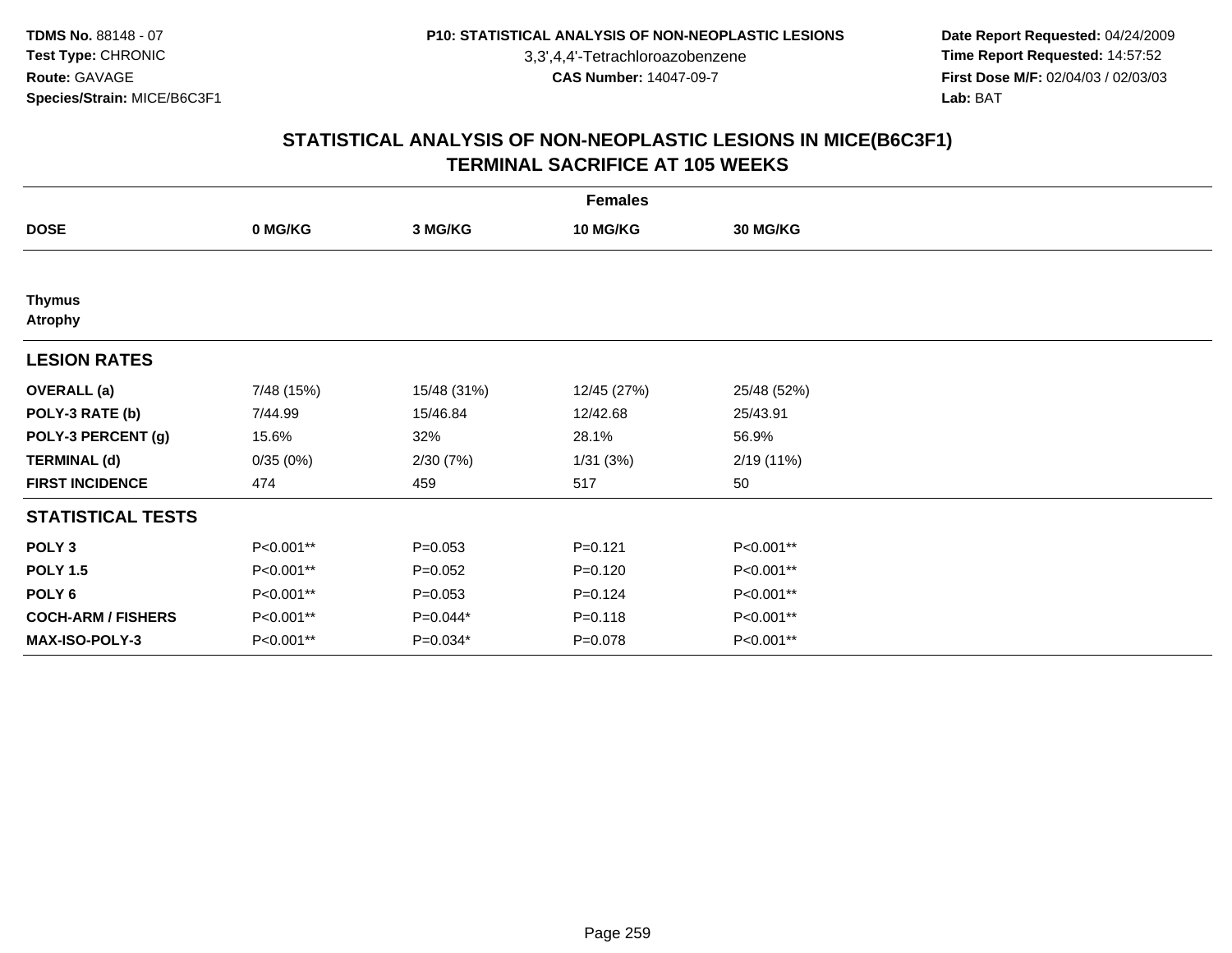3,3',4,4'-Tetrachloroazobenzene

 **Date Report Requested:** 04/24/2009 **Time Report Requested:** 14:57:52 **First Dose M/F:** 02/04/03 / 02/03/03<br>Lab: BAT **Lab:** BAT

|                           | <b>Females</b> |             |                 |             |  |  |  |  |
|---------------------------|----------------|-------------|-----------------|-------------|--|--|--|--|
| <b>DOSE</b>               | 0 MG/KG        | 3 MG/KG     | <b>10 MG/KG</b> | 30 MG/KG    |  |  |  |  |
|                           |                |             |                 |             |  |  |  |  |
| <b>Thymus</b><br>Cyst     |                |             |                 |             |  |  |  |  |
| <b>LESION RATES</b>       |                |             |                 |             |  |  |  |  |
| <b>OVERALL</b> (a)        | 30/48 (63%)    | 36/48 (75%) | 37/45 (82%)     | 40/48 (83%) |  |  |  |  |
| POLY-3 RATE (b)           | 30/42.63       | 36/45.04    | 37/42.02        | 40/43.99    |  |  |  |  |
| POLY-3 PERCENT (g)        | 70.4%          | 79.9%       | 88.1%           | 90.9%       |  |  |  |  |
| <b>TERMINAL (d)</b>       | 27/35 (77%)    | 27/30 (90%) | 28/31 (90%)     | 18/19 (95%) |  |  |  |  |
| <b>FIRST INCIDENCE</b>    | 474            | 596         | 477             | 304         |  |  |  |  |
| <b>STATISTICAL TESTS</b>  |                |             |                 |             |  |  |  |  |
| POLY <sub>3</sub>         | P=0.012*       | $P=0.202$   | $P=0.031*$      | P=0.009**   |  |  |  |  |
| <b>POLY 1.5</b>           | $P=0.012*$     | $P = 0.193$ | P=0.027*        | P=0.008**   |  |  |  |  |
| POLY 6                    | $P=0.014*$     | $P = 0.207$ | P=0.041*        | P=0.010**   |  |  |  |  |
| <b>COCH-ARM / FISHERS</b> | P=0.032*       | $P = 0.135$ | P=0.029*        | $P=0.019*$  |  |  |  |  |
| <b>MAX-ISO-POLY-3</b>     | P=0.007**      | $P = 0.142$ | P=0.016*        | P=0.004**   |  |  |  |  |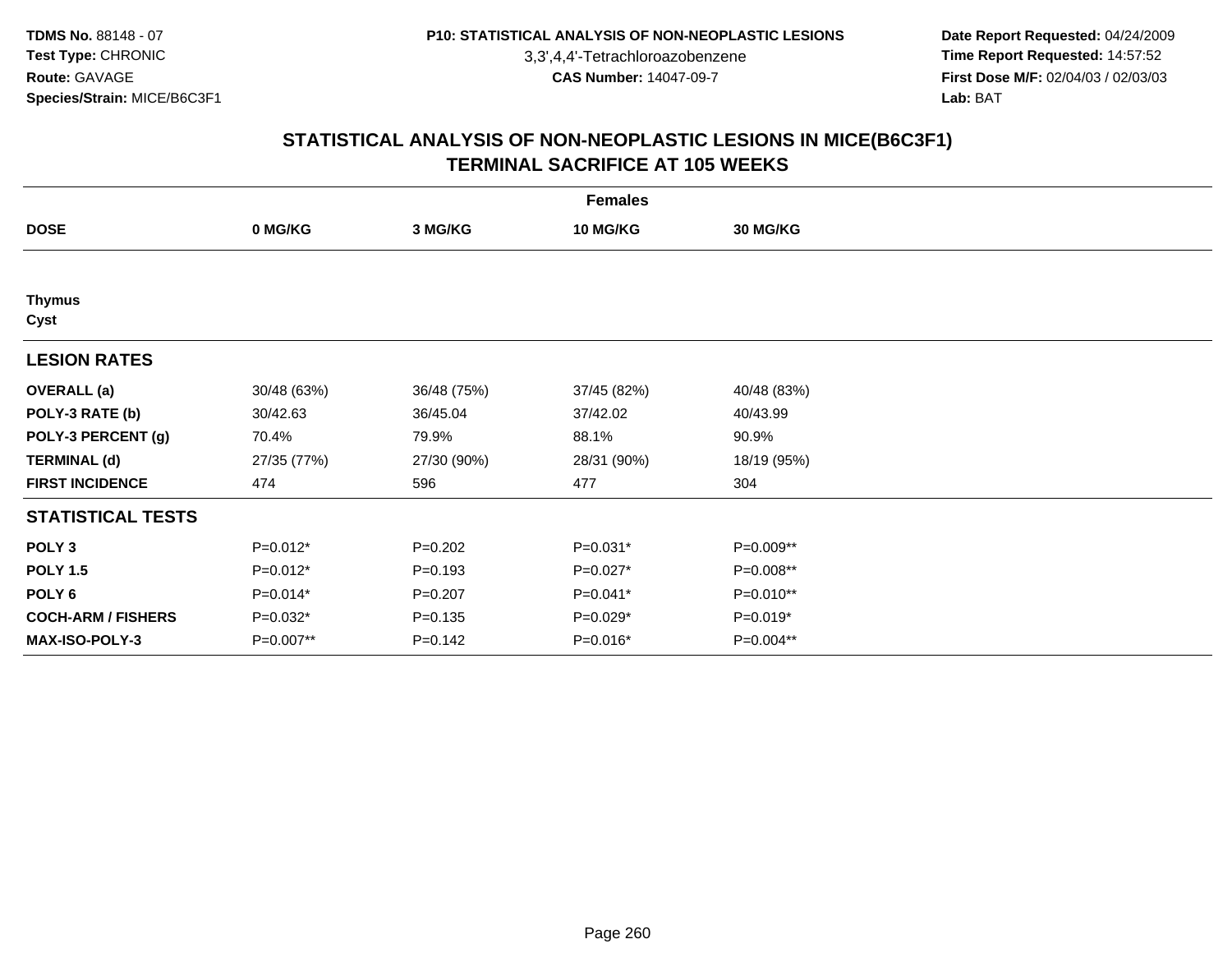3,3',4,4'-Tetrachloroazobenzene

 **Date Report Requested:** 04/24/2009 **Time Report Requested:** 14:57:52 **First Dose M/F:** 02/04/03 / 02/03/03<br>Lab: BAT **Lab:** BAT

|                                                   | <b>Females</b> |             |             |                 |  |  |  |  |
|---------------------------------------------------|----------------|-------------|-------------|-----------------|--|--|--|--|
| <b>DOSE</b>                                       | 0 MG/KG        | 3 MG/KG     | 10 MG/KG    | <b>30 MG/KG</b> |  |  |  |  |
|                                                   |                |             |             |                 |  |  |  |  |
| <b>Thymus</b><br><b>Ectopic Parathyroid Gland</b> |                |             |             |                 |  |  |  |  |
| <b>LESION RATES</b>                               |                |             |             |                 |  |  |  |  |
| <b>OVERALL</b> (a)                                | 10/48 (21%)    | 11/48 (23%) | 20/45 (44%) | 5/48 (10%)      |  |  |  |  |
| POLY-3 RATE (b)                                   | 10/41.61       | 11/43.25    | 20/39.08    | 5/35.32         |  |  |  |  |
| POLY-3 PERCENT (g)                                | 24%            | 25.4%       | 51.2%       | 14.2%           |  |  |  |  |
| <b>TERMINAL (d)</b>                               | 10/35 (29%)    | 9/30 (30%)  | 20/31 (65%) | 3/19(16%)       |  |  |  |  |
| <b>FIRST INCIDENCE</b>                            | 731 $(T)$      | 675         | 731 (T)     | 540             |  |  |  |  |
| <b>STATISTICAL TESTS</b>                          |                |             |             |                 |  |  |  |  |
| POLY <sub>3</sub>                                 | P=0.202N       | $P = 0.540$ | P=0.008**   | P=0.212N        |  |  |  |  |
| <b>POLY 1.5</b>                                   | P=0.144N       | $P = 0.539$ | $P=0.010**$ | P=0.178N        |  |  |  |  |
| POLY 6                                            | P=0.286N       | $P=0.529$   | P=0.006**   | P=0.259N        |  |  |  |  |
| <b>COCH-ARM / FISHERS</b>                         | $P = 0.071N$   | $P = 0.500$ | $P=0.013*$  | P=0.130N        |  |  |  |  |
| MAX-ISO-POLY-3                                    | P=0.070N       | $P=0.440$   | P=0.005**   | P=0.156N        |  |  |  |  |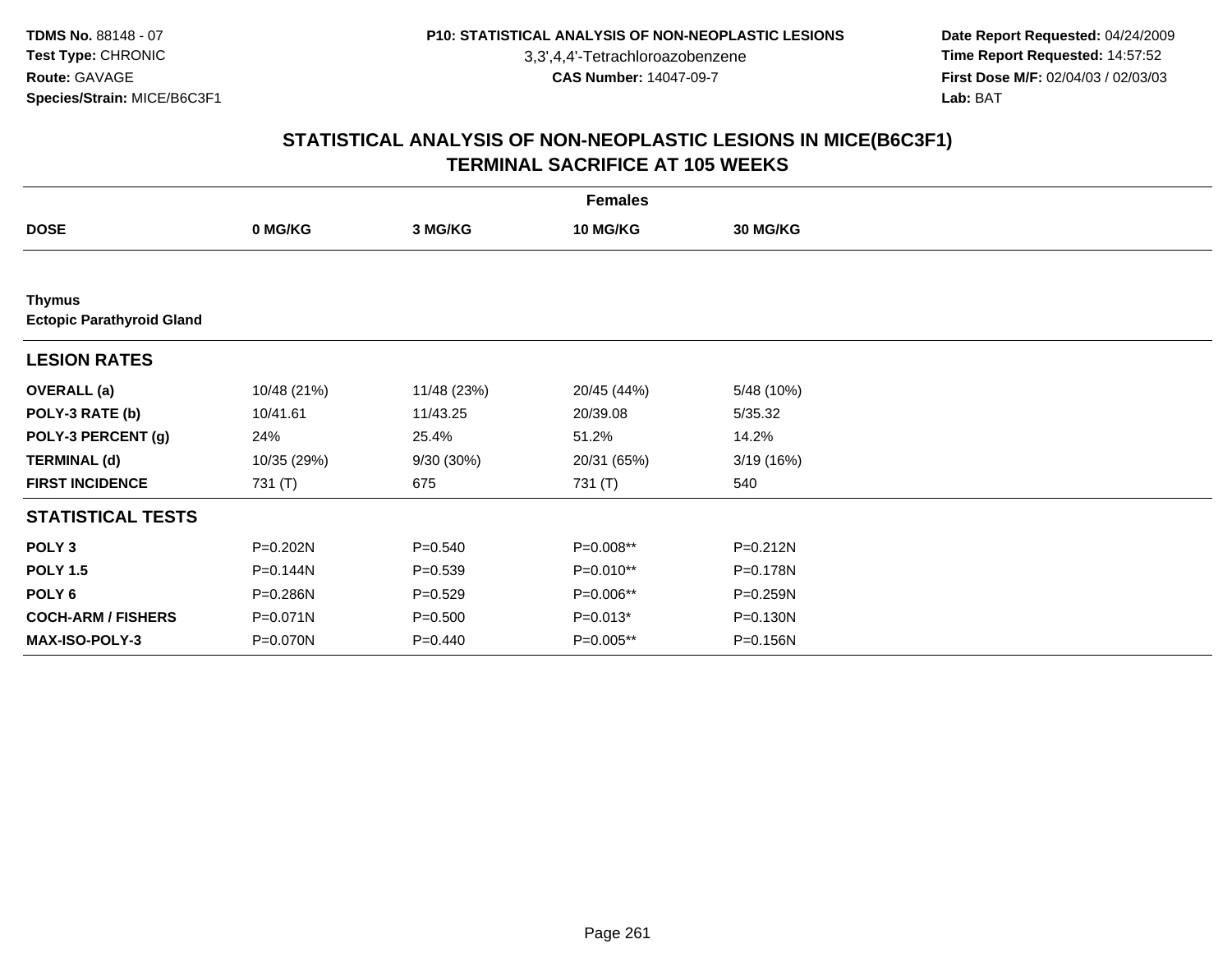3,3',4,4'-Tetrachloroazobenzene

 **Date Report Requested:** 04/24/2009 **Time Report Requested:** 14:57:52 **First Dose M/F:** 02/04/03 / 02/03/03<br>Lab: BAT **Lab:** BAT

|                                       | <b>Females</b> |              |                 |                 |  |  |  |  |
|---------------------------------------|----------------|--------------|-----------------|-----------------|--|--|--|--|
| <b>DOSE</b>                           | 0 MG/KG        | 3 MG/KG      | <b>10 MG/KG</b> | <b>30 MG/KG</b> |  |  |  |  |
|                                       |                |              |                 |                 |  |  |  |  |
| <b>Thymus</b><br>Hyperplasia Lymphoid |                |              |                 |                 |  |  |  |  |
| <b>LESION RATES</b>                   |                |              |                 |                 |  |  |  |  |
| <b>OVERALL</b> (a)                    | 2/48(4%)       | 0/48(0%)     | 0/45(0%)        | 0/48(0%)        |  |  |  |  |
| POLY-3 RATE (b)                       | 2/41.61        | 0/42.95      | 0/39.08         | 0/34.56         |  |  |  |  |
| POLY-3 PERCENT (g)                    | 4.8%           | 0%           | 0%              | 0%              |  |  |  |  |
| <b>TERMINAL (d)</b>                   | 2/35(6%)       | 0/30(0%)     | 0/31(0%)        | 0/19(0%)        |  |  |  |  |
| <b>FIRST INCIDENCE</b>                | 731 (T)        | ---          | $---$           | $---$           |  |  |  |  |
| <b>STATISTICAL TESTS</b>              |                |              |                 |                 |  |  |  |  |
| POLY <sub>3</sub>                     | $P = 0.250N$   | P=0.230N     | P=0.251N        | P=0.281N        |  |  |  |  |
| <b>POLY 1.5</b>                       | $P = 0.251N$   | $P = 0.230N$ | P=0.250N        | P=0.264N        |  |  |  |  |
| POLY <sub>6</sub>                     | P=0.245N       | P=0.234N     | P=0.253N        | P=0.303N        |  |  |  |  |
| <b>COCH-ARM / FISHERS</b>             | P=0.243N       | P=0.247N     | P=0.264N        | $P = 0.247N$    |  |  |  |  |
| <b>MAX-ISO-POLY-3</b>                 | P=0.077N       | P=0.076N     | P=0.086N        | P=0.117N        |  |  |  |  |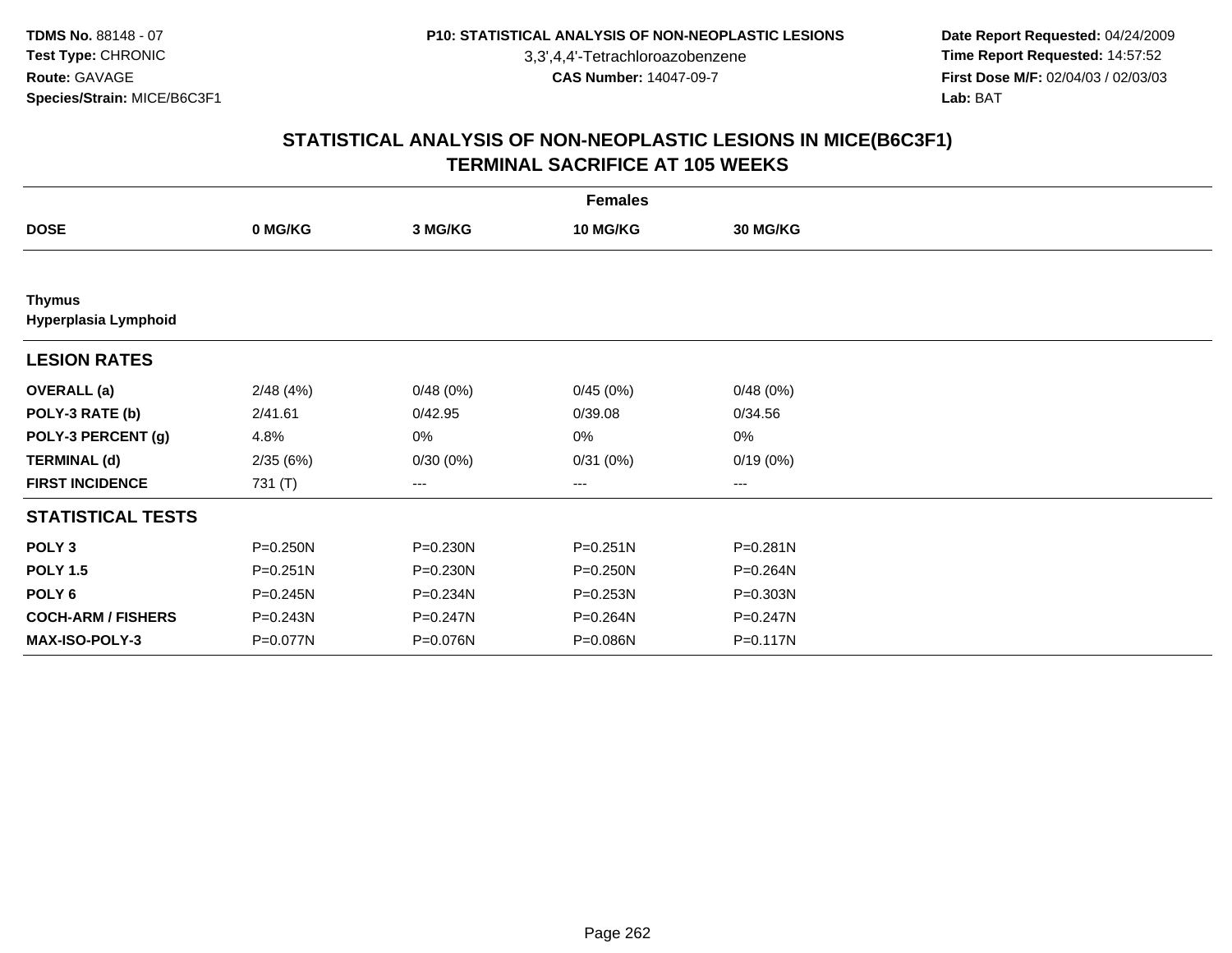3,3',4,4'-Tetrachloroazobenzene

 **Date Report Requested:** 04/24/2009 **Time Report Requested:** 14:57:52 **First Dose M/F:** 02/04/03 / 02/03/03<br>Lab: BAT **Lab:** BAT

|                                              |             |            | <b>Females</b> |                 |  |
|----------------------------------------------|-------------|------------|----------------|-----------------|--|
| <b>DOSE</b>                                  | 0 MG/KG     | 3 MG/KG    | 10 MG/KG       | <b>30 MG/KG</b> |  |
|                                              |             |            |                |                 |  |
| <b>Thymus</b><br><b>Inflammation Chronic</b> |             |            |                |                 |  |
| <b>LESION RATES</b>                          |             |            |                |                 |  |
| <b>OVERALL</b> (a)                           | 0/48(0%)    | 5/48 (10%) | 12/45 (27%)    | 5/48 (10%)      |  |
| POLY-3 RATE (b)                              | 0/41.61     | 5/42.95    | 12/39.08       | 5/34.56         |  |
| POLY-3 PERCENT (g)                           | 0%          | 11.6%      | 30.7%          | 14.5%           |  |
| <b>TERMINAL (d)</b>                          | 0/35(0%)    | 5/30 (17%) | 12/31 (39%)    | 5/19 (26%)      |  |
| <b>FIRST INCIDENCE</b>                       | ---         | 731 (T)    | 731 (T)        | 731 (T)         |  |
| <b>STATISTICAL TESTS</b>                     |             |            |                |                 |  |
| POLY <sub>3</sub>                            | $P = 0.083$ | $P=0.033*$ | P<0.001**      | $P=0.017*$      |  |
| <b>POLY 1.5</b>                              | $P = 0.123$ | $P=0.033*$ | P<0.001**      | $P=0.021*$      |  |
| POLY 6                                       | $P=0.049*$  | $P=0.031*$ | P<0.001**      | $P=0.013*$      |  |
| <b>COCH-ARM / FISHERS</b>                    | $P = 0.231$ | $P=0.028*$ | P<0.001**      | P=0.028*        |  |
| MAX-ISO-POLY-3                               | P=0.006**   | $P=0.011*$ | P<0.001**      | P=0.009**       |  |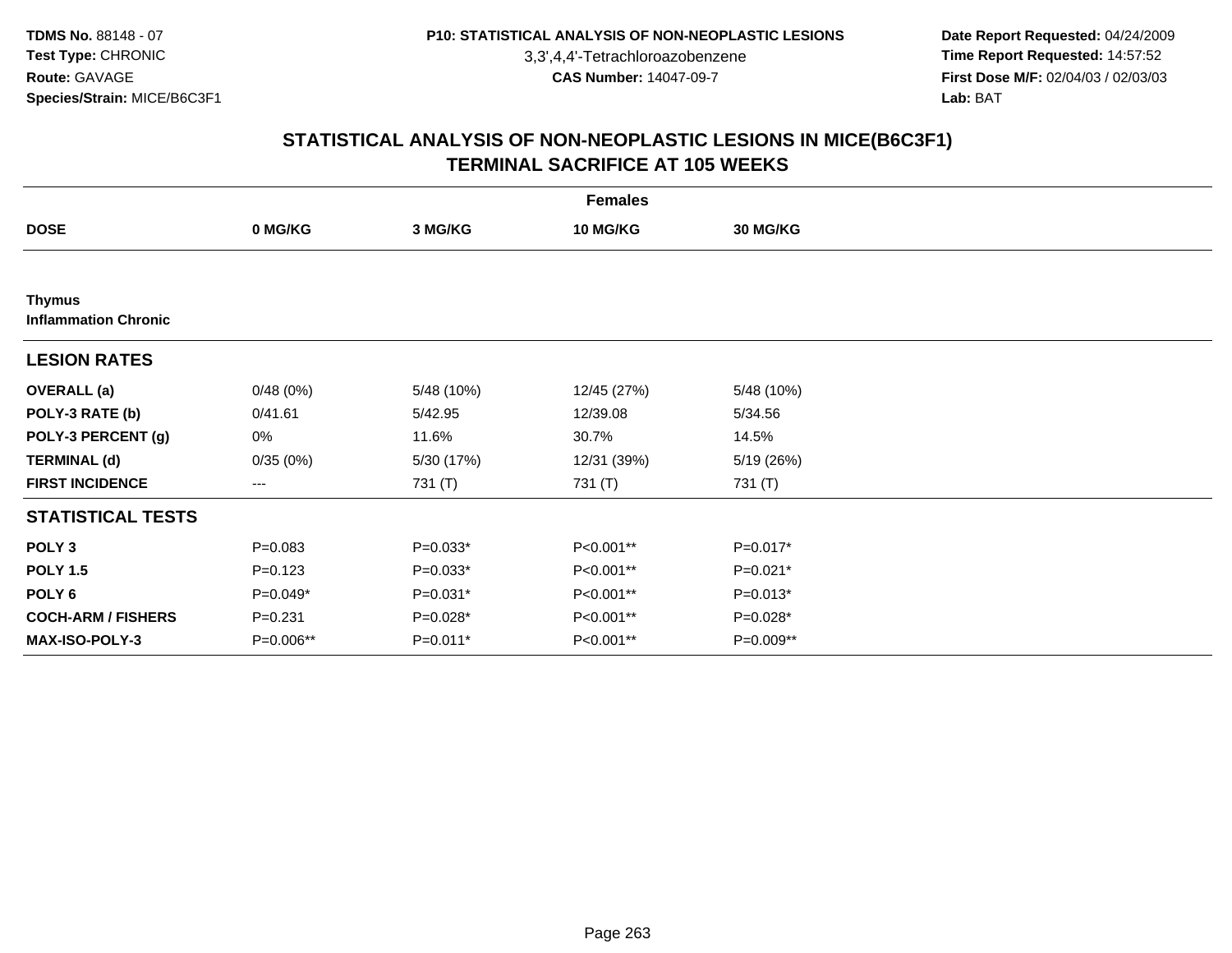3,3',4,4'-Tetrachloroazobenzene

 **Date Report Requested:** 04/24/2009 **Time Report Requested:** 14:57:52 **First Dose M/F:** 02/04/03 / 02/03/03<br>Lab: BAT **Lab:** BAT

|                                             |              |             | <b>Females</b>  |          |  |
|---------------------------------------------|--------------|-------------|-----------------|----------|--|
| <b>DOSE</b>                                 | 0 MG/KG      | 3 MG/KG     | <b>10 MG/KG</b> | 30 MG/KG |  |
|                                             |              |             |                 |          |  |
| <b>Thymus: Thymocyte</b><br><b>Necrosis</b> |              |             |                 |          |  |
| <b>LESION RATES</b>                         |              |             |                 |          |  |
| <b>OVERALL</b> (a)                          | 1/48(2%)     | 1/48(2%)    | 0/45(0%)        | 0/48(0%) |  |
| POLY-3 RATE (b)                             | 1/42.34      | 1/43.15     | 0/39.08         | 0/34.56  |  |
| POLY-3 PERCENT (g)                          | 2.4%         | 2.3%        | 0%              | 0%       |  |
| <b>TERMINAL (d)</b>                         | 0/35(0%)     | 0/30(0%)    | 0/31(0%)        | 0/19(0%) |  |
| <b>FIRST INCIDENCE</b>                      | 474          | 677         | ---             | $---$    |  |
| <b>STATISTICAL TESTS</b>                    |              |             |                 |          |  |
| POLY <sub>3</sub>                           | P=0.318N     | P=0.756N    | P=0.516N        | P=0.540N |  |
| <b>POLY 1.5</b>                             | P=0.314N     | P=0.755N    | P=0.514N        | P=0.525N |  |
| POLY <sub>6</sub>                           | P=0.321N     | $P = 0.761$ | P=0.519N        | P=0.558N |  |
| <b>COCH-ARM / FISHERS</b>                   | P=0.304N     | P=0.753N    | P=0.516N        | P=0.500N |  |
| <b>MAX-ISO-POLY-3</b>                       | $P = 0.340N$ | P=0.494N    | P=0.174N        | P=0.207N |  |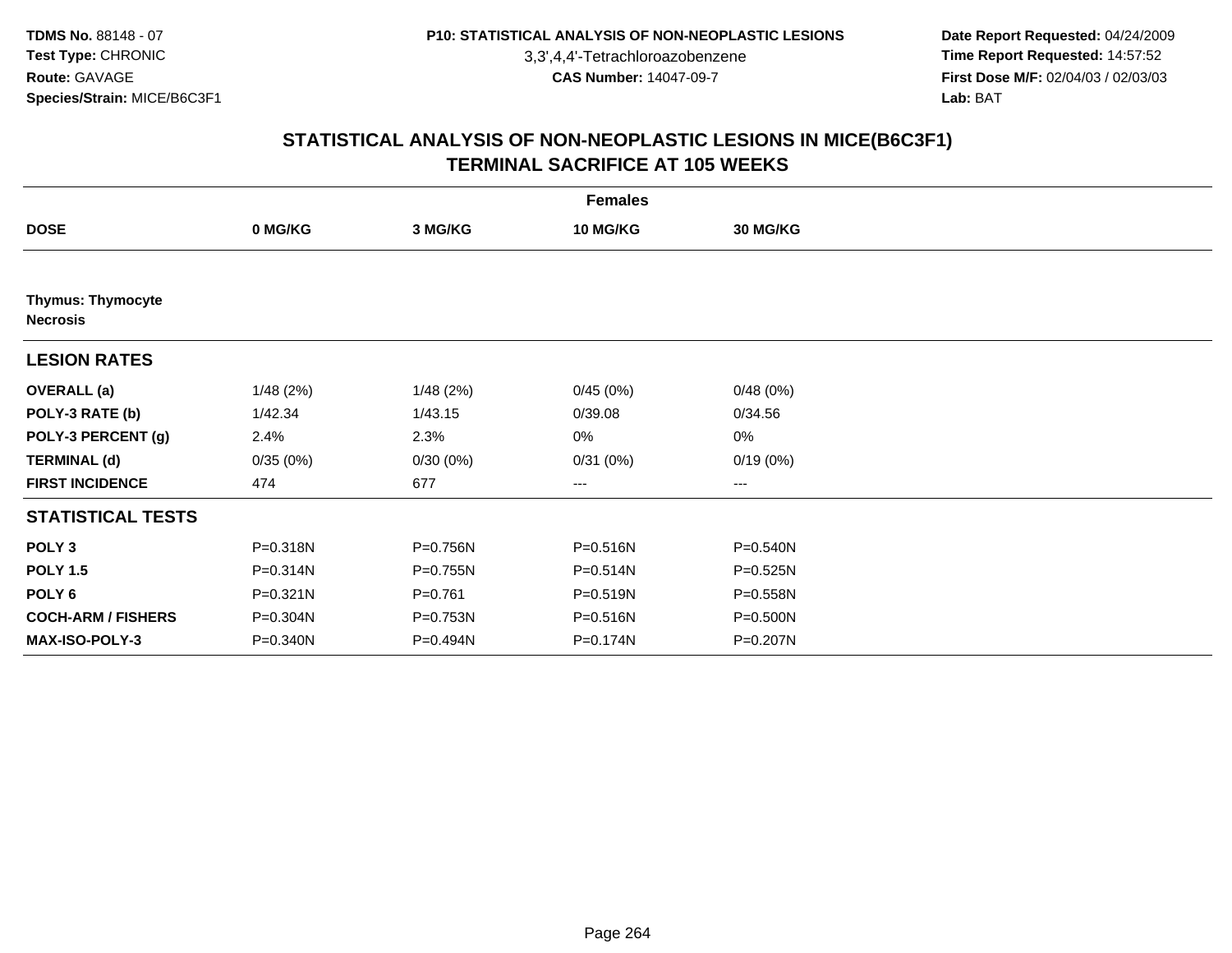3,3',4,4'-Tetrachloroazobenzene

 **Date Report Requested:** 04/24/2009 **Time Report Requested:** 14:57:52 **First Dose M/F:** 02/04/03 / 02/03/03<br>Lab: BAT **Lab:** BAT

|                                               | <b>Females</b> |          |                 |                        |  |  |  |  |
|-----------------------------------------------|----------------|----------|-----------------|------------------------|--|--|--|--|
| <b>DOSE</b>                                   | 0 MG/KG        | 3 MG/KG  | <b>10 MG/KG</b> | 30 MG/KG               |  |  |  |  |
|                                               |                |          |                 |                        |  |  |  |  |
| <b>Thyroid Gland</b><br><b>Ectopic Thymus</b> |                |          |                 |                        |  |  |  |  |
| <b>LESION RATES</b>                           |                |          |                 |                        |  |  |  |  |
| <b>OVERALL</b> (a)                            | 1/49(2%)       | 0/50(0%) | 2/50(4%)        | 0/50(0%)               |  |  |  |  |
| POLY-3 RATE (b)                               | 1/42.19        | 0/44.36  | 2/43.76         | 0/35.46                |  |  |  |  |
| POLY-3 PERCENT (g)                            | 2.4%           | 0%       | 4.6%            | 0%                     |  |  |  |  |
| <b>TERMINAL (d)</b>                           | 1/35(3%)       | 0/30(0%) | 1/32(3%)        | 0/19(0%)               |  |  |  |  |
| <b>FIRST INCIDENCE</b>                        | 731 (T)        | ---      | 3               | $\qquad \qquad \cdots$ |  |  |  |  |
| <b>STATISTICAL TESTS</b>                      |                |          |                 |                        |  |  |  |  |
| POLY <sub>3</sub>                             | P=0.525N       | P=0.490N | $P = 0.513$     | P=0.534N               |  |  |  |  |
| <b>POLY 1.5</b>                               | $P = 0.502N$   | P=0.489N | $P = 0.515$     | P=0.520N               |  |  |  |  |
| POLY <sub>6</sub>                             | P=0.550N       | P=0.493N | $P = 0.507$     | $P = 0.551N$           |  |  |  |  |
| <b>COCH-ARM / FISHERS</b>                     | P=0.452N       | P=0.495N | $P = 0.508$     | P=0.495N               |  |  |  |  |
| <b>MAX-ISO-POLY-3</b>                         | P=0.397N       | P=0.157N | $P = 0.293$     | P=0.202N               |  |  |  |  |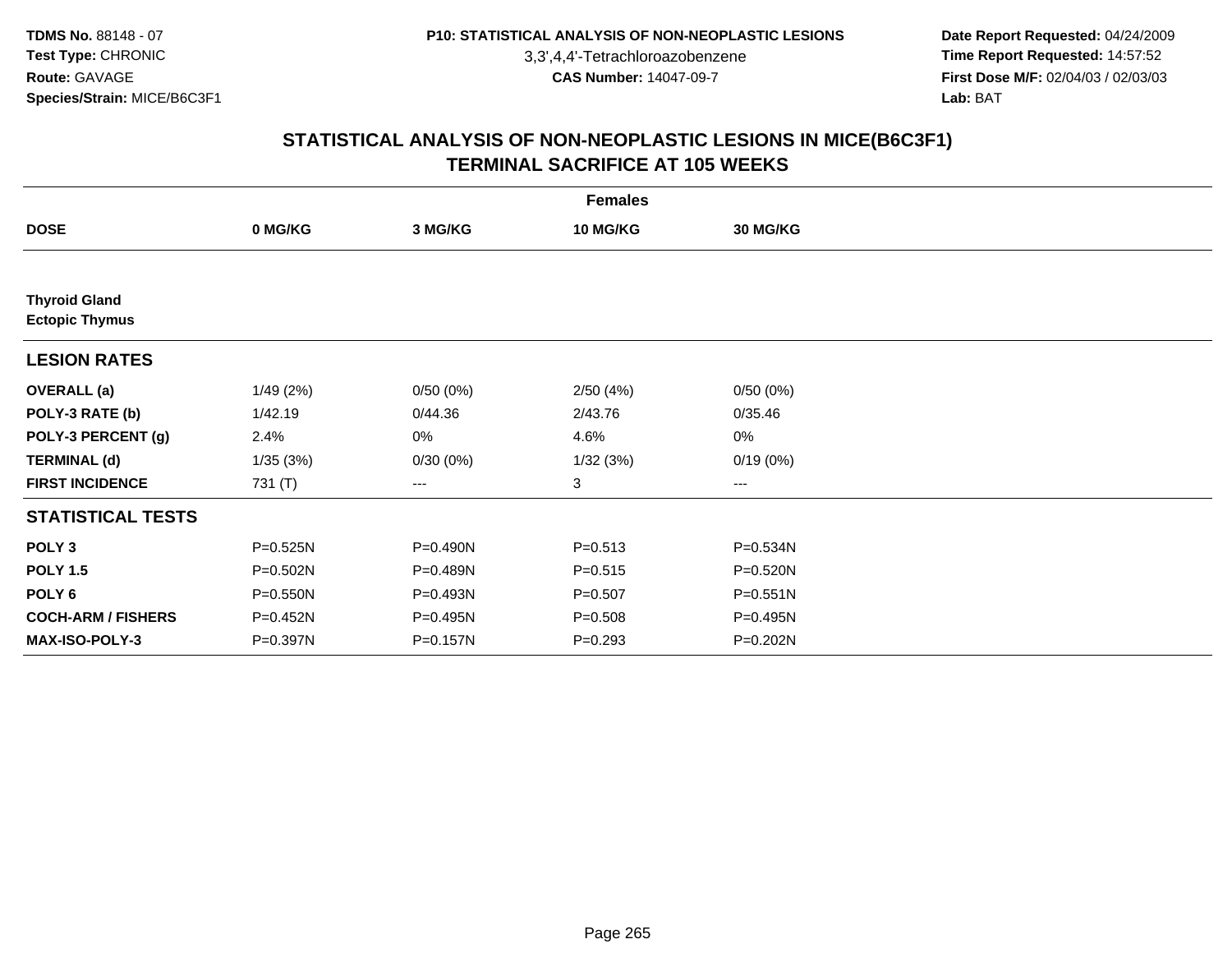3,3',4,4'-Tetrachloroazobenzene

 **Date Report Requested:** 04/24/2009 **Time Report Requested:** 14:57:52 **First Dose M/F:** 02/04/03 / 02/03/03<br>Lab: BAT **Lab:** BAT

|                                                     | <b>Females</b>         |                   |          |                 |  |  |  |  |
|-----------------------------------------------------|------------------------|-------------------|----------|-----------------|--|--|--|--|
| <b>DOSE</b>                                         | 0 MG/KG                | 3 MG/KG           | 10 MG/KG | <b>30 MG/KG</b> |  |  |  |  |
|                                                     |                        |                   |          |                 |  |  |  |  |
| <b>Thyroid Gland</b><br><b>Inflammation Chronic</b> |                        |                   |          |                 |  |  |  |  |
| <b>LESION RATES</b>                                 |                        |                   |          |                 |  |  |  |  |
| <b>OVERALL</b> (a)                                  | 0/49(0%)               | 0/50(0%)          | 0/50(0%) | 0/50(0%)        |  |  |  |  |
| POLY-3 RATE (b)                                     | 0/42.19                | 0/44.36           | 0/42.76  | 0/35.46         |  |  |  |  |
| POLY-3 PERCENT (g)                                  | 0%                     | 0%                | 0%       | $0\%$           |  |  |  |  |
| <b>TERMINAL (d)</b>                                 | 0/35(0%)               | 0/30(0%)          | 0/32(0%) | 0/19(0%)        |  |  |  |  |
| <b>FIRST INCIDENCE</b>                              | $\qquad \qquad \cdots$ | $\qquad \qquad -$ | $\cdots$ | $\cdots$        |  |  |  |  |
| <b>STATISTICAL TESTS</b>                            |                        |                   |          |                 |  |  |  |  |
| POLY <sub>3</sub>                                   | (e)                    | (e)               | (e)      | (e)             |  |  |  |  |
| <b>POLY 1.5</b>                                     | (e)                    | (e)               | (e)      | (e)             |  |  |  |  |
| POLY <sub>6</sub>                                   | (e)                    | (e)               | (e)      | (e)             |  |  |  |  |
| <b>COCH-ARM / FISHERS</b>                           | (e)                    | (e)               | (e)      | (e)             |  |  |  |  |
| MAX-ISO-POLY-3                                      | (e)                    | (e)               | (e)      | (e)             |  |  |  |  |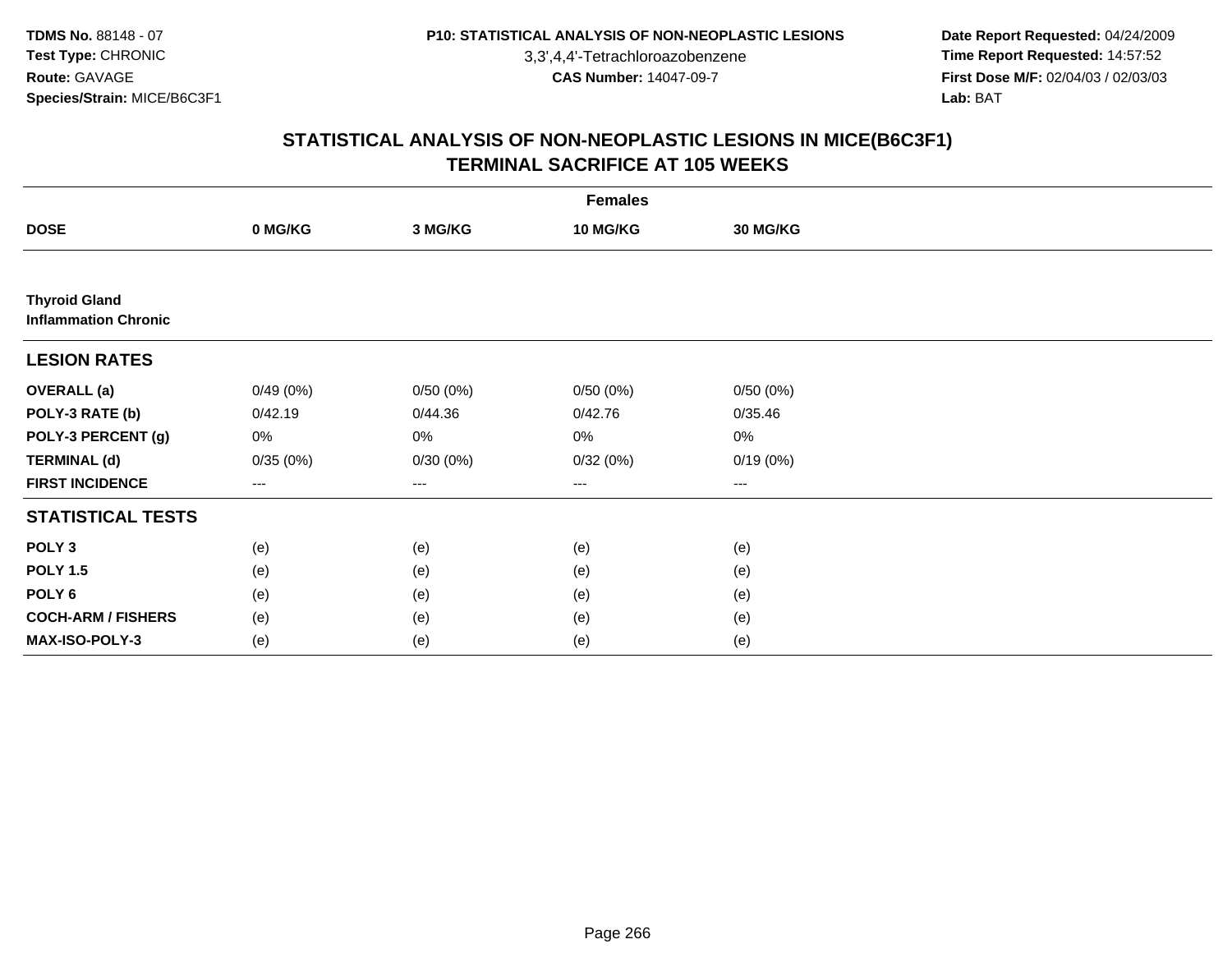3,3',4,4'-Tetrachloroazobenzene

 **Date Report Requested:** 04/24/2009 **Time Report Requested:** 14:57:52 **First Dose M/F:** 02/04/03 / 02/03/03<br>Lab: BAT **Lab:** BAT

|                                                | <b>Females</b> |             |             |                 |  |  |  |  |
|------------------------------------------------|----------------|-------------|-------------|-----------------|--|--|--|--|
| <b>DOSE</b>                                    | 0 MG/KG        | 3 MG/KG     | 10 MG/KG    | <b>30 MG/KG</b> |  |  |  |  |
|                                                |                |             |             |                 |  |  |  |  |
| <b>Thyroid Gland: Follicle</b><br>Degeneration |                |             |             |                 |  |  |  |  |
| <b>LESION RATES</b>                            |                |             |             |                 |  |  |  |  |
| <b>OVERALL</b> (a)                             | 17/49 (35%)    | 28/50 (56%) | 24/50 (48%) | 20/50 (40%)     |  |  |  |  |
| POLY-3 RATE (b)                                | 17/43.85       | 28/46.29    | 24/46.55    | 20/40.08        |  |  |  |  |
| POLY-3 PERCENT (g)                             | 38.8%          | 60.5%       | 51.6%       | 49.9%           |  |  |  |  |
| <b>TERMINAL (d)</b>                            | 14/35 (40%)    | 18/30 (60%) | 14/32 (44%) | 8/19 (42%)      |  |  |  |  |
| <b>FIRST INCIDENCE</b>                         | 474            | 651         | 477         | 337             |  |  |  |  |
| <b>STATISTICAL TESTS</b>                       |                |             |             |                 |  |  |  |  |
| POLY <sub>3</sub>                              | $P=0.474$      | P=0.028*    | $P = 0.154$ | $P = 0.207$     |  |  |  |  |
| <b>POLY 1.5</b>                                | $P = 0.547$    | $P=0.030*$  | $P = 0.145$ | $P = 0.253$     |  |  |  |  |
| POLY 6                                         | $P = 0.411$    | P=0.026*    | $P = 0.162$ | $P = 0.170$     |  |  |  |  |
| <b>COCH-ARM / FISHERS</b>                      | P=0.368N       | $P=0.027*$  | $P = 0.127$ | $P = 0.368$     |  |  |  |  |
| <b>MAX-ISO-POLY-3</b>                          | $P = 0.146$    | $P=0.019*$  | $P = 0.114$ | $P = 0.161$     |  |  |  |  |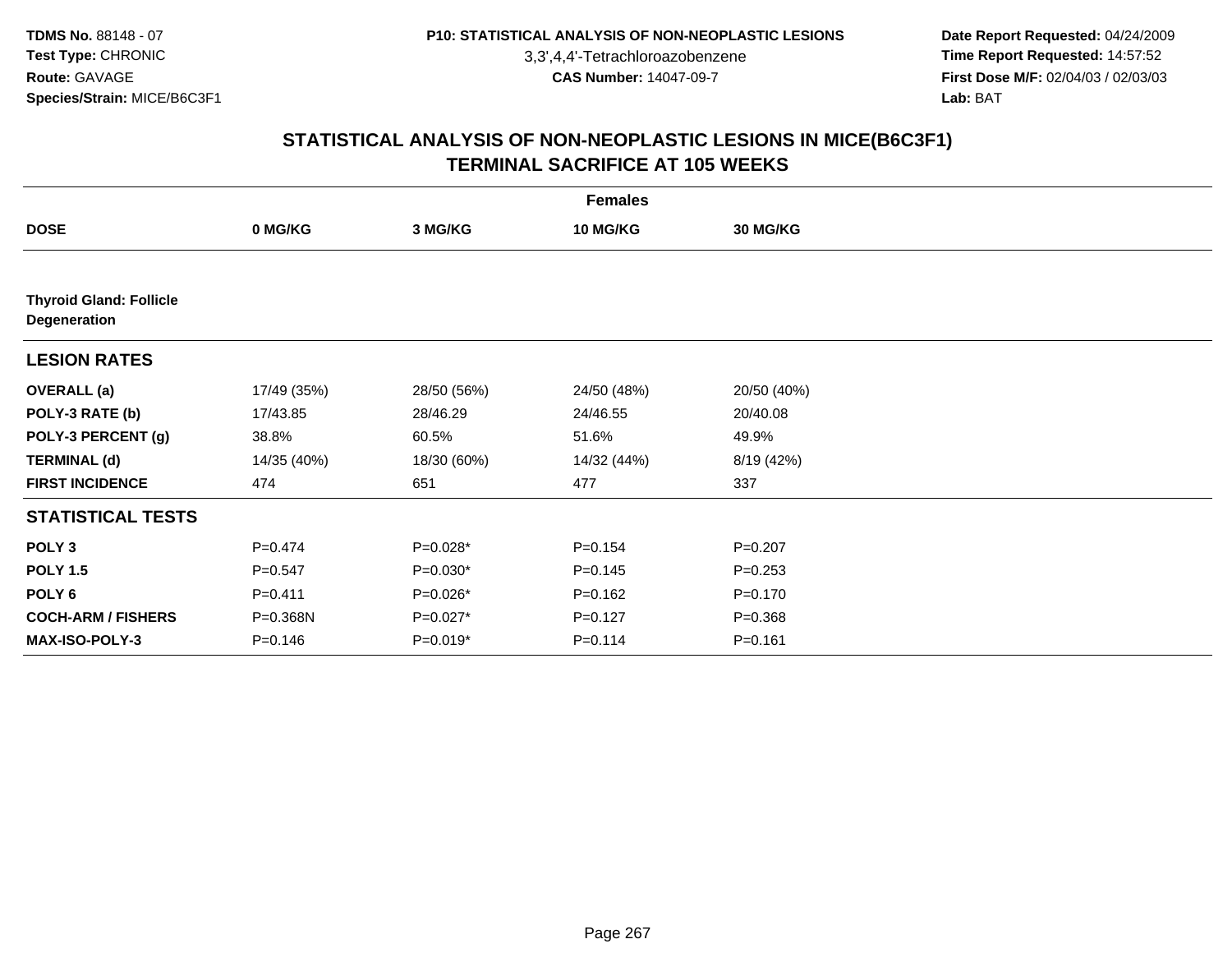3,3',4,4'-Tetrachloroazobenzene

 **Date Report Requested:** 04/24/2009 **Time Report Requested:** 14:57:52 **First Dose M/F:** 02/04/03 / 02/03/03<br>Lab: BAT **Lab:** BAT

|                           | <b>Females</b>         |             |             |             |  |  |  |  |
|---------------------------|------------------------|-------------|-------------|-------------|--|--|--|--|
| <b>DOSE</b>               | 0 MG/KG                | 3 MG/KG     | 10 MG/KG    | 30 MG/KG    |  |  |  |  |
|                           |                        |             |             |             |  |  |  |  |
| <b>Tooth</b>              |                        |             |             |             |  |  |  |  |
| <b>Dysplasia</b>          |                        |             |             |             |  |  |  |  |
| <b>LESION RATES</b>       |                        |             |             |             |  |  |  |  |
| <b>OVERALL (a)</b>        | 0/2(0%)                | $0/0 (0\%)$ | $0/0 (0\%)$ | $0/0 (0\%)$ |  |  |  |  |
| POLY-3 RATE (b)           | 0/2.00                 | 0/0.00      | 0/0.00      | 0/0.00      |  |  |  |  |
| POLY-3 PERCENT (g)        | 0%                     | 0%          | 0%          | 0%          |  |  |  |  |
| <b>TERMINAL (d)</b>       | 0/2(0%)                | $0/0 (0\%)$ | $0/0 (0\%)$ | $0/0 (0\%)$ |  |  |  |  |
| <b>FIRST INCIDENCE</b>    | $\qquad \qquad \cdots$ | ---         | $---$       | $\cdots$    |  |  |  |  |
| <b>STATISTICAL TESTS</b>  |                        |             |             |             |  |  |  |  |
| POLY <sub>3</sub>         | (e)                    | (e)         | (e)         | (e)         |  |  |  |  |
| <b>POLY 1.5</b>           | (e)                    | (e)         | (e)         | (e)         |  |  |  |  |
| POLY <sub>6</sub>         | (e)                    | (e)         | (e)         | (e)         |  |  |  |  |
| <b>COCH-ARM / FISHERS</b> | (e)                    | (e)         | (e)         | (e)         |  |  |  |  |
| MAX-ISO-POLY-3            | (e)                    | (e)         | (e)         | (e)         |  |  |  |  |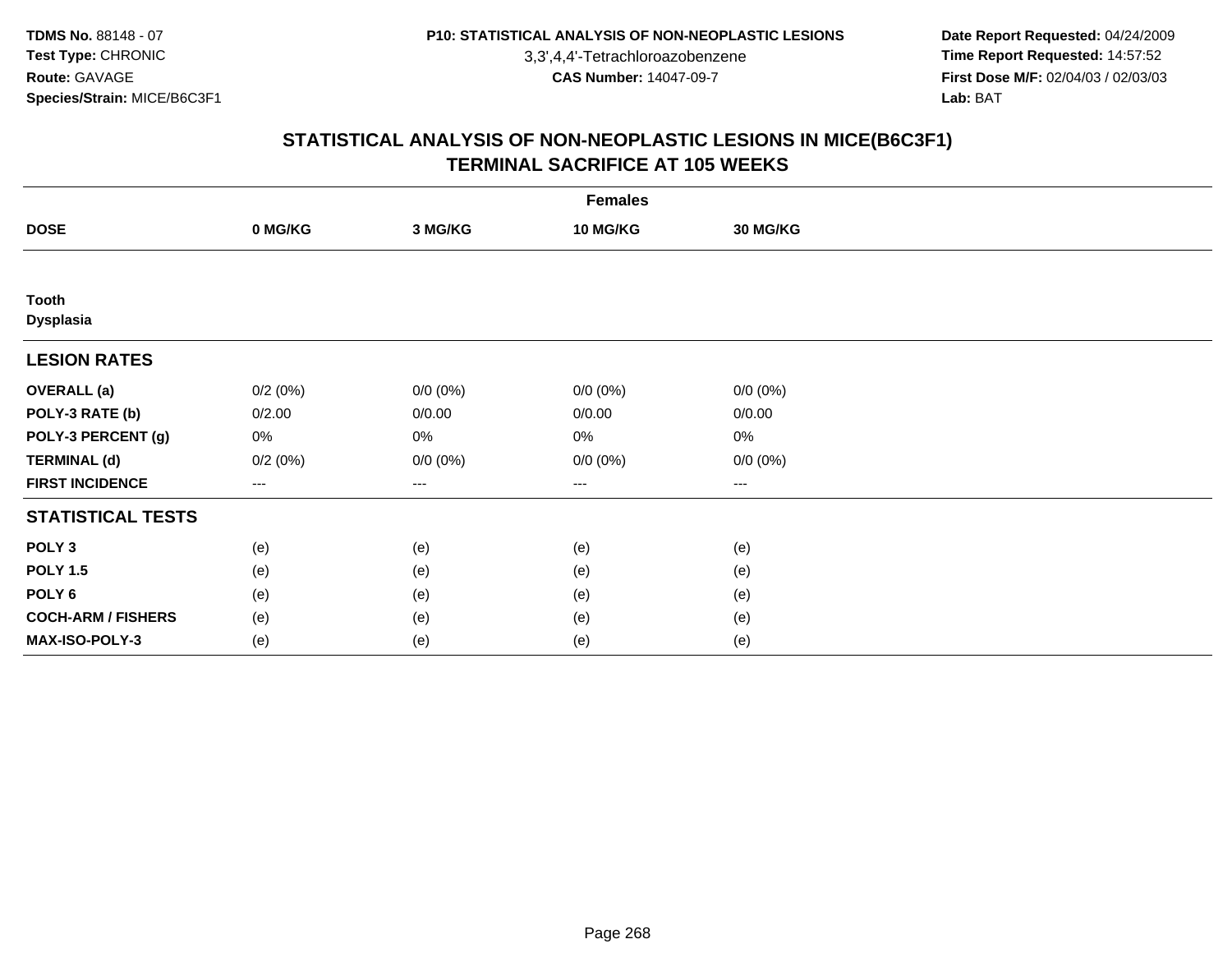3,3',4,4'-Tetrachloroazobenzene

 **Date Report Requested:** 04/24/2009 **Time Report Requested:** 14:57:52 **First Dose M/F:** 02/04/03 / 02/03/03<br>Lab: BAT **Lab:** BAT

|                              | <b>Females</b> |                        |             |             |  |  |  |  |
|------------------------------|----------------|------------------------|-------------|-------------|--|--|--|--|
| <b>DOSE</b>                  | 0 MG/KG        | 3 MG/KG                | 10 MG/KG    | 30 MG/KG    |  |  |  |  |
|                              |                |                        |             |             |  |  |  |  |
| Tooth<br><b>Malformation</b> |                |                        |             |             |  |  |  |  |
| <b>LESION RATES</b>          |                |                        |             |             |  |  |  |  |
| <b>OVERALL</b> (a)           | 2/2 (100%)     | $0/0 (0\%)$            | $0/0 (0\%)$ | $0/0 (0\%)$ |  |  |  |  |
| POLY-3 RATE (b)              | 2/2.00         | 0/0.00                 | 0/0.00      | 0/0.00      |  |  |  |  |
| POLY-3 PERCENT (g)           | 100%           | 0%                     | 0%          | 0%          |  |  |  |  |
| <b>TERMINAL (d)</b>          | 2/2 (100%)     | $0/0 (0\%)$            | $0/0 (0\%)$ | $0/0 (0\%)$ |  |  |  |  |
| <b>FIRST INCIDENCE</b>       | 731 (T)        | $\qquad \qquad \cdots$ | ---         | $\cdots$    |  |  |  |  |
| <b>STATISTICAL TESTS</b>     |                |                        |             |             |  |  |  |  |
| POLY <sub>3</sub>            | (e)            | (e)                    | (e)         | (e)         |  |  |  |  |
| <b>POLY 1.5</b>              | (e)            | (e)                    | (e)         | (e)         |  |  |  |  |
| POLY <sub>6</sub>            | (e)            | (e)                    | (e)         | (e)         |  |  |  |  |
| <b>COCH-ARM / FISHERS</b>    | (e)            | (e)                    | (e)         | (e)         |  |  |  |  |
| MAX-ISO-POLY-3               | (e)            | (e)                    | (e)         | (e)         |  |  |  |  |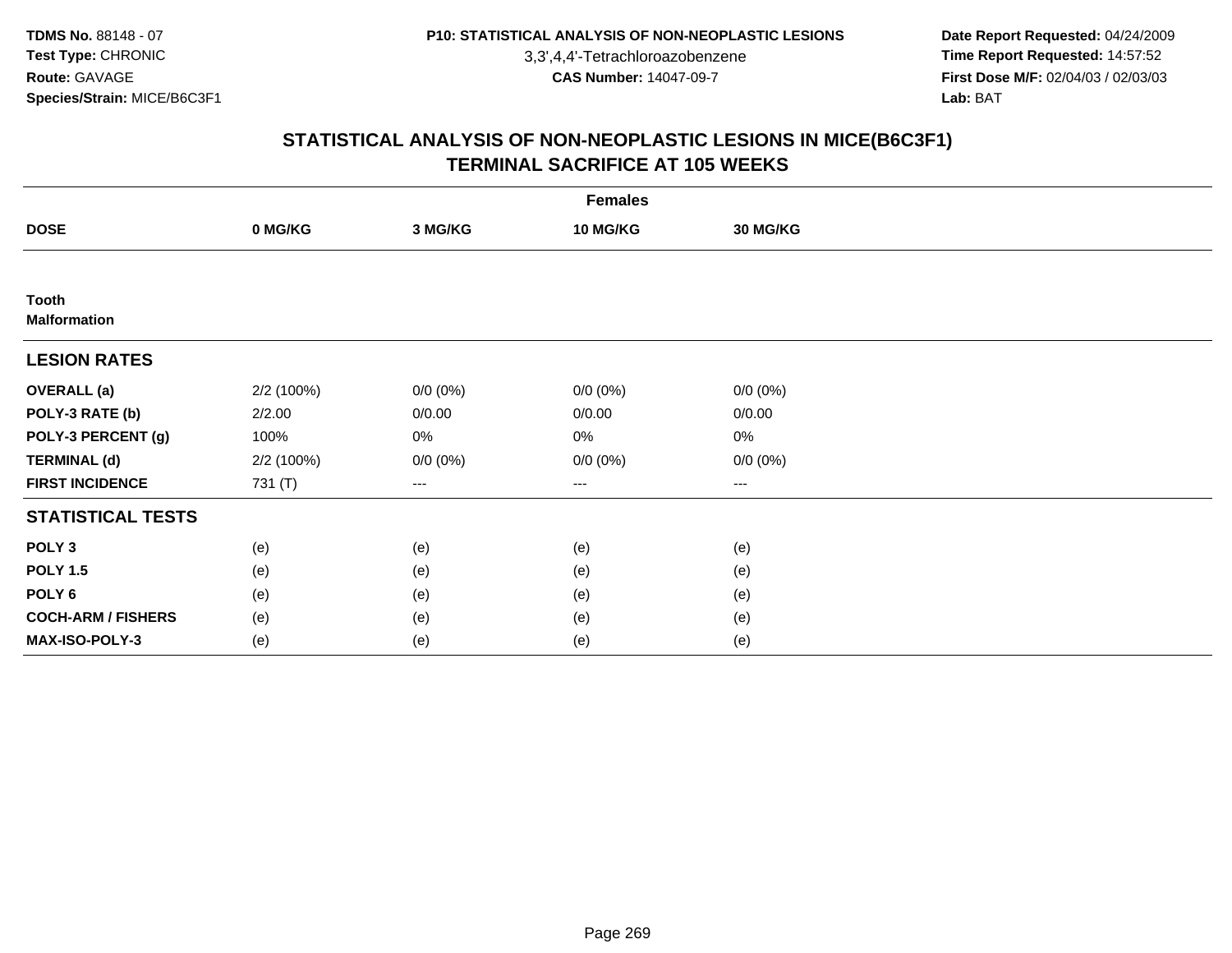3,3',4,4'-Tetrachloroazobenzene

 **Date Report Requested:** 04/24/2009 **Time Report Requested:** 14:57:52 **First Dose M/F:** 02/04/03 / 02/03/03<br>Lab: BAT **Lab:** BAT

|                                    | <b>Females</b> |              |             |              |  |  |  |  |
|------------------------------------|----------------|--------------|-------------|--------------|--|--|--|--|
| <b>DOSE</b>                        | 0 MG/KG        | 3 MG/KG      | 10 MG/KG    | 30 MG/KG     |  |  |  |  |
|                                    |                |              |             |              |  |  |  |  |
| <b>Ureter</b><br><b>Dilatation</b> |                |              |             |              |  |  |  |  |
| <b>LESION RATES</b>                |                |              |             |              |  |  |  |  |
| <b>OVERALL</b> (a)                 | $0/0 (0\%)$    | $0/1$ $(0%)$ | $0/0 (0\%)$ | 0/2(0%)      |  |  |  |  |
| POLY-3 RATE (b)                    | 0/0.00         | 0/0.94       | 0/0.00      | 0/1.71       |  |  |  |  |
| POLY-3 PERCENT (g)                 | 0%             | 0%           | 0%          | 0%           |  |  |  |  |
| <b>TERMINAL (d)</b>                | $0/0 (0\%)$    | $0/0 (0\%)$  | $0/0 (0\%)$ | $0/1$ $(0%)$ |  |  |  |  |
| <b>FIRST INCIDENCE</b>             | $---$          | ---          | ---         | $--$         |  |  |  |  |
| <b>STATISTICAL TESTS</b>           |                |              |             |              |  |  |  |  |
| POLY <sub>3</sub>                  | (e)            | (e)          | (e)         | (e)          |  |  |  |  |
| <b>POLY 1.5</b>                    | (e)            | (e)          | (e)         | (e)          |  |  |  |  |
| POLY <sub>6</sub>                  | (e)            | (e)          | (e)         | (e)          |  |  |  |  |
| <b>COCH-ARM / FISHERS</b>          | (e)            | (e)          | (e)         | (e)          |  |  |  |  |
| MAX-ISO-POLY-3                     | (e)            | (e)          | (e)         | (e)          |  |  |  |  |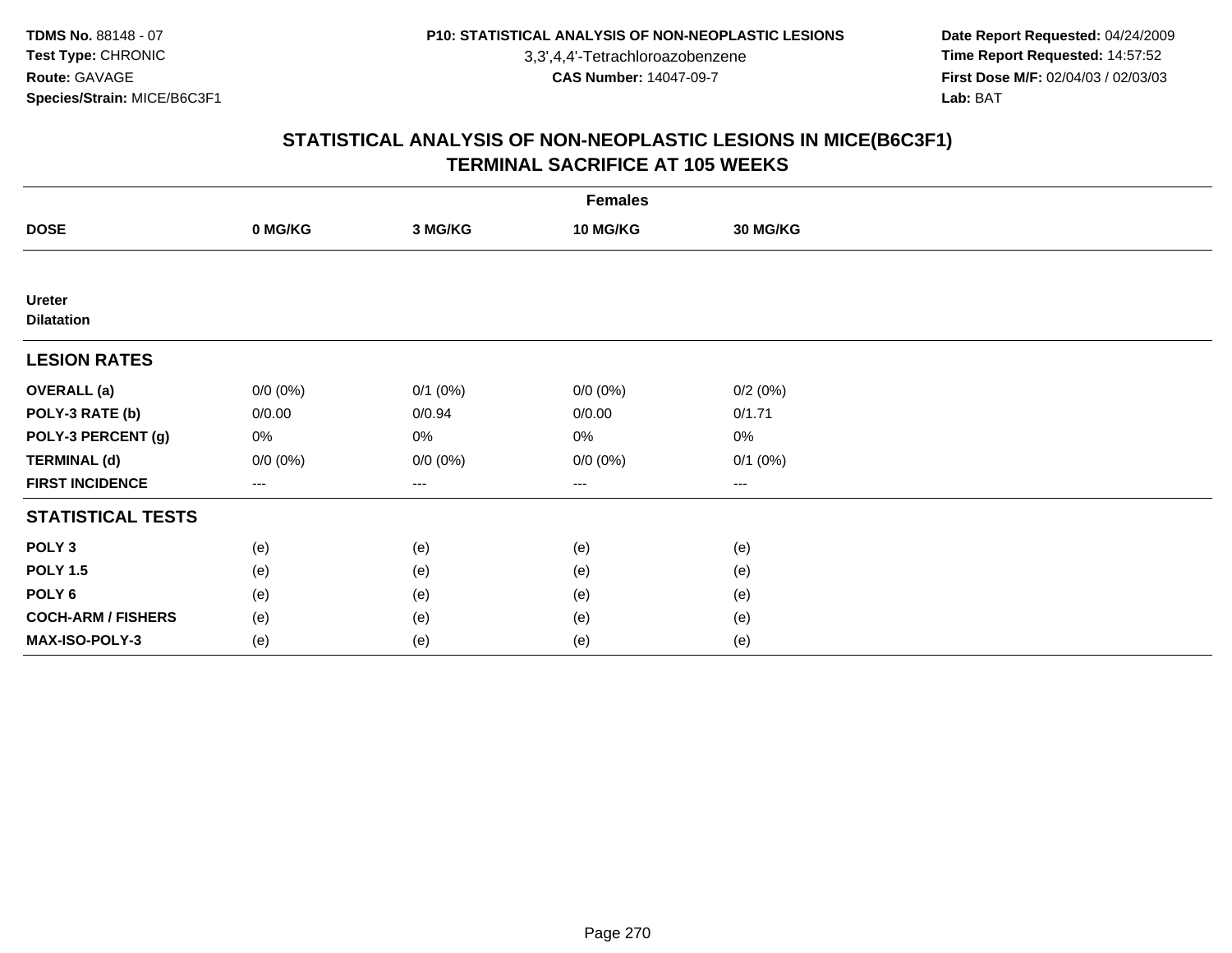3,3',4,4'-Tetrachloroazobenzene

 **Date Report Requested:** 04/24/2009 **Time Report Requested:** 14:57:52 **First Dose M/F:** 02/04/03 / 02/03/03<br>Lab: BAT **Lab:** BAT

|                                              | <b>Females</b> |              |                   |              |  |  |  |  |
|----------------------------------------------|----------------|--------------|-------------------|--------------|--|--|--|--|
| <b>DOSE</b>                                  | 0 MG/KG        | 3 MG/KG      | 10 MG/KG          | 30 MG/KG     |  |  |  |  |
|                                              |                |              |                   |              |  |  |  |  |
| <b>Ureter</b><br><b>Inflammation Chronic</b> |                |              |                   |              |  |  |  |  |
| <b>LESION RATES</b>                          |                |              |                   |              |  |  |  |  |
| <b>OVERALL</b> (a)                           | $0/0 (0\%)$    | $0/1$ $(0%)$ | $0/0 (0\%)$       | 0/2(0%)      |  |  |  |  |
| POLY-3 RATE (b)                              | 0/0.00         | 0/0.94       | 0/0.00            | 0/1.71       |  |  |  |  |
| POLY-3 PERCENT (g)                           | 0%             | 0%           | 0%                | $0\%$        |  |  |  |  |
| <b>TERMINAL (d)</b>                          | $0/0 (0\%)$    | $0/0 (0\%)$  | $0/0 (0\%)$       | $0/1$ $(0%)$ |  |  |  |  |
| <b>FIRST INCIDENCE</b>                       | $---$          | ---          | $\qquad \qquad -$ | $---$        |  |  |  |  |
| <b>STATISTICAL TESTS</b>                     |                |              |                   |              |  |  |  |  |
| POLY <sub>3</sub>                            | (e)            | (e)          | (e)               | (e)          |  |  |  |  |
| <b>POLY 1.5</b>                              | (e)            | (e)          | (e)               | (e)          |  |  |  |  |
| POLY <sub>6</sub>                            | (e)            | (e)          | (e)               | (e)          |  |  |  |  |
| <b>COCH-ARM / FISHERS</b>                    | (e)            | (e)          | (e)               | (e)          |  |  |  |  |
| MAX-ISO-POLY-3                               | (e)            | (e)          | (e)               | (e)          |  |  |  |  |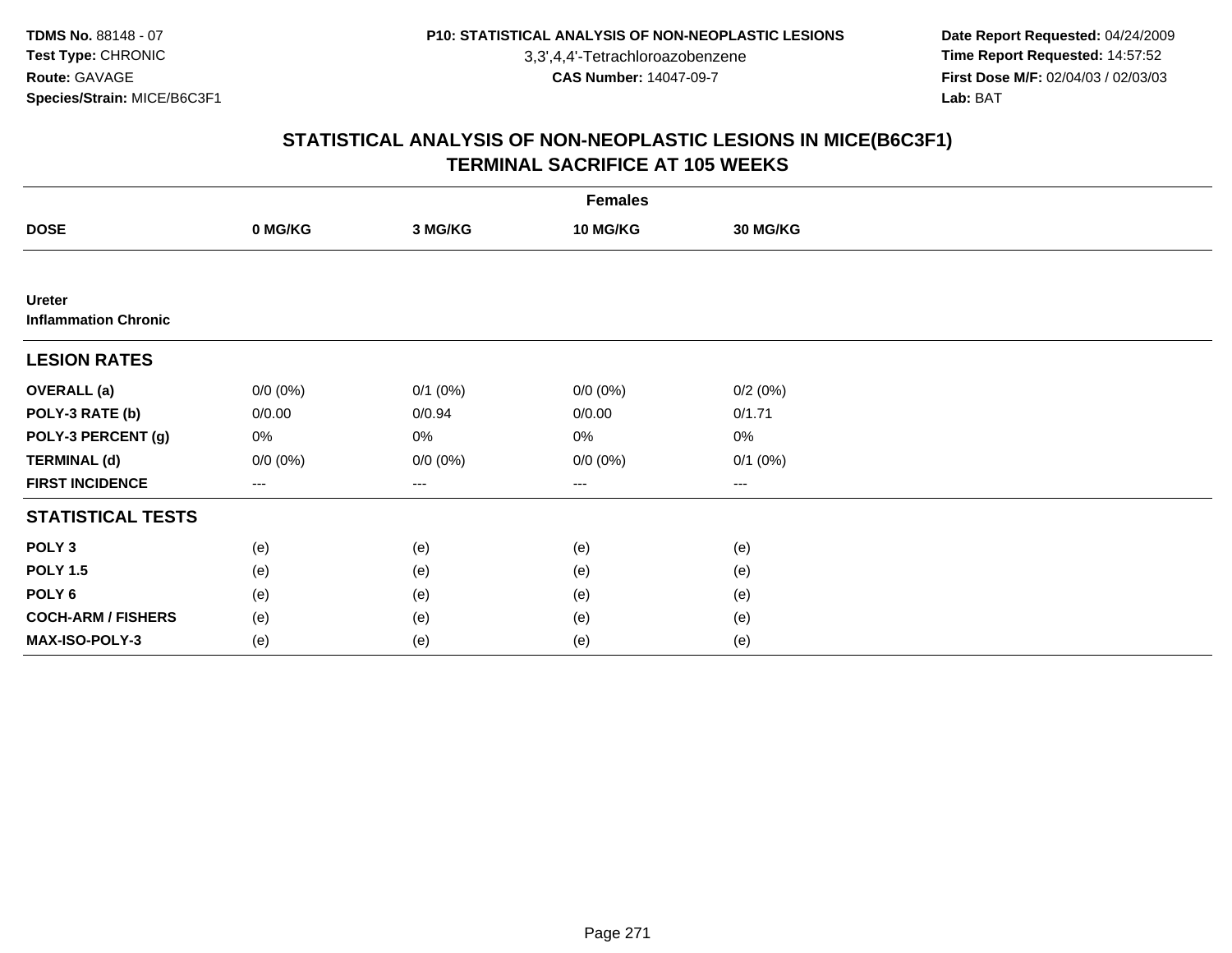3,3',4,4'-Tetrachloroazobenzene

 **Date Report Requested:** 04/24/2009 **Time Report Requested:** 14:57:52 **First Dose M/F:** 02/04/03 / 02/03/03<br>Lab: BAT **Lab:** BAT

|                                     | <b>Females</b>         |          |             |                 |  |  |  |  |
|-------------------------------------|------------------------|----------|-------------|-----------------|--|--|--|--|
| <b>DOSE</b>                         | 0 MG/KG                | 3 MG/KG  | 10 MG/KG    | <b>30 MG/KG</b> |  |  |  |  |
|                                     |                        |          |             |                 |  |  |  |  |
| <b>Urethra</b><br><b>Dilatation</b> |                        |          |             |                 |  |  |  |  |
| <b>LESION RATES</b>                 |                        |          |             |                 |  |  |  |  |
| <b>OVERALL</b> (a)                  | 0/49(0%)               | 0/50(0%) | 1/49(2%)    | 0/49(0%)        |  |  |  |  |
| POLY-3 RATE (b)                     | 0/42.19                | 0/44.36  | 1/42.51     | 0/34.54         |  |  |  |  |
| POLY-3 PERCENT (g)                  | 0%                     | 0%       | 2.4%        | 0%              |  |  |  |  |
| <b>TERMINAL (d)</b>                 | 0/35(0%)               | 0/30(0%) | 0/32(0%)    | 0/19(0%)        |  |  |  |  |
| <b>FIRST INCIDENCE</b>              | $\qquad \qquad \cdots$ | ---      | 536         | $--$            |  |  |  |  |
| <b>STATISTICAL TESTS</b>            |                        |          |             |                 |  |  |  |  |
| POLY <sub>3</sub>                   | $P=0.753$              | (e)      | $P = 0.502$ | (e)             |  |  |  |  |
| <b>POLY 1.5</b>                     | $P=0.778$              | (e)      | $P = 0.502$ | (e)             |  |  |  |  |
| POLY <sub>6</sub>                   | $P=0.721$              | (e)      | $P = 0.500$ | (e)             |  |  |  |  |
| <b>COCH-ARM / FISHERS</b>           | P=0.787N               | (e)      | $P = 0.500$ | (e)             |  |  |  |  |
| <b>MAX-ISO-POLY-3</b>               | $P=0.423$              | (e)      | $P = 0.160$ | (e)             |  |  |  |  |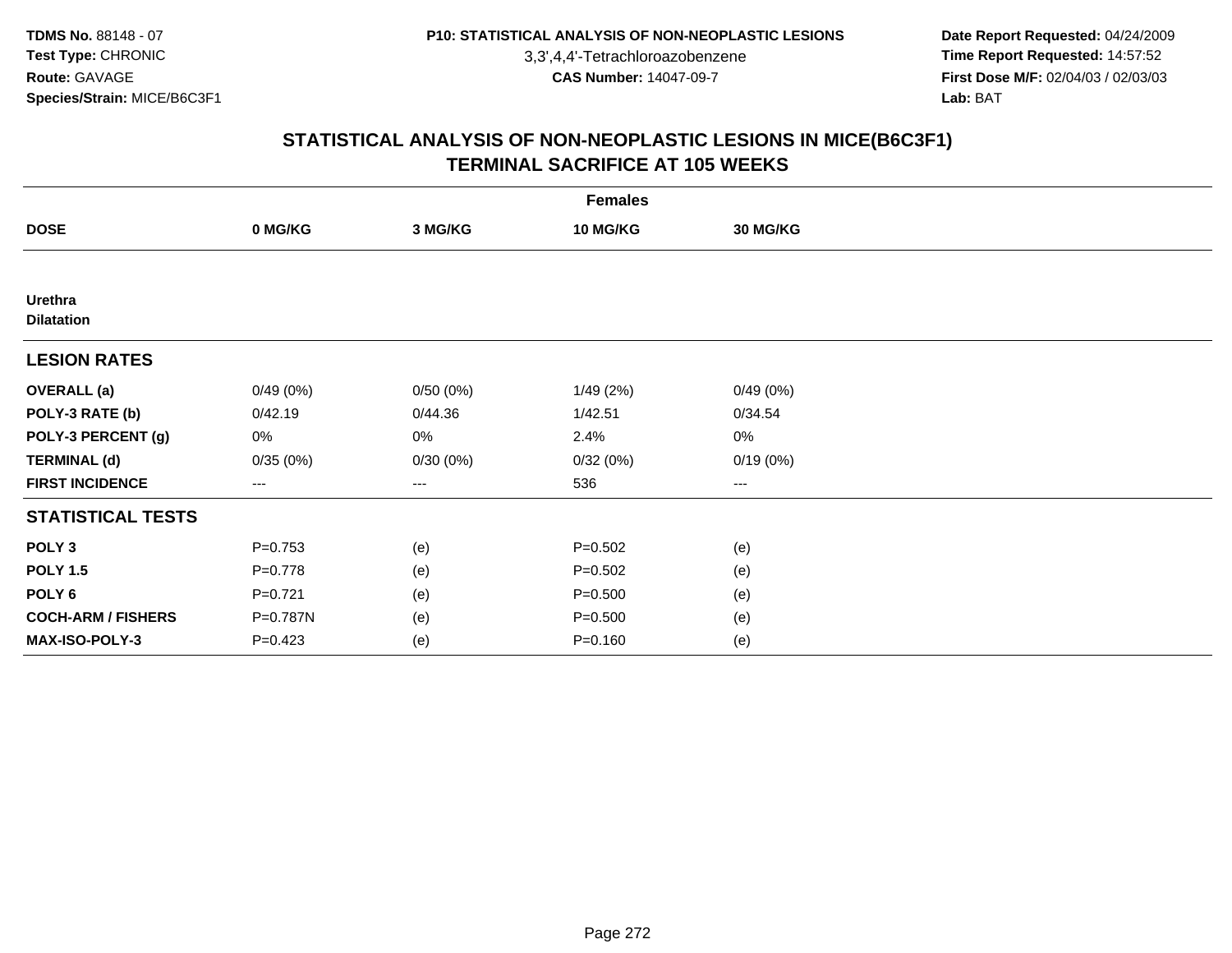3,3',4,4'-Tetrachloroazobenzene

 **Date Report Requested:** 04/24/2009 **Time Report Requested:** 14:57:52 **First Dose M/F:** 02/04/03 / 02/03/03<br>Lab: BAT **Lab:** BAT

|                                                        | <b>Females</b> |             |                   |                 |  |  |  |  |
|--------------------------------------------------------|----------------|-------------|-------------------|-----------------|--|--|--|--|
| <b>DOSE</b>                                            | 0 MG/KG        | 3 MG/KG     | <b>10 MG/KG</b>   | <b>30 MG/KG</b> |  |  |  |  |
|                                                        |                |             |                   |                 |  |  |  |  |
| <b>Urethra: Transitional Epithelium</b><br>Hyperplasia |                |             |                   |                 |  |  |  |  |
| <b>LESION RATES</b>                                    |                |             |                   |                 |  |  |  |  |
| <b>OVERALL</b> (a)                                     | 0/49(0%)       | 4/50 (8%)   | 0/49(0%)          | 3/49(6%)        |  |  |  |  |
| POLY-3 RATE (b)                                        | 0/42.19        | 4/44.91     | 0/41.91           | 3/35.52         |  |  |  |  |
| POLY-3 PERCENT (g)                                     | 0%             | 8.9%        | 0%                | 8.5%            |  |  |  |  |
| <b>TERMINAL (d)</b>                                    | 0/35(0%)       | 2/30(7%)    | 0/32(0%)          | 0/19(0%)        |  |  |  |  |
| <b>FIRST INCIDENCE</b>                                 | $---$          | 651         | $\qquad \qquad -$ | 603             |  |  |  |  |
| <b>STATISTICAL TESTS</b>                               |                |             |                   |                 |  |  |  |  |
| POLY <sub>3</sub>                                      | $P = 0.234$    | $P = 0.068$ | (e)               | $P = 0.090$     |  |  |  |  |
| <b>POLY 1.5</b>                                        | $P = 0.251$    | $P = 0.068$ | (e)               | $P = 0.099$     |  |  |  |  |
| POLY <sub>6</sub>                                      | $P = 0.217$    | $P = 0.067$ | (e)               | $P = 0.081$     |  |  |  |  |
| <b>COCH-ARM / FISHERS</b>                              | $P = 0.287$    | $P = 0.061$ | (e)               | $P = 0.121$     |  |  |  |  |
| <b>MAX-ISO-POLY-3</b>                                  | $P = 0.078$    | $P=0.025*$  | (e)               | $P=0.037*$      |  |  |  |  |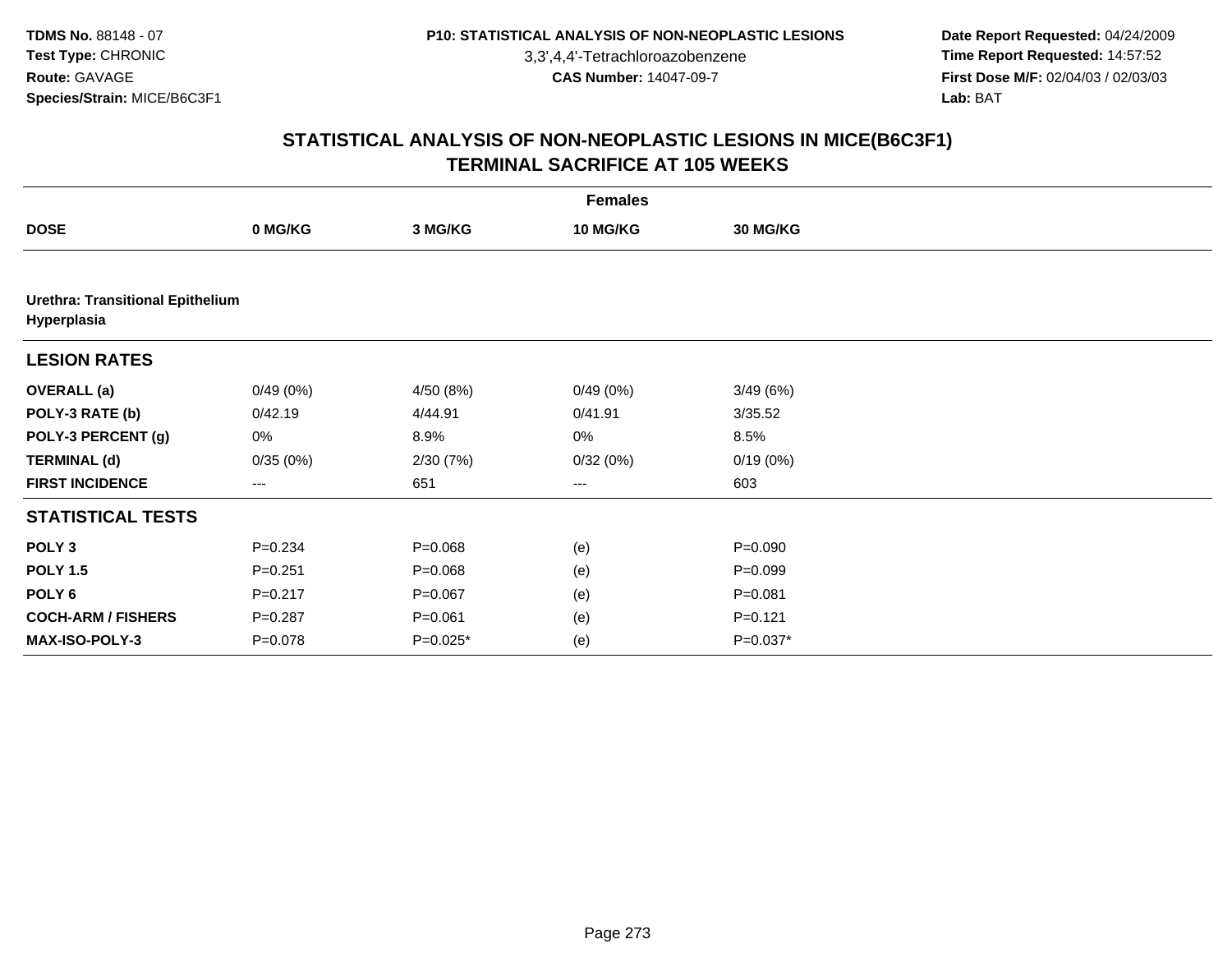3,3',4,4'-Tetrachloroazobenzene

 **Date Report Requested:** 04/24/2009 **Time Report Requested:** 14:57:52 **First Dose M/F:** 02/04/03 / 02/03/03<br>Lab: BAT **Lab:** BAT

|                                                                 | <b>Females</b> |             |             |                 |  |  |  |  |
|-----------------------------------------------------------------|----------------|-------------|-------------|-----------------|--|--|--|--|
| <b>DOSE</b>                                                     | 0 MG/KG        | 3 MG/KG     | 10 MG/KG    | <b>30 MG/KG</b> |  |  |  |  |
|                                                                 |                |             |             |                 |  |  |  |  |
| <b>Urinary Bladder</b><br><b>Infiltration Cellular Lymphoid</b> |                |             |             |                 |  |  |  |  |
| <b>LESION RATES</b>                                             |                |             |             |                 |  |  |  |  |
| <b>OVERALL</b> (a)                                              | 41/49 (84%)    | 30/50 (60%) | 27/50 (54%) | 25/50 (50%)     |  |  |  |  |
| POLY-3 RATE (b)                                                 | 41/45.12       | 30/48.55    | 27/44.79    | 25/42.75        |  |  |  |  |
| POLY-3 PERCENT (g)                                              | 90.9%          | 61.8%       | 60.3%       | 58.5%           |  |  |  |  |
| <b>TERMINAL (d)</b>                                             | 34/35 (97%)    | 17/30 (57%) | 22/32 (69%) | 11/19 (58%)     |  |  |  |  |
| <b>FIRST INCIDENCE</b>                                          | 269            | 459         | 491         | 304             |  |  |  |  |
| <b>STATISTICAL TESTS</b>                                        |                |             |             |                 |  |  |  |  |
| POLY <sub>3</sub>                                               | P=0.012N*      | P<0.001N**  | P<0.001N**  | P<0.001N**      |  |  |  |  |
| <b>POLY 1.5</b>                                                 | P=0.009N**     | P<0.001N**  | P<0.001N**  | P<0.001N**      |  |  |  |  |
| POLY 6                                                          | P=0.018N*      | P<0.001N**  | P<0.001N**  | P<0.001N**      |  |  |  |  |
| <b>COCH-ARM / FISHERS</b>                                       | P=0.005N**     | P=0.008N**  | P<0.001N**  | P<0.001N**      |  |  |  |  |
| <b>MAX-ISO-POLY-3</b>                                           | P<0.001N**     | P<0.001N**  | P<0.001N**  | P<0.001N**      |  |  |  |  |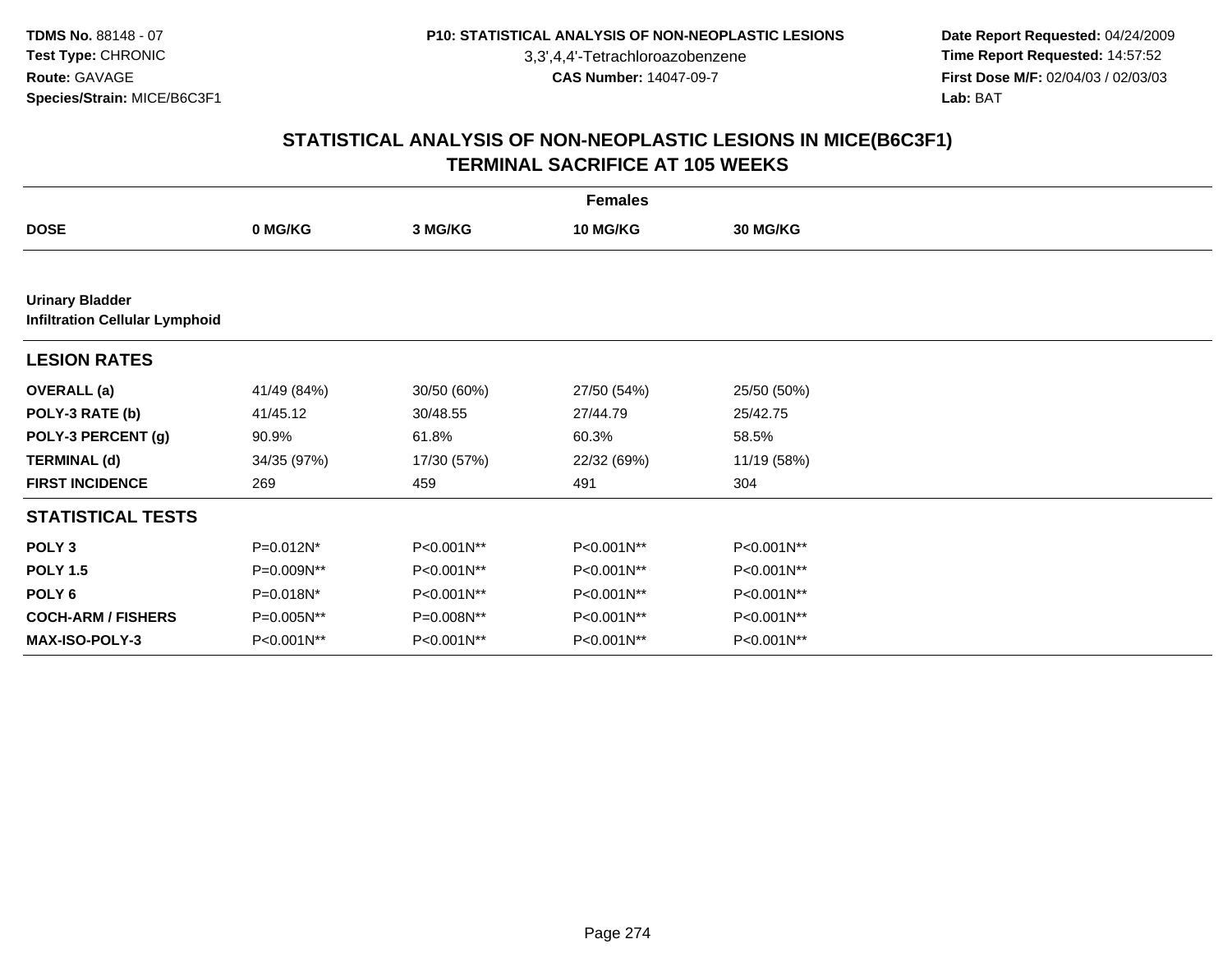3,3',4,4'-Tetrachloroazobenzene

 **Date Report Requested:** 04/24/2009 **Time Report Requested:** 14:57:52 **First Dose M/F:** 02/04/03 / 02/03/03<br>Lab: BAT **Lab:** BAT

|                                                       | <b>Females</b> |          |                   |                 |  |  |  |  |
|-------------------------------------------------------|----------------|----------|-------------------|-----------------|--|--|--|--|
| <b>DOSE</b>                                           | 0 MG/KG        | 3 MG/KG  | <b>10 MG/KG</b>   | <b>30 MG/KG</b> |  |  |  |  |
|                                                       |                |          |                   |                 |  |  |  |  |
| <b>Urinary Bladder</b><br><b>Inflammation Chronic</b> |                |          |                   |                 |  |  |  |  |
| <b>LESION RATES</b>                                   |                |          |                   |                 |  |  |  |  |
| <b>OVERALL</b> (a)                                    | 0/49(0%)       | 0/50(0%) | 0/50(0%)          | 2/50(4%)        |  |  |  |  |
| POLY-3 RATE (b)                                       | 0/42.19        | 0/44.36  | 0/42.76           | 2/35.64         |  |  |  |  |
| POLY-3 PERCENT (g)                                    | 0%             | 0%       | 0%                | 5.6%            |  |  |  |  |
| <b>TERMINAL (d)</b>                                   | 0/35(0%)       | 0/30(0%) | 0/32(0%)          | 0/19(0%)        |  |  |  |  |
| <b>FIRST INCIDENCE</b>                                | $---$          | ---      | $\qquad \qquad -$ | 688             |  |  |  |  |
| <b>STATISTICAL TESTS</b>                              |                |          |                   |                 |  |  |  |  |
| POLY <sub>3</sub>                                     | $P=0.032*$     | (e)      | (e)               | $P = 0.202$     |  |  |  |  |
| <b>POLY 1.5</b>                                       | $P=0.035*$     | (e)      | (e)               | $P = 0.215$     |  |  |  |  |
| POLY <sub>6</sub>                                     | $P=0.030*$     | (e)      | (e)               | $P = 0.186$     |  |  |  |  |
| <b>COCH-ARM / FISHERS</b>                             | $P=0.042*$     | (e)      | (e)               | $P = 0.253$     |  |  |  |  |
| MAX-ISO-POLY-3                                        | $P=0.035*$     | (e)      | (e)               | $P = 0.076$     |  |  |  |  |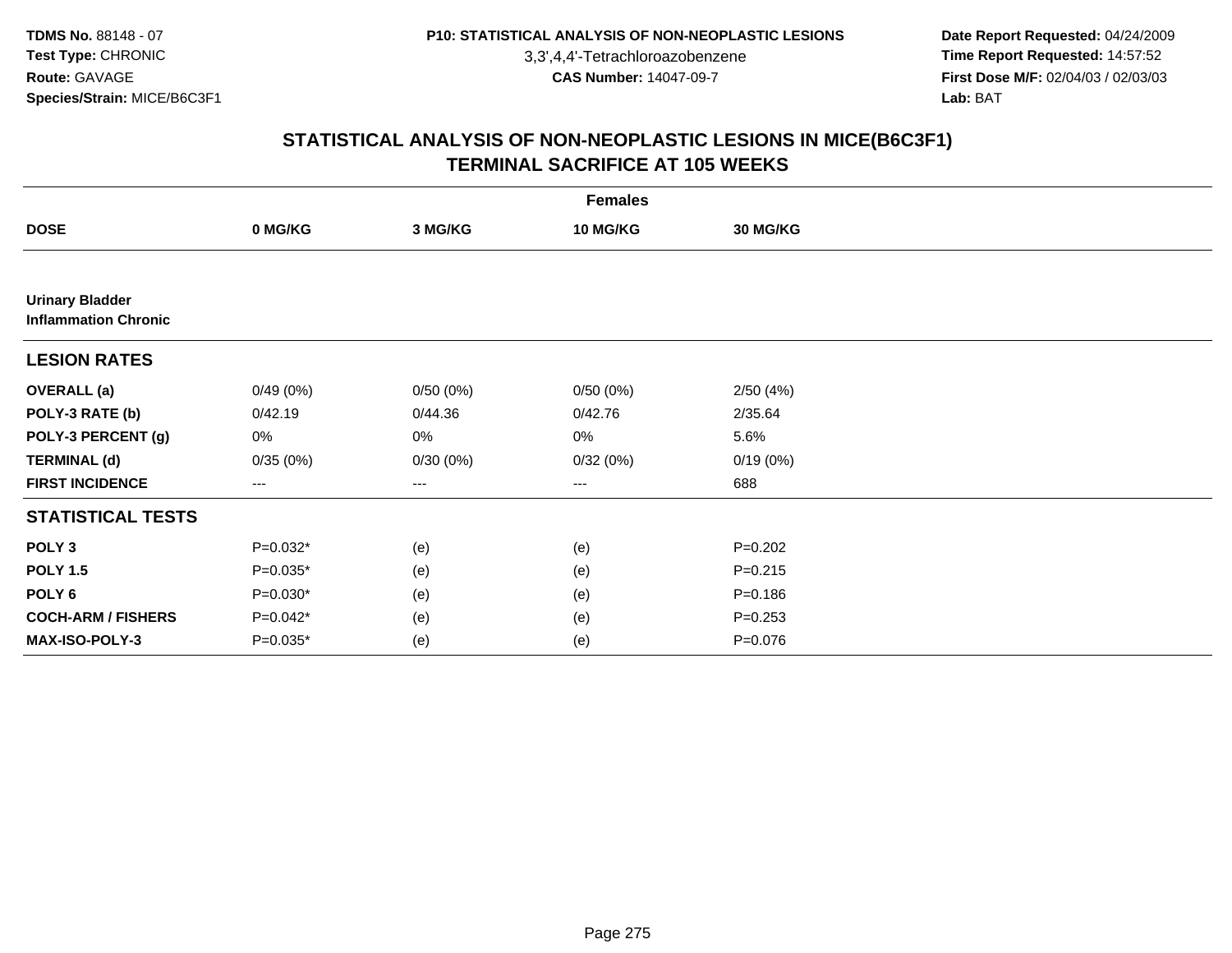3,3',4,4'-Tetrachloroazobenzene

 **Date Report Requested:** 04/24/2009 **Time Report Requested:** 14:57:52 **First Dose M/F:** 02/04/03 / 02/03/03<br>Lab: BAT **Lab:** BAT

|                                                                | <b>Females</b> |          |          |                 |  |  |  |  |
|----------------------------------------------------------------|----------------|----------|----------|-----------------|--|--|--|--|
| <b>DOSE</b>                                                    | 0 MG/KG        | 3 MG/KG  | 10 MG/KG | <b>30 MG/KG</b> |  |  |  |  |
|                                                                |                |          |          |                 |  |  |  |  |
| <b>Urinary Bladder: Transitional Epithelium</b><br>Hyperplasia |                |          |          |                 |  |  |  |  |
| <b>LESION RATES</b>                                            |                |          |          |                 |  |  |  |  |
| <b>OVERALL</b> (a)                                             | 0/49(0%)       | 0/50(0%) | 0/50(0%) | 4/50 (8%)       |  |  |  |  |
| POLY-3 RATE (b)                                                | 0/42.19        | 0/44.36  | 0/42.76  | 4/37.75         |  |  |  |  |
| POLY-3 PERCENT (g)                                             | 0%             | 0%       | 0%       | 10.6%           |  |  |  |  |
| <b>TERMINAL (d)</b>                                            | 0/35(0%)       | 0/30(0%) | 0/32(0%) | 0/19(0%)        |  |  |  |  |
| <b>FIRST INCIDENCE</b>                                         | ---            | $---$    | $---$    | 304             |  |  |  |  |
| <b>STATISTICAL TESTS</b>                                       |                |          |          |                 |  |  |  |  |
| POLY <sub>3</sub>                                              | P<0.001**      | (e)      | (e)      | P=0.047*        |  |  |  |  |
| <b>POLY 1.5</b>                                                | P<0.001**      | (e)      | (e)      | $P = 0.052$     |  |  |  |  |
| POLY <sub>6</sub>                                              | P<0.001**      | (e)      | (e)      | $P=0.040*$      |  |  |  |  |
| <b>COCH-ARM / FISHERS</b>                                      | P=0.002**      | (e)      | (e)      | $P = 0.061$     |  |  |  |  |
| <b>MAX-ISO-POLY-3</b>                                          | P=0.002**      | (e)      | (e)      | $P=0.019*$      |  |  |  |  |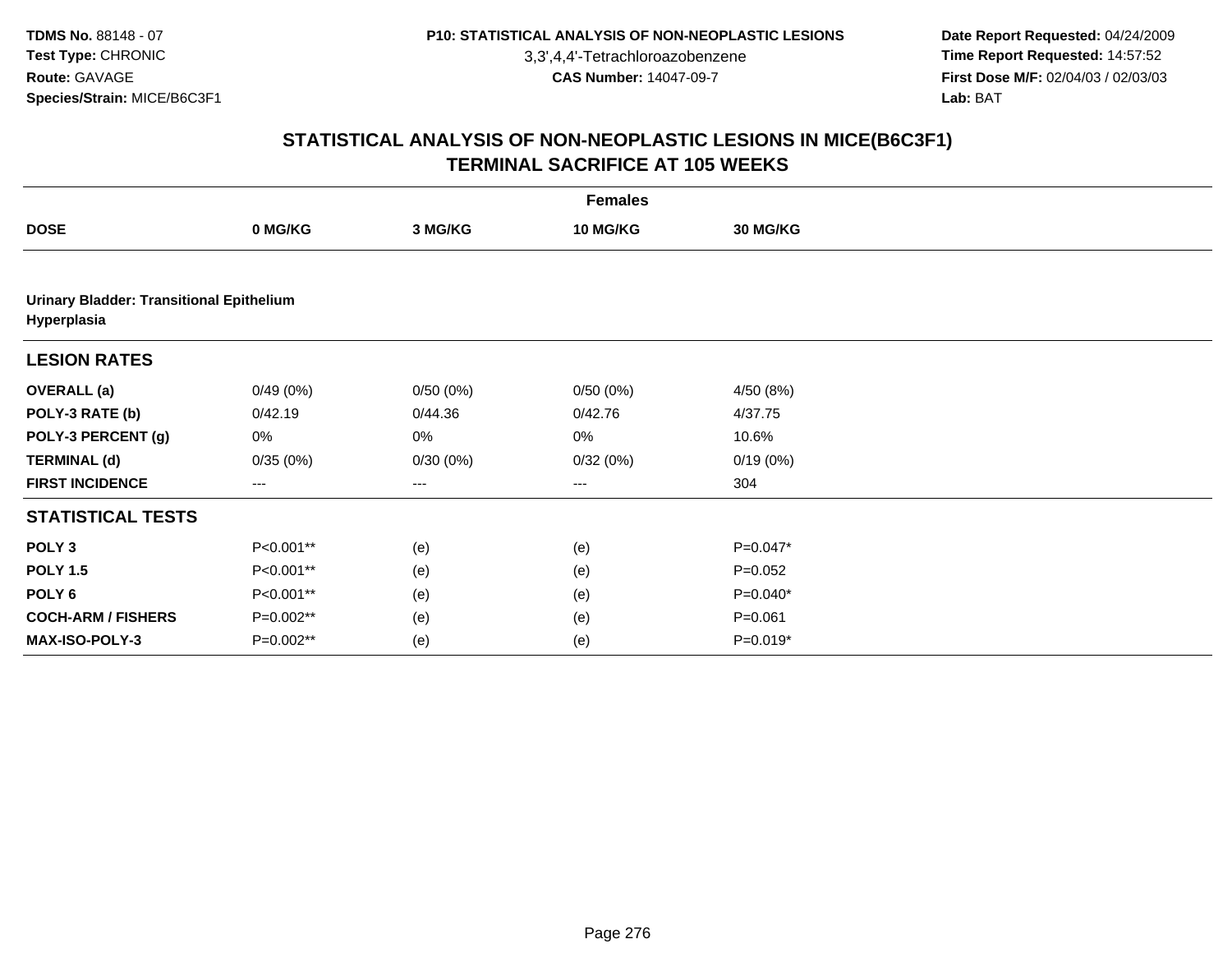3,3',4,4'-Tetrachloroazobenzene

 **Date Report Requested:** 04/24/2009 **Time Report Requested:** 14:57:52 **First Dose M/F:** 02/04/03 / 02/03/03<br>Lab: BAT **Lab:** BAT

| <b>Females</b>                                          |              |              |              |                 |  |
|---------------------------------------------------------|--------------|--------------|--------------|-----------------|--|
| <b>DOSE</b>                                             | 0 MG/KG      | 3 MG/KG      | 10 MG/KG     | <b>30 MG/KG</b> |  |
|                                                         |              |              |              |                 |  |
| <b>Uterus: Endometrium</b><br><b>Hyperplasia Cystic</b> |              |              |              |                 |  |
| <b>LESION RATES</b>                                     |              |              |              |                 |  |
| <b>OVERALL</b> (a)                                      | 45/49 (92%)  | 45/50 (90%)  | 45/50 (90%)  | 41/50 (82%)     |  |
| POLY-3 RATE (b)                                         | 45/46.53     | 45/48.07     | 45/47.26     | 41/44.96        |  |
| POLY-3 PERCENT (g)                                      | 96.7%        | 93.6%        | 95.2%        | 91.2%           |  |
| <b>TERMINAL (d)</b>                                     | 35/35 (100%) | 30/30 (100%) | 32/32 (100%) | 17/19 (90%)     |  |
| <b>FIRST INCIDENCE</b>                                  | 269          | 542          | 477          | 304             |  |
| <b>STATISTICAL TESTS</b>                                |              |              |              |                 |  |
| POLY <sub>3</sub>                                       | P=0.195N     | P=0.392N     | $P = 0.580N$ | P=0.209N        |  |
| <b>POLY 1.5</b>                                         | P=0.169N     | P=0.389N     | P=0.545N     | P=0.183N        |  |
| POLY 6                                                  | P=0.204N     | P=0.401N     | P=0.648N     | P=0.235N        |  |
| <b>COCH-ARM / FISHERS</b>                               | P=0.073N     | P=0.513N     | P=0.513N     | P=0.125N        |  |
| <b>MAX-ISO-POLY-3</b>                                   | P=0.152N     | P=0.198N     | P=0.320N     | P=0.094N        |  |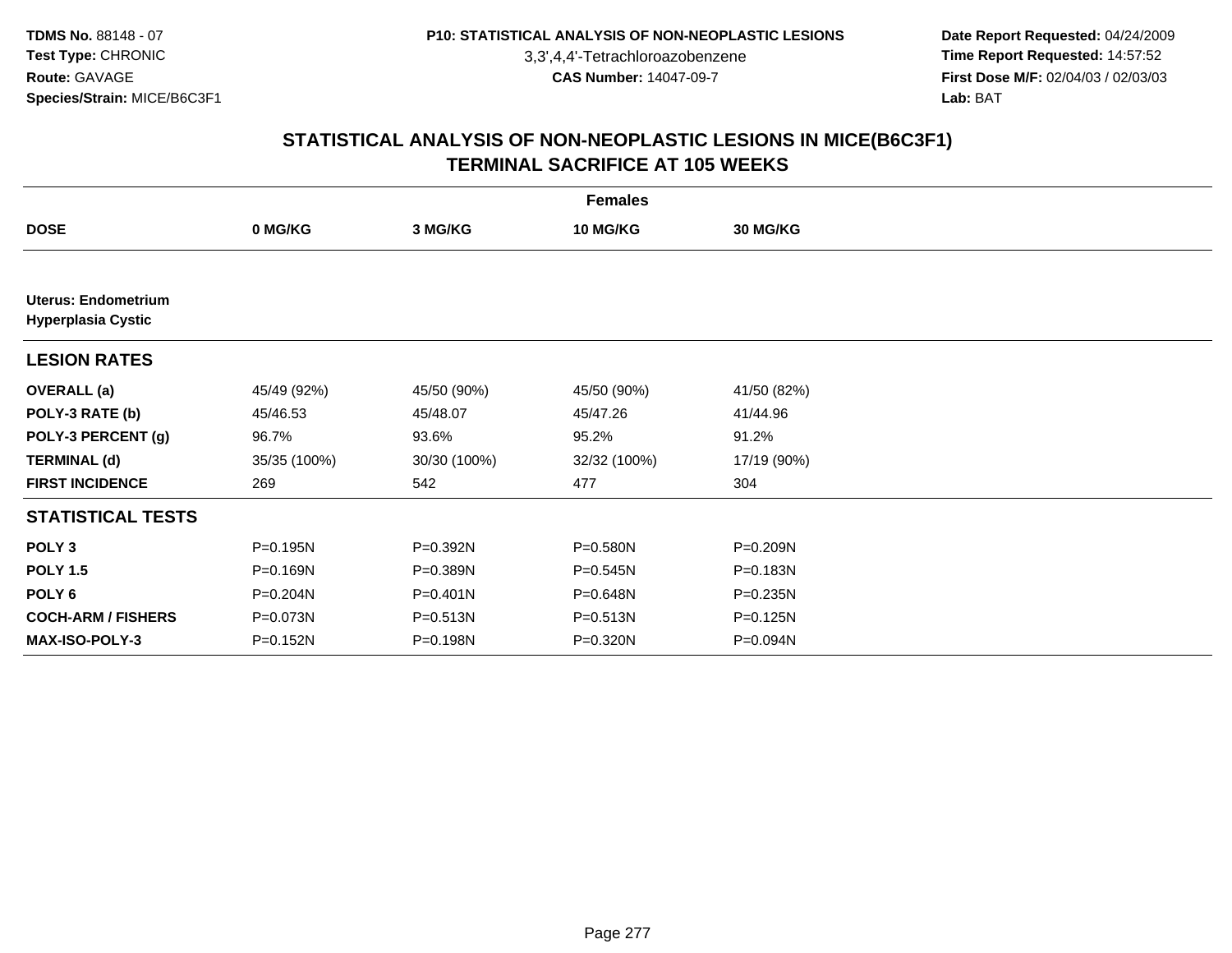3,3',4,4'-Tetrachloroazobenzene

 **Date Report Requested:** 04/24/2009 **Time Report Requested:** 14:57:52 **First Dose M/F:** 02/04/03 / 02/03/03<br>Lab: BAT **Lab:** BAT

| <b>Females</b>                                    |             |             |             |                 |  |
|---------------------------------------------------|-------------|-------------|-------------|-----------------|--|
| <b>DOSE</b>                                       | 0 MG/KG     | 3 MG/KG     | 10 MG/KG    | <b>30 MG/KG</b> |  |
|                                                   |             |             |             |                 |  |
| Vagina<br>Infiltration Cellular Polymorphonuclear |             |             |             |                 |  |
| <b>LESION RATES</b>                               |             |             |             |                 |  |
| <b>OVERALL</b> (a)                                | 11/49 (22%) | 21/50 (42%) | 15/50 (30%) | 18/50 (36%)     |  |
| POLY-3 RATE (b)                                   | 11/43.74    | 21/46.84    | 15/43.70    | 18/40.93        |  |
| POLY-3 PERCENT (g)                                | 25.2%       | 44.8%       | 34.3%       | 44%             |  |
| <b>TERMINAL (d)</b>                               | 8/35 (23%)  | 13/30 (43%) | 12/32 (38%) | 7/19 (37%)      |  |
| <b>FIRST INCIDENCE</b>                            | 269         | 571         | 614         | 50              |  |
| <b>STATISTICAL TESTS</b>                          |             |             |             |                 |  |
| POLY <sub>3</sub>                                 | $P = 0.163$ | P=0.038*    | $P = 0.239$ | $P = 0.051$     |  |
| <b>POLY 1.5</b>                                   | $P = 0.208$ | $P=0.036*$  | $P = 0.250$ | $P = 0.068$     |  |
| POLY <sub>6</sub>                                 | $P = 0.121$ | $P=0.040*$  | $P = 0.226$ | P=0.036*        |  |
| <b>COCH-ARM / FISHERS</b>                         | $P = 0.299$ | $P=0.031*$  | $P = 0.266$ | $P = 0.104$     |  |
| <b>MAX-ISO-POLY-3</b>                             | $P = 0.067$ | P=0.026*    | $P = 0.174$ | P=0.036*        |  |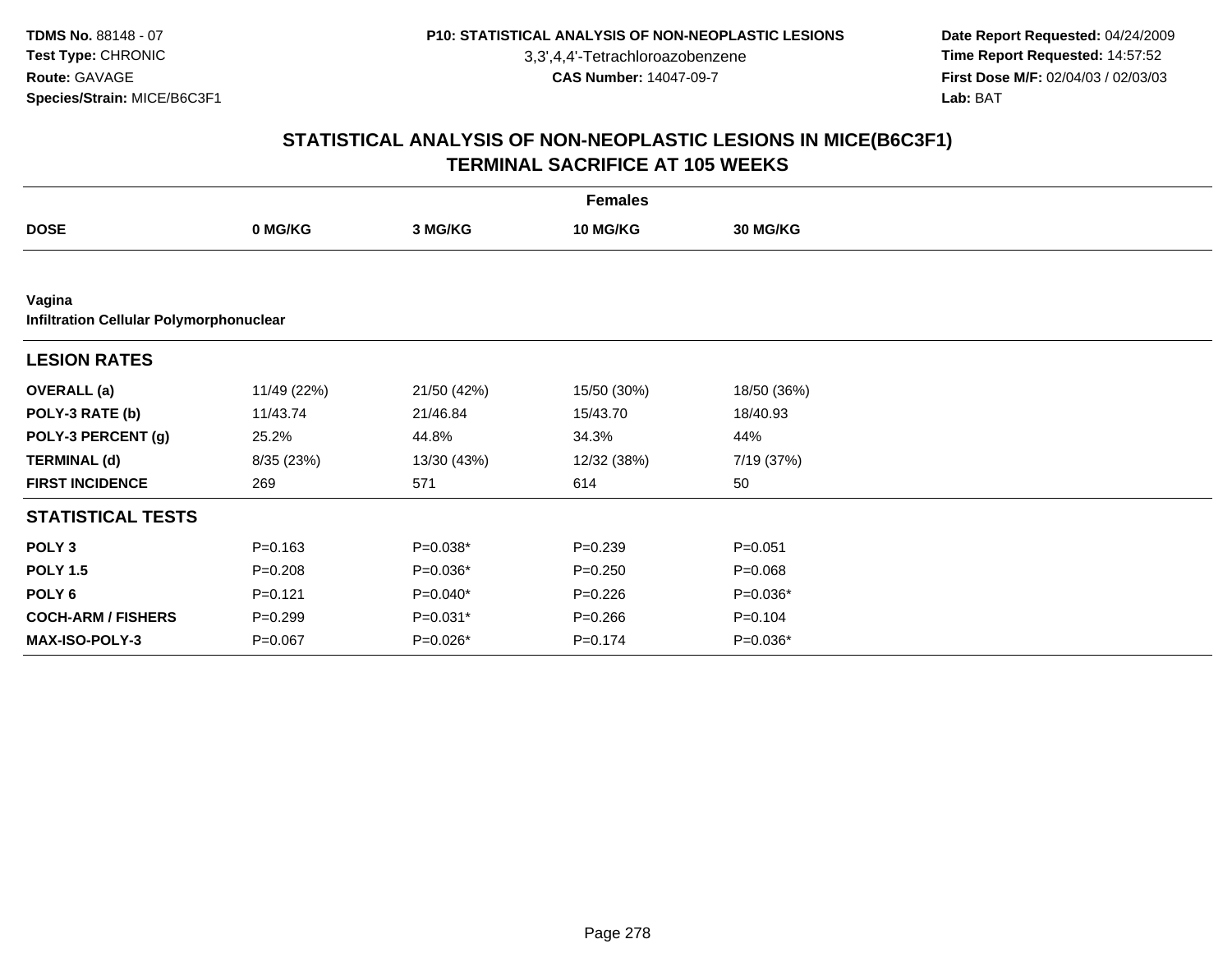3,3',4,4'-Tetrachloroazobenzene

 **Date Report Requested:** 04/24/2009 **Time Report Requested:** 14:57:52 **First Dose M/F:** 02/04/03 / 02/03/03<br>Lab: BAT **Lab:** BAT

|                                       |              |              | <b>Females</b>  |                        |  |
|---------------------------------------|--------------|--------------|-----------------|------------------------|--|
| <b>DOSE</b>                           | 0 MG/KG      | 3 MG/KG      | <b>10 MG/KG</b> | 30 MG/KG               |  |
|                                       |              |              |                 |                        |  |
| Vagina<br><b>Inflammation Chronic</b> |              |              |                 |                        |  |
| <b>LESION RATES</b>                   |              |              |                 |                        |  |
| <b>OVERALL</b> (a)                    | 2/49(4%)     | 0/50(0%)     | 3/50(6%)        | 0/50(0%)               |  |
| POLY-3 RATE (b)                       | 2/42.19      | 0/44.36      | 3/43.04         | 0/35.46                |  |
| POLY-3 PERCENT (g)                    | 4.7%         | 0%           | 7%              | 0%                     |  |
| <b>TERMINAL (d)</b>                   | 2/35(6%)     | 0/30(0%)     | 1/32(3%)        | 0/19(0%)               |  |
| <b>FIRST INCIDENCE</b>                | 731 (T)      | ---          | 692             | $\qquad \qquad \cdots$ |  |
| <b>STATISTICAL TESTS</b>              |              |              |                 |                        |  |
| POLY <sub>3</sub>                     | P=0.379N     | P=0.226N     | $P = 0.509$     | P=0.278N               |  |
| <b>POLY 1.5</b>                       | $P = 0.351N$ | $P = 0.225N$ | $P = 0.511$     | $P = 0.261N$           |  |
| POLY <sub>6</sub>                     | $P = 0.410N$ | P=0.229N     | $P = 0.504$     | P=0.300N               |  |
| <b>COCH-ARM / FISHERS</b>             | P=0.294N     | P=0.242N     | $P = 0.510$     | P=0.242N               |  |
| <b>MAX-ISO-POLY-3</b>                 | P=0.227N     | P=0.074N     | $P = 0.332$     | $P = 0.115N$           |  |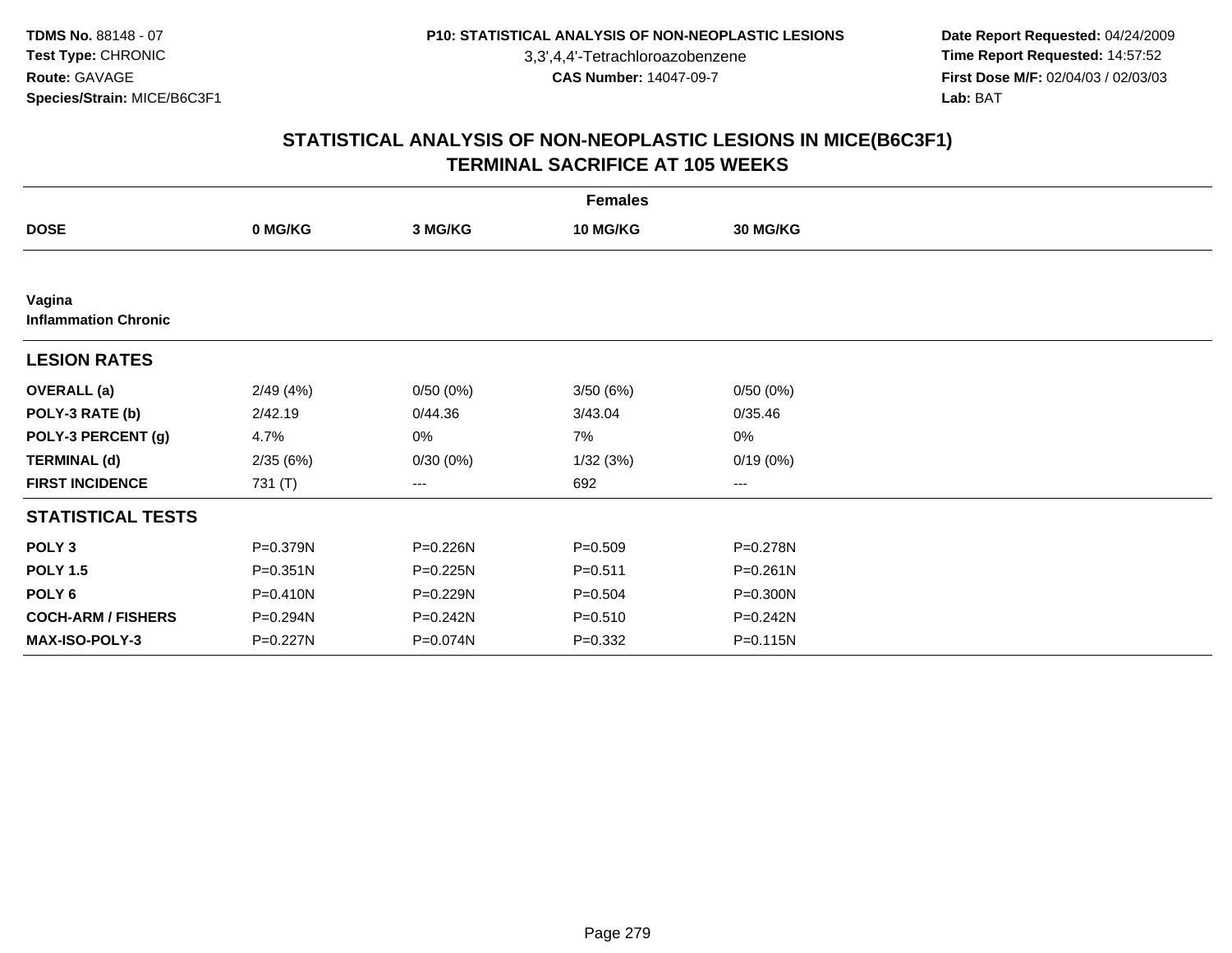3,3',4,4'-Tetrachloroazobenzene

 **Date Report Requested:** 04/24/2009 **Time Report Requested:** 14:57:52 **First Dose M/F:** 02/04/03 / 02/03/03<br>Lab: BAT **Lab:** BAT

|                                      |             |          | <b>Females</b>  |              |  |
|--------------------------------------|-------------|----------|-----------------|--------------|--|
| <b>DOSE</b>                          | 0 MG/KG     | 3 MG/KG  | <b>10 MG/KG</b> | 30 MG/KG     |  |
|                                      |             |          |                 |              |  |
| Vagina: Epithelium<br><b>Atrophy</b> |             |          |                 |              |  |
| <b>LESION RATES</b>                  |             |          |                 |              |  |
| <b>OVERALL</b> (a)                   | 3/49(6%)    | 2/50(4%) | 3/50(6%)        | 3/50(6%)     |  |
| POLY-3 RATE (b)                      | 3/42.19     | 2/44.36  | 3/42.76         | 3/35.46      |  |
| POLY-3 PERCENT (g)                   | 7.1%        | 4.5%     | 7%              | 8.5%         |  |
| <b>TERMINAL (d)</b>                  | 3/35(9%)    | 2/30(7%) | 3/32 (9%)       | 3/19(16%)    |  |
| <b>FIRST INCIDENCE</b>               | 731 (T)     | 731 (T)  | 731 (T)         | 731 (T)      |  |
| <b>STATISTICAL TESTS</b>             |             |          |                 |              |  |
| POLY <sub>3</sub>                    | $P = 0.413$ | P=0.477N | P=0.657N        | $P = 0.580$  |  |
| <b>POLY 1.5</b>                      | $P = 0.450$ | P=0.476N | P=0.653N        | $P = 0.614$  |  |
| POLY <sub>6</sub>                    | $P = 0.374$ | P=0.485N | $P = 0.662$     | $P = 0.537$  |  |
| <b>COCH-ARM / FISHERS</b>            | $P = 0.530$ | P=0.490N | P=0.651N        | $P = 0.651N$ |  |
| <b>MAX-ISO-POLY-3</b>                | $P = 0.536$ | P=0.307N | P=0.493N        | $P = 0.418$  |  |